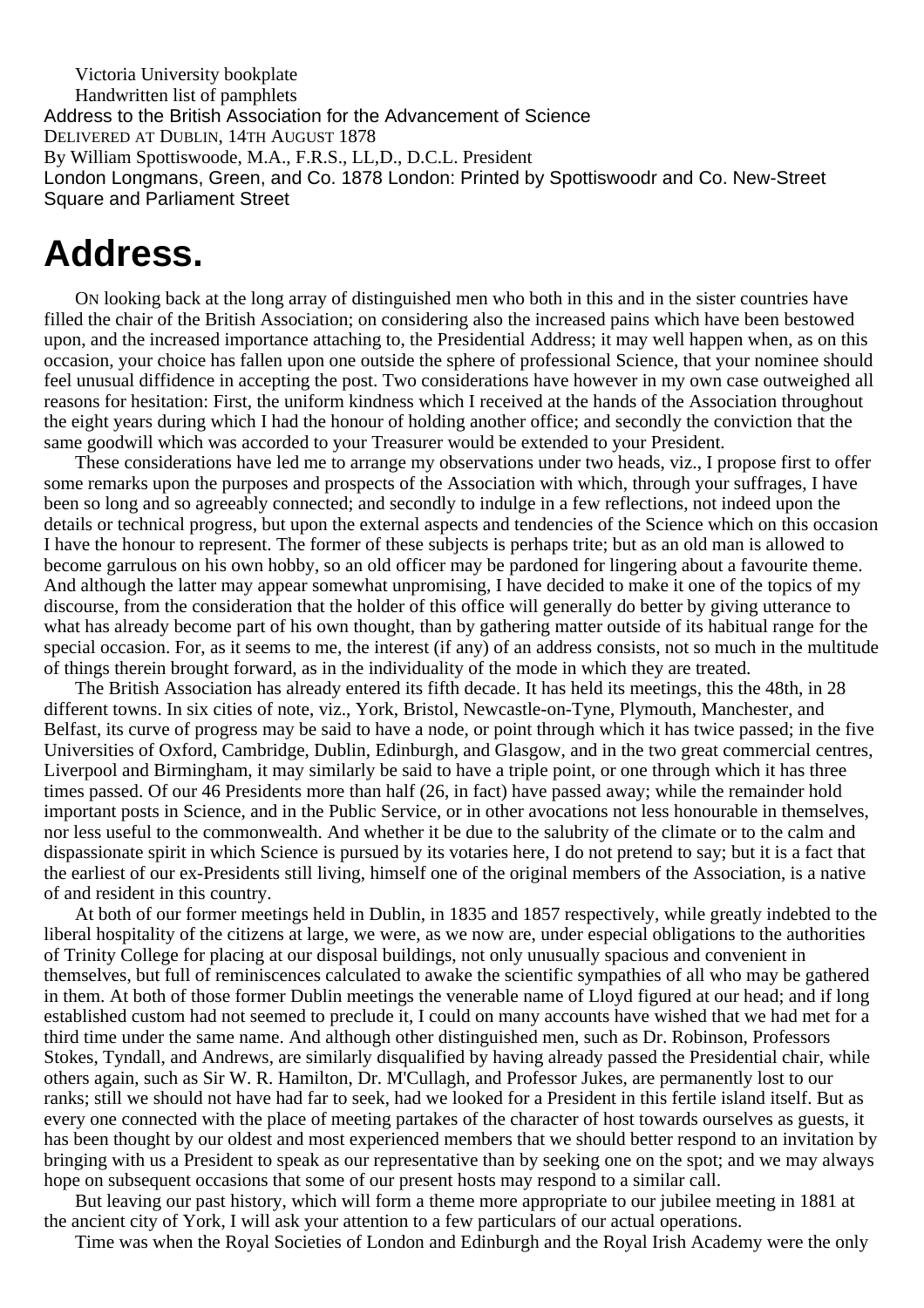representative bodies of British Science and the only receptacles of memoirs relating thereto. But latterly, the division of labour, so general in industrial life, has operated in giving rise to special Societies, such as the Astronomical, the Linnæan, the Chemical, the Geological, the Geographical, the Statistical, the Mathematical, the Physical, and many others. To both the earlier or more general, and the later or more special societies alike, the British Association shows resemblance and affinity. We are general in our comprehensiveness; we are special in our sectional arrangement; and in this respect we offer not only a counterpart, but to some extent a counterpoise, to the general tendency to subdivision in Science. Further still, while maintaining in their integrity all the elements of a strictly scientific body, We also include, in our character of a microcosm, and under our more social aspect, a certain freedom of treatment, and interaction of our various branches, which is scarcely possible among separate and independent societies.

The general business of our meetings consists first, in receiving and discussing communications upon scientific subjects at the various sections into which our body is divided, with discussions thereon; secondly, in distributing, under the advice of our Committee of Recommendations, the funds arising from the subscriptions of members and associates; and thirdly, in electing a Council upon whom devolves the conduct of our affairs until the next meeting.

The communications to the sections are of two kinds, viz., papers from individuals, and reports from Committees.

As to the subject matter of the papers, nothing which falls within the range of Natural Knowledge, as partitioned among our sections, can be considered foreign to the purposes of the Association; and even many applications of Science, when viewed in reference to their scientific basis, may properly find a place in our proceedings. So numerous, however, are the topics herein comprised, so easy the transition beyond these limits, that it has been thought necessary to confine ourselves strictly within this range, lest the introduction of other matters, however interesting to individual members, should lead to the sacrifice of more important subjects. As to the form of the communications, while it is quite true that every scientific conclusion should be based upon substantial evidence, every theory complete before being submitted for final adoption, it is not the less desirable that even tentative conclusions and hypothetical principles when supported by sufficient prima facie evidence, and enunciated in such a manner as to be clearly apprehended, should find room for discussion at our sectional meetings. Considering, however, our limitations of time, and the varied nature of our audience, it would seem not inappropriate to suspend, mentally if not materially, over the doors of our section rooms, the Frenchman's dictum, that no scientific theory "can be

"considered complete until it is so clear that it can be explained to the first man you meet in the street."

Among the communications to the sections, undoubtedly the most important as a rule, are the Reports; that is to say, documents issuing from specially ap- pointed Committees, some of which have been recipients of the grants mentioned above. These reports are in the main of two kinds, first, accounts of observations carried on for a series of years, and intended as records of information on the special subjects; such for instance have been those made by the New Committee, by the Committees on Luminous Meteors, on British Rainfall, on the Speed of Steamships, on Underground Temperature, on the Exploration of certain Geological Caverns, &c. These investigations, frequently originating in the energy and special qualifications of an individual, but conducted under the control of a Committee, have in many cases been continued from year to year, until either the object has been fully attained, or the matter has passed into the hands of other bodies, which have thus been led to recognize an inquiry into these subjects as part and parcel of their appropriate functions. The second class is one which is perhaps even more peculiar to the Association; viz., the Reports on the progress and present state of some main topics of Science. Among these may be instanced the early Reports on Astronomy, on Optics, on the Progress of Analysis; and later, those on Electrical Resistance and on Tides; that of Prof. G. G. Stokes on Double Refraction; that of Prof. H. J. Smith on the Theory of Numbers; that of Mr. Russell on Hyperelliptic Transcendents; and others. On this head Professor Carey Foster, in his address to the Mathematical and Physical Section at our meeting last year, made some excellent recommendations, to which, however, I need not at present more particularly refer, as the result of them will be duly laid before the section in the form of the report from a Committee to whom they were referred. It will be sufficient here to add that the wide extension of the Sciences in almost every branch, and the consequent specialization of the studies of each individual, have rendered the need for such reports more than ever pressing; and if the course of true Science should still run smooth it is probable that the need will increase rather than diminish.

If time and space had permitted, I should have further particularised the Committees, occasionally appointed, on subjects connected with Education. But I must leave this theme for some future President, and content myself with pointing out that the British Association alone among scientific societies concerns itself directly with these questions, and is open to appeals for counsel and support from the great teaching body of the country.

One of the principal methods by which this Association materially promotes the advancement of Science,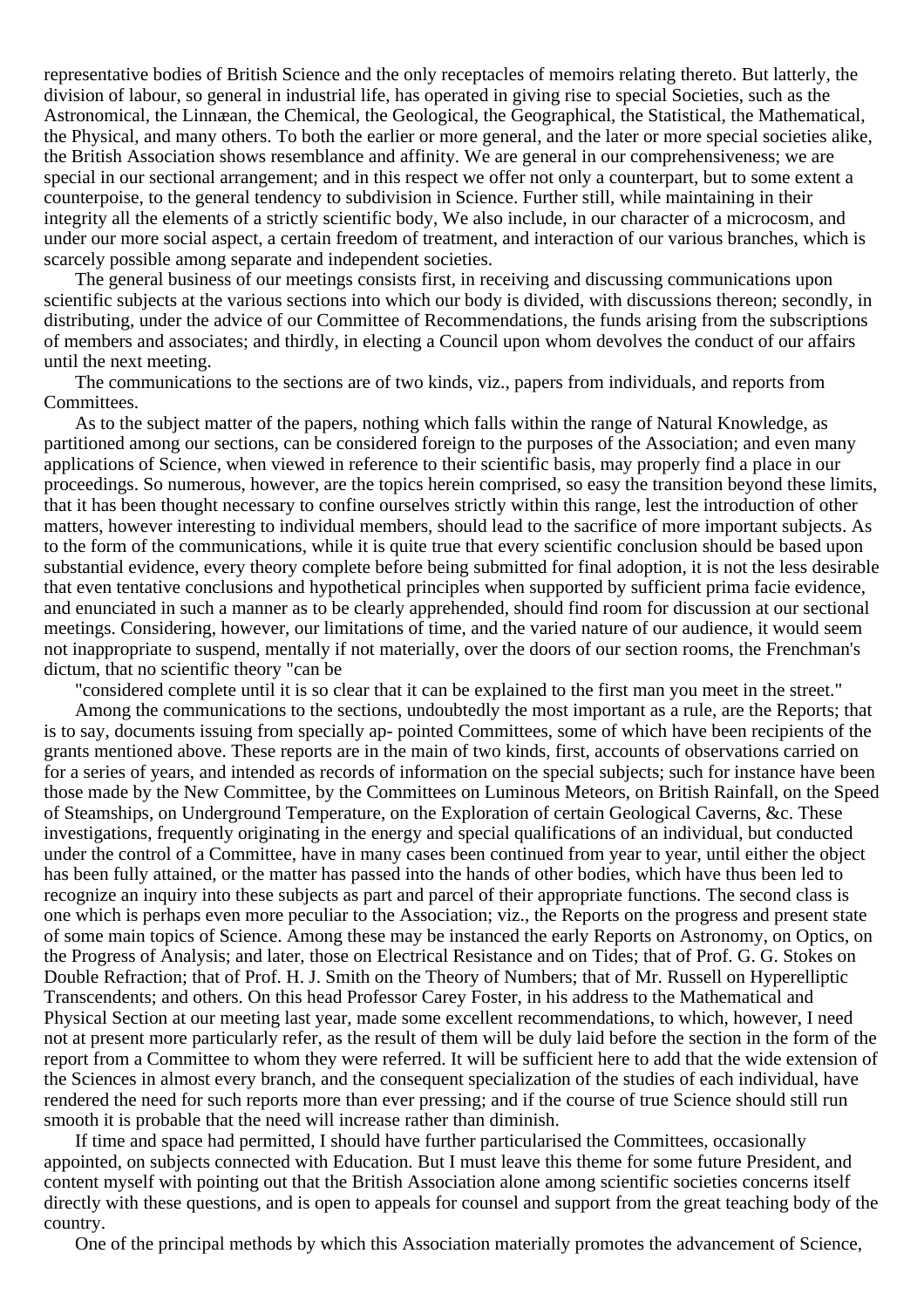and consequently one of its most important functions, consists in grants of money from its own income in aid of special scientific researches. The total amount so laid out during the 47 years of our existence has been no less than £44,000; and the average during the last ten years has been £1,450 per annum. These sums have not only been in the main wisely voted and usefully expended; but they have been themselves productive of much additional voluntary expenditure of both time and money on the part of those to whom the grants have been entrusted. The results have come back to the Association in the form of papers and reports, many of which have been printed in our volumes. By this appropriation of a large portion of its funds, the Association has to some extent anticipated, nay even it may have partly inspired the ideas, now so much discussed, of the Endowment of Research. And whether the aspirations of those who advocate such endowment be ever fully realised or not, there can, I think, be no doubt whatever that the Association in the matter of these grants has afforded a most powerful stimulus to original research and discovery.

Regarded from another point of view these grants, together with others to be hereafter mentioned, present a strong similarity to that useful institution, the Professoriate Extraordinary of Germany, to which there are no foundations exactly corresponding in this country. For, beside their more direct educational purpose, these Professorships are intended, like our own grants, to afford to special individuals an opportunity of following out the special work for which they have previously proved themselves competent. And in this respect the British Association may be regarded as supplying, to the extent of its means, an elasticity which is wanting in our own Universities.

Besides the funds which through your support are at the disposal of the British Association there are, as is well known to many here present, other funds of more or less similar character at the disposal, or subject to the recommendations, of the Royal Society. There is the Donation Fund, the property of the Society; the Government Grant of £1,000 per annum, administered by the Society; and the Government Fund of £4,000 per annum (an experiment for five years) to be distributed by the Science and Art Department, both for research itself, and for the support of those engaged thereon, according to the recommendations of a Committee consisting mainly of Fellows of the Royal Society. To these might be added other funds in the hands of different Scientific Societies.

But although it must be admitted that the purposes of these various funds are not to be distinguished by any very simple line of demarcation, and that they may therefore occasionally appear to overlap one another, it may still, I think, be fairly maintained that this fact does not furnish any sufficient reason against their co-existence. There are many topics of research too minute in their range, too tentative in their present condition, to come fairly within the scope of the funds administered by the Royal Society. There are others, ample enough in their extent, and long enough in their necessary duration, to claim for their support a national grant, but which need to be actually set on foot or tried before they can fairly expect the recognition either of the public or of the Government. To these categories others might be added; but the above-mentioned instances will perhaps suffice to show that even if larger and more permanent funds were devoted to the promotion of research than is the case at present, there would still be a field of activity open to the British Association as well as to other Scientific bodies which may have funds at their disposal.

On the general question it is not difficult to offer strong arguments in favour of permanent national Scientific Institutions; nor is it difficult to picture to the mind an ideal future when Science and Art shall walk hand in hand together, led by a willing minister into the green pastures of the Endowment of Research. But while allowing this to be no impossible a future, we must still admit that there are other and less promising possibilities, which under existing circumstances cannot be altogether left out of our calculations. I am therefore on the whole inclined to think that, while not losing sight of larger schemes, the wisest policy, for the present at all events, and pending the experiment of the Government Fund, will be to confine our efforts to a careful selection of definite persons to carry out definite pieces of work; leaving to them the honour (or the onus if they so think it) of justifying from time to time a continuation of the confidence which the Government or other supporting body may have once placed in them.

Passing from the proceedings to other features and functions of our body, it should be remembered that the continued existence of the Association must depend largely upon the support which it receives from its members and associates. Stinted in the funds so arising, its scientific effectiveness would be materially impaired; and deprived of them, its existence would be precarious. The amount at our disposal in each year will naturally vary with the population, with the accessibility, and with other circumstances of the place of meeting; there will be financially, as well as scientifically, good years and bad years. But we have in our invested capital a sum sufficient to tide over all probable fluctuations, and even to carry us efficiently through several years of financial famine, if ever such should occur. This seems to me sufficient; and we have therefore, I think, no need to increase our reserve, beyond perhaps the moderate addition which a prudent treasurer will always try to secure, against expenditure which often increases and rarely diminishes.

But however important this material support may be to our existence and well being, it is by no means all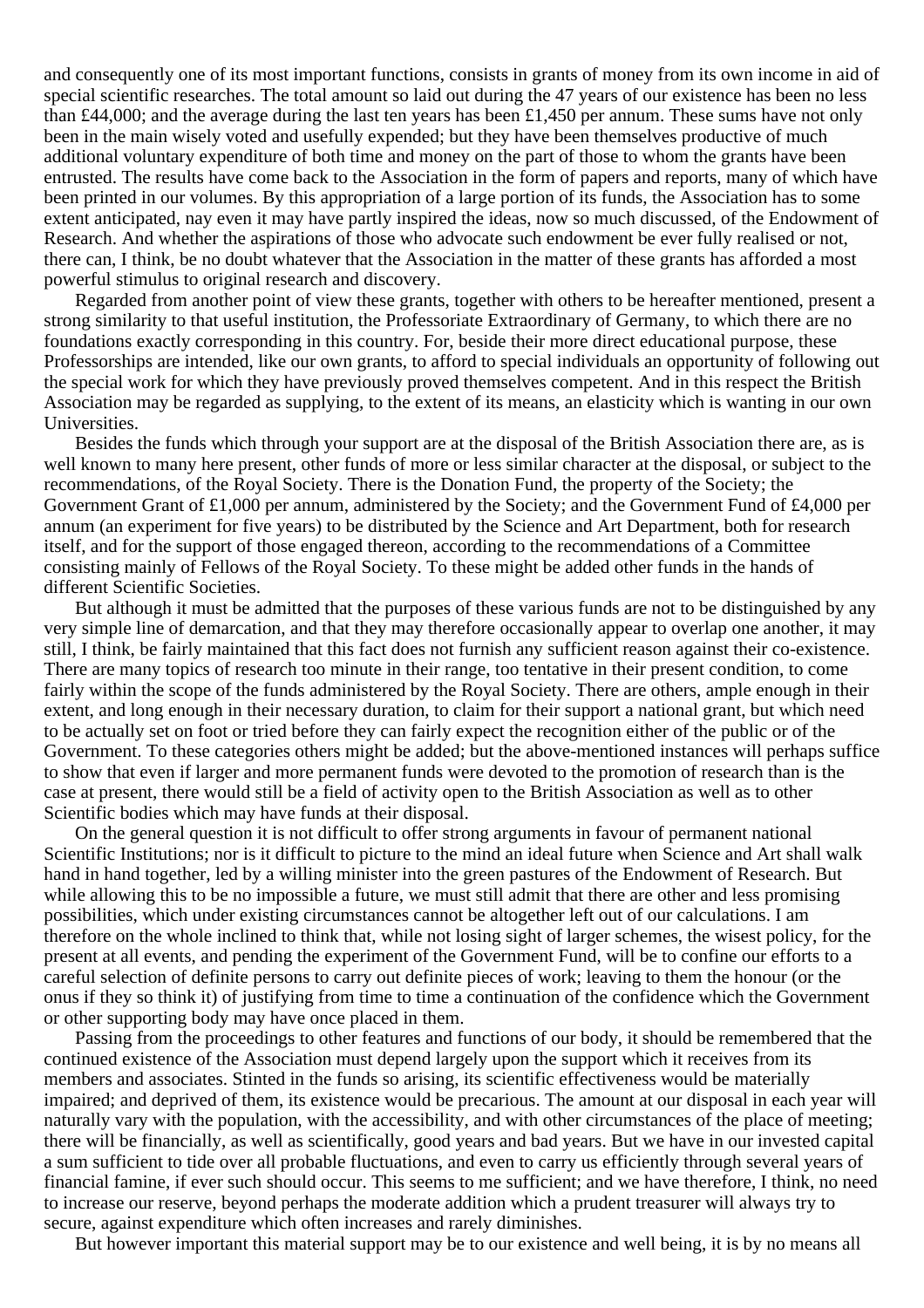that is required. There is another factor which enters into the product, namely, the personal scientific support of our best men. It is, I think, not too much to say, that without their presence our meetings would fail in their chief and most important element, and had best be discontinued altogether. We make, it must be admitted, a demand of sensible magnitude in calling upon men who have been actively engaged during a great portion of the year, at a season when they may fairly look for relaxation, to attend a busy meeting, and to contribute to its proceedings; but unless a fair quota at least of our veterans, and a good muster of our younger men, put in their appearance, our gatherings will be to little purpose. There was a period within my own recollection when it was uncertain whether the then younger members of our scientific growth would cast in their lot with us or not, and when the fate of the Association depended very much upon their decision. They decided in our favour; they have since become Presidents, Lecturers, and other functionaries of our body; with what result it is for you to judge.

Of the advantages which may possibly accrue to the locality in which our meetings are held, it is not for us to speak; but it is always a ground for sincere satisfaction to learn that our presence has been of any use in stimulating an interest, or in promoting local efforts, in the direction of Science.

The functions of the British Association do not, however, terminate with the meeting itself. Beside the Special Committees already mentioned, there remains a very important body, elected by the General Committee, viz., the Council, which assembles at the office in London from time to time as occasion requires. To this body belongs the duty of proposing a President, of preparing for the approval of the General Committee the list of Vice-Presidents and sectional officers, the selection of evening lecturers, and other arrangements for the coming meeting.

At the present time another class of questions occupies a good deal of the attention of the Council. In the first generation of the Association, and during the period of unwritten, but not yet traditional, law, questions relating to our own organization or procedure either "settled themselves," or were wisely left to the discretionary powers of those who had taken part in our proceedings during the early years of our existence. These and other kindred subjects now require more careful formularisation and more deliberate sanction. And it is on the shoulders of the Council that the weight of these matters in general falls. These facts deserve especial mention on the present occasion, because one part of our business at the close of this meeting will be to bid farewell officially to one who has served us as Assistant Secretary so long and so assiduously that he has latterly become our main repertory of information, and our Mentor upon questions of precedent and procedure. The post hitherto held by Mr. Griffith (for it is to him that I allude) will doubtless be well filled by the able and energetic member who has been nominated in his place; but I doubt not that even he will be glad for some time to come to draw largely upon the knowledge and experience of his predecessor.

But, beside matters of internal arrangement and organization, the duties of the Council comprise a variety of scientific subjects referred to them by the General Committee, at the instance of the Committee of Recommendations, for deliberation and occasionally for action. With the increasing activity of our body in general, and more particularly with that of our various officers, these duties have of late years become more varied and onerous than formerly; nor is it to be wished that they should diminish in either variety or extent.

Once more, questions beyond our own constitution, and even beyond the scope of our own immediate action, such as education, legislation affecting either the promotion or the applications of science to industrial and social life, which have suggested themselves at our meetings, and received the preliminary sanction of our Committee of Recommendations, are frequently referred to our Council. These, and others which it is unnecessary to particularise, whether discussed in full Council or in Committees specially appointed by that body, render the duties of our councillors as onerous as they are important.

While the Government has at all times, but in a more marked manner of late years, recognised the Royal Society of London, with representatives from the sister societies of Dublin and of Edinburgh, as the body to which it should look for counsel and advice upon scientific questions, it has still never shown itself indisposed to receive and entertain any well considered recommendation from the British Association. Two special causes have in all probability contributed largely to this result. First, the variety of elements comprised by the Association, on account of which its recommendations imply a more general concurrence of scientific opinion than those of any other scientific body. Secondly, the peculiar fact that our period of maximum activity coincides with that of minimum activity of other scientific bodies is often of the highest importance. At the very time when the other bodies are least able, we are most able, to give deliberate consideration, and formal sanction, to recommendations whether in the form of applications to Government or otherwise which may arise. In many of these, time is an element so essential, that it is not too much to say, that without the intervention of the British Association many oppor- tunities for the advancement of Science, especially at the seasons in question, might have been lost. The Government has moreover formally recognised our scientific existence by appointing our President for the time being a member of the Government Fund Committee; and the public has added its testimony to our importance and utility by imposing upon our President and officers a variety of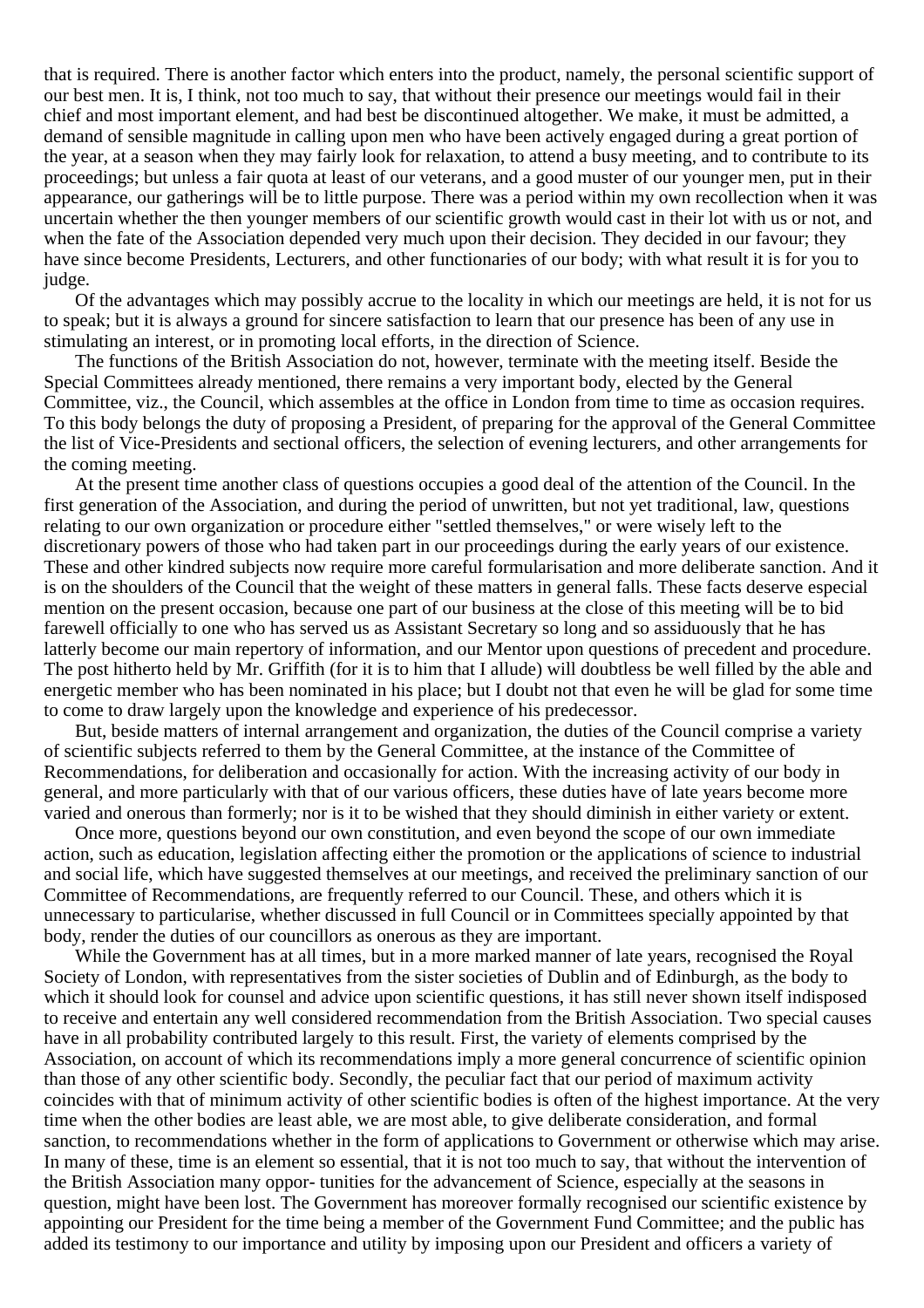duties, among which are conspicuous those which arise out of its very liberal exercise of civic and other hospitality.

Of the nature and functions of the Presidential address this is perhaps neither the time nor the place to speak; but if I might for a moment forget the purpose for which we are now assembled, I would take the opportunity of reminding those who have not attended many of our former meetings that our annual volumes contain a long series of addresses on the progress of Science, from a number of our most eminent men, to which there is perhaps no parallel elsewhere. These addresses are perhaps as remarkable for their variety in mode of treatment as for the value of their subject matter. Some of our Presidents, and especially those who officiated in the earlier days of our existence, have passed in review the various branches of Science, and have noted the progress made in each during the current year. But, as the various Sciences have demanded more and more special treatment on the part of those who seriously pursue them, so have the cases of individuals who can of their own knowledge give anything approaching to a general review become more and more rare. To this may be added the fact that although no year is so barren as to fail in affording sufficient crop for a strictly scientific budget, or for a detailed report of progress in research, yet one year is more fertile than another in growths of sufficient prominence to arrest the attention of the general public, and to supply topics suitable for the address. On these accounts apparently such a Presidential survey has ceased to be annual, and has dropped into an intermittence of longer period. Some Presidents have made a scientific principle, such as the Time-element in natural phenomena, or Continuity, or Natural Selection, the theme of their discourse, and have gathered illustrations from various branches of knowledge. Others again, taking their own special subject as a fundamental note, and thence modulating into other kindred keys, have borne testimony to the fact that no subject is so special as to be devoid of bearing or of influence on many others. Some have described the successive stages of even a single but important investigation; and while tracing the growth of that particular item, and of the ideas involved in it, have incidentally shown to the outer world what manner of business a serious investigation is. But there is happily no pattern or precedent which the President is bound to follow; both in range of subject-matter and in mode of treatment each has exercised his undoubted right of taking an independent line. And it can hardly be doubted that a judicious exercise of this freedom has contributed more than anything else to sustain the interest of a series of annual discourses extending now over nearly half a century.

The nature of the subjects which may fairly come within the scope of such a discourse has of late been much discussed; and the question is one upon which every one is of course entitled to form his own judgment; but lest there should be any misapprehension as to how far it concerns us in our corporate capacity, it will be well to remind my hearers that as, on the one hand, there is no discussion on the Presidential address, and the members as a body express no formal opinion upon it, so, on the other, the Association cannot fairly be considered as in any way committed to its tenour or conclusions. Whether this immunity from comment and reply be really on the whole so advantageous to the President as might be supposed need not here be discussed; but suffice it to say that the case of an audience assembled to listen without discussion finds a parallel elsewhere, and in the parallel case it is not generally considered that the result is altogether either advantageous to the speaker or conducive to excellence in the discourse.

But, apart from this, the question of a limitation of range in the subject-matter for the Presidential address is not quite so simple as may at first sight appear. It must, in fact, be borne in mind that, while on the one hand knowledge is distinct from opinion, from feeling, and from all other modes of subjective impression; still the limits of knowledge are at all times expanding, and the boundaries of the known and the unknown are never rigid or permanently fixed. That which in time past or present has belonged to one category, may in time future belong to the other. Our ignorance consists partly in ignorance of actual facts, and partly also in ignorance of the possible range of ascertainable fact. If we could lay down beforehand precise limits of possible knowledge, the problem of Physical Science would be already half solved. But the question to which the scientific explorer has often to address himself is, not merely whether he is able to solve this or that problem, but whether he can so far unravel the tangled threads of the matter with which he has to deal as to weave them into a definite problem at all. He is not like a candidate at an examination with a precise set of questions placed before him; he must first himself act the part of the examiner and select questions from the repertory of Nature, and upon them found others, which in some sense are capable of definite solution. If his eye seem dim, he must look steadfastly and with hope into the misty vision, until the very clouds wreath themselves into definite forms. If his ear seem dull, he must listen patiently and with sympathetic trust to the intricate whisperings of Nature,—the goddess, as she has been called, of a hundred voices,—until here and there he can pick out a few simple notes to which his own powers can resound. If, then, at a moment when he finds himself placed on a pinnacle from which he is called upon to take a perspective survey of the range of Science, and to tell us what he can see from his vantage ground; if, at such a moment, after straining his gaze to the very verge of the horizon, and after describing the most distant of well defined objects, he should give utterance also to some of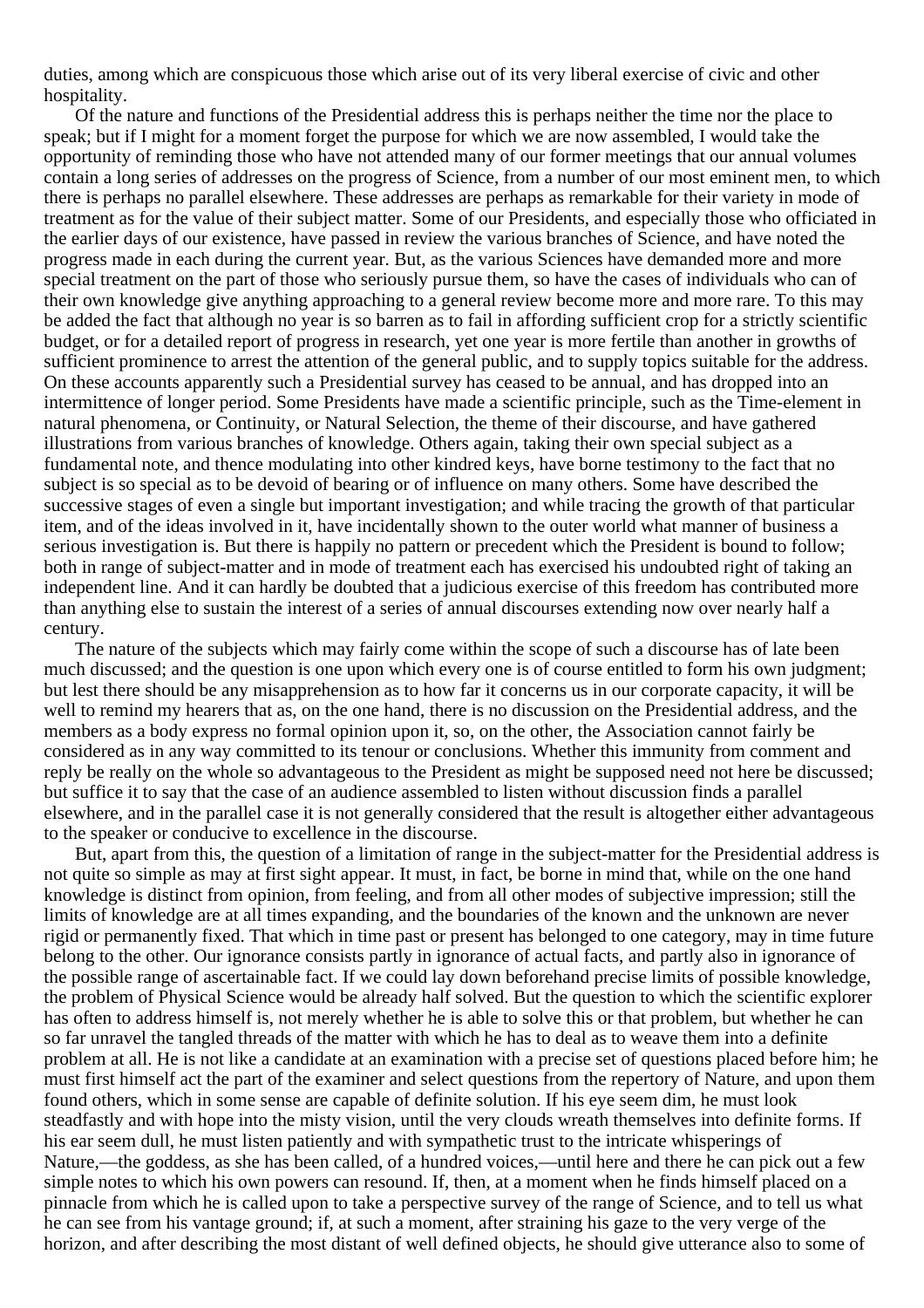the subjective impressions which he is conscious of receiving from regions beyond; if he should depict possibilities which seem opening to his view; if he should explain why he thinks this a mere blind alley and that an open path; then the fault and the loss would be alike ours if we refused to listen calmly, and temperately to form our own judgment on what we hear; then assuredly it is we who would be committing the error of confounding matters of fact and matters of opinion, if we failed to discriminate between the various elements contained in such a discourse, and assumed that they had all been put on the same footing.

But to whatever decision we may each come on these controverted points, one thing appears clear from a retrospect of past experience; viz., that first or last, either at the outset in his choice of subject, or in the conclusions ultimately drawn therefrom, the President, according to his own account at least, finds himself on every occasion in a position of "exceptional, or more than usual difficulty." And your present representative, like his predecessors, feels himself this moment in a similar predicament. The reason which he now offers is, that the branch of Science which he represents is one whose lines of advance, viewed from a Mathematician's own point of view, offer so few points of contact with the ordinary experiences of life or modes of thought that any account of its actual progress which he might have attempted must have failed in the first requisite of an address, namely, that of being intelligible.

Now if this esoteric view had been the only aspect of the subject which he could present to his hearers, he might well have given up the attempt in despair. But although in its technical character Mathematical Science suffers the inconveniences, while it enjoys the dignity, of its Olympian position; still in a less formal garb, or in disguise, if you are pleased so to call it, it is found present at many an unexpected turn; and although some of us may never have learnt its special language, not a few have, all through our scientific life, and even in almost every accurate utterance, like Molière's well known character, been talking Mathematics without knowing it. It is, moreover, a fact not to be overlooked that the appearance of isolation, so conspicuous in Mathematics, appertains in a greater or less degree to all other Sciences, and perhaps also to all pursuits in life. In its highest flight each soars to a distance from its fellows. Each is pursued alone for its own sake, and without reference to its connection with, or its application to, any other subject. The pioneer and the advanced guard are of necessity separated from the main body; and in this respect Mathematics does not materially differ from its neighbours. And, therefore, as the solitariness of Mathematics has been a frequent theme of discourse, it may be not altogether unprofitable to dwell for a short time upon the other side of the question, and to inquire whether there be not points of contact in method or in subject-matter between Mathematics and the outer world which have been frequently overlooked; whether its lines do not in some cases run parallel to those of other occupations and purposes of life; and lastly, whether we may not hope for some change in the attitude too often assumed towards it by the representatives of other branches of knowledge and of mental activity.

In his Preface to the Principia, Newton gives expression to some general ideas which may well serve as the key note for all future utterances on the relation of Mathematics to Natural, including also therein what are commonly called Artificial, Phenomena.

"The ancients divided Mechanics into two parts, Rational and Practical; and since artizans often work inaccurately, it came to pass that Mechanics and Geometry were distinguished in this way, that everything accurate was referred to Geometry, and everything inaccurate to Mechanics. But the inaccuracies appertain to the artizan and not to the art, and Geometry itself has its foundation in mechanical practice, and is in fact nothing else than that part of Universal Mechanics which accurately lays down and demonstrates the art of measuring." He next explains that rational Mechanics is the science of motion resulting from forces, and adds, "The whole difficulty of Philosophy seems to me to lie in investigating the forces of Nature from the phenomena of motion; and in demonstrating that from these forces other phenomena will ensue." Then, after stating the problems of which he has treated in the work itself, he says: "I would that all other Natural Phenomena might similarly be deduced from mechanical principles. For many things move me to suspect that everything depends upon certain forces in virtue of which the particles of bodies, through forces not yet understood, are either impelled together so as to cohere in regular figures, or are repelled and recede from one another."

Newton's views, then, are clear: he regards Mathematics, not as a method independent of, though applicable to various subjects, but as itself the higher side or aspect of the subjects themselves; and it would be little more than a translation of his notions into other language, little more than a paraphrase of his own words, if we were to describe the mathematical as one aspect of the material world itself, apart from which all other aspects are but incomplete sketches, and, however accurate after their own kind, are still liable to the imperfections of the inaccurate artificer. Mr. Burrowes, in his Preface to the first volume of the Transactions of the Royal Irish Academy, has carried out the same argument, approaching it from the other side: "No one Science," he says, "is so little connected with the rest as not to afford many principles whose use may extend considerably beyond the Science to which they primarily belong, and no proposition is so purely theoretical as to be incapable of being applied to practical purposes. There is no apparent connexion between duration and the cycloidal arch, the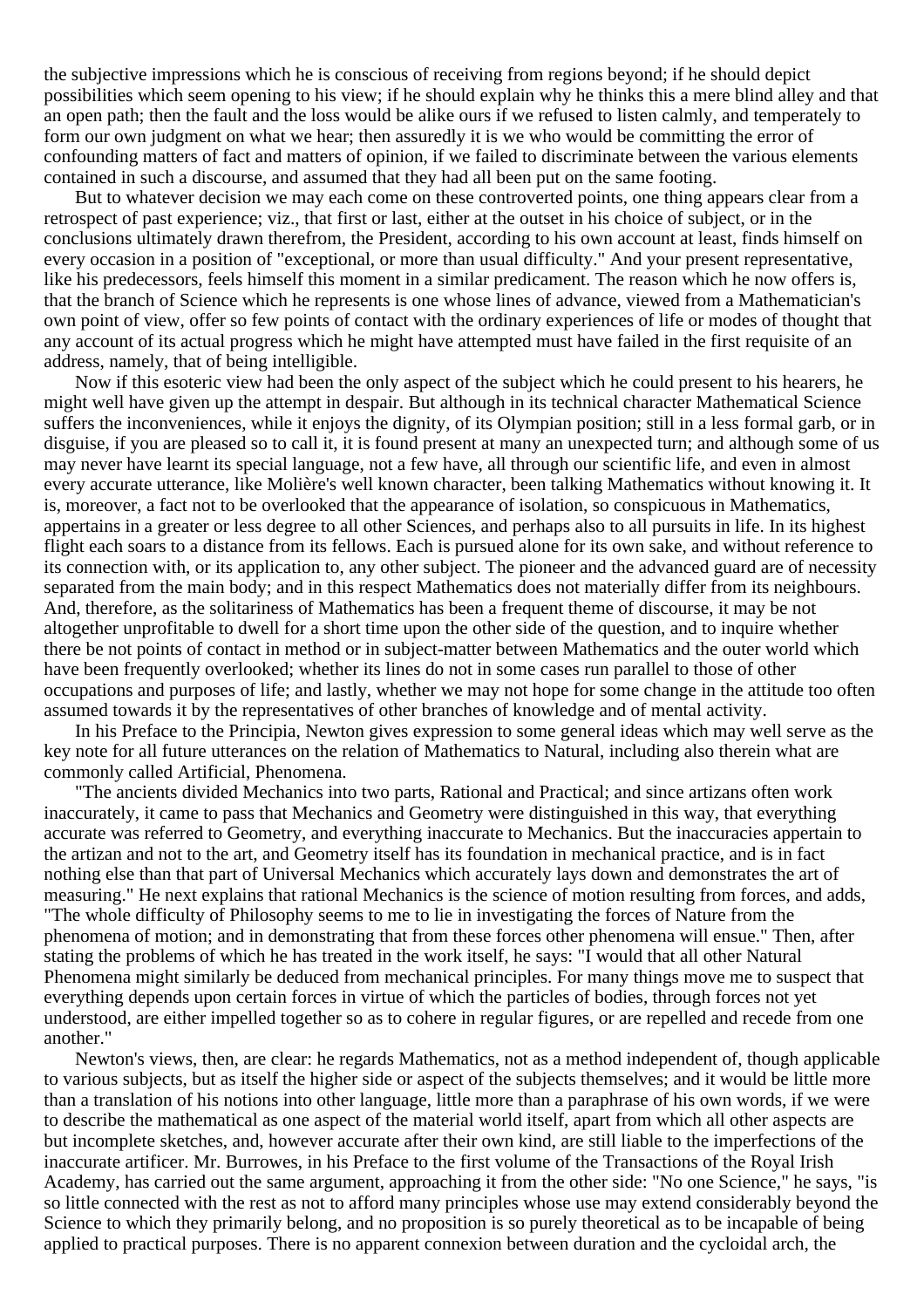properties of which have furnished us with the best method of measuring time; and he who has made himself master of the nature and affections of the logarithmic curve has advanced considerably towards ascertaining the proportionable density of the air at various distances from the earth. The researches of the Mathematician are the only sure ground on which we can reason from experiments; and how far Experimental Science may assist commercial interests is evinced by the success of manufactures in countries where the hand of the artificer has taken its direction from the Philosopher. Every manufacture is in reality but a chemical process, and the machinery requisite for carrying it on but the right application of certain propositions in rational mechanics." So far your Academician. Every subject, therefore, whether in its usual acceptation scientific or otherwise, may have a mathematical aspect; as soon, in fact, as it becomes a matter of strict measurement, or of numerical statement, so soon does it enter upon a mathematical phase. This phase may, or it may not, be a prelude to another in which the laws of the subject are expressed in algebraical formulae or represented by geometrical figures. But the real gist of the business does not always lie in the mode of expression; and the fascination of the formulæ or other mathematical paraphernalia may after all be little more than that of a theatrical transformation scene. The process of reducing to formulas is really one of abstraction, the results of which are not always wholly on the side of gain; in fact, through the process itself the subject may lose in one respect even more than it gains in another. But long before such abstraction is completely attained, and even in cases where it is never attained at all, a subject may to all intents and purposes become mathematical. It is not so much elaborate calculations or abstruse processes which characterise this phase, as the principles of precision, of exactness, and of proportion. But these are principles with which no true knowledge can entirely dispense. If it be the general scientific spirit which at the outset moves upon the face of the waters, and out of the unknown depth brings forth light and living forms; it is no less the mathematical spirit which breathes the breath of life into what would otherwise have ever remained mere dry bones of fact, which reunites the scattered limbs and recreates from them a new and organic whole.

And as a matter of fact, in the words used by Professor Jellett at our meeting at Belfast, viz., "Not only are we applying our methods to many Sciences already recognised as belonging to the legitimate province of Mathematics, but we are learning to apply the same instrument to Sciences hitherto wholly or partially independent of its authority. Physical Science is learning more and more every day to see in the phenomena of Nature modifications of that one phenomenon (namely, Motion) which is peculiarly under the power of Mathematics." Echoes are these, far off and faint perhaps, but still true echoes, in answer to Newton's wish that all these phenomena may some day "be deduced from mechanical principles."

If, turning from this aspect of the subject, it were my purpose to enumerate how the same tendency has evinced itself in the Arts, unconsciously it may be to the artists themselves, I might call as witnesses each one in turn with full reliance on the testimony which they would bear. And, having more special reference to Mathematics, I might confidently point to the accuracy of measurement, to the truth of curve, which according to modern investigation is the key to the perfection of classic art. I might triumphantly cite not only the architects of all ages, whose art so manifestly rests upon mathematical principles; but I might cite also the literary as well as the artistic remains of the great Artists of the Cinquecento, both Painters and Sculptors, in evidence of the Geometry and the Mechanics which, having been laid at the foundation, appear to have found their way upwards through the superstructure of their works. And in a less ambitious sphere, but nearer to ourselves in both time and place, I might point with satisfaction to the great school of English constructors of the 18th century in the domestic arts; and remind you that not only the engineer and the architect, but even the cabinetmakers, devoted half the space of their books to perspective and to the principles whereby solid figures may be delineated on paper, or what is now termed descriptive Geometry.

Nor perhaps would the Sciences which concern themselves with reasoning and speech, nor the kindred art of Music, nor even Literature itself, if thoroughly probed, offer fewer points of dependence upon the Science of which I am speaking. What, in fact, is Logic but that part of universal reasoning; Grammar but that part of Universal Speech: Harmony and Counterpoint but that part of Universal Music, "which accurately" lays down," and demonstrates (so far as demonstration is possible) precise methods appertaining to each of these Arts? And I might even appeal to the common consent which speaks of the mathematical as the pattern form of reasoning and model of a precise style.

Taking, then, precision and exactness as the characteristics which distinguish the mathematical phase of a subject, we are naturally led to expect that the approach to such a phase will be indicated by increasing application of the principle of measurement, and by the importance which is attached to numerical results. And this very necessary condition for progress may, I think, be fairly described as one of the main features of scientific advance in the present day.

If it were my purpose, by descending into the arena of special sciences, to show how the most various investigations alike tend to issue in measurement, and to that extent to assume a mathematical phase, I should be embarrassed by the abundance of instances which might be adduced. I will therefore confine myself to a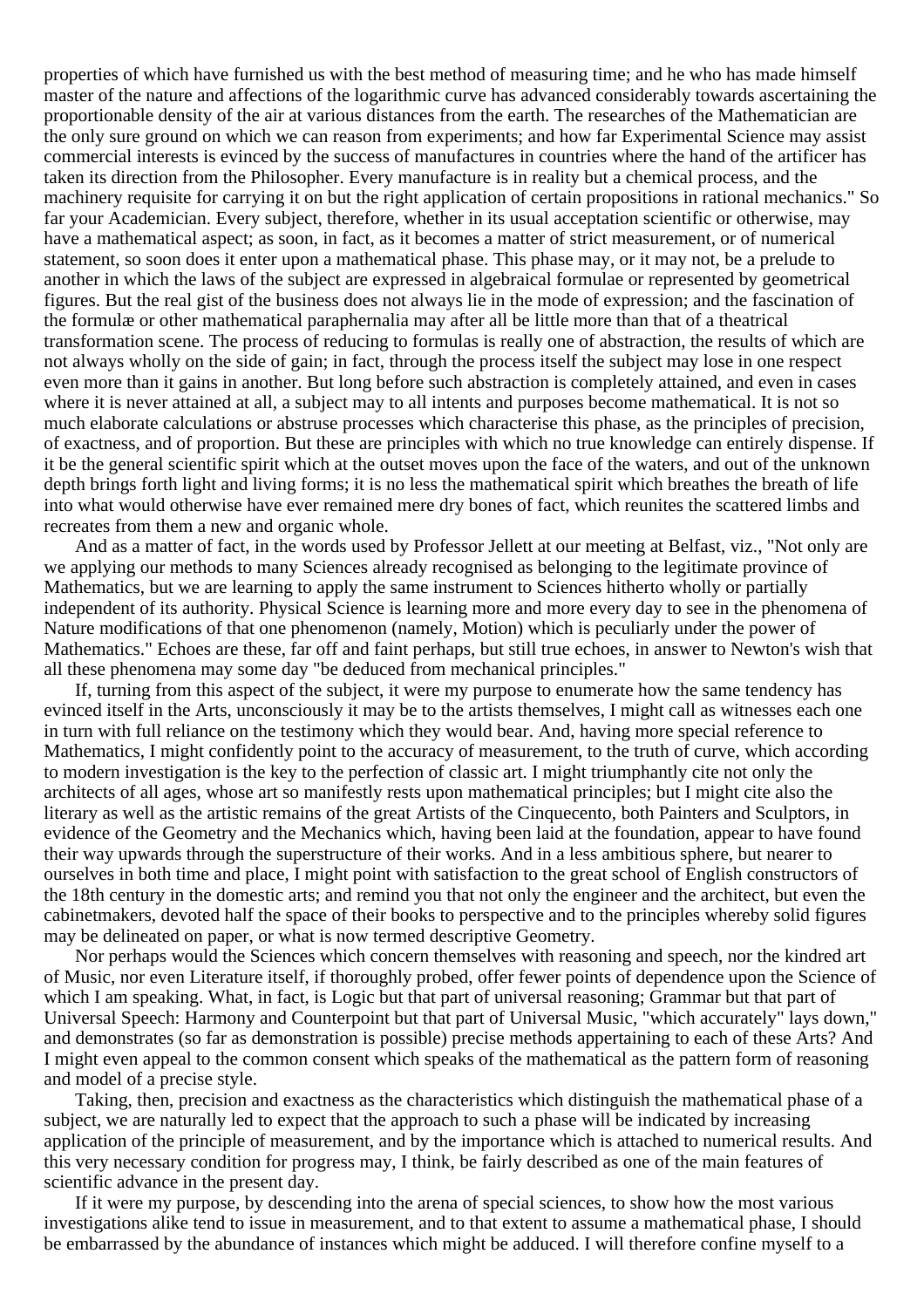passing notice of a very few, selecting those which exemplify not only the general tendency, but also the special character of the measurements now particularly required, viz., that of minuteness, and the indirect method by which alone we can at present hope to approach them. An object having a diameter of an 80,000th of an inch is perhaps the smallest of which the microscope could give any well-defined representation; and it is improbable that one of 120,000th of an inch could be singly discerned with the highest powers at our command. But the solar beams and the electric light reveal to us the presence of bodies far smaller than these. And, in the absence of any means of observing them singly, Professor Tyndall has suggested a scale of these minute objects in terms of the lengths of luminiferous waves. To this he was led, not by any attempt at individual measurement, but by taking account of them in the aggregate, and observing the tints which they scatter laterally when clustered in the form of actinic clouds. The small bodies with which experimental Science has recently come into contact are not confined to gaseous molecules, but comprise also complete organisms; and the same philosopher has made a profound study of the momentous influence exerted by these minute organisms in the economy of life. And if, in view of their specific effects, whether deleterious or other, on human life, any qualitative classification, or quantitative estimate be ever possible, it seems that it must be effected by some such method as that indicated above.

Again, to enumerate a few more instances of the measurement of minute quantities, there are the average distances of molecules from one another in various gases and at various pressures; the length of their free path, or range open for their motion without coming into collision; there are movements causing the pressures and differences of pressure under which Mr. Crookes' radiometers execute their wonderful revolutions. There are the excursions of the air while transmitting notes of high pitch, which through the researches of Lord Rayleigh appear to be of a diminutiveness altogether unexpected. There are the molecular actions brought into play in the remarkable experiments by Dr. Kerr, who has succeeded, where even Faraday failed, in effecting a visible rotation of the plane of polarisation of light in its passage through electrified dielectrics, and on its reflexion at the surface of a magnet. To take one more instance, which must be present to the minds of us all, there are the infinitesimal ripples of the vibrating plate in Mr. Graham Bell's most marvellous invention. Of the nodes and ventral segments in the plate of the Telephone which actually converts sound into electricity and electricity into sound, we can at present form no conception. All that can now be said is that the most perfect specimens of Chladni's sand figures on a vibrating plate, or of Kundt's lycopodium heaps in a musical tube, or even Mr. Sedley Taylor's more delicate vortices in the films of the Phoneidoscope, are rough and sketchy compared with these. For notwithstanding the fact that in the movements of the Telephone-plate we have actually in our hand the solution of that old world problem the construction of a speaking machine; yet the characters in which that solution is expressed are too small for our powers of decipherment. In movements such as these we seem to lose sight of the distinction, or perhaps we have unconsciously passed the boundary between massive and molecular motion.

Through the Phonograph we have not only a trans-formation but a permanent and tangible record of the mechanism of speech. But the differences upon which articulation (apart from loudness, pitch, and quality) depends, appear from the experiments of Fleeming Jenkin and of others to be of microscopic size. The Microphone affords another instance of the unexpected value of minute variations,—in this case of electric currents; and it is remarkable that the gist of the instrument seems to lie in obtaining and perfecting that which electricians have hitherto most scrupulously avoided, viz., loose contact.

Once more, Mr. De La Rue has brought forward as one of the results derived from his stupendous battery of 10,000 cells, strong evidence for supposing that a voltaic discharge, even when apparently continuous, may still be an intermittent phenomenon; but all that is known of the period of such intermittence is, that it must recur at exceedingly short intervals. And in connexion with this subject, it may be added that, whatever be the ultimate explanation of the strange stratification which the voltaic discharge undergoes in rarefied gases, it is clear that the alternate disposition of light and darkness must be dependent on some periodic distribution in space or sequence in time which can at present be dealt with only in a very general way. In the exhausted column we have a vehicle for electricity not constant like an ordinary conductor, but itself modified by the passage of the discharge, and perhaps subject to laws differing materially from those which it obeys at atmospheric pressure. It may also be that some of the features accompanying stratification form a magnified image of phenomena belonging to disruptive discharges in general; and that consequently so far from expecting among the known facts of the latter any clue to an explanation of the former, we must hope ultimately to find in the former an elucidation of what is at present obscure in the latter. A prudent philosopher usually avoids hazarding any forecast of the practical application of a purely scientific research. But it would seem that the configuration of these striæ might some day prove a very delicate means of estimating low pressures, and perhaps also for effecting some electrical measurements.

Now, it is a curious fact that almost the only small quantities of which we have as yet any actual measurements are the wave lengths of light; and that all others, excepting so far as they can be deduced from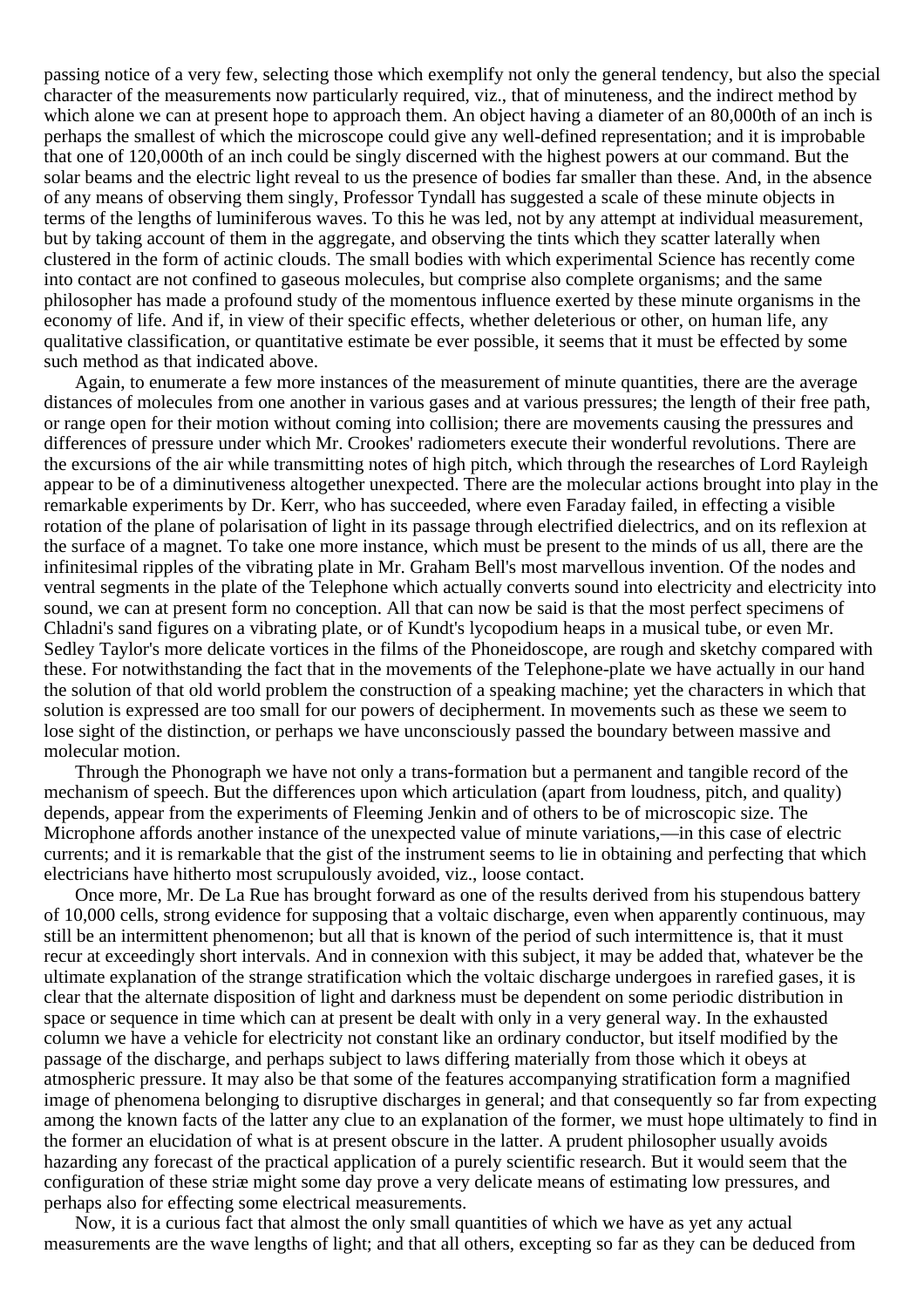these, await future determination. In the meantime, when unable to approach these small quantities individually, the method to which we are obliged to have recourse is, as indicated above, that of averages, whereby, disregarding the circumstances of each particular case, we calculate the average size, the average velocity, the average direction, &c. of a large number of instances. But although this method is based upon experience, and leads to results which may be accepted as substantially true; although it may be applicable to any finite interval of time, or over any finite area of space (that is, for all practical purposes of life) there is no evidence to show that it is so when the dimensions of interval or of area are indefinitely diminished. The truth is that the simplicity of nature which we at present grasp is really the result of infinite complexity; and that below the uniformity there underlies a diversity whose depths we have not yet probed, and whose secret places are still beyond our reach.

The present is not an occasion for multiplying illustrations, but I can hardly omit a passing allusion to one all important instance of the application of the statistical method. Without its aid social life, or the History of Life and Death, could not be conceived at all, or only in the most superficial manner. Without it we could never attain to any clear ideas of the condition of the Poor, we could never hope for any solid amelioration of their condition or prospects. Without its aid, sanitary measures, and even medicine, would be powerless. Without it, the politician, and the philanthropist, would alike be wandering over a trackless desert.

It is, however, not so much from the side of Science at large as from that of Mathematics itself, that I desire to speak. I wish from the latter point of view to indicate connexions between Mathematics and other subjects, to prove that hers is not after all such a far-off region, nor so undecipherable an alphabet, and to show that even at unlikely spots we may trace under-currents of thought which having issued from a common source fertilize alike the mathematical and the non-mathematical world.

Having this in view, I propose to make the subject of special remark some processes peculiar to modern Mathematics; and, partly with the object of incidentally removing some current misapprehensions, I have selected for examination three methods in respect of which Mathematicians are often thought to have exceeded all reasonable limits of speculation, and to have adopted for unknown purposes an unknown tongue. And it will be my endeavour to show not only that in these very cases our Science has not outstepped its own legitimate range, but that even Art and Literature have unconsciously employed methods similar in principle. The three methods in question are, first, that of Imaginary Quantities; secondly, that of Manifold Space; and thirdly, that of Geometry not according to Euclid.

First it is objected that, abandoning the more cautious methods of ancient Mathematicians, we have admitted into our formulæ quantities which by our own showing, and even in our own nomenclature, are imaginary or impossible; nay, more, that out of them we have formed a variety of new algebras to which there is no counterpart whatever in reality; but from which we claim to arrive at possible and certain results.

On this head it is in Dublin, if anywhere, that I may be permitted to speak. For to the fertile imagination of the late Astronomer Royal for Ireland we are indebted for that marvellous calculus of Quaternions, which is only now beginning to be fully understood, and which has not yet received all the applications of which it is doubtless capable. And even although this calculus be not coextensive with another which almost simultaneously germinated on the continent, nor with ideas more recently developed in America; yet it must always hold its position as an original discovery, and as a representative of one of the two great groups of generalised algebras, (viz., those the squares of whose units are respectively negative unity and zero) the common origin of which must still be marked on our intellectual map as an unknown region. Well do I recollect how in its early days we used to handle the method as a magician's page might try to wield his master's wand, trembling as it were between hope and fear, and hardly knowing whether to trust our own results until they had been submitted to the present and ever ready counsel of Sir W. R. Hamilton himself.

To fix our ideas, consider the measurement of a line, or the reckoning of time, or the performance of any mathematical operation. A line may be measured in one direction or in the opposite; time may be reckoned forward or backward; an operation may be performed or be reversed, it may be done or may be undone; and if having once reversed any of these processes we reverse it a second time, we shall find that we have come back to the original direction of measurement or of reckoning, or to the original kind of operation.

Suppose, however, that at some stage of a calculation our formulae indicate an alteration in the mode of measurement such that if the alteration be repeated, a condition of things, not the same as, but the reverse of the original, will be produced. Or suppose that, at a certain stage, our transformations indicate that time is to be reckoned in some manner different from future or past, but still in a way having definite algebraical connexion with time which is gone and time which is to come. It is clear that in actual experience there is no process to which such measurements correspond. Time has no meaning except as future or past; and the present is but the meeting point of the two. Or, once more, suppose that we are gravely told that all circles pass through the same two imaginary points at an infinite distance, and that every line drawn through one of these points is perpendicular to itself. On hearing the statement we shall probably whisper, with a smile or a sigh, that we hope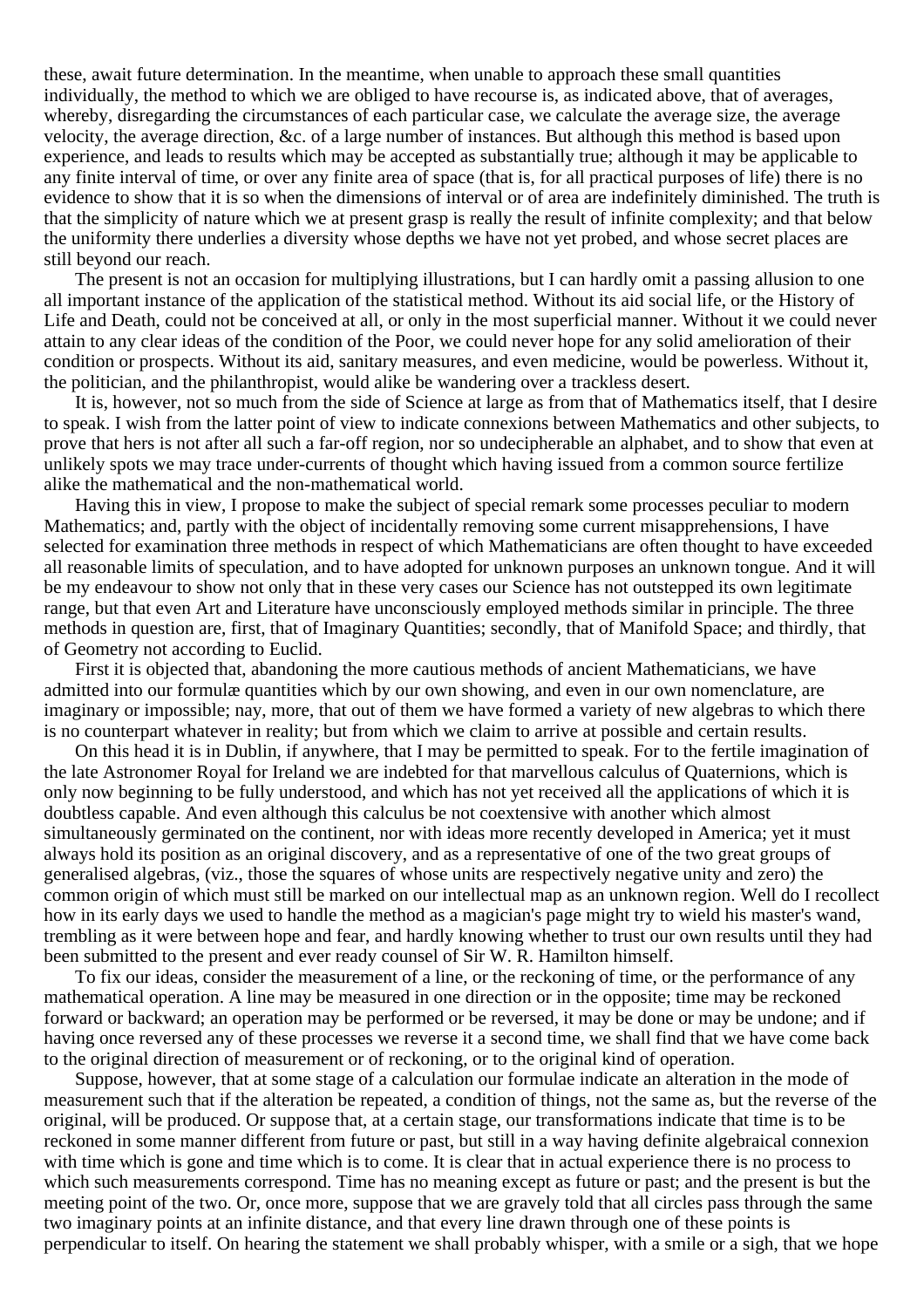it is not true, but that in any case it is a long way off, and perhaps, after all, it does not very much signify. If, however, as mathematicians, we are not satisfied to dismiss the question on these terms, we ourselves must admit that we have here reached a definite point of issue. Our Science must either give a rational account of the dilemma, or yield the position as no longer tenable.

Special modes of explaining this anomalous state of things have occurred to Mathematicians. But, omitting details as unsuited to the present occasion, it will, I think, be sufficient to point out in general terms that a solution of the difficulty is to be found in the fact that the formulæ which give rise to these results are more comprehensive than the signification assigned to them; and when we pass out of the condition of things first contemplated they cannot (as it is obvious they ought not) give us any results intelligible on that basis. But it does not therefore by any means follow that upon a more enlarged basis the formulas are incapable of interpretation; on the contrary, the difficulty at which we have arrived indicates that there must be some more comprehensive statement of the problem which will include cases impossible in the more limited, but possible in the wider view of the subject.

A very simple instance will illustrate the matter. If from a point outside a circle we draw a straight line to touch the curve, the distance between the starting point and the point of contact has certain geometrical properties. If the starting point be shifted nearer and nearer to the circle the distance in question becomes shorter, and ultimately vanishes. But as soon as the point passes to the interior of the circle the notion of a tangent and distance to the point of contact cease to have any meaning; and the same anomalous condition of things prevails as long as the point remains in the interior. But if the point be shifted still further until it emerges on the other side, the tangent and its properties resume their reality; and are as intelligible as before. Now the process whereby we have passed from the possible to the impossible, and again repassed to the possible (namely the shifting of the starting point) is a perfectly continuous one, while the conditions of the problem as stated above have abruptly changed. If, however, we replace the idea of a line touching by that of a line cutting the circle, and the distance of the point of contact by the distances at which the line is intercepted by the curve, it will easily be seen that the latter includes the former as a limiting case, when the cutting line is turned about the starting point until it coincides with the tangent itself. And further, that the two intercepts have a perfectly distinct and intelligible meaning whether the point be outside or inside the area. The only difference is that in the first case the intercepts are measured in the same direction; in the latter in opposite directions.

The foregoing instance has shown one purpose which these imaginaries may serve, viz., as marks indicating a limit to a particular condition of things, to the applica- tion of a particular law, or pointing out a stage where a more comprehensive law is required. To attain to such a law we must, as in the instance of the circle and tangent, reconsider our statement of the problem; we must go back to the principle from which we set out, and ascertain whether it may not be modified or enlarged. And even if in any particular investigation, wherein imaginaries have occurred, the most comprehensive statement of the problem of which we are at present capable fails to give an actual representation of these quantities; if they must for the present be relegated to the category of imaginaries; it still does not follow that we may not at some future time find a law which will endow them with reality, nor that in the meantime we need hesitate to employ them, in accordance with the great principle of continuity, for bringing out correct results.

If, moreover, both in Geometry and in Algebra we occasionally make use of points or of quantities which from our present outlook have no real existence, which can neither be delineated in space of which we have experience, nor measured by scale as we count measurement; if these imaginaries, as they are termed, are called up by legitimate processes of our Science; if they serve the purpose not merely of suggesting ideas, but of actually conducting us to practical conclusions; if all this be true in abstract Science, I may perhaps be allowed to point out, in illustration of my argument, that in Art unreal forms are frequently used for suggesting ideas, for conveying a meaning for which no others seem to be suitable or adequate. Are not forms unknown to Biology, situations incompatible with gravitation, positions which challenge not merely the stability but even the possibility of equilibrium,—are not these the very means to which the Artist often has recourse in order to convey his meaning and to fulfil his mission? Who that has ever revelled in the ornamentation of the Renaissance, in the extraordinary transitions from the animal to the vegetable, from faunic to floral forms, and from these again to almost purely geometric curves, who has not felt that these imaginaries have a claim to recognition very similar to that of their congeners in Mathematics? How is it that the grotesque paintings of the middle ages, the fantastic sculpture of remote nations, and even the rude art of the Prehistoric Past, still impress us, and have an interest over and above their antiquarian value; unless it be that they are symbols which, although hard of interpretation when taken alone, are yet capable from a more comprehensive point of view of leading us mentally to something beyond themselves, and to truths which, although reached through them, have a reality scarcely to be attributed to their outward forms?

Again, if we turn from art to letters, truth to nature and to fact is undoubtedly a characteristic of sterling literature; and yet in the delineation of outward nature itself, still more in that of feelings and affections, of the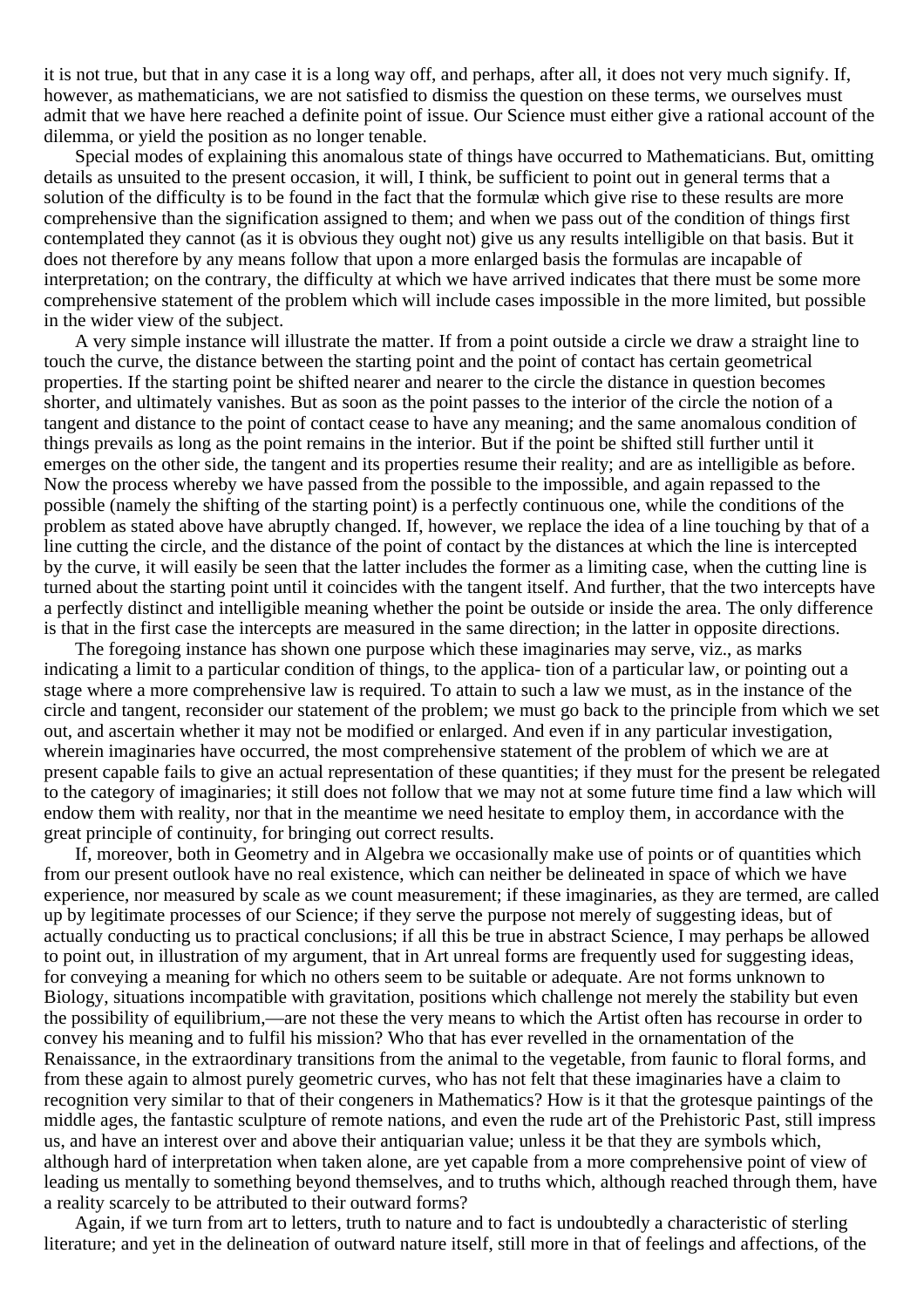secret parts of character and motives of conduct, it frequently happens that the writer is driven to imagery, to an analogy, or even to a paradox, in order to give utterance to that of which there is no direct counterpart in recognized speech. And yet which of us cannot find a meaning for these literary figures, an inward response, to imaginative poetry, to social fiction, or even to those tales of giant and fairyland written, it is supposed, only for the nursery or schoolroom? But in order thus to reanimate these things with a meaning beyond that of the mere words, have we not to reconsider our first position, to enlarge the ideas with which we started; have we not to cast about for some thing which is common to the idea conveyed and to the subject actually described, and to seek for the sympathetic spring which underlies both; have we not, like the mathematician, to go back as it were to some first principles, or, as it is pleasanter to describe it, to become again as a little child?

Passing to the second of the three methods, viz., that of manifold space, it may first be remarked that our whole experience of space is in three dimensions, viz., of that which has length, breadth, and thickness; and if for certain purposes Ave restrict our ideas to two dimensions as in plane geometry, or to one dimension as in the division of a straight line, we do this only by consciously and of deliberate purpose setting aside, but not annihilating, the remaining one or two dimensions. Negation, as Hegel has justly remarked, implies that which is negatived, or, as he expresses it, affirms the opposite. It is by abstraction from previous experience, by a limitation of its results, and not by any independent process, that we arrive at the idea of space whose dimensions are less than three.

It is doubtless on this account that problems in plane geometry which, although capable of solution on their own account, become much more intelligible, more easy of extension, if viewed in connexion with solid space, and as special cases of corresponding problems in solid geometry. So eminently is this the case, that the very language of the more general method often leads us almost intuitively to conclusions which from the more restricted point of view require long and laborious proof. Such a change in the base of operations has, in fact, been successfully made in geometry of two dimensions, and although we have not the same experimental data for the further steps, yet neither the modes of reasoning, nor the validity of its conclusions, are in any way affected by applying an analogous mental process to geometry of three dimensions; and by regarding figures in space of three dimensions as sections of figures in space of four, in the same way that figures in piano are sometimes considered as sections of figures in solid space. The addition of a fourth dimension to space, not Only extends the actual properties of geometrical figures, but it also adds new properties which are often useful for the purposes of transformation or of proof. Thus it has recently been shown that in four dimensions a closed material shell could be turned inside out by simple flexure, without either stretching or tearing; and that in such a space it is impossible to tie a knot.

Again, the solution of problems in geometry is often effected by means of algebra; and as three measurements, or co-ordinates as they are called, determine the position of a point in space, so do three letters or measurable quantities serve for the same purpose in the language of algebra. Now, many algebraical problems involving three unknown or variable quantities admit of being generalized so as to give problems involving many such quantities. And as, on the one hand, to every algebraical problem involving unknown quantities or variables by ones, or by twos, or by threes, there corresponds a problem in geometry of one or of two or of three dimensions; so on the other it may be said that to every algebraical problem involving many variables there corresponds a problem in geometry of many dimensions.

There is, however, another aspect under which even ordinary space presents to us a four-fold, or indeed a mani-fold, character. In modern Physics, space is regarded not as a vacuum in which bodies are placed and forces have play, but rather as a plenum with which matter is coextensive. And from a physical point of view the properties of space are the properties of matter, or of the medium which fills it. Similarly from a mathematical point of view, space may be regarded as a locus in quo, as a plenum, filled with those elements of geometrical magnitude which we take as fundamental. These elements need not always be the same. For different purposes different elements may be chosen; and upon the degree of complexity of the subject of our choice will depend the internal structure or mani-fold-ness of space.

Thus, beginning with the simplest case, a point may have any singly infinite multitude of positions in a line, which gives a one-fold system of points in a line. The line may revolve in a plane about any one of its points, giving a two-fold system of points in a plane; and the plane may revolve about any one of the lines, giving a three-fold system of points in space.

Suppose, however, that we take a straight line as our element, and conceive space as filled with such lines. This will be the case if we take two planes, *e.g.* two parallel planes, and join every point in one with every point in the other. Now the points in a plane form a two-fold system, and it therefore follows that the system of lines is four-fold; in other words, space regarded as a plenum of lines is four-fold. The same result follows from the consideration that the lines in a plane, and the planes through a point, are each two-fold.

Again, if we take a sphere as our element we can through any point as a centre draw a singly infinite number of spheres, but the number of such centres is triply infinite; hence space as a plenum of spheres is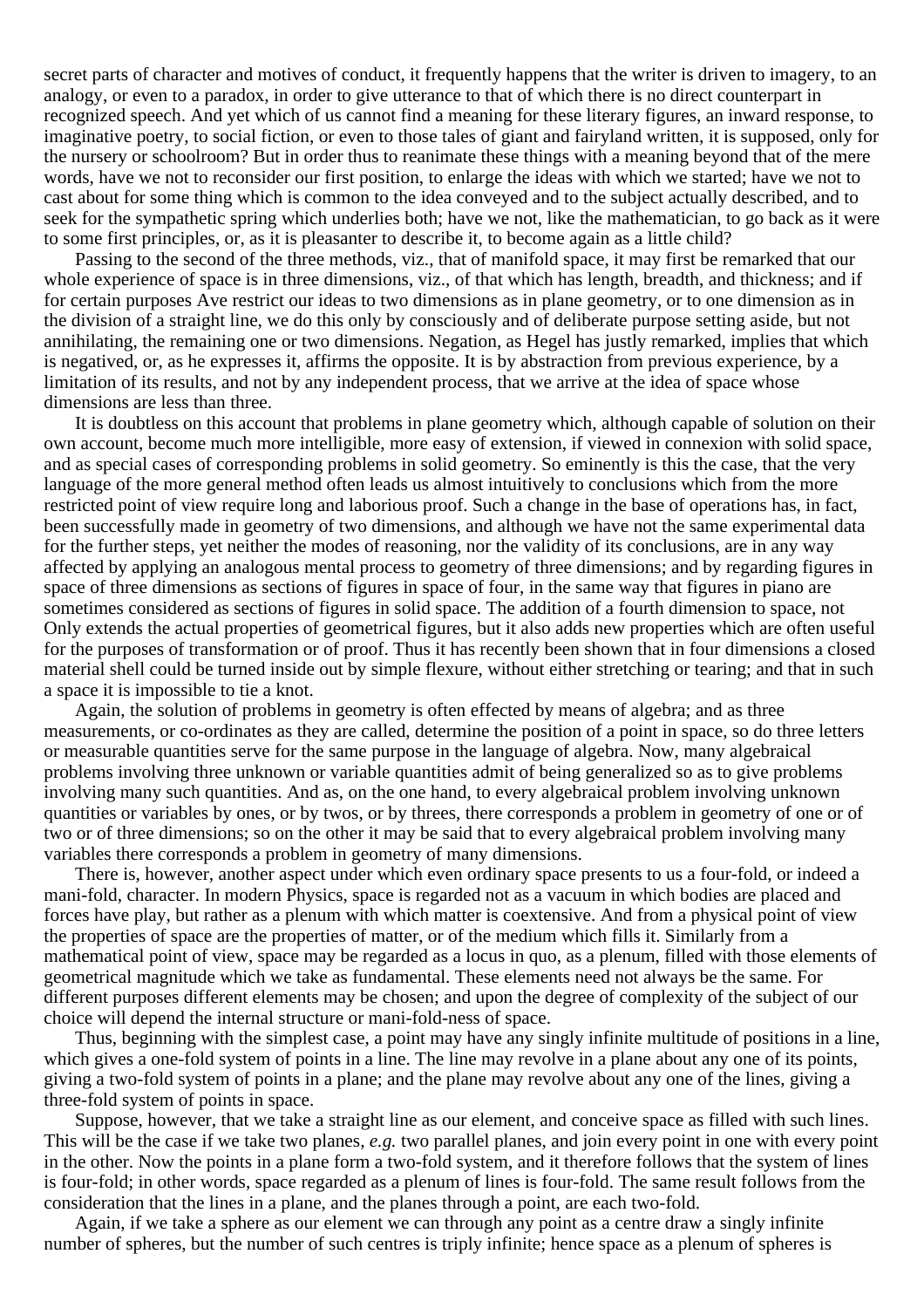four-fold. And generally, space as a plenum of surfaces has a mani-foldness equal to the number of constants required to determine the surface. Although it would be beyond our present purpose to attempt to pursue the subject further, it should not pass unnoticed that the identity in the four-fold character of space, as derived on the one hand from a system of straight lines, and on the other from a system of spheres, is intimately connected with the principles established by Sophus Lie in his researches on the correlation of these figures.

If we take a circle as our element we can around any point in a plane as a centre draw a singly infinite system of circles; but the number of such centres in a plane is doubly infinite; hence the circles in a plane form a three-fold system, and as the planes in space form a three-fold system, it follows that space as a plenum of circles is six-fold.

Again, if we take a circle as our element, we may regard it as a section either of a sphere, or of a right cone (given except in position) by a plane perpendicular to the axis. In the former case the position of the centre is three-fold; the directions of the plane, like that of a pencil of lines perpendicular thereto, two-fold; and the radius of the sphere one-fold; six-fold in all. In the latter case, the position of the vertex is threefold; the direction of the axis two-fold; and the distance of the plane of section one-fold; six-fold in all, as before. Hence space as a plenum of circles is six-fold.

Similarly, if we take a conic as our element we may regard it as a section of a right cone (given except in position) by a plane. If the nature of the conic be defined, the plane of section will be inclined at a fixed angle to the axis; otherwise it will be free to take any inclination whatever. This being so, the position of the vertex will be three-fold; the direction of the axis twofold; the distance of the plane of section from the vertex one-fold; and the direction of that plane, onefold if the conic be defined, two-fold if it be not defined. Hence, space as a plenum of definite conics will be seven-fold, as a plenum of conics in general eight-fold. And so on for curves of higher degrees.

This is in fact the whole story and mystery of manifold space. It is not seriously regarded as a reality in the same sense as ordinary space; it is a mode of representation, or a method which, having served its purpose, vanishes from the scene. Like a rainbow, if we try to grasp it, it eludes our very touch; but, like a rainbow, it arises out of real conditions of known and tangible quantities, and if rightly apprehended it is a true and valuable expression of natural laws, and serves a definite purpose in the science of which it forms part.

Again, if we seek a counterpart of this in common life, I might remind you that perspective in drawing is itself a method not altogether dissimilar to that of which I have been speaking; and that the third dimension of space, as represented in a picture, has its origin in the painter's mind, and is due to his skill, but has no real existence upon the canvass which is the groundwork of his art. Or again, turning to literature, when in legendary tales, or in works of fiction, things past and future are pictured as present, has not the poetic fancy correlated time with the three dimensions of space, and brought all alike to a common focus? Or once more, when space already filled with material substances is mentally peopled with immaterial beings, may not the imagination be regarded as having added a new element to the capacity of space, a fourth dimension of which there is no evidence in experimental fact?

The third method proposed for special remark is that which has been termed Non-Euclidean Geometry; and the train of reasoning which has led to it may be described in general terms as follows: some of the properties of space which on account of their simplicity, theoretical as well as practical, have, in constructing the ordinary system of geometry, been considered as fundamental, are now seen to be particular cases of more general properties. Thus a plane surface, and a straight line, may be regarded as special instances of surfaces and lines whose curvature is everywhere uniform or constant. And it is perhaps not difficult to see that, when the special notions of flatness and straightness are abandoned, many properties of geometrical figures which we are in the habit of regarding as fundamental will undergo profound modification. Thus a plane may be considered as a special case of the sphere, viz., the limit to which a sphere approaches when its radius is increased without limit. But even this consideration trenches upon an elementary proposition relating to one of the simplest of geometrical figures. In plane triangles the interior angles are together equal to two right angles; but in triangles traced on the surface of a sphere this proposition does not hold good. To this, other instances might be added.

Further, these modifications may affect not only our ideas of particular geometrical figures, but the very axioms of the Science itself. Thus, the idea which, in fact, lies at the foundation of Euclid's method viz. that a geometrical figure may be moved in space without change of size or alteration of form, entirely falls away, or becomes only approximate in a space wherein dimension and form are dependent upon position. For instance, if we consider merely the case of figures traced on a flattened globe like the earth's surface, or upon an eggshell, such figures cannot be made to slide upon the surface without change of form, as is the case with figures traced upon a plane or even upon a sphere. But, further still, these generalizations are not restricted to the case of figures traced upon a surface; they may apply also to solid figures in a space whose very configuration varies from point to point. We may, for instance, imagine a space in which our rule or scale of measurement varies as it extends, or as it moves about, in one direction or another; a space, in fact, whose geometric density is not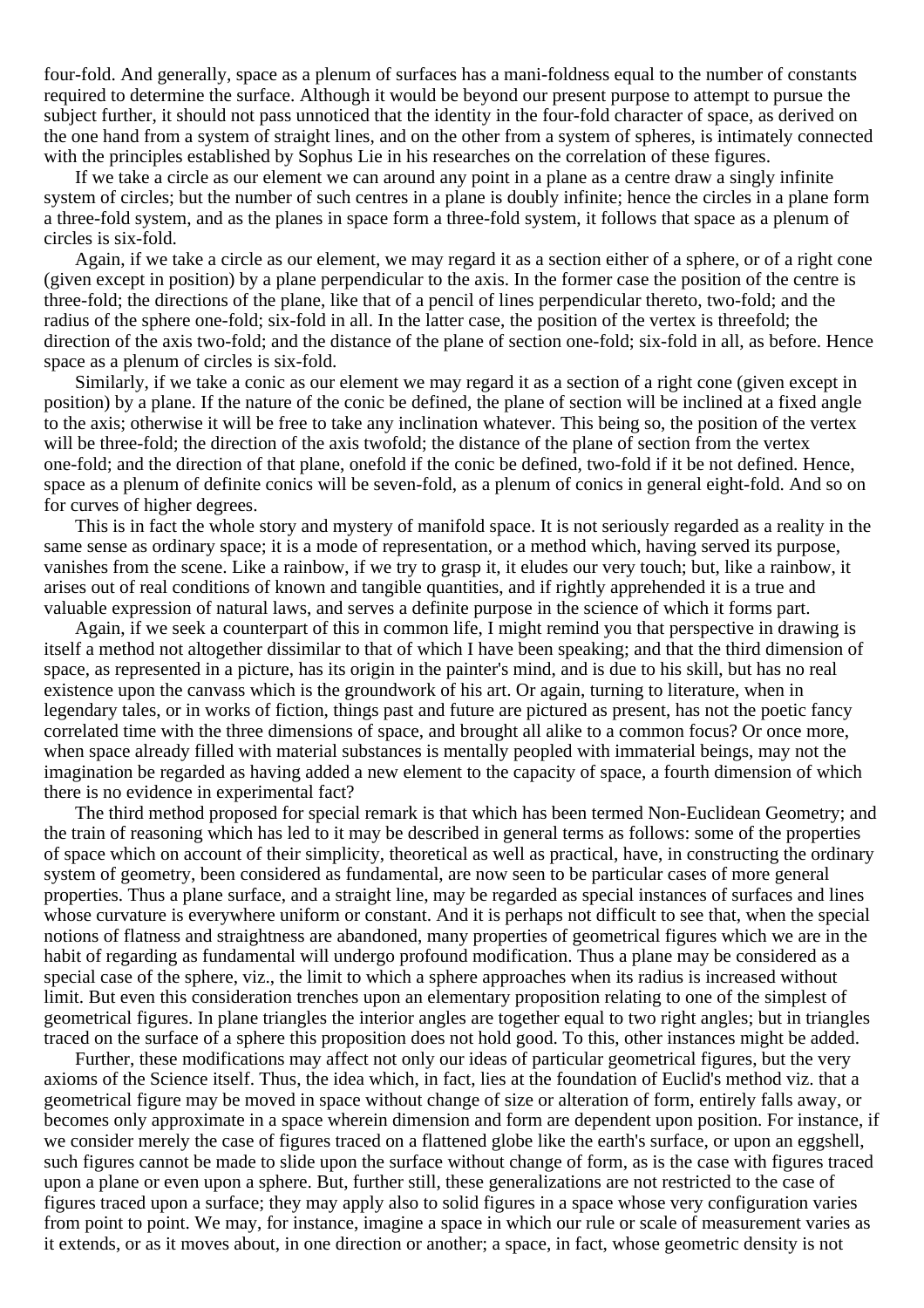uniformly distributed. Thus we might picture to ourselves such a space as a field having a more or less complicated distribution of temperature, and our scale as a rod instantaneously susceptible of expansion or contraction under the influence of heat; or we might suppose space to be even crystalline in its geometric formation, and our scale and measuring instruments to accept the structure of the locality in which they are applied. These ideas are doubtless difficult of apprehension, at all events at the outset; but Helmholtz has pointed out a very familiar phenomenon which may be regarded as a diagram of such a kind of space. The picture formed by reflexion from a plane mirror may be taken as a correct representation of ordinary space, in which, subject to the usual laws of perspective, every object appears in the same form and of the same dimensions whatever be its position. In like manner the picture formed by reflexion from a curved mirror may be regarded as the representation of a space wherein dimension and form are dependent upon position. Thus in an ordinary convex mirror objects appear smaller as they recede laterally from the centre of the picture; straight lines become curved; objects infinitely distant in front of the mirror appear at a distance only equal to the focal length behind. And by suitable modifications in the curvature of the mirror, representations could similarly be obtained of space of various configurations.

The diversity in kind of these spaces is of course infinite; they vary with the mode in which we generalize our conceptions of ordinary space; but upon each as a basis it is possible to construct a consistent system of geometry, whose laws, as a matter of strict reasoning, have a validity and truth not inferior to those with which we are habitually familiar. Such systems having been actually constructed, the question has not unnaturally been asked, whether there is anything in nature or in the outer world to which they correspond; whether, admitting that for our limited experience ordinary geometry amply suffices, we may understand that for powers more extensive in range or more minute in definition some more general scheme would be requisite? Thus, for example, although the one may serve for the solar system, is it legitimate to suppose that it may fail to apply at distances reaching to the fixed stars, or to regions beyond? Or again, if our vision could discern the minute configuration of portions of space, which to our ordinary powers appear infinitesimally small, should we expect to find that all our usual Geometry is but a special case, sufficient indeed for daily use, but after all only a rough approximation to a truer although perhaps more complicated scheme? Traces of these questions are in fact to be found in the writings of some of our greatest and most original Mathematicians. Gauss, Riemann, and Helmholtz have thrown out suggestions radiating as it were in these various directions from a common centre; while Cayley, Sylvester, and Clifford in this country, Klein in Germany, Lobatcheffsky in Russia, Bolyai in Hungary, and Beltrami in Italy, with many others, have reflected kindred ideas with all the modifications due to the chromatic dispersion of their individual minds. But to the main question the answer must be in the negative. And, to use the words of Newton, since" Geometry has its foundation in me—"chanical practice," the same must be the answer until our experience is different from what it now is. And yet, all this notwithstanding, generalised conceptions of space are not without their practical utility. The principle of representing space of one kind by that of another, and figures belonging to one by their analogues in the other, is not only recognised as legitimate in pure mathematics, but has long ago found its application in cartography. In maps or charts, geographical positions, the contour of coasts, and other features, belonging in reality to the Earth's surface, are represented on the flat; and to each mode of representation, or projection as it is called, there corresponds a special correlation between the spheroid and the plane. To this might perhaps be added the method of descriptive geometry, and all similar processes in use by engineers, both military and civil.

It has often been asked whether modern research in the field of Pure Mathematics has not so completely outstripped its physical applications as to be practically useless; whether the analyst and the geometer might not now, and for a long time to come, fairly say, "hic artem remumque repono," and turn his attention to Mechanics and to Physics. That the Pure has out- stripped the Applied is largely true; but that the former is on that account useless is far from true. Its utility often crops up at unexpected points; witness the aids to classification of physical quantities, furnished by the ideas (of Scalar and Vector) involved in the Calculus of Quaternions; or the advantages which have accrued to Physical Astronomy from Lagrange's Equations, and from Hamilton's Principle of Varying Action; on the value of Complex Quantities, and the properties of general Integrals, and of general theorems on integration for the Theories of Electricity and Magnetism. The utility of such researches can in no case be discounted, or even imagined beforehand; who, for instance, would have supposed that the Calculus of Forms or the Theory of Substitutions would have thrown much light upon ordinary equations; or that Abelian Functions and Hyperelliptic Transcendents would have told us anything about the properties of curves; or that the Calculus of Operations would have helped us in any way towards the Figure of the Earth. But upon such technical points I must not now dwell. If however, as I hope, it has been sufficiently shown that any of these more extended ideas enable us to combine together, and to deal with as one, properties and processes which from the ordinary point of view present marked distinctions, then they will have justified their own existence; and in using them we shall not have been walking in a vain shadow, nor disquieting our brains in vain.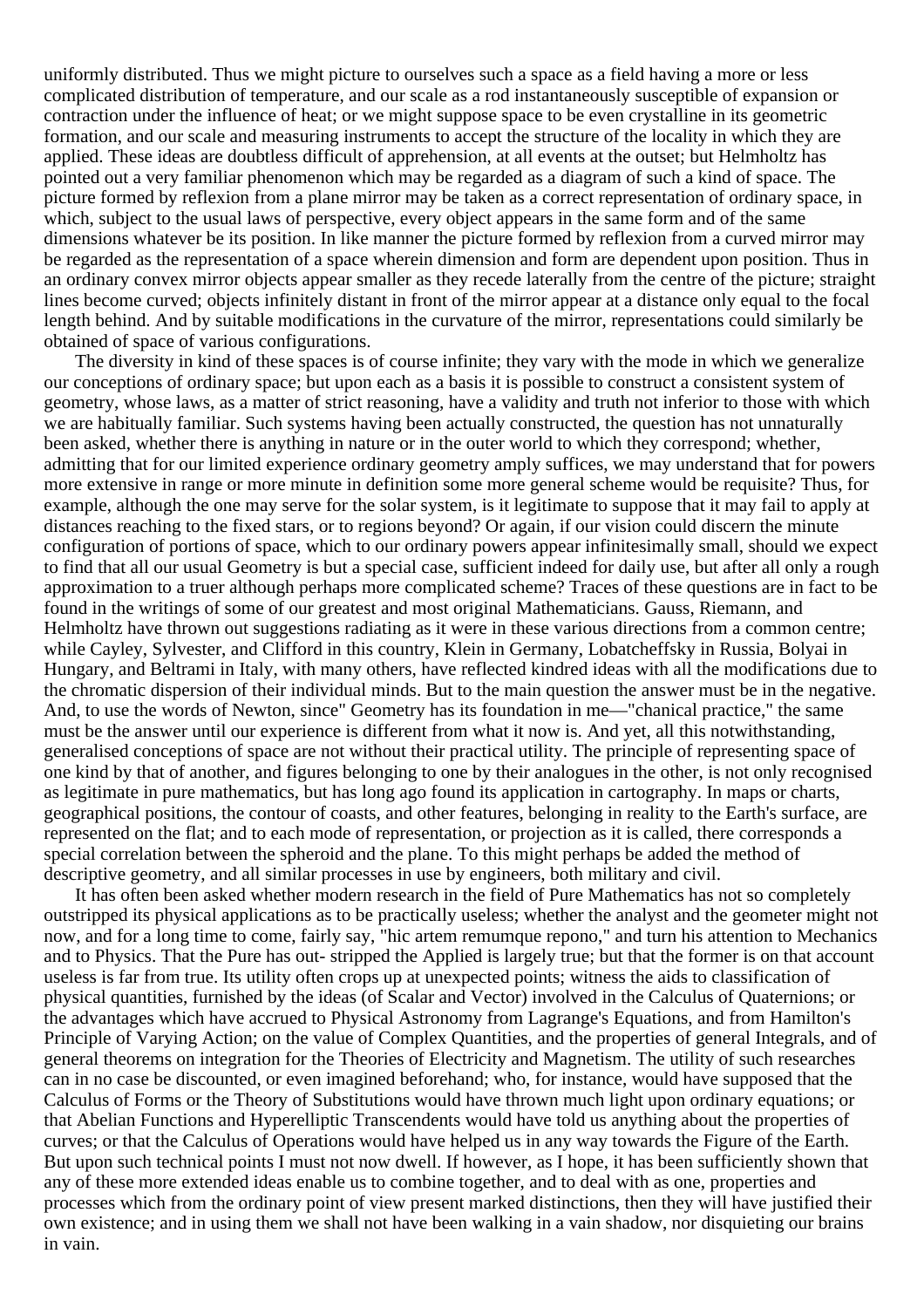These extensions of mathematical ideas would however be overwhelming, if they were not compensated by some simplifications in the processes actually employed. Of these aids to calculation I will mention only two, viz., symmetry of form, and mechanical appliances; or, say, Mathematics as a Fine Art, and Mathematics as a Handicraft. And first, as to symmetry of form. There are many passages of algebra in which long processes of calculation at the outset seem unavoidable. Results are often obtained in the first instance through a tangled maze of formulæ, where at best we can just make sure of our process step by step, without any general survey of the path which we have traversed, and still less of that which we have to pursue. But almost within our own generation a new method has been devised to clear this entanglement. More correctly speaking, the method is not new, for it is inherent in the processes of algebra itself, and instances of it, unnoticed perhaps or disregarded, are to be found cropping up throughout nearly all mathematical treatises. By Lagrange, and to some extent also by Gauss, among the older writers, the method of which I am speaking was recognized as a principle; but beside these perhaps no others can be named until a period within our own recollection. The method consists in symmetry of expression. In algebraical formulæ combinations of the quantities entering therein occur and recur; and by a suitable choice of these quantities the various combinations may be rendered symmetrical, and reduced to a few well known types. This having been done, and one such combination having been calculated, the remainder, together with many of their results, can often be written down at once, without further calculations, by simple permutations of the letters. Symmetrical expressions, moreover, save as much time and trouble in reading as in writing. Instead of wading laboriously through a series of expressions which, although successively dependent, bear no outward resemblance to one another, we may read off symmetrical formulae, of almost any length, at a glance. A page of such formulae becomes a picture: known forms are seen in definite groupings; their relative positions, or perspective as it may be called, their very light and shadow, convey their meaning almost as much through the artistic faculty as through any conscious ratiocinative process. Few principles have been more suggestive of extended ideas or of new views and relations than that of which I am now speaking. In order to pass from questions concerning plane figures to those which appertain to space, from conditions having few degrees of freedom to others which have many—in a word, from more restricted to less restricted problems—we have in many cases merely to add lines and columns to our array of letters or symbols already formed, and then read off pictorially the extended theorems.

Next as to mechanical appliances. Mr. Babbage, when speaking of the difficulty of ensuring accuracy in the long numerical calculations of theoretical astronomy, remarked, that the science which in itself is the most accurate and certain of all had, through these difficulties, become inaccurate and uncertain in some of its results. And it was doubtless some such consideration as this, coupled with his dislike of employing skilled labour where unskilled would suffice, which led him to the invention of his calculating machines. The idea of substituting mechanical for intellectual power has not lain dormant; for beside the arithmetical machines whose name is legion (from Napier's Bones, Earl Stanhope's calculator, to Schultz and Thomas's machines now in actual use) an invention has lately been designed for even a more difficult task. Prof. James Thomson has in fact recently constructed a machine which, by means of the mere friction of a disk, a cylinder, and a ball, is capable of effecting a variety of the complicated calculations which occur in the highest application of Mathematics to physical problems. By its aid it seems that an unskilled labourer may, in a given time, perform the work of ten skilled arithmeticians. The machine is applicable alike to the calculation of tidal, of magnetic, of meteorological, and perhaps also of all other periodic phenomena. It will solve differential equations of the second and perhaps of even higher orders. And through the same invention the problem of finding the free motions of any number of mutually attracting particles, unrestricted by any of the approximate suppositions required in the treatment of the Lunar and Planetary Theories, is reduced to the simple process of turning a handle.

When Faraday had completed the experimental part of a physical problem, and desired that it should thenceforward be treated mathematically, he used irreverently to say, "Hand it over to the calculators." But truth is ever stranger than fiction; and if he had lived until our day, he might with perfect propriety have said, "Hand it over to the machine."

Had time permitted, the foregoing topics would have led me to point out that the mathematician, although concerned only with abstractions, uses many of the same methods of research as are employed in other sciences, and in the arts, such as observation, experiment, induction, imagination. But this is the less necessary because the subject has been already handled very ably, although with greater brevity than might have been wished, by Professor Sylvester in his address to Section A. at our meeting at Exeter.

In an exhaustive treatment of my subject there would still remain a question which in one sense lies at the bottom of all others, and which through almost all time has had an attraction for reflective minds, viz., what was the origin of mathematical ideas? Are they to be regarded as independent of, or dependent upon, experience? The question has been answered sometimes in one way and sometimes in another. But the absence of any satisfactory conclusion may after all be understood as implying that no answer is possible in the sense in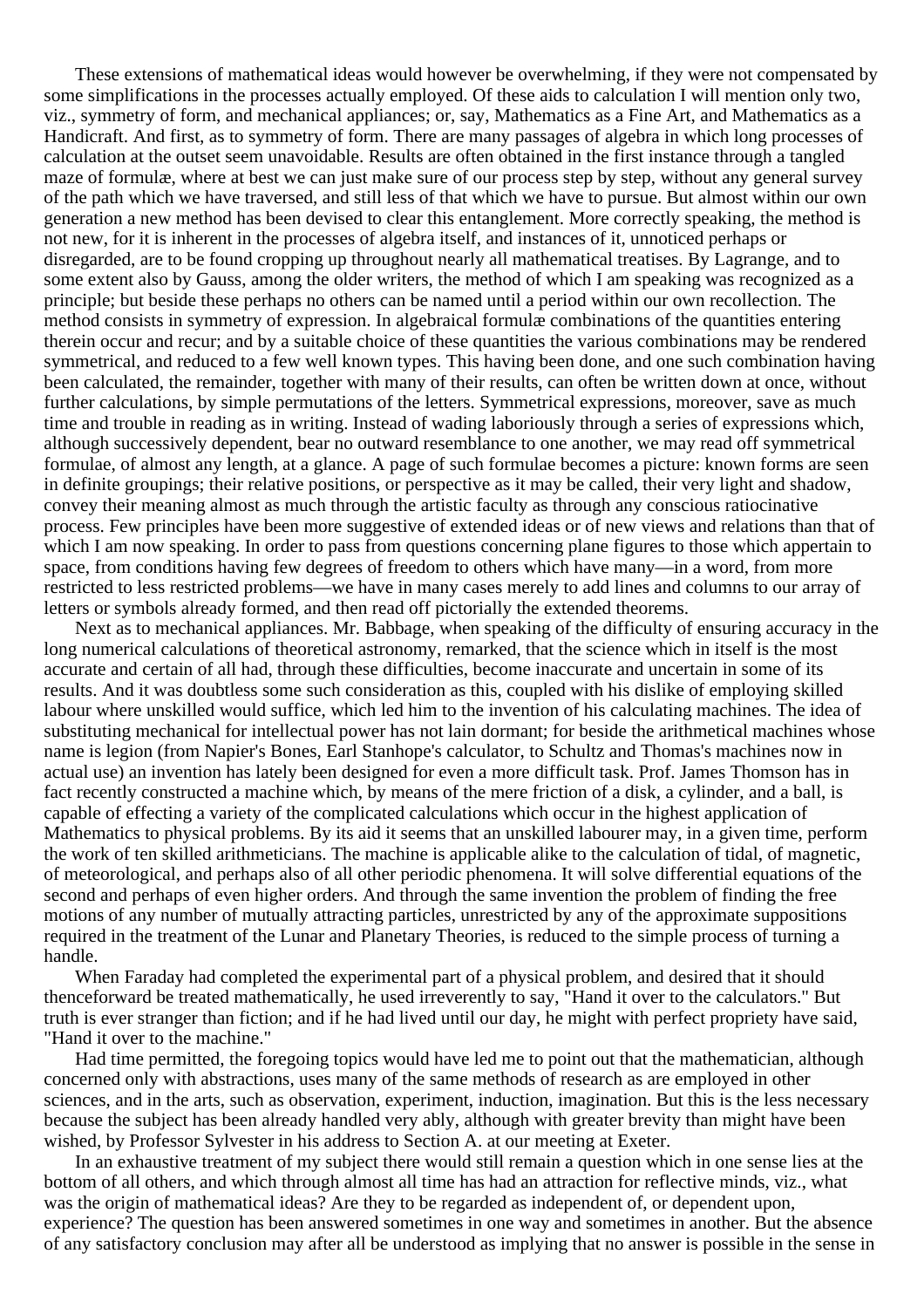which the question is put; or rather that there is no question at all in the matter, except as to the history of actual facts. And, even if we distinguish, as we certainly should, between the origin of ideas in the individual and their origin in a nation or mankind, we should still come to the same conclusion. If we take the case of the individual, all we can do is to give an account of our own experience; how we played with marbles and apples; how we learnt the multiplication table, fractions, and proportion; how we were afterwards amused to find that common things conformed to the rules of number; and later still how we came to see that the same laws applied to music and to mechanism, to astronomy, to chemistry, and to many other subjects. And then, on trying to analyse our own mental processes, we find that mathematical ideas have been imbibed in precisely the same way as all other ideas, viz., by learning, by experience, and by reflexion. The apparent difference in the mode of first apprehending them and in their ultimate cogency arises from the difference of the ideas themselves, from the preponderance of quantitative over qualitative considerations in Mathematics, from the notions of absolute equality and identity which they imply.

If we turn to the other question, How did the world at large acquire and improve its idea of number and of figures? How can we span the interval between the savage who counted only by the help of outward objects, to whom 15 was "half the hands and both the feet," and Newton or Laplace? The answer is the history of Mathematics and its successive developments, arithmetic, geometry, algebra, &c. The first and greatest step in all this was the transition from number in the concrete to number in the abstract. This was the beginning not only of Mathematics but of all abstract thought. The reason and mode of it was the same as in the individual. There was the same general influx of evidence, the same unsought for experimental proof, the same re-cognition of general laws running through all manner of purposes and relations of life. No wonder then if, under such circumstances, Mathematics, like some other subjects, and perhaps with better excuse, came after a time to be clothed with mysticism; nor that, even in modern times, they should have been placed upon an *à priori* basis, as in the philosophy of Kant. Number was so soon found to be a principle common to many branches of knowledge that it was readily assumed to be the key to all. It gave distinctness of expression, if not clearness of thought, to ideas which were floating in the untutored mind, and even suggested to it new conceptions. In "the one," "the all," "the many in one," (terms of purely arithmetic origin,) it gave the earliest utterance to men's first crude notions about God and the world. In "the equal," "the solid," "the straight," and "the crooked," which still survive as figures of speech among ourselves, it supplied a vocabulary for the moral notions of mankind, and quickened them by giving them the power of expression. In this lies the great and enduring interest in the fragments which remain to us of the Pythagorean philosophy.

The consecutive processes of Mathematics led to the consecutive processes of Logic; but it was not until long after mankind had attained to abstract ideas that they attained to any clear notion of their connexion with one another. In process of time the leading ideas of Mathematics became the leading ideas of Logic. The "one" and the "many" passed into the "whole" and its "parts"; and thence into the "Universal" and the "Particular." The fallacies of Logic, such as the well known puzzle of Achilles and the tortoise, partake of the nature of both Sciences. And perhaps the conception of the Infinite and the Infinitesimal, as well as of Negation, may have been in early times transferred from Logic to Mathematics. But the connexion of our ideas of number is probably anterior to the connexion of any of our other ideas. And as a matter of fact, geometry and arithmetic had already made considerable progress when Aristotle invented the Syllogism.

General ideas there were, beside those of Mathematics—true flashes of genius which saw that there must be general laws to which the universe conforms, but which saw them only by occasional glimpses, and through the distortion of imperfect knowledge; and although the only records of them now remaining are the inadequate representations of later writers, yet we must still remember that to the existence of such ideas is due not only the conception but even the possibility of Physical Science. But these general ideas were too wide in their grasp, and in early days at least were connected to their subjects of application by links too shadowy, to be thoroughly apprehended by most minds; and so it came to pass that one form of such an idea was taken as its only form, one application of it as the idea itself; and Philosophy, unable to maintain itself at the level of ideas, fell back upon the abstractions of sense, and, by preference, upon those which were most ready to hand, namely those of Mathematics. Plato's ideas relapsed into a doctrine of numbers; Mathematics into Mysticism, into Neo-Platonism, and the like. And so, through many long ages, through good report and evil report, Mathematics have always held an unsought for sway. It has happened to this Science, as to many other subjects, that its warmest adherents have not always been its best friends. Mathematics have often been brought in to matters where their presence has been of doubtful utility. If they have given precision to literary style, that precision has sometimes been carried to excess, as in Spinoza and perhaps Descartes; if they have tended to clearness of expression in Philosophy, that very clearness has sometimes given an appearance of finality not always true; if they have contributed to definition in theology, that definiteness has often been fictitious, and has been attained at the cost of spiritual meaning. And, coming to recent times, although we may admire the ingenuity displayed in the logical machines of Earl Stanhope and of Stanley Jevons, in the Formal Logic of De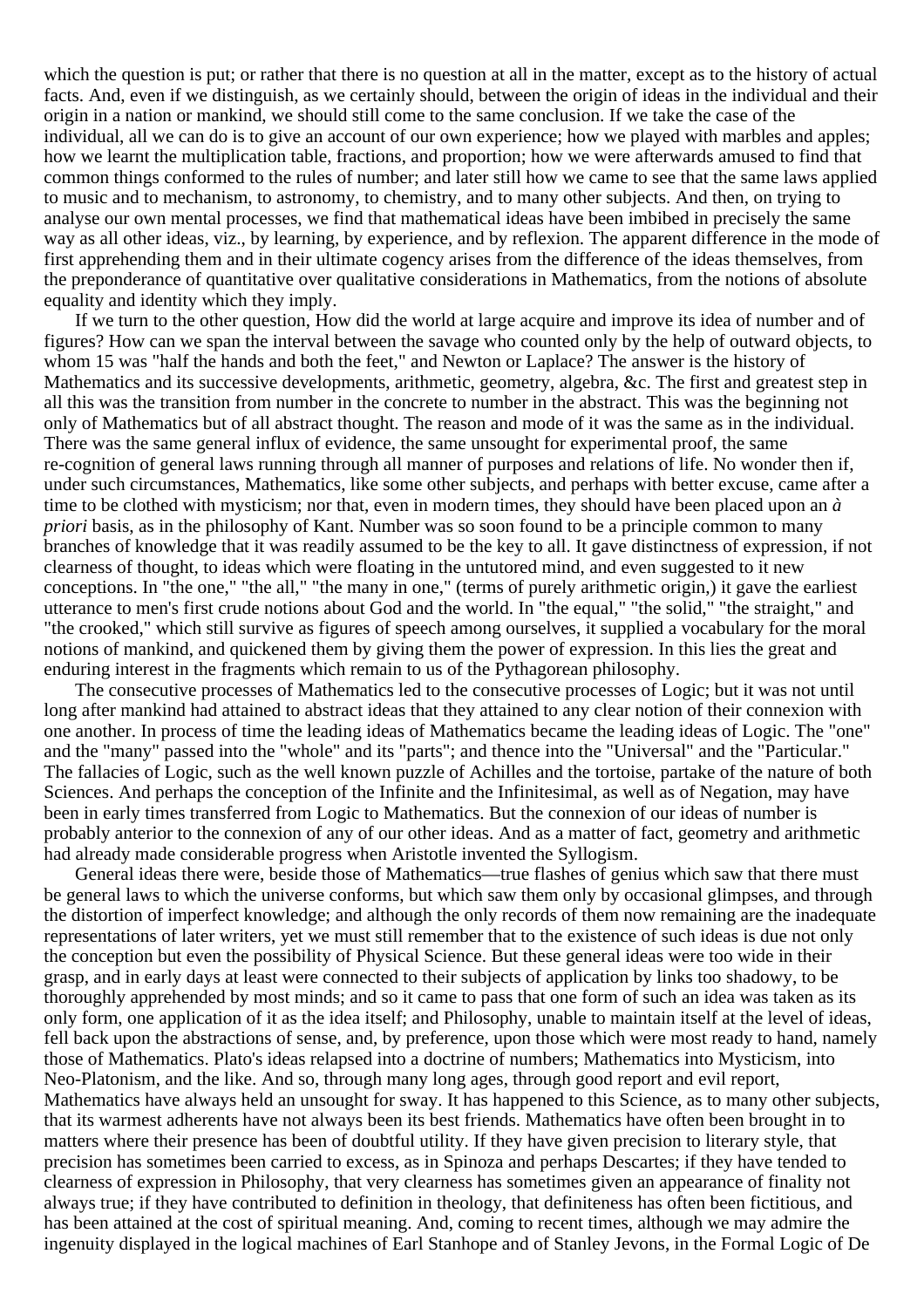Morgan, and in the calculus of Boole; although as mathematicians we may feel satisfaction that these feats (the possibility of which was clear a priori) have been actually accomplished; yet we must bear in mind that their application is really confined to cases where the subject matter is perfectly uniform in character, and that beyond this range they are liable to encumber rather than to assist thought.

Not unconnected with this intimate association of ideas and their expression is the fact that, which ever may have been cause, which ever effect, or whether both may not in turn have acted as cause and effect, the cul- minating age of classic art was contemporaneous with the first great development of mathematical science. In an earlier part of this discourse I have alluded to the importance of mathematical precision recognised in the technique of Art during the Cinquecento; and I have now time only to add that, on looking still further back it would seem that sculpture and painting, architecture and music, nay even poetry itself, received a new, if not their first true, impulse at the period when geometric form appeared fresh chiselled by the hand of the mathematician, and when the first ideas of harmony and proportion rang joyously together in the morning tide of art.

Whether the views on which I have here insisted be in any way novel, or whether they be merely such as from habit or from inclination are usually kept out of sight, matters little. But whichever be the case, they may still furnish a solvent of that rigid aversion which both Literature and Art are too often inclined to maintain towards Science of all kinds. It is a very old story that, to know one another better, to dwell upon similarities rather than upon diversities, are the first stages towards a better understanding between two parties; but in few cases has it a truer application than in that here discussed. To recognise the common growth of scientific and other instincts until the time of harvest is not only conducive to a rich crop; but it is also a matter of prudence, lest in trying to root up weeds from among the wheat, we should at the same time root up that which is as valuable as wheat. When Pascal's father had shut the door of his son's study to Mathematics, and closeted him with Latin and Greek, he found on his return that the walls were teeming with formula? and figures, the more congenial product of the boy's mind. Fortunately for the boy, and fortunately also for Science, the Mathematics were not torn up, but were suffered to grow together with other subjects. And all said and done, the lad was not the worse scholar or man of letters in the end. But, truth to tell, considering the severance which still subsists in education and during our early years between Literature and Science, we can hardly wonder if when thrown together in the afterwork of life, they should meet as strangers; or if the severe garb, the curious implements, and the strange wares of the latter should seem little attractive when contrasted with the light companionship of the former. The day is yet young, and in the early dawn many things look weird and fantastic which in fuller light prove to be familiar and useful. The outcomings of Science, which at one time have been deemed to be but stumbling blocks scattered in the way, may ultimately prove stepping stones which have been carefully laid to form a pathway over difficult places for the children of "sweetness and of light."

The instances on which we have dwelt are only a few out of many in which Mathematics may be found ruling and governing a variety of subjects. It is as the supreme result of all experience, the framework in which all the varied manifestations of nature have been set, that our Science has laid claim to be the Arbiter of all knowledge. She does not indeed contribute elements of fact, which must be sought elsewhere; but she sifts and regulates them; she proclaims the laws to which they must conform if those elements are to issue in precise results. From the data of a problem she can infallibly extract all possible consequences, whether they be those first sought, or others not anticipated; but she can introduce nothing which was not latent in the original statement. Mathematics cannot tell us whether there be or be not limits to time or space; but to her they are both of indefinite extent, and this in a sense which neither affirms nor denies that they are either infinite or finite. Mathematics cannot tell us whether matter be continuous or discrete in its structure; but to her it is indifferent whether it be one or the other, and her conclusions are independent of either particular hypothesis. Mathematics can tell us nothing of the origin of matter, of its creation or its annihilation; she deals only with it in a state of existence; but within that state its modes of existence may vary from our most elementary conception to our most complex experience. Mathematics can tell us nothing beyond the problems which she specifically undertakes; she will carry them to their limit, but there she stops, and upon the great region beyond she is imperturbably silent.

Conterminous with space and coeval with time is the kingdom of Mathematics; within this range her dominion is supreme; otherwise than according to her order nothing can exist; in contradiction to her laws nothing takes place. On her mysterious scroll is to be found written for those who can read it that which has been, that which is, and that which is to come. Everything material which is the subject of knowledge has number, order, or position; and these are her first outlines for a sketch of the universe. If our more feeble hands cannot follow out the details, still her part has been drawn with an unerring pen, and her work cannot be gainsaid. So wide is the range of mathematical science, so indefinitely may it extend beyond our actual powers of manipulation, that at some moments we are inclined to fall down with even more than reverence before her majestic presence. But so strictly limited are her promises and powers, about so much that we might wish to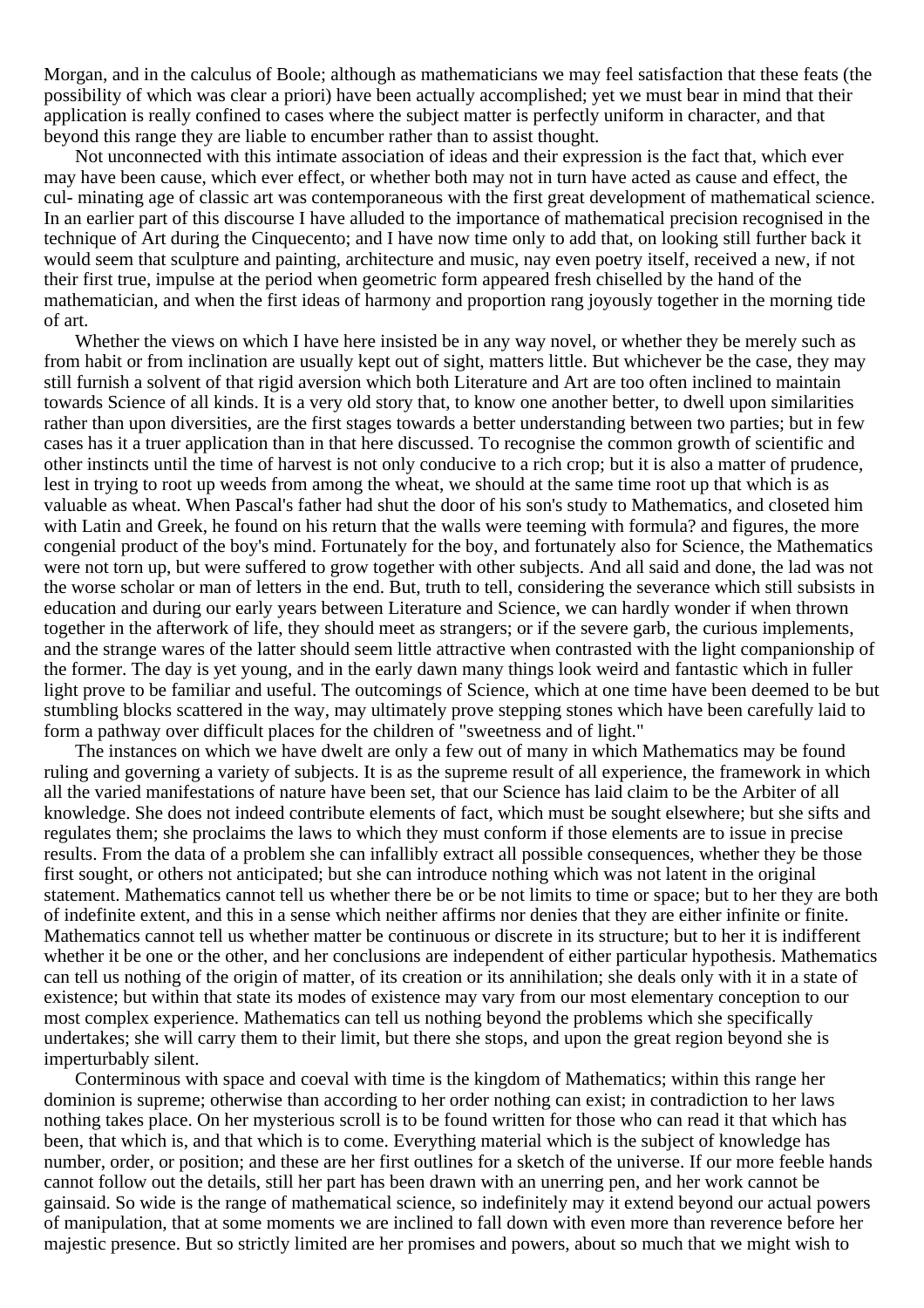know does she offer no information whatever, that at other moments we are fain to call her results but a vain thing, and to reject them as a stone when we had asked for bread. If one aspect of the subject encourages our hopes, so does the other tend to chasten our desires; and he is perhaps the wisest, and in the long run the happiest among his fellows, who has learnt not only this science, but also the larger lesson which it in-directly teaches, namely, to temper our aspirations to that which is possible, to moderate our desires to that which is attainable, to restrict our hopes to that of which accomplishment, if not immediately practicable, is at least distinctly within the range of conception. That which is at present beyond our ken may, at some period and in some manner as yet unknown to us, fall within our grasp; but our science teaches us, while ever yearning with Goethe for "Light, more light," to concentrate our attention upon that of which our powers are capable, and contentedly to leave for future experience the solution of problems to which we can at present say neither yea nor nay.

It is within the region thus indicated that knowledge in the true sense of the word is to be sought. Other modes of influence there are in society and in individual life, other forms of energy beside that of intellect. There is the potential energy of sympathy, the actual energy of work; there are the vicissitudes of life, the diversity of circumstance, health, and disease, and all the perplexing issues, whether for good or for evil, of impulse and of passion. But although the book of life cannot at present be read by the light of Science alone, nor the wayfarers be satisfied by the few loaves of knowledge now in our hands; yet it would be difficult to overstate the almost miraculous increase which may be produced by a liberal distribution of what we already have, and by a restriction of our cravings within the limits of possibility.

In proportion as method is better than impulse, deliberate purpose than erratic action, the clear glow of sunshine than irregular reflexion, and definite utterances than an uncertain sound; in proportion as knowledge is better than surmise, proof than opinion; in that proportion will the mathematician value a discrimination between the certain and the uncertain, and a just estimate of the issues which depend upon one motive power or the other. While on the one hand he accords to his neighbours full liberty to regard the unknown in whatever way they are led by the noblest powers that they possess; so on the other he claims an equal right to draw a clear line of demarcation between that which is a matter of knowledge, and that which is at all events something else, and to treat the one category as fairly claiming our assent, the other as open to further evidence. And yet, when he sees around him those whose aspirations are so fair, whose impulses so strong, whose receptive faculties so sensitive, as to give objective reality to what is often but a reflex from themselves, or a projected image of their own experience, he will be willing to admit that there are influences which he cannot as yet either fathom or measure, but whose operation he must recognize among the facts of our existence.

### **Notes.**

Page 11, line 28. It is worth while to compare the following passage from Plato's "Republic," Book vii. (Jowett's translation):

After plane geometry, we took solids in revolution instead of taking solids in themselves; whereas after the second dimension the third, which is concerned with cubes and dimensions of depth, ought to have been followed.

It is true, Socrates; but these subjects seem to be as yet hardly explored.

Why, yes, I said, and for two reasons; in the first place, no government patronises them, which leads to a want of energy in the study of them, and they are difficult; in the second place, students cannot learn them unless they have a teacher. But then a teacher is hardly to be found, and even if one could be found, as matters now stand the students of these subjects, who are very conceited, would not mind him; that, however, would be otherwise if the whole state patronised and honoured them, then they would listen, and there would be continuous and earnest search, and discoveries would be made; since even now, disregarded as they are by the world, and maimed of their fair proportions, and although none of their votaries can tell the use of them, still these studies force their way by their natural charm, and very likely they may emerge into light.

P. 22, 1. 3. Compare with this the latter part of Plato's "Philebus," on knowledge and the handicraft arts; also Prof. Jowett's Introduction thereto.

P. 25,1. 15. See "Trattato della Pittura," by Leonardo da Vinci; also the Memoir on the MSS. of L. d. V., by Venturi, 1797.

P. 25,1. 24. "The Gentleman and Cabinet Maker's Director," by Thomas Chippendale, London, 1754. "The Cabinet Maker and Upholsterer's Drawing Book," by Thomas Sheraton, London, 1793.

P. 26,1. 30. See Sorby's Address to the Microscopical Society, 1876.

P. 27, 1. 5. Phil. Trans, of the Royal Society, 1870, p. 333; and 1876, p. 27.

Page 27, line 10. Phil. Trans. 1877, p. 149.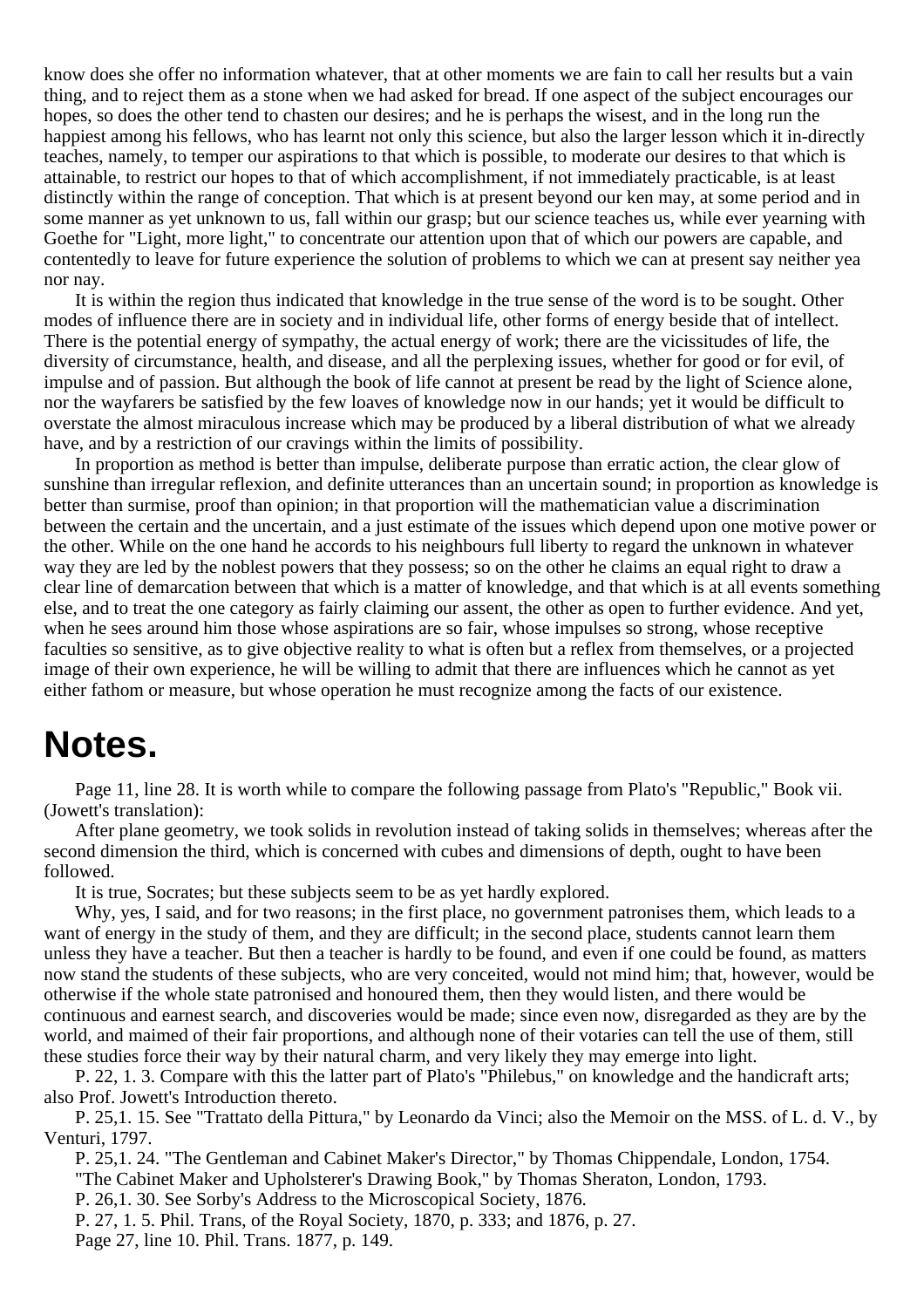P. 27, 1. 23. "On Attraction and Repulsion resulting from Radiation," Phil. Trans. 1874, p. 501; 1875, p. 519; 1876, p. 325.

P. 27. 1. 26. Philosophical Magazine, April 1878.

P. 27, 1. 28. Philosophical Magazine, 1875, Vol. ii., pp. 337, 446; 1877, Vol. i., p. 321; 1878, Vol. i., p. 161.

P. 28, 1. 7. Poggendorff's Annalen, Tom. xxxv., p. 337.

P. 28. 1. 9. Royal Society's Proceedings, 1878.

P. 28, 1. 18. The Papers on the Telephone are too numerous to specify.

P. 28, 1. 19. See various Papers in "Nature," and elsewhere, during the last twelve months.

P. 28, 1. 25. Royal Society's Proceedings, May 9, 1878.

P. 28, 1. 32. Phil. Trans., Vol. 169, pp. 55 and 155, and other Papers catalogued in the Appendix to Part II. of the Memoir.

P. 30, 1. 4. See Maxwell "On Heat," chap. xxii.

P. 32, 1. 1. Grunert's Archiv., Vol. vi., p. 337; also separate work, Berlin, 1862.

P. 32, 1. 1. "Linear Associative Algebra," by Benjamin Peirce, Washington City, 1870.

P. 33, 1. 1. Sir W. Thomson, "Cambridge Mathematical Journal," vol. iii., p. 174. Jcvons' "Principles of Science," Vol. ii., p. 438.

But an explanation of the difficulty seems to me to be found in the fact that the problem, as stated, is one of the conduction of heat, and that the "impossibility" which attaches itself to the expression for the "time" merely means, that previous to a certain epoch the conditions which gave rise to the phenomena were not those of conduction, but those of some other action of heat. If, therefore, we desire to comprise the phenomena of the earlier as well as of the later period in one problem, we must find some more general statement; viz., that of physical conditions which at the critical epoch will issue in a case of conduction. I think that Prof. Clifford has somewhere given a similar explanation.

P. 38, 1. 13. S. Newcomb "On Certain Transformations of Surfaces." American Journal of Mathematics," Vol. i., p. i.

P. 38, 1. 14. Tait "On Knots." Transactions of the Royal Society of Edinburgh," Vol. xxviii., p. 145. Klein, "Mathematische Annalen," ix., p. 478.

Page 48, line 31. Royal Society's Proceedings," February 3rd, 1876, and May 9, 1878.

P. 53, 1. 17. For example, in Herbart's "Psychologie."

P. 53, 1. 19. A specimen will be found in the Moralia of Gregory the Great, Lib. I., c. xiv., of which I quote only the arithmetical part:

"Quid in septenario numero, nisi summa perfectionis accipitur? Ut enim humanæ rationis causas de septenario numero taceamus, quæ afferent, quòd idcirco perfectus sit, quia exprimo pari constat, et primo impari; ex primo, qui dividi potest, et primo, qui dividi non potest; certissimè scimus, quòd septenarium numerum Scriptura Sacra pro perfectione ponere consuevit. . . . A septenario quippe numero in duodenarium surgitur. Nam septenarius suis in se partibus multiplicatus, ad duodenarium tenditur. Sive enim quatuor per tria, sive per quatuor tria ducantur, septem in duodecim vertuntur. . . . . Jam superiùs dictum est, quòd in quinquagenario numero, qui septem hebdomadibus ac monade additâ impletur, requies designatur; denario autem numero summa perfection is exprimetur."

P. 54, 1. 2. Approximate dates B.C. of—

Balquhidder, Rob Roy, &c.

*Sketch Suggested by a Regent Visit*

By the Rev. James Macgregor, D.D.,

Oamaru.

"As Taitnreach leam aoibhneas a bhroin."—*Ossian*.

Dunedin: Printed at the "Daily Times" Office, Corner of High and Dowling Streets.

### **Works by the Same Author.**

Text-book for Youth, Christian Doctrine, *Twelfth Thousand*. ELLIOTT, Edinburgh. PRICE, 1s. Paul's Epistle to the Galatians, with Introduction and Notes. PRICE, 1s. 6d. *Second Edition* of Five Thousand. J. T. CLARKE, Edinburgh.

# **Balquhidder, Rob Roy, &c.**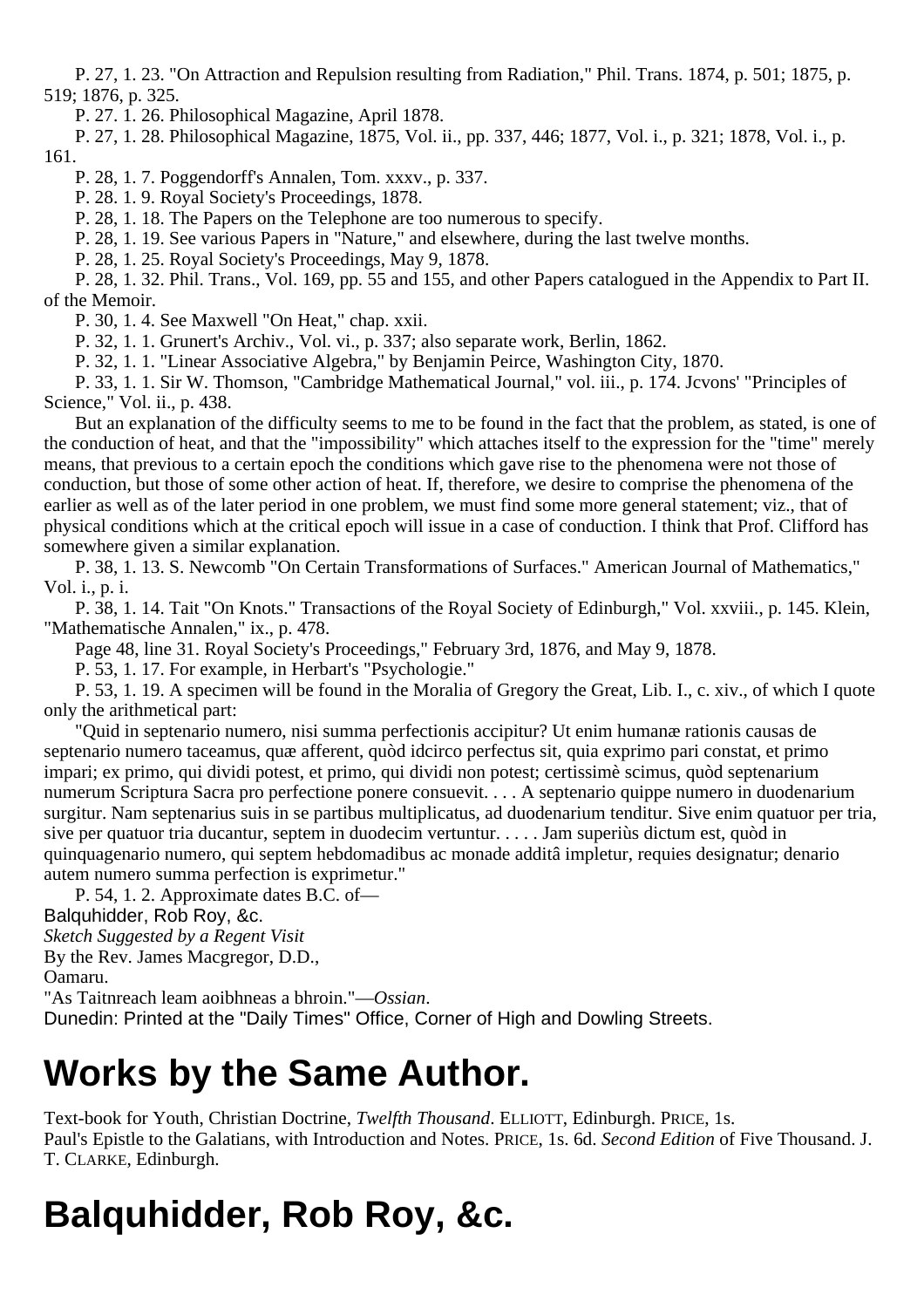*Sketch suggested by a recent visit by the Rev. James MacGregor, D.D., Oamaru*.

This paper was prepared as a stop-gap, in place of an address about Perthshire by Dr Stuart. I have thought it best to send it to the Press without material alteration. Hence I retain the form of (colloquial) address to the Gaelic Society of Dunedin:—

I must begin with answering the question, everywhere meeting me, How do you like this Colony?—Immensely. All that I see strikes me at once with wonder and with delight. I am especially struck, so that I can hardly believe my eyes, by the maturity and completeness of things here, in town and country. But I am more deeply impressed by the conditions affecting the permanent prosperity of a community. Yours is truly "a good land," in the sense in which that description was applied to Palestine of old. The Bible text in which the phrase occurs is a singularly appropriate description of the Middle Island. You have the vast advantage of having had a very high class of original settlers here. The public institutions have at the foundation of them a large amount of generous wisdom. A Scotchman of the old school sees with delight, here realised for the first time in history, John Knox's idea of national education. The face of Nature hereabouts is enchantingly beautiful and picturesque. Your New Edinburgh is no unworthy name-daughter of the old Scottish Dunedin. If only the people of the land be good, and this be in a real sense a holy land, it is well fitted to be a happy land—a new land of song.

In this "basket of silver" a Gaelic society is an "apple of gold." It not only encourages to the study of Celtic language and literature: it provides for a craving of the heart for sym-pathetic flow and reflow of natural affection among kindred Celts—whether Lowland Scots or Highland, whether Gaelic-speaking or not. On a mountain between Lochalsh and Lochcarron I have seen a monument, set up by some young men where they parted from a friend going away to India, with this inscription: "*An là 'chi 's nach fhaic*" ("the day of seeing and of not seeing"). "In sight and out of sight" was the promise of their faithful affection. And "out of sight," if the affection be faithful, it has most of delight in [*unclear:* occasions] thinks that she will wear her plaid, because the Duke of Argyle's heart, when he sees it, will "warm to the tartan." "You are right there, Jeannie," says "his Lordship's Grace;" "my heart will be cold in death before it cease to warm to the tartan."

On my way to the lecture-room in Dunedin, I heard one gentleman say to two others *Tha breacan aige codhiubh*—"He has a plaid whatever." "Whatever" (witness, "a princess of Thule") is a great word in Lewis; and a greater word there is "moreover" (powerfully pronounce *mirrofir*). Hence the fallowing vision in the experience of one who sailed from styorneway to Skye along with an excursion party of Lewis people (who had eyes deep and blue as the sea, and copious Gaelic). Falling half asleep on a holiday he saw the steamer swarming with "whatevers," like multitudinous bees, and here and there a mighty "mirrofir," about as large as a blackcock The same whimsical person asked some shepherds at Anchnasheen whether it is true that in that region the midges are hunted with dogs and silted as a "winter mart." They only laughed, thinking he was not serious.

Here at the Antipodes a man must be invincibly cold and hard if his heart do not warm and melt when he finds himself among his own kindred, as if he had been at home again, in the old "land of bens and glens and heroes" (*tir nam beann, 's nan gleann, 's nan gaisgeach*).

I had known Balquhidder when I was a very young boy, now more than 30 years ago; and having occasion to revisit it in 1876, at a time when I had much need of "the healing powers of nature" in her solitudes, I found what I had not sought—a lecture to be delivered to Celts in New Zealand.

Balquhidder, in the northern part of the basin of the Forth, lies west by north of Stirling, about 30 miles away. Though thus near the border of the Lowlands, it is at this hour a quiet Highland parish. Callander, its next neighbour to the south and east, no longer answers to that description. In my boyhood there it was a quiet Highland village: everybody spoke Gaelic, and we boys all wore the kilt. But now it is a noisy, fashionable little Lowland town. The Gaelic is no longer the language of the place. The kilt is seen only on imitation or artificial Celts—from London or elsewhere. All seems changed. When I recently sat down in the Churcn there, I did not recognise the face of the congregation in which I was born and bred. So great has been the change within one portion of one short life. But Balquhidder, beginning within some six miles of Callander village, was unchanged from what I had found it long ago. Some circumstances were changed for the better: the land seemed better cultivated, and the houses more neat and comfortable, with corresponding improvements of the Clachan or Kirkton, including a very pretty new church, with handsome new school premises, and the old church made into an ornamental ruin, really prettier than the new one. But in substance the place was unchanged. Of course there was no change on the everlasting hills around. The Gaelic language was, as of old, in use, with the simple and cordial, though slightly ceremonious, Highland manner. The very individuals seemed unchanged. The minister at the manse was the same fine and true gentleman who had shown me much kindness nearly a generation before. At Auchtoo Beg Donald ("blue-eyed") M'Laren was recognised by me half a mile away, just the same man, apparently of the same age, as when in that past age he had flourished as ploughman to Peter Stuart at Auchtoomore. There, too, was his brother Duncan ("brownhead"), sauntering, as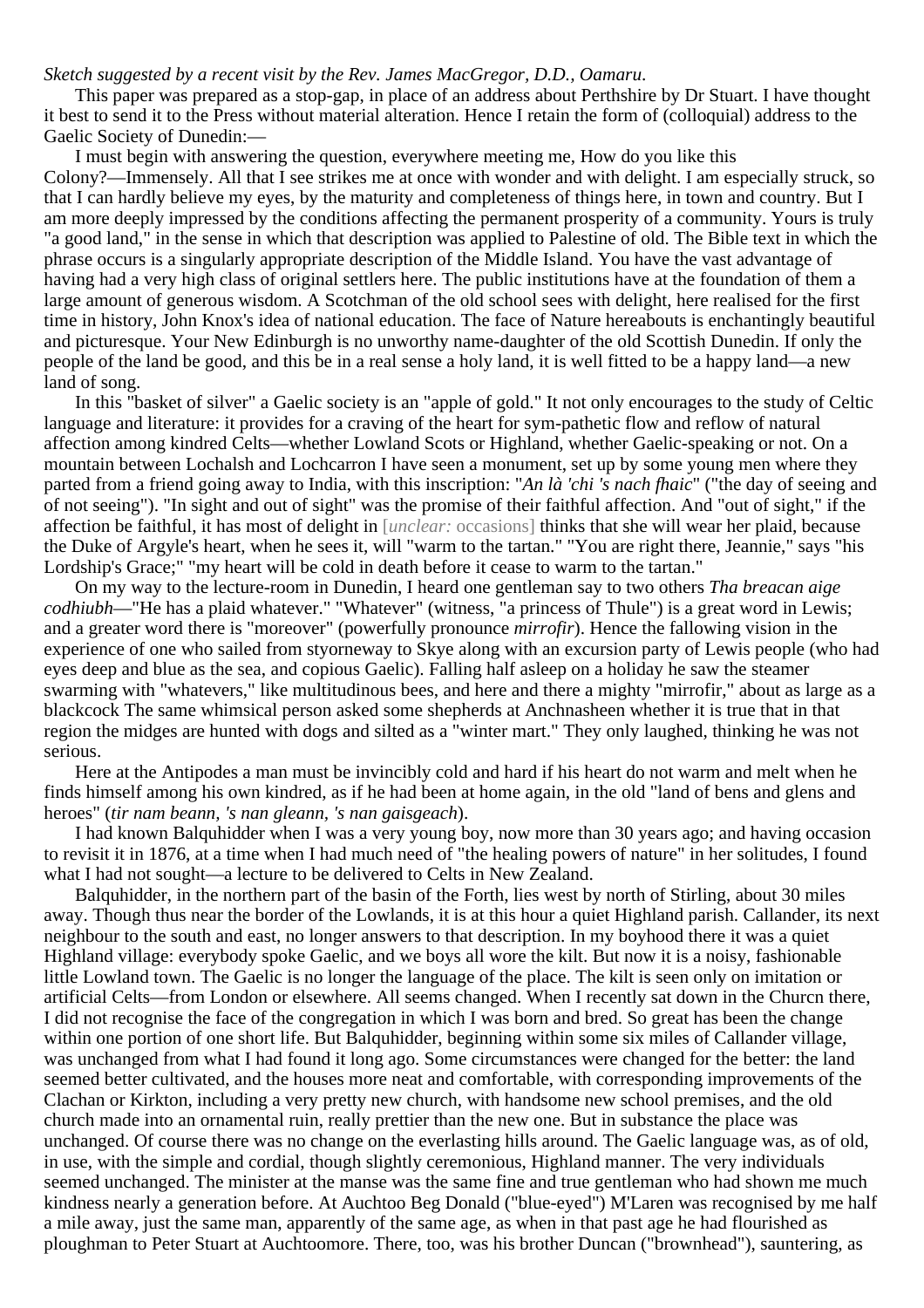of old, on the way to his sister's, the minister's widow farmeress of Beannoch Aonghais ("Angus' blessing"). All over there was the sweet pervading sense of quiet. It was not the quiet in view of Lord Cockburn when he said, "As quiet as the grave—or Peebles." It was the quiet, not of death, but of life; like that of their own Balvaig ("dumb stream"), slowly and silently gliding through the valley. The very sounds were somehow all but silent. The voices of men, and the bleating of lambs by the wayside, or the more distant wail of the curlew, did not disturb, but intensified, the sense of soothing stillness, so sweet to a dweller in cities who had need of repose. Even the railway train, embodiment and symbol of noise, resistless, seemed to be not noisy as it skirted round by King's House from Strathire to Lochearn-head. Men called it "the innocent." It went almost as slowly as Balvaig. And sometimes it did not go at all; but quietly stopped for a talk with some farmer, or gamekeeper, or shepherd by the way. Any noise it made became a harmonious part of the eloquent stillness—a stillness like that musical effect promised by an enterprising advertiser in Salma-gundi—"the indescribable silence that follows a fall of snow." It is said in the district that no armed foe of Albion has ever succeeded in entering the Highlands through the Leny Pass. The last and sorest material foe of our Home Country—noise, with its distracting tear and wear—appears not to have entered Balquhidder, excepting like Bottom, the stage lion, who would roar you as gently as a sucking dove."

You can perceive that I was prepared to take things on their sunny side. At the Clachan we had the great good fortune to find the minister of the parish, the Rev. Alexander MacGregor, now deceased. He received our party with true Highland hospitality, and laid himself out for the day to be our guide, philosopher and friend. In especial he led us over the churchyard, with its precincts in the hirkton, giving a running antiquarian commentary, the fruit of a life's labour of loving study, on the various things he showed us. For instance, near the eastern door of the now ruinous old church, he stood with us at the foot of a lair, or burying-plot, over which there extended, between us and the door, three horizontal tombstones. And there and then he gave us a full, true, and particular account of the family to which that lair belonged, namely, the family of Rob

"Rob" is not a diminutive like "Bob" nor a colloquialism, like "Robin"; but simply the [*unclear:* Gaelic]

Roy MacGregor; whose own tombstone is the central one of the three, having carved on it a broadsword, the clan-emblem of the fir-tree, and the proud clan motto, *As rioghaill mo dhream Ard-Choille*—"My tribe is royal, Ard-choil"—a motto peculiarly appropriate in Rob's case, because his father had been the proprietor of Ard-choil. Again, a MacLaren tombstone inscription occasioned an account of that famous clan battle, between the MacLarens and the Lenies, which was the great central event in the civil history of Balquhidder before the Mac-Gregors were installed there on an equal footing with the MacLarens. And, again, on the same little platform on which now stand the new and old churches and the churchyard, there has stood every edifice for public worship ever erected in Balquhidder proper. Close to the churchyard, though not within the precints, there is even the conical mound which is known to have been the centre of Druidical worship for the district, which is appropriately bounded on the south by Benledi ("Hill of God")—a sacred name whose origin goes back to pre-Christian times. Thus, as he went on speaking we went on gaining, not only many interesting details of information, but a sort of panoramic view of the whole civil and religious history of Balquhidder from the point of the Churchyard and Clachan, which, historically as well as topographically, has always been the head and heart of the district. Of the things thus set forth by him I swiftly took elliptical notes, which I read to him before we parted, and which he kindly corrected and supplemented to completeness on the spot, afterwards sending me a MS account of a leading event which he had prepared for publication some years before, with free permission to make whatever use of the whole I should think proper. I ought to mention that, in addition to what can be learned from books, and through reasonable divination of the significance of monuments like those in the Kirkton, Mr MacGregor, near the beginning of his ministry, had received the then living tradition of the people from its latest living depository, an aged woman of the clan Gregor in Rusgachan, of Strathire. And now therefore I, having received the tradition from him, and being, I suppose, its only depository now alive, feel entitled to address you, not with the flattering humilities of a descriptive tourist, but with the authority of a qualified *sennachie*, who has brought his story to you from the sources, through a voyage of "semi-circum-plus-a-bit-of-demi-semi-circum-navigation of the earth."

Part of the title of an unpublished poem on the voyage of the Jessie Readman in 1881.

Further, Mrs Findlater, of the Free Church manse of Lochearnhead in Balquhidder improper, sent me a pretty sketch of the old church with its precincts, done by her own skilled hand. For she knew that I had written out my notes of the visit to Balquhidder into a sort of gossiping lecture or article, such as one may prepare for the home circle after a journey which has interested him. Further still, about some antiquarian questions that had risen in the churchyard, I afterwards had the benefit of conversations with Mr Joseph Anderson of the Antiquarian Museum in Edinburgh, the greatest living master of really scientific Scottish archæology, and whose recent Rhind lectures have almost made a new era in real study of Scoto-Celtic antiquities. To these things I now refer, partly in order to apologise beforehand for a certain gossipy quality of this communication, which has survived from the original cast; and partly also in order that you may be assured I do not speak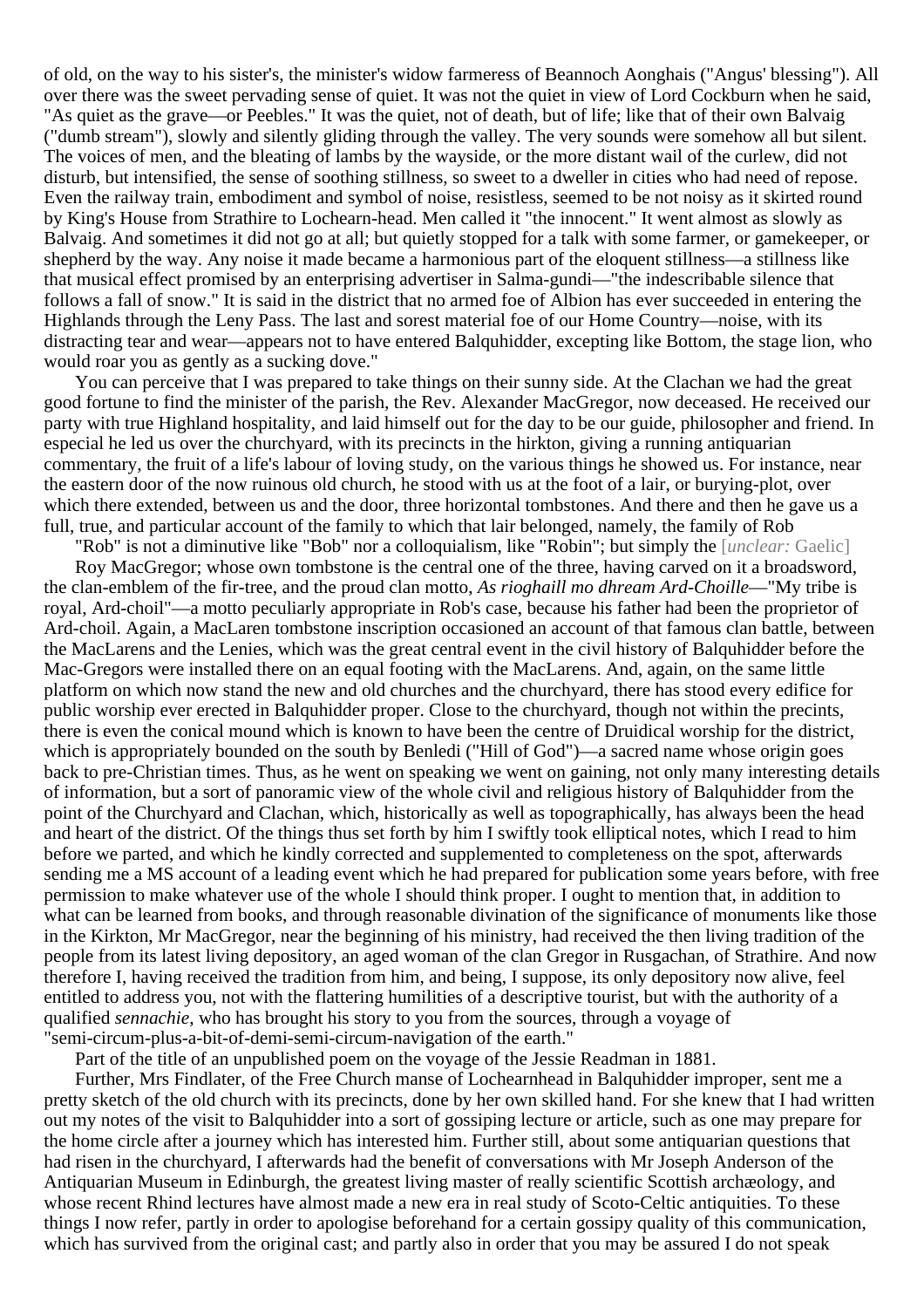without book. Literally, indeed, I do in a sense speak without book. My book, the original paper, was lost on my way from old Dunedin to new Edinburgh. It had been carefully placed by me, along with other *keimelia*, in a box which, I suppose, is somewhere; but where precisely, or whether "in earth or ocean's cave," perhaps no creature knows. Still, even the circumstance of my having written it, and the circumstances which occasioned the writing, have made the whole matter clear and distinct in a memory remarkably tenacious of some things.

This introductory part of my lecture I will close with some notes on the literary history of the district. It has a life of literary production at this hour. After going West from Callender through the Pass of Leny, and turning northward alongside of gracefully majestic Benledi, you come upon the foot of Loch Lubnaig, deep and calm. The farm steading of Anie is on your right. The farmer, Robert MacLaren, is a living son of song. He not only sings and beautifully plays on the violin what others have composed, but writes and publishes original verse. His publications are in English. But a genuine Gaelic poet is found at the furthest extremity of Balquhidder improper, in Glenbeich, on the north side of Lochearn, in the person of another MacLaren farmer. Let me now speak of those who live only in their works. You have perhaps heard the song of "Allandu"; or, "Row weel, my boatie, row weel." It seems to me perfect as a sample of true song—melodious eloquence, "music wedded to immortal verse." Well, in a singularly fresh living book about Perthshire, recently published by Mr Drummond, of Perth city, it is stated that, while the music of "Allandu" is by the famous R. A. Smith, of Kilmarnock (or Paisley?), the words are by one Campbell, of whom it is known that he resided somewhere on the side of Loch Lubnaig. After passing Anie, on the east side of the loch, you reach about the middle of it, Ardchullery, at an angle (Lubnaig means "*Bend er*"), where the loch bends to the west and north. Opposite Ardchullery Benledi sends out into the west side of the loch the tremendous promontory of Craig-na-Cohilig, whose rugged grandeur impresses the beholder with an awe that represses his natural feeling of delight in the sublime. Ardchullery was at one time the summer retreat of the famous traveller James Bruce of Kinnaird; and from that he would sometimes cross the loch to Crig-na-cohilig for the purpose of undisturbed prosecution in its wild solitude of studies connected with his world-renowned travels in Egypt and Abyssinia towards the sources of the Nile. But Bruce was an exotic; and Campbell may have been. Let us look for flowers of literature native to the district.

I have not the heart to pass without a word my old acquaintance *Abasdair a Bhaile* ("Alexander of the city" or "town"—perhaps he had at some time been in Glasgow or Edinburgh). When I was a young boy he was an aged man, venerable in character as well as in years. I see him now, with his fine white head and spacious tartan waistcoat, and radiant spherical-silver buttons, coming down like a gracious and spacious Michaelmas moon to kirk or market in Callander from his hamlet of Kilmahog ("fane of St. Hogg"). This is beside the Balquhidder branch of the Teith, almost at the mouth of Leny Pass, where rushing through and from the wildly beautiful pass, the stream is known, not as Balvaig ("dumb stream"), but as Garvald ("rough water"). And this geography brings me round to my literary history. It is reckoned that perhaps the best Gaelic prose in print is that of the *Teachdaire Gaudhealach* ("Gaelic Messenger"), edited by the elder Dr Norman Macleod, of Campsie and afterwards of Glasgow. In that periodical (or was it in its successor, *Cuairteir Nan Gleann*, "Circular of the Glens"?) there are communications from a correspondent who signs himself "*An gaidheal liath ri taobh a gharbh-uilld*" ("the hoary Celt beside the rough water"). At first reading I did not know, nor think of inquiring, who might be this writer; but I afterwards, with pleasure came to know that it was my old acquaintance *Alasdair a Bhaile*.

Let us now go back a hundred years to a native of this district who once conversed in Edinburgh with David Hume—a profoundly-believing Christian with the greatest of sceptics. About a mile west of Callender, on the left hand of your way to Leny Pass, there is the small churchyard of Little Leny, a burying place of the Buchanans, in a lovely angle formed by the junction of two streams, whose united waters there form the Teith. So that Balquhidder is in the "Menteith" district of Perthshire; for one of the two streams, which below Loch Lubnaig is our Garvald, above Loch Lubnaig is the Balvaig of Balquhidder. In that Little Leny there lies the dust of Dugald Buchanan, the sublimest of Gaelic poets after Ossian, and far the greatest master of spiritual song in Gaelic. He, now laid in that burying-place of Buchanans, and having spent his life's prime as a fervent and powerful evangelist in Balquhidder, was born and bred in Laggan, a farm at the head, of Loch Lubnaig, on the west or Benledi side of Balvaig, opposite the village of Strathire in Balquhidder proper.

A suitable monument to Buchanan has been erected in Rannoch, and steps are being taken to preserve his cottage there from decay. An attempt made some years ago to provide a similar monument in Strathire proved abortive through some mismanagement.

The anecdote of his conversation with Hume bears that the sceptic challenged him to produce from the Bible a passage as sublime as Shakespeare's about "the cloud-capt towers," &c., and that Dugald produced from the Book of Revelation that about the great white throne. The anecdote shows at least that in his lifetime he had come to be highly esteemed for literary qualifications. His autobiography, written in excellent Gaelic, gives a deeply moving account of his early soul's exercise about spiritual things, in the manor of John Bunyan's "Grace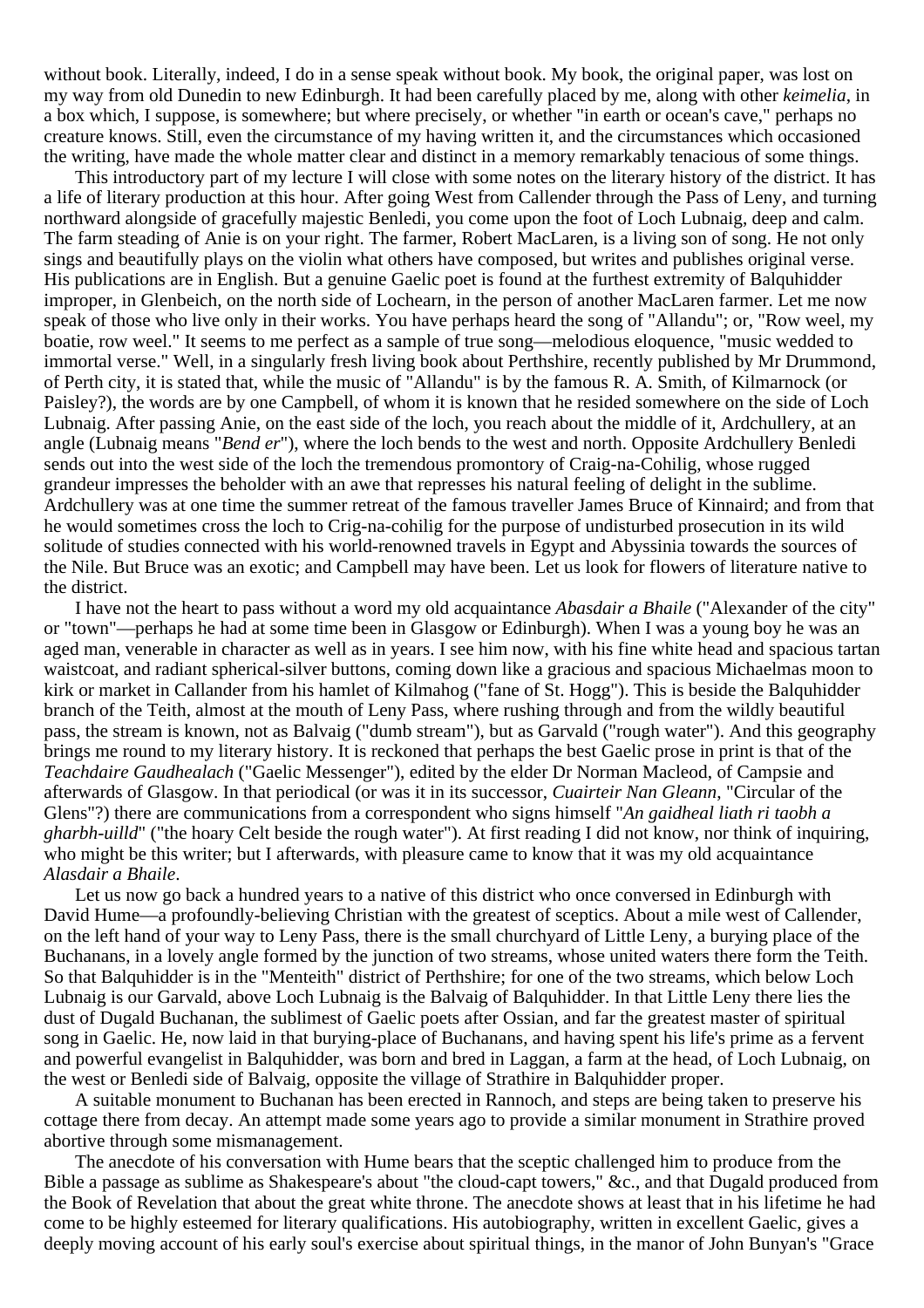Abounding to the Chief of Sinners." But on the natural human life of the time it sheds little or no light; and in relation to spiritual life his hymns, or spiritual songs, few in number, are what has preserved his name as truly venerable and great.

His autobiography with the hymns, or the hymns by themselves (or an English translation by the Rev. Mr Sinclair, of Kinmore), can easily be got at a small price. Publishers, M'Lauchlan and Stewart, Edinburgh. Of the deep, enduring impression they have made on kindred Celts, I am able to give, from the life, an interesting illustration. The great Dr Duff, in his lifetime canonised by Christendom as "the prince of missionaries," in his old age came home from his glorious career in India, and for some years was a professor in the New College of Edinburgh. At the students' dinner-table there one day, when I showed him a cony of Buchanan's poems in Gaelic, he said that he still remembered passages of "The Day of Judgment"—instancing the famous apostrophe to Pilate—from having heard it cantilated in his boyhood at Pitlochrie. And this leads to a closing note on cantilation as a feature of Celtic home culture.

Cantilation—melodious eloquence—appears to be the appropriate form, if not the essence, of true minstrelsy or song. It is fitted to reach the very springs of the life, and hold abiding-place of influence there. More than 30 years ago, one Sabbath afternoon, on a sunny slope of Auchtoomore, beyond Strathire, some three miles to the north of Buchanan's native Laggan, I listened to a cantilation, half-speaking, half-singing, in a rich, kind womanly voice, by Mary Stuart, sister-in-law of the farmer, and cousin of the Rev. Mr Stuart, now minister of the Free Church in Killin. The mere hearing made on my mind an impression that always remained unefaced. After the friction of life had obliterated all the details, I still remembered, wistfully, the pathetic beauty of the whole, which in form was an address, by a child in heaven, to his bereaved parents on earth, for their consolation by the view of his happiness. Often had I wished to hear it again, or at least to see it in print. And deep was my pleasure when, last winter at Home, I found it printed full-length among the spiritual songs of the excellent Peter Grant, of Grantown in Strathspey. His songs are sweeter than Buchanan's; but not nearly equal to them in respect of the highest lyric quality—true fervid Pindaric sublimity,

[When this lecture was first delivered, Dr Stuart of Dunedin recalled to mind that he had heard his mother cantilate that hymn of Peter Grant's. Some time after, I happened to refer to it in connection with the baptism of an infant in Christchurch. The infant, quite well on that Sabbath day, was buried on the following Tuesday; and its mother, who had heard me speak, was, I afterwards found, from Grantown, in Strathspey, and I think, a cousin of Mr P. Grant's children!]

One other note on the literary history of the district will bring us back to the churchyard and parish. A horizontal tombstone covers the mortal part of the Rev. Mr Kirke, who flourished in the latter part of the seventeenth century and towards the beginning of the eighteenth, so that he was for some time contemporary with Rob Roy. On the stone, almost illegible, there are some singularly beautiful verses-

#### *'Stones weep, though eyes be dry, Fairest flowers soonest die,' &c.*

of which Mr M'Gregor had not been able to trace the authorship, though he said the style reminded him of 'Holy George Herbert.' Perhaps the author was Mr Kirke himself. For his wife, who died before him, was buried in that same grave; and the words may have been his elegy or dirge over her. In any case, he, in that lone spot, far away from ordinary aids and stimulants to literary labour, was a laborious student and author he prepared in Gaelic a metrical version of the Psalms, and a translation of the whole Bible, which—I have not seen it—appears to have been simply Bishop Bidell's Irish version turned from the Irish Celtic into the Scottish. These fruits of Kirke's labours are not widely known, having been made to give place to similar works of an 'authorised' committee, with whom the Balquhidder minister is said to have run a long race for priority in finishing the work, a race in which he must have been heavily handicapped, as one translator against several or many. It is interesting to think of the quiet scholar, amid scenes suggestive of violence and terror, indulging in the pleasing pain of scattering flowers of poetry on the grave of his wife, and making his widowed solitude respectable and honourable by the long laborious endeavour to place within reach of his countrymen the means of reading in their own tongue the wonderful works of God. Quiet work like his may have had much to do with bringing, in place of that violence and terror, the happy quiet of the district in our day. *Deus nobis huec otia fecit*, may thus be the true inward history of the process which, in the desolate mountain side over against you, has brought into being, and kept in being and freshness unfading, yon beautiful stripe of green,—the sight of which fills your eye and gladdens your heart, though you should not perceive the living water that trickles down beneath the green, nor even the white stone with which some grateful shepherd has marked the spring from which the living water flows perennial.

The spiritual movement, which makes life below the surface, need not delay us long. There has not, so far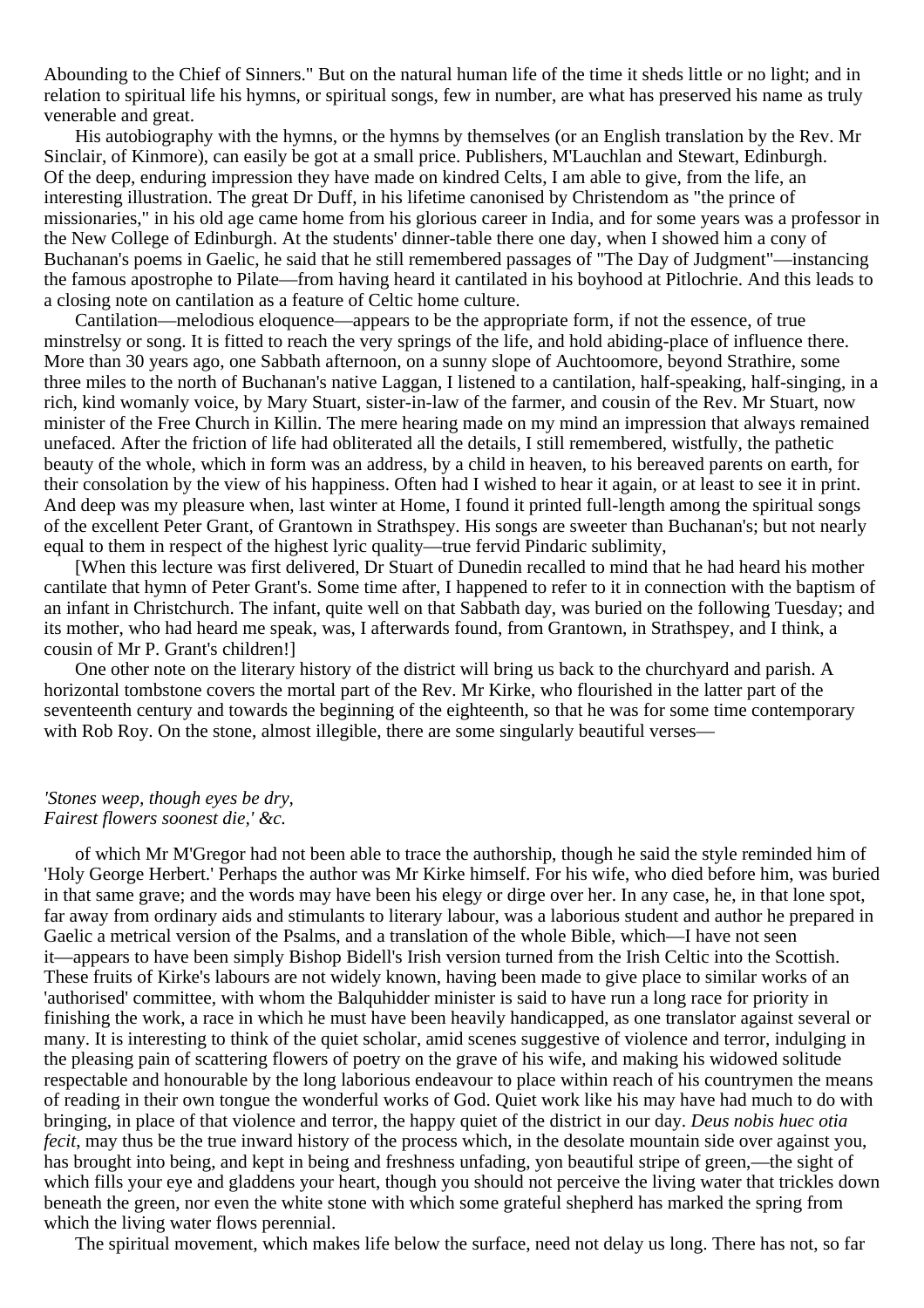as I know, been in the history of religion in the district much of those notable events, rising above the plane of ordinary experience, which claim a place in history, the memory of the race. Earliest of all, as represented monumentally, Druidism has its monuments, at the extreme south of the district in sacred Benledi, and at the kirk town in the conical mound. In connection with this mound there are two or three expressions, regarding a torch procession with white wands, regarding *Samhainn* or Hogmanay, regarding *Bealtainn* or Whitsuntide, which—in the absence of my notes made on the spot—I now do not venture to expound or reproduce. But I can here give an anecdote which illustrates more matters than one. In the vestry of the new church there is a large oblong box, very strongly made of black oak, and clasped with iron, and having iron rings on the lid, as if for convenience in lowering it into a vault, and raising it thence when wanted. That formidable-looking article is now employed for the innocent purpose of keeping the communion plate of the congregation. It was purchased by an elder at a sale in Edinample House, near the head of Lochearn, where it was accidentally put up to auction among some furniture, which the Campbell family there were selling off by way of clearance. In this way they lost a valuable relic. For it proves to have been the charter-chest of a famous Breadalbane family of Campbells—the family of *Donncha Dabh a churraichd* ("Black Duncan of the cowl"). This Duncan made, especially on neighbouring clans, in his own and following generations, a deep and enduring impression of successful, grasping, cunning rapacity; to which might well apply the proverbial description of a Campbell, 'fair and false.' But in connection with the Balquhidder Druidical mound, he presents a more pleasing face, though not one of perfect ingenuous simplicity. The cattle on a certain farm had somehow become bewitched or diseased. For the purpose of healing, or of exorcism, a woman—I suppose the farmer's wife, or the farmeress—went from Glendochart across the watershed of Larickeelie, and down the gloomy Glenogle into Balquhidder, and brought home a bag full of the soil or the sand of that mound at the Clachan. On this account she was brought before the ecclesiastical authorities on the criminal charge of having dabbled in the 'black arts.' If you wonder at this, Dr Kennedy of Dingwall will show you, in his book on "The Days of the Fathers of Ross-shire," that, as still appears on the certified records of the Court, the Protestant Presbytery of Lochcarron once had certain of the people of Lochcarron and Lochalsh under discipline for a practice of sacrificing bulls to the Virgin Mary on an island in *Inch Maree* (Mary's Loch). A singular mixture of Paganism and Romanism in a Protestant community! Yes; but what do you think of this? About ten years ago, in Walls, of Shetland, I was told by the Free Church Minister that in a little island under his charge the people there were then in the habit of going to a witch for paid advice or assistance about the weather, as seriously as they would go for groceries to the merchant's store; and that a neighbour of his had come to him—the *minister!*—for the loan of a pony to carry him to a wizard, whose advice and assistance he desired to have on account of a running sore in his leg! On that occasion the pony showed himself a sounder divine than the minister: after the minister had granted the man's request, the pony threw him over his head, so that the nefarious journey did not come off. The woman's case, then, was not altogether singular. Black Duncan got her off by some specious if not gracious sophistry—'fair and false;' and he dismissed her with the admonition, 'Do not bring home any more bags of sand across Larickeelie';—'not guilty; but she must not doit any more.'

The recent religious history, judging from the present ecclesiastical temper of the people, has probably been what is suggested by the spiritual songs of Dugald Buchanan and the cantilation of Mary Stuart; that is, of the ordinary type of Evangelical Protestantism, or Protestant Evangelism. Of Popish controversy there I, do not know any incident, unless it be the flowing, in which Rob Roy took a leading part, and that not discreditable. Rob himself was In later life a Romanist. From Speymouth, on the north-east coast, to Barra, remotest of the outer Hebrides, there stretches across Scotland a belt of native Romanism, which appears not to have been at any time reached and overflowed by the advancing tides of reformation, either from the north or from the south. The Romanists are on good terms with their Protestant neighbours, and are regarded and treated by these simply as neighbours and friends, of the Romish communion. Such, apparently, was the case with Rob Roy. The minister of the parish had, it was alleged, been too heavy and harsh upon the parishioners with his teinds. So Rob caught hold of him, took him to a public-house or country inn, constrained him to eat and drink at least as much as was good for him, and extracted from him a promise to be thenceforward more easy upon the people about the tiends; Rob graciously promising that he would every year send to the manse a pair of good cows—a promise which, I understand, he faithfully fulfilled, though I have not heard where the cows came from before he sent them.

Now let us go back far beyond good Mr Kirke, and the Reformation, and the very name of Pope and Rome, to the first introduction of Christianity into the district. The old church, now a ruin, was built somewhere in the seventeenth century, on the site of what had been a Romish church before the Reformation. The lair of Rob Roy's family is manifestly in what had been the foundation of the chancel. But on the same site there had previously been the chapel, or wood or turf meeting-house, of the Culdees. And here comes in my story. When, not many days ago, I first came in sight of New Zealand, I found myself saying to myself *Beannach Aonghais*. And the reason or cause of that mental ejaculation is in my present story. I have spoken of the farm of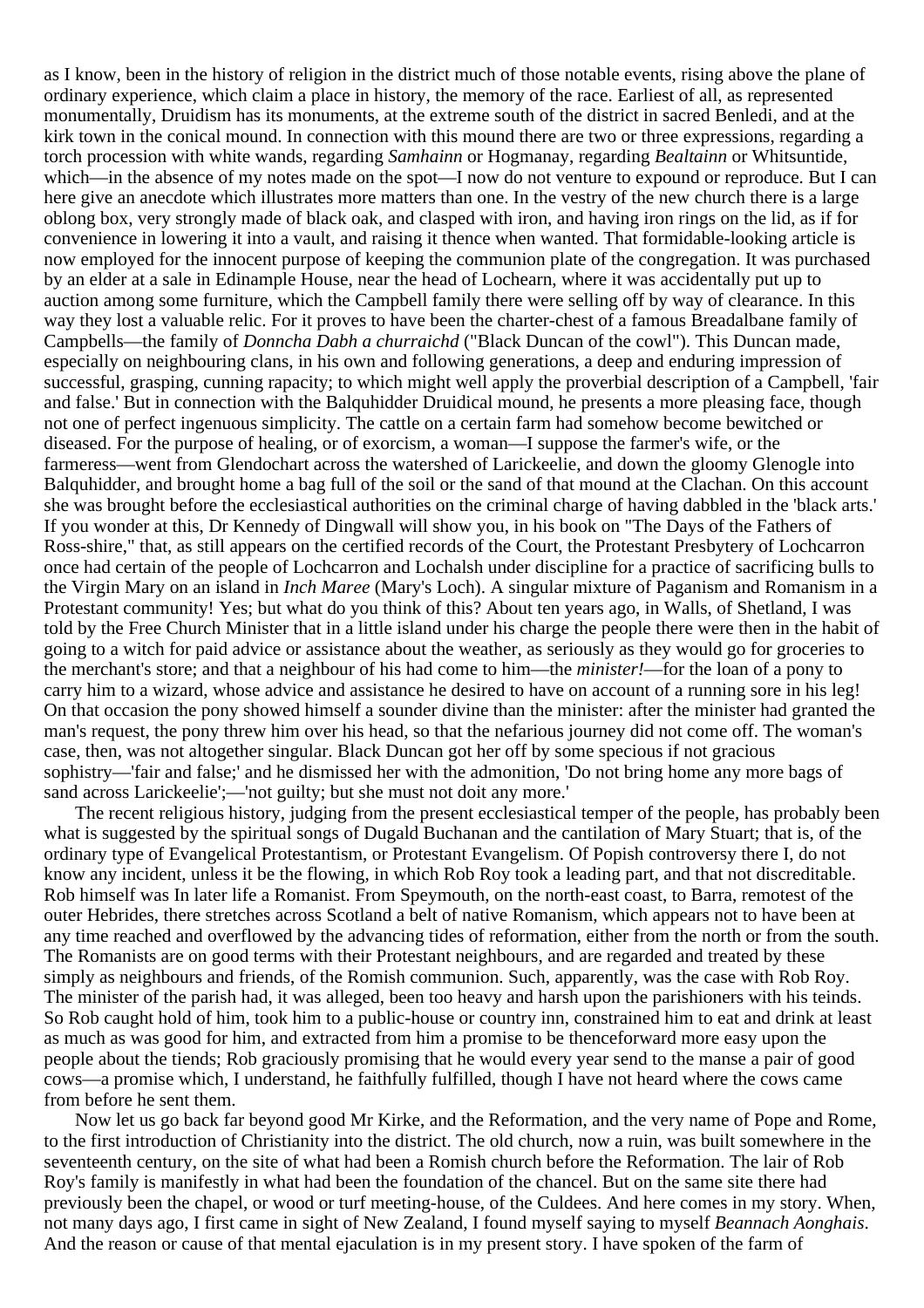*Beannach Aonghais* ('Angus' Blessing'). It is on the way from King's house, within less than a mile of the clachan, and is known to geographers and other clever blockheads as Middle Auchleiskin. But Donald Maclaren and other Balquhidder 'old identities' will know it only as Beannach Aonghais. Moreover, in a field there there is a stone called *Clach Aonghnis* ('Angus' Stone'), in whose form they see a resemblance to the bust of a man with arms raised up, in the attitude of blessing. And, as we shall find, the great annual fair was called *Feill-Aonghais* ('Angus' Festival'); as *Fèil-mo-chessag* ('Kessog's Festival') is at this hour the name of a corresponding fair in Callander, where there is also a *Tom-mo-chessog* ('Kessog's Mound'). The exposition of all that Angus geography is this. Angus, the Culdee Evangelist, was the first man who came to Balquhidder with the Gospel. On his way westward from King's house he could not see the whole district, up to the furthest 'Braes' of Balquhidder, until he had reached the spot now doubly called by his name. Then and there he saw the whole scene of his intended labours lying full in his view. And then and there he lifted up his hands, and blessed the land to which he had devoted his life. Angus the Culdee, I learned from Dr Maclauchlan of Edinburgh, is an authentic historical personage, whose name occurs in some of the old Irish hagiographies of Culdeeism—'The Book,' I think, 'of Bangor,' (or 'Derry?'). Of his having really been the Evangelist of Balquhidder there can, I suppose, be no reasonable doubt. And every one will admit that the manner of his introduction to the district, as indicated by the local tradition, was fine, with a certain heroic simplicity of longing affection. I am not sorry to remember that when I first saw this land of yours my first spontaneous impulse was to say in my heart, *Beannach-Aonghais*,

Of the character of the civil history, even in post-Reformation times, a significant indication is found in a row of remarkably fine plain trees. They are alone in Balquhidder, in the sense that there is no other such plantation of nearly their age. They are known to have been planted in the reign of James VI. of Scotland, before he went (in 1603) to be James I. of England. And their solitariness, in the sense explained, is a monument of the troubles of the generations following, in which men had little opportunity or heart for ornamental or useful plantation of trees. On this side of that date I will refer only to one historical anecdote, and beyond only to one other, before I go on to the grand event of the battle between the Maclarens and the Lenies.

My modern anecdote has reference to the royal name of Stuart; and on this account ought to come foremost. Up the southern branch of the Teith—the branch which comes down from Glengyle through Lochs Caterin, Achray, and Vennacher to Little Leny—at the Brig of Turk, there is the mouth of Glen-finglas, which from that strikes north-westward, having Benledi and her spurs between it and the Balquhidder district on the east and north. In that glen there is a race of Stuarts claiming to be royal, as having sprung, no matter now, from the good Regent Murray. Some of them had at some time crossed the watershed, between the head-waters of the two branches of the Teith river, and settled in Glenbuckie, from which a mountain stream goes leaping and brawling down into quiet, slow Balvaig, just opposite the Kirkton, beside beautiful *Sròn-var*. Mr Macgregor, when arranging the old church into an ornamental ruin, and digging into a family lair of the Glenbuckie Stuarts, inside the church, at the foot of the north wall,—east end—found a human skull, which had a hole in the solid bone, and a pistol bullet within. And thereby hangs a tale, which I will now unfold. In 1745, Stuart of Glenbuckie went away to join the rebel army of Prince Charles Stuart, then, I think, camped in and round the Castle of Doune. On his way through Menteith he went to spend the night with his friend Buchanan of Auchmar, who was confederate in the plot of rebellion. He did not leave that house alive. Next morning he was found dead in bed, with a hole in his skull, and an empty pistol on his pillow. On behalf of Buchanan it was suggested that the two friends had been comparing notes about the prospects of the rebellion, that Stuart had become persuaded there was no hope of success, and that his despair had driven him to suicide. But in Balquhidder the more popular theory was, that the friends had quarrelled over their cups, that Buchanan had shown some symptoms of a disposition to shrink back from the enterprise when the testing time came, that Stuart had reproached him for treacherous cowardice, perhaps threatened to inform upon him to the prince at Donne, and that therefore Buchanan had murdered his sleeping guest through revengeful terror. Buchanan aid from that time shrink back. But he did not escape the consequences of his previous complicity with treason. Though there was against him no conclusive evidence of overt rebellion, yet the complicity was proved by means of private papers of his own, which had somehow reached the King's advocate, or public prosecutor, at Carlisle; and he was executed as a traitor. The vivid recent resurrection of that old tragedy, of which the memory had far lapsed into oblivion, is not unimpressive.

My ancient anecdote concerns the MacNabs. Their part in the history of Balquhidder was only circumstantial. On a horizontal tombstone in the churchyard a family have put on record the boast, that they are noble in lineage, being sprung from a certain Abbot of Paisley who was a son of the Earl of Glasgow. In that case they must have been illegitimate originally, asan Abbot of Paisley could not have legitimate offspring. And so the base boast is galling to us of the clan Gregor; because those Balquhidder MacNabs were probably of that clan, who adopted such names of neighbouring clans as MacNab, Dochart, and Drummond, when their own proper name was proscribed under penalty of death. After consulting the Rev. Dr Maclauchlan of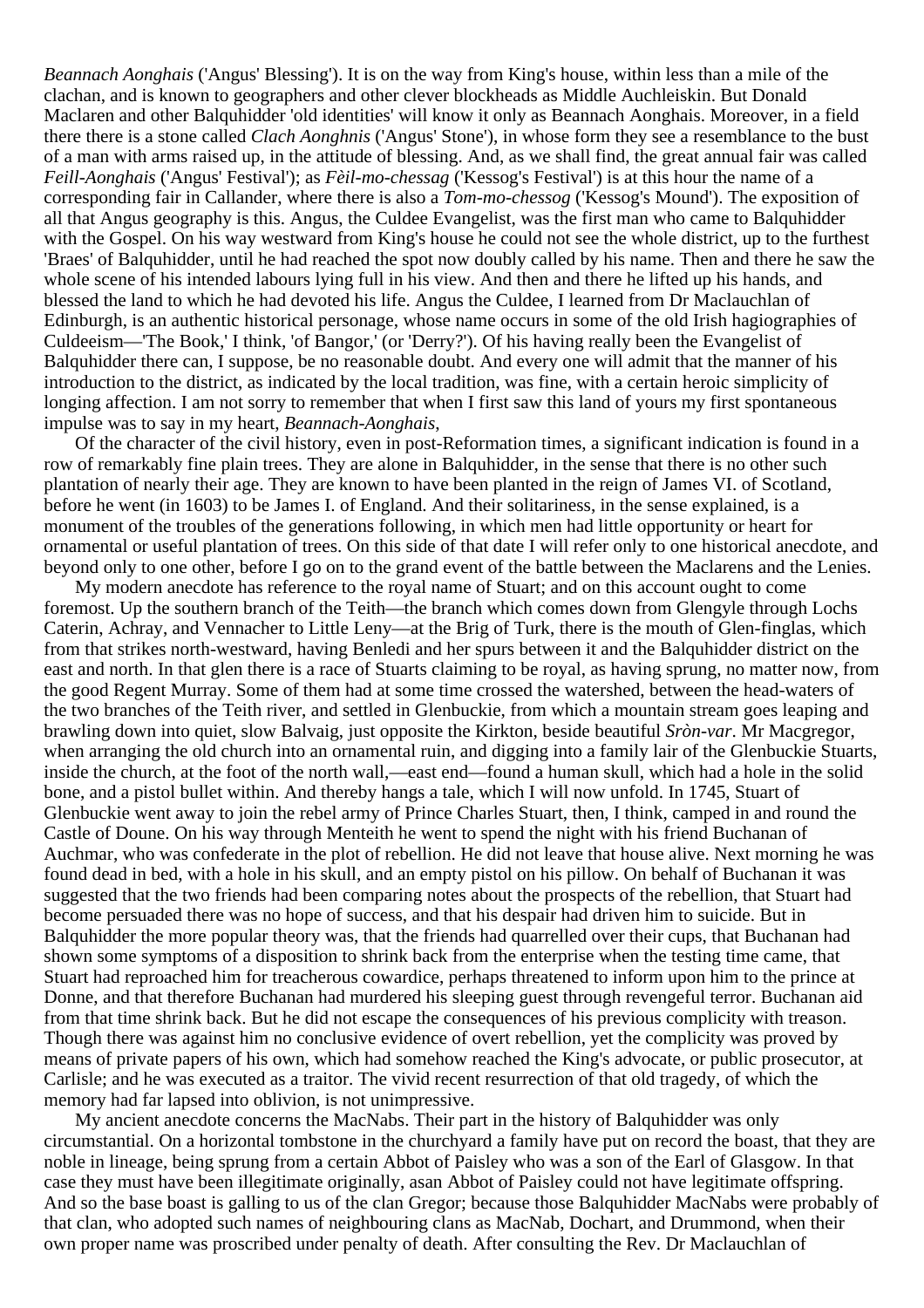Edinburgh, I am established in the opinion that the paltry boast is really a mistaken one. The MacNabs, or children of the Abbot, really derived their name and lineage, not from a Romish abbot but from a Culdee abbot, who not only could have legitimate offspring, but was under a sort of obligation to marry and have children; because the Culdee Celtic church offices, like the Levitical and priestly orders of Israel, ran in the line of blood. Hence many Celtic names which really are only by-names, *e. g.*, MacTaggart (priestson), and MacGregor (shepherdson), the proper name of the clan being *Sliochd Albainn*, 'race of Alpine.') But I must not tell only that story about the Abbotsons; for

#### *Of all the Highland clans, MacNabs the maist faroshious,*

#### *Except the MacIntyres, MacCraws, and MacIntoshes.*

Here, then, is a story that will please them, or appease them. When leaving Callander westward you pass the Dreadnought Hotel, which at one time was known as the Head Inn, and still is literally a 'head' inn, in this sense, that over the front door there is carved a detruncated human head, under which is inscribed 'Dreadnought,' a motto of the MacNabs. Now come with me north to King's house, and thence eastward to Lochearn. Your way north to King's house through Strathire is like a street that leads perpendicularly on to the middle of the main street of a city. At King's house you are almost exactly at the middle of the main valley of Balquhidder. Between two lines of mountains, like the houses on the two sides of a street, that valley stretches across the Strathire one, at right angles, about sixteen miles, eight westward to the 'Braes' of Balquhidder proper, and eight westward to beautiful St. Fillans, at the furthest extremity of Loch Earn, in what I will call Balquhidder improper. I may mention that, corresponding to Loch Earn on the east, which begins at Lochearnhead, about two miles from King's house, there is on the west, beginning at the Kirkton, about equally far from King's house, a series of smaller lochs, *Con, Voil*, and some other whose name I have forgotten. And the eastern part of the long central valley deserves to be called improper Balquhidder; for it is not in the basin of the Balvaig, Leith, Froth, but in the basin of the Earn and the Tay. Although the watershed near King's house is nearly imperceptible in elevation, yet there it is; so that, while at King's house all running water is on its way to Stirling and Edinburgh, a mile eastward it all running water is on its way to Perth and Dundee. Now go with me for once—in a boat—so far through that improper Balquhidder as to reach a little island near St. Fillans. There sleeps a memory whose awakening will please and appease the 'faroshious' sons of the Abbot, Romish or Culdee.

There there dwelt a robber, much at his ease; because he had with him the only boat on the Loch; so that when he had robbed a passing traveller or party he had only to slide away in his boat to his island, where he could enjoy the spoil at his leisure, though an army should be raging for his apprehension on the shore. But we all know what became of the man who was too clever: he perished of spontaneous combustion, consumed by his own excessive cleverality. Away in the north, on Loch Tay side, near the delicious *Innis Bhuidh* (or 'Yellow Island') of Killin, a chief of MacNab's dwelt with his seven sons. When the festive Christmas season drew near, he and they were all in 'doleful dumps,' because the means of festivity, which they had sent for to the Lowlands, had been appropriated from its convoy by that robber on Lochearn. The old man gave some expression of bitter scorn about the sad lot of him, who had seven stalwart sons loafing and sulking at the fireside, pusillanimously enduring insult as well as injury from a scoundrel like that. They said nothing—like King Saul—but they did a thing which pleased him and appeased him. They went to the Loch (Tay) side, found a boat there, laid it on their shoulders, carried it over the mountain and down Glentarbin (or Glenbeich?) to Loch Earn; and in this way were enabled to reach the robber, and cut off his head, which they carried home to ther father, who thereupon said to his children, 'Dread Nought.'

Now for the great battle between the Maclarens and Lenys. This we shall place vaguely in the Middle Ages. It must have been very early in the clan history of those ages. For, as we shall see, it was only on the day of battle that the Macgregors were instated in Balquhidder on an equal footing with the Maclarens; and it was only after that day that the Buchanans came in place of the Lenys in what previously had been the country of the Lenys—that is, down about the Pass of Leny, and between that and Callander. We have seen that the Buchanan burying-place is called Little Leny. I may add that the mansion of the head Buchanan family there is called Leny', or Leny House; and also that, up in the heart of Balquhidder, beyond Balvaig westward from King's house, at the corner where Strathire loses itself in the main valley, there is a *Sròn-Lànaidh* ('Leny Promontory'), not unconnected with our story;—all which goes to show that in what is now a Buchanan country, towards Callander on the south, at the time of our story there was a race of Lenys in full commanding force. Well,—

One St. Kenock's fair or festival-day in Callander, a Balquhidder Maclaren, supposed to be half-witted, was grossly insulted by a Leny, then and there 'crouse like a cock on his ain midden-head,' who struck the solitary stranger on the face with a switch, which he had clipped in the foul mud of the road or street. The outraged Maclaren said that no Leny would have dared to do that on *Fèill-Aonghais'* day in the clachan of Balquhidder. And so there came to be a wager of battle between the two clans, to be fought at that place and time.

The field of battle was between the elevation on which the church stands and Balvaig on the plain. The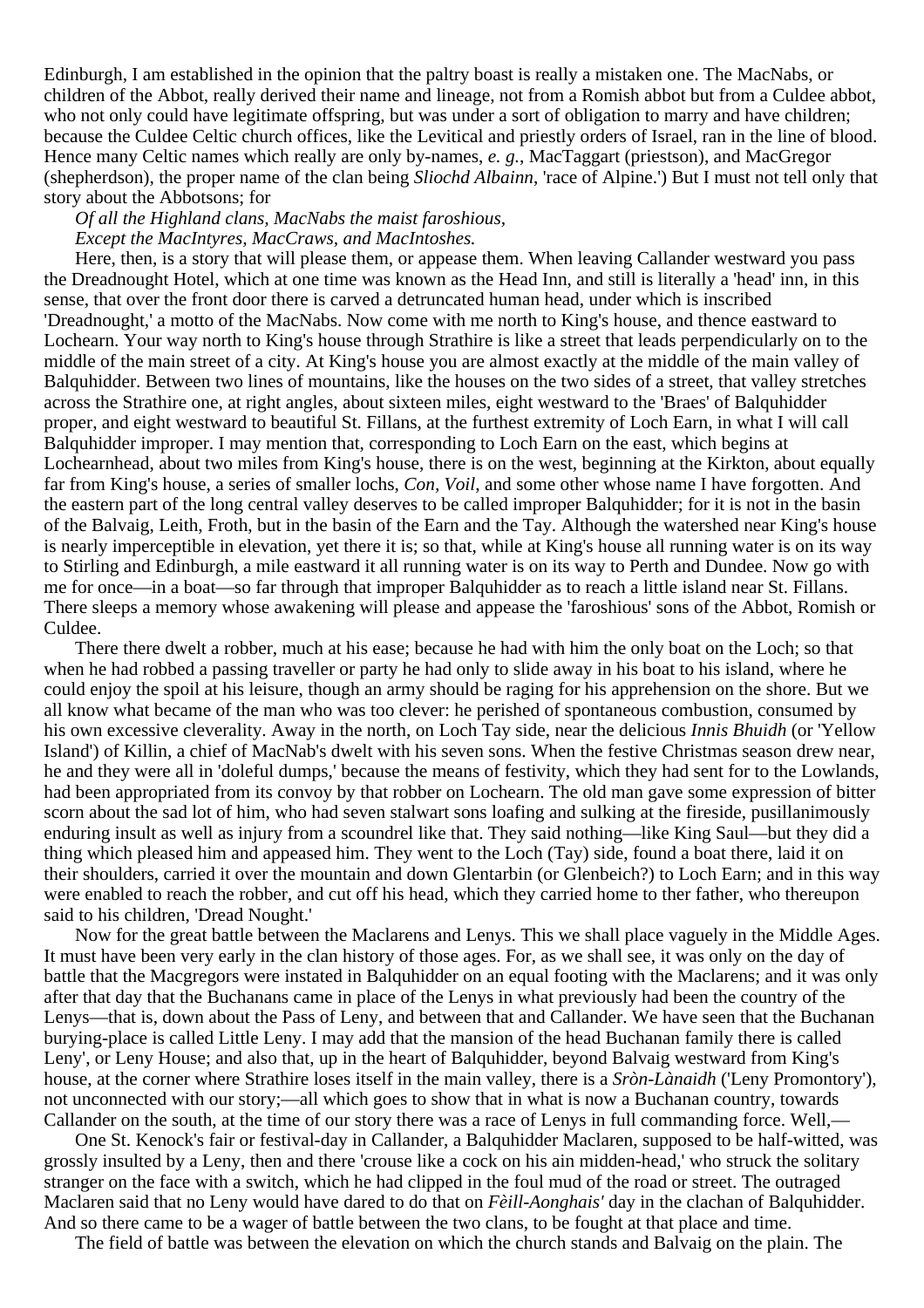plain is here the narrow upper end of a meadowy bog which stretches the whole way from King's house to the Kirkton; perhaps two miles in length and one mile across at the broadest, and so flat that the river flowing through is dumb by nature and by name, ana the two southern boundaries of *Sròn-Lànaidh*, opposite King's house, and *Sròn-vàr*, opposite the Kirkton, may have got their name of *Sròn* ('promontory': *nase*, or *ness*, or *nish)* from a fancied resemblance of the plain on which they abut to a little island sea. At the upper end it becomes narrowed to perhaps from 500 yards to nothing, by a bending of the church ground down upon the river, which at that point is no longer a Balvaig, but comes down a rapid stream, partly from Glenbuckie on the south, and partly from an opposite glen on the north, as well as from Lochs Con and Voil on the west. And at the very corner, at the upper end of this narrow, there is a deep, dark pool, now called the 'Pool of Corpses' (I have forgotten the Gaelic name), from the tragic event of that day of battle.

The battle was lost and won before it was fought or begun. The Lenys, fatally bad tacticians that day, ranged themselves on the narrow plain with their backs to the river. The Maclarens thus had doubly the advantage of the ground; not only in the downward slope for a rush of assault upon the foe, but also because, if only they could outflank them a little on their (the foe's) right, furthest down stream, and should have strength enough to push them back and roll them up into the corner with its deep, dark pool, then they (the foe) would be caught in the river as in a deadly not. The Maclarens saw the advantage, but were not able to make it available through lack of sufficient force. And so they sought the assistance of the MacGregors, who had gathered to the festival, and were watching the battle as interested but unconcerned spectators. They gave their assistance, on this condition, that thenceforward the MacGregors should have right to enter the church and take their places there at the same time as the Maclarens—not. as hitherto, after them as their betters—a curious vindication or achievement of social equality.

N B.—The *genteel* thing is, not to be late in entering church, and taking one's seat, but to be early.

The result was that the Lenys were outflanked, overmastered, pushed back upon the river, rolled up into the corner, and hurled into 'the pool of death' (so called from that hour). There they all perished excepting two. One of the two, who escaped across the stream, was pursued by a tall and swift Macgregor, of the subname of *Ciar* ('mouse brown'), who slew him on a spot, still pointed out, near Sròn-Lanaidb (which perhaps received its name from this event). The other, who somehow broke or slipped through the array of his enemies, ran what must to him have been a terrible race for life eastward along the north side of the river, through the long meadowy bog of the plain; but he, too, was overtaken and slain, a little beyond King's house, as you turn down into Strathire.

The tradition that the Lenys were in effect annihilated as a clan is completed by the representation that the Buchanans came into their place, through marriage of a Buchanan with an orphan heiress of the chief of the Lenys, slain in the great clan-fight with the Maclarens. And it is corroborated by the fact, that in what is shown by names of places to have at one time been a Leny country, while Buchanans have abounded for generations back, through these generations the Leny name of persons has been utterly unknown. But probably the 'annihilation' was only like the 'annihilation' of the Picts by the Scots under Kenneth MacAlpine, a destruction of the corporate power and existence of the tribe, with a consequent disappearance of its name—the individual survivors assuming the name of those who came next into power in the country of the 'broken' clan.

In the ballad of Sir Patrick Spens, we read about "the auld moon wi' the new moon in its airms." My notes on the Clan Gregor and Hob Roy may appear to be really another lecture within my lecture on Balquhidder; and thus I may be blamed for giving too much of a good thing. Donald Maclaren, postman in Balquhidder, who wanted to be made an elder of the Church, sat down to watch a dead body through the night, along with Donald Ciar, who did not want to be an elder. After refreshments, Maclaren proposed that they should sing the 119th Psalm until they were weary. Ciar objected, "We are not commanded to go beyond our ability." Trusting that I am not transgressing this maxin, I go on to complete my picture of "the auld moon wi' the new moon in its arms."

The MacGregor country of Rob Roy's time was in the Trossachs district of Perthshire, about the head waters of the southern branches of the Forth, and towards Loch Lomond, whose waters go down Strathleven into Clyde. Thus Rob himself, in his early prime, was of Craigrayston and Inversnaid; and his elder brother was of Glengyle. But you can hardly approach Balquhidder without becoming aware that that is a MacGregor country at this hour. In my young days there were six James MacGregors in the little cross-street of Callander in which I was born. In Auchtoo hamlet, over against King's House of Balquhidder, I suppose that a majority of the crofters and cottars were MacGregors, mostly of the subnames of Ciar and MacAlpine. Between the two sections of that hamlet, westward, there is the burying-place or "chapel," and a little eastward of King's House, at Edinchip, there is the mansion of that family which now claims the hereditary chieftainship of the clan—a family whose ancestor, Sir John Murray MacGregor, Bart., at the beginning of this century gave (A.D. 1818), gratuitously, to Highlanders the excellent edition of Ossian's poems in Gaelic by Hugh MacLaughlan of Aberdeen.

Rob's father had been proprietor of Ardchoill. We are thus carried northward beyond even Balquhidder, in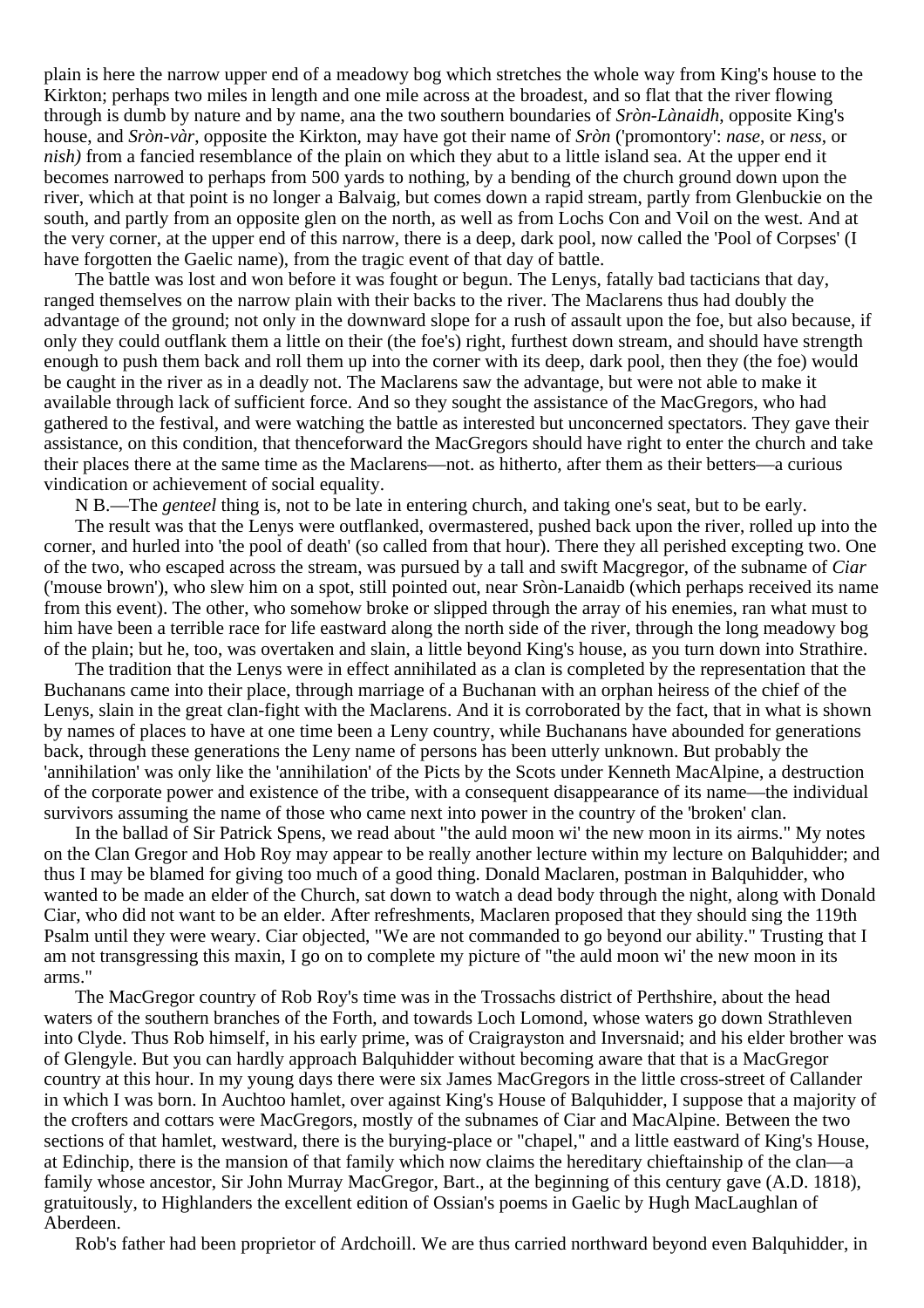which Rob and his family settled in the later period of his life. One of his ancestors was a Dugald Ciar Mòr ("Big"), who is remembered as the perpetrator of a foul murder of students, whom fatal curiosity had drawn to look on a battle (A.D. 1580) in Glenfruin, in which a section of the clan Gregor signally defeated a far larger force of Lochlomondside Macfarlanes. The chief in command on that occasion was Alexander Macgregor of Glenstrae. And this Glenstrae, at that time,—with their most beautiful castle of Kilchurn of Lochawe—the central site of the clan, is the northernmost site affecting our present story. An enthusiastic clansman in Edinburgh—Mr Donald MacGregor, of the Royal Hotel—has a dav-dream about gathering the clan back into Glenstrae. He will have to go far in search of some of them. And I have told him that none but the pauper lunatics will go back. For the "Gregaloch" is no longer "landless, landless, landless," and Glenstrae is singularly bleak and ungenial. It is situated far up in the central high land from which flow the head waters of the Awe, and Forth, and Tay. And it is over the watershed between Awe and Forth, at the head of the uppermost "braes," where Rob Roy had his farm in later life, that the MacGregors appear to have first come into Balquhidder.

Another enthusiastic clansman, a Maclaren in London, has placed on a horizontal tombstone in the churchyard a sort of vengeful "testimony" against the MacGregors, on account of their having set fire to some 16 or 18 houses of the Maclarens', of Invernertie, in the "Braes," and burned the inmates along with their homes. That must have been very early, before the clan had got instated in the district, and when they needed to clear a place for themselves. Their warmest friend must own that the manner of effecting a clearance, by burning Maclarens with their homes, was at best peculiar and informal. It took place so long ago that one may hope it never happened. In any case the sore must have been healed before the great clan-fight between the Maclarens and the Lenies, when the aid of the Macgregors enabled the former to "annihilate" their foes. Our fire and sword Maclaren in London is thus far behind the age, in respect of knowledge as well as of charity.

Still the clan in those early times was restless, because it had become unfortunately landless. For its own original lands, centring in Fortingall, it had neglected to obtain parchment titles such as came into use under the feudal system, and held only by the old Celtic tenure of the sword. Hence neighbouring clans, the Campbells especially, were able to apply the letter of the law to dispossess them of lands which had been theirs from time immemorial. Consequently, they had to move from district to district; they got into strife with clans jealous of their approaches or encroachments; and at last they came into a position of outlawry, extending over the centuries from Ciar Mar to Rob Roy, which has made their history quite unique among the clan histories of Scotland. During that long period they were proscribed as a clan, were given over to fire and sword of enemies with sanction of royal authority, and their very name prohibited upon pain of death,—so that Rob Roy, *e. g.*, had (in the Lowlands) to call himself Robert Campbell. Their long, successful resistance to every attempt to suppress them may have tended to form in them elements of character truly valuable, as Scotland was hammered into a character of stubborn unconquerable tenacity by the 314 pitched battles of the wars of independence. But the attempts to repress them at the same time occasioned a restlessness on their part, with occasional acts of ferocity, which to others may have seemed to justify a series of acts of proscription, now read as curiosites of legislative barbarism.

An illustrative sample of that history is given by Sir Walter Scott, in his "Legend of Montrose," especially the Introduction and Notes. Drummond of Drummond-Earnach, king's forester, was murdered by a roving band of MacGregors, in revenge for a supposed injury to their clan. Then they drove his sister, the lady of Stewart of Ardvoirlich, into insanity, by showing her, on her own table, her brother's detruncated head, with bread and cheese between its teeth, in mockery of what they deemed the shabbiness of her (enforced) hospitality, and then the Balquhidder MacGregors, in the church, solemnly "homologated" (as the Scotch say) the murderous deed, laying their hands upon the gory head. If such wild work was the result of proscriptions, it was the cause of further proscriptions. From that wild work we gladly turn to the comparatively quieter times of Rob Roy. Let mo first introduce my old acquaintance *Iuin Dubh na Cùile* (Black John of the Nook). When I knew him in early boyhood he must have been over 80 years of age. The Cùil was a little farm he had got free of rent from Sir John Murray MacGregor, whom he had accompanied to Ireland for the repression of the rebellion in 1792: where he may have foregathered with my grandfather, who also had volunteered for that little war and came home disgusted with the Irish because they would not fight, but at Vinegar Hill threw down their arms and ran away, shouting "More pikes to the front, or ould Ireland is gone." Black John must have been a favourite with the baronet, and presumed on his favour. Thus, when, one bad year, Sir John was making a reduction of rents to his tenantry, Cùil—who paid no rent—said that he would not press for reduction, but would be satisfied if another field were added to his farm! Yet his cleverness appears not to have brought him prosperity. It is said that at one time his stock was reduced to one swift and powerful wether, which he stalked like a deer, and shot with the rifle he had brought home from the wars. Copious in pawky and witty speech, he was said to have brought home, not only a rifle, but a long bow—in his mouth. But, as an Irishman said of "Gulliver's Travels," that there were some things in the Dean's book he really could not believe, so Black John of the Nook may sometimes have lighted upon a truth. Thus, as to the great steep wall of mountain that stretches east and west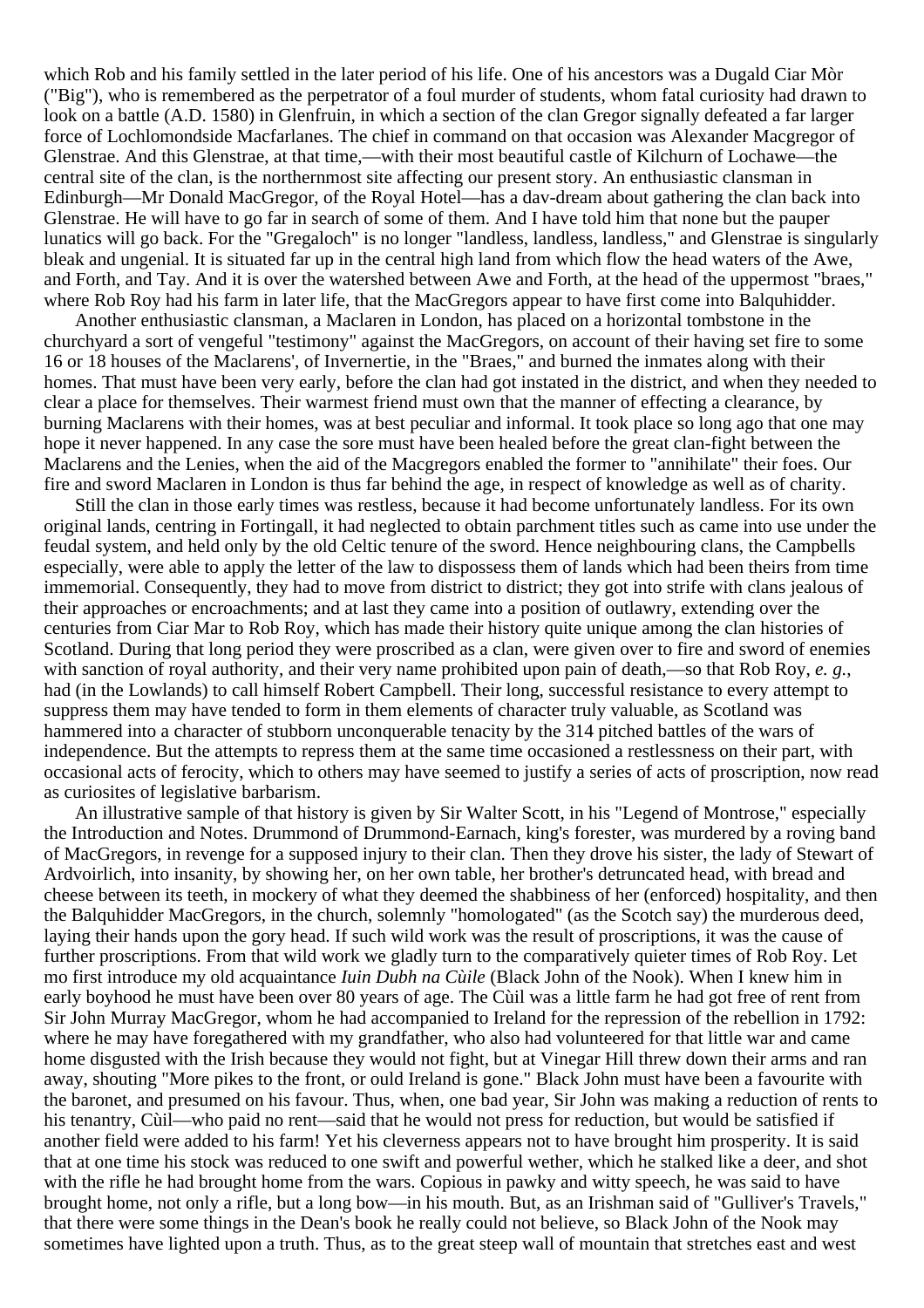along the north side of the valley as approached at King's House, he told me that twice within his memory that green mountain face had all been dark with heather—heather so tall that a man could wade in it over his thighs. He also told me as to population, that in his youth there would come down from the "Braes" with a funeral as many young men as could now fling the whole population of Balquhidder into Balvaig. I have lingered to speak about him for this purpose among others, that I wish to give full effect to the fact that he, the man who was so familiarly known to him who now addresses you in middle life, must, by my reckoning, have for about 20 years lived in Balquhidder along with Ronald, the youngest son of Rob Roy, who, if my memory serve me right, died about 1780, in the ninety-sixth year of his age. But what follows may bring the matter still further home to our feeling of nearness in time.

Ronald, greatly esteemed for his Christian character, had a son who practised as a physician in Greenock. Some of his sons, who repaired and completed the family lair in Balquhidder, were general officers in India. Not of their stock is the Mr MacGregor, of the "Rob Roy" canoe, who is so well-known for his exploits as a solitary navigator, and is distinguished as a Christian philanthrophist in London. He is a son of that Colonel Macgregor, of whom you may have read in the thrilling narrative of the burning of the Kent East Indiaman. He, in fact, is the then infant boy who was saved from the flames. But among Rob Roy's great grandchildren are the world-renowned shipbuilding Lairds of Birkenhead; one of whom, Mr Macgregor Laird, died in Africa in an enterprise like that of David Livingstone, intended to spread by means of commerce through that benighted continent the blessed light of Christian civilisation.

My informant (the Rev. Mr MacGregor) named several other families known to be great grand children of Ronald—though one of them, a solicitor, bears the name of Gregory. They all are of the 'upper-middle' class, and well-esteemed for their personal character.

You thus can understand that in my time the Balquhidder tradition of Rob Roy was quite living and fresh. And the hero of that tradition was a wholly different being, not only from the desperate "Highland Rogue" of ancient hue and cry, but even from the "noble savage" warrior of recent romance and song, such as Wordsworth's tall talk about, "The eagle he was lord above, but Rob," &c. You can hardly believe that the real hero of tradition was in temper not a man of war, but emphatically a man of peace. Thirty years ago *Donncha Ciar* ("Duncan the Mouse-brown), of Auchtoo, gave me many a "yarn" about Rob Roy. This *sennachie*, who delighted in narratives of Rob's prowess with hand and foot, yet in spite of himself always brought into view a character which was essentially that of quiet, neighbourly goodness and kindness. So the Rev. Mr MacGregor told me that Rob was remarkable for kindness to the poor, and was universally esteemed for his good qualities by gentle and simple—a thing which was strikingly shown at his funeral (A.D. 1738). He is supposed to have been born about 1660. His funeral was the last in Balquhidder conducted with the old Celtic ceremonial of bagpipe music, and solemn public procession. And it was attended not only by the neighbours in the district, but by the whole gentry of the region around, excepting the Duke of Montrose—an exception which may have been regarded as discrediting, not the dead lion, but the living dog.

I have said that on his tombstone there is a sword. It is, Mr J. Anderson told me, in form the true old Scottish broadsword, differing in form from the full-dress "broadsword" of imitation or artificial Celts in recent times. Mr Macgregor thought that it may or must have come down to Rob from a time before Bannockburn. But Mr Anderson assured me that Rob's sword must have been made in the 15th century, not in the beginning of the 14th; a thing about which he was certain, because of old times the *gows* ("Smiths") of successive ages had so many successive manners or fashions of workmanship, so that now a skilled archæologist can confidently assign its proper age to any such piece of their work. Another tombstone occasioned another such inquiry and result. It now is placed inside of the old church, immediately in front of the site of the pulpit, where I heard Mr Macgregor preaching some 30 years ago. There it had been placed at an earlier date; but had become displaced at the instance of one of my friend's predecessors in office, because women standing on that stone when their children were being baptised had some superstitious expectation of benefit from it in resect of fertility. It thus came to be flung away, and had disappeared underground among a heap of accumulating *debris*, until it was excavated and replaced in course of Mr Macgregor's labours of restoring into ruin picturesquely trim. On the slab there is an image of a minister of religion, which, from the dress, he took to represent a Culdee abbot—perhaps the protevangelist Angus himself. And in this opinion he felt fortified by the shape of a cross engraved on the slab—a shape distinctively Greek or Oriental, not Latin or Occidental. It will be remembered that to all appearance it is from the East that the primitive Culdee Christianity went to Scotland and Ireland. But that argument likewise the terrible Mr Anderson showed to be lame. In church architecture, he said, the various forms of the cross are no conclusive evidences of respectively Greek and Latin authorship; and in proof of this, instancing the Maltese cross, which is a variety of the species Greek, he laid before me, in the great work of the late Dr Stewart, more than one Maltese cross on the Norman cathedral of Elgin

Now, coming back to the sword of Rob Roy. It shows that he was in some sense a professed man of the sword. For the sword was placed over him by his own choice, or by that of his friends, although it had been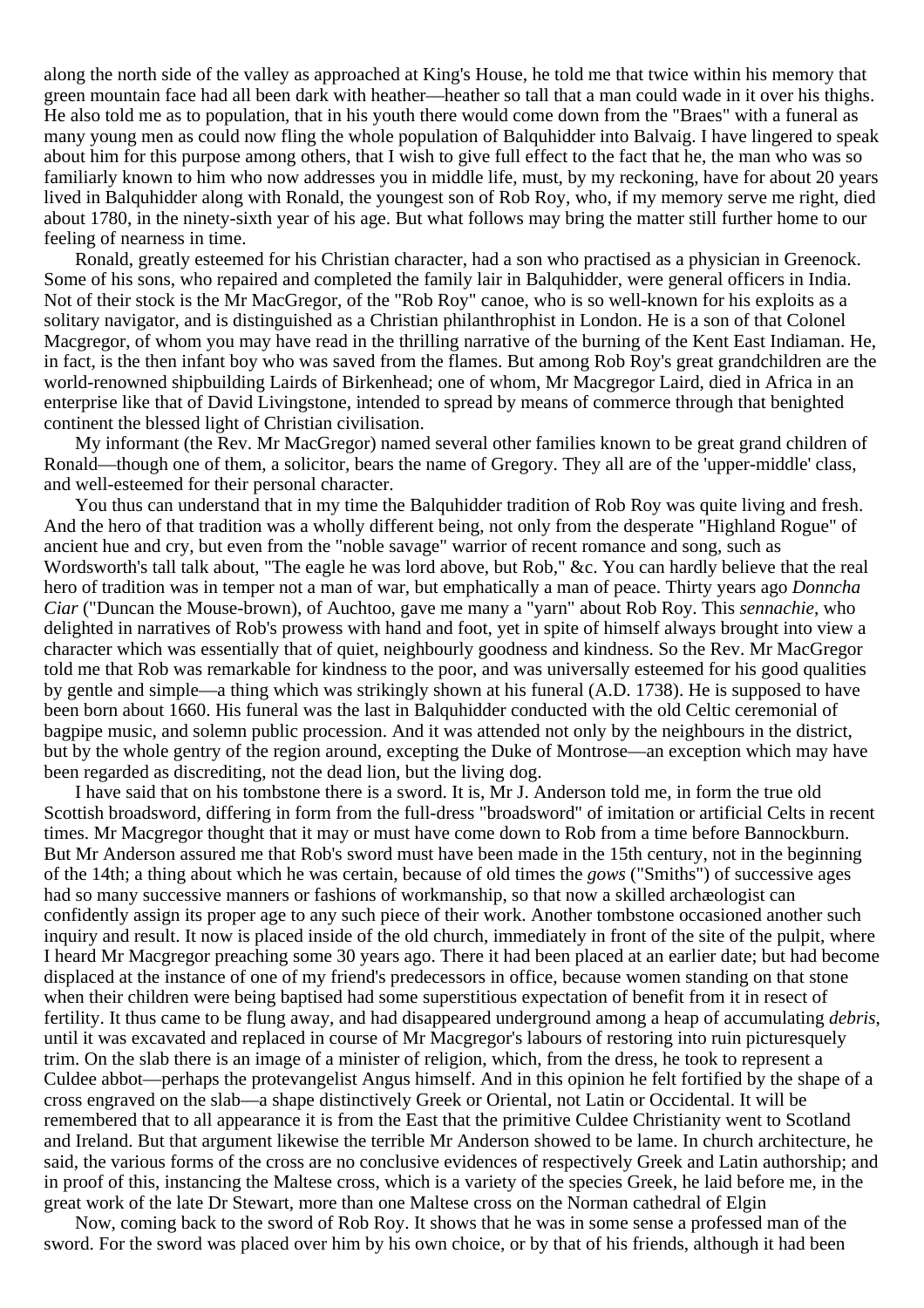carved on the slab as early as the fifteenth century. The stone of which the slabs are made, though found in the district abundantly—the primitive gneiss—is extremely hard, and thus difficult to work. Therefore it was convenient to find one ready made. And that was easily found; because, when one family had died out of the district, the family lair, with the old memorial slab, could without difficulty be appropriated by survivors or successors. But a family of standing so good as Rob's would not accept a present of a stone that was not in its character fitted for a monument of him.

The fir-tree on the tombstone, probably added when the stone was appropriated by Rob's family, is manifestly of more recent workmanship than the sword.

We therefore may rest assured that the sword was fitted and intended as an appropriate emblem of one leading aspect of his character and life. Thus on other slabs in the churchyard we find other characters or pursuits represented by their appropriate symbols: *e. g.* the *Gow*, ("smith"), by his bellows and anvil: and the *tailor*, perhaps, by his sheers and his goose ("clothes-*smith*," from the German *Schmieden*, "forge," "fabricate," giving the name to all skilled handicraftsmen—whence the countless multitudinousness of the clan Smith). But the fact of Rob's having thus been a man of the sword by no means shows that he was at all a swashbuckling sworder, or in any way characteristically a man of strife. A sword occurs often on other monuments, ordinarily along with the symbol of some special profession, such as that of the blacksmith or the arrow-maker (*Macalisteir*, Fletcher, *Flechier*, Fr.) Its prevalence only reminds us how stirring and perilous were the old times in that district, where now so peaceful, in God's acre, "the rude forefathers of the hamlet sleep." In those times every capable man had to be a man of the sword, and to be known to be able as well as willing to use it trenchantly; as the nation which will be at peace must hold itself manifestly prepared for war. And one good effect of the habit thus occasioned is shown by the singular fact that Rob Roy, through his long life in a stormy period, is not known to have once in anger shed a drop of human blood. For, with many occasions for strife, he had in him the qualifications of a most formidable fighter. Calm, keen, swift, resolute, skilful, he was at the same time "light footed and heavy-handed," of extraordinary strength and agility, proverbial through following generations for manly powers as an athlete. And with the broad-sword he was confessedly without a rival; so that, even in sport, he himself was never touched with antagonistic sword but ones; and on that occasion he is supposed, out of State policy connected with the Jacobite cause, to have allowed his peaceful adversary an advantage which he could easily have withheld from him. If such a man, in such times as his were, and in a career so agitated and often stormy as his, never once shed human blood in anger, he surely must have been at heart a man of peace, while all the more able to play the man of peace because he notoriously was a most capable man of war. In truth, he appears to have been far too warlike to be quarrelsome: as he will be slow to strike who knows that his hand is a "dead hand."

Though Rob's disposition was peaceful, his character as a capable warrior has naturally left the most vivid impression. The traditional impression is illustrated by the following story—which I have read in a book on Rob Roy—of a tour of Rob and a select party of friends far into the North-west Highlands, to the region—

#### *Where the hunter of deer and the warrior strode To their mountains surrounding the sea,—*

That is, to the Sound of Skye; or, more precisely, to the Loch Duich branch of Lochalsh, known as the country of 'the wild MacRaes.' At Sheriff-Muir one of these MacRaes met Rob Roy in command of five hundred MacGregors. Here, you may remember, Rob played the politician when pressed to play the warrior. He and his men calmly looked on the battle now at its crisis. While strong considerations weighed in favour of the Argyll side, old political feelings drew him and his men towards Marr's. And at bottom they seriously hated the Campbells from of old. For that race, to them and other clans in the South-west Highlands—a race powerful, politic, ever grasping—had long been the *bête noir* of existence; as Sir Walter's 'innocent,' speaking of a life otherwise completely happy, confessed that he was 'sair forfauchten wi' the bubbly-jock' (male turkey). And so, when at the crisis of the battle urgently entreated to go and help the bubbly-jock, Rob would not move, but simply said, 'If they canna' do it without us they canna' do it with us.' One fiery Celt imputed this to pusillanimous weakness on Rob's part. That 'wild MacRae,' whom he has recognised and 'interviewed' this day, knows better, and will deem Rob's inaction a probably 'masterly inactvity.'

They had met thirty years before. And this MacRae, then a tough and fell fighter, apparently with as many lives as a cat, had left the meeting with a rifle-bullet through his body—shot, however, not by Rob, but by one of his party of tourists. The occasion of the tour and meeting was this. From far Loch Duich the 'wild MacRaes' had come down,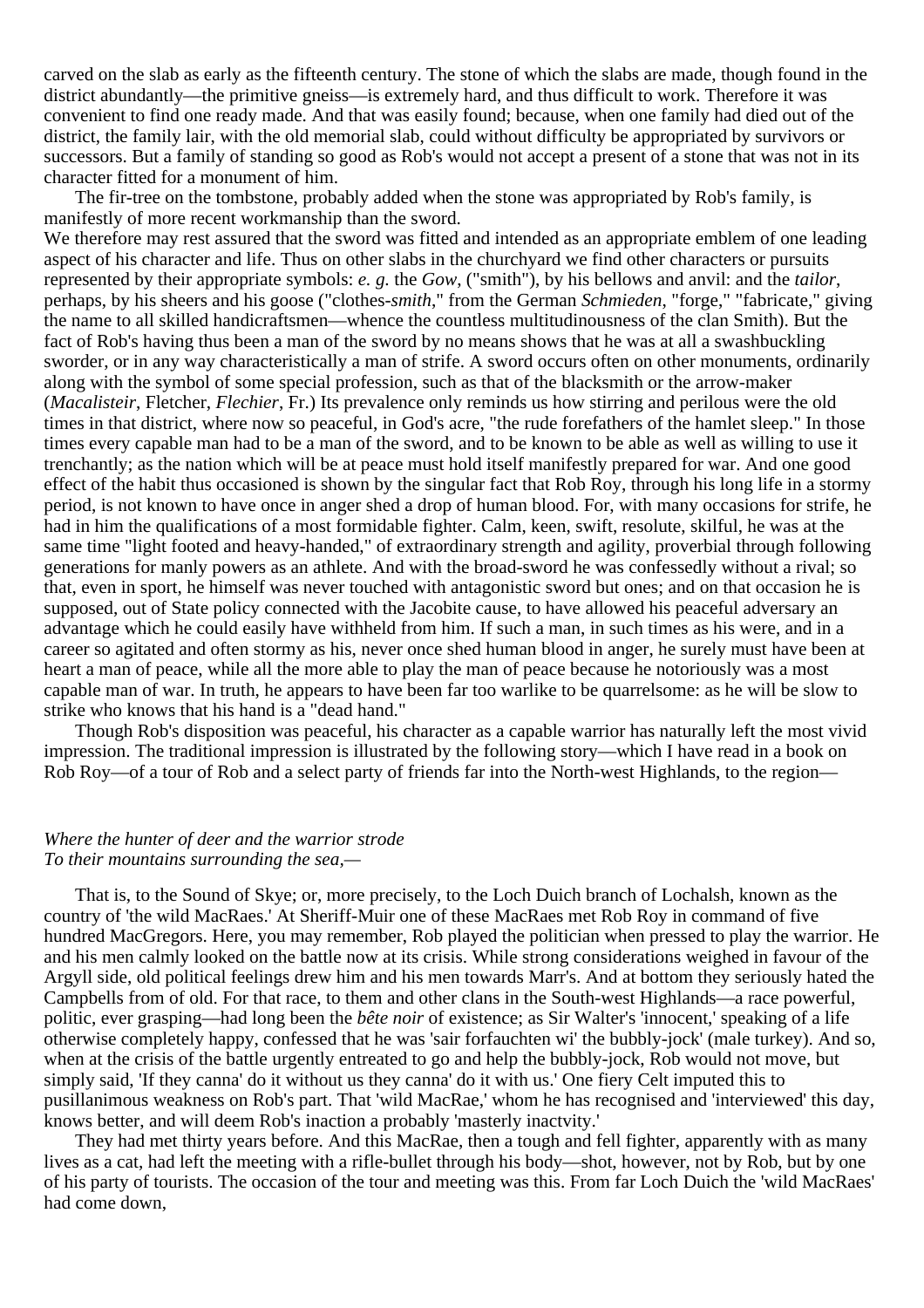#### *A band of fierce barbarians from the hills, Sweeping the flocks and herds*

Of quiet people in Perthshire, peacefully reposing under the guarantee of Rob's contract of blackmail—or cattle insurance, 'unlimited.' This would never do. So he invited the select party aforesaid to accompany him on that walking excursion to the North-west Highlands—armed for possible battle. On their way they had one skirmish with the marauders, in which the Sheriff-Muir *redivivus* got his quietus for a time. But they did not overtake the main body and the missing cattle until they had reached the Saddle, where you enter the head of Loch Duich from the head, of Glenshiel. There they found the missing cattle, all but two that had unfortunately been eaten—the thieves, poor fellows, had perhaps been very hungry. They went away home with them to Perthshire; no doubt, like John Knox after visiting Queen Mary, 'with a reasonable merry countenance,'—having previously, and decisively, so to speak, punched the heads of 'the wild MacRaes.'

The above story I cannot trace to any authentic source. It may be a pure fiction of romance. The MacRaes I have known in their own country are the grandest samples of manhood I have anywhere seen.

His practice of black-mail has occasioned the mistaken view that Rob was something like a commonplace lawless robber in his life. It must be remembered that he was by birth and up-bringing a gentleman of good standing. The fir-tree on his tombstone, the emblem of the clan, still bears traces of being of much more recent execution than the sword; as if it had been placed there when the old stone with the sword was appropriated by Rob or his family. The motto accompanying is not that which I have cited, *As Rioghall neo dhreams Ardchoille*, speaking of descent from Gregory the son of Alpine, king of the Scots; but another one, referring to some king's deliverance from a wild boar that had turned upon him in hunting. A young chief of the clan Gregor, seeing the king's deadly peril, sprang to the rescue, with a fir-tree which he had torn up for a weapon. Politely asking leave to strike the 'redding stroke'

The 'redding stroke' is proverbially dangerous. MacNab of MacNab was once appealed to for help by a tinker's wife under discipline by her husband. He therefore set himself to fight the husband. But, when he was getting the upper hand, *the wife* sprang upon him in defence of her lord, and tore off his bag-wig, along with the hair it inclosed.

in the fray, he was graciously permitted, in a phrase which thenceforward was a motto of the clan—'E'en do, and spare nocht.' It bears, you perceive, a certain character of trenchancy,—more so than the considerate response of a Highlander at Waterloo, to a Frenchman who cried for 'quarter':—'I hae na time ta quarter ye tha noo; a'll jeest cut ye in twa.' But though Rob had the trenchancy, he personally had a more direct special interest in the old Gaelic motto, with its reference to 'Ardchoille'; for Ardchoil, as I have said, had once belonged to his father. Further, his elder brother was head of the family of Glengyle, one of the claimants to the hereditary chieftainship of the clan. After that brother's death he was tutor, or plenipotentiary guardian, of Glengyle during his nephew's minority. His occupation as a cattle drover was then familiar in the practice of men of gentle blood. His long series of annexations, of money and cattle from the Duke of Montrose, was by himself and others regarded as justifiable reprisals, under a clan system which permitted private war, on account of a ducal injustice which had ruined Rob in his business, so that, as Bailie Nicol Jarvie says, he was driven to the hillside, 'a broken man.'

He had gone into some sort of cattle-droving partnership with the Duke. A fraud by an agent in this business ruined him he always held that the Duke ought to have borne a proportion of the loss, and he therefore paid himself back out of the Duke's rents and other goods. Hence the Duke of Argyle said to Montrose, 'It I countenance Rob Roy, you *maintain* him.'

I have never heard of any one action of his which by Highland gentlemen of his time would be regarded as we regard an act of robbery or theft, making due allowance for the custom of private war—a custom inseparable from the Celtic clan system. His spoliations, though technically unlawful under the Lowland constitution, and though on this or that occasion they should have been intrinsically unjust, fall, in an estimate of his character and conduct, to be regarded simply as forcible acts of what he and others regarded as justice, in a form sanctioned by the use and wont constitution of the community as it existed then and there. The notion of a Balquhidder harum-scarum Robin Hood, underlying the representations of prose and poetic fiction, is really no better than a romancing popular hallucination.

Then and there the custom of black-mail was warranted by a system of public policy, whose abstract legitimacy no one called in question. It was in effect cattle insurance against robbery or theft. And in order to this effect it was necessary that the insurer should be able, with an armed force, to keep watch and ward over the land and cattle insured, to pursue and punish robbers, and in this way to act as if he had been regularly commissioned by the National Government to act as the captain of an armed police.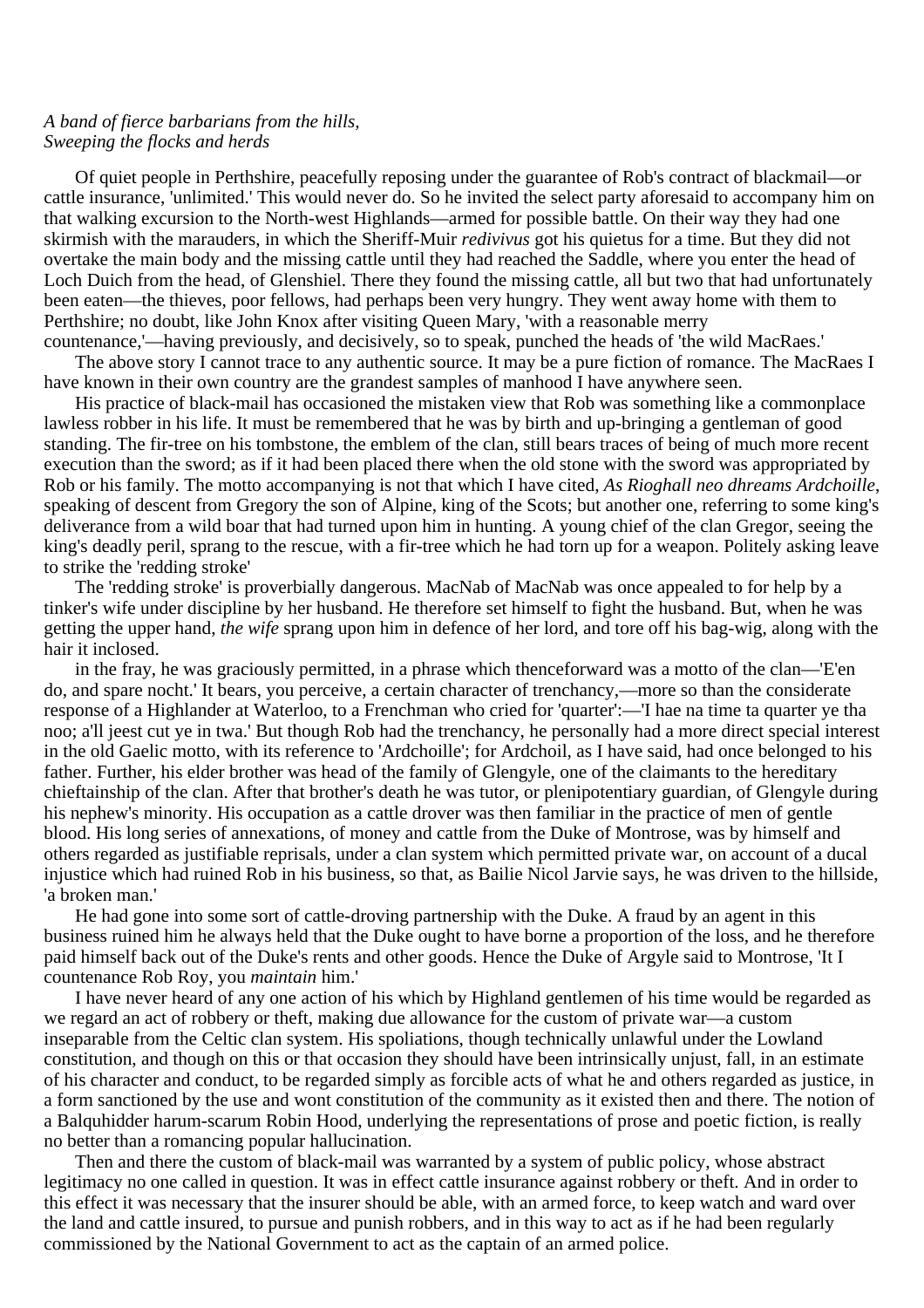Hence in certain public proclamations Rob was designated '*Captain* Robert Campbell or MacGregor.' He might abuse this position, for purposes of extortion or concealment of crime; as also may a regularly commissioned officer of Government. Or he might push his business by force, as an insurance manager now may push his business by fraud. But the possibility of abuse adheres to many an innocent usage. The ostensibly serious flaw was, that that manner of insurance was not authorised by law, and that the individual or community undertaking it in that maimer had no regular commission from the nation. And that flaw was not really serious, at least in relation to the question of personal character. For under the clan system, then still in operation, the national Government stood in a loose and ill-defined relation to the clans and their chiefs. Rob, you will remember, died before the abolition of heritable jurisdictions (1747), when the chiefs became lairds, owners of the soil which had belonged to the clan, and the clan was placed under the direct and sole authority of sheriffs, or others commissioned by the nation. And before that time every clan was a sort of little nation by itself, owning no magistracy but that of its own chiefs, asserting a right to make war or peace with other clans or districts, and acknowledging in the national Government only a vague suzerainty which, according to varying circumstances, might practically amount to either everything or nothing. (Jut-side of every clan association there would always be a number of individuals without a chief, or other close connection. And in such circumstances, the action of a capable captain like Rob Roy in forming a band of associates, and acting as their military head for civil purposes, was no more an offence against ordinary morality, or even against consuetudinary Celtic law, than the similar action of such a chief as Hyder Ali before Britain had established a really effective government of India.

The soundness of this reasoning appears to be evinced by Hob's own career, through a life in which he was really respected and trusted by his well-conducted neighbours, to an honoured old age, and a memory of affectionate respect in the tradition and in the heart of the people of his own country.

Sir W. Scott's estimate of Rob, apart from romance, is as follows:—'The character of Rob Roy is, of course, a mixed one. His sagacity, boldness, and prudence, qualities so highly necessary to success in war, became in some degree vices, from the manner in which they were employed. The circumstances of his education, however, must be admitted as some extenuation of his habitual transgressions against the law; and for his political tergiversations, he might plead the example of men far more powerful, and less excusable in becoming the sport of circumstances, than the poor and desperate outlaw. On the other hand, he was in the constant exercise of virtues, the more meritorious as they seem inconsistent, with his general character. Pursuing the occupation of a predatory chieftain,—in modern phrase, a captain of banditti,-Rob Roy was moderate in his revenge, and humane in his successes. No charge of cruelty or bloodshed, unless in battle, is brought against his memory. In like manner, the formidable outlaw was the friend of the poor, and, to the utmost of his ability, the support of the widow and the orphan—kept his word when pledged—and died lamented in his own wild country, where there were hearts grateful for his beneficence, though their minds were not sufficiently instructed to appreciate his errors.' Good Sir Walter here appears, in his kind wishfulness to apologise for Rob, to minimise him too much into something of a picturesque cateran like the Bean Lean of Waverley Rut his estimate of the man, his career, and its finale, is on the whole a fair one.

But how was it with his children?

Sir Walter brings this matter into view in a manner at once amusing and affecting. Thus, when honest Baillie Jarvie presses upon his cousin the offer to give his sons an apprenticeship to weaving, the haughty Celtic gentleman breaks out into scornful rage. But on reflection, he confesses that his heart is sometimes sore when he thinks of the future of his boys. It is said that some such interchange of sentiment actually took place between Rob and a real cousin—Doctor Gregory, of Aberdeen, head of a long illustrious line in the intellectual aristocracy of Britain.

The story, however, is, that it is Rob who proposed by a High and training in warlike and other exercises, to make a man of a son of Dr Gregory, who afterwards became a famous professor.

And reflection on that future of his children must, to a man of his forecasting sagacity, have been bitterly depressing. Such reflections are expressed in Göthe's fine tragedy, by Götz of the Iron Hand, who, just when chivalry was passing over into discredited outlawry, himself could go on in the old way while maintaining the respect of himself and others, but had dark forebodings of the fate in store for his son. And Rob was pre-precisely in such a position. He was on the safe side of a dividing line between one state of society and another. His sons were, after his death, on the unsafe side. Not only so far as they imitated his irregular practices, they were against the law, now precisely defined and made applicable to all. They were in a position which, more and more, was reckoned dishonourable by ordinarily decent neighbours and friends. They were thus on a steep and slippery incline—from what was deemed compatible with the character of an honourable gentleman, to what, in the common estimation of themselves and others, was tainted with the vulgarity as well as immorality of the common robber or swindler. In their history, too, we have a commentary on our abstract moralising.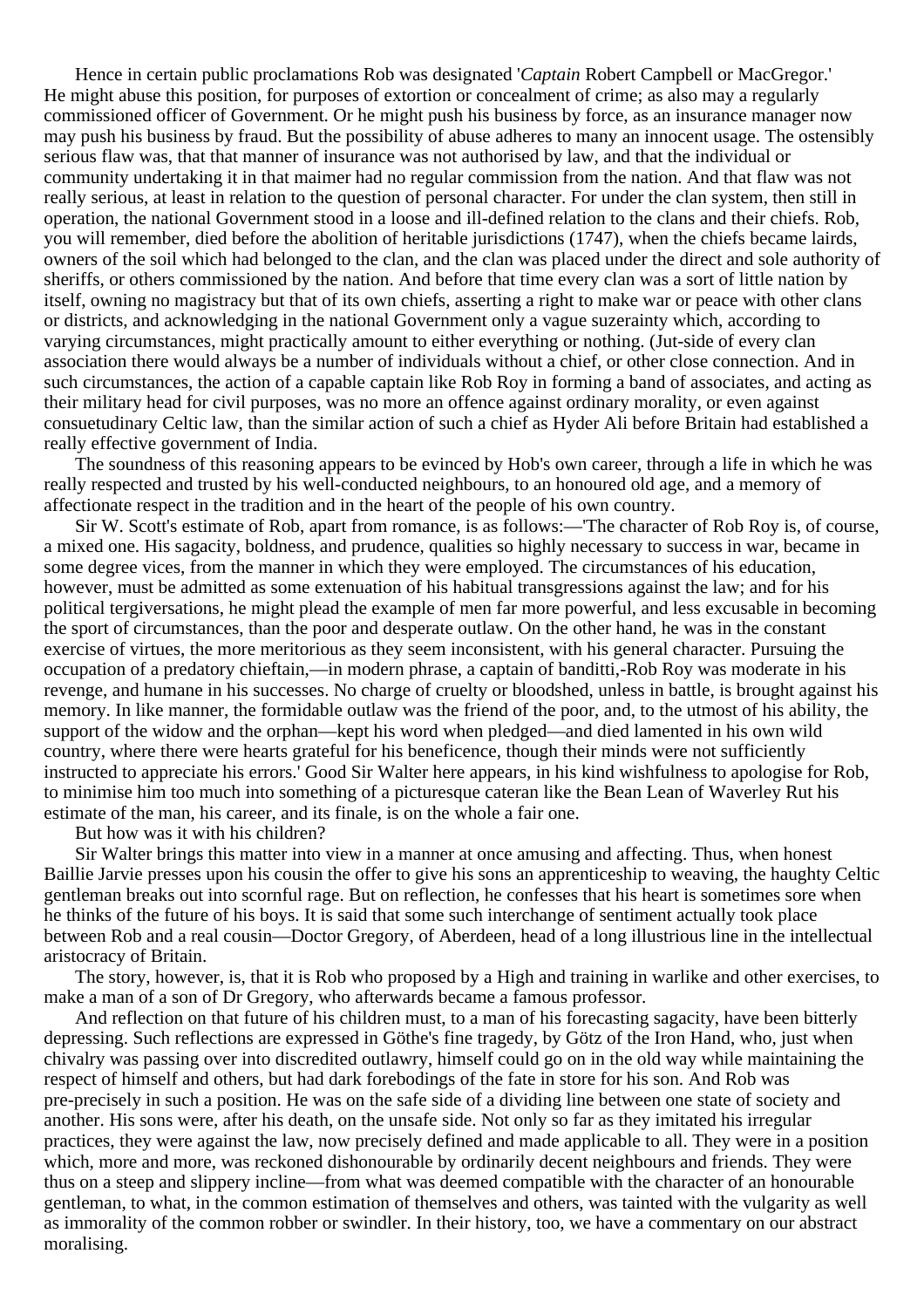Ronald, as we have seen, lived his long life as a Christian citizen of the new time; and his example has been followed with beneficent distinction by at least four generations of his posterity. But that may have been by the extraordinary grace of God, perhaps operating on the youngest son through a salutary terror occasioned by the sad fate of all his brothers. One of these, Coll, is happily not known to fame beyond this, that when quite a youth he was shot to death by a King's party, or soldier, in Dunkeld. Two others, Duncan and Robert *(Robin Oig*, 'Young Rob,' a mispronunciation by the Lennox and Menteith Lowlanders), as is still seen at full in the Justiciary Records of Scotland, were tried for an infamous crime, and Robert was hanged in the Grassmarket of Edinburgh. Not so sad inexpressibly, but yet very very sad, is the story of *Seumas Mòr* ('Big James.') he alone appears to have inherited the trenchant ability, as well as valour, of his father. At the battle of Preston pans, he and MacDonald of Keppoch were foremost on Charles Edward's side in the resistless and shattering rush of the Highlanders' army on the King's; and he continued to direct, and even threaten, his men after he was laid low on the field with five wounds, including two shots through the body. After the collapse of the rebellion, he appears to have been employed in some subtle (and 'shady') negotiations between State parties. But he is last found at Paris, among other broken-hearted followers of Prince Charles, writing a miserable begging letter to some who had neglected him,—avowedly in a state of utter destitution And there is no apparent reason to doubt that *Seumar Mòr*, the hero of Prestonpans, the son of Rob Roy, then and there, in a Parisian garret, died in extremity of want, if not literally of starvation!

That woful family history was really an evolution out of Rob Roy's own career. If his children reaped the whirlwind, he had sown the wind. The conventional Rob Roy, of Sir Walter Scott and others, may be parted from with a smile, and shake of the head—'a mad wag, my masters!'—in the spirit of Bailie Jarvie's memorable description of a sadly mixed character, 'he was ower guid to ban, and ower bad to bless, like Rob Roy.' But that implies a very great underestimate, not only of the awful calamities in which his example involved his children, but also and especially of his own masculine ability and natural worth. A man so clear and far-seeing cannot be excused from forecasting the natural consequences of his conduct. A man so resolute and strong, with somuch of good, both by nature and by habit, is deeply guilty, no matter what are the circumstances which warrant his detailed actions, if he persevere in a course whose native results to his children are so dismally tragic. Our interest in that celebrated person is partly caused by those circumstances. Sir Walter is fond of quoting the *dictum* of Mrs Montague, that the most interesting natural scenery is found where the mountains pass into the plains. He applies this to illustrate the peculiar interest, represented by his Waverley, of the transition stage in human manners and customs from two types so strongly contrasted as the ancient Highland and the modern Lowland or English. And that peculiar interest is deepened in Rob Roy's case by the peculiarities in his case,—of a high-born Highland gentleman, beggared and broken through treacherous injustice, driven beyond the pale of public law, and yet maintaining throughout a character of recognised distinction, in respect not only of sheer force but of amiability and worth. But to make him on this account a mere stage hero of romance, to be excused because his character and career have been romantic, is to degrade him. He is appreciated only when he is condemned severely. For no one failing to condemn him as deeply faulty, in relation to great fundamental duties of man to man can be in the right mental attitude towards him, of regarding him as a real man, of great and varied powers, rarely gifted with 'the kingly governing faculty.' When *such* a man leaves a heritage of inevitable woe to his children, no sentimental emotion heals our bitter grief, even, when poets sing his praises, and tradition loves his memory, after his contemporaries have laid him in a singularly honoured grave. Vignette

Statuta Synodi Diœcesanœ, Dunedinensis, Anno 1879, Promulgata.

## **Euntes Do Cete Omnes Gentes**

Dunedin: Typis, Woodifield, Jolly & Co., Via Dicta Octagon. MDCCCLXXIX. Imprimatur: # P. MORAN, EPIS. DUNEDIN.

## **Statuta Synodi Diœcesanæ, Dunediensis.**

# **Pars Prima De Personis Ecclesiasticis.**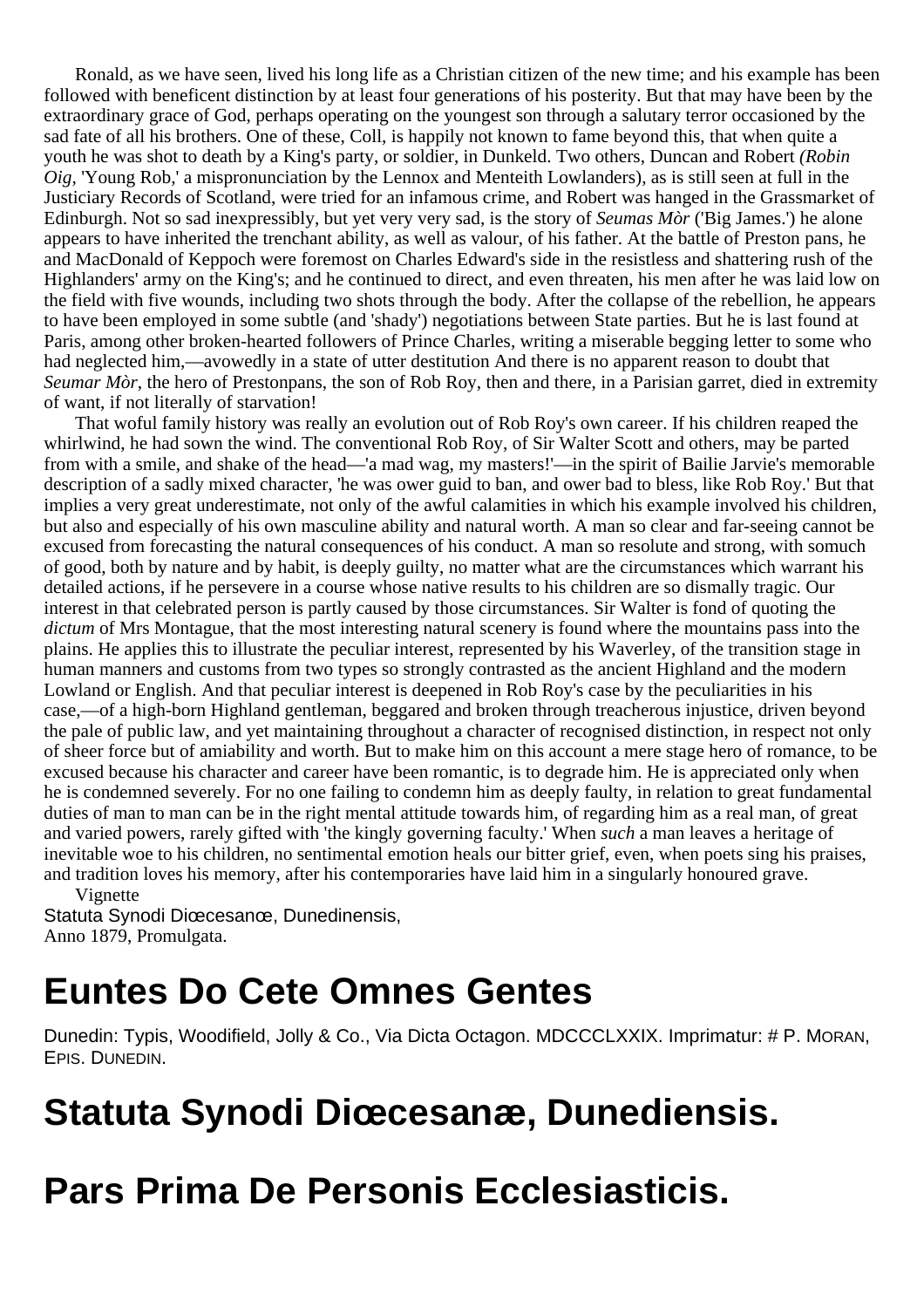# **Titulais I., De Vita Et Honestate Clericorum.**

#### **Caput I. DE PERFECTIONE SACERDOTALI.**

1. Omnes nostros in sortem Domini vocatos cum Tridentinis Patribus exbortamur, sic vitam moresque suos componere, "ut habitu, gestu, incessu, sermone, aliisque omnibus rebus, nil nisi grave, moderatum ac religione plenum præ se ferant; levia etiam delicta, quæ in ipsis maxima essent, effugiant; ut eorum actiones cunctis afferant venerationem." (Con. Trid. Sess. XXII. De Reform, c. 1.)

2. Severè prohibemus omnes et singulos clericos ne adsint publicis ludis theatrico more factis. A cursu publico equorum, a publicis conventibus ubi non decet sacerdotem videri, absint.

3. Abhorreant sacerdotes a divulgandis suorum fratrum defectibus, tùm inter semetiposos, tùm maximè inter laicos.

### **Caput 2. DE MEDIIS AD PERFECTIONEM SACERDOTALEM ACQUIRENDAM.**

1. Cum nihil sit quod magis ad vitæ sanctitatem animæque salutem conducat quam mentalis oratio, sacerdotes nostros universos et singulos obtestamur, ut quolibet die, per horæ dimidiam vel saltem quartam partem meditationi vacent, et hoc tam salutare exercitium primo mane, quantum fieri poterit, peragant. Nec quotidianam diligentem conscientiæ discussionem negligant. Domesticos parietes et templum Dei diligant.

2. Abhorreant clerici ab otiositate quæ, sacra scriptura et luctuosa experientia testibus, plena est periculo et vitiorum ferè omnium fons atque origo.

3. Maximam erga S. S. Eucharistiam venerationem et devotionem habeant, eamque verbis et factis promovere studeant. Necnon Sacratissimo Cordi Jesu sint devotissimi, tota enim nostra Diœcesis Illi specialiter consecrata est.

4. Cum Immaculata virgo et Mater divinæ gratiæ precipue diligat sacerdotes, in quibus plenior reluceat imago Filii sui, qui sacerdos est in æternum, redament sacerdotes matrem suam amore principali in Christo Jesu.

5. Quandoquidem præcipuum perfectionis sacerdotalis subsidium æstimentur sacri secessus, præcipimus et mandamus ut omnes nostri sacerdotes saltem semel in quoque biennio, secessum spiritualem communem habeant, qui per dies circiter quinque duret, temporibus et locis in literis convocationis indicandis. Quicumque per literas nostras vocati, adesse non poterunt exercitiis communibus, sine mora per literas Nobis notum facient quonam impedimento detineantur.

6. Eos qui, propter rationes a Nobis approbatas, communi et solemni secessu dispensati fuerint, in Domino hortamur, ut spirituale damnum pro viribus resarcire curent, privatis saltem quatuor dierum exercitiis obeundis, aut apud unum ex proximis sacerdotibus, aut in Collegio S. Aloysii apud Waikari.

### **Caput 3. DE SCIENTIA COLENDA.**

Ad scientiam ecclesiasticam colendam, nostri sacerdotes discutient sive privatim, sive per collationes, ubi haberi poterunt, quasdam theologicas quæstiones a Nobis propositas, et ad Nos remittent in Scriptis summam deliberationum.

### **Caput 4. DE VESTITU CLERICALI.**

In omni vestitu color tantum niger vel subniger adhibeatur; collare Romanum geri debet; clerici omnes Diœcesis nostræ cum in publicum prodeunt semper vestes deferant statui suo congruentes, easque mundas et non laceratas.

#### **Caput 5. DE PRUDENTI REGIMINE DOMUS.**

1. In domo, suppellectili, aliisque omnibus, abstineant missionarii ab avaritia, prodigalitate, nimiaque lautitia. Tota domus Christianam simplicitatem, et contemptum vanitatum præ se ferat.

2. Quicumque ad opera domestica ancillis indigent, adeo pias, modestas, simplices ac talis ætatis eligant, ut nemini scandali vel oblocutionis ansa præbeatur.

3. Summopere, cavendum est, ne famulus, aut ancilla quidpiam auctoritatis in missione habeat, vel in re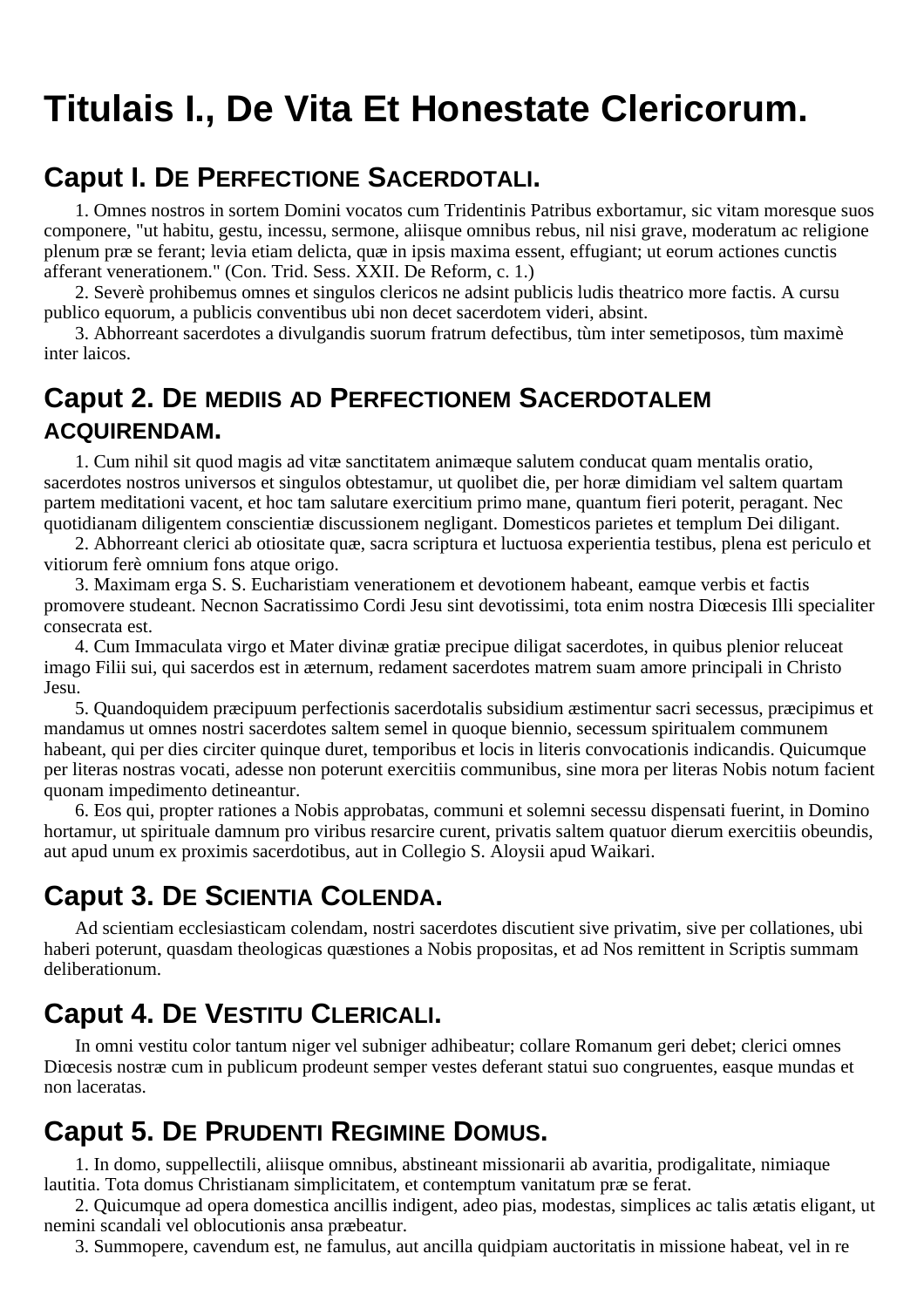ctiam minima se missionis regimini immisceat.

4. Coram illis et aliis quibuscumque, sive laicis sive clericis, de missionis seu parochiæ administratione et præsertim de conscientiæ casibus, sacerdotes prudenter et cautè confabulentur.

### **Caput 6. DE NEGOTIIS SECULARIBUS.**

1. Clerici multo magis quam laici cavere debent, ne bonis temporalibus cor apponant, illisve adhæreant. 2. In bonorum suorum administratione, caveant clerici quid-quid ordini sacerdotali dedecori esse possit, aut

laicis offensioni; sicque hac in re agant, ut omnes laici sentiant se cum viris justis et benignis agere.

3. Præcipimus ut omnes sacerdotes nostræ Diœcesis testa-menta sua rite confecta et signata habeant et in cis maxime optandum est ut unus saltem sacerdos pietate, prudentia, aliisque virtutibus ecclesiasticis præditus, curator vel executor constituatur.

4. Cum experientia constat plura et gravia incommoda ali-quando oriri si sacerdotes se negotiis sæcularibus implicent, eos enixe hortamur ut, quantum prudentia suggesserit, in testamentis fidelium condendis sese non immisceant; nec eorum, curatores vel executores evadant sine consensu Ordinarii in scriptis obtento. Orphanorum vel aliorum tutores sese constitui non sinant, nisi Episcopi consensus accedat.

5. Cum pacis præcones sint, lites pro se vel pro ecclesiis non suscipiant, nisi vera necessitas cogat.

6. Sciant negotiationem propriè dictam clericis à saeris canoni-bus esse prohibitam.

7. Non intendimus tamen prohibere ne nostri sacerdotes accipant partes, quas vocant obligationes seu actiones, in commer cialibus et industrialibus societatibus, solide fundatis et honeste administratis, modo id non flat, cum intentione negotiandi.

8. Severe autem prohibemus ne illi participes fiant in societatibus aurifundinarum aliisve similibus quæ habeant suspicionem dehonestatis ant Cambrii.

Vignette

## **Titulus II. De Variis Clericorm Muneribus Seu Officiis.**

#### **Caput 1. DE MISSIONUM RECTORIBUS.**

1. A freqentiori extra missionem suam exitu et absentia, etiam ad partem diei tantùm, rector abstineat. A sua missione abesse non præsumat sive rector sive vicarius ejus, ultra quadraginta novem horns, nisi de licentia Episcopi in Scriptis data. Quodsi missionis rector inevitabiliter cogatur a sua missione, die Dominica aut Festo de præcepto abesse, non omittat quamprimum certiores nos facere.

2. Satagant missionum rectores, ubicumque fieri potest, conficere librum status animarum, juxta methodum Ritualis Romani, quo in libro uniuscujusque familiæ Caput et membra describantur, aliaque prudenter notentur quæ pro missionis directione visa fuerint utilia.

### **Caput 2.**

1. Vicarii omnes rectori suo ex corde obediant. Sint erga omnes missionis personas affabiles et urbani, apud nullum laicum intimi aut assidui, per missionem et familias discurrentes, in domo rectoris non dominantes, sed ubique graves, modesti et prudentes.

2. Officia sibi juxta loci consuetudinem et ordinationes nostras imposita, ad amussim adimpleant. Studium ament et cubiculi tranquillitatem, atque in concionibus et præsertim Catechesibus præparandis graviter versentur. Infirmos et ægrotos vesitent, eos imprimis quibus exeuntium sacramenta administraverint, aut quornm cura illis specialiter fuerit eommissa. Non solum in dominicis et festis, sed etiam diebus ferialibus hora et loco a rectore designandis, missam celebrent, nisi legitimè fuerint impediti.

### **Caput 3.**

1. Sacerdotes exteri, si sint noti, non ultra octo dies; si ignoti, semel aut iterum, modo habeant literas commendatitias Ordinarii sui, ad missam celebrandam admittantur.

2. Quodsi diutius in Diœcesi commorari cupiant, exhibeant oportet testimoniales literas a Nobis subsignatas.

3. Rectores neminem omnino in ecclesiis suis concionari permittant, nisi de liccntia Ordinarii in Scriptis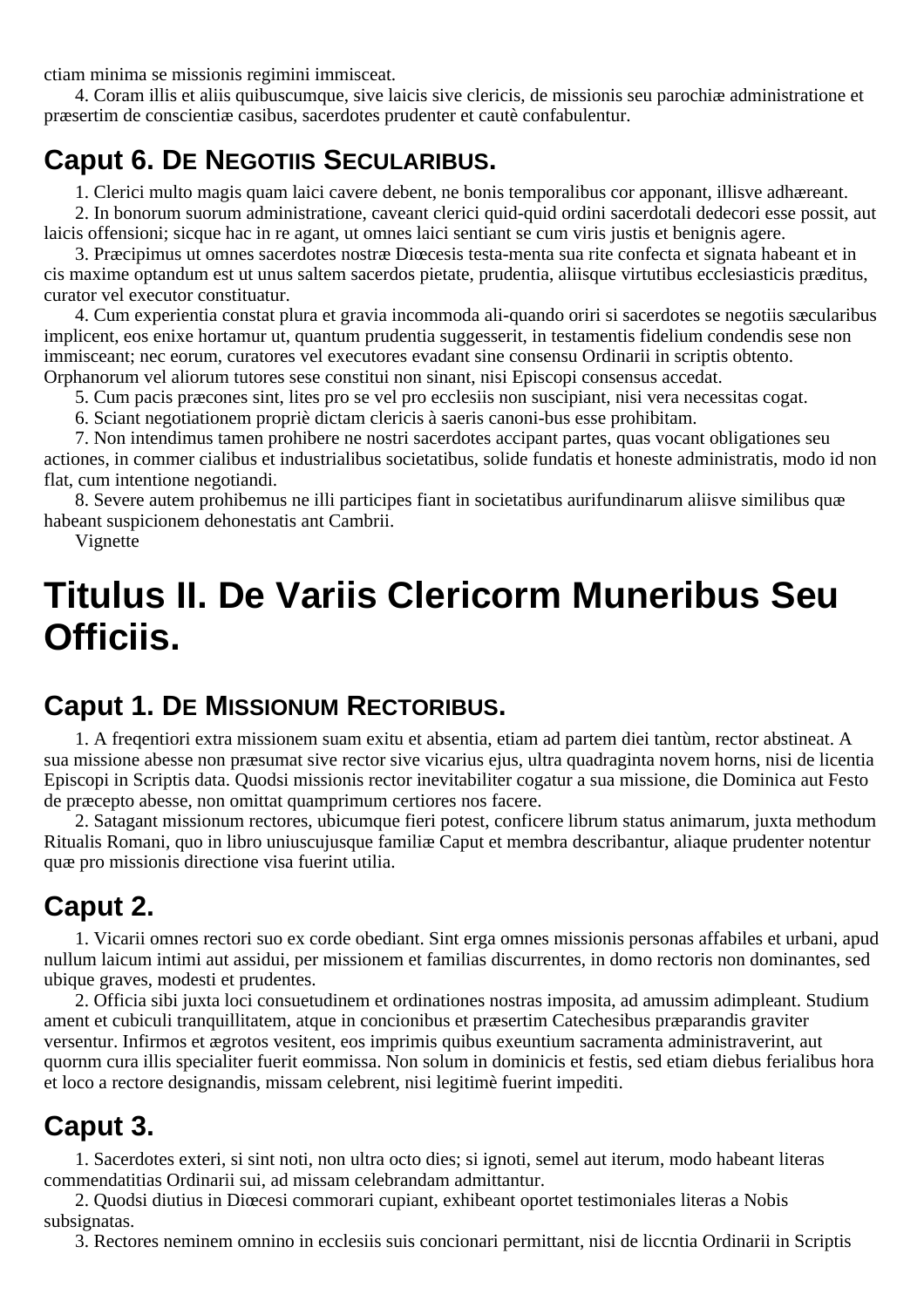# **Pars Altera. De Rebus Ecclesiasticis.**

### **Tituls 1. DE VERBI PRŒDICATIONE.**

1. Mandat C. Tridentinum ut qui animarum curam habent, singulis Dominicis diebus et Festis Solemnibus sacra eloquia inter missarum solemnia explanent. Præcipimus igitur missionum rectoribus ut, per se vel per vicarium, populo explanent, singulis diebus Dominicis et Festis Solemnibus, Evangelium aut aliquam partem doctrinæ Christianæ.

2. Omnes et singulos sacerdotes enixè hortamur, ut se ad munus prædicationis disponantes, adhibitâ præparatione, lectione scilicet, studio, meditatione et oratione, sacram doctrinam, cursu consecutivo, quantum fieri poterit, in suis prædicationibus tractent. Catechismo Con. Trid. magno cum fructu uti possunt.

3. Quum plebis Christianæ salus a debitâ puerorum et radium catechizatione pendeat, hanc sacram functionem rectores et eorum vicarii inter potiores curas habeant, eique sedulo implendæ omnibus viribus intendant.

4. Eapropter, omnes tam rectores quam eorum vicarii saltem semel in hebdomada, pueros et puellas, fidei rudimenta et obedientiam erga Deum et parentes, ut loquitur Con. Trid., edoceant, idque potissimum die Dominica in ecclesia aliove loco honesto. Insuper instituere conentur, præcipue in locis rarò a sacerdote visitatis, catechismi scholas. Ne relinquant laicis etiam religiosis, munus explanandi catechismum pueris aut puellis, sed ipsi missionarii diligenter peragant.

5. Ut omnes pueri et puellæ ad regulariter catechismum frequentandum exstimulentur, habeant catechizantes registrum, in quo nomina singulorum inscribantur, cum brevi adnotatione diligentiæ vel negligentiæ, scientiæ aut ignorantiæ.

6. Quia, dicente Benedicto XIV. "uniformitate nihil est optabilius," mandamus, ut non alii adhibeantur catechismi quàm triplex forma catechismi *Butlerii*.

7. Monemus sacerdotes omnes et fideles nostræ curæ commissos, de omni opera impendenda ut Scholæ Catholicæ, ubi fieri potest, erigantur, in quibus auctoritas Ecclesiæ pienè recognoscatur, et ea institutionis methodus servetur quæ primariò sempiternam animarum salutem spectans, vera Religionis dogmata cum literariæ rei scientia atque progressu sapienter componat.

8. Easdem scholas Missionarii sæpe visitent, Consilia magistris, monita scholaribus tradant, graviter eos instruendo.

Vignette

### **Titulus II. De Sacrosanctis Ecclesiæ Sacramentis.**

#### **Caput 1. DE SACRAMENTIS IN GENERE.**

1. Ut qua decet sanctitate, reverentia ac diligentia sacrosancta Ecclesiæ Sacramenta tractentur, id perpetuo curare debent missionarii ut integre, caste pièque vitam agant, ne dum aliorum inserivunt saluti, sibi æternæ damnationis sint ministri. Si quis igitur, quod Deus avertat, fuerit peccati mortalis sibi conscius, ne sacramenta administrare audeat, nisi prius veræ contritionis actum elicuerit; quodsi habeat copiam confessarii, et temporis locique ratio ferat, sacramentalem confessionem instituât.

2. In administratione cujuslibet sacramenti, omnes et singulos ritus, cæremonias, et preces servent ac recitent exacte et fideliter; nihil enim de eis, juxta decretum C. Trid., sine peccato a ministro pro libitu omitti aut mutari potest, si aliquid de accidentalibus omittatur, sacramentum quidem conficitur, sed juxt qualitatem et conditionem omissorum peccat minister; si vero aliquid de substantialibus ommittatur sacramentum non conficitur et peccat graviter minister. Rituali Romano ad formam editionis Hibernicæ, Americanæ, aut Anglicanæ omnes utantur.

3. Nullum sacramentum conficiant, vel ministrent, nisi præmissa brevi oratione; pie sacramenta dispensent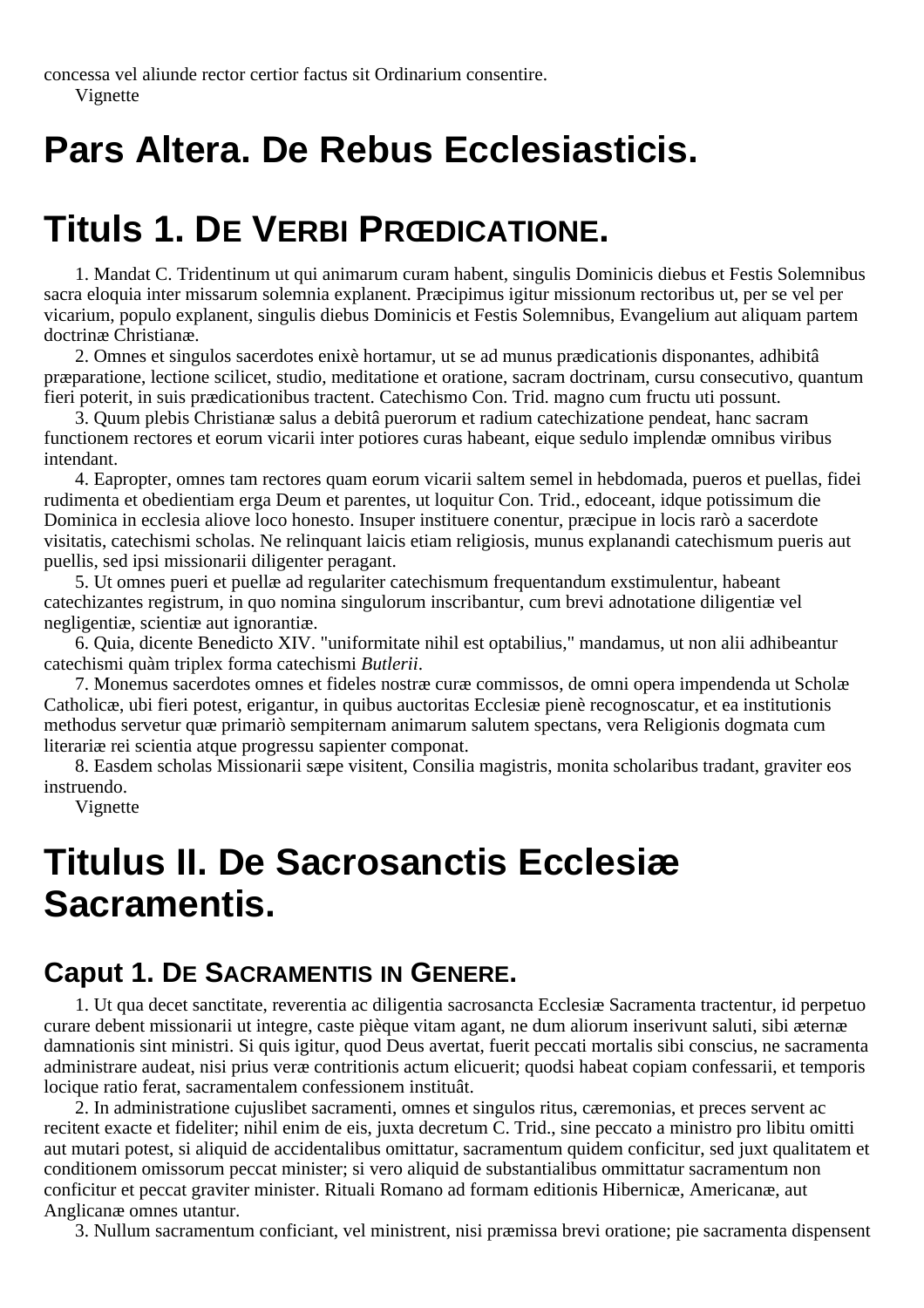non præcipitanter aut ex consuetudine, in scandalum et offensionem fidelium, sed cum summa gravitate, religiosè, et animo intento in id quod faciunt, et dicunt, ita ut adstantes, et ritus ecclcsiæ et ipsum ministrum venerentur.

4. Præcipimus ut sacerdos, dum extra ecclesiam sacramenta administrat, saltem stolâ utatur, intra vero ecclesiam, præter stolam veste talari et superpelliceo indutus sit. In administrando autem pœnitentiæ sacramento vestis talaris cum stola sufficit, saltem pro tempore.

5. Caveant omnes sacerdotes vel omnium rerum inopes, ne pro administrandis sacramentis quidquam vel minimum quovis modo exigant; neve etiam verbis vel signis, directe vel indirecte, aliquid petant. In iis verò, quae justo aliquo titulo ex communi Theologorum opinione et probata praxi accipi possunt, ut sunt beneficium stolæ, stipendia sacrorum &c., conentur ita se gerere ut sese immunes ab omni avaritiæ suspicione præstent.

6. In administrandis sacramentis non difficiles et morosos, sed e contra faciles ac promptos, benignos et hilares, se exhibeant; ab omni personarum acceptione diligentissime caveant atque abhorreant. Meminerint quoque se ex officio teneri administrare Baptismum et Pœnitentiam Christi fidelibus morbo contagioso vel peste affectis, etiam cum morbi contrahendi discrimine; ncque se difficiles exhibeant circa aliorum sacramentorum administrationem, præsertim in iis casibus in quibus, ex sententia Theologorum, obligatio ea dispensandi magis urgere dignoscitur. Expedit autem ut, in his casibus, utantur remediis, vel adhibeant cautelas quas indicant medici, ne et ipsi morbo corripiantur cum gravi missionis detrimento.

7. Ne oblivioni tradantur omnia præcepta et monita, quæ in Rituali Romano, tum generatim tum in singulorum sacramentorum administratione servanda præscribuntur, enixe exhortamur ut omnes et singuli missionarii nostri, unà saltem aut duabus vicibus in anno, instructiones in Rituali Romano datas perlegant.

8. Missionarii frequenter fideles hortentur ut sacramentorum doctrinam sedulò addiscant, et ipsimet eorum divinam institutionem et fructus eximios sæpius et opportune inculcent, item eorum cœremonias atque dispositiones pro digna eorum susceptione requisitas explicent.

### **Caput 2. DE SACRAMENTIS IN SPECIE.**

#### **Articulus 1. DE SACRAMENTO BAPTISMI.**

1. Baptismi Sacramentum in Ecclesia semper administretur, nisi baptizandus sit in periculo mortis, vèl distantia (ut puta sex millia passuum), difficultas itineris, aliave rationabilis causa, aliter requirat.

2. Præcipimus ut, ad sponsorum in Baptismo officium, nonnisi Catholici bonæ famæ admittantur. Si contigerit parentes aliquem elegisse patrinum, aut patrinam, qui Catholicus non sit, moneantur parentes privatim. Tenetur verò sacerdos alium, si adsit, substituere, sed hoc cum multa prudentia et sine offensione est faciendum.

3. Preces et cæremoniæ, quæ propter circumstantias fuerunt omissæ, semper postea sunt supplendæ.

4. Habeant pastores omnes Registrum Baptismale solidè compactum, in quo, post cujusvis Baptismi cæremoniam, perspicuis planè literis inscribantur.

**•** Dies mensis et annus collati Baptismi, et tempus nativitatis infantis.

- **•** Nomen illius.
- **•** Nomina et prænomina patris et matris.
- **•** Nomina et prænomina patrinorum, tum principalium adstantium et sacra fonte levantium.
- **•** Nomen baptizantis propria manu scriptum.

Notabiliter hac in re negligentes monitos volumus se suspensioni ferendæ sententiæ, obnoxios esse futuros.

5. Benedictio post partum nunquam in privatis domibus, semoto casu necessitatis, neque mulieribus extra matrimonium parientibus, est impertienda; pro hâc benedictione accuratè sequenda est forma Ritualis Romani.

6. Omnis fœtus quocumque tempore gestationis editus baptizetur, vel absolutè si constet de vita, vel sub conditione, nisi evidenter pateat eum vita carere.

7. Moneantur parentes et ii ad quos spectat, ut juxta Ritualis Romani præscriptum, quamprimum fieri poterit, infantes baptizari curent, et, ubi facilis patet ad ecclesiam accessus, ne ultra septimum ab ortu diem differri sinant.

8. Cum Baptisma ad salutem necessarium sit, et Dei benignitate factum est ut a quolibet homine validè conferri possit, curent sacerdotes ut singuli fideles, præsertim verò obstetrices, modum illius administrandi norint, ut in casu necessitatis illud rite conferant.

9. In ecclesiis saltem locorum notabilium habeatur quamprimum fons baptismatis.

#### **Articulus 2. DE S. SACRAMENTO EUCHARISTIÆ.**

1. Præcipua diligentia curent pastores ut pueri et puellæ dispositi sint, antequam ad primam ipsorum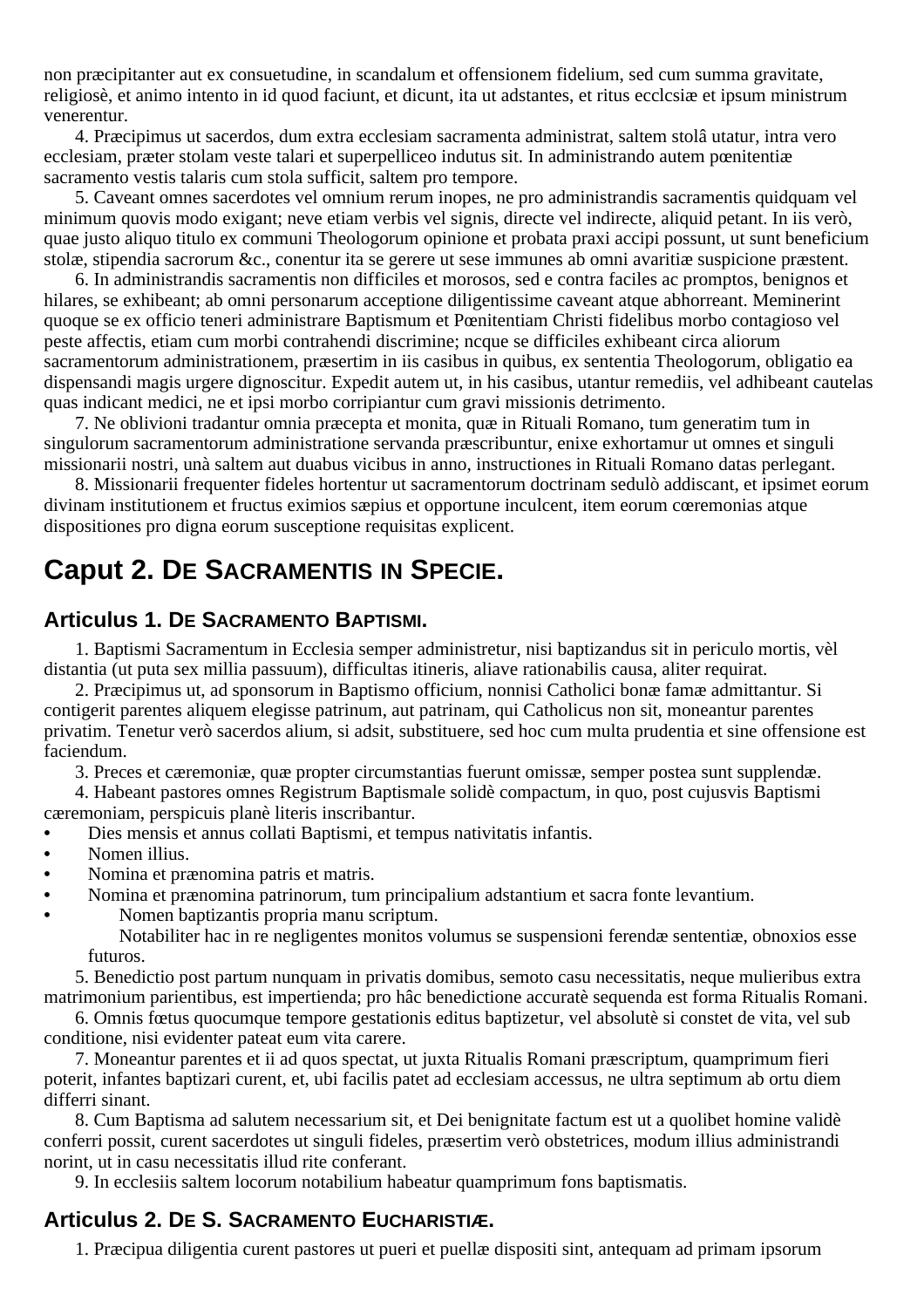communionem accedant.

2. Habeat unusquisque Missionarius Pyxidem argenteam intùs deauratam, cum corporali et purificatorio, quæ omnia, in bursa ex serico confecta sunt reponenda, Hostiæ renoventur et purificetur Pyxis unaquaque octava die. Quando Corpus Domini ob necessitatem in domo sacerdotis asservatur, semper sit in loco sub clavi, et ad hoc unicè destinato. Quando ad infirmum defertur, bursam in qua reponitur Pyxis, gerat sacerdos in parte vestis interiori et cordi proxima. Dum sacramentum portat, ne versetur in colloquiis intempestivis, sed potius mens ejus in sancta meditatione exardescat. In cubiculo infirmi, si sit possibile, cum linteo panno, candela et aqua benedicta præparentur. Hostiæ pro populi communione sint semper circulares nec nimis parvæ.

3. Frequenter et diligentissimé hujus S. Sacramenti dogma, dignitas, excellentia, mirabiles effectua et virtutes", necnon dispositions ad ejus fructuosam receptionem requisitæ, fidelibus exponantur. Graviter quoque moneantur de necessitate et modo gratiarum actionis post communionem, et quidem pia quædam exercitia seu preces, a communicatis post missam dicendæ eis præscribantur.

4. Sæpe hortandi sunt fideles ad frequentiorem hujus S. Sacramenti receptionem cujus necessitas pro vita nostra spirituali a Christo Domino omnibus adultis ita proponitur: "Nisi manduca- veritis carnem Filii hominis et biberitis ejus sanguinem, non habebitis vitam in vobis." Necnon admonendi sunt hoc ab ecclesia districtè præceptum esse, ut omnès utriusque sexus, postquam ad annos discretiouis pervenerint saltem semel singulis annis, Tempore Paschali, Eucharistiam reverenter suscipiant.

5. A nullo crimine magis deterreri debent fideles quam à sacrilega Christi Corporis manducatione. Sciant igitur omnes eam probationem ante receptionem communionis necessariam esse, ut nemo sibi conscius peccati mortalis, quamtumvis sibi contritus videatur, absque præmissa sacramentali confessione, ad sacram Eucharistiam accedere debeat, quemadmodum injungit Con. Trid. (Sess. 13 c. 7 de Eucharistia.)

6. At simul incitandi atque urgendi sunt fideles ad hunc cibum cœlestem debitâ cum præparatione accipiendum; quæ autem, aut qualis sit hujusmodi præparatio aptissime docet Catech. Romanus, quem missionarii sæpius consulant.

### **Articulus 3. DE SACRAMENTO PÆNITENTIÆ.**

1. In ecclesiis sacramentales fidelium confessiones excipiantur non autem in privatis ædibus, nisi ex causa rationabili; quæ cum intercesserit, studeat confessarius decenti loco munus suum exequi.

Sedes confessionalis, patenti, conspicuo, et apto Ecclesiæ loco posita, cancellis inter pœnitentem et Sacerdotem sit instructa. Ibidem, ante ortum solis et post ejus occasum, quantum fieri poterit, lumen apponatur.

In sacristia aliove loco, quamvis ecclesiæ contiguo, non sunt confessiones excipiendæ, nisi surdastrotrum et aliorum qui in ecclesiæ loco consueto confiteri non valent.

2. Feminarum confessiones excipere extra sedem cancellatam suprà descriptam non licet, nisi causa necessitatis et cum his cautelis: 1. Si audiantur in privatis domibus, apertum sit, quotiescumque fieri poterit, cubiculi ostium. 2. Si in sacristia vol alio loco contiguo audiantur, sedes adhibeatur qualis supra, et locus ita sit apertus, ut aditus ad ipsum liberè pateat, et ut sedes ab extra videri queat. Hæ ordinationes et cautelas etiam respectu monialium sunt observandæ. Sacerdotes possunt confiteri ubicumque sibi visum fuerit.

### **Articulus 4. DE SACRAMENTO EXTREMÆ UNCTIONIS.**

1. Quamvis infantibus nondum rationis usum adeptis, et amentibus quos ab ortu nunquam mentis compotes fuisse constat, Extrema Unctio conferri non possit, pueri et puellæ tamen, qui peccare potuerint et ideo Sacramenti Pœnitentiœ capaces existant, tam salutari remedio, in supremo vitæ discrimine, non priventur; sed prius confessi, et virtutem hujus sacramenti edocti, oleo sancto liniantur.

2. Curent etiam missionarii, ut pueri et puellæ, qui ad annos discretionis pervenerint, in periculo mortis Viatico muniantur, licet ad Eucharistiam nondum admissi fuerint.

### **Articulus 5. DE SACRAMENTO MATRIMONII.**

1. Cum Matrimonii Sacramentum, testante Apostolo Paulo, magnum sit, mirificam unionem quæ Christum inter et Ecclesiam existit, representans, curent sacerdotes, quibus animarum cura commissa est, ut fideles ad illud ea qua decet pietate recipiendum ritè disponantur, ea omnia accuratè servantes, quæ in Missali et Rituali Romano necnon in His Statutis præscripta sunt.

2. Omnen curam impendant ut contrahentes fidei rudimenta sciant eosque hortentur ut sua peccata diligenter confiteantur, et S. S. Eucharistiæ Sacramento reficiantur, eosque edoceant Christianè et piè in statu conjugali conversari.

3. Hinc eorum agendi rationem, quæ non raro obtinet in hac regione, reprobandam censemus, qui, nulla datá notitia, ad sacerdotem se conferunt, ut sine mora conjungantur. Ad hoc malum præ- cavendum requirimus ut saltern aliquot dies, nisi necessitas aliter suadeat, sacerdotem de proposito Matrimonio certiorem faciant, tum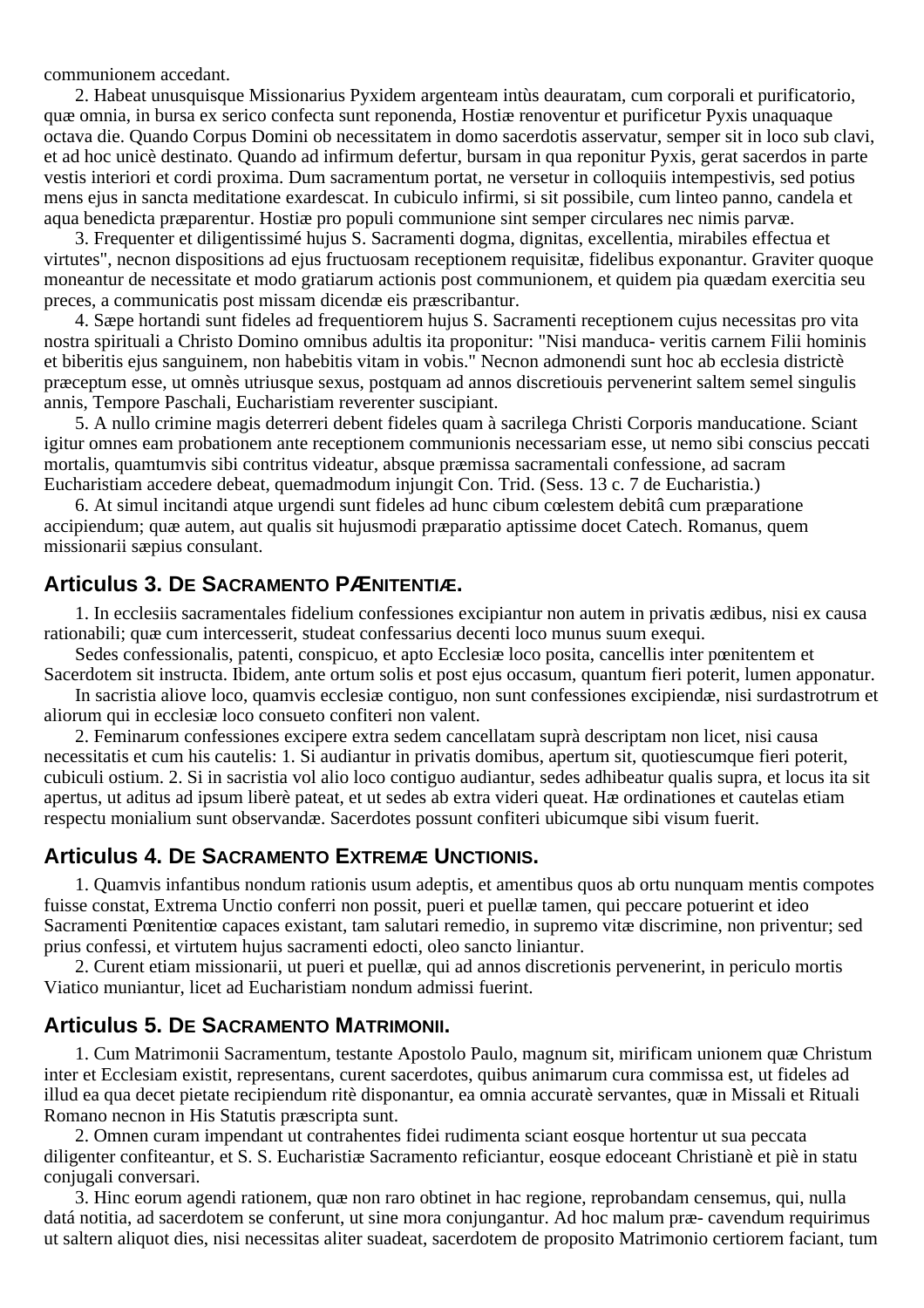ut rite instruantur in üs omnibus quæ ad hoc Sacramentum pertinent, tum ut opportuna de eorum libero statu inquisitio fiat antequam ad Matrimonium celebrandum procedatur.

4. Matrimonia Catbolicorum cum acatholicis, sen matrimonia *mixta* semper exhorruit et justissimis de cansis prohibet Sancta Mater Ecclesia. Ab üs igitur contrahendis Sacerdotes prudenter et quantum in Domino possunt, fideles deterreant.

5. Si sacerdos mixtas nuptias impedire non potuerit, saltern curandum illi erit, "ut iliæ non aliter contrahantur, nisi impetrata Ecclesiæ dispensation, et conditionibus solitis religiose servatis" (Breve Greg. xvi. 27, Maii. 1832 ad Epis. Bavariæ).

6. Sciant quoque Sacerdotes hæc matrimonia, juxta S. S. PP. decreta, extra ecclesinm, nullo adhibito ritu Sacro, celebranda esse.

7. Iusuper non eis licebit hisce matrimoniis assistere, si ad eorum notitiam devenerit contrailentes, vel ante vel post matrimonium contractual coram ipsis, se sistere velle coram ministro hæretico, vel officiali civili.

8. Ut autem Catholici ab bisce sacrilegis connubiis magis et magis deterreantur, declaramus eos omnes gravis peccati se reos reddere, qui corani ministro Protestante vel officiali civili mixtum matrimonium in posterum contrahant.

9. Quod si, per summum nefas, vir Catholicus et mulier Catholica, sacerdotum neglecto ministerio et spreta Ecclesiæ auctoritate, coram ministro heterodoxo vel officiali civili contrabere andeant, sciant se excommunicationem majorem co ipso incurrere, cujus absolutio ordinario reservatur.

10. Unusquisque missionarius sub pœna suspensionis tenetur servare aut habere in missione librum, in quo notanda sunt nomina omnium qui matrimonio junguntur, et nomina testium, item dies, mensis, et annus quibus celebratæ sunt nuptiæ. Dispensatio, si qua fuerit concessa, ibidem notetur.

11. Si sponsi ex eadem aliena missione, sive diversis alienis missionibus advenerint, ut matrimonium contrahant (non agatur de vagis) missionarius non debet, semoto casu necessitatis, ad matri- monii celebrationem procedere, absque prævia licentia in scriptis obtenta a proprio rectore utriusque sponsi; et in omni casti, dimi-diam pecuniæ partem, celebrationis causa a sponsis datam, remittere tenetur missionario qui regulariter celebrare matrimonium deberet.

Vignette

## **Titulus III. De Festis, Jejuniis Et Indulgentiis.**

1. Festa de præcepto servanda in hac Diœcesi sunt sequentia nempe Circumcisionis, Epiphaniæ, Ascensionis, Corporis Christi; S. S. Petri et Pauli, Assumptions B. V. Omnium Sanctorum et Nativitatis D. N. J. C.

2. Missionariorum est plebem suam congruo tempore monere de obligatione jejunandi in Quadragesima, in Quatuor Anni Temporibus, necnon in vigiliis Nativitatis D. N. J. C. Pentecostes, Gloriosa) Assumptionis B. V. Omnium Sanctorum, et Solemnitatis S. S. Petri et Pauli.

3. Abstinentia a carnibus in omnibus feriis sextis inculcanda est.

4. Quandoquidem sanctarum Indulgentiarum usus sit Christiano populo maximè salutaris, et sacrorum conciliorum auctoritate probatus (C. Trid. Sess. 24 dec. de Indulg.) summopere curent sacerdotes omnes, maxime curam animarum habentes, ut illum explicent foveantque. Indulgentiæ itaque quas infra hebdomadam lucrari possunt fideles dominica præcedente populo denuntientur atque commendentur.

5. Nemo præsumat, sub quocumque prætextu, novas indulgentias promulgare aut fidelibus commendare, nisi licentia ordinarii fuerit petita et obtenta (Con. Trid. Sess. 22, de Reform, c. IX.) Eadem cautela adhibeatur in introducendis novis devotionibus, quæ generali usu non sunt probatæ.

6. Miracula nova non admittantur, nisi recognoscente et approbante Ordinario juxta C. Trid. præceptum (Con. Trid. Sess. 25, de Invoca. Sanctorum.)

# **Titulus IV. De Divinis Officiis.**

### **Caput 1. CONSTITUTUM GENERALE.**

In ecclesia, sacellis, et sacristiis, semper regnent silentium, modestia, reverentia, et recollectio ipsius cleri et ministrorum laicorum; loca sacra, altaria, et omnia qua; ad Divinum cultum pertinent, si non splendida et pretiosa, saltem munda sint et nitida.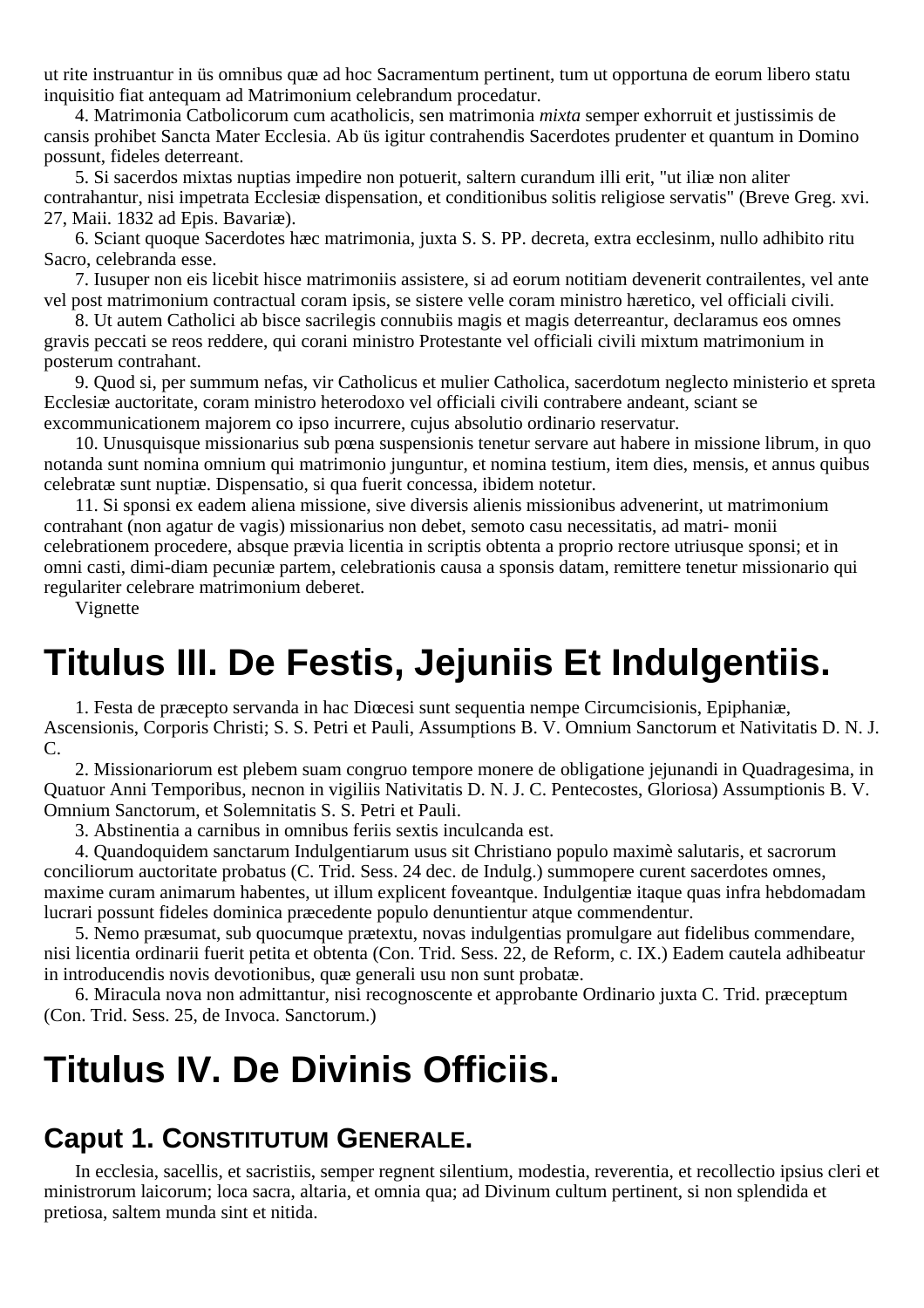## **Caput 2. DE AUGUSTISSIMO MISSÆ SACRIFICIO.**

1. Omnes sacerdotes, semel saltem in anno, diligenter perlegant Rubricas generales, quæ initio Missalis Romani apponuntur; et de hac re eorum conscientiam oneramus.

2. Sub nullo prætextu audeat sacerdos Missam celebrare sine calice et patena intus deauratis.

3. Nullus sacerdos Missam celebrare præsumat sordidis aut laceratis vestibus, stragulæ vestes altaris nonisi ex lino conficiantur, quæ mundissimæ et omnino integræ serventur.

4. Districte prohibetur ne quis sacerdos publice missam celebret aut ocreatus aut sine veste talari.

5. Pueri qui Missæ inserviunt, bona fama, et moribus modestis sint insignes. Doceantur responsa clare, distincte et accurate enunciare, cæremonias cum omni gravitate et decore observare, et superpelliceo utantur, superpelliceum vero ex lino vel ex gossipio conficiatur, et illius formæ quæ in nostra Ecclesia Cathedrali usitata est.

6. Celebrationi Missæ ad minus vigiliti quinque minuta aut circiter impendant et ultra horam dimidiam eam non protrahant, ne molestiam populo afferant.

## **Caput 3. DE SACRIS RELIQUIIS,**

Nemo sanctissimæ Crucis, Beatæ Mariæ Virginis, sanctorum aut Beatorum reliquias publicè venerandas exhibeat, nisi prius Ordinarli auctoritate recogaitas et approbatas. In processionibus autem Beatorum reliquiæ minime circumferantur.

## **Caput 4. DE VARIIS EXPOSITIONIBUS ET PROCESSIONIBUS S. S. SACRAMENTI.**

1. Episcopi mandatum aut assensus requiritur, ut intra vel extra sopta Ecclesiæ instituantur processiones cum S. S. Eucharistia item ut S. S. Echaristia publicè adoranda exponatur, exceptis casi-bus quos rubrica et decreta Apostolica determinant.

2. Exponi potest solemniter S. S. Sacramentum una vice per mensem, et in festis Prasentationis DNJ Ch. et primi Ecclesiæ Patroni, atque etiam Assumptions B. V.; insuper et in festo ac diebus infra octavam Corporis Christi, et in oratione 40 horarum, quæ expositiones fieri possunt per divina officia, imo per totani diem arbitrio sacerdotis.

3. Detur Benedictio cum S. S. Sacramento non frequentius quam singulis Dominicis et Festis de præcepto, et cum uno tantum signo crucis, insuper quoties facta fuerit processio, aut expositio ejusdem S. S. Sacramenti. Cæterum fiat album in singulis ecclesiis, in quo inscribantur dies in quibus Benedictio cum S. S. Sacramento permittitur.

## **Caput 5. DE CANTU ET MUSICA.**

1. Cantum planum et firmum, seu Gregorianum, in cultus divini officiis foveri et promoveri volumus.

2. Ubi cantus harmonicus adhibetur, curent Missionarii ut sit gravis ac decorus; invigilentque ne levitatemi spiret. Severè prohibemus ne cantiones mundanæ, ad sacros concentus transferantur.

3. Usus linguæ vulgaris solummodo ante vel post, non autem intra functiones liturgicas, permittitur.

4. In benedictione S. S. Sacramenti cantus unius solummodo vocis, præsertim mulieris, dissuadetur.

## **Caput 6. DE SEPULTURIS ET EXEQUIIS.**

1. Missa, quando poterit, ante sepulturam et præsente cadavere, pro defuncto celebretur.

2. Cadavera, terræ tradita, nunquam exhumentur Nobis inconsultis.

## **Caput 7. DE FUNDATIONIBUS.**

1. Tituli fundationum sedulo custodiantur, et in libro speciali ad integrum exarentur ne postea e memoria labantur.

2. Ex præceptis Urbani VIII, et Innocentii XII. teneatur in patenti sacristiæ loco tabella, in qua descripta sint singularum fundationum onera, eo qnidem ordine quo adimplenda sunt. Habeatur insuper in sacristia liber, in quo tum singula onera, tum ratio eorum adimpletionis, ipsæque fundationes, distincle et accurate adnotata sint.

3. Missarum celebrandarum perpetua onera non suscipiantur, sine consensu Ordinarii in scriptis expresso.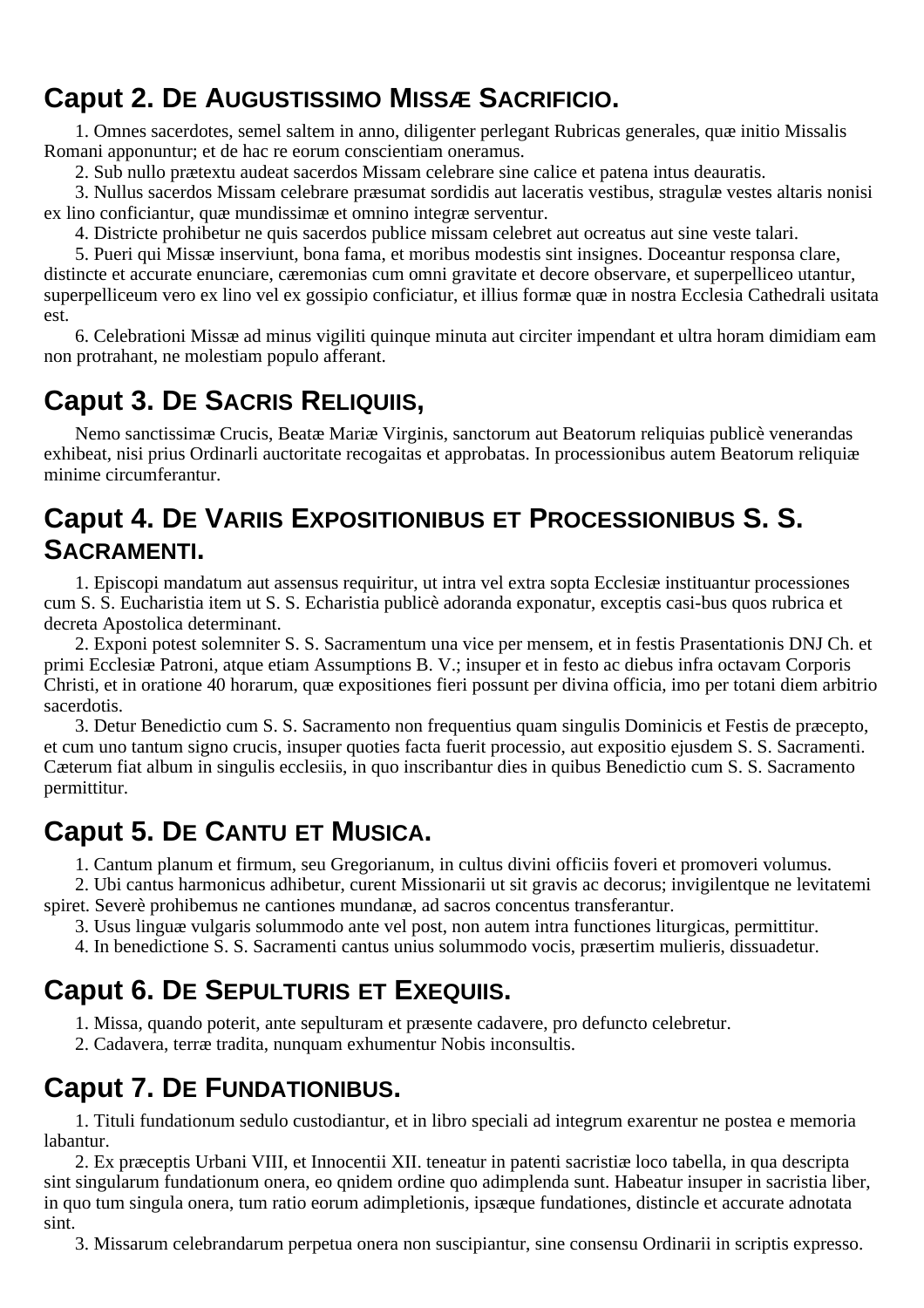# **Titulus V.**

## **Caput 1. DE ECCLESIIS ET ORATORIIS PUBLICIS ÆDIFICANDIS, RESTAURANDIS ET CONSERVANDIS.**

1. Cum sacri canones prohibeant, ne nova tempia sine Ordinarii Auctoritate erigantur, nemo de nova Ecclesia vel novo oratorio publico extruendo, aut de veteri ædificio novis constructionibus ampliando vel ornando, aliquid statuat vel moliatur sine consensu Episcopi.

2. Imo nullam magni momenti constructionem aut reparationem sive ecclesiæ, sive presbyterii, sive scholæ, etc., liceat suscipere quin prius obtineatur consensus ordinarii, ejusque approbatio et formæ et pretii æstimati operis propositi, scriptis expressa.

3. Ubi veteri ecclesiæ vel sacello novæ constructiones sunt addendæ, curandum est ut eæ cum regulis artis et genere seu Stylo, ut aiunt, ipsius ædificii conveniant. Atque ad hoc attendendum est in omnibus tum externis tum internis ædificiorum reparationibus.

4. Patronos seu titulos Missionibus aut ecclesiis canonicè designàre ad Episcopum pertinet.

## **Caput 2. DE SACRA SUPELLECTILI.**

1. Calices, patenæ, et vasa sacra ad S. S. Eucharistiam conservandam adhibita, quotannis mundentur extrinsicus et suo splendori restituantur; calices autem, si aurum amiserint, denuo inaurentur, et consecrentur.

2. Vascula sacrorum oleorum nitida sint oportet, et distinctis inscriptionibus munita. Deponantur sub clavibus in loco decenti ecclesiæ vel sacristiæ aut domus sacerdotis.

3. In sacristia unaquæque res locum suum habeat, vasa sacra, alia pretiosa supellex sic recondantur, ut præcaventur furta sacrilega; ornamenta decenter complicata aut extensa ponantur ordinatius in armariis et scriniis. Ibidem tabula quædam in loco conspicuo exhibeat nomen Patroni vel Tituli Ecclesiæ, itemque nomen Episcopi pro tempore sedentis.

### **Caput 3. DE CEMETERIIS.**

In medio cemeterii crux alta erigatur ubi fieri poterit.

2. Cæmeteria sepibus ita concludantur ut equis, porcis et ejusmodi animalibus nullus pateat accessus.

3. Ubi fieri potest, habeantur regulæ, ab ordinario approbatæ et ad mentem decreti à Gubernio nuper lati confirmandæ.

### **Caput 4. DE CONFRATERNITATIBUS.**

1. Nulla confraternitas, quovis nomine nuncupata, in diœcesi nostra instituatur, aut instituta alicui archiconfraternitati aggregetur, quin prius approbatio vel consensus noster obtentus fuerit, uti præscribit Clemens VIII., in constitutione, "Quæcumque, de die 7 Decembris 1604."

2. Hortamur ut, per omnes nostræ diœcesis Missiones, pia ad propagandam fidem societas extendatur et promoveatur, quæ in aliis regionibus cum tanto religionis profectu existit.

# **Titulus VI. De Rebus Ecclesiæ Temporalibus.**

### **Caput 1. DE RECTA BONORUM TEMPORALIUM ADMINISTRATIONE.**

1. Rectores advigilent, ne domus quam inhabitant, horti, prædia aliaque bona quibus utuntur, detrimentum patiantur. Solliciti quoque sint, ne ulla servitus, in successorum suorum præjudicium introducatur.

2. Collectas quocumque titulo vel prætextu sive per extraneos, sive per nostros extra propriam uniuscujusque missionem, fieri prohibemus, sine ordinarii licentia.

3. Mandamus ut sacerdotes, in scriptis, die 30 Januarii uniuscujusque anni, Ecclesiarum vel missionum reditus, id est proventus ex prædiis, domorum locatione, bonis fundatis. aliisque fontibus, et expensas ordinario exhibeant. Omnibus ecclesiarum administris præcipimus, et locorum, quæ ab Episcopo pendent, curatoribus, ut bonorum tàm mobilium quam immobilium, quæ ad ecclesias vel ad loca pia prædicta pertinent, inventorium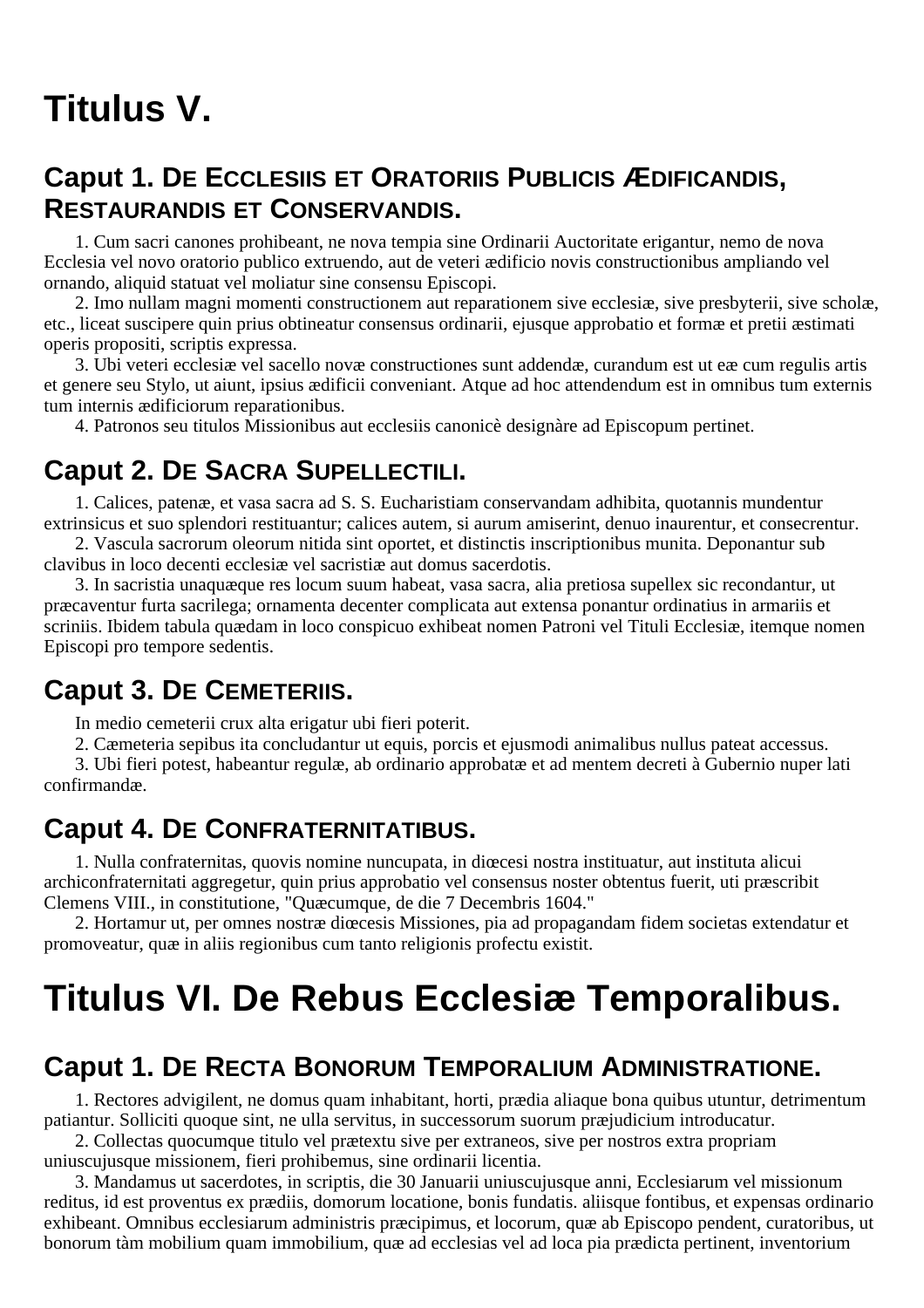conficiant. In hoc inventorio diligenter vasa sacra, sacramque, supellectilem describant; prædia quoque Ecclesiæ si quæ sint, domos, scholas, reditus denique permanentes recensebunt, onera autem non omittant, quibus ecclesia vel loca pia subjiciantur.

4. Ne sacerdotes nostri aere alieno sese gravent, sedulò caveant ne ullum inceptum tentent nisi habeant facilitates illud perfìciendi, aut saltem clarè prævideant quomodo illas obtinere possint.

5. Sub pæna suspensionis ipso facto incurrendæ prohibemus ne sacerdotes et clerici nostri pecuniæ summam, excedentem quinquaginta libras (vulgo fifty pounds sterling) per annum mutuo sumant, sine nostro consensu in scriptis obtento. Ob gravissimas rationes districte prohibemus etiam pœna suspensionis ne quivis ex missionariis nostris mutuo petat ultra id cui solvendo bona sua paria sunt.

6. Nullus clericus libros ex propria composition, de rebus divinis aut ecclesiasticis typis mandet vel evulget, absque prævia, examinatione et approbatione nostra; qui hanc regulam seu decretum infregerit suspensionis pœnam subeat.

### **Caput 2. DE SUSTENTATIONE CLERI ET EPISCOPI.**

1. Missionarios hortamur, ut fidelibus sibi commissis exponendam curent multiplicem qua obstringuntur obligationem, bonorum quæ Deus ipsis largitus est, congruam partem erga sacri cultus ministerium retribuendi.

2. Ne autem, hac occasione, sacerdos aliquis minus prudens in populum rei pecuniariæ causa invehat, quod sacrum ministerium dedecet, invigilabit Ordinarius et efficacibus mediis impediet.

3. Declaramus administrationem eorum quæ pro sacrorum ministrorum sustentatione vel cultus Divini decore offeruntur, auctoritati ecclesistiacæ suhjacere.

4. Concilium Australiense secundum, anno 1869, sequens decretum habuit; "Quum justum sit Episcopum, qui omnium saluti invigilat, ab omnibus in diœcesi fidelibus ea accipere, quæ ad idoneam ejus sustentationem, et onera sui muneris perferenda necessaria sunt, statuimus eum, in hunc finem, partem redituum omnium ecclesiarum, in quibus animarum cura exercetur, exigere posse." Super quo decreto rescripsit S Congregatio Romana: "Super eodem decreto mens fuit hujus Sacri Concilii Episcopis suadendum esse, ut hac de re pertractent in Diœcesanis Synodis, in quibus collatis inter se comitiis, sacerdotes curam habentes animarum conveniant de certa pensione ordinario quotannis tribuenda. Ejusmodi autem adsignatio vel distributio, cum fuerit ab ordinario recognita et probata, ceu lex Diœcesana ab omnibus servanda evulgabitur."

5. Quam regulam sequentes, partem æquam omnium redituum Ordinario quotannis ad Episcopi sustentationem a singulis missionum rectoribus tribuendam esse decrevimus.

6. Per reditus hie intelliguntur collectiones factæ inter missas et vesperas, foribus ecclesiarum ante missas et vesperas, collectiones ad Pascha et Natale Domini; et quidquid ex sedium locatione, necnon quidquid sacerdotibus baptismatis vel matrimonii causa offertur.

8. Quoniam omnino oportet sustentationi clericorum ægrotantiam et provectæ ætatis providere, statuims ut ex reditibus omnium missionum (exceptis regularium missionibus), Una per centum (vulgo one per cent.) per annum, in Ærarinm Infirmorum et Senium inter Clericos Diæcesis Dunedinensis impendatur, cujus Ærarii, Episcopus et duo sacerdotes in Synodo electi Cura tores et fiduciarii erunt.

9. Quoniam Patres Tridentini, Sess. 23, c. 18 decreverunt ut a quolibet Episcopo prope suam Cathedralem Ecclesiam, aut alio convenienti loco, Collegium seu Seminarium instituatur ubi clerici omnibus liberabilibus artibus et ecclesiasticis excolantur institutis, et ne ejusmodi Seminaria ex redituum defectu, ullo unquani tempore pereant, statuerunt ut ex reditibus Mensæ Episcopalis et Capituli, et quorumlibet beneficiorum diœcesis, certa pecuniæ summa detrahatur, et quoniam non existunt tales fontes redituum in hac diœcesi, igitur præcipimus collectam pro Seminario semel in anno in posterum, die Dominica, in omnibus ecclesiis et stationibus hujus Diœcesis faciendam esse, et summam collectam statim ad Episcopum mittendam.

10. Hæc omnia et singula decreta et instructiones, una saltem vice in singulis annis, attente legenda esse ab omnibus nostris Missionariis volumus.

Hæc decreta et constituta approbamus et confirmamus, # PATITRIUS MORAN,

Episcopus Dunedinensis. Apud Dunedin,

Hac die

Dunedin: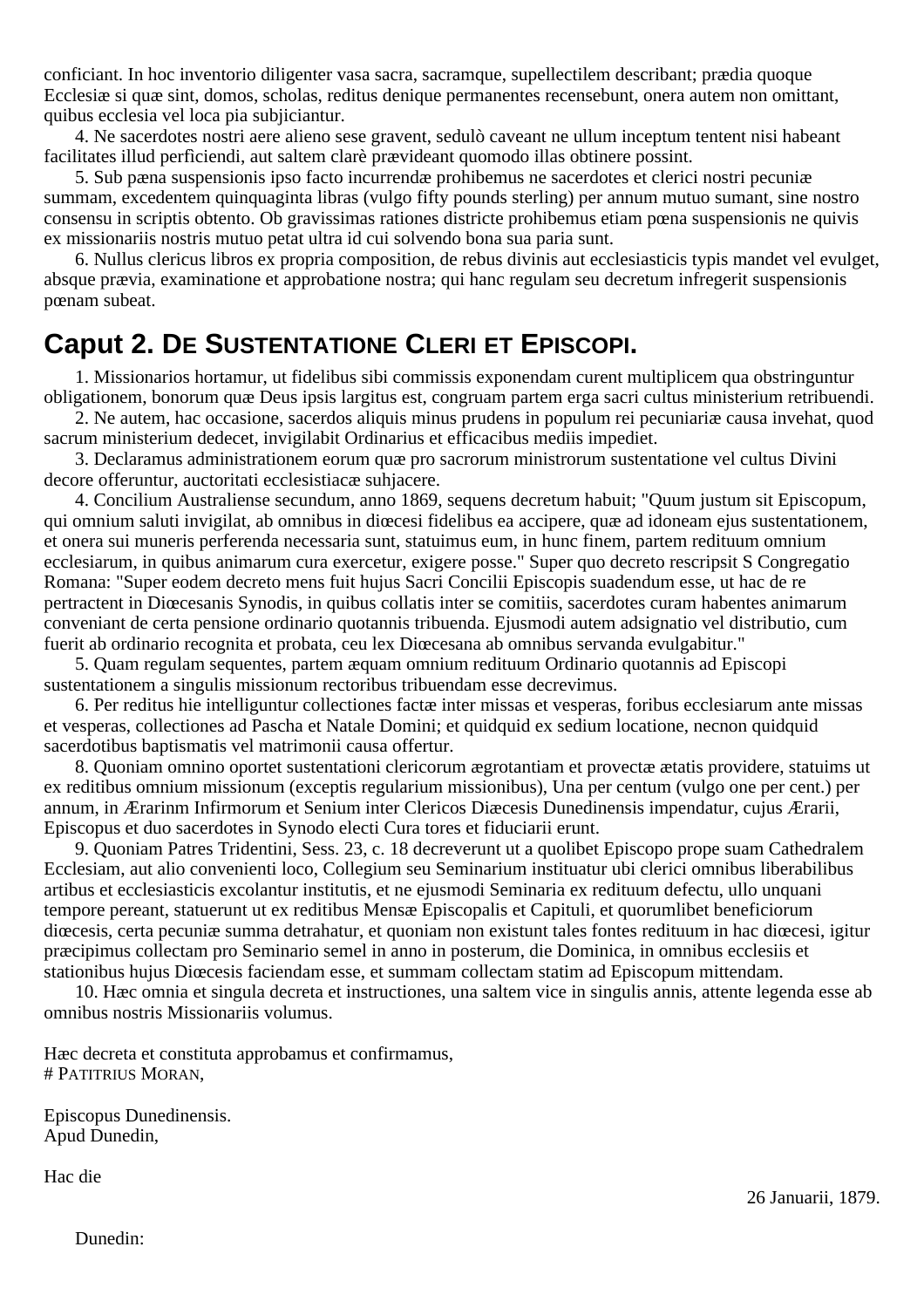Typis, Woodifield, Jolly & Co., Via Dicta Octagon. MDCCCLXXIX.

LASCIA DIR LE GENTI.

[That dense population in extreme distress inhabited an island where there was an Established Church which was not their Church, and a territorial aristocracy, the richest of whom lived in distant capitals. Thus they had a starving population, an absentee aristocracy, and an alien church; and, in addition, the weakest executive in the world. That was the Irish question. Well then, what would honourable gentlemen say if they were reading of a country in that position? They would say at once, the remedy is revolution. But the Irish could not have a revolution; and why? Because Ireland was connected with another and a more powerful country. Then what was the consequence? The connection with England thus became the cause of the present state of Ireland. If the connection with England prevented a revolution, and a revolution was the only remedy, England logically was in the odious position of being the cause of all the misery in Ireland. What, then, was the duty of an English Minister? To effect by his policy all those changes which a revolution would do by force. That was the Irish question in its integrity. The moment they had a *strong executive, a just administration, and ecclesiastical equality*, they would have order in Ireland, and the improvement of the physical condition of the people would follow.—*Extract from Mr. D'Israeli's Speech in 1844, as given in Lord Russell's Letter to Rt. Honble C. Fortescue M.P*.]

I requote this passage, quoted in a pamphlet entitled *Ireland*, which I published in 1868, as an useful introduction to what follows, as it places us at once in the very heart of the matter. One material change has been effected since the above date; ecclesiastical equality has been given. The grievance of the alien church has been removed. With this exception the words are as applicable now as in 1844, or in 1868.

For, old and yet ever new, the Irish difficulty is again upon us in its full intensity. The disestablishment of the Irish Protestant Church and the Land Act of 1870, which to many seemed a final settlement, are shown to have been ineffectual, as it might have been foreseen, as it was foreseen, that they would be. The gain from the former act is evident. It takes away a complication and so leaves the true issue more distinct. There has been also gain from the land legislation, but the principal advantage derived from it is indirect. More active treatment is proved, by the comparative inefficiency of that legislation, to be necessary.

I may remark that had the treatment of the Irish Church been more drastic, more consonant to principle, a greater progress might have been made in regard to the land. The funds of that intrusive and unjust institution should have been, with due regard to vested interests, applied in aid of a wise handling of the land question, such for instance as that proposed by Mr. Bright.

Be this as it may, the land question is still open, and to its settlement will be directed the efforts of our statesmen. I shall not touch it here in any of its details, for I think, as a whole even, it is subordinate to other considerations. Whilst a wise and bold measure of change might do much as a palliative and procure a healthier atmosphere for the discussion of further advance, I conceive the time to be past, if there ever was such a time since the Revolution of 1688, when any particular measure of reform could satisfy the requirements of the Irish nation. There has been an instinctive consciousness of this fact underlying all the more recent relations of the two countries, betraying itself from time to time in the deliberate as well as in the more impatient utterances of our public men and writers, and forming the ultimate impulsion of the successive leaders of the Irish nation.

The strong political discontent, which now confronts the English Government, derives support and energy, but not its origin, from the physical distress which is recognised as existing. As time passes, that discontent assumes more definite shape, and reveals more plainly its true source. It presents itself under two aspects, the inter-connection of which is easily seen. It is at once social and political. It aims, that is, at a very great change in the existing order of society. It aims also at national independence in some adequate form. And as its character and aims, so its origin is twofold. As social, its root is in the hereditary, deep-seated, and growing dislike to the exceptional land system of England which has been forced upon Ireland. As political it arises, no doubt, primarily from the patent evils which the dependence on a stronger power has occasioned and occasions, but it is also an outcome of the wholesome craving for a separate state life, which, in spite of existing counteractions, is the permanent characteristic of European political order, distinctly traceable in all the great Western nations—both historically and actually.

The connection of the two aspects above given, and of the two demands which correspond to them, lies directly herein, that, without a large amount of national independence, the social changes which are desired are unattainable; the efforts made to attain them seem in the immediate future useless; they are a hope ever anew deferred. For a settlement of the land question of Ireland in accordance with the actual demand must react on Great Britain; and the territorial aristocracy of Great Britain is not slow to see that this is so. It is not the Irish only who are a dislanded and "dishorned" nation, but the English, Welsh, and Scotch; and the wiser the scheme propounded for securing the end to be kept in view, viz., "the remarrying the land of Ireland to the people of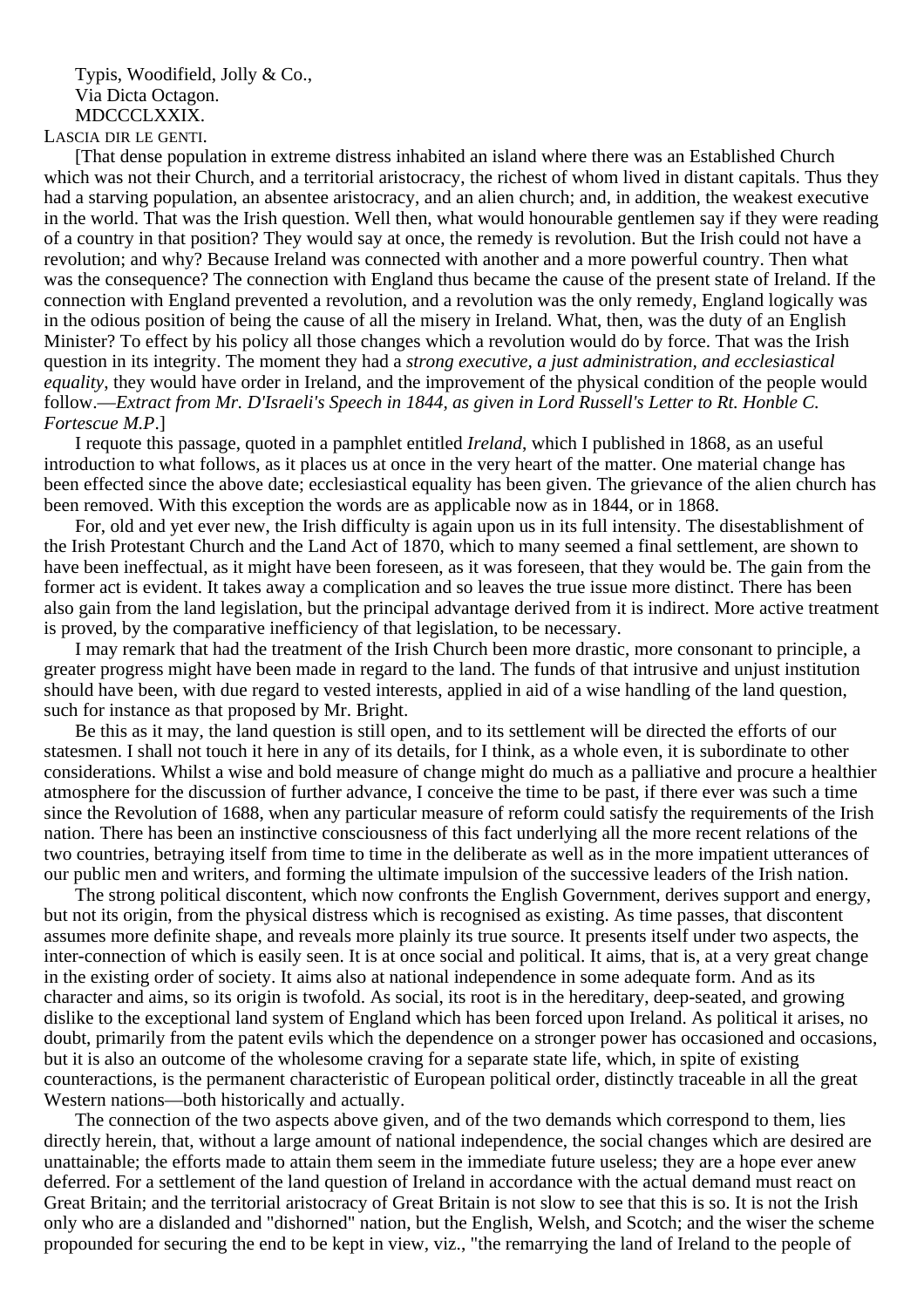Ireland," the more certain is it to tell on the other three home constituents of our composite Empire.

Deep in the very constitution—the aristocratical constitution—of the English Government lies then the real Irish difficulty. This is true historically—it is true also in practical politics; and when to enable them to deal with it, the Irish seek for autonomy (the word is manifestly as applicable here as in Bulgaria or in Roumelia), there comes in the one great national prejudice, fundamental and most powerful, that, come what may, Ireland must remain in her present connection with England, an integral part of the Empire, not a self-existent nation. No English Government will venture in face of this prejudice to propose repeal. All Irish statesmen who see the necessity of repeal must use language and avow ends which are open to the charge of sedition.

Hence the relations of the two countries, I might say of the two Governments, the informal Irish and the highly organized central Government, are under these conditions very difficult. For any English ministry with the best intentions—and I do not believe that the responsible statesmen of either party have of late had other than good intentions—and with the clearest insight which can conceivably co-exist with the above-mentioned national prejudice,—will yet possibly find itself unable to carry the measures which it may deem advisable. Whilst the Irish statesmen who see that national self-existence is the ultimate goal of their exertions, must feel that they are face to face with a resistance against which all the ordinary methods of political influence break without effect. On both sides, the greater the insight the less would seem the hope.

Where is the exit from this political blind alley, all violence being set aside, and only such measures advocated as are within the province of peaceful statesmanship, such statesmanship, however, being conceived capable of a revolutionary vigour?

The spirit of coercion is abroad—of violence that is from the side of the established Government. To their honour, the present occupants of power stem as yet the rising exasperation, though unfortunately yielding to it so far as to institute this ill-advised prosecution. Be the result of that act what it may, it is, as force as been justly said to be, no remedy. Have we not seen, each half generation, to say the least, these coarser means applied, and a temporary lull secured; and, the pressure removed, as with our Government it cannot but be, the resurrection of the spirit which had been exorcised, the renewal in louder tones of the previous demands? This has been the political experience of the last half century—the almost exact period during which even the intention of justice on the part of England can be traced. It is this perpetual recurrence of the evil which is the peculiar opprobrium of our statesmanship, and the indication of the true direction for its future efforts.

Less than ever do temporary imperfect remedies hold out any prospect of advantage. For, of late years, there has been introduced an additional complication, many additional complications I might truly say. Three I will name. First, the greater rapidity of communication and consequent increase of publicity. The whole human family has become more highly organic, so that each part's suffering is more instantly felt by the other parts. Secondly, and in part as a consequence, the influence of opinion is more sensitively felt, the opinion of other people as well as home opinion. Europe has sought to make this influence powerful in regard to Turkey—but it is a motor evidently available elsewhere than in Turkey, and the proverbial secular mismanagement of Ireland is brought to the bar of national judgments in the Eastern and the Western world, in Asia, no less than in Europe and America. Thirdly, the Irish famine has left our statesmen a legacy. In shortsighted satisfaction, we exulted over the removal by emigration of a large proportion of the Irish people. So the then Government saw with pleasure the expatriation of the soldiers of Cromwell. But a century later and the recoil came. American independence was in no obscure manner connected with that expatriation. So, but without the slow lapse of a century, comes the punishment in the present case. The Irish in America are a constant stimulus to their nation which will leave it no rest till it stands free and its own mistress, in full possession of itself, at home upon its land.

I write as an Englishman, from the standpoint of our national duty, appealing to the higher conscience of this nation, to its sense of shame for past misdeeds, past neglect, past lukewarmness, to its consciousness that the effects of such a past can only be slowly cancelled, to all the latent nobleness which I believe in, and which duly evoked might issue in a resolution that, cost what it might to its pride or its interest, the true advantage of Ireland, and Ireland only, should be the rule of its action.

I urge no special measures. I confine myself to the more general, comprehensive issue. It is for the Irish people when made *sui juris*, mistress of its own destinies, to decide on the best mode of its agricultural settlement. It is to the making it *sui juris* that I direct myself—to the gratification of the supremely just demand that Ireland be an independent nation with full self-control.

That for a time there remained a formal dependence on the English Crown, a connection of some kind or other, would be indifferent, if the completeness of independent state existence, the essential object, were secured. All must acknowledge the difficulty of the intermediate steps. But with an avowal of readiness to accept the ulterior end, with an avowal of the determination to work towards such end, the intervening stages would become indefinitely easier. The order, to all so desirable, would be more certainly attainable, disorder having lost its sole temporary justification or palliation. The irritation of ultimate denial removed, temperate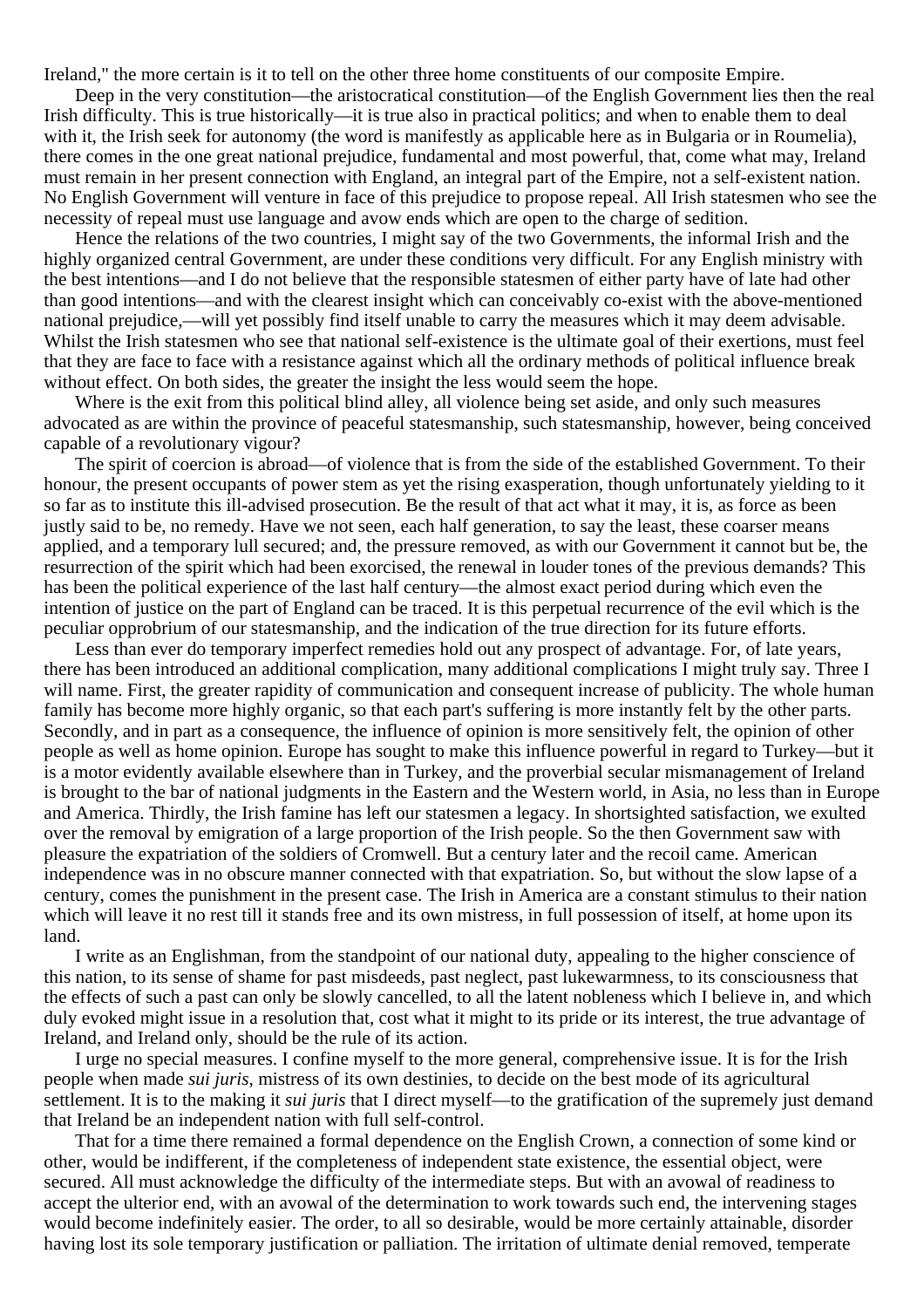discussion of the best form of outward union, or of the best mode of effecting separation becomes possible. Mutual conciliation on the part of two states in such close juxtaposition would equally in the present, and with an eye to the future, be the dictate of good sense, and the furtherance of the interests of both, in the fullest signification of the term, would be the common interest of both.

The task is: to reconstitute a state with whose separate existence and self-growth we have so long interfered, without any success in transforming it into the image of ourselves, as has been desired. It is a task which is being undertaken elsewhere, and with certainly not stronger motives. Its urgency in each several case is matter for consideration. When the actual condition is tolerable, such condition may well endure till the deeper changes have been wrought from which this particular change, viz., the restoration of political independence, will spring as a perfectly natural consequence. In Ireland, the condition is not tolerable. More than half the nation, I take the cautious estimate of a very moderate statesman, idolizes the man who is demanding a new state of things.

In Ireland we have but one choice,—are we not becoming convinced of it,—the choice between a revolution effected peacefully and one accompanied by violence. No doubt we may tide over this particular explosion as we have tided over others, but if we read aright the facts of the case in all their integrity, we may be sure that it will return upon us. The tenacious memory of the Irish people, daily evidenced to the most inattentive, their geographical position, the circumstances of the whole political world in which we are living, all the doctrines which are current, the vague doctrine of nationality co-operating here with the determinate doctrine of the state as conceived by a sound political philosophy, all point to the conclusion, that, sooner or later, the solution I am advocating must be adopted, and if so, why not at once, with all due deli-berateness and precaution?

The empire of England is of most composite order, an aggregate of elements which have not been as yet, nor can ever be, welded into one organic whole. This, I feel sure, is a conviction the force of which grows daily, as the result of our dominant philosophical thought, and of the practical experience of our better statesmen. We are, however, appealed to, and the language goes home to the vast majority as yet of both parties, not to be inferior to our fore- fathers who won that empire, to defend it, and to hand it on with all that it involves as a great inheritance to our children. Variously interpreted by different minds, this is the general substance of the appeals to which we have been accustomed.

I will enter on no criticism, confine myself to no mere negation of the prevailing form of Imperialism. I put forward quite a different form, one assuredly of not less noble aspiration, nor making less demand on our intellect and morality. Not unmindful of the past, whilst we would rise superior to it, we should bend ourselves to the work of repairing what has been wrong in it, supplying its deficiencies where it has been weak; not exerting a merely defensive energy, but the higher energy of reconstruction, of creation, of organizing within the limits which we have reached a new and better order. Not, then, any longer as the centre of an oppressive system,—oppressive in some cases as regards its parts, in others, as regards other nations,—oppressive, that is, within itself, and in proportion to its success tending to be oppressive without,—but as the free originator of a new life for a number of independent states, should the England of the present and succeeding generations at once atone for, and justify, its glorious but chequered antecedents.

More immediately, and especially, is it desirable that this should be done for Ireland, and the first condition of its doing is that, as a people, we renounce all determination to hold Ireland against her will—a most difficult act of self-renunciation, but one that, if accomplished, is full of promise.

One serious objection will be urged. It is a matter of self-defence to us to hold Ireland. Independent, she is a danger. I should not accept this contingent danger as a sufficient dissuasive. But neither do I think that there is any real danger. Independent of England, and independent on the hypothesis of her being so by the aid of England, why should Ireland be hostile to England? Why should she, in the second place, invite a foreign power to make her the basis of its operations, and if seized against her will what value would there be in her as such basis? What power again is there into which, if her own mistress, she would be willing, given all her past history and character, to incorporate herself? It is impossible to shut out all contingencies, but within the bounds of moderate prevision is there really any sufficient danger to warrant those who accept this ground for her retention? I add that, if separate from England, there would cease all the motives for other nations interfering with her, which are connected with her dependent position. She would be as little involved in any English concerns as Switzerland; of very far less interest to England as a question of danger, than some of the other minor Continental states. Are we not, in our feelings and reasonings, on this head too much under the influence of older political associations and ideas, which are undergoing, if with extreme slowness, a transformation, and adapting themselves to the new order which is felt to be appearing in the horizon. Prudence may require us not to ignore too soon the old, but political wisdom has ever consisted in a due apprehension of the new which is being brought to the birth. But, as I said above, the possibility of ulterior danger would not weigh with me as an adequate deterrent from the policy I am advocating.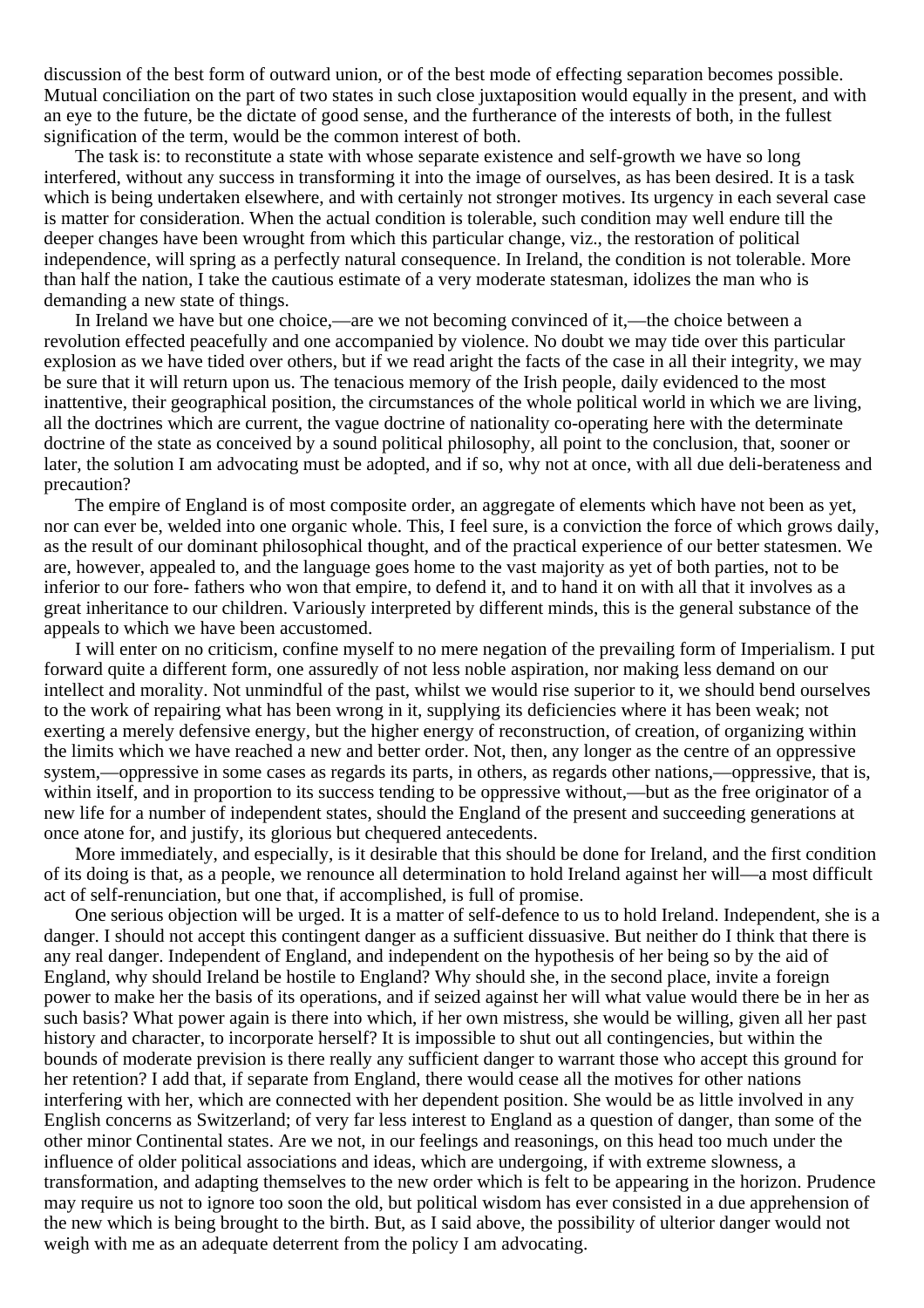That there are grave difficulties in the state of Ireland itself I am well aware. There have always been such in the way of great changes. The establishment of the Union was not an easy task, nor the means by which it was effected delicate. Bring to the efforts of repeal and consequent reconstruction an equal energy, and the obstacles would not be found insurmountable.

In our government all resolves itself into a determination of the national will to uphold such change as the best deliberative wisdom, be it of one man or many, may think desirable. All resolves itself therefore into a modification of the national feeling and judgment. To this end each in his degree may contribute.

It were no mean result to have done with this festering sore in our national existence, which weighs upon our conscience and enfeebles our action. It were a gain of a high order to Humanity to have restored to its due perfection one of her immediate organs. I say restored, for the time was when to the general welfare of Europe Ireland largely contributed. She was a luminous spot in a darker world. The nation which through its statesmen shall make her the equal of others in a world which has become brighter will need no extrinsic compensation for any sacrifice.

In the complex organism of Humanity, as in the simpler organism of the human body, all members suffer when one suffers. The more perfect each is, the more it contributes to the welfare of its adjacent members and of the whole. In the past the rough processes of state unification have interfered with the unities which have been crowded into one political bond, and there has been a consequent blanching of the parts and diminution of their separate vitality. This may have been necessary. Is it so any longer, or are there not cases in which it is not so, in which the counter-process is indicated? It is my contention that Ireland is precisely a case of this kind, a case for the revision, in the interests of Humanity, of an unwholesome union. If rising above the bias of patriotism, as it is usually understood, we place ourselves at the standpoint of our aims and obligations as men, we shall have little difficulty in arriving at this conclusion, however various may be our judgment as to the immediate means. To the servants of Humanity all will be welcome that enriches and beautifies her continuous existence, and we can hardly question that it would be enriched and beautified by the re-integration of one of her organs, by its recovery of its own life, not, it may be feared, without considerable pain, but with an overbalance of ulterior good. In this spirit the surrender of cherished feelings which her service often involves, the progressive effort which it demands, will equally be accepted. Many have to surrender much in regard to Ireland, and the effort of her reconstitution will be great, but our past imposes both upon us, and in the acceptance of this inherited combination lie at once our duty and our wisdom.

Richard Congreve.

17 Mecklenburgh Square, W.C. 28 *Frederic* 92.

(1 *December*, 1880.)

P.S.—It is clear that repressive measures will be proposed when Parliament meets. All will depend on their character and accompaniments. Order and coercion are different ideas, and the firm maintenance of order, in its due measure, will be easy in proportion as it is kept distinct from all admixture of political compression, in proportion, that is, as it has no taste of the permanence of English rule and Irish dependence; in a word, in proportion as it is order pure that is the aim. It needs no prophetic power to foresee that whilst those other ideas are dominant there will be war between the two countries, not peace; war in one form or another. Whilst the Austrians held Italy we could accept and admire the social interdict enforced against them by the Italians. Why should we not allow for a similar social interdict aimed at our own intolerable supremacy—intolerable to the Irish, I mean. It is the only form of war left to a people held down by superior strength, a tenure of Ireland which would be as repulsive to us as to the Irish were we true to our history and professions. Yet even moderate men like Mr. Shaw-Lefevre tell us that the primary consideration is the upholding of the Queen's Government—which means, can mean, nothing but the absolute denial of the Irish wish for national independence. The outlook must be gloomy with such teaching in the ascendant. Retrospect and Prospect.

A Sermon Preached in the Church of St. Mark, Opawa, Canterbury, New Zealand, On Sunday, April 23, 1882,

By the Rev. George James Cholmondeley, Incumbent.

*Published at the Request of the Parishioners*

Christchurch: Printed by the Lyttelton Times Company Limited, Gloucester Street, 1882. OF all those terse and expressive prayers of our English Liturgy—which are called Collects, because they

collect, as it were, and sum up, in a few easily remembered words, some great Christian doctrine, and the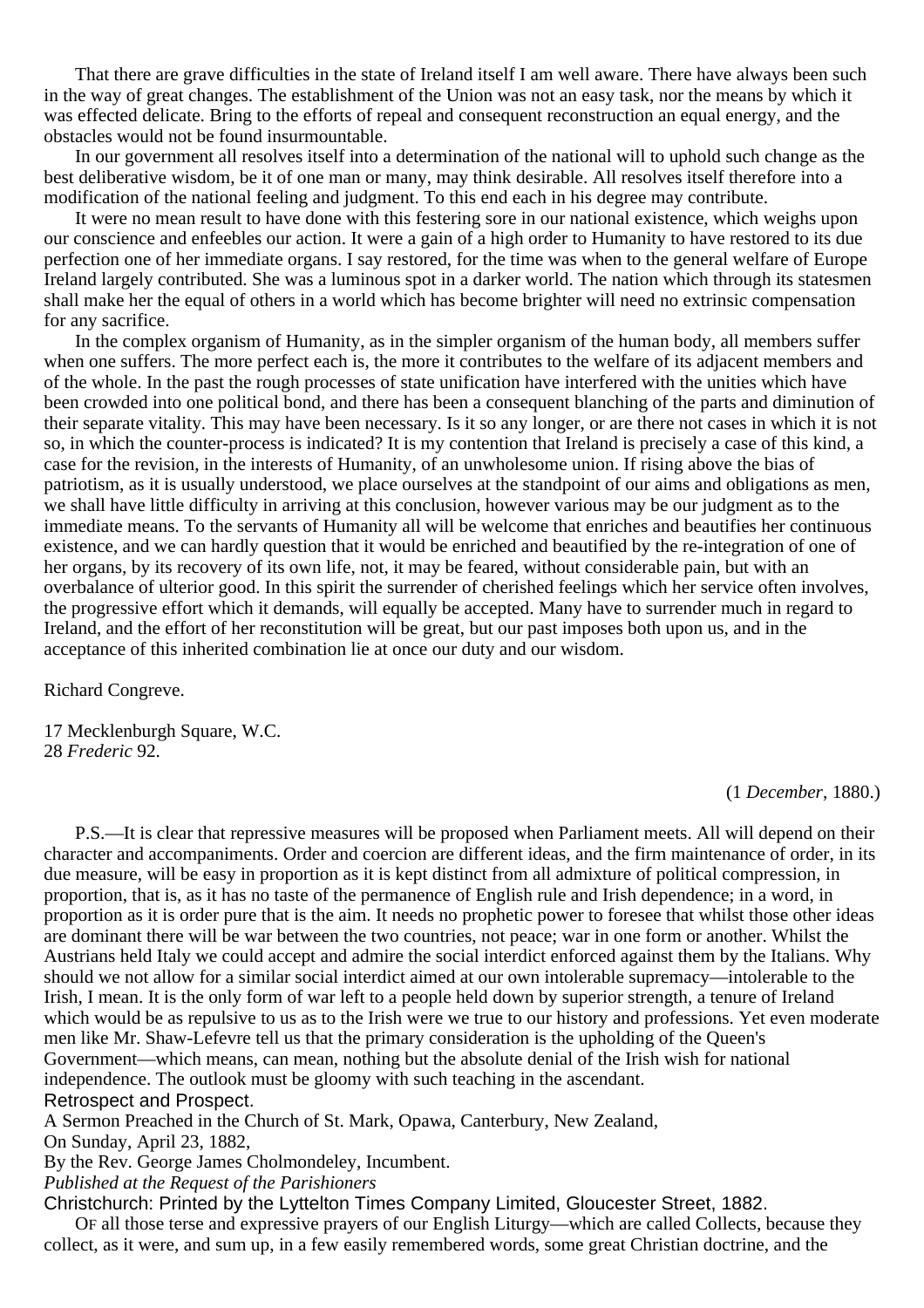petition for some urgent need—there is none which so nearly concerns the laity of the Christian Church, and yet is so often forgotten by them, as the second for Good Friday, in which we offer our supplications and prayers before God "for all estates of men in Mis Holy Church, that every member of the same, in his vocation and ministry, may truly and godly serve Him." Not of the clergy exclusively or even chiefly, but of you, my brethren, you the mass of this congregation, to many of whom it probably seems strange to be told that you have a ministry in the Church of Christ, are these words spoken. It is not ordination, but baptism, which makes us members of Christ, limbs, that is, of that great body whereof He is the head; bound, therefore, to make some exertion for the health and welfare of the whole, to do something, acccording to our powers and opportunities, for the service of Christ and of our brethren; *for as we have many members*, or limbs, *in one body, and all members have not the same office; so we being many, are one body in Christ, and every one members one of another*. It is not ordination, but baptism, in which Christians are consecrated as *kings and priests to God* in which they are called to be *a chosen generation, a royal priesthood, an holy nation, a peculiar people; that they should shew forth the praises of Sim who has called them out of darkness into His marvellous light*. BISHOP COTTON,

## **Retrospect and Prospect.**

*"This one thing I do, forgetting those things which are behind, and reaching forth unto those things which are before, I press toward the mark for the prize of the high calling of God in Christ Jesus."* —PHILIPPIANS III., 13 14.

FOR several years past on the Sunday before our annual parish meeting, I have taken the opportunity of referring from this place to some matters connected with the position and welfare of the Parish, and the notice addressed to you to-day inviting you to meet to-morrow evening to elect Church Officers and receive a statement of the Parish accounts, provides another occasion for a similar address. I will therefore depart to-day from the themes usual to this pulpit, and refer to a few matters affecting our welfare as a congregation.

At Easter, we reach the end of our parochial year. Now, the end of one period is always the beginning of another; retrospect is ever bound up with prospect. It is this that always makes the end of any time so important to us—that it gives us the opportunity of making a new departure, opening to us new hopes, new talents, new mercies, enabling us to amend what has been amiss, and to renew in a better spirit, and with a more vigorous resolution, the work which is given us to do. Standing as we are, in this position, the words of St. Paul which I have just read to you, are full of lessons to us as a congregation, and as individuals. They give us a maxim to take with us into our new parochial year.

Let us briefly notice, how memory, hope, and work, are here united.

This thought is well brought out in a suggestive and interesting sermon on this text by ALEXANDER MACLAREN, in "Sermons Preached in Manchester."

The remembrance of the past has its great and precious uses. Not for nothing did God bestow upon us the precious gift of memory. What like memory destroys our self-conceit and stimulates our hopeful thankfulness! But we must beware of allowing any pensive, sentimental indulgence in it, either to foster a spirit of complacency and Tain confidence, or, on the other hand, to depress our spirits, to lead us to distrust God's help, and to relax our struggle against our besetting sins. St. Paul, who in this sense forgot *the things behind*, bids us to *reach forth to the things before*. Hope, which spurred men on to great deeds even in heathen times, was sanctified by Christ, and fixed upon a sure foundation. Past blessings are but earnests of future joys; past achievements of good are stepping-stones to greater victories; and even past sins, truly repented of and long forsaken, may inspire us with the sure and certain hope of the final conquest of all sin. Expectation rather than retrospect is naturally the posture of the young—they look forward to the distant future and think little of the brief past. But as we advance further into the ever-deepening valley of life, and its gradually rising rocks begin more and more to overshadow us, we begin almost unconsciously, to look more frequently back upon the path we have trodden in the wilderness, and to think less of the course to be traversed before we reach the goal. But these words of cheerful hope and unwearied devotion are the words of *Paul the aged*. As he affectingly tells us, they were written by him *in bonds*: in the face of an impending crisis. For nearly thirty years he had endured that storm of affliction, that pressure of labour, which followed the day of his conversion; now they are soon to be followed by the rest and calm of Heaven. And yet he says—*I suffer myself not to think of the completed portion of my Christian course, but, as a runner in your games, I stretch and strain every muscle and sinew to reach the goal*.

These noble words contain appropriate and practical lessons for us all. They tell us that, as Christian men and women, our business is with the present and the future, rather than with the past. They cheerfully and persuasively say to us—Dwell not in the darkness of departed joys, of unsuccessful efforts, or of wasted and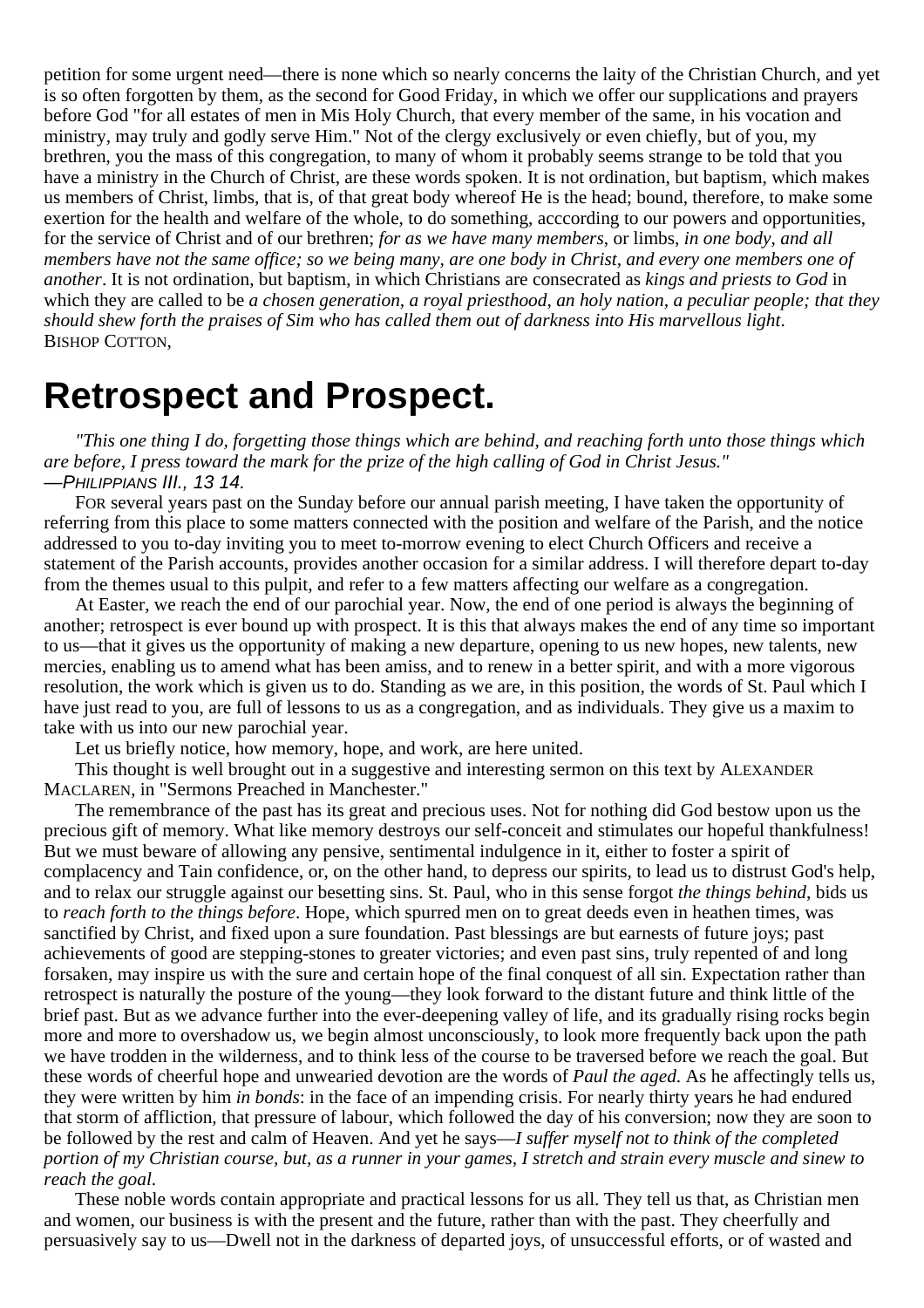neglected opportunities, but let the thought of the future rouse you to a greater diligence and to a more sustained exertion. Let hopes for the future and lessons from the past alike lead to diligent work in the present. *"This one thing I do, forgetting those things that are behind, and, reaching forth unto those things that are before, I press toward the mark for the prize of the high calling of God in Christ Jesus."*

It will soon be twenty years since I was appointed Pastor of the Parish of which Opawa was then a portion; three years before the erection of this church. To me, in the retrospect, it seems but yesterday; but twenty years are a long time in a man's life, a long time in the rapidly changing scenes of a young Colony. Restlessness, enterprise, activity, progress, in the departments of politics, science, commerce, and religion, have been almost everywhere, the most marked phenomena of this eventful period. The spread of commerce, the construction of railways, steam navigation, agricultural progress, industrial enterprise, and a multiplicity of other influences have combined to change this land from the New Zealand of twenty or thirty years ago into a highly civilised country, and all are still directly tending to increase our comforts and conveniences, and to augment our wealth and prosperity.

The history of a Parish, like the life of its Clergyman, is seldom marked by any great events or striking incidents. Far removed from stirring scenes and events, our parochial life has gone on quietly and smoothly, with little to attract attention or to make our annals interesting. But the lapse of twenty years, has necessarily wrought many changes, and in looking round on this congregation, I notice only some five or six persons who were resident here, when I came to the Parish. Besides those changes which time uniformly and inexorably brings to all, there are other changes peculiar to the experience of each. Neither your homes or mine have been exempt from joys and sorrows. I have witnessed prosperity and success in life, and sometimes loss and vicissitude. I have looked upon many lives leavened by the influence of Christ's Spirit, and I have seen the gloom of many a bed of sickness and death brightened by a calm resignation, a humble faith, and a sure and certain Christian hope. I have witnessed sorrow over some who have grown up to disappoint the promise of earlier years, and I have seen joy over others who have *turned from their evil ways, so that iniquity became not their ruin*. In no spirit of mock humiliation, in no insincere self-depreciation, I acknowledge how unworthy and imperfect my labours among you have been, and to Him who places the *treasure* of the ministry *in earthen vessels*,

2 Cor. iv. 7

to Him I can only say as my ministerial, no less than my personal prayer—"*Enter not into judgment with thy servant, for in thy sight shall no man living be justified*."

Psalm cxliii. 2.

The past year has been chequered by many joys and sorrows, but in looking back upon it we must be thankful that *by the good hand of our God upon us*, sickness has made comparatively few inroads amongst us, and all we who worshipped here a year ago *are alive unto this day*. While the signs and tokens of a revived religious zeal and earnestness are on every side, we may, I think, in our own small sphere, note with pleasure some marks of progress, some tokens of awakened attention to the claims of religion. The results a Minister of Christ ought to look for are not such as can be seen now; they are, from their very nature, invisible to the eye of man *The day of Christ* is the time when *his work will be made manifest of what sort it is*.

1 Cor. iii. 13.

But we must not be unthankful for any visible signs of good amongst us as a congregation. Evidences of zeal and liberality, examples of punctuality and reverence in the House of God, earnest attention during the reading and preaching of God's Holy Word, increase in the number of our worshippers and communicants—these things are good; we ought to thank God for them, and recognise in them the tokens of His favour, the pledges and earnests of what He is able and ready to do in the midst of us, if we only know and are wise to improve *the day of our visitation*.

Now, what would St. Paul say to us, both pastor and people, under the circumstances in which we stand? He would urge us to beware of trusting to any trifling progress already made. He would bid us to put away, as the most insidious of evils, all feeling of self-satisfaction. He would remind us how little we have done after all, in proportion to our many helps and advantages—how far we are removed from the standard which is placed before us. In this way let us forget the past and look forward to the future, not boasting ourselves of any supposed improvement, but taking up the encouragement of any progress we witness, as the cheering light by which to look at all that yet remains to be accomplished, and praying that God will help us by His Spirit to do our work more faithfully.

If there is some reason to hope that God's work is progressing amongst us, there is yet much to humble us before Him. Our communicants, though increasing, are not so numerous as they should be, and no adequate proportion of those confirmed become regular attendants at the Lord's Table. Here, as elsewhere, there are many who regard themselves as members of our communion who rarely worship amongst us. They stay not away from dissatisfaction, but from unconcern; not from any feeling of dislike, but, I fear, in too many cases,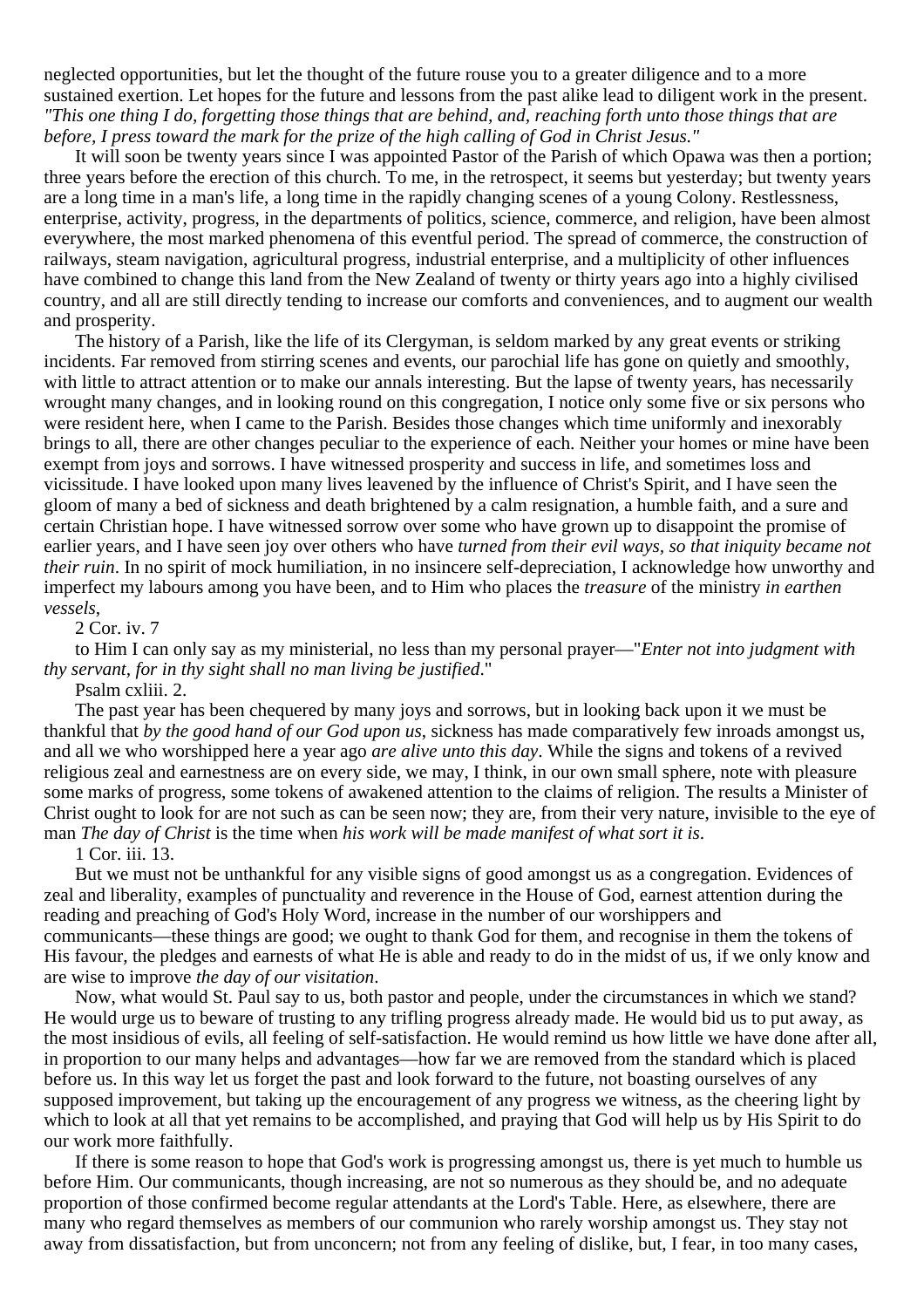from a slothful indisposition to strive against an indolent habit. We have much need to ask ourselves why is it that we are not more "*glad, when it is said unto us, Let us go into the house of the Lord*?" Why is it that His Courts are not fuller of joy and blessedness? Why is it that obstacles prevent many from entering them, which would not stand in the way, if they were going to some entertainment, some neighbour's house, some public amusement? Let us take heed, lest with a fatal facility we dispense ourselves from public worship, on grounds which, though plausible now, will not stand in the light of the Great White Throne. I am referring to no peculiarity of our own parish. The evil is a great and growing one, a characteristic of the present age. If infidelity slay her thousands, indifference slays her tens of thousands. Is it not, alas! true that there are fewer instances than formerly in which the family comes forth from its door on Sunday—as a family—for the purposes of Christian instruction, prayer, and praise? Is it not, alas! true that we see fewer instances than formerly, of the husband kneeling beside the wife at the Lord's Table? I appeal to you, as Christian men and women, to reflect upon the importance of example in the matter of public worship. Here *our light must shine before men*, and our conduct must exert openly and in the face of day an influence for good or for evil. I ask you, by your example, by your influence, by your exhortations, and by your prayers, to uphold the sacred character of the Lord's Bay, and, when the church bell gives forth its invitation, to show by your alacrity in obeying it, that you share the pious sentiment expressed by the Psalmist when he paid—"*One dag in thy Courts is better than a thousand*." Why should we despair of seeing this House of God filled twice on the Lord's Day by worshippers eager for a more fervent devotion, stirred by a deeper sense of need, stimulated by a surer hope of acceptance?

We must all note with thankfulness the improvement in our congregational music, a result due to those who have exerted themselves to infuse new life into this important part of public worship. We owe it to the zeal and liberality of some members of our congregation, that an organ is soon to replace the harmonium, which has hitherto been in use. All, I doubt not, will be ready to have a share in providing the funds that are yet required for its purchase, It will be an important help in making the praise of God more perfect in our united worship. The praise of God is the noblest of all exercises of the faculties of man. "To set forth His most worthy praise" is a chief part of public worship because He has said "

Psalm 1. 23.

*Whoso offereth Me thanks and praise he honoureth Me*." When we think of those passages of Scripture in which not only the people of Israel with all their national instrumental music, but the whole of the animate creation "*everything that hath breath*" is summoned to unite in the praise of Jehovah;

Ps. lvii. 8-11, cviii. 1-6, cl.

when we remember that the Saviour Himself though "*a man of sorrows and acquainted with grief*" sang an hymn with his disciples on *the night on which he was betrayed*;

Matt. xxvii. 30.

when we call to mind that St. Paul speaks more than once of *psalms and hymns and spiritual songs*; Eph. v. 19; Col. iii. 16.

and that from the glimpses of heaven vouchsafed to us in the Book of Revelation, praise seems beyond everything else to be the occupation and delight of the heavenly worshippers;

Rev. iv. 8-11, v. 11-14.

we must surely admit that it is a sacred duty, on the part of all persons, to endeavour to join, as God enables them, in this part of our worship. Let us all in good earnest set it before ourselves as a real and high object to make the services of this House of God as attractive, as animated, as hearty, and as vigorous as possible. Suffer mo to exhort all, to avail themseles of the large and highly privileged share which our Church assigns to them in the performance of her public service. Let no one be afraid to be heard in making the responses, or be ashamed of speaking them aloud. Each one can add something to the heartiness of our worship, and do something to give a still more real life to our matchless Liturgy.

A Confirmation will, I hope, be held in this church towards the close of the year, and I purpose holding classes of candidates as the time for it draws nearer. I should now, be glad to meet a class of young people for religious instruction and the study of the Bible. My intention is that the class should be inclusive of those who intend to present themselves at the approaching Confirmation, but by no means limited to them. It will give me pleasure to receive the names of all who desire to join such a class.

I need scarcely remind you that the national system of education, dealing as it does with our children as the children of this world, and not as heirs of a better kingdom, and so leaving out the "one thing needful," enhances the importance of the Sunday School as a piece of parochial machinery, and consequently makes it more incumbent upon us to promote its efficiency. The success of our Sunday School suffers much from irregular attendance, and I take this opportunity of publicly asking all parents, whose children attend it, to take care that they are regularly sent, and to support and encourage those who patiently labour in this unobtrusive field of usefulness, content to render services which are often but little valued, but which are discharged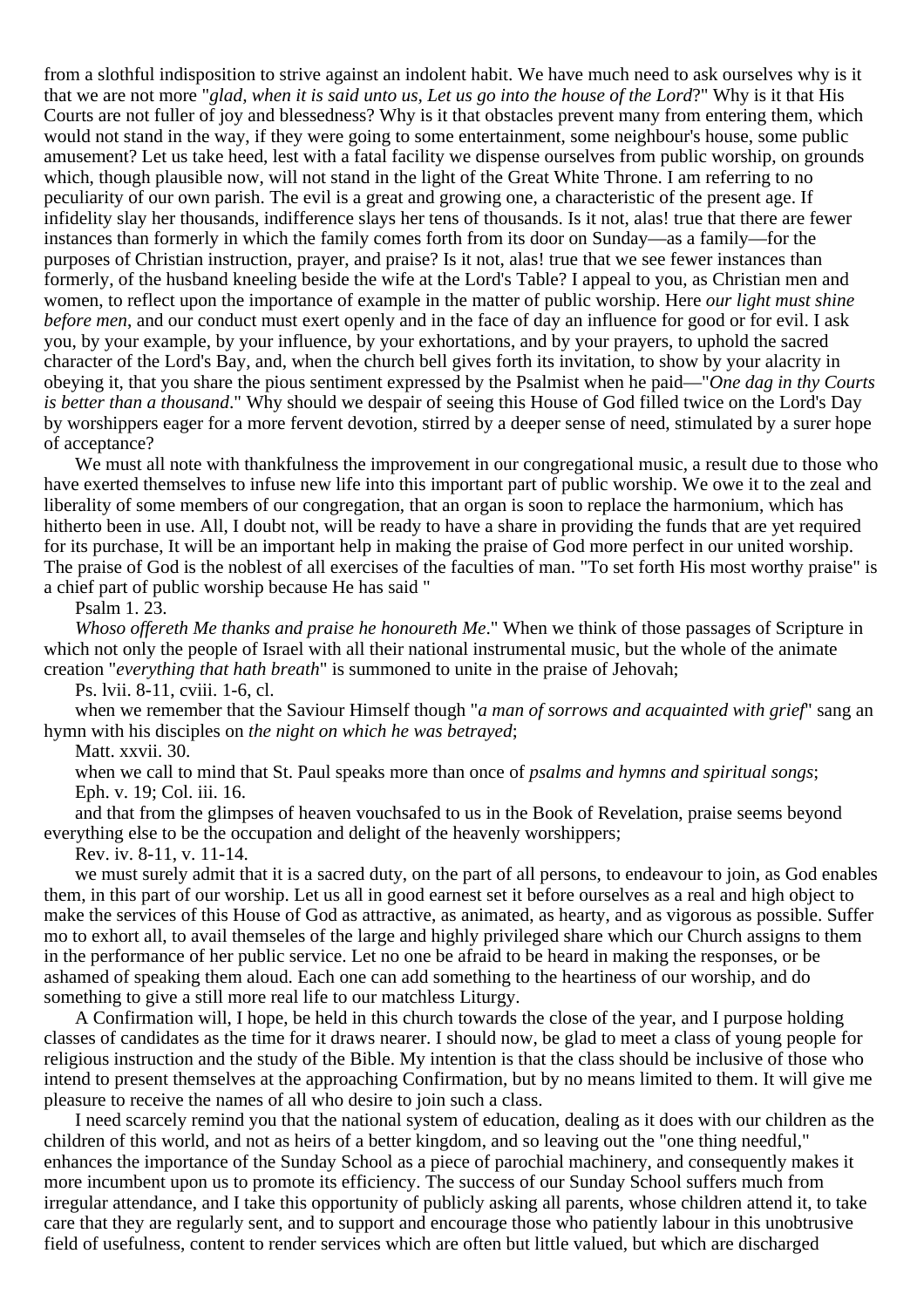#### *heartily, as to the Lord, and not unto men*."

Col. iii., 2-3.

Many of you, I think, will learn with surprise and disappointment, that the offerings collected in the church during the past year are less by some £42 than the offerings of the year that preceded it. For my part, I cannot but regard this circumstance, as an unsatisfactory feature of a year in which there has been a considerable increase in the number of worshippers, and an advance in the material prosperity of all classes of the community. An analysis of our offertory statistics shews, that we, as a congregation have not attained to an adequate observance of the apostolic rule, "*Upon the first day of the week, let every one of you lay by him in store as God hath prospered him*."

1 Cor., xvi. 2,

It is not, perhaps, so generally known as it ought to be, how numerous are the demands upon the Church Expenses Fund. Organist's salary, sexton's wages, and lighting are perhaps the most obvious, but they are only three among several items which have to be provided for, and which call for increased contributions. If the Scriptural duty of honouring God with our substance, is recognised by all, and some self-denial exercised in the fulfilment of it, there will be no difficulty in providing for the various expenses connected with our public worship, our school, our sick, our poor, and in rendering assistance to objects of a wider range.

Let us listen to the call that invites us to reach forward in thought and prayer to the prospect which is placed before us, and to reflect that as we are *members of the body of Christ*, every single member of that body has some part to fulfil, some function to perform. What is equally wanted in the Church at large, as well as in our own parish, to raise the standard of our work and to make us more truly prosperous, is a more united and corporate action, a stronger feeling of brotherhood, a deeper sense of personal responsibility, a firmer impression in the mind of each, that a portion of the honour of religion in the world, and of the efficacy, purity, and truth of his own Church, is entrusted to his hands. By hearty co-operation in good works, by the exercise of our various gifts and energies in the service of Christ and His Church—for which there is a wide scope in a parish—a new bond of spiritual brotherhood may be formed and cemented amongst us, and we shall approach nearer to the Scriptural idea of a Christian congregation, which is not, as alas! too often a modern congregation is—the concourse of atoms which are brought together in church, only to fly apart and shrink from mutual association the moment they are out of it—but a body so organised as that each and every member is made useful to the whole body, and the particular gift which God bestows on the weakest and most insignificant (for *He hath set the members in the body as it hath pleased Him*) is so appreciated and applied, that *the head* or *the eye*, the most intelligent or most discerning, cannot say to that weak member, "*I have no need of thee*."

1 Cor. xii.

Whatever view we may take of the tendencies of the age in which our lot is cast, we must all admit it to be an age of restless activity. Change follows change with unexampled rapidity, the fundamental principles of thought, belief, and action are laid bare to the most searching investigation, and intellectual difficulties and religious perplexities arise with which our fathers were not troubled. In these days of feverish restlessness and religious excitement, days in which many are crying *Lo here and Lo there!* measuring the spread of God's kingdom by the flocking of the multitude, by the balance-sheet, and the statistics, mistaking the visible shaking of the bones for the rising up of the mighty living host, it is well for us to remember who has said—*"The Kingdom of God cometh not with observation, the Kingdom of God is within you."* Deep, deep within, in that secret shrine which no stranger enters is the true work of God done. Of the Church, of the Ministry, and of each individual soul, the prophetic words are alike true, *in quietness*, not in excitement; *and in confidence*, not in mistrust, *shall be your strength*.

Isaiah xxx. 15.

I am not conscious of much change having passed over my religious views since I came among you. That the person of Christ is the centre of all life, that His word is the only foundation of doctrine and instruction, that *"there is one Mediator between God and man, the Man Christ Jesus,"* that "*His blood cleanseth us from all sin,"* and that to believing prayer is given the sufficient aid of the Holy Spirit—such is *the word of the truth of the Gospel*—such, however feeble its utterance, has been, and with God's help will be, the staple and purport of my preaching among you. I know there are some in this Nineteenth Century to whom these truths appear effete, narrow, and old-fashioned; but let us cling to them in their simplicity, in their fulness, and in their strength, and let us beware, *lest haply* in despising them, *we be found even to fight against God*.

I must now bring to an end these collective thoughts; they refer to the congregation rather than the individual, but they are not without their individual, personal application. May God impress upon my own heart, the words I have spoken, for I know that I need as much as you do *"to stir up the gift of God that is in me*,"

#### 2 Tim. i. 6.

to brace myself for a heartier and more earnest service.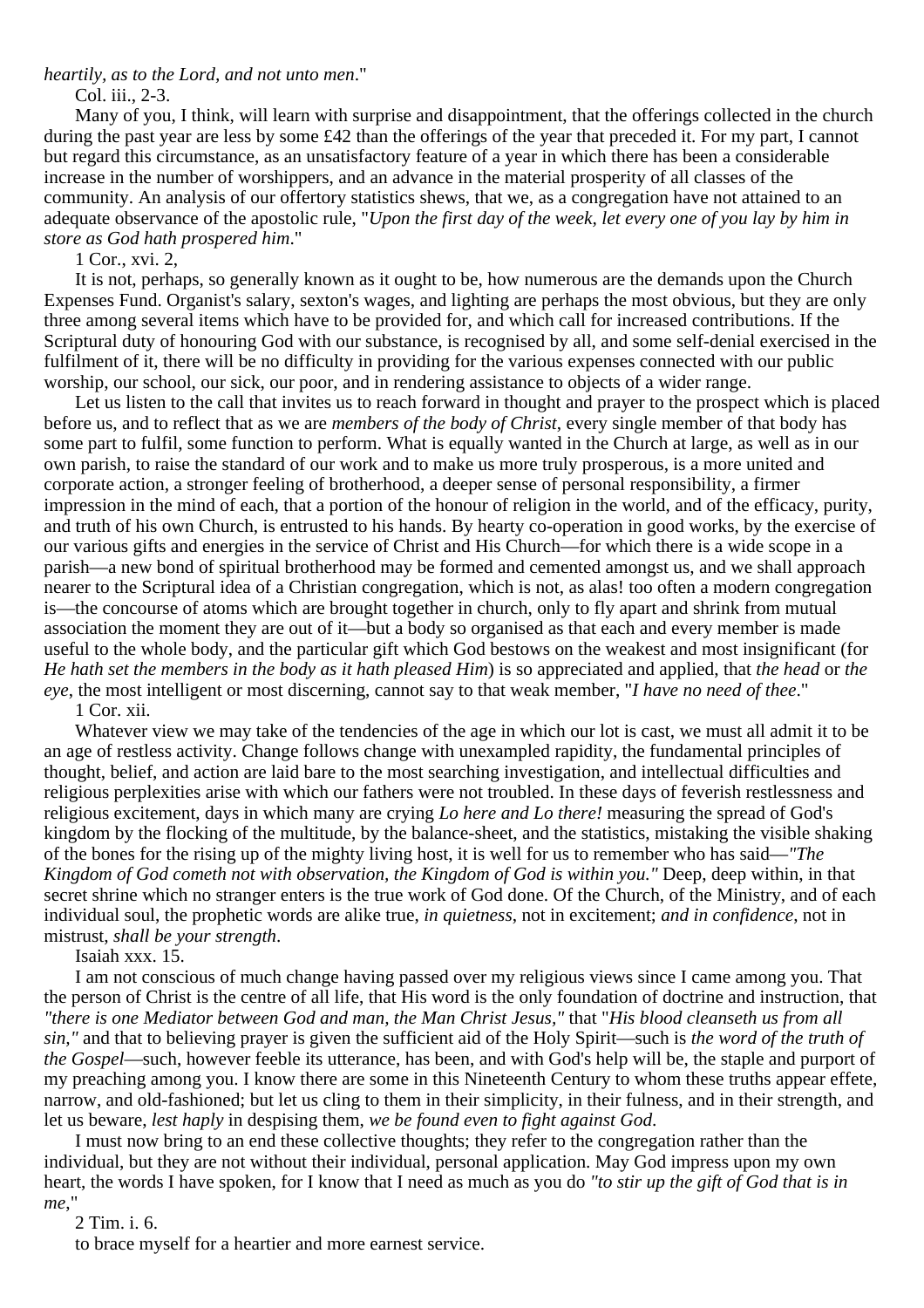Let me request your attendance at the meeting to-morrow evening, as there is need of the help of each, so there is a corresponding responsibility on the part of each to give it. I know that the cares and occupations of life are engrossing and exhausting, but surely it is good for any one to be called out of himself, out of his absorbing work, or worldly ambition or personal pleasures, to do something, something real, however humble, in the service of Christ, and of His Church. No man's personal religion can be done for him by deputy, and no man's Church institutions ought to be ordered for him, without his active and intelligent interest in their regulation. Let me as a fellow-sufferer and a fellow-sinner, beg of you to beware of "*weariness in well-doing*," Gal. vi. 9.

of that apathy which is one of our greatest trials and dangers, which leads too many to leave off personal work and think to condone for forsaken labour, by willingness to subscribe or direct. And let us not forget to offer up, one for another, the frequent, earnest prayer, that He "by whose Spirit the whole body of the Church is governed and sanctified" would enable us all, pastor and people, "in our several vocations and ministries, truly and godly to serve Him, through Jesus Christ our Lord. Amen."

Vignette Remarks ON WHAT IS REVEALED IN the Bible Concerning the Wages of Sin Is that Death Everlasting? "Thy Word is Truth." ST. JOHN XVII., 17. Price-Sixpence, *Any Profits will be applied to some Charitable Purpose*. Wellington: Lyon and Blair, Publishers and Printers, Lambton Quay. 1882.

Vignette

THE following remarks are the result of much anxious thoughtful inquiry, for many a year, into the meaning of those Scriptures which speak of a punishment for sin. The writer has purposely placed our Lord's words on the title-page, as he holds that all Scripture, being inspired of God, is true; that Scripture is the word of God, and does not contain the word of God only. But any interpretation of Scripture is not inspired. He would ask, if these remarks are noticed, that it may not be assumed that there is here a covert wish to qualify, or to alter, what is said so plainly by the Lord Jesus; or that he would in any way suggest that God's word, or any portion of that word, is not thus truth; or that he would take anything from the dread penalty to be endured by the transgressor. Scripture reveals a punishment—God's word, not man's opinion, must determine what it is. If man teaches, as of God, what is not of God, such teaching will lead to unbelief in all of the Bible.

The Bible always declares that God will punish sin both here and hereafter. This punishment is called, "The wages of sin," Romans vi., 23; "The fruit of their own way," Proverbs, i., 31. It is said in many places that the punishment after death will be very terrible, St. Mark, ix., 44, &c., &c.

## **I.—BUT IS THERE ADDED TO THIS SEVERITY ENDLESSNESS?**

1. Our natural feeling is against such a duration. We hesitate to receive the idea that sin, done by a finite man, should be punished by an infinite doom.

2. Our natural feeling concerning God is also against it. God is pleased to measure His love by a father's love for his children, St. Luke xi., 13. Most certainly no earthly parent would inflict such a punishment upon his child for any evil.

3. God has been pleased to justify His actions by an appeal to this our sense of right and wrong dealing. In Ezekiel xviii., He defends Himself against the unjust charges of the Jews. Again in Micah vi., 3, there is an appeal to man from God; where God would also justify His fair dealing.

# **II.—DID THE PRIMITIVE CHURCH TEACH THIS DOCTRINE?**

1. Justin Martyr, A.D. 150, in his Dialogue with Trypho, speaks of his Instructor teaching, "That the evil will be punished so long as God wills them to exist and to be punished." Bishop Lincoln's Justin Martyr, 1836, p. 99,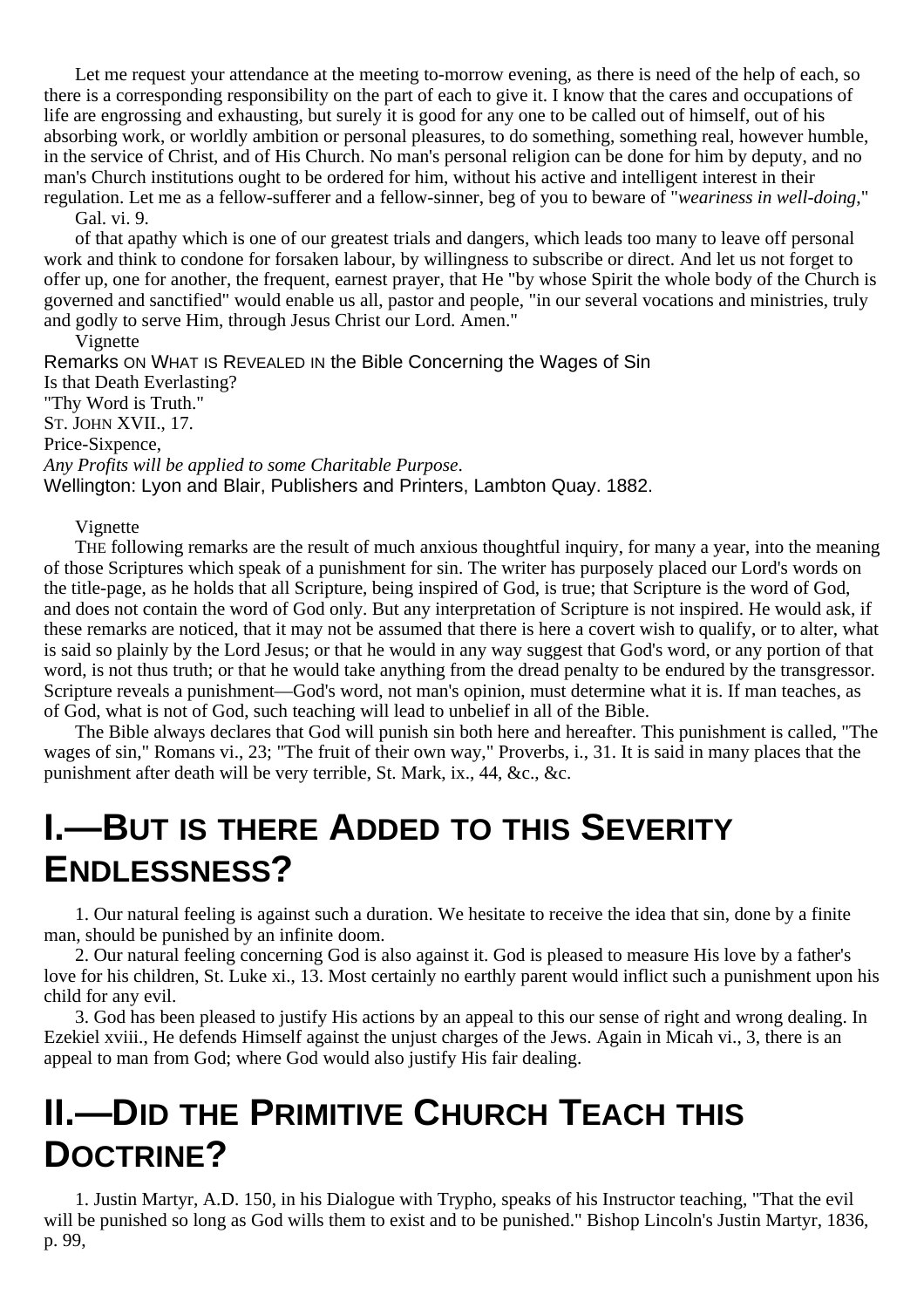2. St. Augustine, about A.D. 400, writes, "That some, nay very many," (*non-nulli immo quam plurimi*) did not in his day hold this doctrine. He calls them "our tender-hearted ones," (*nostri misericordes.)* He adds that this matter must be "quietly treated," *(pacifice disputandum*.) Aug. de Civitate Dei, xx., 25.

3. St. Gregory of Nyssa, writes in his "Catechical Oration," "Our Lord in His Incarnation, was benefiting, not only him who was lost, but even him who wrought this destruction against us," \* \* \* "In the same way, in the long circuits of time, when the evil of nature, which is now mingled and implanted in them, has been taken away, whensoever the restoration to their old condition of the things which now lie in wickedness takes place, there will be an unanimous thanksgiving from the whole creation, both of those who have been punished in the purification, and of those who have not at all needed purification." \* \* He speaks of the Incarnation as "both liberating man from his wickedness, and healing the very inventor of wickedness." Farrar, Mercy and Judgment, 1881, p. 257.

St. Gregory, Bishop of Nyssa, A.D. 372, was one of the most eminent theologians of that age. He defended the Church against the Arians, and drew up the Nicene Creed, at the Council of Constantinople. He died A.D. 396.

4. As far as is known nothing was decided upon this matter in the first four General Councils. And if the teaching of the Church had always been distinct upon this point, it would be a strange thing, that Justin should have been instructed as he was; that Augustine did not at once urge this fact as an unanswerable argument against those tender-hearted ones who held a different belief; or that St. Gregory should have so written; and that the doctrine is not in their creeds.

## **III.—DOES THE CHURCH OF ENGLAND HOLD THIS DOCTRINE?**

1. Our Reformers held it certainly, but they teach in the 6th Article, that nothing is to be considered as an article of the faith which cannot be proved by "most certain warrant of Holy Scripture."

2. In 1562, A.D., the 42nd Article of 1552, A.D., was removed. This ran, "All men shall not be saved at the length. They also are worthy of condemnation who endeavour at this time to restore the dangerous opinion that all men, be they never so ungodly, shall be at length saved, when they have suffered pain for their sins a certain time appointed of God."

3. The language of the Privy Council Judgment, February, 1864, runs, "We do not find in the formularies \* \* \* any suchdistinct declaration of our Church upon the subject, as to require us to condemn as penal the expression of hope, by a clergyman, that even the ultimate pardon of the wicked, who are condemned at the day of judgment, may be consistent with the will of Almighty God."

# **IV.—DOES THE BIBLE TEACH THIS DOCTRINE?**

If it does, there is at once an end to all argument on the matter. Every text bearing upon the subject must be carefully examined to ascertain this point. The Revised version will be here always used.

St. Matthew iii., 12: "The chaff He shall burn up with unquenchable fire." Here, the allusion is to the burning-up of the chaff of a threshing floor. The flame of such a fire is fierce, unquenchable, while it lasts; but it is soon exhausted. The analogy would seem to be that the punishment of the wicked will be severe but not necessarily everlasting. The chaff is utterly consumed, and the text might be held to teach annihilation of the wicked after punishment. It is not well to give the especial meaning of endlessness to one word when all else is figurative; and when such meaning is contrary to the action described. The fire of the threshing floor is extinguished; it is not endless.

St. Matthew, v., 22: "Shall be in danger of the hell of fire;" or, more literally, "The Gehennah of fire." As the Revisors have kept the word Hades (St. Luke, xvi., 23), so should they Gehennah.

Our Lord is here speaking of the three Jewish sentences—that of the Judgment; that of the Council; the Casting into Gehennah of the body of the criminal. This Gehennah was in the Vale of Hinnom; a fire there burned up the city refuse.

St. Matthew, v., 29: "Into hell" (Gehennah). The meaning would be, in the minds of those who heard Jesus, that such an one would be utterly condemned. The nature of the condemnation which God would inflict, and its duration, are not spoken of.

St. Matthew, vii., 19: "Cast into the fire." All that is said here is the evil tree shall be burned; the evil doer condemned.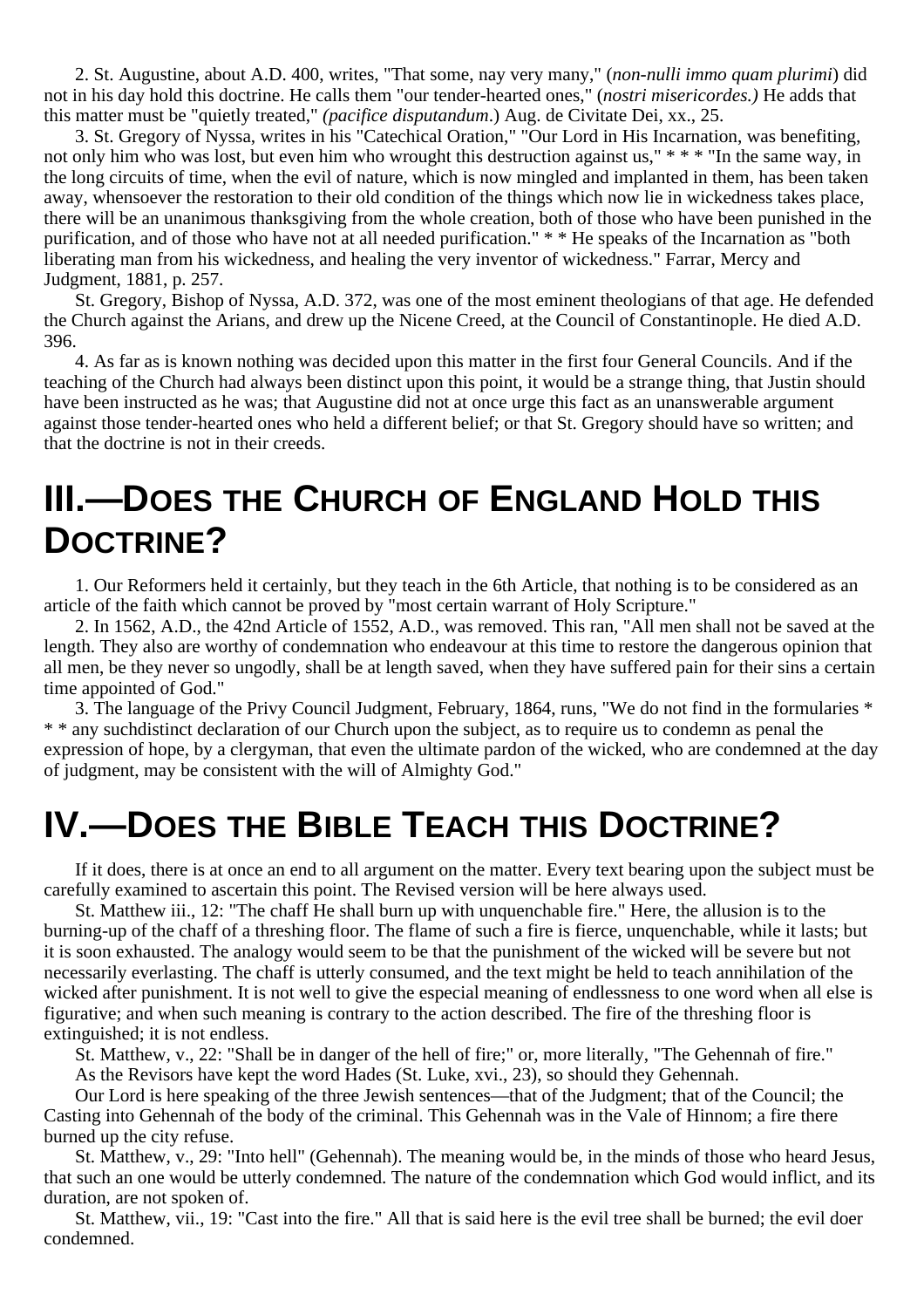St. Matthew, viii., 12: "Cast into the outer darkness; there shall be weeping and gnashing of teeth." The severity of the punishment is here spoken of, but not the duration.

St. Matthew, x., 28: "Fear Him which is able to destroy both soul and body in hell" (Gehennah). These words might be used as if teaching annihilation, but not endlessness of the punishment.

St. Matthew, xii., 31-32: Sin against the Holy Spirit "Shall not be forgiven, neither in this world (or age) nor in that which is to come." The Jews spoke of the dispensation of the Christ as that which was to come. Our Lord most certainly will condemn this sin, whatever it may be, in the Day of Judgment. But He does not say what that condemnation will be, nor of what length. The corresponding passage, St. Mark, iii., 29, runs, "Hath never forgiveness, but is guilty of an eternal sin." The literal rendering is, "Has not forgiveness for the age," &c. The literal meaning of #####o# (aionion) is eternal, age-long. The argument from this use of this word will be particularly noticed at the end of these texts from St. Matthew.

St. Matthew, xiii., 42: "And shall cast them into the furnace of fire: there shall be weeping and gnashing of teeth." The tares are burned-up and exist no more. Here, annihilation might be taught, but not any endlessness of the fire.

St. Matthew, xiii., 50: As at 42 v.

St. Matthew, xviii., 8: "Into the eternal fire" #####o# (aionion).

St. Matthew, xviii., 9: "Into the hell of fire" (the Gehennah of fire). This passage is figurative; for how can anyone be halt in heaven, where all is perfect? If figurative words are used when heaven is spoken of, why are the latter words to be taken literally, and be said to teach an endlessness of punishment? As before, the severity, but not the duration of the punishment, is enforced.

St. Matthew, xxii., 13: "The outer darkness." No duration is given. As before, here is the severity of the punishment, not its duration.

St. Matthew, xxiii., 33: "The judgment of hell" (Gk., the Gehennah), escape, it is here said, the severest sentence of the Judge; as above, chap, v., 22.

St. Matthew, xxv., 30: The same as chap, xxii., 13 v.

St. Matthew, xxv., 41: "Depart from me, ye cursed, into the eternal fire prepared for the devil and his angels." 46 v.: "And these shall go away into eternal punishment; but the righteous into eternal life." As this passage is the one chiefly insisted upon by those who hold the endlessness of punishment after death, it must be very carefully considered. The argument is, "the life" called "eternal" is confessedly endless; the punishment, called also "eternal," must be also endless.

1. The word eternal is ###### (aionios), and is formed from the word #### (aion), meaning age; and the literal meaning of the adjective is lasting for an age, for a definite period, not everlasting. Other Greek words could have been used which have not any uncertainty of meaning, as that used Hebrews, vii., 16—"After the power of an endless life" ########o# (akatalutou).

The following will show how much more frequently aion, and its derivations, are used than other words, which could have been used. The list is believed to be approximately correct:—Aion, used 122 places; Aidios, Romans i., 20: Jude, 6; Eis to dienekes, Hebrews x., 12,14 Akatalutos, Hebrews vii., 16; Aperantos, 1 Timothy i., 4; Aparabatos, Hebrews vii., 24; Asbestos, St. Matthew iii. 12: St. Luke iii, 17: St. Mark ix., 43,44, 46, 48.

2. The word #### (aion) is used of our Lord's kingdom: St. Luke, i., 33, "He shall reign over the house of Jacob for ever" ### #o## ###### (eis tous aionas), "and of His kingdom there shall be no end" o## #o### ###o# (ouk estai telos). But St. Paul writes, 1 Corinthians xv., 24: "Then cometh the end, when He shall deliver up The Kingdom to God, even The Father." Verse 28: "Then shall The Son also Himself be subjected to Him, that did subject all things unto Him, that God may be all in all." If then the words, thus used of our Lord's Kingdom, must here mean only that The Kingdom shall last in all its completeness, until the end of the ages, and not that The Kingdom is everlasting, why may not the same phrase have a like limited meaning, when it is used of sins' punishment?

3. In v. 46, the word for punishment is #o##o## (kolasin), and the proper meaning of this word is pruning, chastising for improvement. Justin Martyr, writing of Gehennah, says: "Gehennah is the place where the wicked shall be chastised," using the verb corresponding to #o##o##. Apol. I., p. 66 B. Bishop Lincoln, p. 103.

4. In v. 82, the word used is "kids"; and in v. 33 "kidlings"; words expressing affection, and not abhorrence.

5. Once only, Hebrews x., 29, the word *##µ####* (tiraoria) is used. This word can only mean vengeance, and yet then may be even in a *#o#####* (kolasis), a ## $\mu$ #### (timoria), a just punishment for evil done, and therefore a *##µ####* (timoria), which yet shall be for the chastisement and reformation of the offender.

6. Our Lord's words are, v. 34, "Come ye blessed of my Father;" but v. 41, "Depart from Me ye cursed"—not cursed of my Father, as before. The Life depends upon God's blessing, but the Judgment depends upon the judgment of the Lord Jesus. In St. John, v., 22, He saith: "For neither doth the Father judge any man, but He hath given all judgment unto the Son." May not then every sentence end when the Kingdom of the Judge shall end. The judgment, which is for ever, as is the Kingdom,*—### #o## ###### ### ######*—(eis tous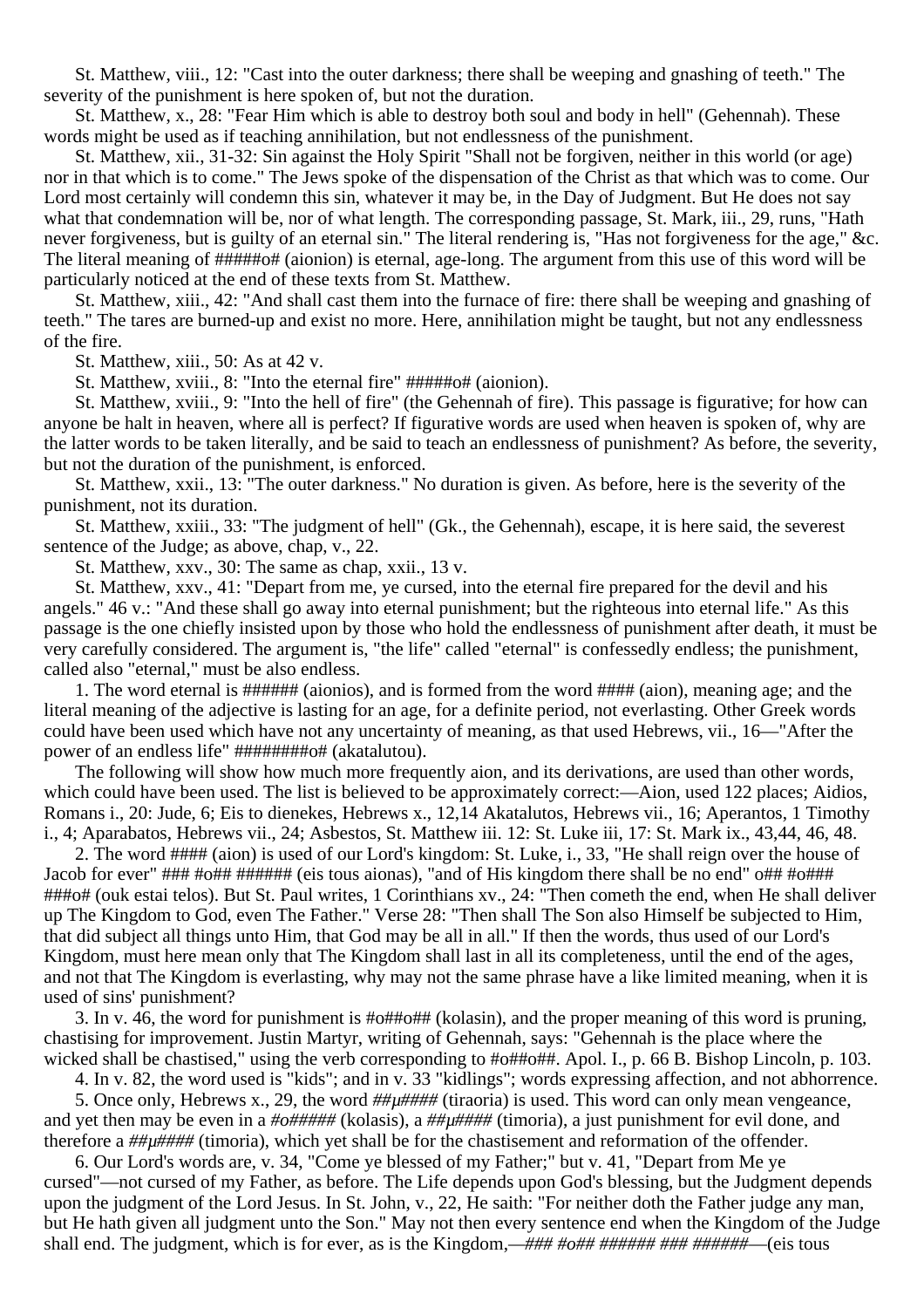aionas ton aionon), lasting the full length of the Kingdom, but then ceasing?

St. Mark ix., 45 to end. Much of this passage has been noticed above. The following words are new:—"Where their worm dieth not, and the fire is not quenched." This passage is confessedly figurative, and why should any particular phrase be accepted literally? It would seem that here, as in St. Matthew iii., 12, the intensity of the fire is intended; that the worm, whatever that may be, will not die during anything of the punishment. What is told, v. 49, tends to this conclusion, that the punishment is not everlasting, "Every one shall be salted with fire." Even without the commonly found words, which are omitted in the Revised Version, "every sacrifice shall be salted with salt," the reference is to the salted sacrifices of the Law. But all the salted sacrifices were Peace-offerings, which were accepted of God; not Sin-offerings, which were utterly consumed, as accursed. Salt was not used with the Sin-offering.

St. Matthew, xxvi., 24: "Good were it for that man if he had not been born." His punishment would be of such severity that it would have been better for him never to have lived. If Judas ever reached heaven, could he ever forget the past? Memory will not be extinguished of that which has been done rightfully, why of evil done.

St. Luke, xvi., 23. The parable is clearly figurative, for the rich man, before the Resurrection, speaks as if his soul were clothed with a body. His brethren also are alive. The gulf was then fixed, but there is nothing said of the permanence of the gulf after the Resurrection.

2. St. Peter, ii., 9: "Under punishment," *#o###oµ##o##* (kolazomenous); literally under chastisement. See above on St. Matthew xxv. If the literal meaning of the word is used here, St. Peter shows that the condition of the wrong doer is not fixed at the time of his death.

Revelations, ending chapters. It is said that these chapters indicate a finality. There is judgment and nothing more. "The wicked judged are to retain their filthiness and unrighteousness"—Revelations xxii., 11. And this is their very punishment. They will now learn the evil of sin, and be forced to hate what once they loved. But there is nothing to set aside any teaching from the rest of the Bible. If there be any possibility of an ending to sin taught there, here is nothing against such teaching.

The above noticed passages are those chiefly advanced by those who hold that the punishment for sin is everlasting. Other passages must now be examined, which show, as it would appear, that this punishment is not everlasting.

Romans v. St. Paul here teaches a very opposite doctrine, if his careful, and frequently repeated, words are to be taken literally, and not explained according to a preformed conclusion. It should be remembered that from our Lord's words, St. John xvi., 12-16, we should expect to find a fuller exhibition of God's grace in the Epistles than in the Gospels. And, also, in such an enquiry it is far better, safer, to rest on a general meaning, gained from a whole passage, than on isolated texts.

1. The Apostle distinctly states that grace will overcome sin: Romans v., 20. But it is impossible to understand how there will be this overcoming, if many be lost. In each age of the world the believers have been few, the unbelievers many. Sin seems to have abounded over grace alway as yet, and it always will so abound if all these unbelievers are for ever lost.

2. In the 15th verse the words: "The many died" mean confessedly that all have died, but why shall not the same words have exactly the same force in the corresponding half of the sentence?

In the 18th verse: "All men" of the first half of the verse is equivalent also to "all men" in the second half. In the 19th verse: "The many" and "the many" are of equal value.

Yet those who hold that sins' punishment is everlasting make the first words to mean all, without any restriction; but the second words to mean not all, but those only who accept a profferred life.

1 Corinthians xv., 24-26: St. Paul here teaches that every enemy shall be "abolished."

Phillippians ii., 9-10: St. Paul teaches that God hath highly exalted Jesus, that every tongue should "confess that He is Lord to the glory of God the Father." The confession would seem to be that of praise in all; not of praise in some, and of fearful reverence in others. See St. Gregory's teachings above II. 3.

Colossians i., 20: St. Paul shows that God would "through Him reconcile all things to himself"—"whether things upon the earth."

St. Luke xii., 47-48: Our Lord here speaks of a gradation in this punishment, contrasting the few and many stripes. So St. Matthew xi., 20-25. But there could not be this contrast if the light and heavy punishment were both everlasting. The weight is not so much the penalty, but that it shall be for ever.

# **V.—OTHER SUGGESTIONS AGAINST AN EVERLASTING DEATH.**

1. It is said that the Bible nowhere speaks of grace offered to the lost. But none now can believe, and pass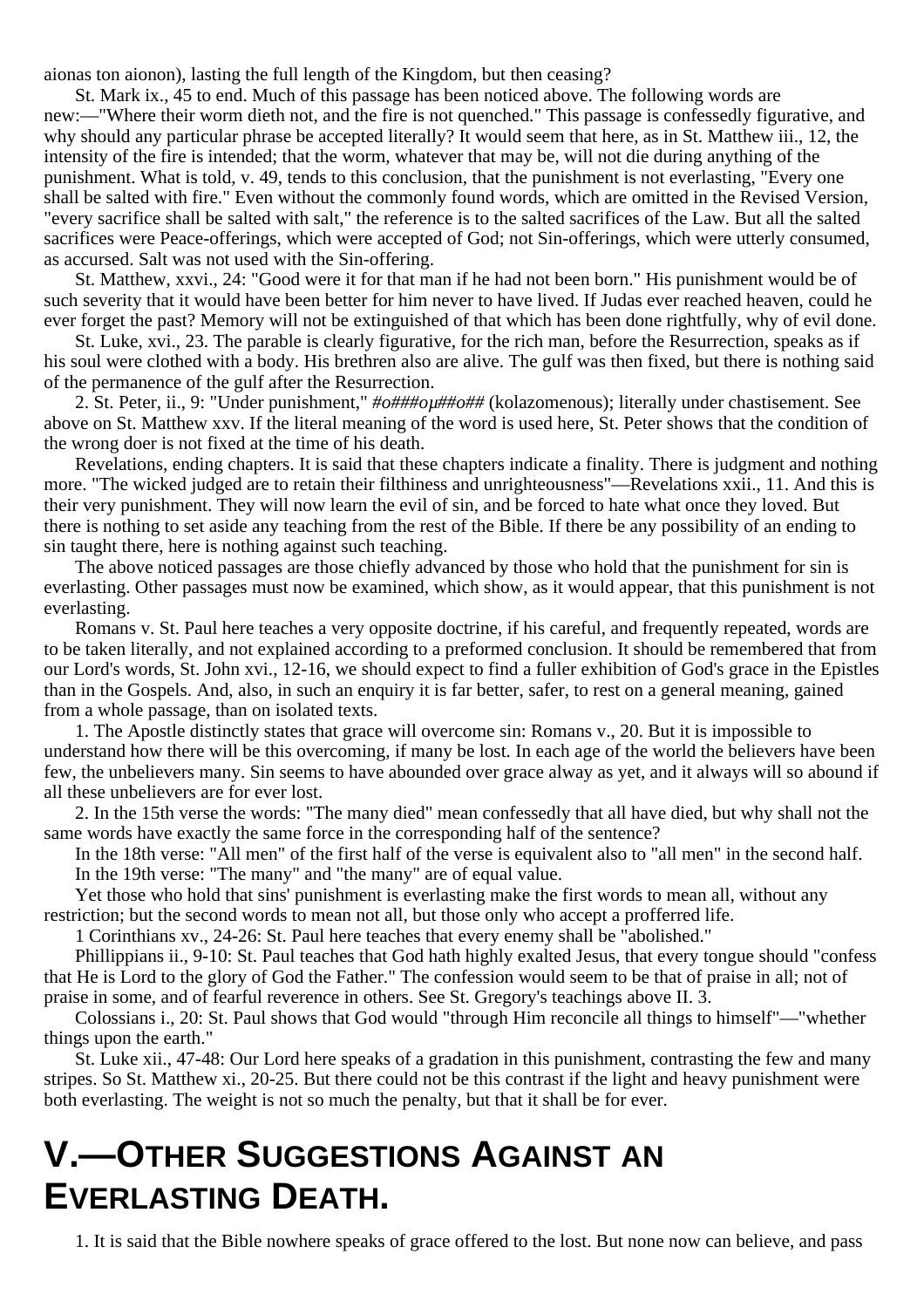from death unto life, without God's grace. Why should not a similar grace be offered unto those who have at length learned that of which before they knew nothing—the bitterness of sin? I cannot suppose that any of these lost would then refuse to escape from the wrath which had come upon them. Before, they knew nothing of sin's death; they could not, and would not, seek to escape from sin. I do not think that the joy of heaven would be perfect for the redeemed if this offer of grace could not be. Memory would still remind them of their lost, even in the midst of their own joy.

2. The Bible says very little definitely of the condition of the blest or the lost. The state of both is chiefly described by figures. We could not understand any more exact description. But if figures are used to describe the nature of the punishment, why not to describe its duration?

3. The opposite doctrine, that the punishment is "eternal," but not "ever-lasting," seems to clear up much that is full now of difficulty. The thought, "Why did a God of infinite mercy and of power, permit sin?"—which has been a cause of bitterness to many, silenced hardly by the reply, "Shall not the Judge of all the earth do right," seems here to be answered. God permitted it, because He intended to overcome it by His grace. The recovery, even of the lost angels, would be a grace abounding most exceedingly. See St. Gregory, II. 3, above.

4. Those who now hold that this punishment is everlasting, differ widely from those, who in past time very commonly held that, with this, there was a literal punishing by fire. Most hold now that the punishment is spiritual. If there has been so great a change in the minds of Christians concerning the nature of this punishment, may there not be a like change, as from a common mistake, as to its duration.

5. Confessedly, much of Heathenism was imported into Christianity after the times of Constantine. The Heathen taught an endless punishment. This their doctrine may have then crept into the Church, as it does not seem to have been held by the Church before Constantine. See II. above.

6. Those who object now to Christianity, and to the character of God, on the supposition that there is an endless punishment for sin, could not object to the teaching that there is a punishment, the duration of the punishment proportionate to the character of the sin. They do not object to God's justice but to His (supposed) injustice.

7. Nor is there encouragement given to sin in this definition of sin's punishment. St. Paul writes, Romans vi., 1: "Shall we continue in sin that grace may abound? God forbid." No exhibition of God's love can lead to evil necessarily. The concealment of His love has led to evil. And that which is true must be spoken, no matter what may be the result.

8. *The wages of sin is death, but the free gift of God is eternal life in Jesus Christ our Lord*. Romans vi., 23.

## **Postscript.**

Some have said that, as in the Scriptures the word eternal is applied to God, if the word be not equivalent to everlasting, a limit is placed to the existence of God. But Scripture saith that God is eternal and everlasting; that sin's death is eternal but not everlasting. Scripture shews that God is everlasting. See Exodus iii., 14; 1 Timothy, vi., 16, &c.

The words "everlasting fire" at the end of the Athanasian Creed should be "eternal fire." The adjective for fire is the same as in St. Matthew xxv., 46.

Some have said that Satan is the author of the doctrine of such an ending to sin's punishment. These should shew that Adam knew clearly that endlessness was attached to the words he had heard, "Ye shall surely die." If he did not know this, the objection is irrelevant. What Satan urged was, 'What you understand by that word die shall not happen."

*The Author will gladly reply* to *any temperate letters addressed to him through his publishers*. Vignette

The Sabbath Presidential Address to the Glasgow Sunday Society *Delivered in st Andrew's Hall October 25, 1880* By John Tyndall, F.R.S. London Longmans, Green, and Co. 1880 London: Printed by Spottiswoode and Co., New-Street Square and Parliament Street

# **Preface.**

I HAVE been so strongly, and I might add so practically, urged to allow this Address to be printed in a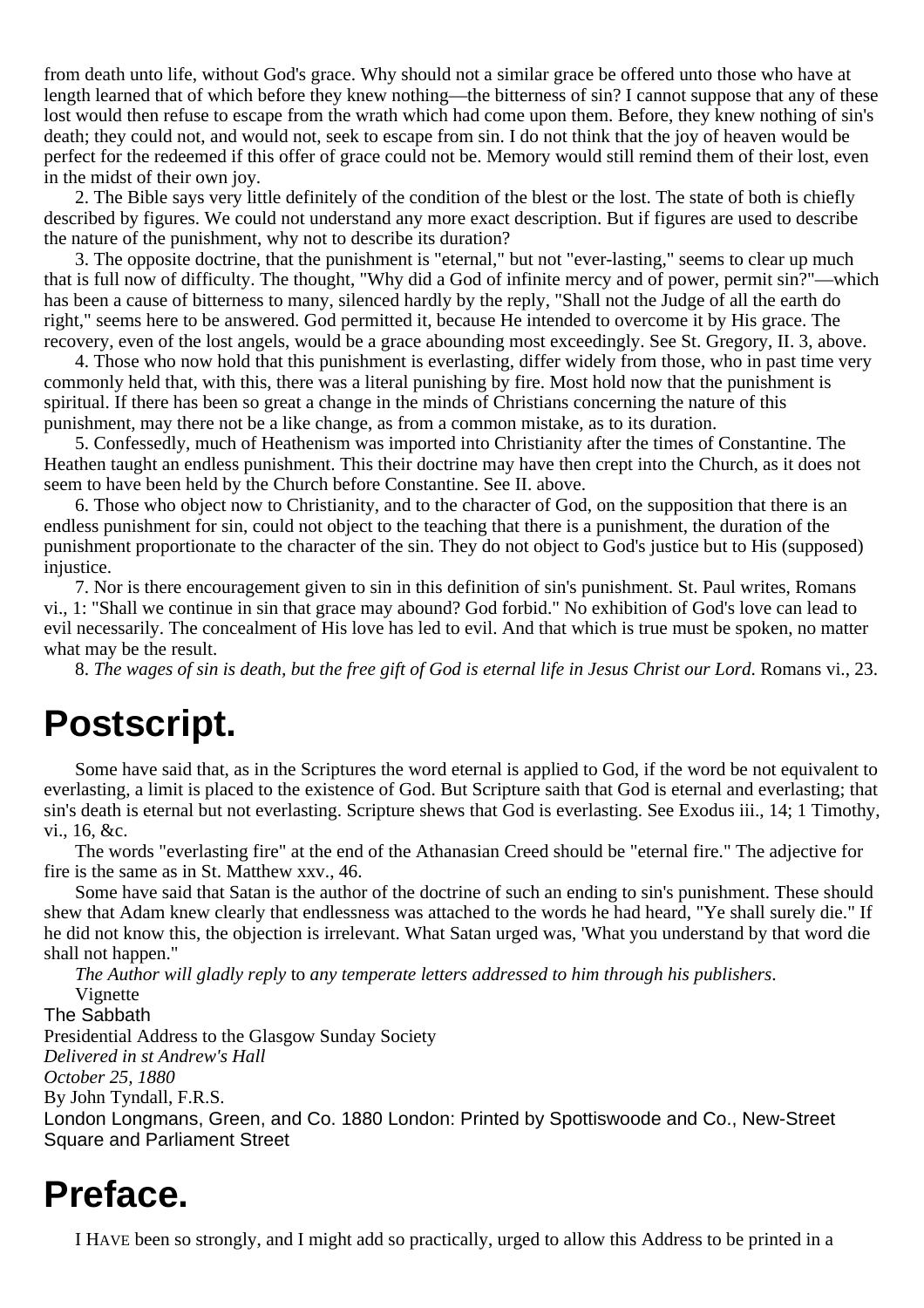pamphlet form, that I could not reasonably refuse to do so.

A few paragraphs have been added since its publication in the November number of the 'Nineteenth Century.'

JOHN TYNDALL.

ATHENÆUM CLUB:

*December* 1880.

## **The Sabbath.**

IN the opening words of a Lecture delivered in this city four years ago, I spoke of the desire and tendency of the present age to connect itself organically with preceding ages. The expression of this desire is not limited to the connecting of the material organisms of to-day with those of the geologic past, as set forth in the doctrines of Mr. Darwin. It is equally manifested in the domain of mind. To this source, for example, may be traced the philosophical writings of Mr. Herbert Spencer. To it we are indebted for the series of learned works on 'The Sources of Christianity, by M. Renan. To it also we owe the researches of Professor Max Müller in comparative philology and mythology, and the endeavour to found on these researches a 'science of religion.' In this relation, moreover, the recent work of Principal Caird

*Introduction to the Philosophy of Religion*.

is highly characteristic of the tendencies of the age. He has no words of vituperation for the older phases of faith. Throughout the ages he discerns a purpose and a growth, wherein the earlier and more imperfect religions constitute the natural and necessary precursors of the later and more perfect ones. Even in the slough of ancient paganism, Principal Caird detects a power ever tending towards amelioration, ever working towards the advent of a better state, and finally emerging in the purer life of Christianity.

In Prof. Max Müller's *Introduction to the Science of Religion* some excellent passages occur, embodying the above view of the continuity of religious development.

These changes in religious conceptions and practices correspond to the changes wrought by augmented experience in the texture and contents of the human mind. Acquainted as we now are with this immeasurable universe, and with the energies operant therein, the guises under which the sages of old presented the Maker and Builder thereof seem to us to belong to the utter infancy of things. To point to illustrations drawn from the heathen world would be superfluous. We may mount higher, and still find our assertion true. When, for example, Moses and Aaron, Nadab and Abihu, and seventy Elders of Israel are represented as climbing Mount Sinai, and actually seeing there the God of Israel, we listen to language to which we can attach no significance. 'There is in all this,' says Principal Caird, 'much which, even when religious feeling is absorbing the latent nutriment contained in it, is perceived [by the philosophic Christian of to-day] to belong to the domain of materialistic and figurative conception. The children of Israel received without idealisation the statements of their great lawgiver. To them the tables of the law were true tablets of stone, prepared, engraved, broken, and re-engraved; while the graving tool which inscribed the law was held undoubtingly to be the finger of God.' To us such conceptions are impossible. We may by habit use the words, but we attach to them no definite meaning. 'As the religions education of the world advances,' says Principal Caird, 'it becomes impossible to attach any literal meaning to those representations of God, and his relations to mankind, which ascribe to Him human senses, appetites, passions, and the actions and experiences proper to man's lower and finite nature.'

Principal Caird, nevertheless, ascribes to this imaging of the Unseen a special value and significance. It provides an objective counterpart to religious emotion, permanent but plastic—capable of indefinite change and purification in response to the changing moods and aspirations of mankind. It is solely on this mutable element that he fixes his attention in estimating the religious character of individuals or of nations. 'Here,' he says, 'the fundamental inquiry is as to the objective character of their religious ideas or beliefs. The first question is, not how they feel, but what they think and believe; not whether their religion manifests itself in emotions more or less vehement or enthusiastic, but what are the conceptions of God and divine things by which these emotions are called forth?' These conceptions 'of God and divine things' were, it is admitted, once 'materialistic and figurative,' and therefore objectively untrue. Nor is their purer essence yet distilled; for the religious education of the world still 'advances,' and is, therefore, incomplete. Hence the essentially fiuxional character of that objective counterpart to religious emotion to which Principal Caird attaches most importance. He, moreover, assumes that the emotion is called forth by the conception. We have doubtless action and reaction here; but it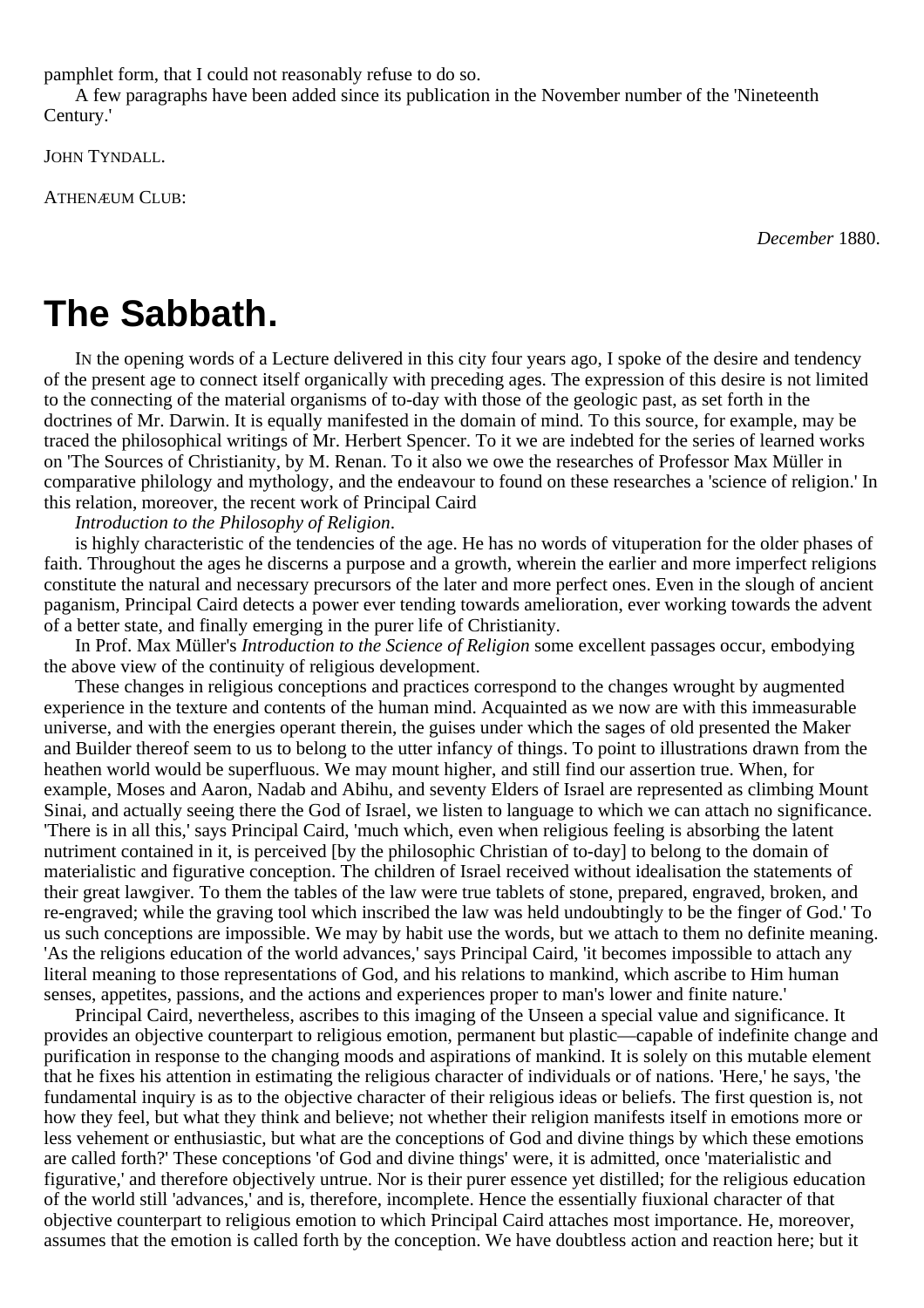may be questioned whether the conception, which is a construction of the human understanding, could be at all put together without materials drawn from the experience of the human heart.

While reading the volume of Principal Caird I was reminded more than once of the following passage in Renan's *Antéchrist*:—'Et d'ailleurs, quel est l'homme vraiment religieux qui répudie complètement l'enseignement traditionnel à l'ombre duquel il sentit d'abord l'idéal, qui ne cherche pas les conciliations, souvent impossibles, entre sa vieille foi et celle à laquelle il est arrivé par le progrès de sa pensée?'

The changes of conception here adverted to have not always been peacefully brought about. The 'trans-mutation' of the old beliefs was often accompanied by conflict and suffering. It was conspicuously so during the passage from paganism to Christianity. In his work entitled 'L'Eglise Chrétienne,' Renan describes the sufferings of a group of Christians at Smyrna which may be taken as typical. The victims were cut up by the lash till the inner tissues of their bodies were laid bare. They were dragged naked over pointed shells. They were torn by lions; and finally, while still alive, were committed to the flames. But all these tortures failed to extort from them a murmur or a cry. The fortitude of the early Christians gained many converts to their cause. Still, when the evidential value of fortitude is considered, it must not be forgotten that almost every faith can point to its rejoicing martyrs. Even these Smyrna murderers had a faith of their own, the imperilling of which by Christianity spurred them on to murder. From faith they extracted the diabolical energy which animated them. The strength of faith is, therefore, no proof of the objective truth of faith. Indeed, at the very time here referred to we find two classes of Christians equally strong—Jewish Christians and Gentile Christians—who, while dying for the same Master, turned their backs upon each other, mutually declining all fellowship and communion.

Thus early the forces which had differentiated Christianity from paganism made themselves manifest in details, producing disunion among those whose creeds and interests were in great part identical. Struggles for priority were not uncommon. Jesus himself had to quell such contentions. His exhortations to humility were frequent. 'He that is least among you shall be greatest of all.' There were also conflicts upon points of doctrine. The difference which concerns us most had reference to the binding power of the Jewish law. Here dissensions broke out among the apostles themselves. Nobody who reads with due attention the epistles of Paul can fail to see that this mighty propagandist had to carry on a lifelong struggle to maintain his authority as a preacher of Christ. There were not wanting those who denied him all vocation. James was the head of the Church at Jerusalem, and Judeo-Christians held that the ordination of James was alone valid. Paul, therefore, having no mission from James, was deemed by some a criminal intruder. The real fault of Paul was his love of freedom, and his uncompromising rejection, on behalf of his Gentile converts, of the chains of Judaism. He proudly calls himself 'the Apostle of the Gentiles.' He says to the Corinthians, 'I suppose I was not a whit behind the very chiefest apostles. Are they Hebrews? So am I. Are they Israelites? So am I. Are they of the seed of Abraham? So am I. Are they ministers of Christ? I am more; in labours more abundant, in stripes above measure, in deaths oft.' He then establishes his right to the position which he claimed by recounting in detail the sufferings he had endured. I leave it to you to compare this Christian hero with some of the 'freethinkers' of our own day, who flaunt in public their cheap and trumpery theories of the great Apostle and the Master whom he served.

Paul was too outspoken to escape assault. All insincerity and double-facedness—all humbug, in short—were hateful to him; and even among his colleagues he found scope for this feeling. Judged by our standard of manliness, Peter, in moral stature, fell far short of Paul. In that supreme moment when his Master required of him 'the durance of a granite ledge' Peter proved 'unstable as water.' He ate with the Gentiles, when no Judeo-Christian was present to observe him; but when such appeared he withdrew himself, fearing those which were of the circumcision. Paul charged him openly with dissimulation. But Paul's quarrel with Peter was more than personal. Paul contended for a principle, determined, at all hazards, to shield his Gentile children in the Lord from the yoke which their Jewish co-religionists would have imposed upon them. 'If thou,' he says to Peter, 'being a Jew, livest after the manner of the Gentiles, and not as do the Jews, why compellest thou the Gentiles to live as the Jews?' In the spirit of a true liberal he overthrew the Judaic preferences for days, deferring at the same time to the claims of conscience. 'Let him who desires a Sabbath,' he virtually says, 'enjoy it; but let him not impose it on his brother who does not.' The rift thus revealed in the apostolic lute widened with time, and Christian love was not the feeling which long animated the respective followers of Peter and Paul.

We who have been born into a settled state of things can hardly realise the primitive commotions out of which this tranquillity has emerged. We have, for example, the canon of Scripture already arranged for us. But to sift and select these writings from the mass of spurious documents afloat at the time of compilation was a work of vast labour, difficulty, and responsibility. The age was rife with forgeries. Even good men lent themselves to these pious frauds, believing that true Christian doctrine, which of course was *their* doctrine, would be thereby quickened and promoted. There were gospels and counter-gospels; epistles and counter-epistles—some frivolous, some dull, some speculative and romantic, and some so rich and penetrating,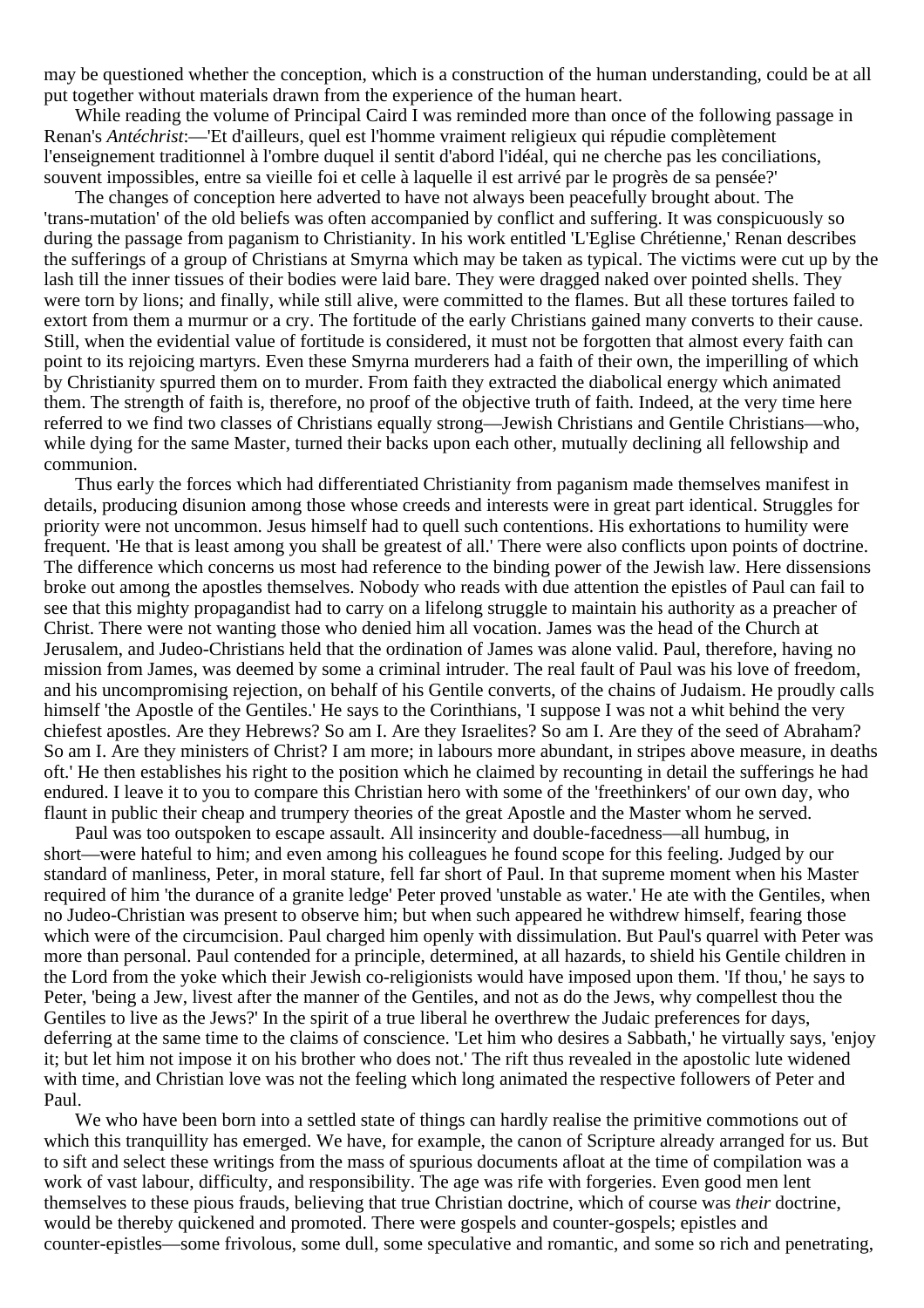so saturated with the Master's spirit, that, though not included in the canon, they enjoyed an authority almost equal to that of the canonical books. The end being held to sanctify the means, there was no lack of manufactured testimony. The Christian world seethed not only with apocryphal writings, but with hostile interpretations of writings not apocryphal. Then arose the sect of the Gnostics—men who *know*—who laid claim to the possession of a perfect science, and who, if they were to be believed, had discovered the true formula for what philosophers called 'the absolute.' But these speculative Gnostics were rejected by the conservative and orthodox Christians of their day as fiercely as their successors the Agnostics—men who *don't know*—are rejected by the orthodox in our own. The martyr Polycarp one day met Marcion, an ultra-Paulite, and a celebrated member of the Gnostic sect. On being asked by Marcion whether he, Polycarp, did not know him, Polycarp replied, 'Yes, I know you very well; you are the first-born of the devil.'

*L'Eglise Chrétienne*, p. 450.

This is a sample of the bitterness then common. It was a time of travail—of throes and whirlwinds. Men at length began to yearn for peace and unity, and out of the embroilment was slowly consolidated that great organisation the Church of Rome. The Church of Rome had its precursor in the Church *at* Rome. But Rome was then the capital of the world; and, in the end, that great city gave the Christian Church established in her midst such a decided preponderance, that it eventually laid claim to the proud title of 'Mother and Matrix of all other Churches.'

With jolts and oscillations, resulting at times in overthrow, the religious life of the world has spun down 'the ringing grooves of change.' A smoother route may have been undiscoverable. At all events it was undiscovered. Many years ago I found myself in discussion with a friend who entertained the notion that the general tendency of things in this world is towards an equilibrium of peace and blessedness to the human race. My notion was that equilibrium meant not peace and blessedness, but death. No motive power is to be got from heat, save during its *fall* from a higher to a lower temperature, as no power is to be got from water save during its descent from a higher to a lower level. Thus also life consists, not in equilibrium, but in the passage towards equilibrium. In man it is the leap from the potential, through the actual, to repose. The passage often involves a fight. Every natural growth is more or less of a struggle with other growths, in which, in the long run, the fittest survives. In times of strife and commotion we may long for peace; but knowledge and progress are the fruits of action. Some are, and must be, wiser than the rest; and the enunciation of a thought in advance of the moment provokes dissent or wins approval, and thus promotes action. The thought may be unwise; but it is only by discussion, checked by experience, that its value can be determined. Discussion, therefore, is one of the motive powers of life, and, as such, is not to be deprecated. Still one can hardly look without despair on the passions excited, and the energies wasted, over questions which, after ages of strife, are shown to be mere foolishness. Thus the theses which shook the world during the first centuries of the Christian era have, for the most part, shrunk into nothingness. It may, however, be that the human mind could not become fitted to pronounce judgment on a controversy otherwise than by wading through it. We get clear of the jungle by traversing it. Thus even the errors, conflicts, and sufferings of bygone times may have been necessary factors in the education of the world. Let nobody, however, say that it has not been a hard education. The yoke of religion has not always been easy, nor its burden light—a result arising, in part, from the ignorance of the world at large, but more especially from the mistakes of those who had the charge and guidance of a great spiritual force, and who guided it blindly. Looking over the literature of the Sabbath question, as catalogued and illustrated in the laborious, able, and temperate work of the late Mr. Robert Cox, we can hardly repress a sigh in thinking of the gifts and labours of intellect which this question has absorbed, and the amount of bad blood it has generated. Further reflection, however, reconciles us to the fact that waste in intellect may be as much an incident of growth as waste in nature.

When the various passages of the Pentateuch which relate to the observance of the Sabbath are brought together, as they are in the excellent work of Mr. Cox, and when we pass from them to the similarly collected utterances of the New Testament, we are immediately exhilarated by a freer atmosphere and a vaster sky. Christ found the religions of the world oppressed almost to suffocation by the load of formulas piled upon them by the priesthood. He removed the load, and rendered respiration free. He cared little for forms and ceremonies, which had ceased to be the raiment of man's spiritual life. To that life he looked, and it he sought to restore. It was remarked by Martin Luther that Jesus broke the Sabbath deliberately, and even ostentatiously, for a purpose. He walked in the fields; he plucked, shelled, and ate the corn; he treated the sick, and his spirit may be detected in the alleged imposition upon the restored cripple of the labour of carrying his bed on the Sabbath day. He crowned his protest against a sterile formalism by the enunciation of a principle which applies to us to-day as much as to the world in the time of Christ. 'The Sabbath was made for man, and not man for the Sabbath.'

Though the Jews, to their detriment, kept themselves as a nation intellectually isolated, the minds of individuals were frequently coloured by Greek thought and culture. The learned and celebrated Philo, who was contemporary with Josephus, was thus influenced. Philo expanded the uses of the seventh day by including in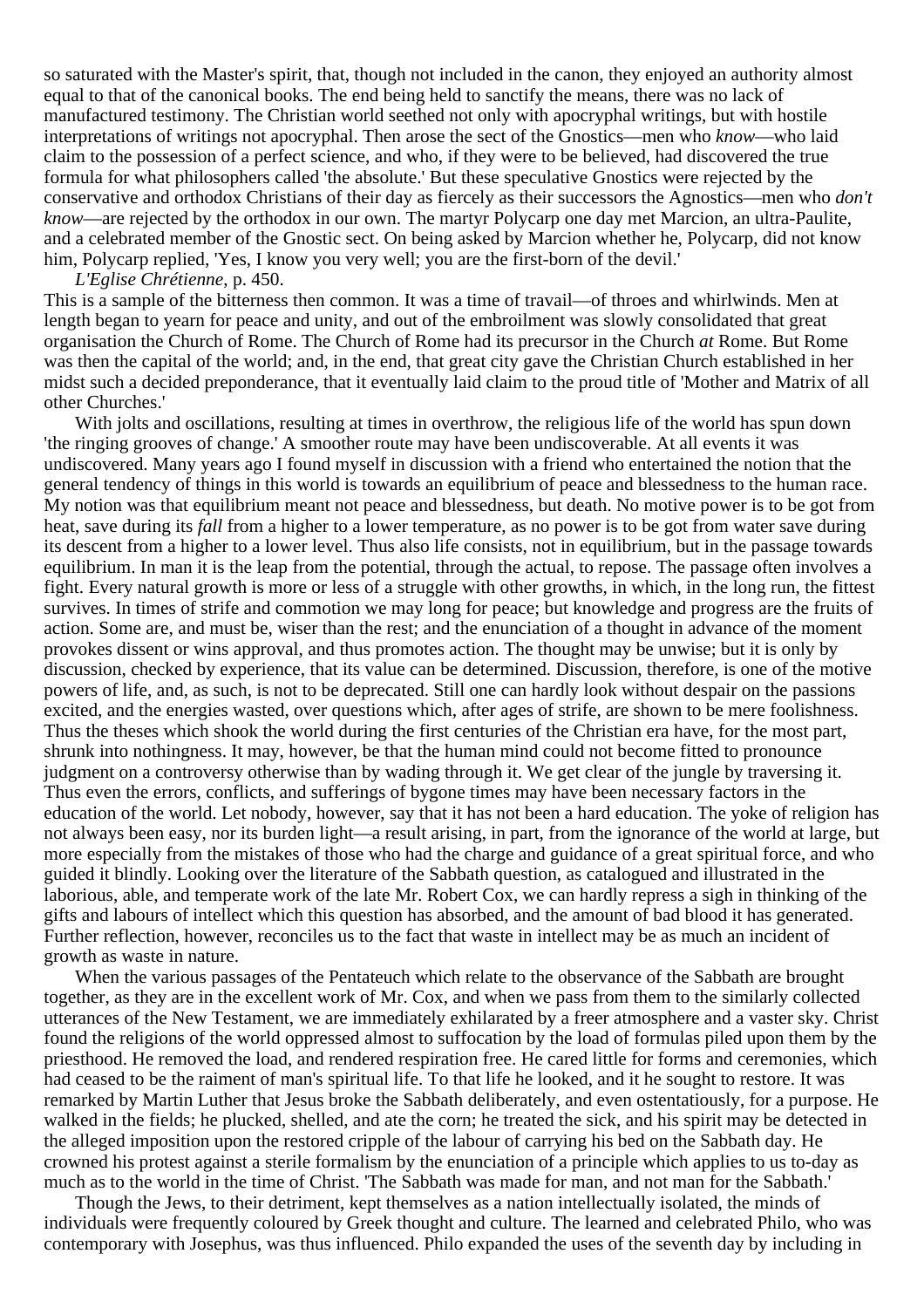its proper observance studies which might be called secular. 'Moreover,' he says, 'the seventh day is also an example from which you may learn the propriety of studying philosophy. As on that day it is said God beheld the works that He had made, so you also may yourself contemplate the works of Nature.' Permission to do this is exactly what the members of the Sunday Society humbly claim. The Jew, Philo, would grant them this permission, but our straiter Christians will not. Where shall we find such samples of those works of Nature which Philo commended to the Sunday contemplation of his countrymen as in the British Museum? Within those walls we have, as it were, epochs disentombed—ages of divine energy illustrated. But the efficient authorities—among whom I would include a short-sighted portion of the public—resolutely close the doors, and exclude from the contemplation of these things the multitudes who have only Sunday to devote to them. Taking them on their own ground, we ask, are the authorities logical in doing so? Do they who thus stand between them and us really believe those treasures to be the work of God? Do they or do they not hold, with Paul, that 'the eternal power and Godhead' may be clearly seen from 'the things that are made'? If they do—and they dare not affirm that they do not—I fear that Paul, in his customary language, would pronounce their conduct in shutting us out to be 'without excuse.'

I refer, of course, to those who object to the opening of the Museums on religious grounds. The administrative difficulty stands on a different footing. But surely *it* ought to vanish in presence of the public benefits which in all probability would accrue.

Science, which is the logic of nature, demands proportion between the house and its foundation. Theology sometimes builds weighty structures on a doubtful base. The tenet of Sabbath observance is an illustration. With regard to the time when the obligation to keep the Sabbath was imposed, and the reasons for its imposition, there are grave differences of opinion between learned and pious men. Some affirm that it was instituted at the Creation in remembrance of the rest of God. Others allege that it was imposed after the departure of the Israelites from Egypt, and in memory of that departure. The Bible countenances both interpretations. In Exodus we find the origin of the Sabbath described with unmistakable clearness, thus:— 'For in six days the Lord made heaven and earth, the sea, and all that in them is, and rested the seventh day. *Wherefore* the Lord blessed the seventh day, and hallowed it.' In Deuteronomy this reason is suppressed and another is assigned. Israel being a servant in Egypt, God, it is stated, brought them out of it through a mighty hand and by a stretched-out arm. '*Therefore* the Lord thy God commanded thee to keep the Sabbath day.' After repeating the Ten Commandments, and assigning the foregoing origin to the Sabbath, the writer in Deuteronomy proceeds thus:—'These words the Lord spake unto all your assembly in the mount, out of the midst of the fire, of the cloud, and the thick darkness, with a loud voice; and he added no more.' But in Exodus God not only added more, but something entirely different. This has been a difficulty with commentators—not formidable, if the Bible be treated as any other ancient book, but extremely formidable on the theory of plenary inspiration. I remember in the days of my youth being shocked and perplexed by an admission made by Bishop Watson in his celebrated 'Apology for the Bible,' written in answer to Tom Paine. 'You have,' says the bishop, 'disclosed a few weeds which good men would have covered up from view.' That there were 'weeds' in the Bible requiring to be kept out of sight was to me, at that time, a new revelation. I take little pleasure in dwelling upon the errors and blemishes of a book rendered venerable to me by intrinsic wisdom and imperishable associations. But when that book is wrested to our detriment, when its passages are invoked to justify the imposition of a yoke, irksome because unnatural, we are driven in self-defence to be critical. In self-defence, therefore, we plead these two discordant accounts of the origin of the Sabbath, one of which makes it a purely Jewish institution, while the other, unless regarded as a mere myth and figure, is in violent antagonism to the facts of geology.

With regard to the alleged 'proofs' that Sunday was introduced as a substitute for Saturday, and that its observance is as binding upon Christians as their Sabbath was upon the Jews, I can only say that those which I have seen are of the flimsiest and vaguest character. 'If,' says Milton, 'on the plea of a divine command, they impose upon us the observances of a particular day, how do they presume, without the authority of a divine command, to substitute another day in its place?' Outside the bounds of theology no one would think of applying the term 'proofs' to the evidence adduced for the change; and yet on this pivot, it has been alleged, turns the eternal fate of human souls.

In 1785 the first mail-coach reached Edinburgh from London on Sunday, and in 1788 it was continued to Glasgow. The innovation was denounced by a minister of the Secession Church of Scotland as 'contrary to the laws both of Church and State; contrary to the laws of God; contrary to the most conclusive and constraining reasons assigned by God; and calculated not only to promote the hurt and ruin of the nation, but also the eternal damnation of multitudes.'—Cox, vol. ii. p. 248. Even in our own day there are clergymen foolish enough to indulge in this dealing out of damnation,

Were such a doctrine not actual it would be incredible. It has been truly said that the man who accepts it sinks, in doing so, to the lowest depth of Atheism. It is perfectly reasonable for a religious community to set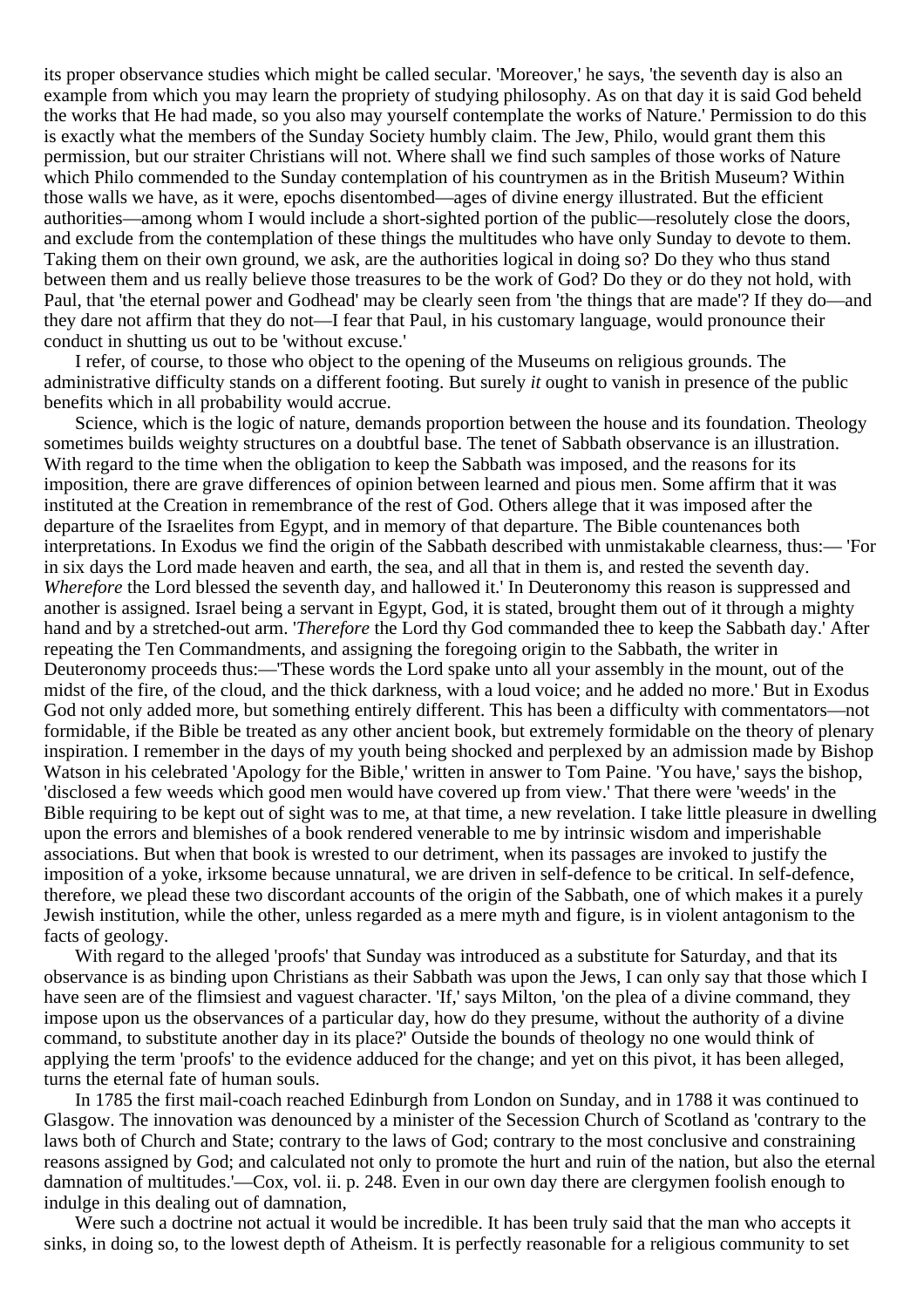apart one day in seven for rest and devotion. Most of those who object to the Judaic observance of the Sabbath recognise not only the wisdom but the necessity of some such institution, not on the ground of a divine edict, but of common sense.

'That public worship,' says Milton, 'is commended and inculcated as a voluntary duty, even under the Gospel, I allow; but that it is a matter of compulsory enactment, binding on believers from the authority of this commandment, or of any Sinaitical precept whatever, I deny.'

They contend, however, that it ought to be as far as possible a day of cheerful renovation both of body and spirit, and not a day of penal gloom. There is nothing that I should withstand more strenuously than the conversion of the first day of the week into a common working day. Quite as strenuously, however, should I oppose its being employed as a day for the exercise of sacerdotal rigour.

The early reformers emphatically asserted the freedom of Christians from Sabbatical bonds; indeed Puritan writers have reproached them with dimness of vision regarding the observance of the Lord's Day. 'The fourth Commandment,' says Luther, 'literally understood, does not apply to us Christians; for it is entirely outward, like other ordinances of the Old Testament, all of which are now left free by Christ. If a preacher,' he continues,' wishes to force you back to Moses, ask him whether you were brought by Moses out of Egypt? If he says no; then say, How, then, does Moses concern me, since he speaks to the people that have been brought out of Egypt? In the New Testament Moses comes to an end, and his laws lose their force. He must bow in the presence of Christ.' 'The Scripture,' says Melanchthon, 'allows that we are not bound to keep the Sabbath, for it teaches that the ceremonies of the law of Moses are not necessary after the revelation of the Gospel. And yet,' he adds, 'because it was requisite to appoint a certain day that the people might know when to assemble together, it appeared that the Church appointed for this purpose the Lord's Day.' I am glad to find my grand old namesake on the side of freedom in this matter. 'As for the Sab- bath,' says the martyr Tyndale, 'we are lords over it, and may yet change it into Monday, or into any other day, as we see need; or may make every tenth day holy day, only if we see cause why. Neither need we any holy day at all if the people might be taught without it.' Calvin repudiated 'the frivolities of false prophets who, in later times, have instilled Jewish ideas into the people. Those,' he continues, 'who thus adhere to the Jewish institution go thrice as far as the Jews themselves in the gross and carnal superstition of Sabbatism.' Even John Knox, who has had so much Puritan strictness unjustly laid to his charge, knew how to fulfil on the Lord's Day the duties of a generous, hospitable host. His Master feasted on the Sabbath day, and he did not fear to do the same on Sunday. 'There be two parts of the Sabbath day,' says Cranmer. 'One is the outward bodily rest from all manner of labour and work: this is mere ceremonial, and was taken away with other sacrifices and ceremonies by Christ at the preaching of the Gospel. The other part of the Sabbath day is the inward rest or ceasing from sin.' This higher symbolism, as regards the Sabbath, is frequently employed by the Reformers. It is the natural recoil of the living spirit from the mechanical routine of a worn-out hierarchy.

Towards the end of the sixteenth century, demands for a stricter observance of the Sabbath began to be made—probably in the first instance with some reason, and certainly with good intent. The manners of the time were coarse, and Sunday was often chosen for their offensive exhibition. But if there was coarseness on the one side, there was ignorance both of Nature and human nature on the other. Contemporaneously with the demands for stricter Sabbath rides, God's judgments on Sabbath-breakers began to be pointed out. Then and afterwards 'God's judgments' were much in vogue, and man, their interpreter, frequently behaved as a fiend in the supposed execution of them. But of this subsequently. A Suffolk clergyman named Bownd, who, according to Cox, was the first to set forth at large the views afterwards embodied in the Westminster Confession, adduces many such judgments. One was the case of a nobleman 'who for hunting on the holy day was punished by having a child with a head like a dog's.' Though he cites this instance, Bownd, in the matter of Sabbath observance, was very lenient towards noblemen. With courtier-like pliancy, which is not without its counterpart at the present time, he makes an exception in their favour. 'Concerning the feasts of noblemen and great personages or their ordinary diet upon this day, because they represent in some measure the majesty of God on the earth, in carrying the image as it were of the magnificence and puissance of the Lord, much is to be granted to them.'

Imagination once started in this direction was sure to be prolific. Instances accordingly grew apace in number and magnitude. Memorable examples of God's judgments upon Sabbath-breakers, and other like libertines, in their unlawful sports happening within this realm of England, were collected. Innumerable cases of drowning while bathing on Sunday were adduced, without the slightest attention to the logical requirements of the question. Week-day drownings were not dwelt upon, and nobody knew or cared how the question of proportion stood between the two classes of bathers. The Civil War was regarded as a punishment for Sunday desecration. The fire of London, and a subsequent great fire in Edinburgh, were ascribed to this cause; while the fishermen of Berwick lost their trade through catching salmon on Sunday. A Nonconformist minister named John Wells, whose huge volume is described by Cox as 'the most tedious of all the Puritan productions about the Sabbath,' is specially copious in illustration. A drunken pedlar, 'fraught with commodities' on Sunday, drops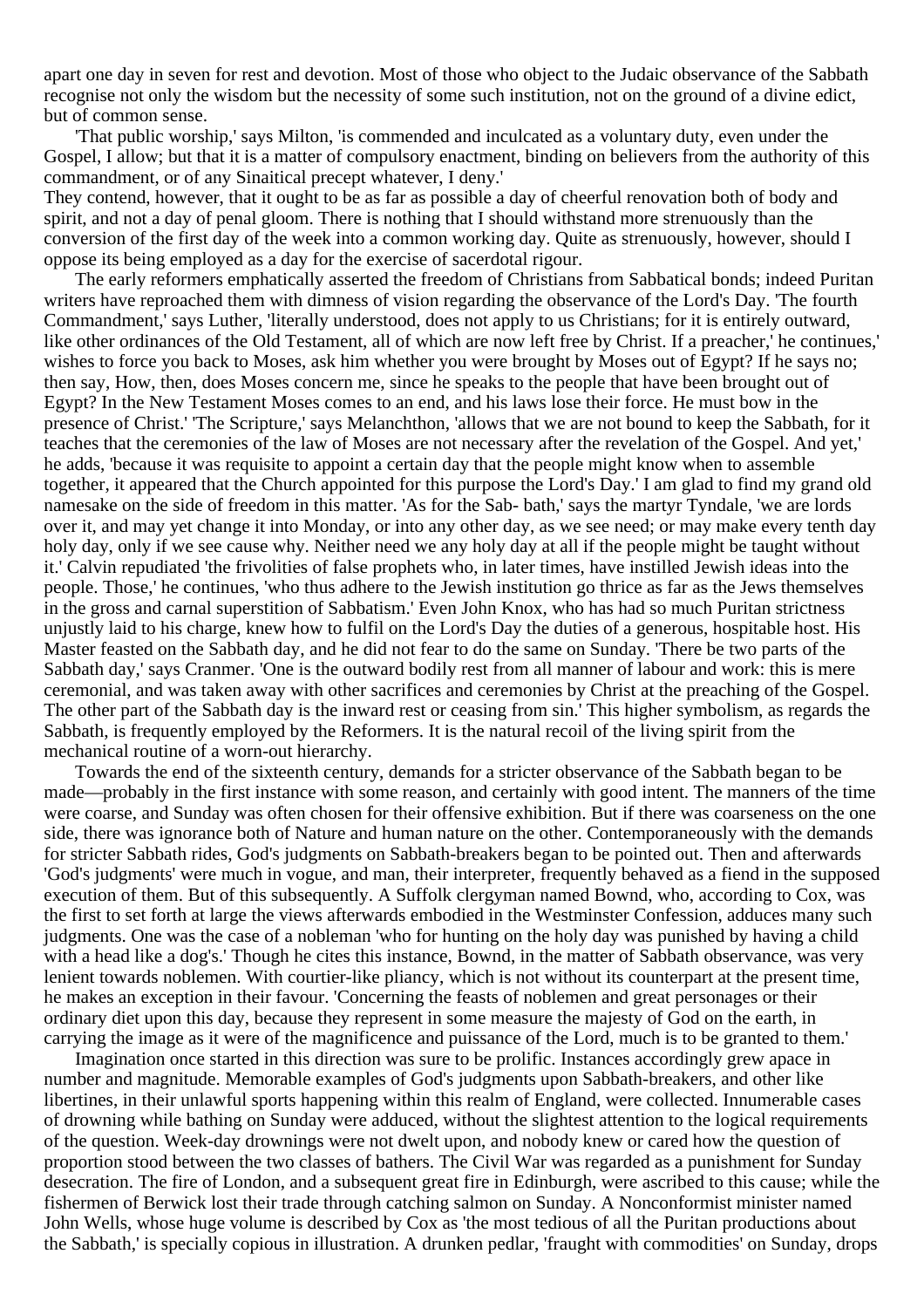into a river: God's retributive justice is seen in the fact. Wells travelled far in search of instances. One Utrich Schrœtorus, a Swiss, while playing at dice on the Lord's Day, lost heavily, and apparently to gain the devil to his side broke out into this horrid blasphemy: 'If fortune deceive me now I will thrust my dagger into the body of God.' Whereupon he threw the dagger upwards. It disappeared, and five drops of blood, which afterwards proved indelible, fell upon the gaming table. The devil then appeared, and with a hideous noise carried off the vile blasphemer. His two companions fared no better. One was struck dead and turned into worms, the other was executed. A vintner, who on the Lord's Day tempted the passers-by with a pot of wine, was carried into the air by a whirlwind and never seen more. 'Let us read and tremble,' adds Mr. Wells; At Tidworth a man broke his leg on Sunday while playing at football. By a secret judgment of the Lord the wound turned into a gangrene, and in pain and terror the criminal gave up the ghost.

You may smile at these recitals, but is there not a survival of John Wells still extant among us? Are there not people in our midst so well informed regarding 'the secret judgments of the Lord' as to be able to tell you their exact value and import, from the damaging of the share market through the running of Sunday trains to the calamitous overthrow of a railway bridge? Alphonso of Castile boasted that if he had been consulted at the beginning of things he could have saved the Creator some worlds of trouble. It would not be difficult to give the God of our more rigid Sabbatarians a lesson in justice and mercy, for his alleged judgments savour but little of either. How are calamities to be classified? Almost within earshot of those who note these Sunday judgments, the poor miners of Blantyre are blown to pieces, while engaged in their sinless weekday toil. A little further off the bodies of two hundred and sixty workers, equally innocent of Sabbath-breaking, are entombed at Abercarne. Dinas holds its sixty bodies, while the present year has furnished its fearful tale of similar disasters. Whence comes the vision which differentiates the Sunday calamity from the week-day calamity, seeing in the one a judgment of heaven, and in the other a natural event? We may wink at the ignorance of John Wells, for he lived in a pre-scientific age; but it is not pleasant to see his features reproduced, on however small a scale, before an educated nation in the latter half of the nineteenth century.

Notwithstanding their strictness about the Sabbath, which possibly carried with it the usual excess of a reaction, some of the straitest of the Puritan sect saw clearly that unremitting attention to business, whether religious or secular, was unhealthy. Considering recreation to be as necessary to health as daily food, they exhorted parents and masters, if they would avoid the desecration of the Sabbath, to allow to children and servants time for honest recreation on other days. They might have clone well to inquire whether even Sunday devotions might not, without 'moral culpability' on their part, keep the minds of children and servants too long upon the stretch. I fear many of the good men who insist on a Judaic observance of the Sabbath, and who dwell upon the peace and blessedness to be derived from a proper use of the Lord's Day, generalise beyond their data, applying the experience of the individual to the case of mankind. What is a conscious joy and blessing to themselves they cannot dream of as being a possible misery, or even a curse, to others. It is right that your most spiritually-minded men—men who, to use a devotional phrase, enjoy the closest walk with God—should be your pastors. But they ought also to be practical men, able to look not only on their personal feelings, but on the capacities of humanity at large, and willing to make their rules and teachings square with these capacities. There is in some minds a natural bias towards religion, as there is in others towards poetry, art, or mathematics; but the poet, artist, or mathematician who would seek to impose upon others not possessing his tastes the studies which give him delight, would be deemed an intolerable despot. The philosopher Fichte was wont to contrast his mode of rising into the atmosphere of faith with the experience of others. In his case the process, he said, was purely intellectual. Through reason he reached religion; while in the case of many whom he knew this process was both unnecessary and unused, the bias of their minds sufficing to render faith, without logic, clear and strong. In making rules for the community these natural differences must be taken into account. The yoke which is easy to the few may be intolerable to the many, not only defeating its own immediate purpose, but frequently introducing recklessness or hypocrisy into minds which a franker and more liberal treatment would have kept free from both.

'When our Puritan friends,' says Mr. Frederick Robertson,' talk of the blessings of the Sabbath, we may ask them to remember some of its curses.' Other and more serious evils than those recounted by Mr. Robertson may, I fear, be traced to the system of Sabbath observance pursued in many of our schools. At the risk of shocking some worthy persons, I would say that the invention of an invigorating game for fine Sunday afternoons, and healthy indoor amusement for wet ones, would prove infinitely more effectual as an aid to moral purity than most of our plans of religious meditation.

The moods of the times—the 'climates of opinion,' as Glanvil calls them—have also to be considered in imposing disciplines which affect the public. For the ages, like the individual, have their periods of mirth and earnestness, of cheerfulness and gloom. From this point of view a better case might be made out for the early Sabbatarians than for their survivals at the present day. Sunday sports had grown barbarous; bull-and bear-baiting, interludes, and bowling were reckoned amongst them, and the more earnest spirits longed not only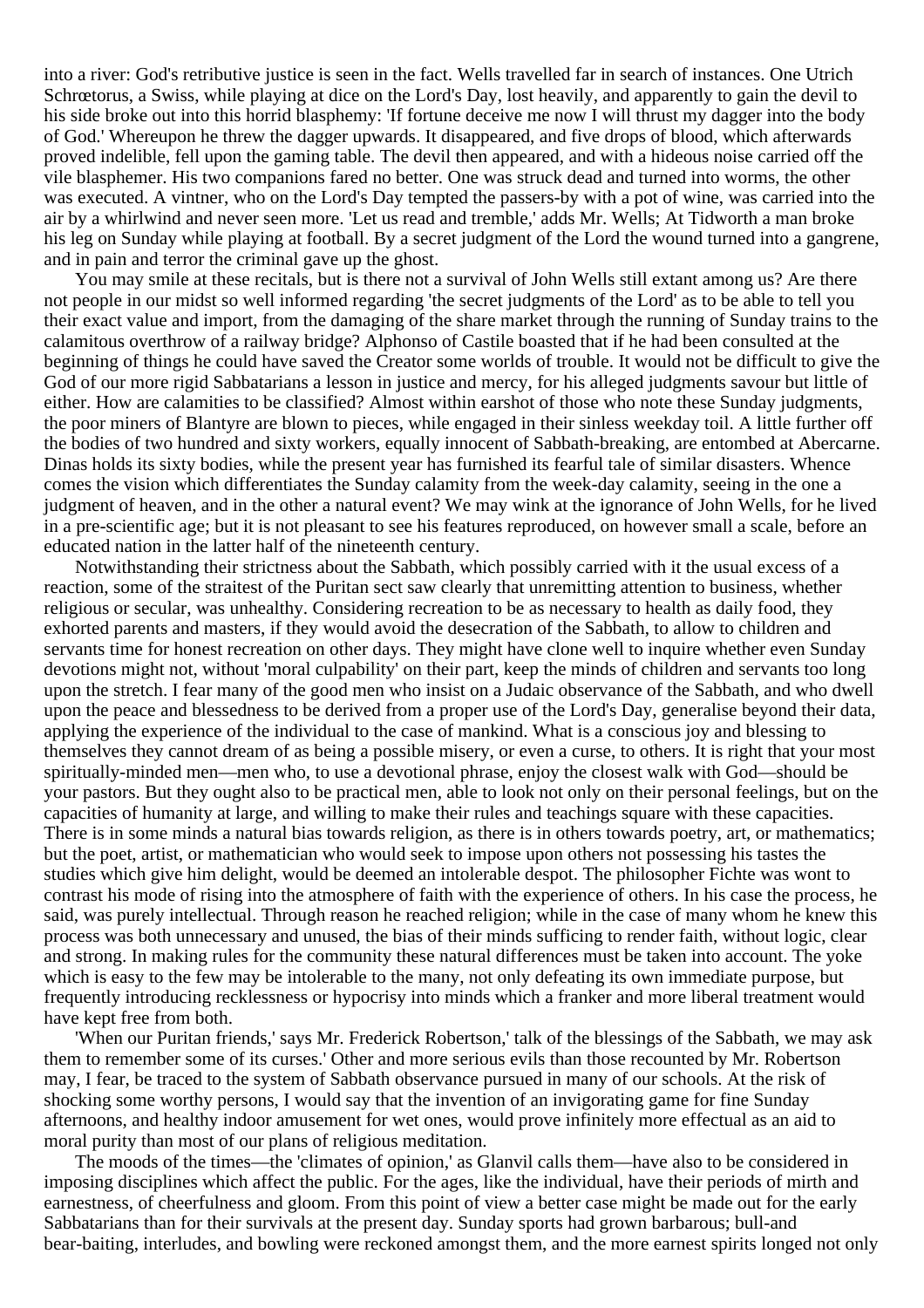to promote edification but to curb excess. Sabba-tarianism, therefore, though opposed, made rapid progress. Its opponents were not always wise. They did what religious parties, when in power, always do—exercised that power tyrannically. They invoked the arm of the flesh to suppress or change conviction. In 1618 James the First published a declaration, known after-wards as 'The Book of Sports,' because it had reference to Sunday recreations. Puritan magistrates had interfered with the innocent amusements of the people, and the King wished to insure their being permitted after divine service to those who desired them, but not enjoined upon those who did not. Coarser sports, and sports tending to immorality, were prohibited. Charles the First renewed the declaration of his father. Not content, however, with expressing his royal pleasure— not content with restraining the arbitrary civil magistrate—the King decreed that the declaration should be published 'through all the parish churches,' the bishops in their respective dioceses being made the vehicles of the royal command. Defensible in itself the declaration thus became an instrument of oppression. The High Church party, headed by Archbishop Laud, forced the reading of the documents on men whose consciences recoiled from the act. 'The precise clergy,' as Hallam calls them, refused in general to comply, and were suspended or deprived in consequence. 'But,' adds Hallam, 'mankind loves sport as little as prayer by compulsion; and the immediate effect of the King's declaration was to produce a far more scrupulous abstinence from diversions on Sundays than had been practised before.'

The Puritans, when they came into power, followed the evil example of their predecessors. They, the champions of religious freedom, showed that they could, in their turn, deprive their antagonists of their benefices, fine them, burn their books by the common hangman, and compel them to read from the pulpit things of which they disapproved. On this point Bishop Heber makes some excellent remarks. 'Much,' he says, 'as each religious party in its turn had suffered from persecution, and loudly and bitterly as each had, in its own particular instance, complained of the severities exercised against its members, no party had yet been found to perceive the great wickedness of persecution in the abstract, or the moral unfitness of temporal punishment as an engine of religious controversy.' In a very different strain writes the Dr. Bownd who has been already referred to as a precursor of Puritanism. He is so sure of his 'doxy' that he will unflinchingly make others bow to it. 'It behoveth,' he says, 'all kings, princes, and rulers, that profess the true religion to enact such laws and to see them diligently executed, whereby the honour of God in hallowing these days might be maintained. And, indeed, this is the chiefest end of all government, that men might not profess what religion they list, and serve God after what manner it pleaseth them best, but that the parts of God's true worship [Bowndean worship] might be set up everywhere, and all men compelled to stoop unto it.'

There is, it must be admitted, a sad logical consistency in the mode of action advocated by Dr. Bownd and deprecated by Bishop Heber. As long as men hold that there is a hell to be shunned, they seem logically warranted in treating lightly the claims of religious liberty upon earth. They dare not tolerate a freedom whose end they believe to be eternal perdition. Cruel they may be for the moment, but a passing pang vanishes when compared with an eternity of pain. Unreligious men might call it hallucination, but if I accept undoubtingly the doctrine of eternal punishment, then, whatever society may think of my act. I am self-justified not only in 'letting' but in destroying that which I hold dearest, if I believe it to be thereby stopped in its progress to the fires of hell. Hence, granting the assumptions common to both, the persecution of Puritans by High Churchmen, and of High Churchmen by Puritans, had a basis in reason. I do not think the question can be decided on *à 'priori* grounds, as Bishop Heber seemed to suppose. It is not the abstract wickedness of persecution, so much as our experience of its results, that causes us to set our faces against it. It has been tried, and found the most ghastly of failures. This experimental fact overwhelms the plausibilities of logic, and renders persecution, save in its meaner and stealthier aspects, in our day impossible.

The combat over Sunday continued, the Sabbatarians continually gaining ground. In 1643 the divines who drew up the famous document known as the Westminster Confession, began their sittings in Henry the Seventh's Chapel. Milton thought lightly of these divines, who, he said, were sometimes chosen by the whim of members of Parliament; but the famous Puritan, Baxter, extolled them for their learning, godliness, and ministerial abilities. A journal of their earlier proceedings was kept by one of their members. On the 13th of November 1644 he records the occurrence of 'a large debate' on the sanctification of the Lord's Day. After fixing the introductory phraseology, the assembly proceeded to consider the second proposition: 'To abstain from all unnecessary labours, worldly sports, and recreations.' It was debated whether 'worldly thoughts' should not be added. 'This was scrupulous,' says the naive journalist, 'whether we should not be a scorn to go about to bind men's thoughts, but at last it was concluded upon to be added, both for the more piety and for that the Fourth Command includes it.' The question of Sunday cookery was then discussed and settled; and, as regards public worship, it was decreed 'that all the people meet so timely that the whole congregation be present at the beginning, and not depart until after the blessing. That what time is vacant between or after the solemn meetings of the congregation be spent in reading, meditation, repetition of sermons,' &c. These holy men were full of that strength already referred to as imparted by faith. They needed no natural joy to brighten their lives,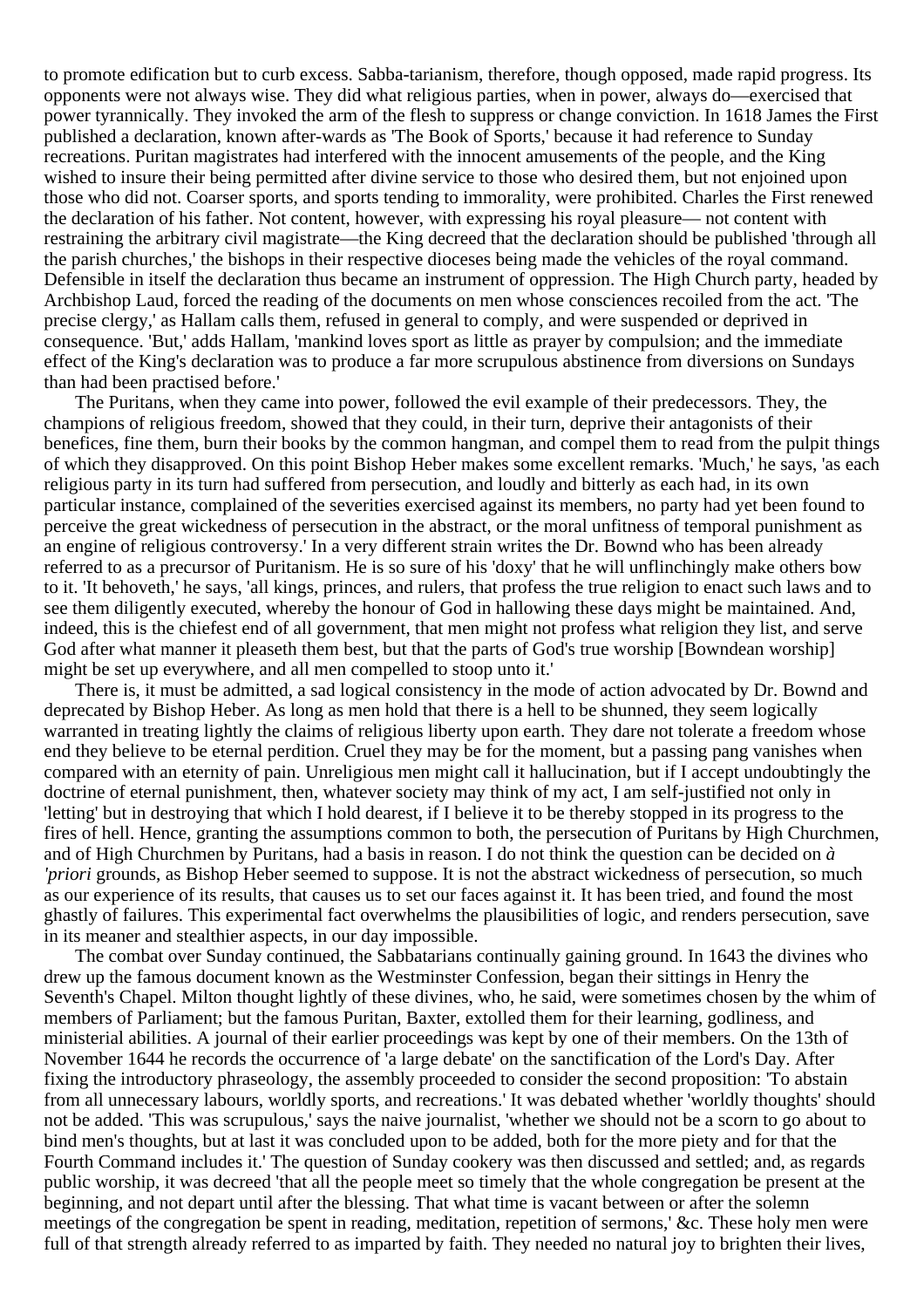mirth being displaced by religious exaltation. They erred, however, in making themselves a measure for the world at large, and insured the overthrow of their cause by drawing too heavily upon average human nature. 'This much,' says Hallam, 'is certain, that when the Puritan party employed their authority in proscribing all diversions, and enforcing all the Jewish rigour about the Sabbath, they rendered their own yoke intolerable to the young and gay; nor did any other cause, perhaps, so materially contribute to bring about the Restoration.'

From the records of the Town Council of Edinburgh, Mr. Cox makes certain extracts which amusingly illustrate both the character of Sabbath discipline and the difficulty of enforcing it. In 1560 it was among other things decreed that on Sundays 'all persons be astricted to be present at the ordinary sermons as well after noon as before noon, and that from the last jow of the bell to the said sermons to the final end.' In 1581 the Council ordained that 'proclamation be made through this burgh, discharging all kinds of games and plays now commonly used the said day, such as bowling in yards, dancing, playing, running through the high street of hussies, bairns, and boys, with all manner of dissolution of behaviour.' The people obeyed and went to church, but it seems they chose their own preachers. This gala-vanting among the kirks was, however, quickly put an end to; for in 1584 it was ordained 'that all freemen and freemen's wives in times coming be found in their own parish kirk every Sunday, as also at the time of the Communions, under the pain of payment of an unlaw for every person being found absent.' In 1586 the Council 'finds it expedient that a bailie ilk Sunday his week about, visit the street taverns and other common places in time of sermon, and pones all offenders according to the town statutes.' Vaging (strolling) in the High Gate was also forbidden, and no bickering in the streets was to be allowed. Dickson, the town trumpeter, 'to be warded and put in the irons for passing on the Sundays at his own hand to the May-plays at Kirkliston.'

These restrictions, applying at first to the time of divine service only, were afterwards extended to the entire Sunday. Sabbath profanation resembled hydraulic pressure, and broke forth whenever it found a weak point in the municipal dam. The repairing and strengthening of the dam were incessant. Proclamation followed proclamation, forbidding the practice of buying and selling, the opening of eating and coffee-houses, and prohibiting such sports as golf, archery, row-bowles, pennystane, and kaitchpullis. The gates of the city were ordered to be closed on Saturday night, and not to be opened before four o'clock on Monday morning. At the time these edicts were published the Provost complained of the little obedience hitherto given to the manifold acts of council for keeping the Sabbath. A decree on January 14, 1659, runs thus:—'Whereas many both young and old persons walk, or sit and play on the Castle hill, and upon the streets and other places on the Sabbath Day after sermons, so that it is manifest that family worship is neglected by such, the Council appoint that there be several pairs of stocks provided to stand in several public places of the city, that whosoever is needlessly walking or sitting idly in the streets shall either pay eighteenpence sterling penalty or be put in the stocks.' The parents of children found playing are fined 6*d*. a head. 'And if any children be found on the Castle hill after supper, to pay 18*d*. penalty or to be put in the stocks.' Even this drastic treatment did not cure the evil, for thirty years later the edict against 'vaging' on the Castle hill had to be renewed. At the same time it was ordered that the public wells be closed on Sunday from 8 A.M. till noon; then to open till 1 P.M., and afterwards from 5 P.M. None to bring any greater vessels to the wells for the carrying of water than a pint stoup or a pint bottle on the Lord's Lay. Our present sanitary notions were evidently not prevalent in Edinburgh in 1689. Mr. Cox remarks that 'these ordinances were usually enacted at the instance of the clergy.' It would have been well had the evils which the Scottish clergy inflicted on their country at the time here referred to been limited to the stern manipulation of Sabbath laws.

In Massachusetts it was attempted to make Sabbath-breaking a capital offence, but Governor Winthrop had the humanity and good sense to erase it from the list of acts punishable with death. In the laws of the colony of New Plymouth, presumptuous Sabbath-breaking was either followed by death or 'grievously punished at the judgment of the court,'

In 1646, the 'Confession' being agreed upon, it was presented to Parliament, which, in 1648, accepted and published its doctrinal portion. There was no lack of definiteness in the Assembly's statements. They spoke as confidently of the divine enactments as if each member had been personally privy to the counsels of the Most High. When Luther in the Castle of Marburg had had enough of the arguments of Zuinglius on the 'real presence,' he is said to have ended the controversy by taking up a bit of chalk and writing firmly and finally upon the table, 'Hoc est corpus meum.' Equally downright and definite were the divines at Westminster. They were modest in offering their conclusions to Parliament as 'humble advice,' but there was no flicker of doubt either in their theology or their cosmology. 'From the beginning of the world,' they say, 'to the Resurrection of Christ, the last day of the week was kept holy as a Sabbath while from the Resurrection it 'was changed into the first day of the week, which in Scripture is called the Lord's Day, and is to be continued to the end of the world as the Christian Sabbath.' The notions of the divines regarding the 'beginning and the end' of the world were primitive but decided. An ancient philosopher was once mobbed for venturing the extravagant opinion that the sun, which appeared to be a circle less than a yard in diameter, might really be as large as the whole country of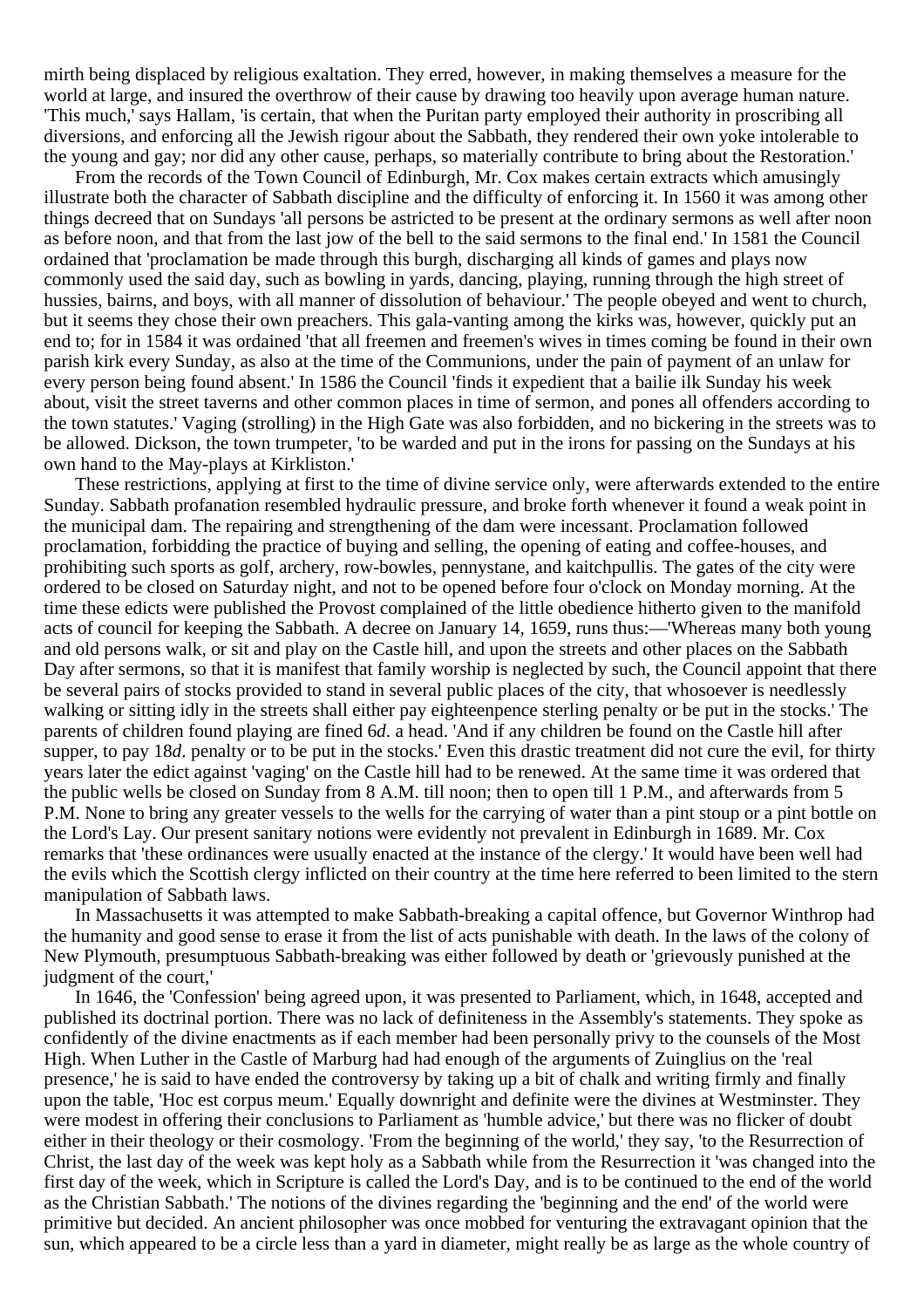Greece. Imagine a man with the knowledge of a modern geologist uttering his blasphemies among these Westminster divines! 'It pleased God,' they continue, 'at the beginning to create, or make of nothing, the world and all things therein, whether visible or invisible, in the space of six days, and all very good.' Judged from our present scientific standpoint, this, of course, is mere nonsense. But the calling of it by this name does not exhaust the question. The real point of interest to me, I confess, is not the cosmological errors of the Assembly, but the hold which theology has taken of the human mind, and which enables it to survive the ruin of what was long deemed essential to its stability. On this question of 'essentials' the gravest mistakes are constantly made. Save as a passing form, no part of objective religion is essential. Religion lives not by the force and aid of dogma, but because it is ingrained in the nature of man. To draw a metaphor from metallurgy, the moulds have been broken and reconstructed over and over again, but the molten ore abides in the ladle of humanity. An influence so deep and permanent is not likely soon to disappear; but of the future form of religion little can be predicted. Its main concern may possibly be to purify, elevate, and brighten the life that now is, instead of treating it as the more or less dismal vestibule Of a life that is to come.

The term 'nonsense,' which has just been applied to the views of creation enunciated by the Westminster Assembly, was used, as already stated, in reference to our present knowledge, and not to the knowledge of three or four centuries ago. To most people the earth was at that time all in all, the sun and moon and stars being set in heaven merely to furnish lamplight to our planet. But though in relation to the heavenly bodies the earth's position and importance were thus exaggerated, very inadequate and erroneous notions were entertained regarding the shape and magnitude of the earth itself. Theologians were horrified when first informed that our planet was a sphere. The question of antipodes exercised them for a long time, most of them pouring ridicule on the idea that men could exist with their feet turned towards us, and with their heads pointing downwards. I think it is Sir George Airy who refers to the case of an over-curious individual asking what we should see if we went to the edge of the world and looked over. That the earth was a flat surface on which the sky rested was the belief entertained by the founders of all our great religious systems. Even liberal Protestant theologians stigmatised the Copernican theory as being 'built on fallible phenomena and advanced by many arbitrary assumptions against evident testimonies of Scripture.'

Such was the view of Dr. John Owen, who is described by Cox as 'the most eminent of the Independent divines,'

Newton finally placed his intellectual crowbar beneath these ancient notions, and heaved them into irretrievable ruin.

Then it was that penetrating minds, seeing the nature of the change wrought by the new astronomy in our conceptions of the universe, also discerned the difficulty, if not the impossibility, of accepting literally the Mosaic account of creation. They did not reject it, but they assigned to it a meaning entirely new. Dr. Samuel Clarke, who was the personal friend of Newton and a supporter of his theory, threw out the idea that 'possibly the six days of creation might be a typical representation of some greater periods.' Clarke's contemporary, Dr. Thomas Burnet, wrote with greater decision in the same strain. The Sabbath being regarded as a shadow or type of that heavenly repose which the righteous will enjoy when this world has passed away, 'so these six days of creation are so many periods of millenniums for which the world and the toils and labours of our present state are destined to endure.'

#### Cox, vol. ii. p. 211, note.

The Mosaic account was thus reduced to a poetic myth—a view which afterwards found expression in the vast reveries of Hugh Miller. But if this symbolic interpretation, which is now generally accepted, be the true one, what becomes of the Sabbath Day? It is absolutely without ecclesiastical meaning; and the man who was executed for gathering sticks on that day must be regarded as the victim of a rude legal rendering of a religious epic.

There were many minor offshoots of discussion from the great central controversy. Bishop Horsley had defined a day 'as consisting of one evening and one morning, or, as the Hebrew words literally import, of the decay of light and the return of it.' But what then, it was asked, becomes of the Sabbath in the Arctic regions, where light takes six months to 'decay,' and as long to 'return'? Differences of longitude, moreover, render the observance of the Sabbath at the same hours impossible. To some people such questions might appear trifling; to others they were of the gravest import. Whether the Sabbath should stretch from sunset to sunset, or from midnight to midnight, was also a subject of discussion. Voices moreover were heard refusing to acknowledge the propriety of the change from Saturday to Sunday, and the doctrine of Seventh Day observance was afterwards represented by a sect.

Theophilus Brabourne, a sturdy Puritan minister of Norfolk, whom Cox regards as the founder of this sect, thus argued the question in 1628: 'And now let me propound unto your choice these two days: the Sabbath Day on Saturday or the Lord's Day on Sunday, and keep whether of the twain you shall in conscience find the more safe. If you keep the Lord's Day, but profane the Sabbath Day, you walk in great danger and peril (to say the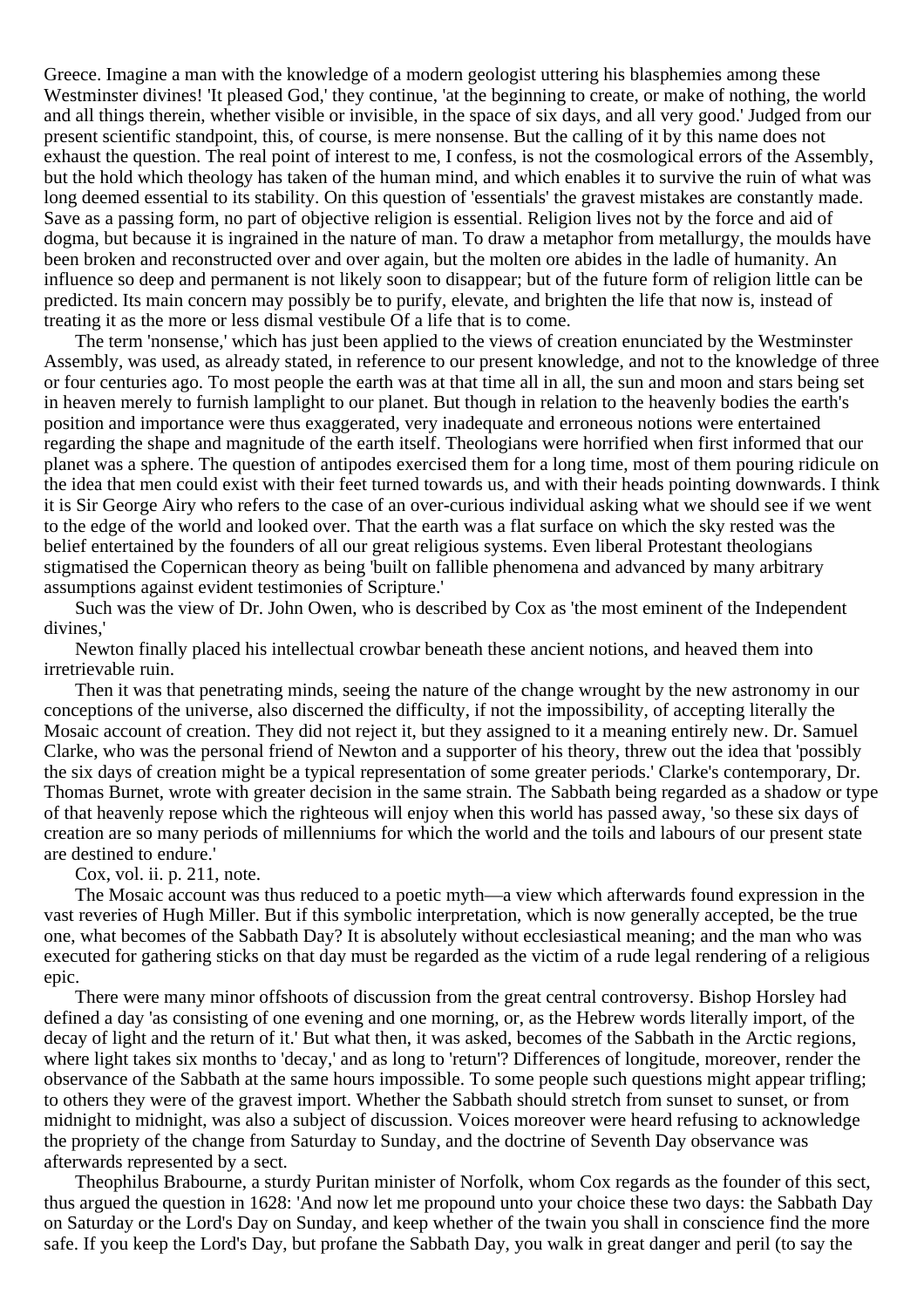least) of transgressing one of God's eternal and inviolable laws—the Fourth Commandment. But, on the other side, if you keep the Sabbath Day, though you profane the Lord's Day, you are out of all gun-shot and danger, for so you transgress no law at all, since neither Christ nor his apostles did ever leave any law for it.' The earth's sphericity and rotation, which had at first been received with such affright, came eventually to the aid of those afflicted with qualms and difficulties regarding the respective claims of Saturday and Sunday. The sun apparently moves from east to west. Suppose then we start on a voyage round the world in a westerly direction. In doing so we sail away, as it were, from the sun, which follows and periodically overtakes us, reaching the meridian of our ship each succeeding day somewhat later than if we stood still. For every 15° of longitude traversed by the vessel the sun will be exactly an hour late; and after the ship has traversed twenty-four times 15°, or 360°, that is to say, the entire circle of the earth, the sun will be exactly a day behind. Here, then, is the expedient suggested by Dr. Wallis, F.R.S., Savilian Professor of Geometry in the University of Oxford, to quiet the minds of those in doubt regard- ing Saturday observance. He recommends them to make a voyage round the world, as Sir Francis Drake did, 'going out of the Atlantic Ocean westward by the Straits of Magellan to the East Indies, and then from the east, returning by the Cape of Good Hope homeward, and let them keep their Saturday-Sabbath all the way. When they come home to England they will find their Saturday to fall upon our Sunday, and they may thenceforth continue to observe their Saturday-Sabbath on the same day with us!'

Large and liberal minds were drawn into this Sabbatarian conflict, but they were not the majority. Between the booming of the bigger guns we have an incessant clatter of small arms. We ought not to judge superior men without reference to the spirit of their age. This is an influence from which they cannot escape, and so far as it extenuates their errors it ought to be pleaded in their favour. Even the atrocities of the individual excite less abhorrence when they are seen to be the outgrowth of his time. But the most fatal error that could be committed by the leaders of religious thought is the attempt to force into their own age conceptions which have lived their life, and come to their natural end, in preceding ages. History is the record of a vast experimental investigation—of a search by man after the best conditions of existence. The Puritan attempt was a grand experiment. It had to be made. Sooner or later the question must have forced itself upon earnest believers possessed of power, Is it not possible to rule the world in accordance with the wishes of God as revealed in the Bible?—Is it not possible to make human life the copy of a divine pattern? The question could only have occurred in the first instance to the more exalted minds. But instead of working upon the inner forces and convictions of men, legislation presented itself as a speedier way to the attainment of the desired end. To legislation, therefore, the Puritans resorted. Instead of guiding, they repressed, and thus pitted themselves against the unconquerable impulses of human nature. Believing that nature to be depraved, they felt themselves logically warranted in putting it in irons. But they failed, and their failure ought to be a warning to their successors.

Another error, of a far graver character than that just noticed, may receive a passing mention here. At the time when the Sabbath controversy was hottest, and the arm of the law enforcing the claims of the Sabbath strongest and most unsparing, another subject profoundly stirred the religious mind of Scotland. A grave and serious nation, believing intensely in its Bible, found therein recorded the edicts of the Almighty against witches, wizards, and familiar spirits, and were taught by their clergy that such edicts still held good. The same belief had overspread the rest of Christendom, but in Scotland it was intensified by the rule of Puritanism and the natural earnestness of the people. I have given you a sample of the devilish cruelties practised on the Christians at Smyrna. These tortures were far less shocking than those inflicted upon witches in Scotland. I say less shocking, because the victims at Smyrna courted martyrdom. They counted the sufferings of this present time as not worthy to be compared with the glory to be revealed; while the sufferers for witchcraft, in the midst of all their agonies, felt themselves" Godforsaken, and saw before them instead of the glories of heaven the infinite tortures of hell. Not to the fall of Sarmatia, but to the treatment of witches in the seven- teenth century, ought to be applied the words of your poet Campbell:—

#### *Oh! bloodiest picture in the book of time!*

The mind sits in sackcloth and ashes while contemplating the scenes so powerfully described by Mr. Lecky in his chapter on Magic and Witchcraft. But I will dwell no further upon these tragedies than to point out how terrible are the errors which our clergy may commit after they have once subscribed to the creed and laws of Judaism, and constituted themselves the legal exponents and interpreters of those laws.

The sufferings of reputed witches in the seventeenth century, as well as those of the early Christians, might be traced to panics and passions similar in kind to those which produced the atrocities of the Reign of Terror in France.

Turning over the leaves of the Pentateuch, where God's alleged dealings with the Israelites are recorded, it strikes one with amazement that such writings should be considered binding upon us. The overmastering strength of habit, the power of early education—possibly a defiance of the claims of reason involved in the very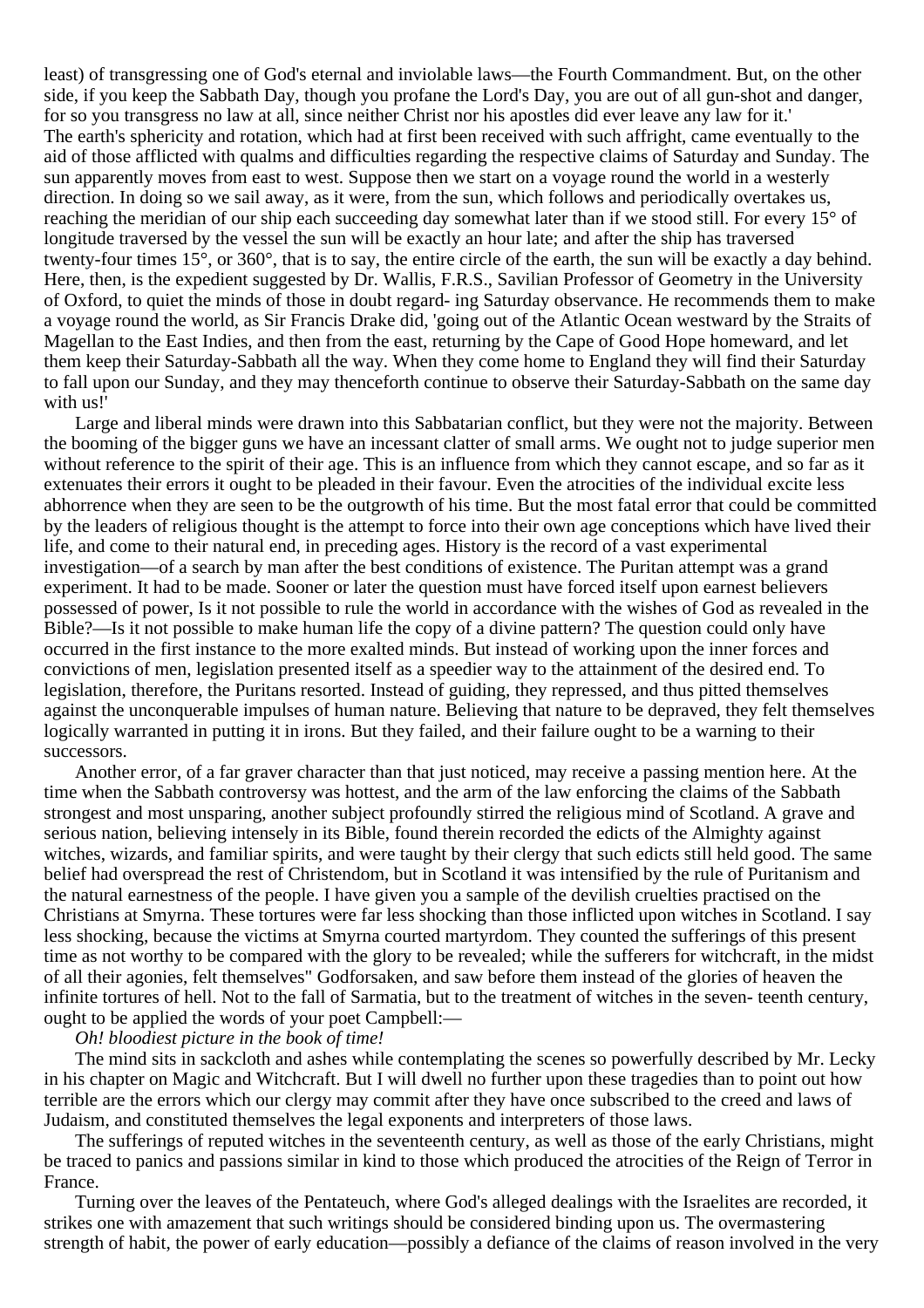constitution of the mental organ—were never more forcibly illustrated than by the fact that learned men are still to be found willing to devote their time and endowments to these writings, under the assumption that they are not human but divine. As an ancient book, claiming the same origin as other books, the Old Testament is without a rival, but its unnatural exaltation provokes recoil and rejection. Leviticus, for example, when read in the light of its own age, is full of interest and instruction. We see there described the efforts of the best men then existing to civilise the rude society around them. Violence is restrained by violence medicinally applied. Passion is checked, truth and justice are extolled, and all in a manner suited to the needs of a barbaric host. But read in the light of our age, its conceptions of the Deity are seen to be shockingly mean, and many of its ordinances brutal. Foolishness is far too weak a word to apply to any attempt to force upon a scientific age the edicts of a Jewish lawgiver. The doom of such an attempt is sure; and if the destruction of things really precious should be involved in its failure, the blame will justly be ascribed to those who obstinately persisted in the attempt. Let us then cherish our Sunday as an inheritance derived from the wisdom of the past; but let it be understood that we cherish it because it is in principle reasonable, and in practice salutary. Let us up-hold it, because it commends itself to that 'light of nature' which, despite the catastrophe in Eden, the most famous theologians mention with respect,

Melanchthon writes finely thus: 'Wherefore our decision is this: that those precepts which learned men have committed to writing, transcribing them from the common reason and common feelings of human nature, are to be accounted as no less divine than those contained in the tables of Moses.'—Dugald Sewart's translation. Hengstenberg quotes from the same reformer as follows: 'The law of Moses is not binding upon us, though some things which the law contains are binding, because they coincide with the law of nature.'—See Cox, vol. i. p. 389. The Catechism of the Council of Trent expresses a similar view. There are, then, 'Data of Ethics' over and above the revealed ones.

and not because it is enjoined by the thunders of Sinai. We have surely heard enough of divine sanctions founded upon myths, which, however beautiful and touching when regarded from the proper point of view, are seen, when cited for our guidance as matters of fact, to offer warrant and condonation for the greatest crimes, or to sink to the level of the most palpable absurdities.

In this, as in all other theological discussions, it is interesting to note how character colours religious feeling and conduct. The reception into Christ's kingdom has been emphatically described as being born again. A certain likeness of feature among Christians ought, one would think, to result from a common spiritual parentage. But the likeness is not observed. Christian communities embrace some of the loftiest and many of the lowest of mankind. It may be urged that the lofty ones only are truly religious. To this it is to be replied, that the others are often as religious as their natures permit them to be. *Character* is here the overmastering force. That religion should influence life in a high way implies the pre-existence of natural dignity. This is the mordant which fixes the religious dye. He who is capable of feeling the finer glow of religion would possess a substratum available for all the relations of life, even if his religion were taken away. Religion, on the other hand, does not charm away malice, or make good defects of character. I have already spoken of persecution in its meaner forms. On the lower levels of theological warfare such are commonly resorted to. If you reject a dogma on intellectual grounds, it is because there is a screw loose in your morality; some personal sin besets and blinds you; the intellect is captive to a corrupt heart. Thus good men have been often calumniated by others who were not good; thus frequently have the noble become a target for the wicked and the mean.

These reflections, which connect themselves with reminiscences outside the Sabbath controversy, have been more immediately prompted by the aspersions cast by certain Sabbatarians upon those who differ from them. Mr. Cox notices and reproves some of these. According to the Scottish Sabbath Alliance, for example, all who say that the Sabbath was an exclusively Jewish institution, including, be it noted, such men as Jeremy Taylor and Milton,' clearly prove either their *dishonesty* or ignorance, or inability to comprehend a very plain and simple subject.' This becomes real humour when we compare the speakers with the persons spoken of. A distinguished English dissenter, who deals in a lustrous but rather cloudy logic, declares that whoever asks demonstration of the divine appointment of the Christian Sabbath 'is blinded *by a moral cause* to those exquisite pencillings, to those unobtruded vestiges, which furnish their clearest testimony to this Institute.' A third writer charitably professes his readiness 'to admit, in reference to this and many other duties, that it is quite a possible thing for a mind that is desirous of *evading the evidence* regarding it to succeed in doing so.' A fourth luminary, whose knowledge obviously extends to the mind and methods of the Almighty, exclaims,' Is it not a principle of God's Word in many cases to give enough and no more—to satisfy the devout, not to overpower the *un-candid?'* It is of course as easy as it is immoral to argue thus; but the day is fast approaching when the most atrabilious presbyter will not venture to use such language. Let us contrast with it the utterance of a naturally sweet and wholesome mind. 'Since all Jewish festivals, new moons, and Sabbaths,' says the celebrated Dr. Isaac Watts, 'are abolished by St. Paul's authority; since the religious observation of days in the 14th chapter to the Romans, in general, is represented as a matter of doubtful disputation; since the observation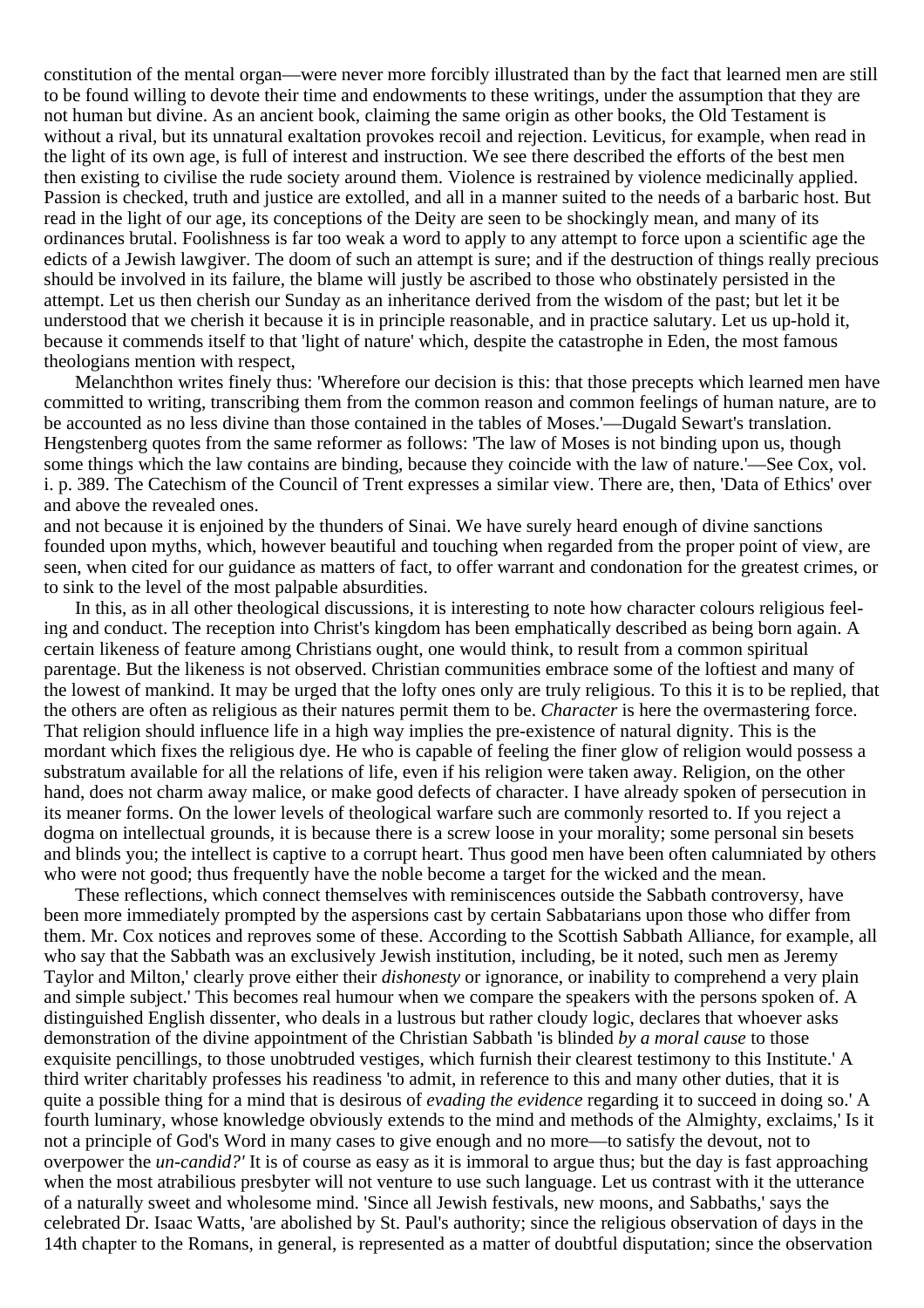of the Lord's Day is not built upon any express or plain institution by Christ or his apostles in the New Testament, but rather on examples and probable inferences, and on the reasons and relations of things; I can never pronounce anything hard or severe upon any fellow-Chris- tian who maintains real piety in heart and life, though his opinion on this subject may be very different from mine.' Thus through the theologian radiates the gentleman.

Up to the end of the eighteenth century the catalogue of Mr. Cox embraces 320 volumes and publications. It is a monument of patient labour; while the remarks of the writer, which are distributed throughout the catalogue, illustrate both his intellectual penetration and his reverent cast of mind. He wrought hard and worthily with a pure and noble aim. I had the pleasure of meeting Mr. Cox at Dundee in 1867, when the British Association met there, and I could then discern the earnestness with which he desired to see his countrymen relieved from the Sabbath incubus, and at the same time the moderation and care for the feelings of others with which he advocated his views. He has also given us a 'Sketch of the Chief Controversies about the Sabbath in the Nineteenth Century.' The sketch is more compressed than the catalogue, and the changes of thought in passing from author to author, being more rapid, are more bewildering. It is to a great extent what I have already called a clatter of small arms, mingled with the occasional discharges of mightier guns.

To this latter class belong in an especial manner the writings of Sir William Domville, whose son, the excellent Honorary Treasurer of the Sunday Lecture Society, is carrying out practically and efficiently the views of his father.

One thing is noticeable and regrettable in these discussions, namely, the unwise and undiscriminating way in which different Sunday occupations are classed together and condemned. Bishop Blomfield, for example, seriously injures his case when he places drinking in gin-shops and sailing in steamboats in the same category. I remember some years ago standing by the Thames at Putney with my lamented friend, Dr. Bence Jones, when a steamboat on the river, with its living freight, passed us. Practically acquainted with the moral and physical influence of pure oxygen, my friend exclaimed, 'What a blessing for these people to be able thus to escape from London into the fresh air of the country!' I hold the physician to have been right, and, with all respect, the Bishop to have been wrong.

Bishop Blomfield also condemns resorting to tea-gardens on Sunday. But we may be sure that it is not the gardens, but the minds which the people bring to them, which produce disorder. These minds possess the culture of the city, to which the Bishop seems disposed to confine them. Wisely and soberly conducted—and it is perfectly possible to conduct them wisely and soberly—such places might be converted into aids towards a life which the Bishop would commend. Purification and improvement are often possible, where extinction is neither possible nor desirable. I have spent many a Sunday afternoon in the public gardens of the little university town of Marburg, in the company of intellectual men and cultivated women, without observing a single occurrence which, as regards morality, might not be permitted in the Bishop's drawing-room. I will add to this another observation made at Dresden on a Sunday, after the suppression of the insurrection by the Prussian soldiery in 1849. The victorious troops were encamped on the banks of the Elbe, and this is how they occupied themselves. Some were engaged in physical games and exercises which in England would be considered innocent in the extreme; some were conversing sociably; some singing the songs of Uhland; while others, from elevated platforms, recited to listening groups poems and passages from Goethe and Schiller. Through this crowd of military men passed and repassed the girls of the city, linked together with their arms round each other's necks. During hours of observation I heard no word which was unfit for a modest ear; while from beginning to end I failed to notice a single case of intoxication.

The late Mr. Joseph Kay, as Travelling Bachelor of the University of Cambridge, has borne strong and earnest testimony to the 'humanising and civilising influence' of the Sunday recreations of the German people.

It may appear uncivil and inappropriate for a person invited to come amongst you as I have been, to seek to establish contrasts with other countries unfavourable to your own; but let me take an extract from an account of Scotland written by a Scot, a short time prior to the date of my visit to Dresden. 'A tree,' says this writer, 'is best known by its fruits. What are these in the present instance? The protracted effort to enforce a stern Sabbatical observance *per fas et nefas* has no doubt evoked an exceedingly decorous state of affairs on Sunday; but in a great measure only so far as external appearances are concerned. Puritanism with its uncompromising demands has had a sway of three centuries in Scotland; and yet at this moment, in proportion to the population, the amount of crime, vice and intemperance is as great, if not in some details greater, than it is in England. But the most frightful feature of Scotland is the loathsome squalor and heathenism of its large towns. The combination of brutal iniquity, filth, absence of self-respect, and intemperance visible daily in the meaner class of streets of Edinburgh and Glasgow fills every traveller with surprise and horror.'

Great changes for the better have been made since 'Edinensis' wrote the pamphlet here quoted.

Here we touch the core of the whole matter—the appeal to experience. Sabbatical rigour has been tried, and the question is: Have its results been so conducive to good morals and national happiness, as to render criminal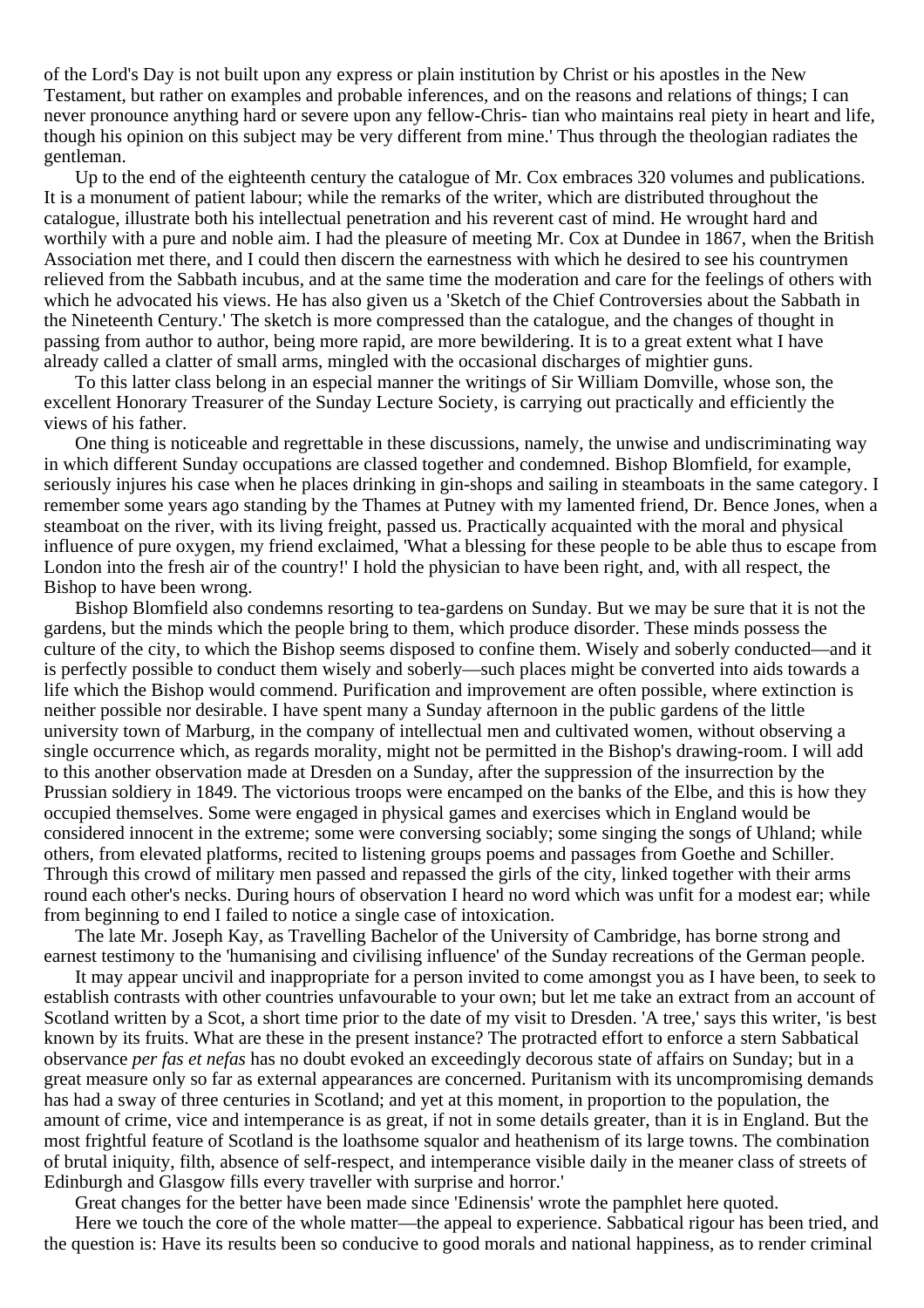every attempt to modify it? The advances made in all kinds of knowledge in this our age are known to be enormous; and the public desire for instruction, which the intellectual triumphs of the time naturally and inevitably arouse, is commensurate with the growth of knowledge. Must this desire, which is the motive power of all real and healthy progress, be quenched or left unsatisfied, lest Sunday observances, unknown to the early Christians, repudiated by the heroes of the Reformation, and insisted upon for the first time during a period of national gloom and suffering in the seventeenth century, should be interfered with? To justify this position the demonstration of the success of Sabbatarianism must be complete. Is it so? Are we so much better than other nations who have neglected to adopt our rules, that we can point to the working of these rules in the past as a conclusive reason for maintaining them immovable in the future? The answer must be, No. My Sabbatarian friends, you have no ground to stand upon. I say friends, for I would far rather have you as friends than as enemies—far rather see you converted than annihilated. You possess a strength and earnestness with which the world cannot dispense; but to be productive of anything permanently good, that strength and earnestness must build upon the sure foundation of human nature. This is that law of the universe spoken of so frequently by your illustrious countryman, Mr. Carlyle, to quarrel with which is to provoke and precipitate ruin. Join with us then in our endeavours to turn our Sundays to better account. Back with your support the moderate and considerate demands of the Sunday Society, which scrupulously avoids interfering with the hours devoted by common consent to public worship. Offer the museum, the picture-gallery, and the public garden as competitors to the public-house. By so doing you will fall in with the spirit of your time, and row with, instead of against, the resistless current along which man is borne to his destiny.

Most of you here are Liberals; perhaps Radicals, perhaps even Democrats or Republicans. I am a Conservative. I deprecate insurrections and revolutions, though, having their archetypes in nature, they are to be expected from time to time. The first requisite of true conservatism is foresight. Humanity grows, and foresight secures room for future expansion. In your walks in the country you sometimes see a wall built round a growing tree. So much the worse for the wall, which is sure to be rent and ruined by the energy which it opposes. We have here represented not a true, but a false and ignorant conservatism. The real conservative looks ahead and prepares for the inevitable. He forestalls revolution by securing, in due time, sufficient amplitude for the national vibrations. He is a wrong-headed statesman who imposes his notions, however right in the abstract, on a nation unprepared for them. He is no statesman at all who, without seeking to interpret and guide it in advance, merely waits for the more or less coarse expression of the popular will, and then constitutes himself its vehicle. *Untimeliness* is sure to be the characteristic of the work of such a statesman. In virtue of the position which he occupies, his knowledge and insight ought to be in advance of the public knowledge and insight; and his action, in like degree, ought to precede and inform public action. This is what I want my Sabbatarian friends to bear in mind. If they look abroad from the vantage-ground which they occupy, they can hardly fail to discern that the intellect of this country is gradually ranging itself upon our side. Statesmen, clergymen, philosophers, and moralists are joining our standard. Whether, therefore, those to whom I appeal hear, or whether they forbear, we are sure to unlock, for the public good, the doors of the museums and galleries which we have purchased and for the maintenance of which we pay. But I would have them not only prepare for the coming change, but aid and further it by anticipation. They will thus, in a new fashion, 'dish the Whigs,' prove themselves men of foresight and common sense, and obtain a fresh lease of the respect of the community.

As the years roll by, the term 'materialist' will lose more and more of its evil connotation; for it will be more and more seen and acknowledged that the true spiritual nature of man is bound up with his material condition. Wholesome food, pure air, cleanliness—hard work if you will, but also fair rest and recreation—these are necessary not only to physical but to spiritual well-being. The seed of the spirit is cast in vain amid stones and thorns, and thus your best utterances become idle words when addressed to the acclimatised inhabitants of our slums and alleys. Drunkenness ruins the substratum of resolution. The physics of the drunkard's brain are incompatible with moral strength. Here your first care ought to be to cleanse and improve the organ. Break the sot's associations; change his environment; alter his nutrition; displace his base imaginations by thoughts drawn from the purer sources which we seek to render accessible to him. For two centuries, I am told, the Scottish clergy have proclaimed walking on Sunday to be an act of 'heaven-daring profaneness—an impious encroachment on the inalienable prerogative of the Lord God.' Such language is now out of date. If we could establish Sunday tramways between our dens of filth and iniquity and the nearest green fields, we should, in so doing, be preaching a true gospel. And not only the denizens of our slums, but the proprietors of our factories and counting-houses, might, perhaps, be none the worse for an occasional excursion in the company of those whom they employ. A most blessed influence would also be shed upon the clergy if they were enabled from time to time to change their 'sloth urbane' for healthy action on heath or mountain. Baxter was well aware of the soothing influence of fields, and countries, and walks, and gardens, on a fretted brain. Jeremy Taylor showed a profound knowledge of human nature when he wrote thus:—'It is certain that all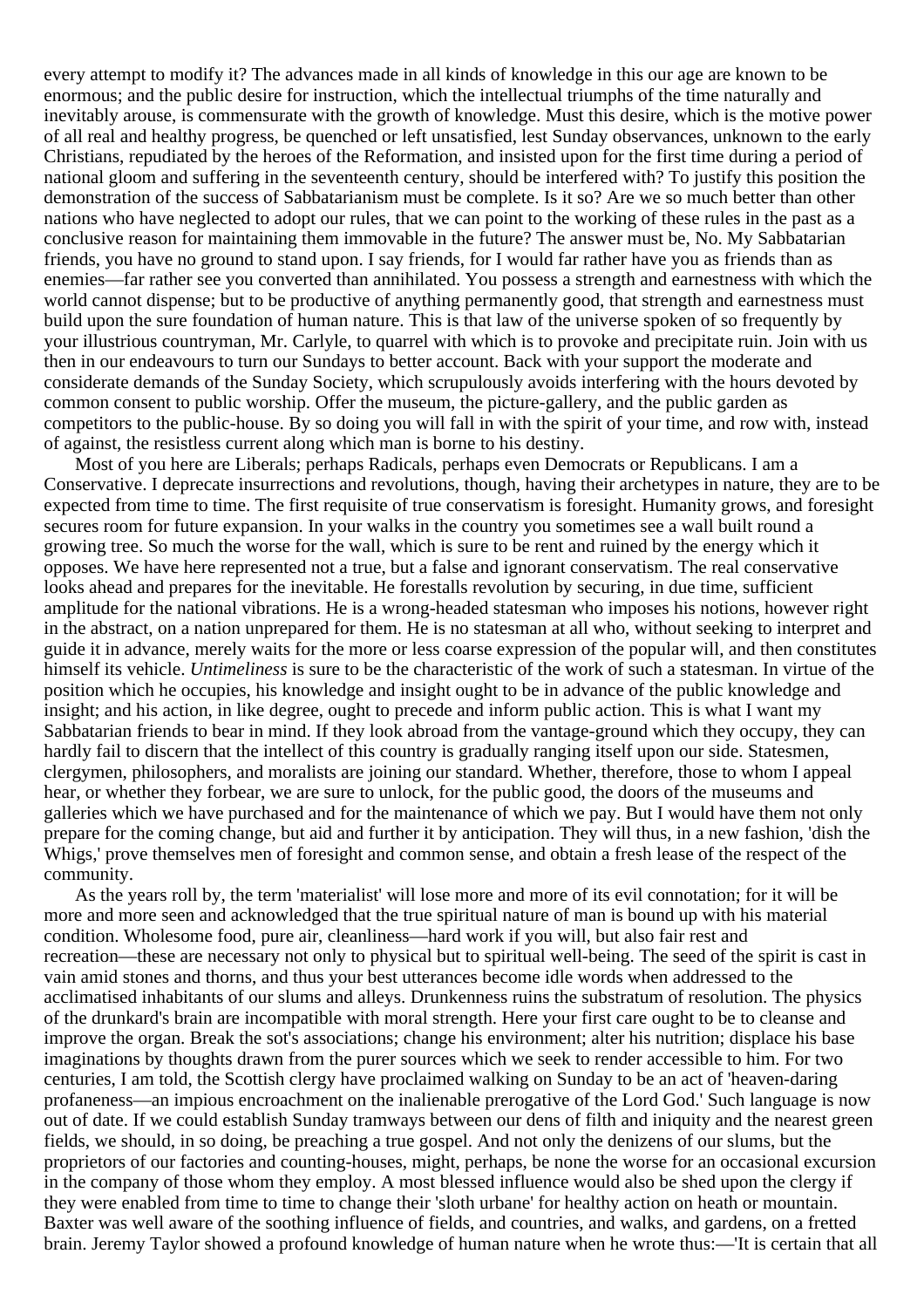which can innocently make a man cheerful, does also make him charitable. For grief, and age, and sickness, and weariness, these are peevish and troublesome; but mirth and cheerfulness are content, and civil, and compliant, and communicative, and love to do good, and swell up to felicity only upon the wings of charity. Upon this account, here is pleasure enough for a Christian at present; and if a facete discourse, and an amicable friendly mirth, can refresh the spirit and take it off from the vile temptation of peevish, despairing, uncomplying melancholy, it must needs be innocent and commendable.' I do not know whether you ever read Thomas Hood's 'Ode to Rae Wilson,' with an extract from which I will close this address. Hood was a humorist, and to some of our graver theologians might appear a mere feather-head. But those who have read his more serious works will have discerned in him a vein of deep poetic pathos. I hardly know anything finer than the apostrophe in which he turns from those

That bid you baulk A Sunday walk, And shun God's work as you should shun your own; . . . . . . . Calling all sermons contrabands In that great temple that's not made with hands;

to the description of what Sunday might be, and is, to him who is competent to enjoy it aright:—

Thrice blessed, rather, is the man, with whom The gracious prodigality of nature, The balm, the bliss, the beauty, and the bloom, The bounteous providence in every feature, Recall the good Creator to his creature, Making all earth a fane, all heav'n its dome! To *his* tuned spirit the wild heather-bells Ring Sabbath knells; The jubilate of the soaring lark Is chant of clerk; For choir, the thrush and the gregarious linnet; The sod's a cushion for his pious want; And, consecrated by the heaven within it, The sky-blue pool, a font. Each cloud-capp'd mountain is a holy altar; An organ breathes in every grove; And the full heart's a Psalter, Rich in deep hymns of gratitude and love!

*Spottiswoode & Co., Printers, New-street Square, London*. A few thoughts and Facts Concerning "The Sabbath" and its Due Observance. *By William, Colenso*. (Reprinted from "The Hawke's Bay Herald.") "Ye shall know the truth, and the truth shall make you free."—JESUS.

*"Speak thou the* TRUTH. Let others fence, And trim their, words for pay; In pleasant sunshine of pretence Let others bask their day.

*Guard thou the* FACT: though clouds of night Down on thy watch-tower stoop;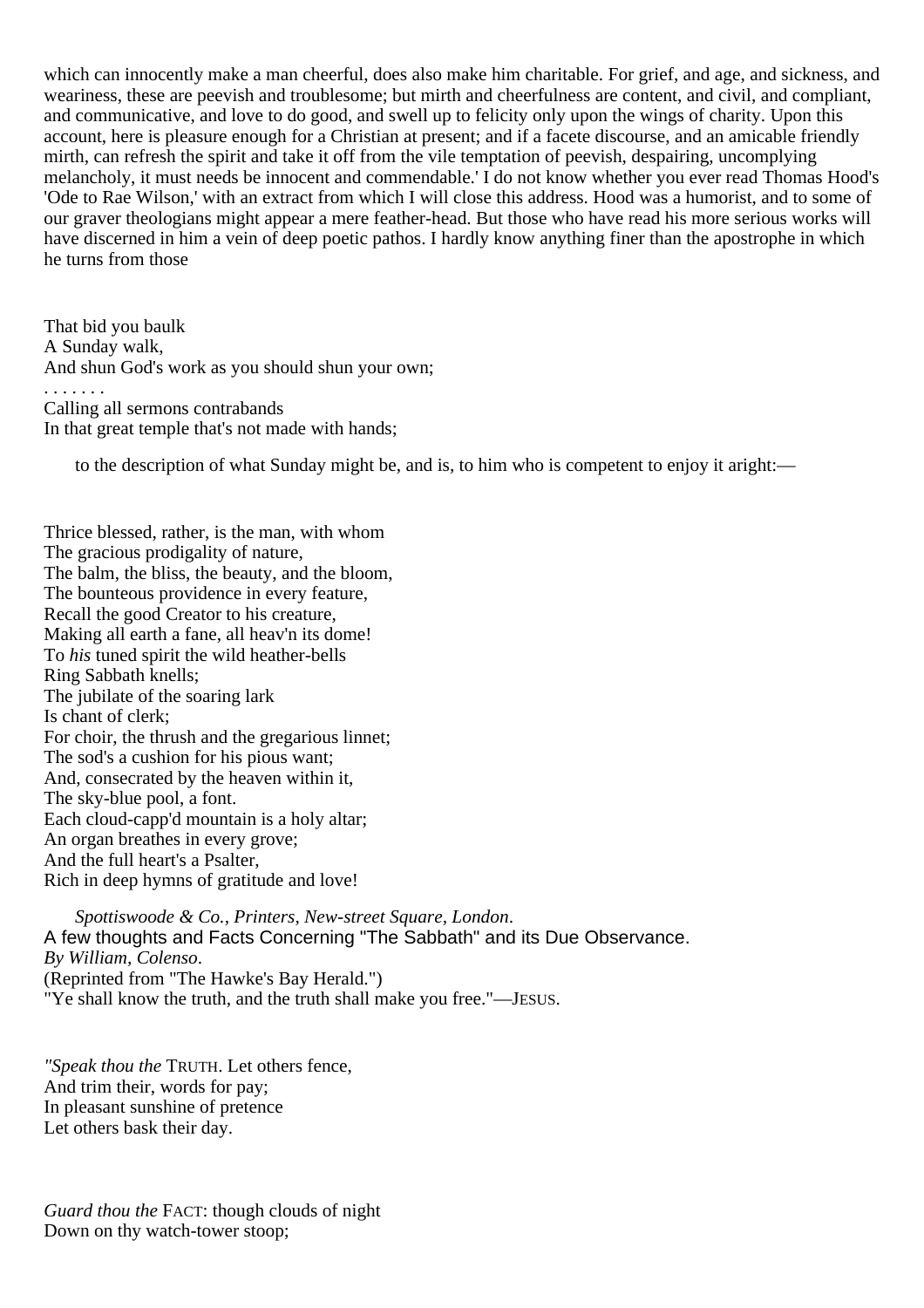Though thou shoulds't see thine heart's delight Borne from thee by their swoop.

*Face thou the* WIND. Though safer seem In shelter to abide, We were not made to sit and dream; *The safe must first be tried."*

# **A Few Thoughts and Facts Concerning "The Sabbath" and its Due Observance.**

*"I speak as to wise men, judge ye what I say."* —Paul.

### **I. Introductory.**

IN your issue of September 9th, you give a pretty full and clear account of a sermon preached the day before by the Rev. D. Sidey in the Presbyterian Church, Napier, on "Sabbath Observance." I trust, therefore, you will allow me the like courtesy of giving publicity to a few of my thoughts (or matured convictions) on this subject in your columns. I wish to make them public for several reasons. Before, however, that I briefly give those reasons, I would say,—that I have greatly desired to make known what I believe on this head in a series of lectures in Napier, admission free; where I should have more scope, and where what I should state could be taken down (by Mr Harding or some other equally competent writer), and, if approved of by my audience, printed: and did I belong to any one Public Denomination among us, I think I should have done so. Now my reasons for making known my convictions on this subject, are, (1) I believe, that whatever knowledge any man has gained,—whether by enquiry, experiment, travel, good luck, study, deep research, or experience, in whatever branch of science or knowledge,—that he Bhould not keep it locked-up in his own breast, but should seek to make it known to his fellow-men: (2) especially if he reasonably believes such to be for their future welfare: (3) more particularly so, if (as in my own case) he should be nearing the allotted "three score years and ten" of man: To such a person and at such a time, the wise saying of the ancients is most appropriate and should act as a spur,—"Whatsoever thy hand findeth to do, do it with thy might; for there is no work nor device, nor knowledge, nor wisdom, in the grave, whither thou goest." (4) Further, I utterly disbelieve that unreasonable remark, which we so often hear, viz, that things of great—or of momentous—interest to mankind,—things popularly believed as more pertaining to the soul and to a future state of being, (generally lumped together as "religious matters,") should *not* be entered on in the columns of a news-paper! Why not? Can this be *reasonably* answered? For my own part I verily believe, that it would be far better for us all, if more of truth of science of reason and of *true* religion were taken up in all our papers in a proper spirit,—especially in those which are looked upon as family Papers. And so with theatres and theatrical performances; these should be sought to be raised from their present low standard (especially here in Napier), by the reasonable and intelligent and by the religious portions of the community uniting and endeavoring to do so. For do what we may, man will have amusements as well as instruction,—such are natural to him and cannot be abolished. Let such, however, who oppose this view (and, no doubt, there are some who do so, as they believe, conscientiously, religiously,) let *such* just quietly ask themselves the question,—Where did Jesus, and, after him, his disciples, teach and make known their views and opinions? Was it not in the streets and highways, in the desert and on the mountain, in the houses of the Pharisees and in the courts of the temple, in the village of Mary and Martha and at the grave of Lazarus, by the pool of Siloam and the sea of Galilee, on land or on the water, on Mar's hill at Athens or in the school of Tyrannus at Ephesus,—wherever "a multitude" was found to listen, among whom were, sometimes, a few followers, but always plenty of enemies and scoffers. As then, so now. Principles have not altered, these are permanent; outward things, such as rules and methods, have, these are changing. Can it be reasonably supposed, that if the art—the great Science—of Printing, with all its advantages and blessings, was then known,—and if Jesus and his disciples knew how to write for the Press, that they would not have done so?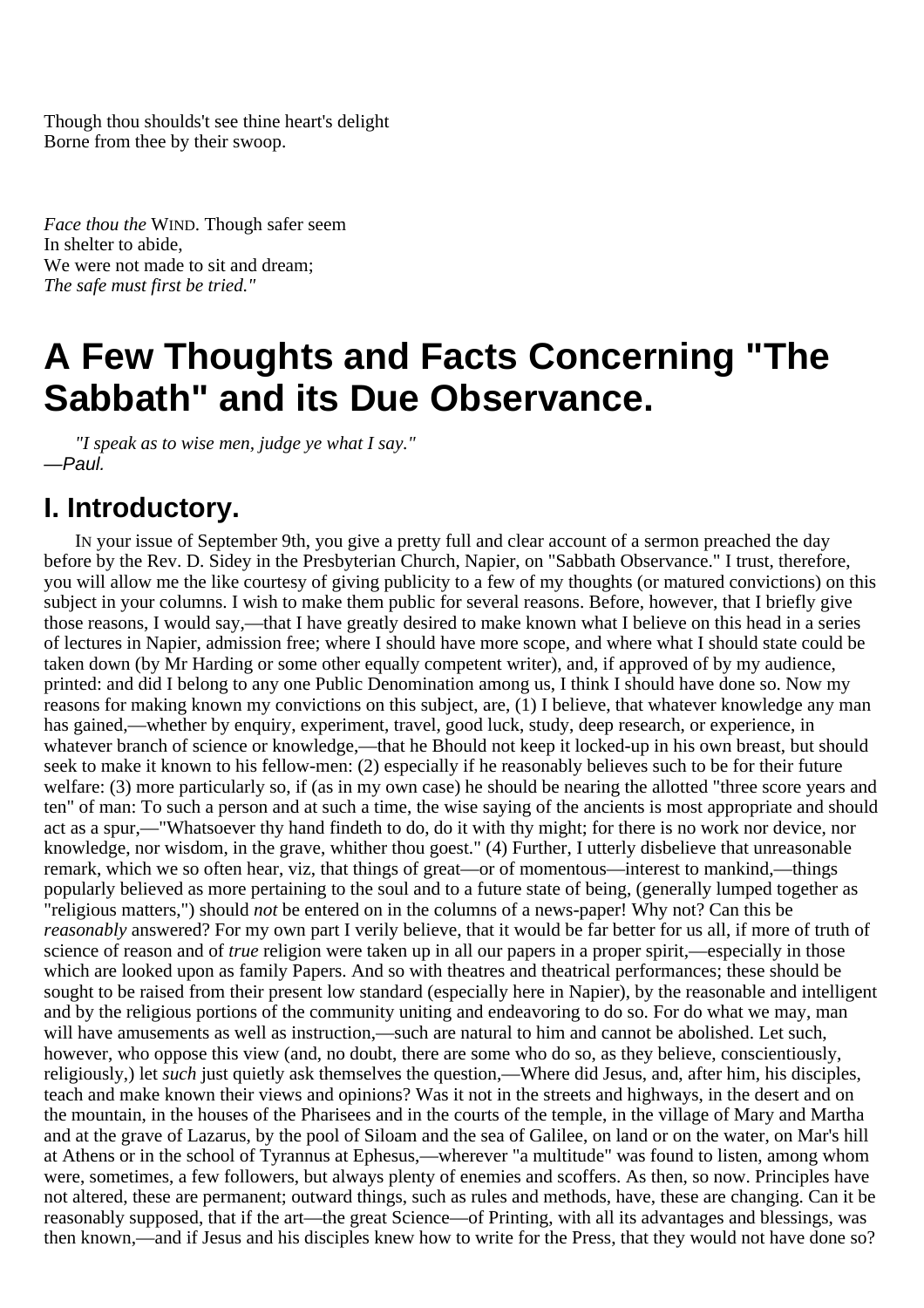Sure I am, that he,—one of the greatest of Reformers and a true Protestant,—would have done so gladly, if he could have found any Jewish Editor of a Paper willing to print his articles. Neither Jesus nor his followers would have entertained such a thought for a moment, as that his teachings—even the holiest and highest—could be lowered or contaminated by being published to the world in the columns of a newspaper. Such a notion was the very antagonistic opposite of all his and their teaching. And why? Because Great is truth and must prevail. Indeed he had early said to his followers "What ye hear in the ear" (from me, when we are alone, or it may be travelling together,) "proclaim upon the housetops,"—as an Oriental Muezzin or public crier;—or, in other and modern words,—Make known through the *Daily Press*.—

The great Jewish doctor Ebn Ezra said,—God has given the Law to men of intelligence only, and those who have no intelligence have no Law." (This saying involves a beautiful principle.) Most intelligent men have their own peculiar studies, their own particular knowledge; indeed, this, in a higher or lower degree, belongs to all craftsmen and trades. Hence, with our fathers, in order to secure it to their children, the 7 years apprenticeship. Now without boasting (all such ill becomes *me*,) I may perhaps be allowed to say, that there are a few (and only a few) things, during a long and active life, of which I trust I know a little, viz.:—

- **•** The Polynesian language, and, in particular, the *Maori* dialect.
- The Botany of New Zealand.
- **•** This subject of the Sabbath (and with it two or three other kindred matters).

And therefore it is, as I have said before, that I wish to make known what little I have gained on this head—of the Sabbath.

And if any one among us should still be inclined to ask, (1) How should I particularly know such a subject? my answer must be, Because I have for *many years* painfully and closely studied it, in all its bearings, and with the help of every aid. And if the further question should arise,—(2) Do you think you understand it better and know it more than the Rev. D. Sidey, or the Rev. Mr Irvine, or the Rev. Messrs Oliver and Lock wood, or Archdeacon Williams, or even Bishop Stuart? My quiet answer must be (if I am to speak what I believe to be the truth)—YES: (1) Because I have, as I have already said, made it my *particular* study,—having had ample means, in desire, time, books, and opportunity, which all those persons have not so largely possessed: (2) Because I am older: and (3) Because I am, (thank GOD!) set free from all Denominational and Ecclesiastical bias and prejudice,—rules, or "blinkers." Did I not thus firmly believe I were an ass to undertake to write upon this subject.

And, lest any one should deem me to be boasting (a thing I hate), let me add,—Just look at our English Surgeons, or Physicians; they are all alike "Doctors"; yet one has paid extra attention to diseases of the ear,—and is, therefore, an acknowledged Aurist; another to those of the eye,—and is, therefore, an Oculist; another to Midwifery,—and is, therefore, looked-up to in all such matters; now all these are alike "Doctors," yet each possesses his own peculiar skill and knowledge in that *which* he made his particular branch of study. While, to the churchman, in addition, I would also say,—Bear in mind the words of the Poet (not David) in the 119 Psalm (w. 99, 100),—"I am wiser than my enemies; I have more understanding than all my teachers." On which verses Canon Perowne, in his new translation of the Psalms (2nd Edition), strikingly remarks,—"The teachers whom he has outstript may have been those whose disciple he once was;—or he may refer to authorized teachers, to whom he listened because they sat in Moses' seat, though he felt that they had really nothing to teach him." *(Verb. sap.)*

I purpose, then, prosecuting my subject thus:—

- **•** Introductory.
- **•** Historically.
- **•** Ecclesiastically.
- **•** Reasonably (including, (1) Theologically, and (2) Humanly).
- **•** Concluding Remarks.

I cannot close this first, or Introductory part of my subject better, than in the glowing words of a true man and a great modern writer—EMERSON: whose name, I am happy in knowing, will be perpetuated here in Napier. He says,—"There is a persuasion in the soul of man that he is here for cause, that he was put down in this place by the Creator to do the work for which He inspires him, that thus he is an overmatch for all antagonists that could combine against him.———Napoleon said well, "My hand is immediately connected with my head but the *sacred* courage is connected with the heart. The head is a half, a fraction, until it is enlarged and inspired by the moral sentiment. For it is not the means on which we draw, as health or wealth, practical skill or dexterous talent, or multitudes of followers, that count, but the aims only. The aim reacts back on the means. A great aim aggrandises the means. The meal and water that are the commissariat of the *forlorn hope* that stake their lives to defend the pass are sacred as the Holy Grail, or as if one had eyes to see in chemistry the fuel that is rushing to feed the Sun."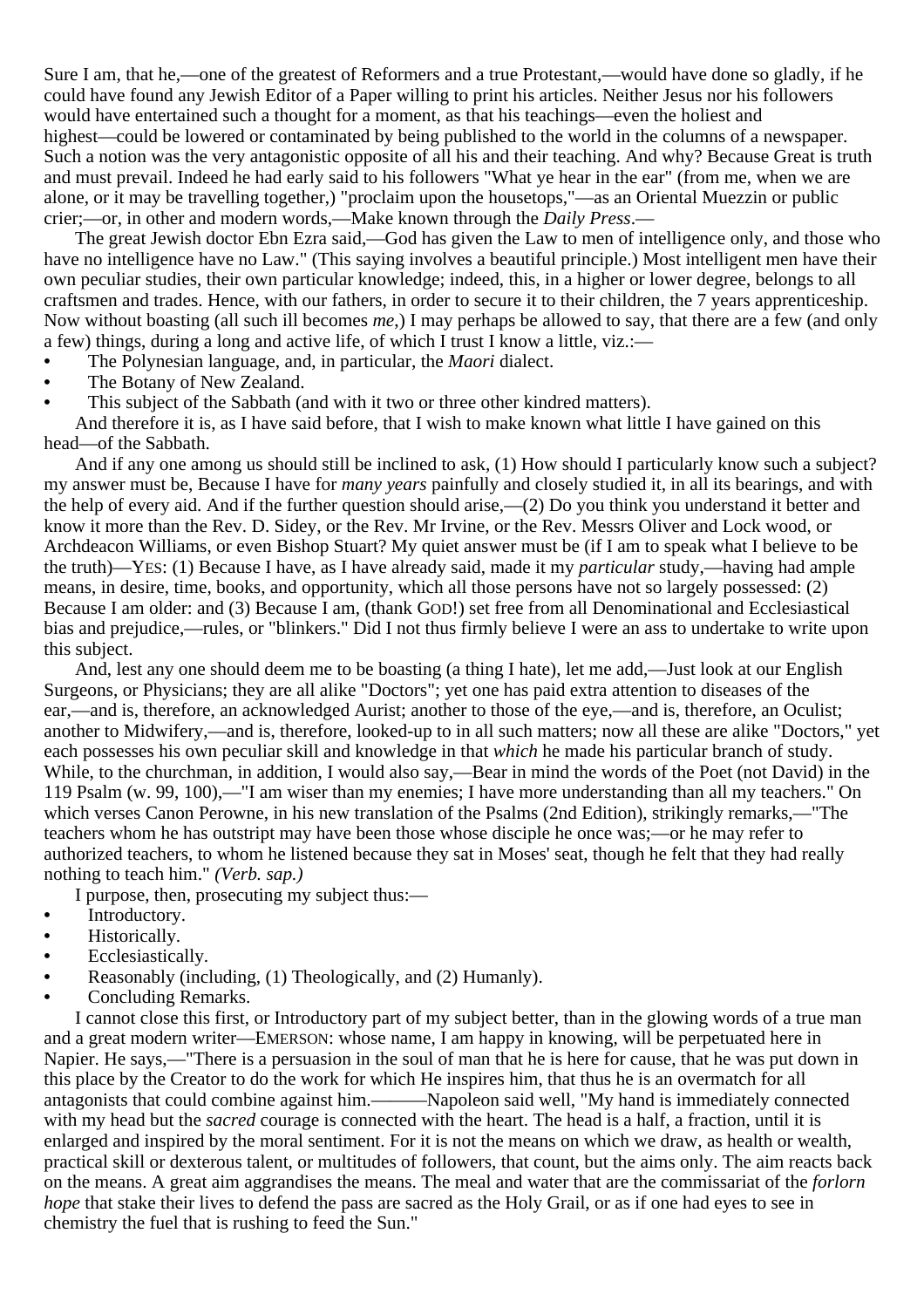## **II. Historically.**

#### **(Before the Birth of Christ.)**

HERE, one great difficulty presents itself at the very threshold, namely, the popular opinion respecting the Bible. I call it, the popular opinion; and yet it may not quite amount to that. Be this as it may, it is that notion, that the Bible is peculiarly *one* book,—comprising an entirety or *complete whole in itself*; that as such it is also *the only* Revelation, or *direct* Word of God to man. I can very well understand how ready some good folks are to bristle up, and to shew fight, at even the bare mention of a doubt of such being the case; and I can make every allowance for them, aye, and sympathise with them,—for I once so believed and so acted myself. And I did not readily give in, either,—until long (oh! very long) and painful and prayerful research and study brought me to see clearly that such a position was no longer tenable,—*could not*, in fact, *be any longer truthfully held or supported*,—and so I was obliged to give in, after contesting every position inch by inch. But have I, as a Christian, really lost any truth,—any good thing, thereby? No, by no means; very far from it, as I hope to shew in the end. This much, however, in passing, I will here say, that the Sacred Volume,—notwithstanding its unhistorical character, its variance with scientific certainties, its discrepancies, and contradictions,—the more it is studied the more Divine it seems, the more full of real support and solid comfort for the soul of man.

I must, however, remind my reasonable and thoughtful readers,—to consider (briefly) a few needful facts respecting the Bible.—

- **•** It is a volume containing writings made by many and different writers, extending over a period of several hundred years.
- That many of the several separate books themselves were not written by a single individual, but by several persons, and that, too, from time to time; and that the writers of many of those books are wholly unknown.
- **•** That, in addition to what Protestants know as the Old and the New Testaments, there are also the ancient books called (by them) "the Apocrypha,"—in which, however, are to be found some Divine passages, as much so as any we read in the Canonical writings; which are received alike with the other books by both the extensive Roman and Greek Christian Churches,—comprising, by far, the larger part of Christendom.
- **•** That at the time of the Jewish captivity under Nebuchadnezzar (600 years before Christ), their sacred books had been burnt, and that thus the Jews account for their reproduction.—

This tradition stands recorded in the second book of Esdras, where Esdras, or Ezra, is introduced as saying, "*Thy Law is burnt:* therefore no man knoweth the things that are done of Thee, or the works that shall begin. But, if I have found grace before Thee, send the Holy Ghost into me, and I shall write all that hath been done in the world since the beginning, which were written in Thy Law; that men may find Thy path, and that they, which live in the latter days, may live." And Ezra further says that his prayer was heard, and he received a command to retire into a private place with five men, "ready to write swiftly, and many tables of box-wood to write upon.—And they sat forty days, and they wrote in the day what he told them, and at night they ate bread."

In this way Ezra is supposed, in the tradition of the Jews of that age, to have recovered the very identical words of the Pentateuch. And several of the ancient Fathers of the Early Christian Church seemed to have fully believed this strange story. Thus Clement of Alexandria says:—

*"When the Scriptures had been destroyed in the captivity of Nebuchadnezzar, in the time of Artaxerxes the King of the Persians, Esdras the priest, having become inspired, renewed again and produced prophetically all the ancient Scriptures."—*

And Irenæus says:—

*"In the time of Artaxerxes, the King of the Persians, He inspired Esdras the priest to Bet in order again all the words of the former prophets, and restore to the people the legislation by Moses."*

And Jerome says:—

*"Whether you choose to say that Moses was the author of the Pentateuch, or Esdras the renewer of the work, I make no objection."*

But the truth is, that we know nothing certainly about this. Here I will briefly quote from *The Bible and its Interpreters*, by the learned Dr. Irons, Prebendary of St. Paul's, London; he says, "There is no proof that Ezra did it." And even if we allow that Ezra did all which is ascribed to him, yet then, as Dr. Irons justly observes,—"It is on the gifts and inspiration of the transcribers in Ezra's day, that we are really depending,—gifts and inspiration, which yet are a mere hypothesis, of which the possessors tell us no single word! And before Ezra's day we are thus owning, unmistakeably, that the literary history of the Old Testament is lost! Let all those, who would identify this with God's entire Revelation, see to what they have brought us?"

But, I would say, let us not do this For, while I agree entirely with this author—that "a more hopeless,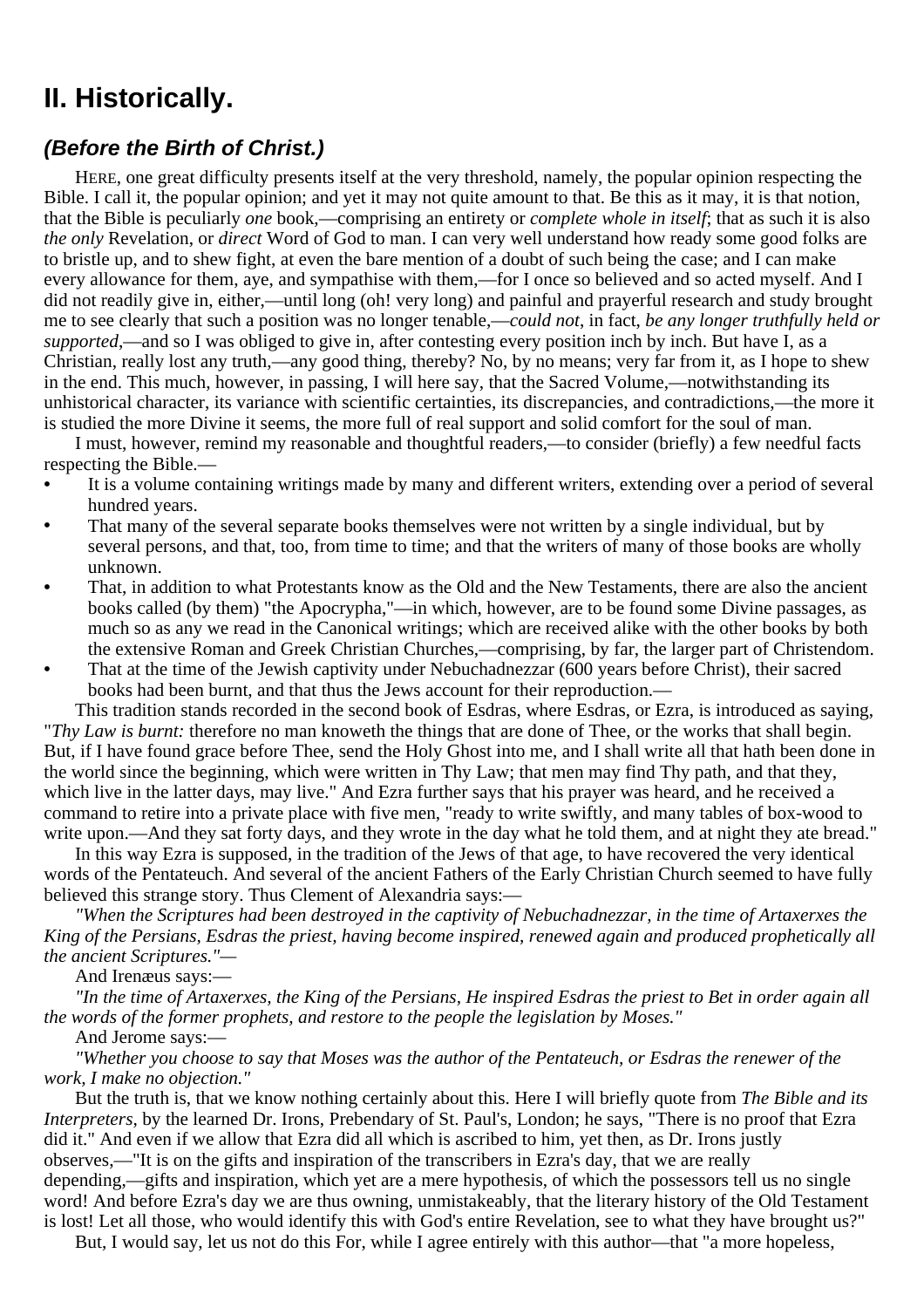carnal, and eventually sceptical position, it is impossible to conceive," than that "which identifies the Written Word with God's *only* Revelation" of Himself to man,—and because I believe it to be so unsound and dangerous,—I will do my best, God helping me, to shew you "a more excellent way."

To return:—the first direct mention of the Sabbath in the Old Testament as a rule to man, is at the giving of the Manna to the Israelites in the Wilderness (Ex. 16.). Shortly after, however, we have it more fully stated as a Law among the ten Commandments given on Mount Sinai (Ex. 20). And here let me call your par- ticular attention to *the reason* assigned for so keeping the Sabbath:—"For in six days the Lord made heaven and earth, the sea and all that in them is, and rested the seventh day: *therefore* the Lord blessed the seventh day and hallowed it." This, however, is very differently given in Deuteronomy (5. 15),—"And remember that thou wast a servant in the land of Egypt, and that the Lord thy God brought thee out thence through a mighty hand and by a stretched-out arm: *therefore* the Lord thy God commanded thee to keep the Sabbath-day." And note further, that *both* statements are equally said to be the very words of God, and to have been engraved by Him in stone.

How is this great discrepancy to be reasonably accounted for?

Did Moses really write those 5 Books called the Pentateuch?

In our *English* translation they are termed the first (second, or third, &c.) Book of Moses, but that is an addition, such not being in the original. Such, however, may mean *about Moses;* just as the Books of Samuel, Job, Esther, &c., are *about* them, and were not written by them.

It is highly doubtful if the first four were written by Moses; and it is all but absolutely certain the 5th. (or Deuteronomy) was never written by him.

If Moses wrote the *first* account of the giving of the Law on Mount Sinai (in Exodus), is it possible that he could have forgotten what was then said when he wrote the *second* account (in Deuteronomy)? and so set down contrary words, and say, that God uttered them? If Moses did not forget, could he have dared to alter them? And, if he either forgot, or dared to alter,—what becomes of the so-called Inspiration, the Infallibility, the entire truthfulness of the story? But if, as I have said above, the book of Deuteronomy was *not* written by Moses, then we can see clearly how another person, writing some hundreds of years after, could thus write; *provided that he did not himself regard the* 10 *Commandments in their original form as Mosaic and Divine and therefore inexpressibly holy;* for if he did, then he could no more have dared to change them than Moses himself. Moreover, if such a Commandment concerning the Sabbath was so given—amid earthquakes and thunderings and lightnings—and with the penalty of death recorded for doing any work, or even kindling a fire in any house (Ex. 31. 15) on the Sabbath-day, how comes it to pass that the Sabbath was *not* observed by the Jews? Especially with that dreadful story in Numbers (15), of the man found gathering sticks in the wilderness on the Sabbath-day having been put to death, and that sentence too as being immediately pronounced by the Lord!

But who can possibly believe that such a command as that ever proceeded from the Ever-Blessed God? a command, too, which would appear to have been powerless to prevent the Evil, which it proposed to cure,—which did not hinder the people at large from defiling the Sabbath with pollutions infinitely worse than that of gathering a few sticks for a fire,—"Your new moons and Sabbaths I cannot away with: *Your hands are full of blood."* (Is. 1.) And what a noble work is that of Modern Biblical Criticism, which enables us to regard the Bible with true reverence, as containing the words of a Divine Revelation, without therefore maintaining that it has been supernaturally protected from all the defects and faults of human productions,—which relieves the character of God our Heavenly Father, from the dark stains, which such narratives as these must in any reflecting mind attach to it, if believed to be divinely-guaranteed statements of infallible truth! For here, in this very story we have a proof that it was not written by Moses.—The words are, "*While the children of Israel were in the wilderness"*—how could these words be written by *Moses*, who *never came out* of the wilderness, who "died there in the land of Moab"?

But now, with respect to the Jewish Sabbath, it is very noticeable that, except in the Pentateuch itself, where the laws are thickly laid down for its observance, as an express Divine Institution, there are no signs of its having ever been kept with strictness, or of any attempt having been made, by the most pious Kings or prophets, to enforce the keeping of it, *before* the time of King Josiah,—that is shortly before the Babylonish Captivity. On the contrary, in the very few passages in which the Sabbath is mentioned at all, it is put upon the same level as the day of the "new moon." Not at all as having any peculiar honour,—as having been enjoined by express Divine authority amidst the terrors of Sinai. Thus, in the affecting story of Elisha and the Shunammite mother, whose child was dead, she determines to "run to the man of God, and come again." Upon which her husband says, "Wherefore wilt thou go to him to-day? It is neither *New Moon* nor *Sabbath*." (From which story it may also be fairly inferred, that they commonly *rode* on the Sabbath.) So, also, the prophet Isaiah (i. 13, 15); Amos (viii. 4, 5); and Hosea (ii. 11.) Again, in the book of Chronicles,—a book written *after* the return of the Jews from the Captivity, (or 1000 years after Moses,)—brief mention is made of the Sabbath but always with the new moons and feasts; but great care must be exercised in using this book. Here I will briefly quote from Dr. Irons:—"The writer of the book of Chronicles gives us certain statements of the authorities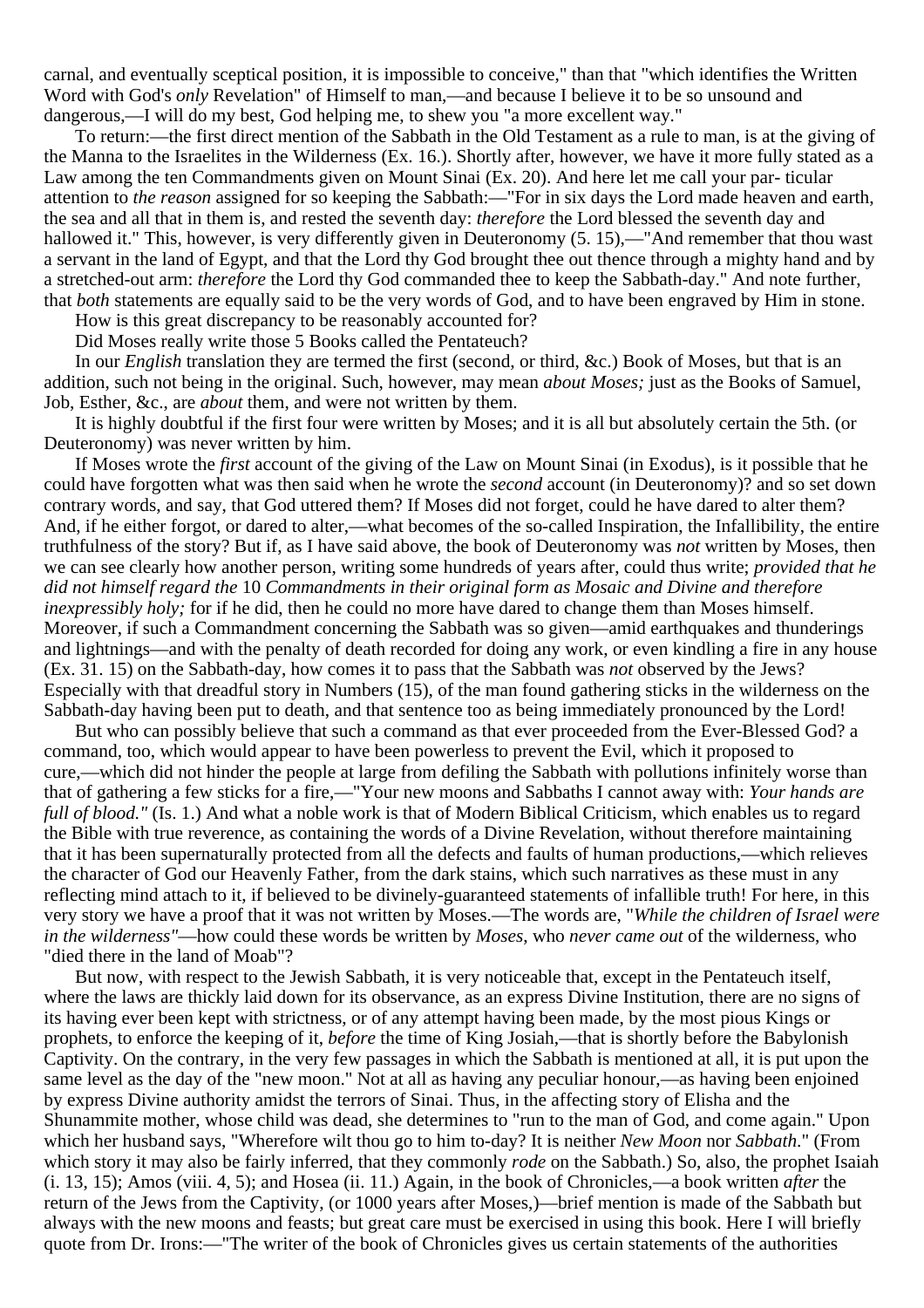referred to for the history of his people. But he does not say who was authorised to draw up the summaries of the story, which now are called 'Books of Samuel,' and 'Kings,' or his own 'Chronicles.' In fact, the writings of Samuel, Nathan, Gad, Ahija, Shemaiah, Iddo, Azariah, Hanani, Jehu, Elijah, and Chosai, and the Chronicles of Isaiah and others (all referred to as the *literary* basis of the National History), *have perished without exception*. The outlines which survive are by another hand and *have been drawn with a design of their own*. Nothing can exceed the plainness, with which the sacred author of the Chronicles acknowledges that *they, who seek mere History, must look for it elsewhere. He is writing for another purpose*. . . The results are simply and undeniably these—that after the Jewish Captivity in Babylon (within a hundred years of that event) the merely *historical*, as distinct from the *sacred*, records of their nation—having no doubt been examined—*disappear*, and the *religious Books*, called Samuel, Kings, and Chronicles, *are found in their present form."*

The two books of Chronicles, in a very great part of their contents, are not historically true,—they are written, as Dr. Irons says, "with a design of their own;" and that "design" is, evidently, to blot out as much as possible from the earlier history of the people, as it is written in the older Books of Samuel and Kings, the plain signs which those Books exhibit, that the Law of Moses—the laws of the Pentateuch—were habitually disregarded by the very best of the Kings of Judah, and to represent them as in force all along. Now this fact—that of the unhistorical character of the narrative in the Chronicles—is one of the greatest importance, therefore it is that I so dwell upon it. For you cannot possibly acquire a clear idea of the real History of Israel, (from the time of the conquest of Canaan down to the Captivity,) unless your minds are disabused of the traditionary notion, as to the infallible accuracy of every line and letter in the History of the Chronicler, while yet his statements repeatedly contradict the statements of the older Books and even his own. You may easily satisfy yourselves on this point, by merely reading your Bible, carefully, with *open* eyes and *clear* understandings, employing a Bible with the marginal references and making use of them.

You will find that the Chronicler never gives a hint of David's sins of adultery and murder,—nor of Solomon's taking many heathen wives, and of their turning away his heart from the Living God: he says nothing of Solomon going after "Ashtaroth, the goddess of the Zidonians, and after Milcom, the abomination of the Ammonites," of his "building a high place for Chemosh, the abomination of Moab, in the hill that is before Jerusalem, and for Molech, the abomination of the children of Ammon."

Again, the writer of the Book of Kings tells us that "Abijah, the son of Reho- boam, walked In all the sing of his father, which he had done before him, and his heart was not perfect with the Lord his God" (1 K. 15),—and mentions only that "there was war between Abijah and Jeroboam" (*v*. 7);—but the Chronicler, writing centuries afterwards, says not a word about Abijah's wickedness, but makes him lead out a host of "400,000 chosen men" against 800,000 chosen men of Jeroboam, mighty men of valour." Abijah is then described (by the Chronicler,) as addressing this immense host of 800,000 men in most pious language, declaring that in Judah the Law was strictly obeyed;—and calling on them not to fight against God. However, they did fight, and in this *one* battle, we are told, Abijah's 400,000 warriors slew of Jeroboam's 800,000,—*"five hundred thousand* chosen men." (2 Chron. xiii,)

Now let me here call your attention (1) to the actual size of these two petty kingdoms, which, together, formed what is called the Holy Land. (As many, I know, have not yet considered this.) Those two kingdoms together, were not so large as the small tract of country extending from Napier to Cape Palliser, and from the Ruahine mountain range to the sea. While that of Judah, alone could be comprised between Napier and Takapau. (2) The total loss of the Allied army in the great and memorable battle of Waterloo, including "British, Germans, Hanoverians, Brunswickers, Prussians, and Belgians," was 4,172 men. (From *Alison.)*

Thus, once more, the Chronicler tells us, (1 ch. xxiii.) that when David was old the Levites were numbered, 38,000,—of whom 24,000 were to set forward the work of the House of Jehovah, 6,000 were officers and judges, 4,000 were gatekeepers, 4,000 choristers;—that is, he reckons 24,000 ministering Levites, 4,000 gatekeepers, and 4,000 choristers, for a small tent, probably not so large as one of our own Napier churches, just exactly half the size of the Temple of Solomon, and might hold, if crowded, perhaps, 300 people! He also tells us of *one* Levite family, in which there were "2700 chief fathers and 1,700 officers"—altogether 4,400 rulers—out of one single family of the tribe *of* Levi! Possibly the key to all this (and much more of the same kind) is, that *he was a Levite himself*:—there is a great deal in Chronicles in support of this.

But I forbear. I have brought forward all this (long known to *me)*, to show you how the truth stands in respect to the Books of Chronicles; and you will find much more of the same kind for your-selves, *if you, will only thoughtfully read, the narrative and compare it with what is written in other places*.

In the after times however of the history of Israel, we find the later prophets—Jeremiah, Ezekiel, and the *later* Isaiah—laying great stress upon the observance of the Sabbath as the sign of Jehovah's covenant with Israel; and so, too, in the Book of Nehemiah, written after the return from the Captivity, we find mention made of Jehovah having "made known unto them his holy Sabbath," and of strenuous efforts being made to prevent the desecration of the Sabbath by labor and traffic. (N. ix., xiii.)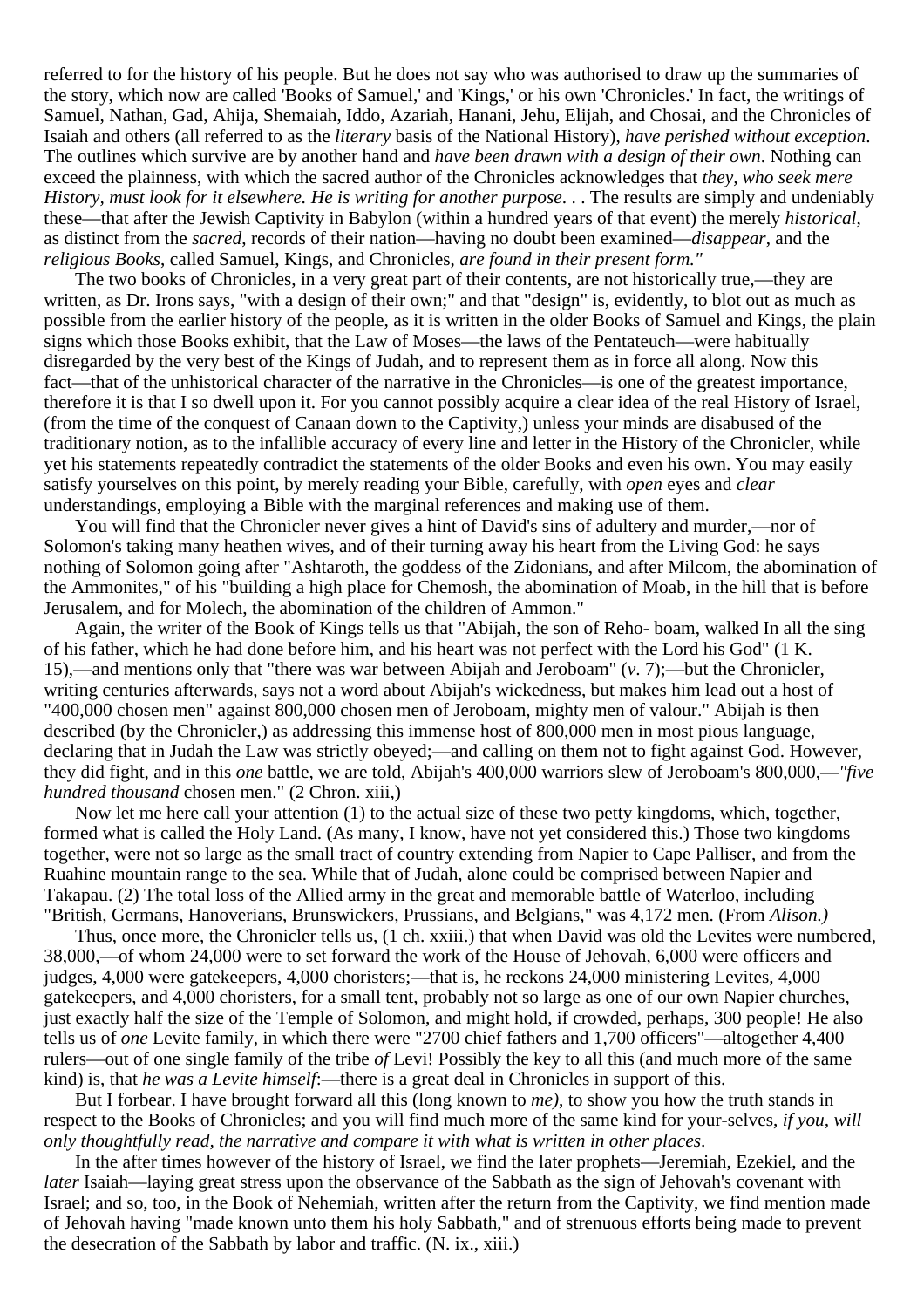[Here I must remind my readers that this "*later* Isaiah," (or the unknown prophet, whoever he was that wrote the last 27 chapters of the present Book of Isaiah,) must not be confounded with the *older* and former Isaiah, who wrote the earlier portion of the Book which goes by his name; the former was contemporary with Hezekiah (B. C. 710): the later Isaiah lived some 200 years after,—*after* the destruction of Jerusalem and the Temple by Nebuchadnezzar; (as a proof, see Is. 64, 10, 11: 63, 18:) and it is from him that we have some of the most beautiful utterances in the Old Testament.]

That very ancient Book of the Jews, the Talmud, (in general use long before the birth of Jesus,) contains, as might be expected, several excellent remarks concerning the Sabbath, together with many rules for its observance. The learned and unprejudiced modern *Jew* Commentator, Dr. Kalisch, says,—"The Talmud distinguishes 39 chief labours which are forbidden on the Sabbath; but in cases of illness, and in any, even the remotest, danger, a deviation from the rigorous precepts is permitted; and in general were these principles followed,—'The Sabbath is delivered into your hand, not you into the hand of the Sabbath:' and, 'The least danger of life invalidates the Sabbath.'" (Talmud, *Mishna Joma.)* Further, Dr. Kalisch says, "that the Sabbath was a day of holy assembly; but it was also a day of recreation of joy and of convivial meetings." (Pointing out Luke 14. 1, 12.) "Fasting was expressly forbidden."

Having mentioned the *Talmud*, and given the foregoing striking quotation from it, (which will serve to remind my readers of Mark ii. 27, 28,) and as the Book itself is so *very little* known among us, I am tempted to make a few more quotations, which may also serve a similar purpose.—

The Talmud denounces swearing, or oath-taking, and recommends "a simple Yes Yes, or No."

- **•** "Do not to others what you would not have others do to you."
- The state light answers as well for a hundred men as for one."<br>• The place honours not the man. 'tis the man who gives honour
- **•** "The place honours not the man, 'tis the man who gives honour to the place."
- **•** "Deem nothing impossible."
- **•** "Man sees the mote in his neighbour's eye, but knows not of the beam in his own."
- "First learn, and then teach."<br>• Charity is greater than all.
- "Charity is greater than all,—is more than sacrifices."<br>• "Who gives charity (alms) in secret is greater than Mo
- **•** "Who gives charity (alms) in secret is greater than Moses."
- The Bible was given us to establish peace."<br>• The who raises his hand against his fellow in
- **•** "He who raises his hand against his fellow in a passion is a sinner."
- **•** "God allows the poor to be with us ever, that the opportunities for doing good may never fail."
- **•** "When our ancestors in the wilderness were saved from death by gazing upon the brazen serpent, it was not the serpent which killed or preserved. It was the trustful appeal to the Father in heaven."
- **•** "The men of Nineveh believed in God's mercy, and though the decree had been pronounced against them, yet they repented; therefore, neither sack-cloth nor fasting will gain forgiveness, but repentance of the heart and good deeds."

There are also numerous parables, and similar stories, strongly reminding one of those later ones of the New Testament.

In these later times, then, of the history of Israel, the Sabbath was kept with, great strictness, by some devout men, as Nehemiah, and by others who, like the Pharisees, made a great profession of religion, but substituted too often outward observances like this for the inward service of the heart which God delights in. But in earlier days we find no trace of this spirit,—no sign that the Sabbath was put on a higher level than the New Moon. And this fact is accounted for, when we find that the first copy of the Decalogue, as well as the second, dates from a late age in the history of Judah,—that it was never really binding on the Jews, as the traditionary view supposes, as having been uttered by the Divine Voice, under a tremendous sanction, from the top of Sinai. Let us now consider what Nature also teaches us as to the duty or the wisdom of setting apart one day in seven.—

And here I will first quote the words of that eminent *Jewish* scholar upon this point (Dr Kalisch, already mentioned, in his Commentary on Genesis):—

"The simple and obvious explanation of the holiness of the number seven is, that the Ancient Israelites, as most of the Eastern nations, counted originally their months after the course of the Moon, which renews itself in four quarters of seven days each, and after this time assumes a new phase These periodical and extraordinary changes of the Moon produced a powerful impression upon the susceptible minds of the ancient nations: they excited them to reflections on this wonderful phenomenon, and everything connected with it assumed in their eyes a peculiar significance. Hence the day of the *New Moon* was generally celebrated with some distinguishing solemnity, which, like all festivals, is regulated and fixed in the Mosaic Law; and the New Moon is, in the Old Testament, frequently mentioned with the Sabbath. . . . . But the division of the week into seven days was known and adopted by the most different nations, as the Assyrians, Arabs, Indians, Peruvians, (but not the Persians,) and many African and American tribes, which never came into intercourse with the Israelites, and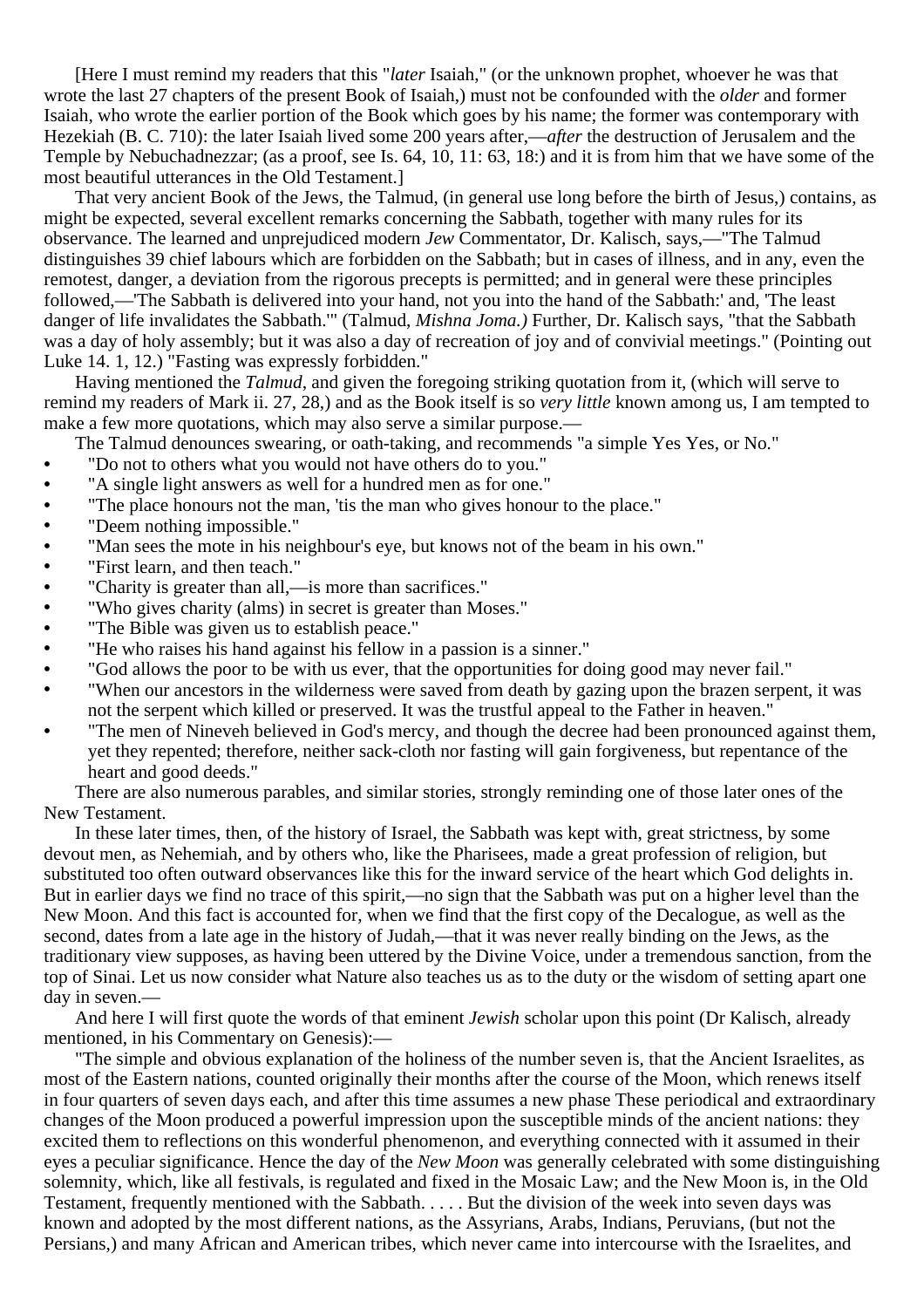later by the Greeks and Romans, who followed the Egyptians. We must therefore recognise therein, not an exclusively theocratical, but a general astronomical arrangement, which offered itself to the simplest planetary observation of every people."

And, similarly, the ancient Talmud:—"In ancient times the men called 'wise' placed their faith and dependence upon the planets. They divided these into seven, apportioning one to each day of the week. Some nations selected for their greatest god the sun, other nations the moon, and so on, and prayed to them, and worshipped them. They knew not that the planets moved and changed according to the course of nature, established by the Most High, a course which He might change according to His will, and into their ignorant ideas many of the Israelites had entered. Therefore, as they considered the planets as seven, God made many other things depending on that number, to show that as He made them, so had He made the planets. The seventh day of the week he made the Sabbath."

In this way, then, the seven days' week appears to have originated, among so many different nations in all parts of the Earth; by their common observation of the time, which it takes for the moon to pass from one of her chief phases to another, which interval is to all appearance seven days, though in reality a fraction more. In this way originating the seven-days' week may justly be said to be an institution of the Law of Nature, and therefore one of Divine appointment. We no longer suppose that the Creation of the work took place in six days, with succesive outward Divine utterances, as described in the first chapter of Genesis. Yet for all this, and notwithstanding that the Hebrew writer may have held mistaken notions about the time, manner, order, of the creation,—about the nature, magnitudes, and distances of the Sun, Moon, and Stars,—he discerned the eternal under-lying truth when he wrote, "And God said,"—"said," not with outward audible utterance, on the fourth day of the Creation, but said in the depth of the Divine Mind, conceived in eternity as a Divine Idea, and expressed in time by that Divine Word, "by which all things were made,"—"Let there be lights in the firmament of the heaven, to divide the day from the night, and let them be for signs and for seasons and for days and for years; and let them be for lights in the firmament of the heaven to give light upon the earth: and it was so." The day, then, is given to us by Nature, and therefore by Nature's God, for labour, and the night for rest. And so is it with regard to the week and the weekly rest.

Further: it is true the lunar month, in which the Moon goes through her different phases, consists really of 29½ days, so that from one chief phase to another would be a fraction more than seven days. Still with rude nations this difference would not be noticed. And, "that the seven days' week really originated among as many different nations in all parts of the earth from watching the phases of the Moon, is indicated by the fact that the Peruvians not only divide the lunar month into halves and quarters by the Moon's phases, but they have also a period of *nine* days, the approximate *third* part of a lunation, thus showing the common origin of both, and so the Romans had the *ninth* day of the month, which was a holiday even for slaves, and the Greek lunar month, consisting alternately of 29 and 30 days, was divided into sets of ten days." (Prof. Baden Powell, *Christianity without Judaism*.)

So, also, Dr. Hessey in his Bampton Lectures delivered before the University of Oxford; he says:—"To what, it may be asked, is the division of time by weeks of seven days to be traced? I answer, without hesitation, to man's observation of those 'lights in the firmament of heaven,' which God placed there to divide the day from the night,' and of which He said further, 'Let them be for signs, and for seasons, and for days and years.' It required *no special revelation* to direct men to these, as convenient indicators of time. The coarse of the Moon, and especially the appearance of the New Moon, would suggest a division, roughly stated, of months of twenty eight days. This, perhaps, would be the first and most prevalent division. It certainly was all but a universal one; for it is found even where *weeks* were alone unknown, and where they are still unknown,—among the aborigines of the New World.— — — — Our purpose is merely to show that a septenary division of time might have suggested itself to man's reason, acting upon the luminaries, which we find God's Providence intended for his guidance in such matters; *without any special revelation*, much less any hint of the Sabbath being necessarily implied in the existence of such a division."

Another able writer observes, on this point:—"The phases of the Moon supply a familiar mark of time to the simplest and rudest nations,—the phenomena of the new and full Moon, especially, being such that men cannot fail to notice and employ them as the natural rule of their calendar. And, if a two-fold division of the month is thus a matter of necessity to an ordinary observation, a four-fold division also is at least inevitably suggested by the Moon's intermediate phases.—*Thus we have the week of seven days*. It is almost impossible, then, to avoid the conclusion to which we are pointing, when once we have discarded (as the majority of thoughtful men have consented to discard) the notion of an actual six-day's period of creation. So long as that notion was maintained indeed, and was considered as a necessary part of religious belief, we could respect and even sympathise with the fixed determination to see nothing in the facts we have referred to beyond a singular coincidence. But now that we perceive ourselves both permitted and compelled to regard the seven Mosaic days as a figure of speech, an accommodation to some previously existing mode of thought, we are prepared to listen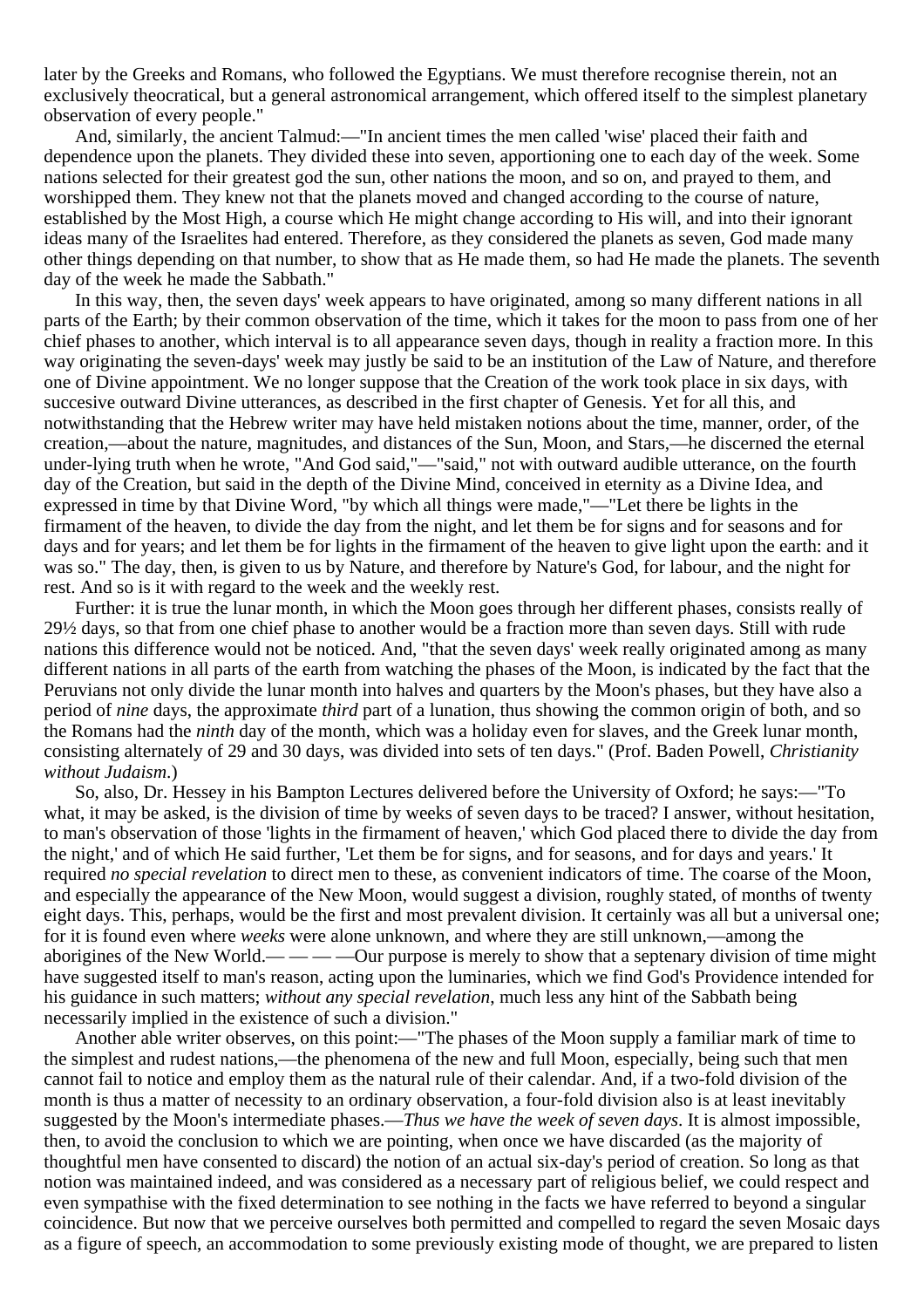in a totally different attitude of mind to what reason and history have to say." (Quoted in Cox's *Literature of the Sabbath Question*, i. p. 290.)

Yes:—no doubt that is true. That "the week of seven days," was really the object of the weekly Sabbath among the Hebrews is still more plain from the fact that the New Moon was—at least in the olden times—regarded by them as a more important day than the ordinary Sabbath, and accordingly, in addition to the usual daily sacrifice, the Levitical Law provides a "burnt-offering" on *the New Moon* of "two bullocks, one ram, and seven lambs," with a kid for a sin-offering,—whereas *on the Sabbath* the additional sacrifice was *only* a burnt-offering of "two lambs." (N. 28, 9. 11.) The New Moon, in short, was the first Sabbath of the month, which was specially announced by trumpet sounds, and gave the law, as it were, for the rest, the first, eighth, fifteenth, and twenty-second days of every month being kept as days of rest, and the next Sabbath being the first of the following month; though, as the lunar changes are completed—not in 28, but—in 29½ days, it would seem that the last week of the month must have contained sometimes eight and sometimes nine days, and probably lasted until the New Moon was seen. Hence the New Moon is always named *first* in connection with the Sabbath by the prophets before the Captivity,—as I have already shewn. It was only about the time of the Captivity that greater stress was laid upon the observance of the Sabbath. And here, I would observe, that it must be clearly understood that with the Hebrews (as with other Oriental nations), the terms *month* and *moon* were alike: they having 13 months, or moons, in their year, and not like the moderns 12.

Before, however, I leave this part of my subject on which so much depends, I would call attention to *two* wonderful modern discoveries, bearing on the matter before us,—which have justly created such a sensation among thoughtful and intelligent men, viz. (1) the finding of the engraved MOABITE STONE; and (2) the decyphering of the cuneiform writing, or inscriptions, engraved on the ASSYRIAN TABLETS of burnt clay. Truly we have "*sermons in stones*, and good in everything," to a degree that Shakespeare never dreamt of! I can, however, only just refer to them here; each, to do it justice, would take much time and writing. From those wonderfully preserved *Assyrian tablets*, (dug out of the ruins of the palace-library of the ancient Kings of Assyria, and written several thousand years ago! and only lately decyphered,) we learn very many things of the first consequence in Biblical Criticism, the same being highly elucidatory of the Old Testament narrations, and of their sources. But, what I would particularly notice now is, those tablets which contain the great astrological and astronomical work of the ancient Babylonians,—"composed for Babylonian Kings before the 16th century B.C.,"—or, more than a 100 years before the Jews left their slavery in Egypt. These are full of statements about the moon and the other planets and the stars, and their conjunctions and eclipses; and how they were predicted and watched for, and regularly noted down at their observatories, and sent in punctually to the Royal Court. The Babylonian Year was divided into 12 months of 30 days each, with an intercalary (or additional) month every 6 years. (Thus: *Ancient Babylonia*, 12 × 30 = 360 × 6 = 2160 + 30 = 2190: *Modern European*, 365 × 6 = 2190.) How astonishingly accurate! being *quite correct!!* and that, too, with-out the aid of the telescopes and the hundred other helps of modern discovery invention and science. Further: with them "according to the lunar division, the 7th., 14th., 19th., 21st., and 28th., were *days of rest*" (Sabbaths), "on which certain works were forbidden." So that, we see, what with our scholars and reasonable men a few years ago was but a belief, a conjecture, a possibility,—based, however, on a direct logical conclusion,—now passes into a certainty. The Assyrian names of the months also closely agree with the Hebrew, beginning also with "Nisan (*Nisannu*, Assyrian).

Very much more may be reasonably expected and looked for from those interesting remains; at which many highly-skilled scholars from all countries are now hard at work, which will tend more and more to throw light on our Bible,—both the Old Testament and the New. This saying may seem strange to some, viz., that those very ancient Babylonian and Assyrian records can throw any light on the *New* Testament, whatever they may do on the *Old* one; therefore, I will just give an instance. There is "the holiness of the number *seven*;" with "the song of the *seven* evil spirits (or demons) which haunt or enter into a man at once,"—with the proper demoniacal "exorcism, &c., for driving them out." One tablet has it,—

*"The Song of the Seven Spirits." They are seven! they are seven!*

*In the depths of ocean they are seven! In the heights of heaven they are seven! In the ocean stream in a palace they were born. Male they are not: female they are not! Wives they have not! Children are not born to them! Rule they have not! Government they know not!*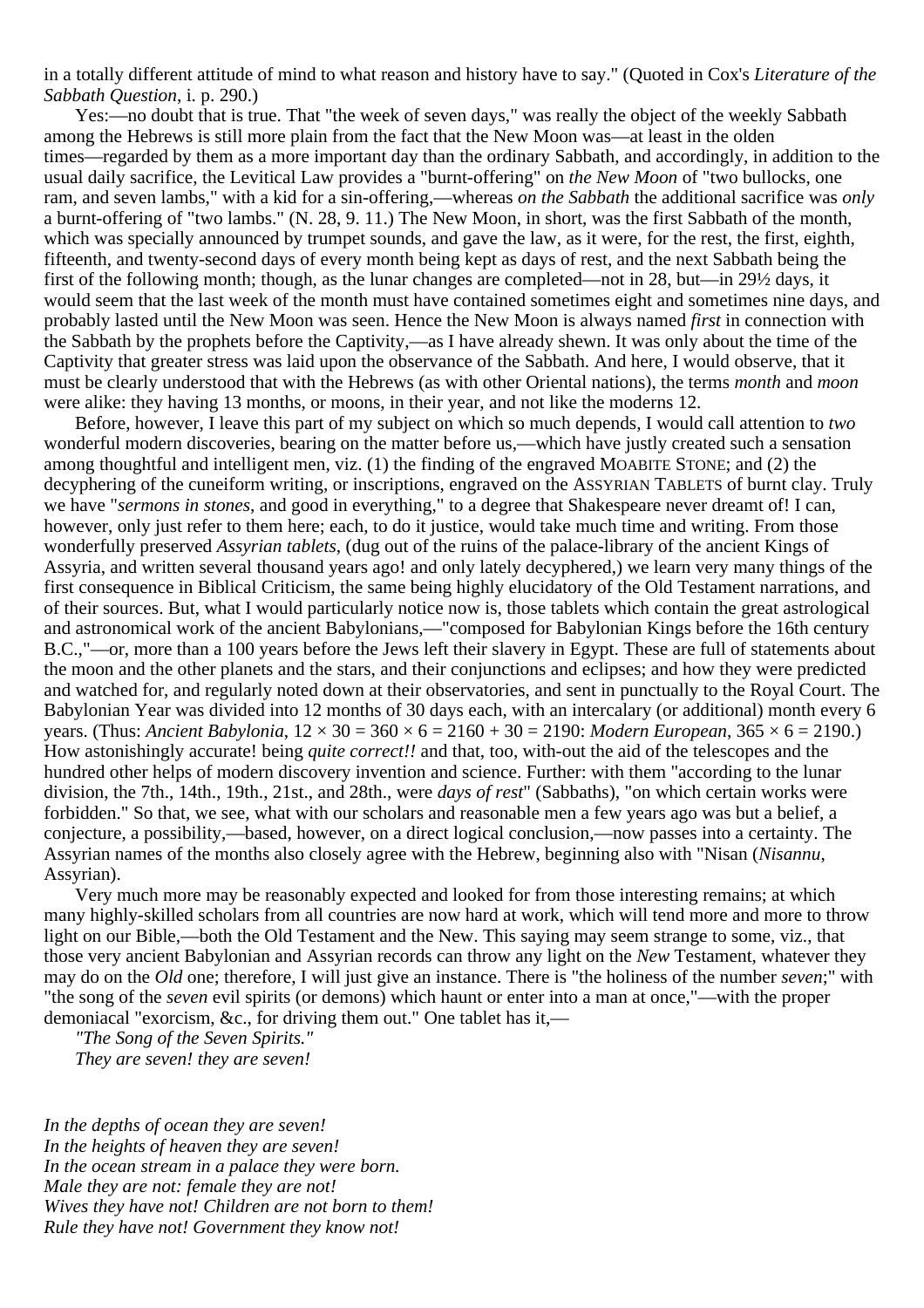#### *Prayers they hear not! They are seven, and they are seven! Twice over they are seven!*

"This wild chant touches one of the deepest chords of their religious feeling. They held that seven evil spirits at once might enter into a man: there are frequent allusions to them, and to their expulsion, on the tablets. One runs thus:—

#### *"The god (. . . .) shall stand by his bedside:*

*Those seven evil spirits he shall root out, and shall expel them from his body. And those seven shall never return to the sick man again."—*

Compare this with what is said of Mary Magdalene, (Mark 16. 9: Luke 8. 2,) and of the last state of an unfortunate man, (Mat. 12. 45: Luke 11. 26,)—also of the number *seven* in many other passages.—Here I would remark, that it is very noticeable, that this peculiar demoniacal lore, or at least the beginning of it, the Jews appear to have brought back with them when they returned from Babylon; for we never road of any reference to the existence of a devil in any of those parts of the Bible, which were written *before* the Babylonish Captivity.—Thus, the moving of David to number Israel (2 Sam. 24.), is, in the older book ascribed to Jehovah, but in the *later* book of Chronicles (1 Ch. 21.) is ascribed to Satan. And so in the time of Jesus (as is seen, for example, constantly in Josephus) the belief in the possession of men by demons, was thoroughly established among all the Jews, with the exception of the Sadducees alone.—

The *Moabite Stone* was lately found among the ruins of Dibon in the land of Moab, on the E. side of the Dead Sea. It had engraved in really good old Hebrew (or, more properly speaking, Phenician) characters, a most interesting record of 3 series of events in the reign of Mesha King of Moab. For nearly 3000 years that stone had lain there exposed to all the elements uncared for! and now it was found with all its inscriptions most beautifully preserved. Among other things we find the following, which may be here very briefly noticed.—(1) It was erected about the year 890 B.C., (only 75 years after Solomon's time,) by Mesha King of Moab, as "a stone of salvation and thanks to their god Chemosh, for enabling Mesha to see his desire upon his enemies, and to deliver his people from their enemies the Israelites," to whom they had been tributary. (Just as Samuel is said, 230 years before, to have erected a similar stone, "Ebenezer," for the Israelites, on their defeating the Philistimes (1 S. 7. 12.) (2) In the Moabites beating the Israelites, they took away from them, some towns and country and many people, and also their golden vessels from Nebo, one of their high places, which the Israelites had dedicated to their national god Jehovah,—and these the Moabites now dedicated to the services of their god Chemosh. (3) The whole is given in very plain language, nothing high-flown or stilted; almost remarkable, in this respect, for an *Oriental* production; occupying altogether 34 lines of inscription. (4) But its plain statement varies astonishingly from the wonderful account of the *same* transaction—*the same war*—as given us in the Book of Kings (2 K. 3). (5) And then conies the question.—Which of the two is the *correct* statement? One thing is certain,—They Cannot Both be True.

Now with the many, among "religious" people,—including, I fear, not a few Ministers and Sunday School Teachers,—the "Bible" statement *must* be true.

Notwithstanding, two or three wee things, I may, perhaps, be allowed to call their attention to.—

1. The Moabite Stone was engraved and erected *at the time*, to commemorate that particular deliverance; it was a public thing open to all, all could see it, all might read it in their own tongue. But the Jewish story was written (as I have already shewn) some 450 years after,—after, too, the return of the remnant of the Jews from their long Captivity; and its writing was altogether more of a private character.

2. The Moabites never again became tributary to the Israelites, although living so very close to them; so that one might reasonably infer the Jews had had enough of it on that occasion. Besides the Israelites were *bound*, by their Levitical laws (Deut. 23. 3), never to be neighbourly with them; which old spite, it appears, they also endeavored to renew after their return from the Captivity (Neh. 13. 1), although their most famous king, David, was descended from Ruth the Moabitess! who was his great grandmother; and, to the care of the King of Moab, David had also sent his parents for protection, when in great trouble from Saul. (1 Sam. 22. 3. 4.)

3. The yearly tribute which Mesha the King of Moab had to pay to Israel according to the story in the Bible (2 Kings, 3.), was "100,000 lambs, and 100,000 rams, with their wool." Now this petty kingdom of Moab only comprised a small tract of country, about 40 miles long by 10 broad, (just like a narrow slip extending from Napier to Waipawa,—but nothing like it, in its grass, or water, or in its general fertility,)—and most of my readers here in New Zealand can better understand *all about* that amount of *annual* tribute (200,000 sheep) from such a sterile tract of country on the shores of the Dead Sea, than very many others in England and elsewhere. But read *attentively* the whole story, in that chapter of 2 Kings already mentioned; and I fear that the Hebrew story, as it there stands, will appear to be a fiction; apparently part of some legendary account handed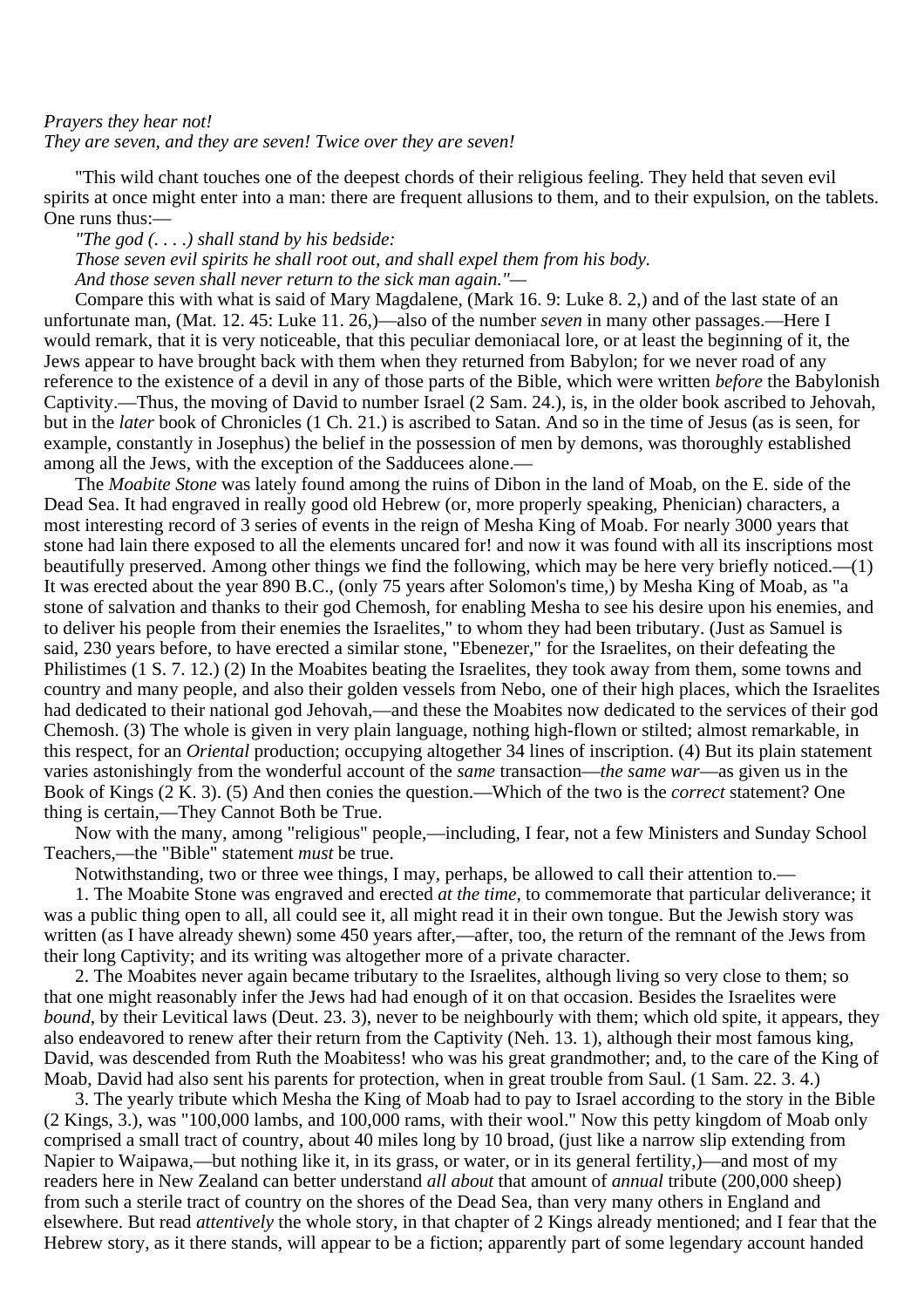down from the olden time concerning Elisha.

### **(Time of Jesus and his Apostles.)**

Let us now proceed to enquire,—(1) How Jesus and his followers *acted;* how they kept "the Sabbath" of their nation. Like good Jews they upheld the national Institutions, (Luke 2.21: 22.7, 8, 13, 14,)—often going into the synagogues on "the Sabbath-day," as "his custom was," to read and to teach,—which office, according to the Jews, was alike open to all. They kept the Sabbath, however, in a liberal way. We find him on a Sabbath-day going to a feast at the house of a chief Pharisee (or ruler), where there were a great company of guests, (which must have certainly caused the servants a deal of unnecessary labour in preparing the banquet and in waiting upon the guests,) and where there was also a scramble for the chief seats. But this kind of convivial meeting on the Sabbath, was allowed by the Pharisees, as we have already seen. On that occasion, the scrambling which Jesus saw was evidently the cause of two of his noted parables respecting a supper, or feast, delivered at that time,—and, also, of the rule which he then gave for the proper giving of a feast. (Luke 14.). Indeed Jesus often so acted,—laying hold of passing events, and so suiting the word to the time, or occasion. Again, we find that through his liberal mode of acting on several Sabbaths, both Jesus and his disciples were often charged with having "broken the Sabbath," and with having "done that which was not lawful on the Sabbath-day"; and it was this (among other things) which so greatly enraged the Pharisees against him. We are told of several remarkable cases of healing performed by Jesus on the Sabbath-day;—as, the man with the withered hand,—the woman who had been bowed for 18 years,—the impotent man, who had spent a dreary 38 years in that state,—the man with the dropsy,—and the blind man. Now (1) these cases were all old, long-standing ones; not peculiarly dangerous and pressing ones of the day immediately affecting life; and, therefore, they might have well stood over until the following day, or week; and (2) they were not only cured on the Sabbath-day, but that in the most public manner, mostly in the synagogue (or "Church") itself before all the Congregation; and, sometimes, accompanied with other "work," (as, in the *making of clay*,—and in the ordering the impotent man to *carry his bed,—*and the blind man to *go to Siloam* and w*ash,)* which must also have additionally galled the Jews. Then, again, we have recorded by three of the Evangelists, their *walking* through the corn-fields on the Sabbath-day, and their *gathering* the corn, and *rubbing-out* the grain as they went for food; and the memorable reply of Jesus,—in almost the very words of the Talmud (already quoted by me), which, no doubt, he had often heard and read,—"The Sabbath was made for man, not man for the Sabbath; therefore the son of man is Lord also of the Sabbath." (Mark 2.) Where were these Corn-fields? Scarcely *within* "the Sabbath-day's journey" allowed by the Jews; which was only six *stadia=*2000 paces, or, about, 6 furlongs, (not quite as far as the "Maori Club" on the White Road is from the Government Buildings,)—so that, it appears, that in this respect *(of distance)* the Sabbath was also broken. Now in all this we perceive a certain something done openly, all tending to lessen "the traditions of the elders" and the Pharisaic sanctity of the Sabbath.—

(2) How, or what, did Jesus *teach* concerning their Sabbath, in all his many teachings, discourses and parables? Hero, however, we can gain but little, because there is but little recorded. There is "the sermon on the Mount" (as it is called), but it is worthy of notice, that while very many subjects are therein mentioned and brought forward, including several of the "ten Commandments,"—there is *nothing* concerning the Sabbath. There is, however, his noble and open and oft-repeated statement, that "it is lawful to do well on the Sabbath-days" (Mat. 12.12); further illustrating his meaning by the works of lifting a sheep out of a pit, and of leading an ox or an ass to water; which, with that precious saying already mentioned ("The Sabbath was made for man, &c."),—one would think would have been quite enough for his followers for all time!

There is also a highly curious and characteristic saying of Jesus about the Sabbath,—which is not found in our New Testaments, and is only found in *one* very ancient Greek manuscript and in *one* equally ancient Latin one (known to scholars as *Codex Bezæ*), which date from the 5th century, and therefore holds a place among the five oldest Greek Mann scripts. As far as I know, it has not been translated and printed in English, but I will give a translation. It is an additional verse coming after Luke 6.4, (the 5 *v.* being placed in those two manuscripts after the 10  $v$ .,) and runs thus:—"In the same day, Jesus seeing a certain man tilling his ground on the Sabbath, said unto him, Man, if indeed thou knowest what thou art doing thou art blessed; but if thou knowest not thou art cursed, for thou art a transgressor of the law."—Does not this strongly remind us of Paul's saying,—"Happy is he that condemneth not himself in that thing which he alloweth." (Rom. 14.22.)—Which may indeed be grounded on it; much as Paul has given us a peculiar saying of Jesus,—Acts 20.35. And it may also be further noticed, that the very peculiar and strong Greek word for *"Curse*," used here,—is only used twice besides in the whole New Testament,—viz. in John 7.49, (where the Pharisees used it concerning the people who *knew not the law*,—from which very circumstance Jesus might have adopted it;) and, again, in Gal. 3. 10, 13, (where Paul uses the word in his strongly emphatic way;)—it is not the word commonly used in the New Testament for curse. The same Greek word which is in Rom. 14.22. translated *"Happy"* I have here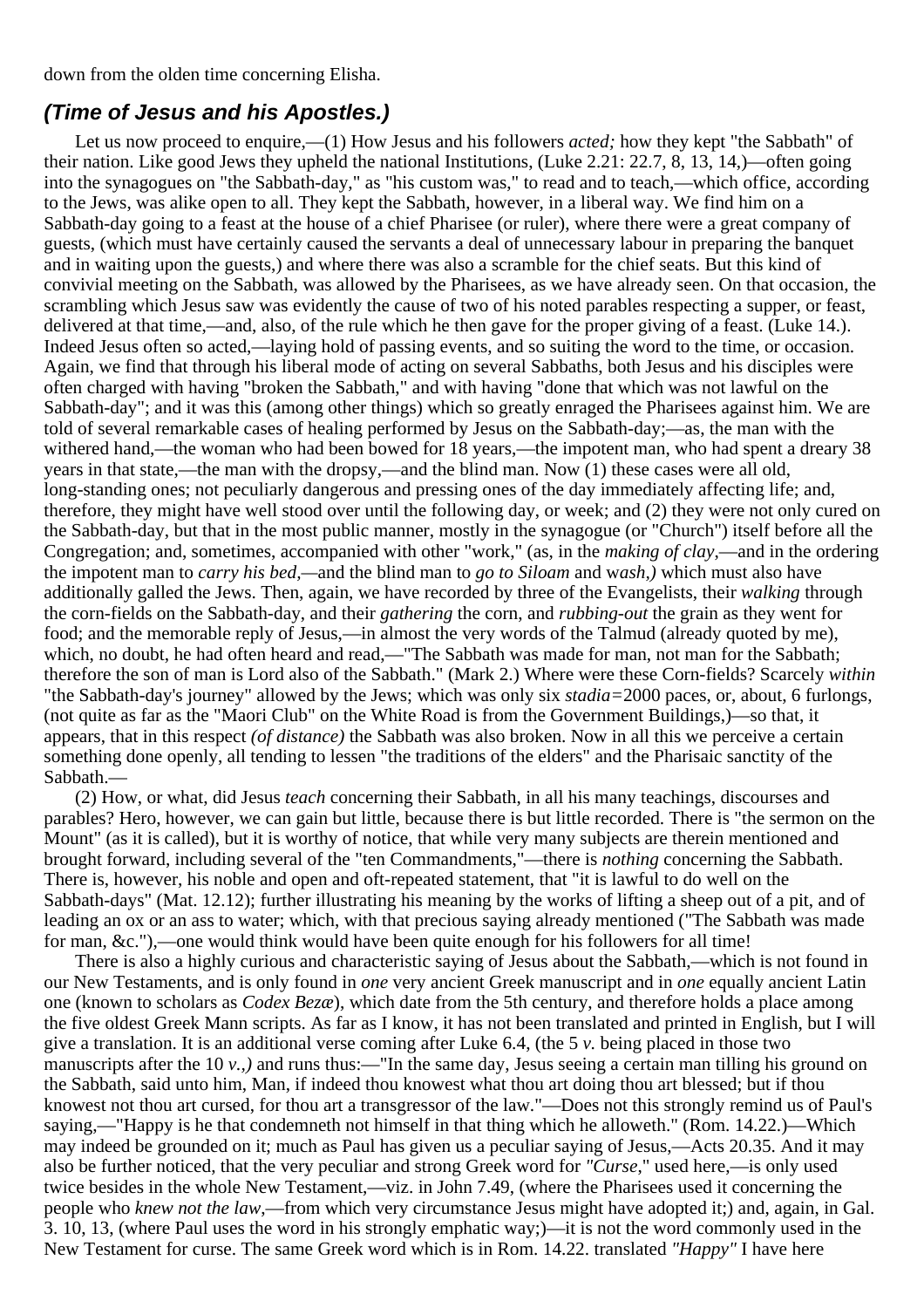translated *Blessed;* as in Mat. 5. 3—11. Some of our first modern Greek Scholars and Commentators believe in the originality and authenticity of that saying of Jesus.

3. What Jesus further said concerning the Sabbath, incidentally or otherwise, in his many questionings concerning the "Commandments," made to those who came to him. Here, again, we find our-selves at a loss; although Jesus seemed to have pretty closely questioned several who came to him about their keeping of the Commandments"; as in the very particular case of one who, on coming to Jesus to enquire what he should do to obtain eternal life, called him *"Good* Master"; (and, was, apparently, first rebuked by Jesus for giving to him that title of *Good*,—which belonged *to God alone;)* Jesus told him, that if he would enter into life he should keep the "Commandments"; and then Jesus repeats *six* out of "the 10 commandments" to him,—but excludes all mention of that peculiarly great one among the Jews—the Sabbath (Mat. 19. 18.)

This remarkable interview is also mentioned in three of the Gospels, (Mat. 19, Mark 10, Luke 18,) with but little variation. Mark also gives another and a similar one, (12. 28—34,) which I have ever considered as one of the truly grand conversations related in the Gospels. Here, the inquirer asks, "Which is the *first* Commandment of all?" Jesus replies,—as a true Jew,—saying,—(in sublime and beautiful language, quoted from the Old Testament, and well-known among the later Jews, as the standard article of their belief, and their war-cry in battle,)—"The first is, Hear O Israel, the Lord our God is one Lord: and thou shalt love the Lord thy God with all thy heart, and with all thy soul, and with all thy mind, and with all thy strength: this is the *first* Commandment." And then Jesus adds,—"And the *second* is like, Thou shalt love thy neighbour as thyself. There is none other Commandment greater than these." And his questioner also answers discreetly and beautifully; insomuch that he was highly praised by Jesus for so doing. Yet here, again, we find not a word about *the Sabbath*,—that great and peculiar institution of the Jews!

(1) Why is this omission,—if that of the Sabbath were indeed really given from the burning summit of Mount Sinai, amid lightnings and thunderings and earthquakes? (2) If that of the Sabbath were, as Nehemiah and the few later prophets repeatedly say, the sign of the Covenant between the Israelites and God?

Moreover, here arises an important question to the *thoughtful* mind:—(1) Why did Jesus when asked—What was the *first* commandment of all? Why did he not quote from the "ten Commandments," giving the *first* of them,—if such had been really spoken by the majestic voice of God from Sinai, and engraved by His holy fingers on stone? (2) Again, when Jesus also adds the *second* (great) commandment,—Why are the "10 Commandments" (including that of the Sabbath), again passed by? (3) And why are *all* (even including *those "ten")* said to hang on *these two*?—which were *not* given openly by God himself with dreadful pomp and terror on the burning mountain (as recorded in Exodus), but merely quietly written down, many many years after, by some unknown yet inspired scribe in the books of Deuteronomy (6) and Leviticus (19).

It is of no use attempting to blink the facts before us If those so-called "ten commandments," said to have been so spoken by the *One* Unchangeable and Blessed GOD Himself, and by Him also engraved in stone; If such had ever really been so spoken and so given,—Jesus could never have overlooked them never have spoken thus.—

### **(Time of the Apostles.)**

WE are come down now to the time of the Apostles, *after* that of Jesus; and, in like manner, we will quietly prosecute the enquiry.—

1. How did the Apostles *act*, with especial reference to the Sabbath?

Of *their* positive doings *re* the Sabbath-day, we have very little indeed recorded;—but of those of Paul ("the Apostle of the Gentiles") we have a fair share.—And, in briefly considering Paul's actions and teachings concerning the Sabbath-days, we must ever bear this in mind,—that Paul was (as he himself tells us), one of the straitest (narrowest) religious sect among the Jews, "a Pharisee and the son of a Pharisee."

(1) At first we find Paul commonly, during his travels, going into the Jewish synagogues (or Churches) on the Sabbath-day, and teaching (that is, exhorting and preaching) therein, after the manner of the Jews; (viz., at Antioch, Acts 13.14—16, etc., at Thessalonica, Acts 17.2, and at Corinth, Acts 18. 4;) just like Jesus himself did at Nazareth (Luke 4. 16) and other places before him, as we have already seen.

(2) After several years of travel and teaching we find Paul returning to Jerusalem, and there "with the Apostles and elders" assembling to consider certain grave matters pertaining to the Jewish Religion; for the Pharisee believers of Jerusalem had said,—"It was needful to command the Gentile believers *to keep the law of Moses*." This, however, Peter, who was also present, strongly opposed, terming it "a tempting of God"—to seek "to put a yoke on the neck of the disciples" (the Gentile believers), "which," said Peter, "neither our fathers nor we were able to bear." And so we find this first and best Council, composed of Jewish Christians, after having thoroughly discussed those important matters *concerning the keeping of the Law of Moses*, laying down *four simple rules only* for the Gentile Christians,—on whom "they (the Apostles) would lay no greater burdens than these (four) necessary things"; and this decision, they also declared and wrote, had "seemed good to the Holy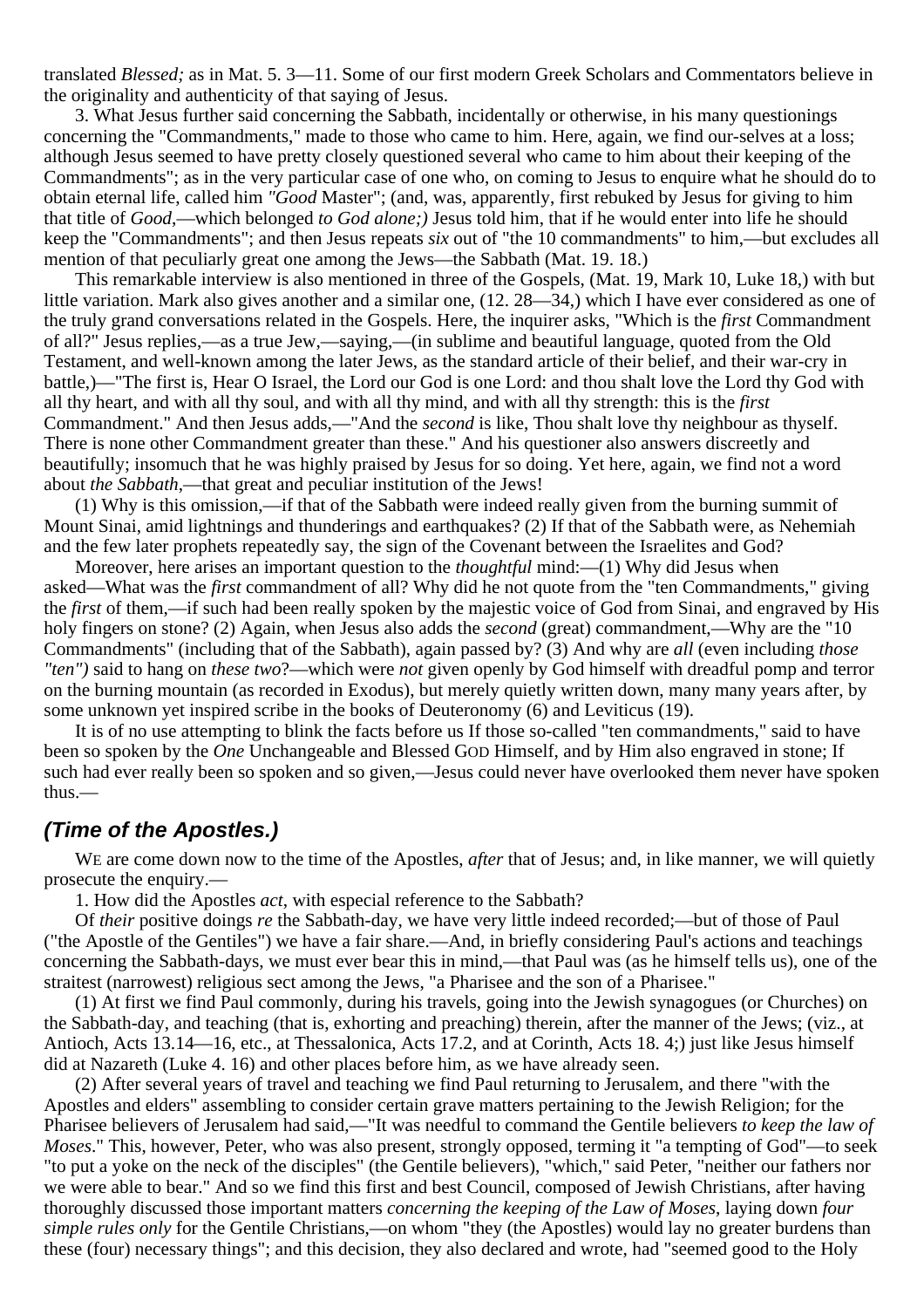Spirit as well as to themselves" acting together.

Now, (1) If the keeping of the Sabbath-day was really a *Divine* Institution, does it not seem strange that nothing was then said about it? Seeing, too, (2) that such comparatively small matters—as the abstaining from things strangled, and the eating of blood-(both long ago broken and thrown aside!) should have been then sent forth as rules, or decrees? (3) Therefore, it must follow, that the keeping of the Sabbath-day was not, in the opinion of the Holy Spirit and of the Apostles, any great matter.

3. After this, on several occasions, we find Paul writing to the various churches, or congregations, of Christians; and particularly laying down what to avoid ("works of the flesh"), and what to follow and do. Now it is highly noticeable,—(1) that in those long lists of evil works and practises given by him (viz., Gal. 5. 19—21, Eph. 5. 3, Col. 3. 5, etc.,) we find *nothing* of "Sabbath-breaking"! Although, in his "lists," Paul is sometimes so diffuse as to state the same thing (generically) under different heads (specifically): (2) that in what he plainly directs the Gentile Christians to do,—(viz., Eph. 5, 6: Col. 3, 4: 1 Thess. 5, &c.,)—although he even, at times, quotes from "the Law of Moses" (Eph. 6. 2)—yet Paul never once says a word about keeping "the Sabbath"! And, again, (3) in that particularly affectionate portion of his letter to his beloved Philippians (ch. 4),—in which Paul sums up all good things, as it were, saying,—"*Those things*, which ye have both learned, and received, and heard, and seen in me, *do*"; here, again, is *no* mention of "the Sabbath."

How is this?—If the strict keeping of "the Sabbath-day" was of such very great importance? I know very well what kind of answer I shall get to all this evidence that I have hitherto brought forward,—That all such is of a *negative* character, and therefore proves nothing.

Be it so. I come then to the *positive teaching* of the Apostle Paul on this subject. He says distinctly to the Colossians,—"Let no man therefore judge you in meat, or in drink, or in respect of an holy day, or of the new moon, or of the Sabbath-days: which are a shadow of things to come "(2. 16):—and to the Romans,—"Who art thou that judgest another man's servant? to his own master he standeth or falleth. Yea, he shall be holden up, for God is able to make him stand. One man esteemeth one day above another, another esteemeth every day alike. Let every man be fully persuaded in his own mind. He that regardeth the day, regardeth it unto the Lord; and he that regardeth not the day, to the Lord he doth not regard it." (14. 4)

On those two passages the late Dean Alford of Canterbury wrote, in his new edition of the Greek Testament:—

"If any one day in the week were invested with the sacred character of the Sabbath, it would have been wholly impossible for the Apostle to uphold or commend the man, who judged all days alike worthy of equal honour.— — —I therefore infer that Sabbatical obligation to keep any day, whether seventh or first, was not recognised in Apostolic times." (On *Rom*. 14. 5.) "If the ordinance of the Sabbath had been, *in any form*, of lasting obligation on the Christian Church, it would have been quite impossible for the Apostle to have spoken thus. The fact of an obligatory rest of one day, whether the seventh or the first, would have been directly in the teeth of his assertion here." (On *Col.* 2.16.)

(I bring this forward now,—as it is a single comment on *these* particular texts.)

Again, Paul says to the Galatians,—"But now, after that ye have known God, or rather are known of God, how turn ye again to the weak and beggarly elements, whereunto ye desire again to be in bondage? Ye observe days, and months, and times, and years. I am afraid of you, lest I have bestowed upon you labour in vain." (4.9—11.) Here, of course, Paul alludes to Jewish festivals as commanded by "the Law of Moses," of which the Sabbath days, the New Moons, and the Sabbatical years were examples. And note, how depreciatingly how loweringly Paul speaks of those very things which he once believed to be so high and so holy—*Wheatly* here well observes,—"the Christians were no more obliged to observe the Jewish festival, than they were oncerned in the mercies therein commemorated, and this is the reason that when the Judaizing Christians would have imposed upon the Galatians the observation of the Jewish festivals, as necessary to salvation; Paul looked upon it as a thing so *criminal* that he was afraid the labour he had bestowed upon them to set them at liberty in the freedom of the Gospel had been *in vain*."

In concluding this part of my subject, I would again remark,—it is very noticeable that, throughout the New Testament, there is not a single instance of any stress whatever being laid on the strict observance of the Sabbath-day. Jesus himself and the apostles (as we have seen) observed it,—but in a very liberal kind of way; they never, in any act or work recorded in the Gospels or Epistles, inculcate, either by example or by precept, a Sabbatarian spirit. Rather, so far as their words and acts imply anything in this respect, they tend to discourage and discountenance such a spirit. And expressly, in the famous decision of the Church at Jerusalem, which was forwarded to the believing Gentiles at Antioch, by the hands of Paul and Barnabas, Judas, and Silas, they laid no "burden" on them of Sabbatical observances.—

## **III. Ecclesiastical.**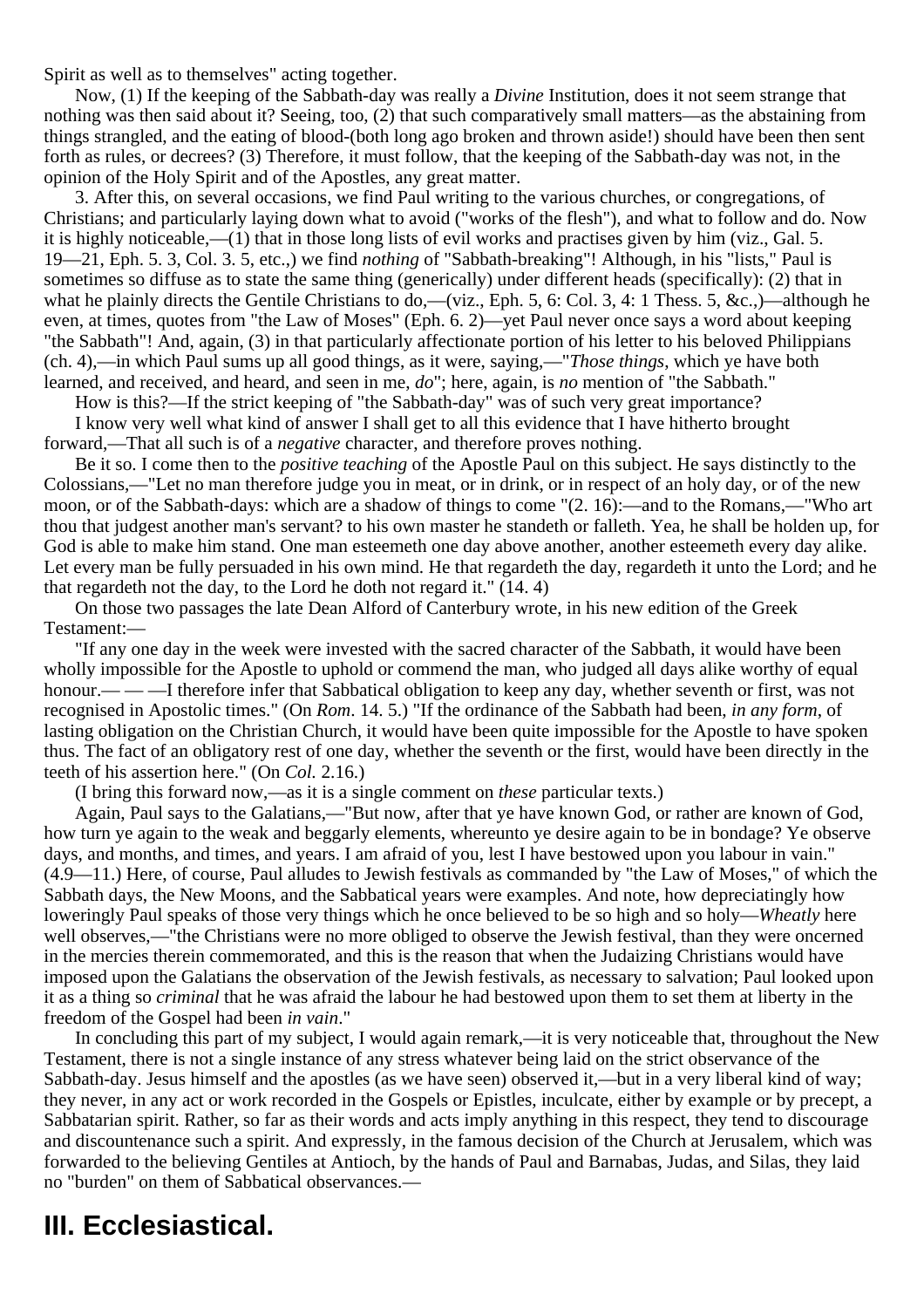### **(1. Primitive.)**

AFTER the time of the Apostles we find that the early Christians did not specially and as a rule keep the Sabbath-day holy. No doubt those who were Jews, or descendants of Jews, for some time longer kept up their weekly assembling on that day; but such observance,—not having been appointed by the Apostles and left free (as we have seen),—naturally fell into neglect. Bingham says,—"If it be inquired, why the ancient church continued (for a time) the observation of the Jewish Sabbath, when they took it to be only a temporary institution given to the Jews only, as circumcision and other rites of the law; (which is expressly said by many of the ancient writers, particularly by Justin Martyr, Irenæus, Tertullian, and Eusebius;) it is answered by learned men,—that it was to comply with the Jewish converts, as they also did in the use of many other indifferent things, so long as no doctrinal necessity was laid upon them. For the Jews being generally the first converts to the Christian faith, they still maintained a mighty reverence for the Mosaic institutions, and especially for the Sabbath,— —and were therefore very loth it should be laid aside. For this reason, it seemed good to the prudence of those times, (as in other of the Jewish rites so in this,) to indulge the humour of that people, and to keep the Sabbath as a day for religious offices; but when any one pretended to carry the, observation of it further,—either by introducing a doctrinal necessity, or pressing the observation of it after the Jewish manner, they resolutely opposed it as introducing Judaism into the Christian religion." Some, indeed, kept *both days*, the Jewish Sabbath and the Sunday; yet in rites and ceremonials a difference was made, and the preference was given to the Lord's-day (or Sunday) above the Sabbath. "For first," (Bingham continues,) "we find no Ecclesiastical laws obliging men to pray standing on the Sabbath; nor, secondly, any imperial laws forbidding lawsuits and pleadings on the Sabbath; nor, thirdly, any laws prohibiting the public shows and games; nor, fourthly, any laws obliging men to abstain wholly from bodily labour. But, on the contrary, the Council of Laodicea has a canon for-bidding Christians to Judaize, or rest on the Sabbath, any further than was necessary for public worship; but they were to honour the Lord's day, and to rest on it as Christians; and if any were found to Judaize, an anathema is pronounced against them.— — — — For this reason the sect of the Ebionites were condemned for joining the observation of the Sabbath according to the Jews, with the observation of the Lord's day after the manner of Christians. Against such the Council of Laodicea pronounces anathema, that is,—such as taught the necessity of keeping the Sabbath a perfect rest with the Jews. And in this sense we are to understand what Gregory the Great says, That antichrist will renew the observation of the Sabbath." (*Origines Ecclesiasticæ*, lib. xx.)

And this, to me, appears as an additional witness,—of no distinct rule, no law, having been ever laid down by any express apostolic authority respecting the keeping of the Sabbath, or substituting (as some will have it) the first day of the week to be kept *Sabbatically* instead of the seventh. For when the early Christians met together on the first day of the week, they did not dream of taking the 4th Commandment, and putting that forward as prescribing a rule for the religious observance of the first day. That the *first* day of the week, "the day of the Sun," *was* observed from very early times among Christians, as a day on which they specially assembled for religious purposes, we know from un-doubted authority. But no writer of the first three centuries has attributed the origin of Sunday observance to any apostolic authority.—"In the first century, Barnabas (or whoever else wrote the epistle ascribed to him), Justin Martyr, A.D. 147, Dionysius Bishop of Corinth, A.D. 170, Tertullian, A.D. 192, Clement of Alexandria, A.D. 192, Origen, A.D. 230, Cyprian Bishop of Carthage, A.D. 250,—all mention or allude to the religious observance of the Sunday; but not one of them even hints that it originated in any precept of Christ, or in any recommendation of the Apostles, either by precept or example. Yet, had any such precept been given, or example set, it is incredible that it should not have been known in the times of the writers above-named, and hardly to be believed that, if known, it would not have been mentioned by them, or by some of them." (Sir "Wm. Domville, *The Sabbath.)*

I may here quote, also, the words of Justin Martyr,—in his famous *Apology* for the Christians, made to the Roman Emperor Antoninus Pius,—"We all of us assemble together on the day of the Sun, because it is the first day in which God changed darkness and matter and made the world. On the same day also Jesus Christ our Saviour rose from the dead. For he was crucified the day before Saturn's day; and on the day after Saturn's day, which is the day of the Sun, he appeared to his apostles and disciples, and taught them what we now submit to your consideration."

St. Cyril, Bishop of Jerusalem, A.D. 345, says, to his flock,—"Turn thou not out of the way into Samaritanism or Judaism, for Jesus Christ hath redeemed thee; henceforth reject all observance of Sabbaths, and call not meats, which are really matters of indifference, common or unclean."

St. Jerome, A.D. 392, also says:—

*"On the Lord's day" (and, note well, this shows you the manner of its observance amongst the early Christians,) "they went to church, and returning from church they would apply themselves to their allotted works, and make garments for themselves and others. The day is not a day of fasting, but the day is a day of*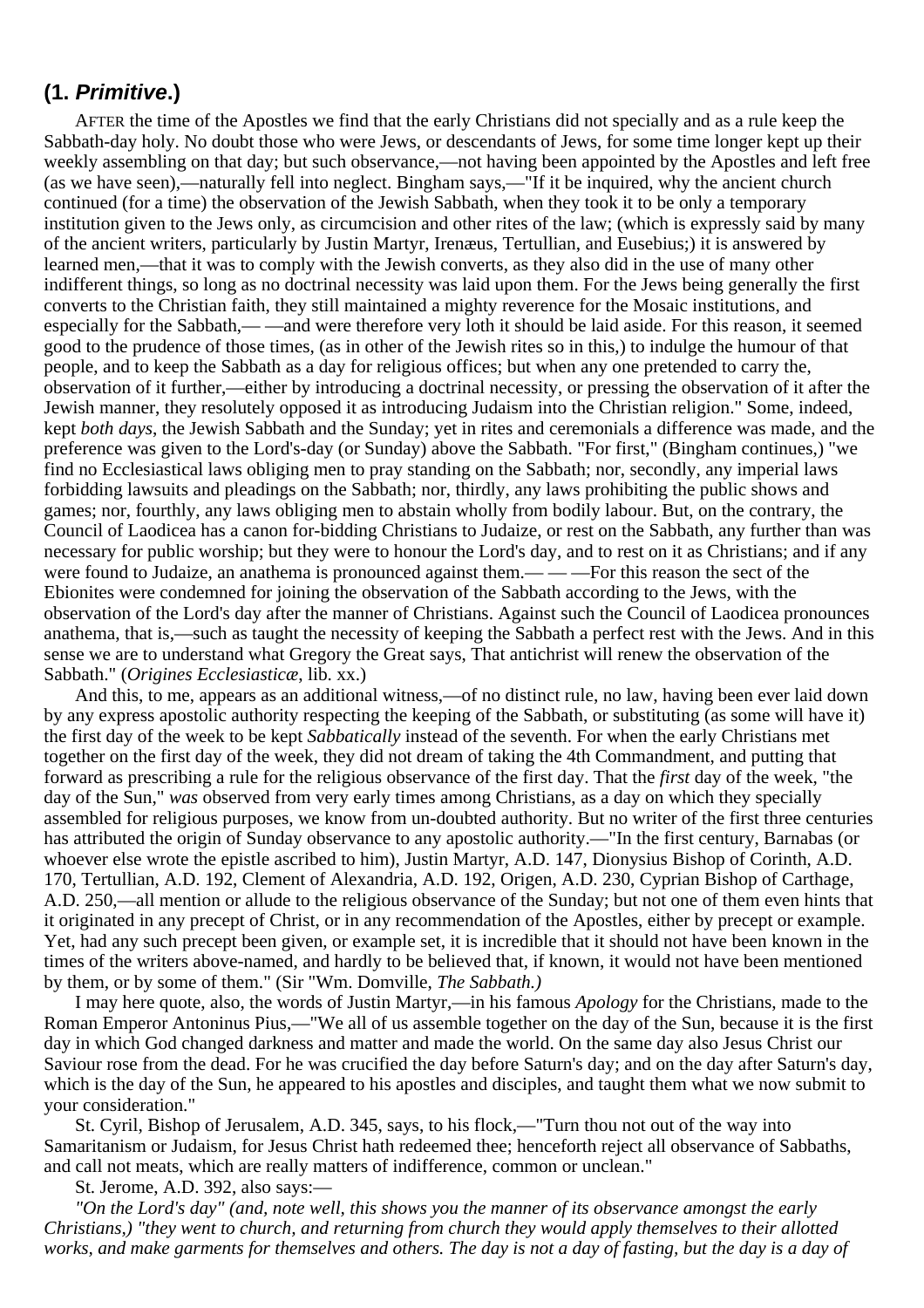*joy; the church has always considered it a day of joy, and none but heretics have thought otherwise." So that the early Christians did not think it was wrong to make garments for themselves and others on the Lord's-day. Such an idea never once entered into their heads! As a modern Divine correctly remarks, (on those words of Jerome,)—"There was no Sunday League in those days, and the only Sabbatarians were Jews. It is curious to observe, that whilst the modern Christians have seldom-converted the Jews, the Jews have con verted modern Christians in whole sects to Sabbatarianism."(!!)*

### **(2. Time of the Reformation.)**

QUOTATIONS without number might be made from the writings of eminent Divines (Reformers), in the Church of England and in other Churches, expressly protecting, and in the strongest terms, against Christians entertaining the idea that the Law of Moses was in any sense binding upon them, and most particularly in reference to the 4th Commandment. Thus *Tyndal*, (the first translator of the Bible into English, who was burnt as a Martyr at Antwerp, A.D. 1536) says:—

*"As for the Sabbath, we are lords over it, and may yet change it into Monday, or into any other day, as we see need, or may make every tenth day holy-day only, if we see cause why. Neither was there any cause to change it from the Saturday, but to put a difference between us and the Jews. Neither need we any holy day at all, if the people might be taught with-out it."—*

Thus, also, *Luther* says,—in his usual stirring impulsive way, which made men say "that his words were half-battles, that they had hands and feet." He says:—

*"As for the Sabbath or Sunday, there is no necessity for its observance. And if we do so, the reason ought to be, not because Moses commanded it, but because Nature likewise teaches us to give our-selves, from time to time, a day's rest, in order that man and beast may recruit their strength, and that we may go and hear the word of God preached." And elsewhere he writes:—"Keep the Sabbath holy for its use both to body and soul. But, if anywhere the day is made holy for the mere day's sake,—if anywhere anyone sets up its observance upon a Jewish foundation,—then I order you to work on it, to ride on it, to dance on it, to feast on it, to do anything that shall remove this encroachment on the Christian spirit and liberty." Again he says:—"For only faith in God, and love toward our neighbour, are necessarily required, all other things are free;—so that we may freely observe them for one man's sake, and omit them for another man's sake, as we shall perceive it to be profitable to everyone.—We see the same example commonly in Christ, but specially Matt. 12 and Mark 2, where we read that he suffered his disciples to break the Sabbath, and he himself also, when the case so required, did break it, when it was otherwise he did keep it, whereof he gave this reason, —The son of man is lord even of the Sabbath. Which is as much as to say,—the Sabbath is free, that thou mayest break it for one man's sake and commodity, and for the sake and commodity of another thou mayest keep it."*

*Melancthon*, also, says:—"The Scripture has abrogated the Sabbath, since it teaches that after the revelation of the Gospel all the Mosaic ceremonies may be neglected."

And so *Calvin*.—"In this way we get rid of the trifling of the *false* prophets, who in later times instilled Jewish ideas into the people, alleging that nothing was abrogated but what was *ceremonial* in the commandment, while *the moral part remains*, viz., the observance of one day in seven." We also read of Calvin, that,—"on one occasion when good John Knox paid him a visit on Sunday afternoon, he found the holy man enjoying a game at bowls."

And the *Homily* of the Church of England, "on the place and time of prayer," contains these words:—

"Albeit this commandment of God doth not bind Christian people *so straitly* to observe and keep the *utter* ceremonies of the Sabbath-day, as it was given to the Jews, as touching the forbearing of work and labor in time of great necessity, and as touching the precise keeping of the seventh day, after the manner of the Jews. — — — — Yet, notwithstanding, whatsover is found in the commandment *appertaining to the Law of Nature*, as a thing most godly, most just, and needful for the setting forth of God's glory, it ought to be retained and kept of all good Christian people."

Mr Sidey, in his published sermon (already referred to), says:—"The *right keeping* of the Sabbath has always been a distasteful thing to men of a despotic spirit, and many have been the expedients to which they have resorted to prevent it. In no one of these have they shewn greater skill *to hinder liberty and intelligence*, and those conditions of society which tended to conscientiousness, than in the conversion of the Sabbath into a day of pastime. Charles I. proclaimed the "Book of Sports" to reconcile the English people to their distresses. *(Sic!) By this they were required to spend the large part of the day in amusements*, and those who *complied* with the edict were specially *rewarded* for so doing, while those who *refused* were subjected to *pains* and *penalties*. In this work he was powerfully helped by Laud, if *he was not directed to it by this prelate*, for reasons of a kindred character." (I have quoted this at full length, as I intend *to cut it up*, to shew how easily things are twisted to suit purposes!)

On the foregoing statements of Mr Sidey I would remark,—(1) That Mr Sidey is a wee bit wrong in his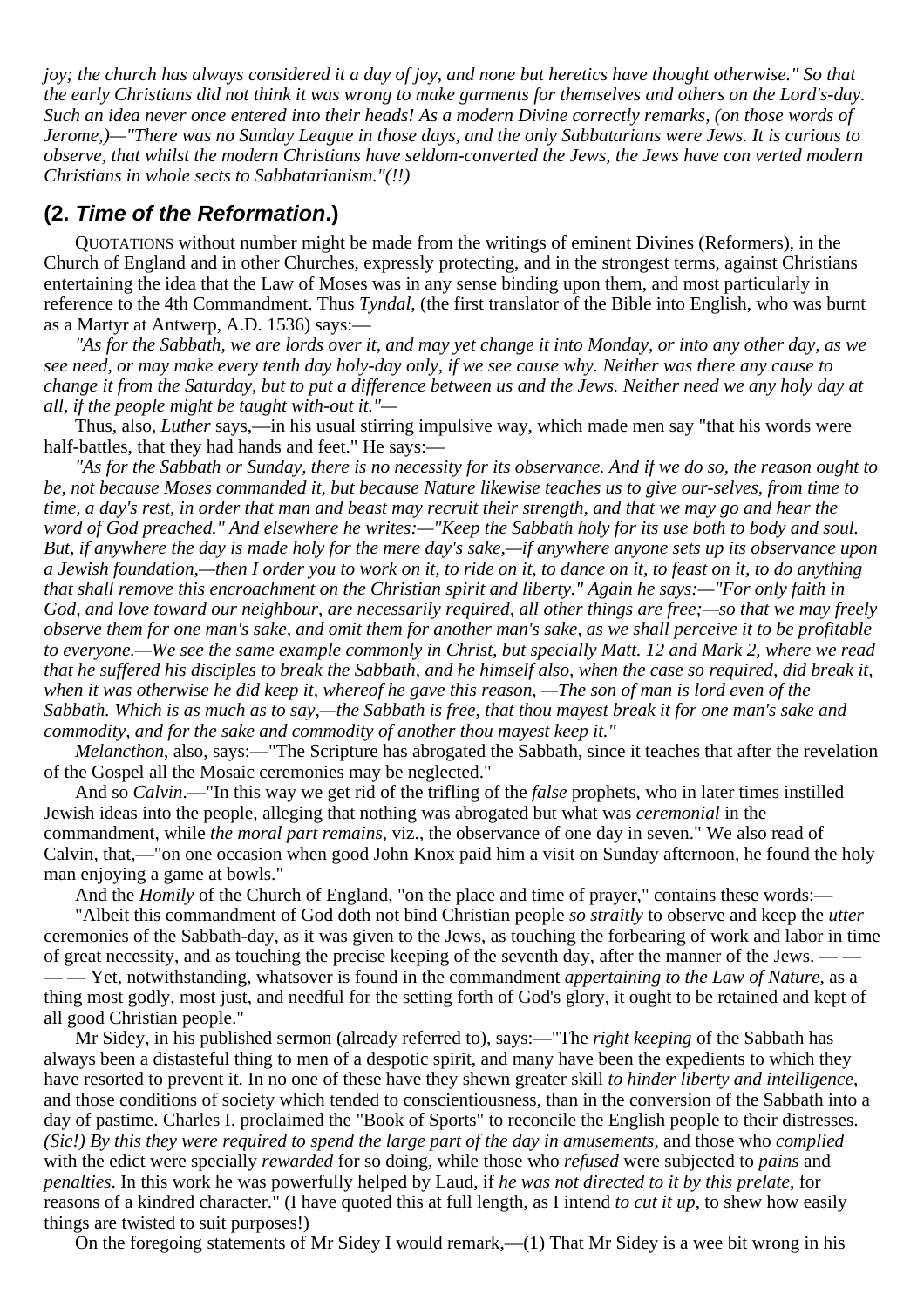English History (both civil and ecclesiastical), as well as in his Chronology; and (2) also, in several of his severe and unfounded charges; and (3) as a matter of course in his conclusions therefrom.

(1) For it was *not* King Charles I. who issued and proclaimed "the Book of Sports,"—but his father, King James I., a Scotsman, and a countryman of Mr Sidey's!—who issued it in 1618; at which time Laud was quietly and unobtrusively living at his college, St. John's, Oxford; and had nothing to do with it. Moreover, it should not be overlooked, that James himself, a Presbyterian, when King of Scotland, (only a few years before,) actually wrote a letter to Queen Elizabeth in behalf of two Presbyterian English ministers, whom he considered rather hardly treated.

(2) And what does King James say?—"For his good people's lawful recreation, his pleasure was, that, *after the end of Divine Service*, they should not be disturbed, letted, or discouraged from any *lawful* recreations; such as dancing either of men or women; archery for men, leaping, vaulting, or any such harmless recreations; nor from having of May-games, Whitsunales, or Morris-dances, and setting up of Maypoles, or other sports therewith used, so as the same be had *in due and convenient time, without impediment or let of Divine Service*; and that women should have leave to carry rushes to the church for the decoring of it, according to their old custom; withal prohibiting all unlawful games to be used on the Sundays only, as bear-baiting, bull-baiting, interludes, and bowling."—

Now I cannot understand why Mr Sidey should say—"the English people were *required* to spend the large part of the day in amusement;" there is nothing of the kind in the King's injunction.

Again: Mr Sidey says, "those who *complied* were *rewarded*, those who *refused, suffered*":—that, however, does *not* appear from the State paper: and I also find, from Church History, that while there was more or less of arguments for and against, and many fears among the ministers of that period, as to their being obliged to read the said Royal Declaration in their several churches,—"That, after so long and so much talking, — — —their own fear proved at last their only foe; the King's goodness taking away the subject of their jealousy: so that *no minister was enjoined to read the book in his parish*, wherewith they had so affrighted themselves."

(3) Further,—I cannot conceive how Mr Sidey could have written, that such a declaration on the part of the King, was done "*to hinder liberty and intelligence*:" for, it seems to me, viewing English society *as it was then*, to be wholly and altogether *the other way!*

Let us just briefly see what the Historian says about it; how was that peculiar edict brought about; how came it to pass?

In 1616, King James visited his native country Scotland. And the quaint old Church Historian Fuller, (no friend of the High-Church, or Laudian, party,) writes:—"King James, having, last year, in his progress passed through Lancashire, took notice, that by the precisen ess of some magistrates and ministers, in several places of his kingdom, in hindering people from their recreations on the Sunday, the papists in this realm being thereby persuaded that no honest mirth or recreation was tolerable in our religion. Whereupon, May 14th, the Court being then at Greenwich, he set forth his Declaration" (given above). And then,—after noticing several arguments in use, both for and against it,—he goes on to say:—"However, there wanted not many, both in Lancashire and elsewhere who conceived the Declaration came forth seasonably, to suppress the dangerous endeavour of such who now began in their pulpits to broach the dregs of Judaism, and force Christians to drink them. So that those legal ceremonies, long since dead, buried, and rotten in the grave of our Saviour, had now their ghosts, as it were, walking; frighting such people with their terrible apparitions, who were persuaded by some preachers to so rigorous observation of the Sabbath, that therein it was unlawful to dress meat, sweep their houses, kindle their fires, or the like. Yea, and in Lancashire especially the Romanists made advantage of this strictness to pervert many to popery, persuading them, that the Protestant religion was one where no lawful liberty was allowed. And no wonder if many common people were hereby fetched off unto them; 'starting aside as a broken bow,' chiefly because overbent for lack of lawful recreation."—So, we may perceive, that the Judaizing Sabbatarians and precisians were really the cause of all this!

Fifteen years after, viz., A.D. 1633—King Charles was *obliged* to republish his Father's Declaration; but on this *second* occasion (Laud being now Archbishop), our Historian says,—"there was *no* express mention in this Declaration that the Minister of the Parish should be pressed to the publishing of it—which, however, was in that of King James. As before, so now: the Sabbatarian sect being the sole cause of it (as may be read at large in Church History). Our Historian says:—"Now (A.D. 1633) the Sabbatarian controversy began to be revived, which broke forth into a long and hot contention. Bradborn, a minister of Suffolk, began it, setting forth a book entitled, 'A Defence of the Sabbath-day maintaining therein, l. The 4th Commandment simply and entirely moral. 2. Christians, as well as Jews, obliged to the everlasting observation of that day. 3. That the Lord's day is an ordinary working-day. The Bishop of Ely was employed by his Majesty to confute Mr Bradborn's erroneous opinion.—And Mr Bradborn, perceiving the unsoundness of his own principles, became a convert, conforming him self quietly to the Church of England."

Just in this juncture of time (A.D. 1634) a Declaration for Sports, set forth the fifteenth of King James, was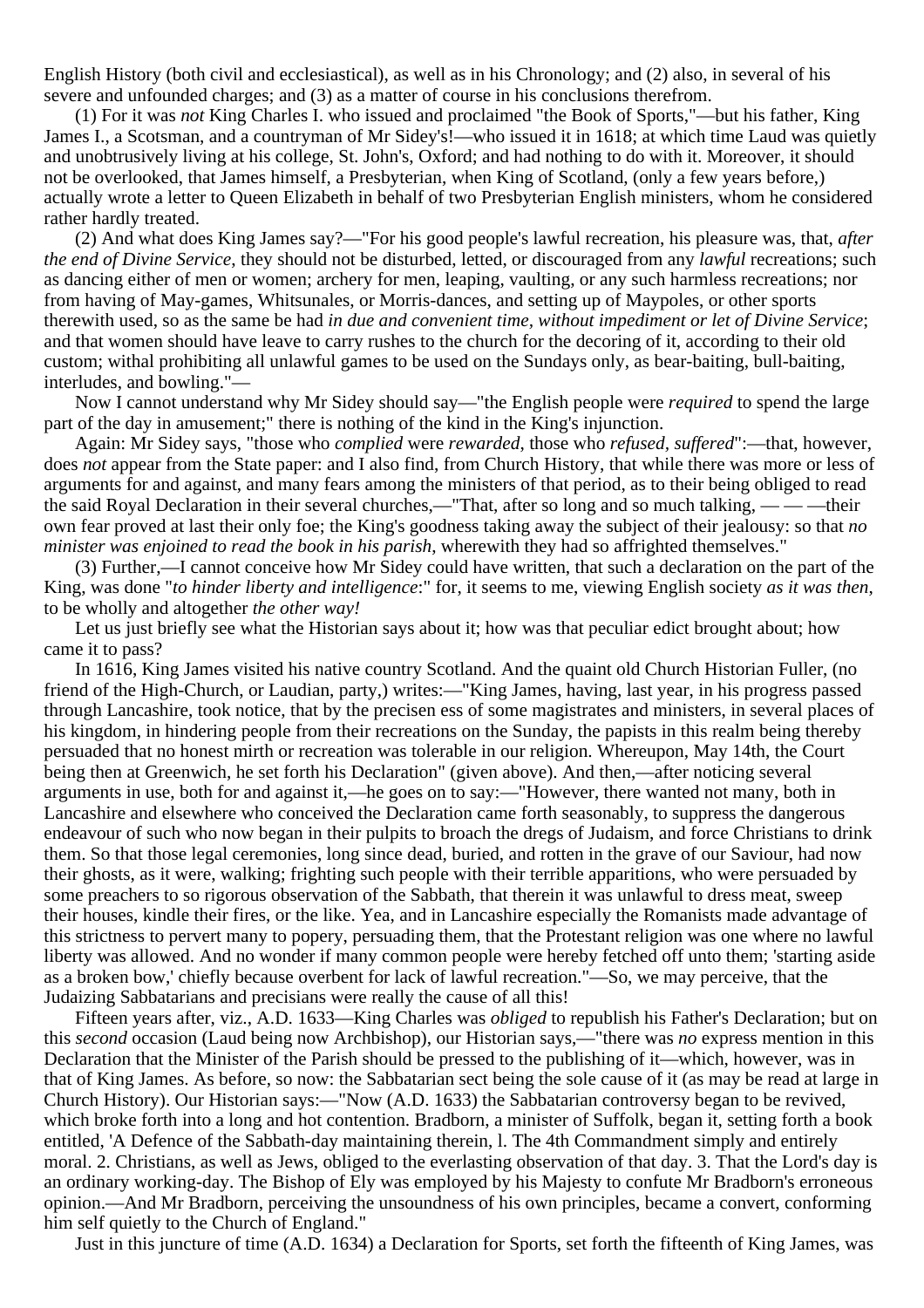revived and enlarged. "For, his Majesty, being troubled with Petitions on both sides, thought good to follow his father's royal example.— — — — — — — It was charged on the Archbishop of Canterbury (Laud), at his trial, that he had caused the reviving and enlarging of this Declaration. He denied it, yet professing his judgment for recreations on that day, alleging the practice of the Church at Geneva allowing shooting in longbows, &c., thereon; adding also, that, though indulging liberty to others, in his own person he strictly observed that day." It further appears, "that the Church of Geneva went about to remove the observance of the Sabbath to Thursday; but, it seems, it was carried in the negative."

This "Declaration," or "Book of Sports," (on which, owing to Mr Sidey, I have been obliged to dwell,) must not for a moment be judged of by us, or compared with our manners and customs in the present day; save as to its *principles:* these are sound. We have seen that Calvin himself played at bowls for recreation on "the Sabbath;" and that the Church at Geneva (John Knox's own) allowed of archery, etc.—

I perfectly understand Mr Sidey's *last* words (quoted by me),—but as they have a meaning somewhat foreign to my subject, I let them pass.

#### **(3. Modern.)**

I particularly note Mr Sidey's phraseology—"the *right* keeping of the Sabbath." I fear, however, that Mr Sidey means by those words almost the very opposite of what I should mean by them;—aye, of what the Reformers and the Primitive Church, the Apostles and Jesus himself, meant by them: as I have endeavoured to shew.

In stating what I believe Mr Sidey to mean, I have no need to go back to those times of James and of Charles, to fetch the *precise* doings of the Sabbatarians of *those days*. I will just shew, (1) from first and unimpeached Scottish testimony, what a wretched thing the strict keeping of the Sabbath in Scotland was, in the last century; and is still, I fear, in not a few benighted places.—First, however, observing, that the Presbyterian Church of Scotland lays down the law in its "Shorter Catechism," that—

"The Sabbath is to be sanctified by a holy resting *all that day* even from such worldly employments and recreations as are lawful on other days, and spending *the whole time* in the public and private exercises of God's worship, except so much as is to be taken up in the works of necessity and mercy." And it goes on further to declare, that—"The 4th Commandment forbiddeth the omission or careless performance of the duties required, and the profaning the day by idleness, or doing that which is in itself sinful, or by unnecessary thoughts, words, or works, about our worldly employments or recreations."

In that Church a Decree was passed so lately as June 7, 1709, in the following terms:—

"The General Meetings of the Kirk-sessions of Edinburgh, taking to their serious consideration that the Lord's-day is *profaned*, by people's *standing in the streets*, and *raging [strolling] to fields and gardens and to the Castle-hill*, as also by *standing idle gazing out of windows, . . .* and finding that there are divers acts for preventing the profanation of the Lord's-day; therefore the General Sessions do resolve to see to the execution of these good acts, — — — and do seriously exhort parents and masters of families, *to keep their children and servants within doors upon that holy day*, and to take care that all belonging to them do sanctify the same, and punctually attend the public worship of God; with notification, that notice will be taken of such as shall be found transgressing, and they called before the Kirk-Session and censured for the same, and, if they do not amend, they will be referred to the Civil Magistrate to be punished."

One of those "good acts," to which this document refers, was probably that passed in 1705, "against the Profanation of the Lord's Day," wherein—"taking into their serious consideration the great frequency of the offence, by multitudes of people *walking idly upon the streets of the city of Edinburgh, the Pier and Shore of Leith, in St. Ann's Yards, and the Queen's Park,*———and being deeply sensible of *the great dishonour done to the Holy God*, and of the open contempt of God and Man manifested by such *heaven-daring profaneness*, to the exposing of the nation to the heaviest judgments,—therefore they do in the fear of God earnestly exhort all the reverend brethren, &c., to contribute their utmost endeavours in their stations for suppressing such *gross profanation of the Lord's Day*, by a vigorous and impartial, yet prudent, exercise of the discipline of the Church."

It has been well-observed on the fore-going, and therefore I quote it here:—If those Inquisitors had been in authority at Jerusalem when our Lord Jesus Christ 'vaged' through the cornfields on the Sabbath, they undoubtedly would not only have accused his disciples, as the Pharisees did, of profaning the sacred day by plucking the ears of corn and rubbing them in their hands, but would have outdone that most strict of Jewish sects, by denouncing both him and his followers as Sabbath-breakers, on the score of the 'vaging' itself."

And, again, by the same author:—"Those who know the dark and filthy 'closes' of Edinburgh, as they are even in these days of sanitary reform, may judge how far the laws of health could be observed by persons confined all day with no better recreation than theological reading and Sunday 'tasks,' to dark, ill-aired houses, in localities so filthy. Above all, think of the imprisoned children, thus trained to glorify God, and to delight in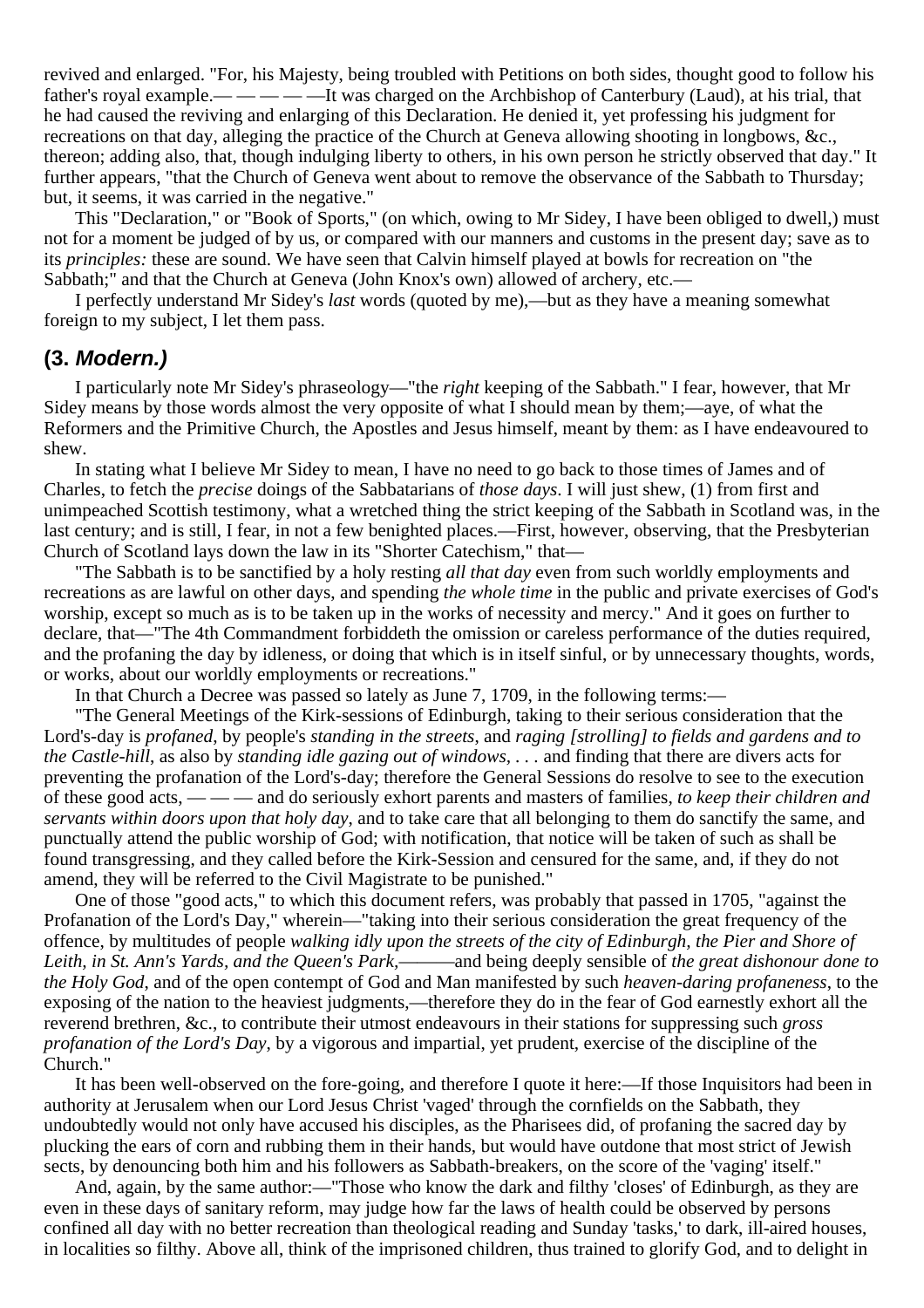His Service!—impatient wretches, deprived of the lively exercise to which Nature impels the young for their good,—withdrawn from the solar light, so conducive to their healthy growth, and reduced by indigestion, ennui, discontent, and the horrors of the Catechism, to an extremity of peevishness and disobedience,—which their tormented parents deplore as unquestionable symptoms of the corruption of human nature, brought into the world by the Fall, and of the evil instigation of the archenemy of mankind!" (Cox, *Sabbath Laws, &c.)*

A few years before that time last mentioned, it was ordered by the Town Council of Edinburgh, (apparently with reference to Nehemiah 13. 19,) that—"to the effect, people may be restrained from vaging abroad upon the Sabbath, none be suffered to come in or out at any of the ports of this burgh from the Saturday at night till the Monday at morning, nor be found vaging in the streets, or repairing to the Castle-hill of this burgh, under the pain of imprisonment, and farther punishment of their persons at the will of the magistrate." And, when it was also ordered, that the public wells should be closed on Sunday from 8 A.M. till noon, and from 1 P.M. to 5 P.M.,—"none to bring any greater vessels to the wells for carrying of water, than a pint stoup or a pint bottle upon the Lord's Day." (Cox, *loc. cit.)*

Here some one may say,—"That was a century and half ago! and even in Scotland things are changed very much for the better since then. In England, happy England! there are no laws which forbid 'vaging' on Sunday; and here in Napier, we have very little of this." Bide a wee,—is my reply; you shall hear and know more yet, shewing, that this crying evil, this remnant of Judaism or worse, this Sabbatarian superstition is still seeking to impede the progress of the physical, moral, and religious welfare of the whole community.

(2) I will now show what, more recently, some of the best ministers of the Scotch Kirk have said about it.—

The Rev. W. C. Smith, a minister of the Free Church, in a speech at Edinburgh, November 10, 1865,—on their miserable "observance of the Sabbath,"—says:—"No street lamps were allowed to be lighted on the darkest Sunday nights, because it was held that nobody had any right to be out of doors at such hours. The Assembly forbade any person taking a walk on the Sabbath, or looking out of a window, and therefore all the blinds were pulled down; and there is great reason to fear that the spurious con-science thus created indemnified itself, for all the gnats it was forced to strain at, by swallowing a variety of camels. No one who knows anything of those days,—*with their universal smuggling and their universal lying*,—will place much reliance on the law of constraint *which was* substituted for the law of conscience.*"*

But I have also the testimony of a more widely-known man and eminent minister of the Established Church of Scotland, the late Dr Norman M'Leod, with reference to the actual present state of the Sabbatarian question in Scotland. His words are of more weight, because they were addressed by him to a body of the Ministers of his own Church,—many of whom, however, as a matter of course opposed him. Dr M'Leod first shows, that though professing to keep the Sunday strictly as a Sabbath, and solemnly enjoining their hearers to keep it, in obedience to the 4th Commandment, they did not really do this themselves! He says:—

*"We do not keep the day . . . . . we do not attempt to keep it, even in regard to work. Our servants and our ministers all do what no person living under the 4th Commandment would have dared to have done. This is simply a notorious fact. What effect has this? I think it has this effect, very strongly, of weakening morality. I think this course a most angerous one. You are laying burdens upon the shoulders of the people that they cannot bear. You are training men up to one of the worst habits, that of believing in their consciences that a thing is wrong, and yet making it so that they are constrained to do it."*

But besides this "weakening of morality,"—this sense of a discrepancy between the doctrine solemnly taught from the pulpit and in Catechizing, and the actual practice of the teacher himself, when a great *convenience* is treated by him as a *necessity*,—this divine proceeds to speak of the direct evils, which have followed from the efforts still made to maintain the Sabbatarian system in the Church of Scotland. He goes on to say:—

*—"The 4th Commandment has produced in our country notorious Judaism—Judaism of the worst description, for which I have no respect whatever. Look at the Judaism of the nineteenth century: look at it, for example, in some parts of our own country in the north. I chal- lenge any Free Church Minister that he would dare to be seen using a razor and a brush on Sunday morning. He would not dare to do it.— — — There is this slavery to the letter over a great part of the country. The clergy themselves have become slaves: they have forged their own chains, from which they cannot escape. They have done so, I think, with perfect honesty, drilling the people in the 4th Commandment and its details, until they are now in a position from which they cannot emancipate themselves.— — — But is this Judaism confined to different parts of the country? No: I think you see much of it in our own town. I grant you that there is freedom expressed in the sentiments that have been uttered to-day, which people would not have dared to have uttered twenty years ago: but I think that this is owing in a great measure to the freedom in Church-matters of Christian laymen, who are not so bound as we are. Let us be thankful for it. But I think that there is a vast deal of what I am complaining of in our City of Glasgow. What can be more Judaical than the stringent rules that are sometimes laid down? You may go and hear the organ or any musical instrument in the church; yet you dare not use the same instrument in the house.*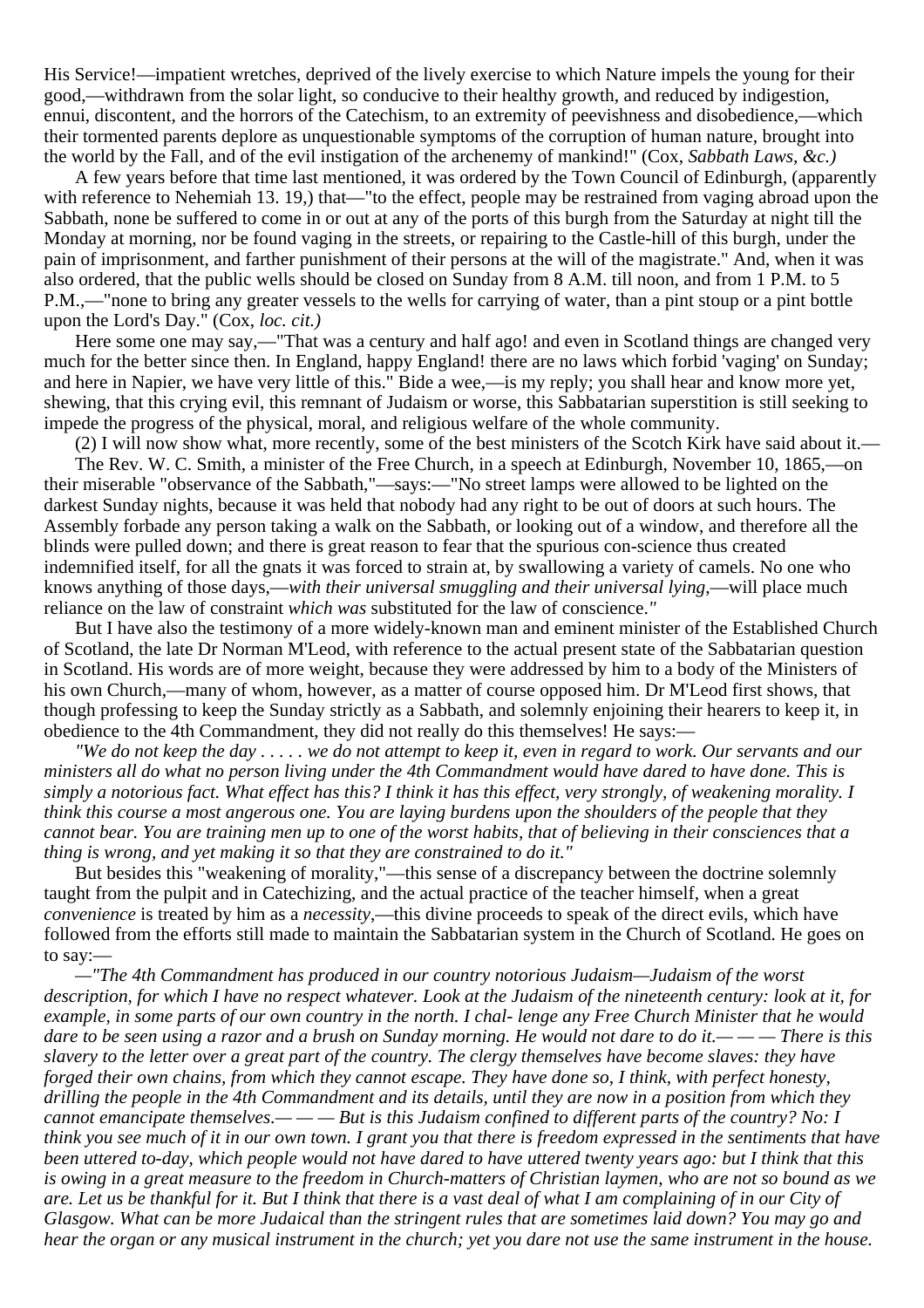*Then again, in regard to "walking on Sanday,"—I ask you what sentiments with some prevail! I myself lately mentioned, in a speech about a north park for Glasgow, that I thought on Sunday evening the people might* walk out. This was commented upon, and, I must say, what was uttered made me, I might almost say, tremble *for the condition we are in in Scotland, and think that we are standing on the edge of a slippery*

*precipice,—that consequences may ensue of which men are not aware, as a resistance against such ignorance and such cruelty. — — — What did the General Assembly itself dare to say, in a pastoral address within my own memory, in 1834, when it spoke of 'walking' on Sunday, as 'an impious encroachment on one of the inalienable prerogatives of the Lord's Day?' This is what I call Judaism."—*

When a minister of the Scotch Kirk can speak thus freely in the ears of his brethren, it is a sign that a great change has passed already over the thoughts and feelings of that Church,—that light is beginning to break, upon this, as upon other subjects, on the eyes of intelligent Christians in Scotland.—

Of course, the larger part of the Presbytery present at that meeting, were against him; but some expressed sentiments on that occasion, which shows that a great departure had already taken place in pious minds in that country from the rigidity and strictness of the old Scotch system.

Thus one said:—"The municipal authorities of Glasgow, the responsible guardians of the working-classes, while they have of late years provided, in their spacious parks, a lounge during weekdays for the rich, have wisely and befittingly intended these also, as an innocent resort for the working-man and his family, when the Sabbath services of the day are over. And, if he be faithful in worshipping his God in the temple of grace, I for one delight to see him quietly and decorously ending his summer day in the vestibule of Nature."—

Another said:—"I am not here to forbid, even if I could forbid, and I am glad that I cannot, the hard-wrought mechanic to get away from the very sight of the smoky scenes of his daily toil, and to enjoy the air, and the sunlight, and the joy of the fair earth. I am glad to meet, as I often do, pale-faced men and women, with their children in their arms or toddling by their side, on a Sabbath afternoon; for I know they are likely to go home more thankful, and cheerful, and good, than if they had been shut up all the day in some small apartment, opening off from a dirty common stair."—

And a third observed:—"One would suppose from the way he (Dr. McLeod) spoke, that the people were in such terror of the 4th Commandment, that they dared not breathe the fresh air on the Sabbath evening,—that they were compelled to sit in their ill-ventilated houses, and not daring, from fear of this hated statute, to go to the door. There may have been the time when this was the case in Glasgow, and there may be *some parts of the country in which this is the case still*. But, if anyone sees the Green on a Sabbath evening, or the Dennistown suburb, or the West-End Park, he will see quite enough to satisfy him that the 4th Commandment exercises no such power over the people, and that this is only a dream of the imagination."

I have thus quoted, rather largely for my space, what that eminent and liberal-minded man, Dr. McLeod, and a few of the more intelligent at that meeting of Presbytery said, with reference to the great question of "Sabbath Observance;"—hoping that some of my good Presbyterian friends,—or readers of these lines,—may be the more inclined to heed what some of the best of their own ministers have said upon it. And, further, to those who may wish to know a little more of Dr. Norman McLeod's sentiments on this important subject, I would say,—"Read (if you have not already done so) his little interesting work called the *Starlinq*, where you will find what bigotry did in Scotland, (wearing, of course, as she always does, a truly righteous and orthodox dress!) in putting a right good and true Christian man—an elder, too!—out of the Church, merely because he simply hung out a little cage containing the poor bird of his only bairn (lately deceased) on the old nail by the side of his door on the Sabbath! I very early got a copy of that book by Mail, which I lent to Sir Donald McLean, and I shall not readily forget how very much he was taken with it, nor his sensible words to me respecting it,—the story being so true, to the very life! The book should have a place in all our country Libraries.

3. And lest anyone *here* enjoying liberty—away from the Old Country—should think, or say, that, Times are altered there *now*; that the Sabbatarian superstition is dead; I will further shew, what a small benighted party *there*, at *present*, are even *now* attempting!—By this last English mail I have received an account of the unsufferable insolence of a small party in Scotland, calling themselves "the Sabbath alliance;" which speaks volumes, and which clearly unfolds what some (with liberty and conscience in plenty on their tongues) mean as to "the right keeping of the Sabbath."

"SABBATH DESECRATION IN SCOTLAND.—The annual meeting of the Sabbath Alliance was held in Edinburgh, on Juno 20. The Rev. Dr Robertson, who presided, said, they could not shut their eyes to the fact that Sabbath desecration was increasing among the people. — — — From the Report it appeared that the North British Railway Company ran twice as many passenger trains on Sabbath, as all the other Scotch companies together.— — —The report went on to say,—'Some special incidents took place in the course of the past year which caused considerable *anxiety* and *pain* to many Christian people in Scotland. During the Queen's visit in September to Loch Maree, SHE and the Princess Beatrice, the Duchess of Roxburghe, and other members of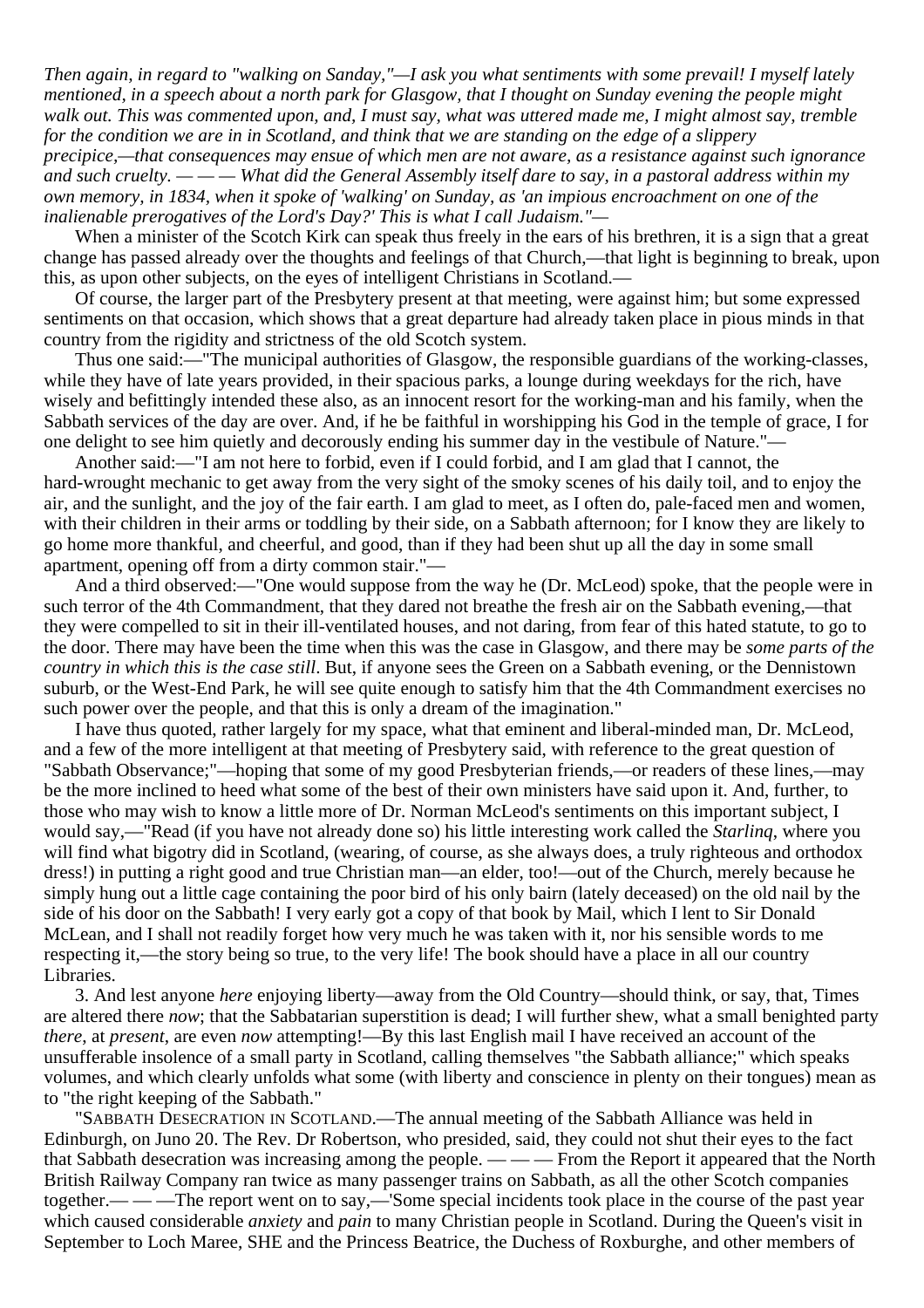the suite, were conveyed on the Sabbath across the loch in a six-oared boat to the Isle Maree, *where a considerable time was spent*.— — —It was *gratifying* to the committee to be informed, that the boatmen who usually ply on the loch *refused to go*, and that the hotel-keeper had been obliged to employ his own servants: also, that the *worthy* innkeeper at Auchnasheen had *refused* to send, or even to convey letters to Loch Maree on the Lord's Day. Your committee feel they would be guilty of a dereliction of duty were they to withhold their protest against such proceedings. They cannot but feel *deeply-grieved* that the Royal Family should so *frequently* manifest disregard for the *sacred* day of rest." The Report then mentioned the arrival of the Prince of Wales at Hamilton Palace on Sunday, the 13th of January last, as another instance of Sabbath desecration. The Rev. G. Philip, Edinburgh, in moving the adoption of the Report, said, that there was a great deal of desecration of the Sabbath, not only by *glaring acts*, such as those mentioned, but by idleness,—that was shewn on Sabbaths by the number of persons *seen standing idly on the streets*. The Report was adopted,— — —the meeting considering that the principles of *Sabbath observance* were intimately connected with the *prosperity* of the country."

How strongly this reminds us of those Pharisees of old, who said,—"This man is not of God because he keepeth not the Sabbath day." *(John* 9. 16.) Those men should have the rough and ready old Scotch King, James I. (already mentioned), her Majesty's ancestor, to deal with them and teach them common manners, and not a quiet Lady like our present gracious Queen. (*Vide* the conference at Hampton Court before King James I., A.D. 1604.)

I say, therefore, that if such—or anything like it—is what Mr Sidey means by "the right keeping of the Sabbath,"—then I have no hesitation in saying, rather than *that*, I would prefer to see King James' "Declaration and Book of Sports" again republished with authority among us; or see the Sunday kept at Napier as it is generally on the Continent.

It is a curious thing, and worthy of a passing notice, that throughout the whole world of Christians of various churches and denominations, *three* little Highland countries are at present given to the Sabbatarian superstition! Ethiopia, Armenia, and Scotland. At this very day in the Highlands of Ethiopia there is a so-called Christian Kingdom, dating back from a very early age, where both days are kept in the same manner and with equal strictness, the seventh day and the first,—the Sabbath of the Jews and the Lord's day of the Christians. And in the mountains of Armenia, we find another church, the Nestorian, in which, as a modern traveller says:—"The Sabbath is regarded with a sacredness among the mountain tribes, which I have seen among no other Christians of the East. I have repeatedly been told by Nestorians of the plain, that their brethren in the mountains would immediately kill a man, for travelling or labouring on the Sabbath; and there is abundant reason to believe that this was formerly done, though it has ceased since the people have become acquainted with the practice of Christendom on the subject." (Prof. Baden Powell, *Christianity without Judaism.)*

I fancy that great civiliser *Steam*, whether by water or by land—as the "iron horse," will work wonders, ere long, in the way of opening the eyes of our Northern Countrymen, and help to cure them of this debasing superstition.

But do not mistake me; for in thus writing I am well aware of the existence of a branch of the Sabbatarian party in England, although it is but a very small, and (I hope) a daily lessening one. We know with what painful strictness the Sabbatical view of the Sunday has been carried out in several excellent families, often with the most serious detriment to the religious life of the children; while the general effect upon ordinary persons, of the graver and more decent sort, though not themselves professing to be more especially religious, has been truly and painfully described by the celebrated Mr Wilberforce *(Practical Views of Christianity,)* as follows:—"The Sunday is, to say the best of it, a *heavy* day; and that larger part of it, which is not claimed by the public offices of the Church, *dully draws on in comfortless vacuity*, or, without improvement, is trilled away in vain and unprofitable discourse.— — — — — — How little do many seem to enter into the spirit of the institution, who are not wholly inattentive to its exterior decorums! How glad are they to qualify the rigour of their religious labours! How hardly do they plead against being compelled to devote the *whole* of the day to religion, claiming to themselves no small merit for giving up to it a part, and purchasing, therefore, as they hope, a right to spend the remainder more agreeably!— — — — — Even business itself is recreation compared to religion; and *from the drudgery of this day* of sacred rest, they fly for relief to their ordinary occupations."

A few years ago some of the Bishops of the Church of England addressed a circular letter to the Directors of the English Railway Companies, calling upon them to put a stop to the practice of sending out "Excursion Trains" on Sundays.—Seeking thus to debar their poorer brethren, who have no means of escaping from the crowded towns on the week-day, from any access, with their wives and families, to the blessings of the country, brought now within their reach by God's good gift of railways; where they might see the wonders of God in creation and feel the soothing influences of Nature, when perhaps the voice of the preacher may have failed to reach them? Here the lines of one of our great English poets (Southey) seem so very applicable that I cannot help quoting them.—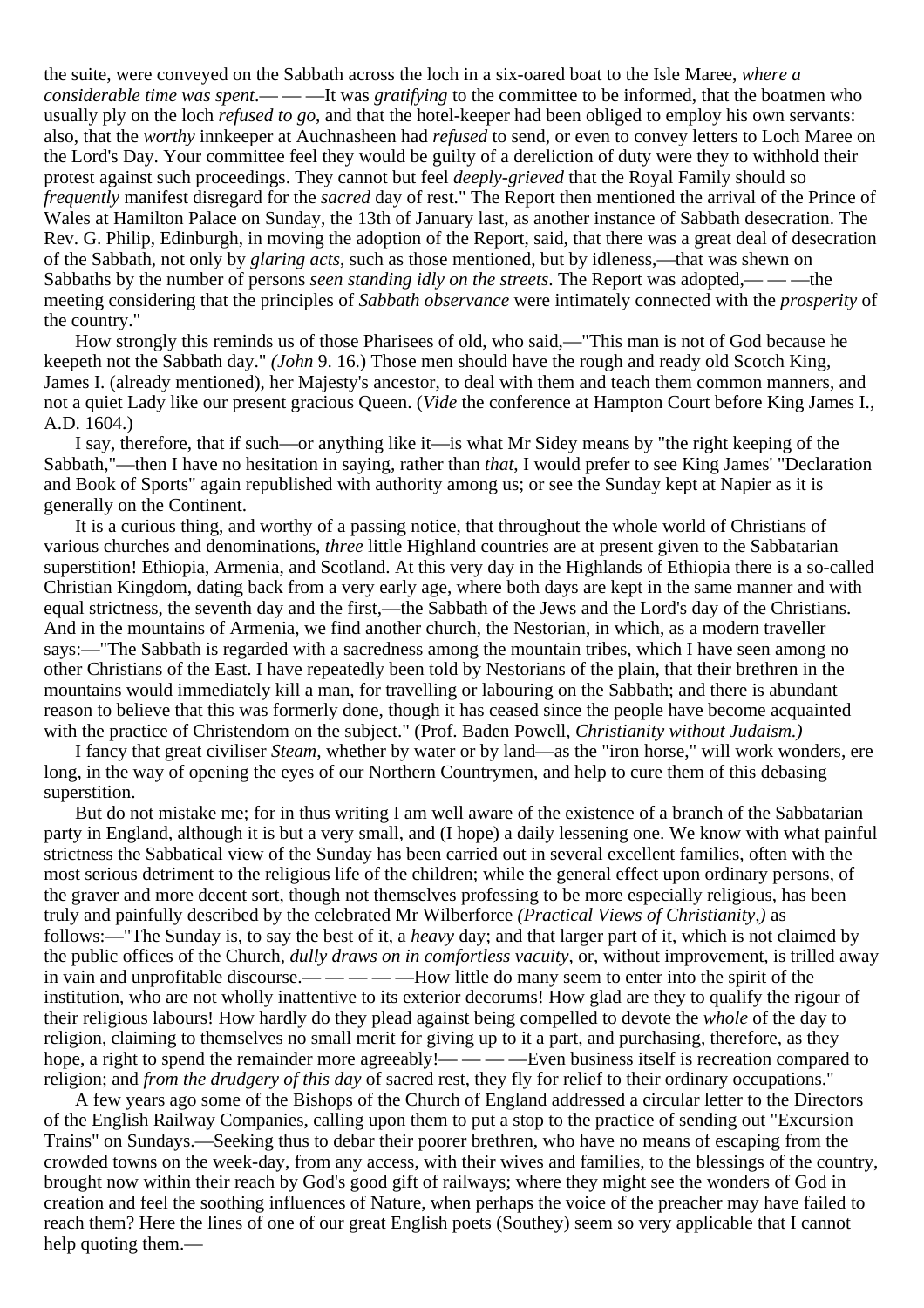- Go thou and seek the House of Prayer!<br>• I to the woodlands bend my way.
- I to the woodlands bend my way,<br>• And meet Religion there!
- 
- And meet Religion there!<br>• She need not haunt the higher<br>• Where storied windows d<br>• With liberty she loves to i<br>• Wide o'er the heathy hill of She need not haunt the high-arched dome to pray,
- Where storied windows dim the doubtful day;
- **•** With liberty she loves to rove
- **•** Wide o'er the heathy hill or cowslip'd dale,
- **•** Or seek the shelter of the embowering grove,
- **•** Or with the streamlet wind along the vale.

And just so, again, another great poet of our own day (Tennyson),—

And forth into the fields I went, And Nature's living motion lent The pulse of hope to discontent.

I wondered at the bounteous hours, The slow result of winter showers: You scarce could see the grass for flowers.

I wondered, while I paced along; The woods were filled so full of song, There seemed no room for sense of wrong.

Our artizans, then, if the circular in question could have had its way, were to have been denied the refreshment for the over-wrought body, that solace for the wearied mind, which the sight and taste of these pure joys of Nature are, by God's own gracious ordinance, especially meant to give them. The rich might drive each day of the week along the green lanes, amidst the scented hay or the golden corn,—might "hear the wild music of the wind-swept grove," or "mark the billows burst in silver light;" but the poor, on *the only day* on which they can (if they will) have a share in this enjoyment of nature, which their Father's gracious care has abundantly provided for them,—a gift of this new time, a compensation, as it were, for some of the evils which our modern civilization has brought with it,—the poor were to have been deprived of their rightful liberty and enjoyment, under the mistaken notion of promoting the due observance of Sunday! Happily the Directors laid that unwise address quietly on the shelf, and gave *no reply* to it.—(Would that some here in Napier had duly remembered *this.)*

It must not be overlooked, that, both in England and in Scotland, (as we have already in part seen,) no small portion of the continuance of this Sabbatarian error *is owing to the two National Churches*. (1) That of Scotland, through her common teaching and *Shorter Catechism* (as I have already fully shown); and (2) that of England, through the enjoined reading of the 4th Jewish Commandment (together with the others) in the ears of the people, in the ante Communion Service from the Communion Table (which some of her Ministers—Jewishly, Heathenly, or thoughtlessly,—like to miscall "the Altar"!!) At which reading by the Minister, the people have this prayer also put into their mouths,—"Lord, have mercy upon us, and incline our hearts to keep *this law*." As one has said very truthfully and very forcibly,—"Consider the *weekly recitation* of the 4th Commandment, and the *response* to it, without one word of comment or qualification on the part of the Church; notwithstanding that no one believes a *Jewish* Sabbath to be either binding upon Christians or possible in modern life, and not the strictest Puritan of us all, not even Scotland herself, ever thinks of observing it as such. The immense variance, between the letter of this law and the most rigid practical interpretation of it, confounds all English ideas of sabbath- keeping and sabbath-breaking, creates unnecessarily an awful *malum prohibitum*, and lays snares in the paths of innumerable honest men and women. If the 4th. Commandment be indeed a law of the Christians, it is too certain that all Christians deliberately break it. But, if it be a law of the Jews only, then all the scandal is chargeable upon those, who professing to have Divine Truth in their keeping, recite this law weekly from "the altar," as if it were part of the Sermon on the Mount! Such inconsistencies, *to those who will reflect upon them*, will appear far more important, and more fruitful of evil consequences, than most of us are aware of."—Here we are carried back to Dr Norman McLeod's truthful remark;—"What effect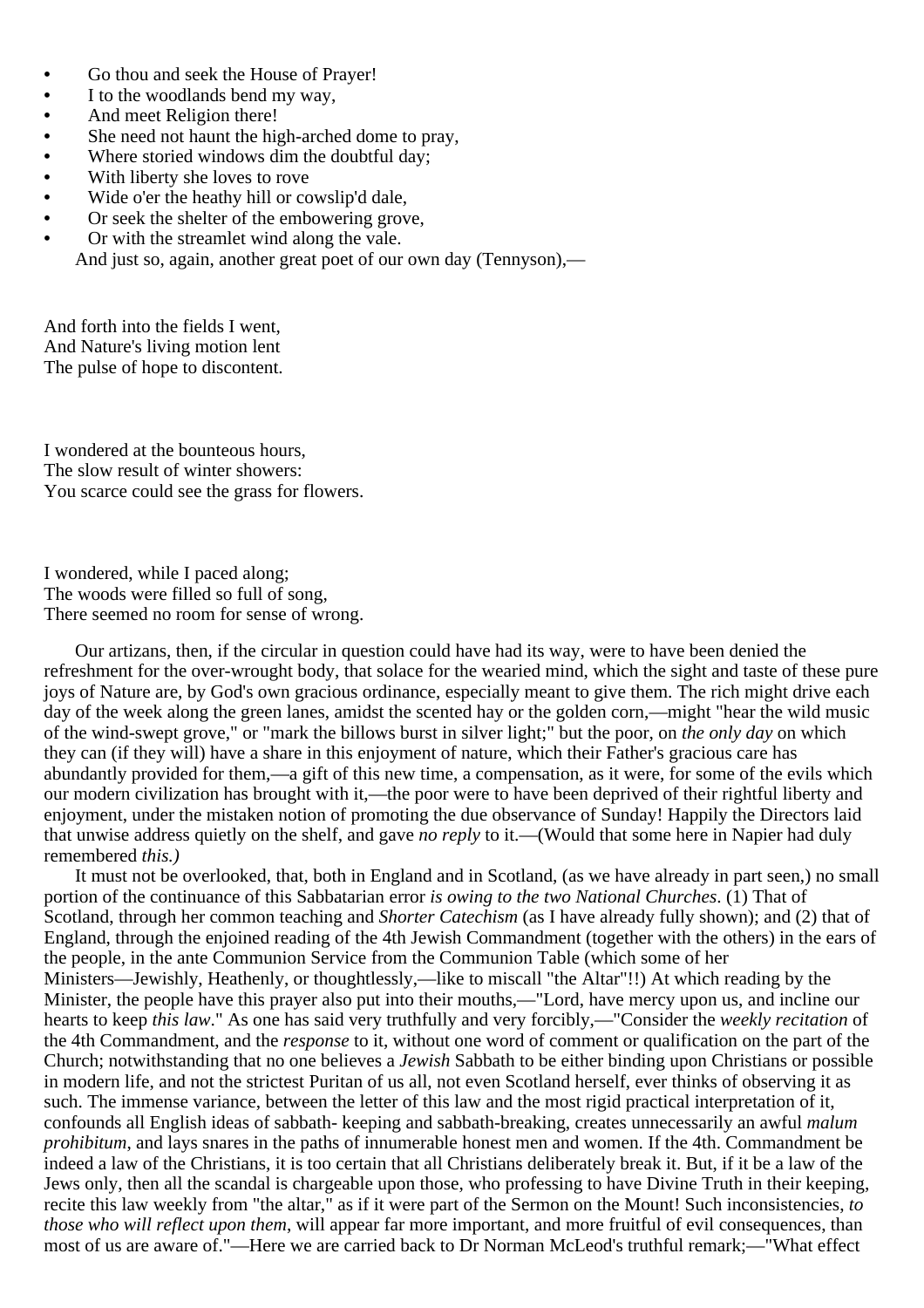has this? I think it has the effect of *weakening morality*."

A similar admission, in fact, is made in a volume of "Replies to Essays and Reviews," published under the express sanction of the late Bishop (Wilberforce) of Oxford, saying:—"Some schoolbooks still teach the ignorant that the earth is 6000 years old, and that all things were created in six days. No well-educated person of the present day shares in the delusion.————Whatever be the meaning of the six days, ending with the seventh's day's mystical and symbolical rest, *indisputably we cannot accept them in their literal meaning*. They serve, apparently, as the divisions of the record of Creation, lest the mind may be too much burdened and perplexed by all these wonderful acts; but *they as plainly do not denote the order of succession of all the individual creations*." Such is the statement made, under the authority of the (High-Church) Bishop of Oxford. And thus we can now no longer receive this account in Genesis as a record of historical or scientific fact. We see that it is only the attempt of a devout philosophic mind of those ancient times, to express in words the ideas, which either had arisen in his own mind, or which perhaps he had derived from others, as to the creation of the Universe.

But, with the historical truth of the account of the Creation, is abandoned also the very basis, upon which the observance of the 4th Commandment is based in the Book of Exodus. If it can no longer be believed that "in six days" God made the Universe, and rested on the seventh, then the whole basis of the traditionary reason for Sabbatarian observance falls at once to the ground. No reasonable man can any longer suppose that these other laws were actually uttered with a Divine voice from the heights of Sinai; and, as I view it, all Church of England Ministers do wrong if they leave their congregations *in doubt* about this matter,—if they do not tell them plainly that, in reading those Commandments, beginning with the statement, "God spake these words and said,"—they are merely reading, in obedience to the directions of their Church, a passage from the Bible just as they read by the same authority the Psalms or the Athanasian Creed,—without committing themselves individually to the Psalmist's *curses* on his enemies, or to the *damnatory sentences* of the unknown writer of the latter document.

It has often (especially of late years) been a matter of both surprise and pain to me, to see how commonly (habitually?) the Ministers of the Church of England read those words containing the old notion of the Creation of the World "in six days," without any attempt at disabusing the minds of their congregations respecting it. Can it possibly arise from their training and habit? or from thoughtlessness,—the *not caring* to think, or the *suppressing* of thought? Surely, *some*, at least, of those Ministers *must know* that such was not the case; that modern science has utterly disproved it? If so; why not (occasionally) tell their congregations as much, and teach them the truth! I need hardly repeat that, with our present knowledge,—*which is the gift of God*—it is no longer possible to regard these narratives as statements of matter-of-fact, historical, occurrences that no doubt now remains in the mind of any intelligent, well-educated person, that *not* even the *one* world in which we live—much less, the mighty Universe, of which it forms such an insignificant part—was made "in six days," as the Bible statements, honestly interpreted, most certainly imply. But if, on the contrary, some of these ministers still believe in the absolute truth of that old Hebrew notion,—all I can say is,—that it is no wonder that they find the people generally to care so little about "going to Church," and about their teachings, seeing they are so very far behind their flock, *so utterly ignorant of the truth*,—even in things which are commonly well-known now-a-days to school-boys.

I can only truthfully say for myself,—that were I now ministering to a Congregation, I could no more coldly [or "impressively"] read, pass by, or slur over, those strange aberrant formularies and portions of Church services (above mentioned), together with the old legends in the lessons from the Bible, *without explaining them* and telling my congregation *why* I read them,—than I could wilfully bear false witness against my neighbour, or defraud my creditors!

Of those Sabbatarians among us here in Napier,—who, with or without any thought on the subject, signed the Document against the calling of the Mail Steamers here on Sundays,—how many of them are there (I should like to know), who, when the English Mail arrives here on a Saturday evening or night,—as is commonly the case,—are really *willing* to wait patiently till (say) the Monday *afternoon* before getting their letters? for, of course, if their views are correct, the Post Office Officials should not work until the Monday. Again: of those Sabbatarians how many are there who on the Sunday morning are *quite* willing and agreeable (without kicking the cat or scolding the maid) to go without Milk for their or their children's breakfast, &c., on the Sunday? Did they ever consider, when sipping their Hyson or Coffee at breakfast,—how many poor souls have really transgressed the ancient Jewish Law of "Sabbath Observance," in many hours of heavy toil and work from before daylight, at Clive and at Taradale in milking, and in bringing their milk into town, to enable them to have a nice cup of tea or coffee, and their little ones a cup of milk? As Capt. Cuttle said, I would they would "just take a note of it."!

One thing more I feel inclined to mention, as it has a considerable bearing on our subject of "Sabbath observance;" particularly that side of it,—*the regular attendance at Church*, which, with some, is of the very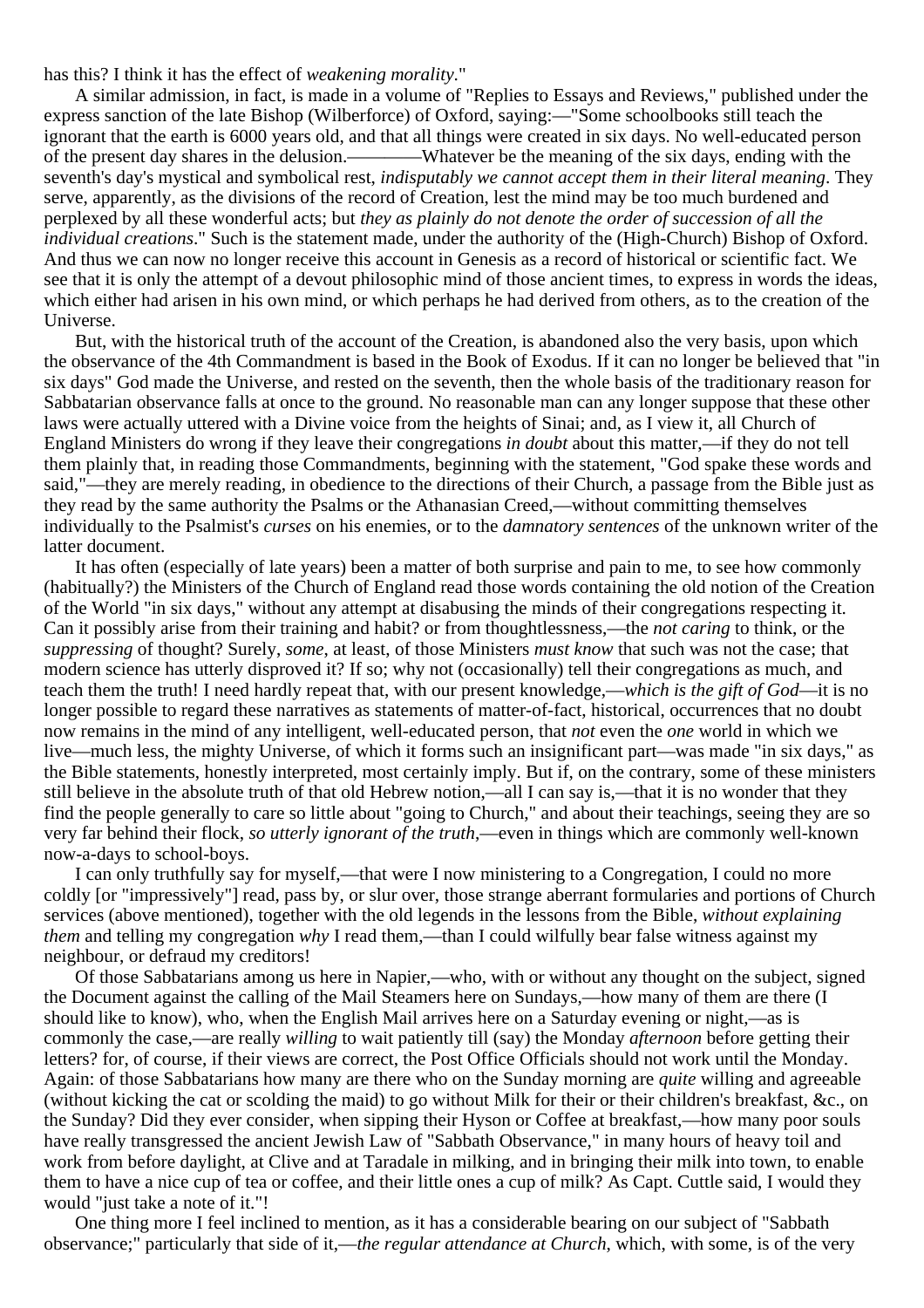greatest importance; especially now that such attendance is also become a matter of money and of commercial speculation: for much of this, however, my fellow-townsmen will have to thank themselves. [I pretty well know that I shall displease a few by my plain remarks and statement, but that I must *(again)* bear.] I allude to the horrid money collections, which are now, at *every* "Divine Service," never omitted, accurately made, and thought very much of. And, I may further say,—that I think I have a right to bring this matter forward, from the fact of my being the *only* European here who has always consistently opposed it; and I began early to do so. It was in the autumn of 1851 that the late Bishop of Lichfield, Dr. Selwyn, who was then the Bishop of New Zealand, paid his visit here. He staid a week at my house (Waitangi), and on the Friday he informed me, that he wished a Collection (or "Offertory") to be made on the following Sunday in the Church. This took me wholly by surprise; for (1) it had never occurred here before; and (2) the whole congregation of Maoris were utterly without money; I might, perhaps, have a few old coins in my desk, which had not seen the sun for years. On the Saturday I told the Bishop of our situation, and, also, of my disliking his proposal (for many reasons), but that of course made little difference to him. So, on the Sunday, when the Bishop began to read the Sentences in the Ante-Communion Service, he beckoned to his Maori travelling compapanion Rota, who came up to the Table, took from the Bishop a small black velvet bag (into which the Bishop put his gift) came to me, from whom he got nothing, and then, having tried some half-a-dozen of the Maoris (who looked on in astonishment!) and also getting nothing from them, Rota returned with his bag to the Bishop. Again: soon after the opening of the first-built little part of S. John's Church here in Napier, some 15—16 years ago, a meeting of the Church Congregation was called, and the Rev Mr St. Hill wished to introduce the money collection or "Offertory;" this I again opposed as being the very opposite of the principles of the Gospel, and as mocking the poor who came to Church, [nearly all of us *were* poor in money in those days!] but I could only succeed in doing away with that of the Evening Service; and this was agreed to, but only held for a time! I remember saying on that occasion, that I for one would give £5. a year to have *no* collection on Sundays,—which was more than I should give supposing I attended every Sunday in the year and gave the customary shilling. A year or two after that I let the Churchwardens know, that I would keep to the old English rule, and only give on the Communion Sunday (*viz.* the first Sunday of the month). But Mr Churchwarden Tiffen would, not-withstanding, persist in shoving his plate into my pew every Sunday,—of course he got nothing from me; however I very soon cured him of that, for I told him, that I would carry to Church copper pennies (the true big *old* coin!)—and if he ever shoved in his plate again (save on the Communion Sunday), he would get a big copper with a jingle! (my pew too being then next to his,) and I knew that others would follow suit. Mr Tiffen being "wise," kept out of it, and I was never again troubled with that plate.—For my own part I can conscientiously say, that I would *not* minister in a congregation where such an open support was given to Mammon and to Little-mindedness, to Pride-of-Life and to Backbiting. 'Tis in such matters that "the Devil" (whether that of Mr Oliver or any other person) is truly well served, and *he* laughs to his heart's content!! By all means let every Church—every Denomination—support its own Minister,—and *support the faithful one* WELL; but let that "be done decently and in order,"—and *not* at the expense of mocking *the poor*,—to whom the Gospel is *not now* preached. For it is evident,—both from *Advertisements*, and from the touting for and boasting of *Money* collections,—that it is with too many Churches just as with the Theatres and other like performances,—*Come with money in your pocket or you will not be welcome*. And this (such alas! is human nature) will be sure to act as a powerful lever in the matter of keeping up the "Sabbath Observance" and the going to Church; possibly more so than the 4th Commandment and the thunders of Sinai! But when the time of solemn thought and of reaction comes, the Congregations will always have it in their power to put all such sordid trafficking down,—by *just acting as I did*

Of one thing, however, I feel quite sure,—and from it I derive no small comfort,—that the time is coming when,—not only in this matter of "Sabbath Observance" but in all similar and kindred matters affecting *true* Religion and the whole well-being of Man,—the human race will no longer submit to be ruled or guided,—catechized, preached to, and prayed for, by any mere assuming family or clique of pretentious persons, but will assert their own inalienable birthright, and choose for themselves and for their children able and fitting guides and teachers both lay and clerical. And truly good and wise will the Ministers of the various Churches be in that day, if they heartily assist in bringing all needed Reform to pass.

No doubt, interested folks in Church and in State will ever strongly oppose this;—as, indeed, they have always done,—for no true Reform ever comes from *within*! and they may also, *for a time*, succeed; but such will not, can not, prevent the needed Reform,—scarcely, in-deed, delay it,—and will only serve to make it the more complete and effectual when brought to pass.

Already, I may truly say, light is breaking all around, *the result of Modern Biblical Criticism*: and to this I would especially call the attention of all thoughtful members of the Church-of-England. They may see it in the *three* great works in reference to the Bible, which have been taken in hand by leading men in that Church under competent authority, viz. (1) The *new Lectionary*; (2) the *new Bible Commentary* "by Bishops and other clergy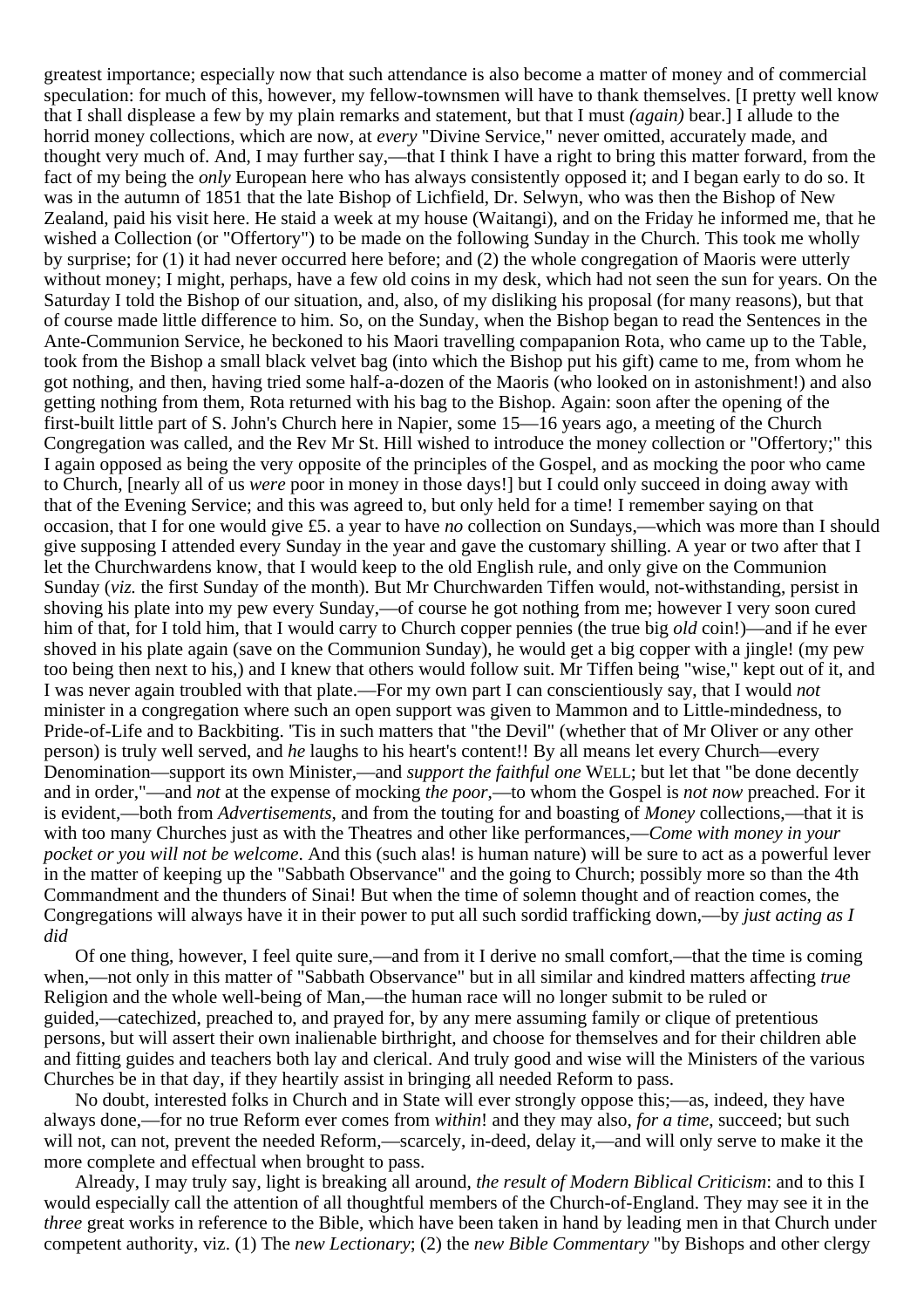of the Anglican Church": and (3) in the *new* and *corrected* authorised *version of the Bible* (not yet completed);—all however the results of Modern Bible Criticism; all professedly based upon the latest results of learned, as well as devout, study of the sacred oracles.

Take, for instance, the *New Lectionary*, (which, I believe, is in use here,)—some, perhaps many, of the hearers of its lessons read will have hardly noticed this fact, that now for the first time in the History of the Church of England the first 3 verses of the *second* chapter of Genesis are publicly read for a Sunday lesson in connection with the *first* chapter of that Book, as the closing portion of the account of the Creation contained in that chapter. Some of the regular congregation will have hardly perceived any difference has been made in that lesson for Septuagesima Sunday,—will have taken for granted that the same words were read on that day in their ears, which have been always read year after year ever since they were old enough to enter a church, and centuries before they were born. But a change has really been made by the lawful authority in that Church—small in appearance, but momentous in its consequences—one which opens up the whole question of Modern Biblical Criticism before the eyes of the whole congregation. But *why* is the Lesson for Septuagesima Sunday now for the first time made to end with the third verse of the 2nd Chapter of Genesis? A glance at the Bible will shew at once the reason. It is because the matter contained in these three verses is precisely similar in character to that contained in the whole first chapter,—and *quite distinct* from that which follows in the rest of the second chapter and in the third. The attention of thoughtful persons is thus directed to the fact, that there are TWO accounts of the Creation in the Bible; written by *different persons*, and at *different times* in the world's history, and *widely differing the one from the other*. The old division of chapters, sanctioned by use and the pious ignorance of past ages, which has hitherto obscured the truth for most English readers, is once for all deliberately set aside, and reason and scholarship are at last allowed their due rights even in the treatment of Holy Scripture. As I view it, it is the duty of all the intelligent members of the Church of England to understand clearly the truth of this matter, which is now brought before them by the highest authorities; and it is certainly the duty of the Ministers (as many of them at least as are really able and willing to do so), to set that truth in a plain intelligible form before the eyes of their congregations. This little Lectionary, though simple in appearance, yet, being established by law in the Church of England, will be found, on close consideration, to involve principles which will tend to revolutionise the whole system of traditionary teaching, admitting light and air into the long shut up, darkened and musty, chambers.—

Moreover, the *new Bible Commentary* (a portion of which *has only just been seen by me*,) admits that we have *no correct copy of the Ten Commandents* as really uttered by the Divine Voice on Sinai; and that "the *two distinct statements*" of them in Exodus and Deuteronomy, *though "differing from each other* in several weighty particulars," *are "apparently of equal authority*." and "each is said, with reiterated emphasis, to contain the words that were actually spoken by the Lord, and written by Him upon the stones.———It has been generally assumed that the whole of one or other of these copies was written on the Tables of Stone. Most commentators have supposed that the original document is in Exodus, and that the author of Deuteronomy wrote from memory, with variations suggested at the time. Others have conceived that Deuteronomy must furnish the more correct form, since the Tables must have been in actual existence when that Book was written. But *neither* of these views can be *fairly* reconciled with the statements in Exodus and Deuteronomy, to which reference has been made. *If either copy*, as a whole, *represents* what was written on the Tables, it is obvious that *the other cannot do so*." We are also told,—that the Ten Commandments were, probably, originally uttered all in the same *terse* form as those which now remain, as, "Thou shalt not kill," "Thou shalt not steal," &c., and were, *afterwards*, considerably enlarged by Moses,—a supposition which is, of course, entirely opposed to the usual traditionary notion. Thus, for instance, the 4th Commandment, as uttered by Jehovah on Sinai, was merely the brief injunction, "Remember the Sabbath-day to sanctify it"; it was Moses who *afterwards added* the further details, "Six days shalt thou labour, &c.,"—but with the wonderful and perplexing *variations* and *additions*, in the *two* different accounts given in Exodus and in Deuteronomy as to the reason for keeping the "Sabbath;" and *both* equally said to have been authoritatively given by Jehovah himself! Further, this Bible Commentary instructs its readers that, generally, wherever they read in the Pentateuch, "And Jehovah spake unto Moses saying," they are to conclude—not that there was any audible utterance, but only—that Moses felt himself moved by an inward Divine impulse to enact certain laws, *which*, however, *he not infrequently copied "from existing and probably very ancient and widely spread heathen institutions;—adopting existing and ancient customs*, with significant additions, *as helps* in the education of his people." And this Commentary also informs its readers, that "*it is by no means unlikely that there are insertions of a later date*, which were written or sanctioned by the Prophets and holy men, who *after the Captivity* arranged and edited the Scriptures of the Old Testament." (*B. C.* I. pp. 335, 494, 717, &c.)

The *new Translation of the Bible* is progressing, but it lies at present hidden in the secret chamber and not yet communicated to the world. May I live to see it published! I noted, however, that one of the most eminent of the translators, and a Bishop in the English Church, said openly in Convocation when this work was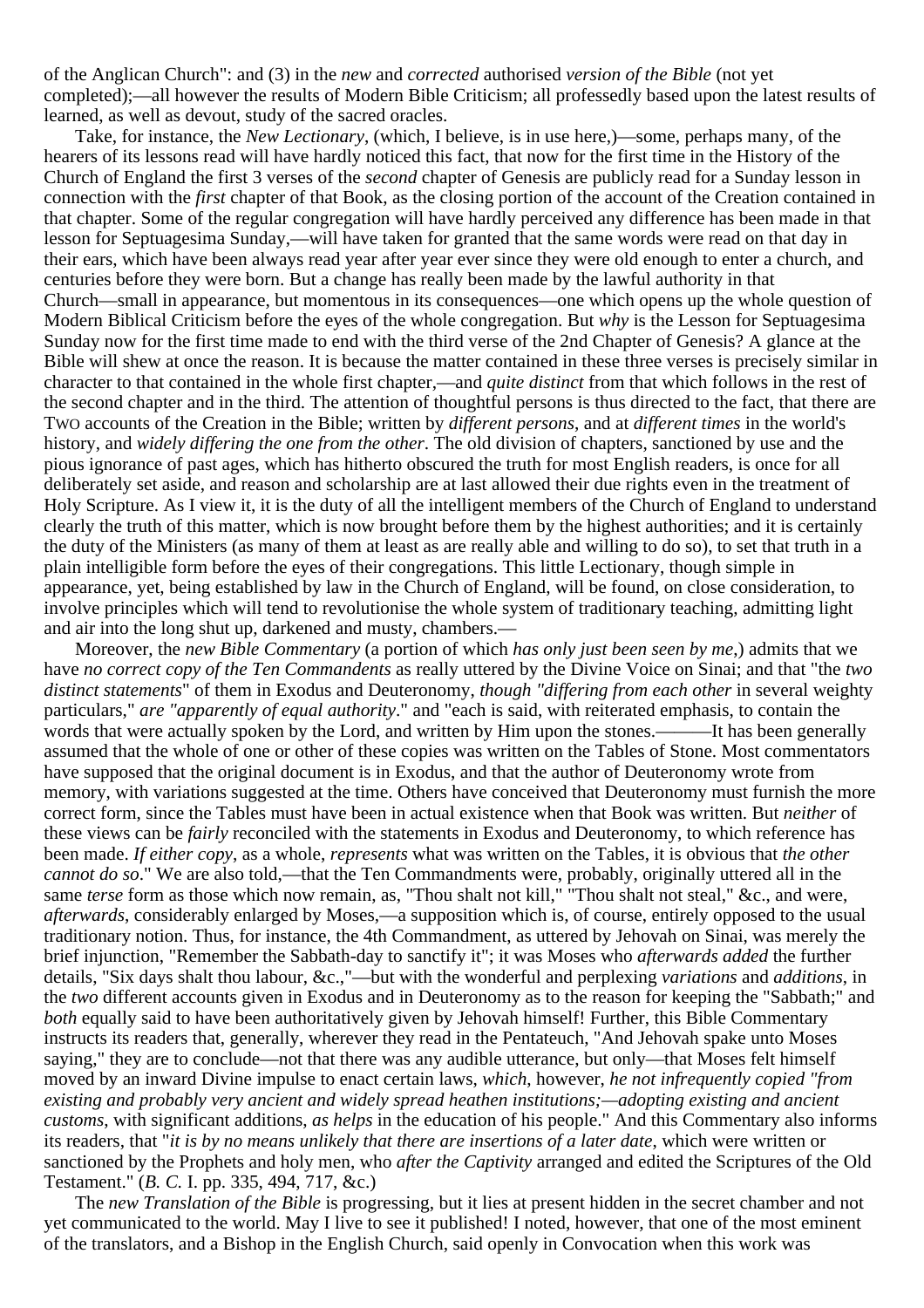begun,—"I must own it is my belief that, when the Authorised Version has received all the amendments of which it is capable and which it absolutely requires, this will be found to have effected a very great change in many parts of the Bible; and I think that one effect of this will be that it will deprive many of the clergy, and perhaps still more of Dissenting Ministers, of some of their most favourite texts. We ought not to conceal from ourselves that it will very materially alter the text of Scripture."

Three small matters, all, however, though diverse in kind, being steps in the right direction and highly significant, have also lately taken place here, at which I rejoice:—(1) The opening of our Athenæum News Room on Sunday afternoons: (2) The running of no less than 18 separate trains (going and returning) from Dunedin on the Sunday, between the hours of 9 morning and 6 evening: and (3) the alteration made by the Presbyterian Church, in doing away with their Sacramental *Fast-day* before that of their Church Communion.

To these I might justly and properly add, as a *fourth*,—the great and good matter of State Education—civil and scientific, reasonable and *truly religious*,—recently undertaken by the Government of our Country: but this is yet in its infancy, and would require a whole paper to do it justice. Thus much, however, I would say, as it bears greatly on our subject of "Sabbath Observance,"—that the sooner the various and dissonant *old* Church *Catechisms* are altered, (like the *new* Bible Commentary, and the *new* translation of the Bible,) and so made conformable to truth, and to truthful religious and scientific teaching, the better for the children, (especially those at Sunday Schools,) and for the future generation,—aye, for the rising state of New Zealand.—And here I would call attention to some solemn words of a late Archbishop of the English Church,—words well worthy of being weighed by all Teachers,—whether of Sunday or of Day School,—by religious as well as scientific Teachers of all classes:—"He who propagates a delusion, and he who connives at it when already existing, both tamper with Truth. We must neither lead nor leave men to mistake falsehood for Truth. Not to undeceive, is to deceive. The giving, or not correcting, false reasons for right conclusions, false grounds for right belief, false principles for right practice,—the holding forth or fostering false consolations, false encouragements, or false sanctions, or conniving at their being held forth or believed,—are all pious frauds. This springs from, and it will foster and increase, a want of veneration for Truth: it is an affront put upon the Spirit of Truth." On these words I would ask *one* question—of *Ministers* and Sunday School Teachers. How can we serve the Living and True God, except so far as we are servants of the Truth? And how can we be servants of the Truth, if we knowingly shut our eyes to facts which *we do not like*, because they *conflict with our preconceived notions*; and if we not only do this ourselves, but attempt to close, or to keep shut, or to throw dust in, the eyes of others under our influence, that they may not be able to see the facts which God's wise Providence, in this age of the world, has made known to us for our instruction and guidance in life?

Lastly, (before that I leave this part of my subject,) I will say, after more than 20 years serious study of the matter before me,—that it is my conviction, that these three facts may now be regarded as established by a very general consent of competent Modern Scholars, *not pledged* to the support of traditionary views,—(1) That no part of the original story of the Exodus can have been composed *before* the time of SAMUEL: (2) That Deuteronomy was written not long before the Babylonish Captivity: and (3) that the Levitical legislation originated during the Captivity; by which the notion of the Mosaic authorship and infallible Divine authroity of the whole, or indeed of any portion, of the Pentateuch is shown to be untenable.

### **IV. Reasonably.**

Including (1) *Theologically* and (2) *Humanly*: or, in plainer words,—for the Glory of God and the Good of Man.

*"The Sabbath,"*—the Lord's Day, the Sunday, the Day of Rest,—like all other good things,—"*was made* FOR *man*," by his bounteous Creator. Let us ever bear this in mind.

And, *first*, let us seek to be delivered from a slavish spirit in respect to the old abrogated Jewish Sabbath-day; toss it overboard, have done with it: then, *secondly*, seek to realize that true "liberty" wherewith the Gospel of Jesus has made us free: and, *then*, we shall be able clearly to comprehend the true, the deep, meaning of those words,—"*The Sabbath was made* FOR *man*."—

For it is only by so doing that we can arrive at the true enjoyment of the Sunday as a Day of rest, *a Day of refreshing!* and learn to keep it in spirit and in truth with thankfulness of heart as a truly enjoyable day, a day which the Lord hath blessed; a day of strength-recruiting, a day of true refreshment both to body and soul, a day of worship, a day of social rejoicing, a day which the Bountiful Father has pre-eminently instituted for the good of his creature man!

The old saying still holds good,—"*Tot capita tot sensus*" (So many heads so many minds),—but, notwithstanding, by all (I suppose) this will be allowed,—that the *day* is given to us by Nature, and therefore by Nature's God, for labour, and the *night* for rest; this is certain,—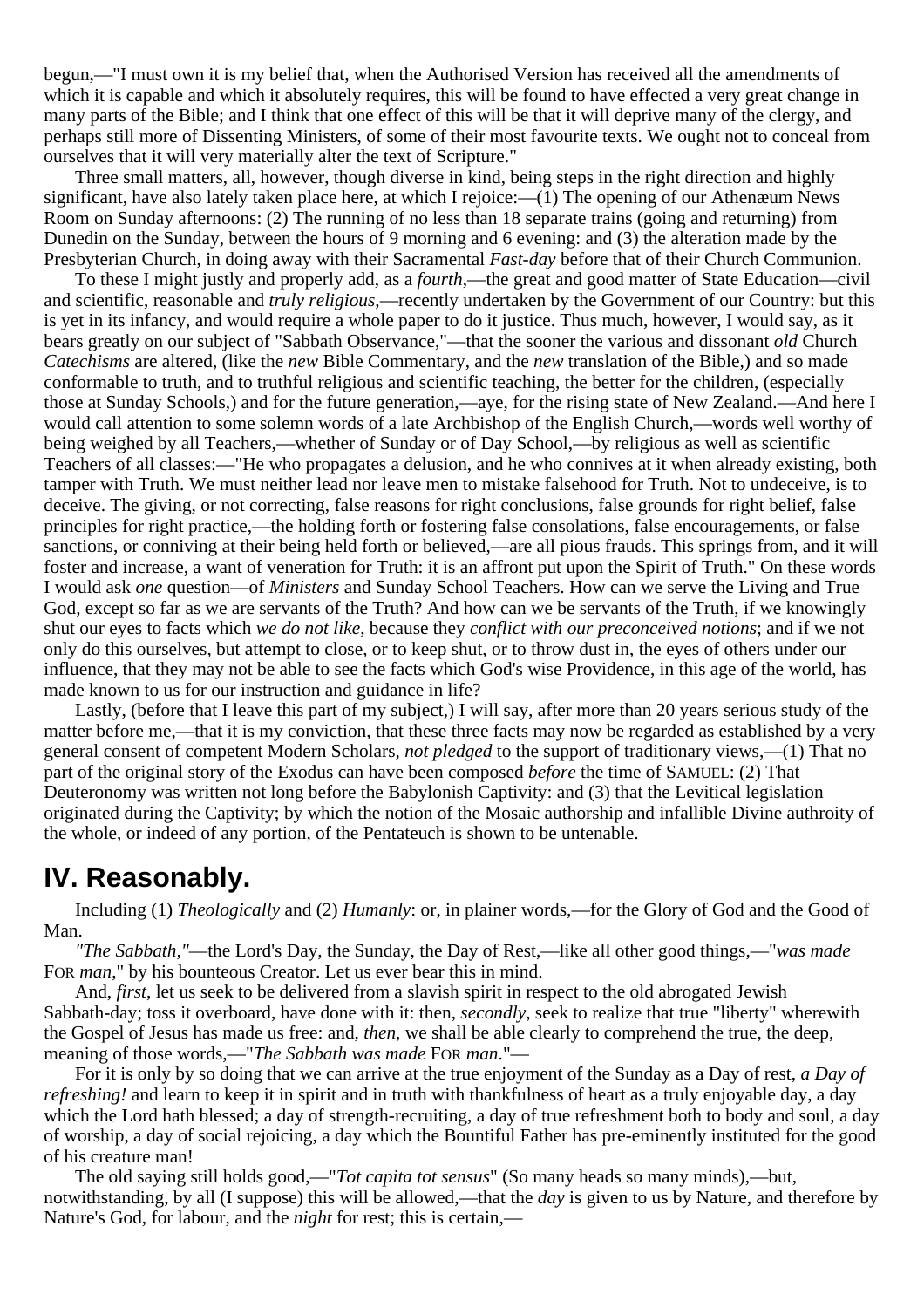"He appointed the Moon for seasons; The Sun knoweth his going down.——— Man goeth forth unto his work, And to his labour until the Evening,'

As a rule, then, there is a law laid upon us by the ordering of our Creator, that we should wake and work by day, and rest and sleep by night. It is, however, a law not meant to be enforced with strict severity, as if we might never work by night or sleep by day: it is a law made known by a wise Father to intelligent children,—by the Divine Reason to His reasonable creatures. The law of the interchange of day and night was "made *for* man,"—not man for the law. The law of daily toil and nightly rest is to be our *rule*, our general guide,—though we are left at full liberty, of our own free will, when we see occasion for it to depart from it. We know that, if we do depart from it constantly, without something to compensate the breach of Nature's law, we shall suffer the consequences. It is God's Law that the daytime shall be the time of labour for the *individual*, as well as the time for social *common* work, for the setting forward of those labours which concern the welfare of the whole community. And so is it with regard to the week and the weekly rest. We need—at all events, in civilized communities, where there is such continual tension of the brain, and draining of the nervous energy—the recurrence of days of rest,—rest, not to be enforced upon us, from the necessity of a positive law, but rest commended to us by the wise provisions of our gracious Creator, and approved by universal experience to be a source of infinite blessing,—the right of the poor man as well as the rich,—as needful, in fact, for the wants of our physical, social, moral, and religious nature, as the rest by night after the toil of the day. "God has spoken this word to us," *not* from the burning summit of Sinai, but in His Fatherly Wisdom and Goodness, and woe be to us if we refuse to heed His teachings. At the time of the French Revolution it was tried to alter every *seventh* (day of rest or ceasing to labour) to every *tenth* day, but it was found on trial not to answer, and was pronounced by scientific men and physiologists, who had studied man's nature and natural wants, to be insufficient.

I conclude, then, with all reasonable confidence, that one day out of seven has been graciously indicated by the Creator as a day of rest for labouring and weary men;—that, although the Hebrew philosopher in Genesis had no real historical basis for inserting in his cosmogony a sacred reason for the custom, which he found already existing among his people, and the observance of which he desired to enforce among them, yet there was a deeply grounded substantial truth in his assertion,—"God blessed the Sabbath-day and sanctified it."

Let us consider in what sense, with reference to what wants of his nature,—"*the Sabbath*"—or day of rest—"*was made for man."*

1. It is good, first, for his *physical* nature, that his nerves may be relaxed, the pressure taken off his brain, the sweat of toil wiped off his brow. We all feel that, while regular and constant employment is upon the whole the best condition for the health and vigour of all the faculties, it may be too constant—too wearying and exhausting—for body or mind. This becomes most evident, when a break intervenes, and *after the holiday* the tasks of daily life are renewed with a fresh spring of energy. This is felt most strongly indeed at the time of youth, when labours for the most part are carried on by compulsion, whether of parents or teachers, or of masters and employers. But it is not confined to youth alone: and, whether the muscles or the mind are at their full stretch, we know that they are the more fit for use after rest, or after such a change of action as amounts to rest. For *inaction* is not by any means always the rest of waking human creatures, and to the *young* it is often irksome in the extreme,—and physically, as well as morally, injurious. Hence it is that to them the *Holy Day—or* Sunday, through the ignorance of parents and of Ministers,—is too often the very contrary of a *Holiday* (which it should be), and the notion of Heaven, *as an eternal Sabbath*, most distasteful and disheartening; while the *righteous* rebellion of all their faculties and powers against the Sabbatarian restraints imposed upon them,—which is merely *the voice of that very nature which God has given them*,—has been too often most ignorantly and cruelly interpreted into a sinful aversion of the mind from God and his Laws! or to the listenings to the suggestions of the tempter or "Devil"!! [Whose *true personality*, with or without horns and hoofs, bat's wings, and tail, has lately been so energetically preached to wondrous credulous audiences here in Napier!!!] I need not say, to intelligent men, with what *serious* consequences, in too many cases, *to the whole future life of the child*. I believe, that to this cause,—perhaps as much as to any other,—may be traced *the fact*, that so many children of *pious*, but *unwise*, parents grow up ungodly and profane. Their whole notions of *religion* have been distorted from the first; their nature has been thwarted, their ideas of right and Wrong confounded, their *true* spiritual growth dwarfed and stunted; till at length all their views about Religion have become embittered, gloomy, and morose; *they hate the very thought of it*, and turn with distaste from all mention of that "other God," whom they have been taught and coerced to worship in a wretched servile way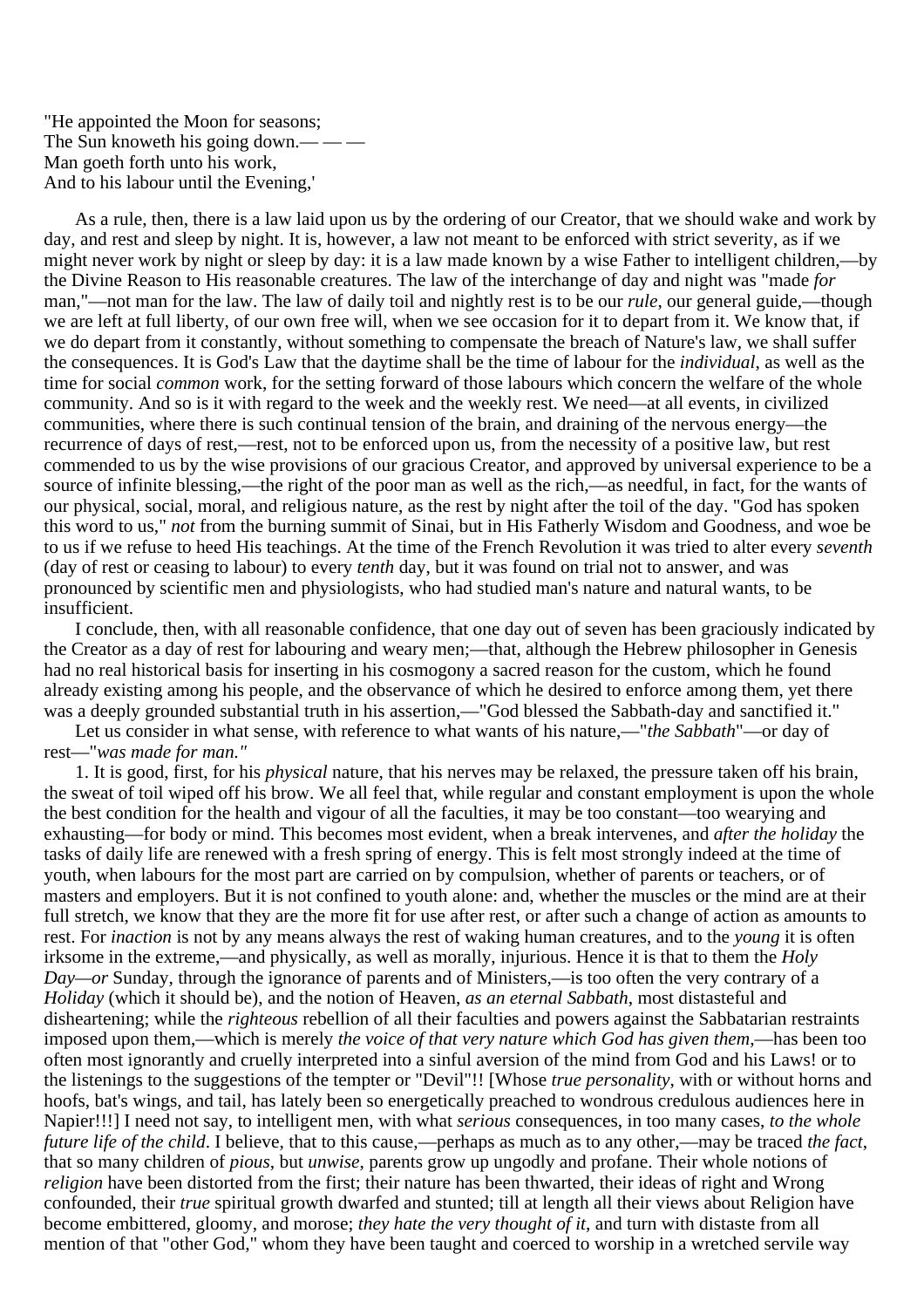according to "the letter," *instead*, of the *One* only Living and True God;—our common loving Father, whose true service is delight, and only "in spirit and in truth," and therefore ever in accordance with reason,—God's best gift to man.

I say, then, for our *physical* nature we all need, as a rule, the rest of Sunday; but that rest should consist of REFRESHMENT *of body and mind*,—of a recruiting of both bodily and mental strength, as well as of mere relief, or cessation, from the six days' toil. That *refreshment*—we must never forget—will be found differently under different circumstances; *even as our common natural tastes differ for different hinds of food*. And let no man judge his brother in this matter; to his own Master each much stand or fall. What is really wanted in this respect,—instead of mere dull inaction, or keeping quiet within doors,—is such pleasant exercise of mind or body, as shall best relieve the burdened system, and leave it best fitted for the other uses, for which the Sunday rest is needed.—

But it may be, that you have had to work hard all the week (or working days), and on the Sunday morning you still *feel too tired* to rise and go to some Church—of which you may be a member, or a regular attendant. Don't think for a moment you are doing what is right in *so* rising and *so* going to Church, and there spend your time sleepily; if you do so, you do what is wrong before God, who wishes you to take care of your body; your first duty (in such a case) is to remain in bed and rest. *Nature tells you so;* and you dare not resist her powerful voice. Rest is sweet for the wearied jaded body, therefore use the Sunday's rest bountifully as it is bountifully given you for your bodies. Just so, again, with others, whose minds have in their varied mental occupations during the week been fully on the stretch; if you were to go to Church you would, in all likelihood, feel that you could not attend to anything as you ought to do:—*Don't then go*, but take a walk, or a ride, or whatever kind of relaxation (which is your mind's true rest) you feel will do you the most good, and strengthen and brace your mind for the duties of the coming week.

2. It is good for our *moral* nature, which requires rest no less than our physical. It is good that men should be able—at all events, for one day in seven—to shake off their secular chains, and realise that they are not bound as slaves for ever to cash-books and ledgers, to buying and selling, to the labors of the office, the bank, the workshop, and the study,—that they have a right, the very humblest and poorest among them, to go forth on this day in the dignity of Nature's freed men, cleansed from the dust and stains of the weekly labors, released from its necessary, but often heavy, drudgery, clothed in their best, and lightened, as much as may be, of the burdens and cares of life, to enjoy the sun- light and the breeze, the sight of the broad earth, the sea, and the sky, to walk among the fields and flowers, the corn-lands and pastures, and hear the song of birds, the ripple of the babbling stream, or, it may be, the mighty sound of ocean's murmurings or tossings,—and to say with child-like reverence and confidence,—"It is our Father's Hand which made them all!"

*"Poor sons of toil! oh, grudge them not the breeze That plays with sabbath flowers; the clouds, that play With sabbath winds; the hum, of sabbath bees; The sabbath walk; the sky-lark's sabbath lay: The silent sunshine of the sabbath day!"*

3. Thirdly, our *religious* nature needs the day of rest, that we may have time to turn our thoughts within, and see how we are ripening for Heaven; see how we are making ready for the great account, and growing in the tempers of the children of God; that we may specially commune, each with his own soul and with the Great Creator; may seek His Face may study His Word and His Works,—may "acquaint ourselves with God, and be at peace." The true child of God will, indeed, have such communion with his Heavenly Father each day of his life. But, on other days, the cares and duties of the world intervene; they must more or less distract his thoughts, and engage his time, and they must be allowed to do so: for they are part of that six days' work which God gives them to do, as He gives them also the day of rest.

On Sundays we may all meet together in the House of Him who is the Father of all! For this—Common Worship—is the highest and noblest of all the occupations of Sunday. It is true, very true, men may, and do, worship God in the closet at home,—or as they walk abroad, in the depths of the forest, by the babbling stream, by the margin of the sea, or on the mountain top, or side. But in Religion, as well as in many other matters, it is not good for man to be always alone,—it is not meant that he should be so. And the presence of many worshippers, joining together in common prayer and praise to the great Father of all,—feeding together on the same living bread,—drinking together freely from the same wine and milk, "without money and without price,"—bringing together their burdens of sorrow or of sin, their cares and troubles, or, it may be, their songs of deliverance, their tribute of thanksgiving, to the Adorable Source of all Light, and Life, and Blessing,—this union of many hearts tends to strengthen and deepen the Religious feeling of all; it helps us to realise more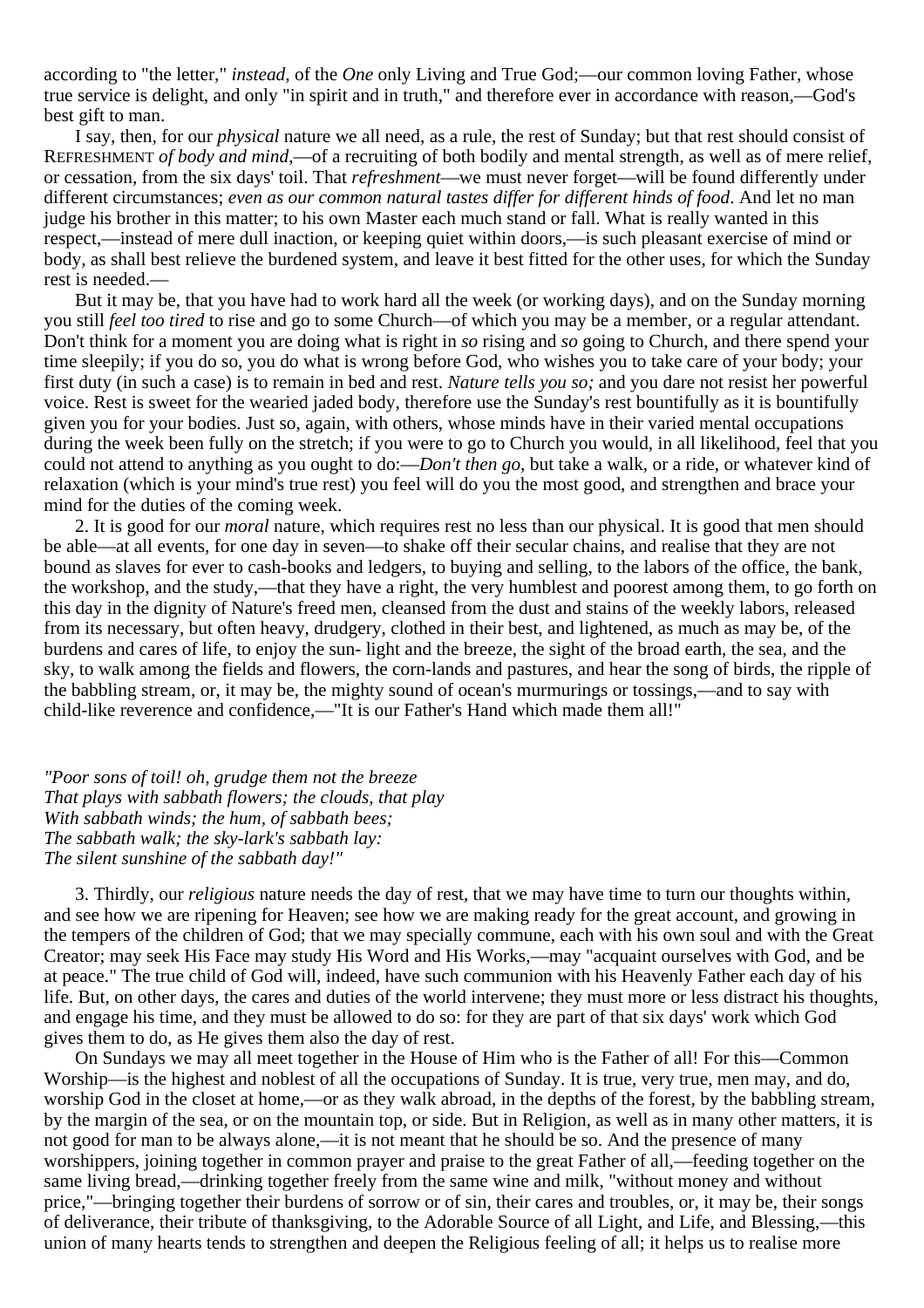fully the fact that our spiritual being is a glorious reality,—that Communion is possible,—is actually taking place,—between the Father of spirits and His children upon earth; that we are members together of one great Family, one Church of the Living God.—Yes: such happy seasons have been known—both in England and in New-Zealand; such may, yea *will*, be known again. But before that *can* possibly take place *a great change* is needed; a change affecting almost everything connected with Public Worship *as it is now*; a change in which both the Minister and the Congregation are all equally concerned; and that desirable change will again be known among the Churches when those who worship therein (including those who serve) shall become—as the old Hebrews had it—WHOLE-HEARTED in the matter of God's Service. *Then* Sundays will be as they should be—Holy days and Holidays and Happy days: days of rejoicing and of refreshment. As dear George Herbert beautifully (though quaintly) says:—

*"The Sundays of man's life Threaded together on time's string, Make bracelets to adorn the wife Of the eternal glorious King. On Sundays Heaven's gate stands ope; Blessings are plentiful and ripe, More plentiful than hope.*

*Thou art a day of mirth: And, where the week-days trail on ground, Thy flight is higher, as thy birth: O let me take thee at the bound, Leaping with thee from seven to seven. Till that we both, being tossed from earth, Fly hand in hand to heaven!"*

4. Lastly our *social* nature needs above all the Sunday,—and for this end, we may reasonably believe, it is specially indicated. The Sun and Moon are set in the heavens to be for "signs" and for "seasons," not to single individuals but to *all*,—to all the human family together, and alike to all. How greatly are the joys of the Sunday-walk, of the Sunday-recreation, of the Sunday-holiday, intensified, by sharing them with others, with the members of our family, it may be, reunited from time to time; or with friends and neighbours, breathing with us the fresh air, and freedom, the cheering delights, of the day of rest! What support it also gives to the moral sense of man's higher nature and destiny, of his dignity above the brutes that perish, when by common consent the business of daily life is broken off, that all may meet together on that day at least, cleared from the week's defiling dust, not as masters and servants, as lords and laborers,—not as poor trembling slaves with scrupulous consciences under a "hateful" *Jewish* Law believed to be Divine!—but as fellowmen, upon the common ground of their humanity! and all alike as children of the One Great and ever loving Father.

Much has been done of late years in England towards the clearing away of some of the hindrances which prevented the larger number of the bulk of the people from enjoying to the full the Sunday rest—the Sunday *refreshment—*as He, who framed their being, has meant them to enjoy it; and it is to be hoped, that the Imperial Legislature there will soon clear away also the remaining ones. So that the people generally will no longer be debarred from access, during at least some part of the Sunday, to purer sources of delight in Gardens and Museums, in Aquariums and Galleries, where the wonders of Nature and the beauties of Art, the interesting remains of Antiquity, and the marvels of Science Discovery and Invention, are stored; and, therefore, will not be, (as heretofore,) any longer impelled to seek other pleasures, of a gross and sensual kind,—more destructive to body and soul than continued honest labor; aye, driven (as they too long have been) by sheer vacuity of mind, having no power, even if they would, to devote the "*whole* day" to religious thought and worship, being utterly incapable of such prolonged mental exertion,—having the Sunday on their hands, and not knowing what to do with it.

From the Annual Report of the Royal Gardens at Kew (London),—which have been lately thrown open to the Public on *Sundays* as well as on week-days,—I find the Director, Sir J. D. Hooker, says,—"The number of visitors to the Royal Gardens continues to increase annually; but always very many more on the *Sunday* than on any other day of the week. Total number on Sundays during the year, 359,237: total number on weekdays, 340,189: greatest Sunday attendance (June 21st) 23,117." And yet, notwithstanding such immense crowds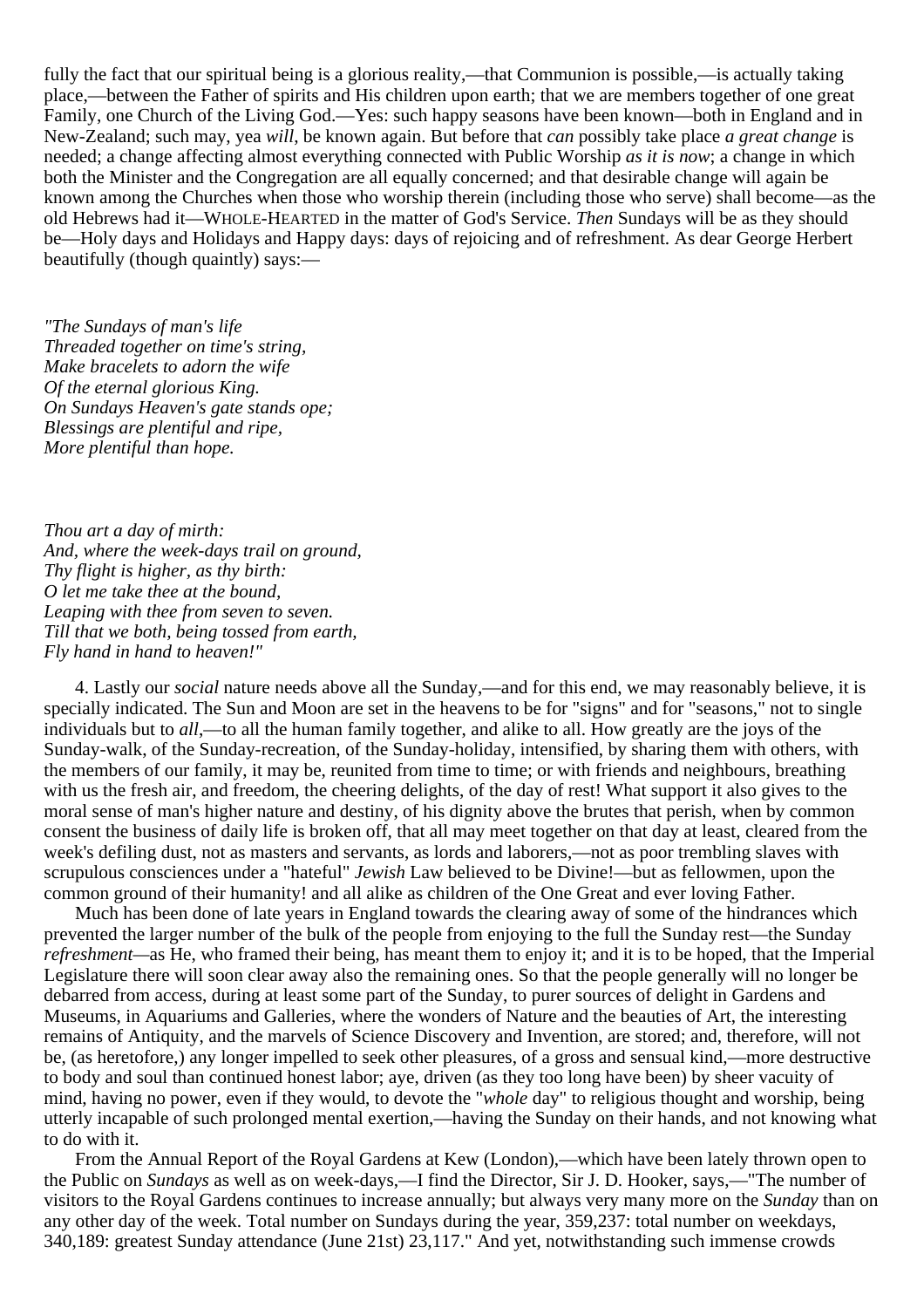largely composed of working people, the greatest order prevailed, and no injury was done to the plants: all being more or less delighted at the wonderful display of Nature's varied stores; which no doubt to some—and perhaps not a few—led on to higher and clearer views of the Great Creator of all!

But still the glory of the Christian Sunday is Common Worship. And, whatever may be done, publicly or privately, to enlarge and to elevate the enjoyments of the working-classes on the Sunday, God forbid that it should not be done with a due regard to the Worship of Almighty God, which especially irradiates and dignifies the day, and casts a bright ray over all the week besides. For what is to be desired is, not that the Sunday should be secularized, but that the true Sunday spirit,—the spirit of Christian Trust and Hope, and Joy,—the spirit of child-like love and child-like confidence,—the spirit of devout delight in the Word and in the Works of our adorable Creator,—and the spirit of brotherly love to help one another,—shall so penetrate our whole being, with the help afforded by the Sunday rest, that the secular six days' work may be ennobled, purified, and sanctified.

The time is at hand, I trust, when the Heads of the Church of England both at Home and in the colonies, (to say nothing of those of other Churches,) instead of attempting with feeble hand to stay the wave of progress, will devote themselves heartily to the true work, which especially falls to their lot in the present day, and, instead of desperately clinging to that which is untenable in the traditions of the past, will endeavour "with just and firm hand" (to use the words of Mr Gladstone,) "to sever the *transitory* from the *durable*, and the *accidental* from the *essential*, in old opinions;" and, among other similar matters, will come to rest the observance of the Sunday on its *true* grounds,—physical, social, moral, and religious,—and not on the unsound, unreal basis, on which not a few of our fellow-Christians are still resting it;—will see how the happy healthful freedom of the Sunday may be best enjoyed by the working classes, without sacrificing its religious blessings,—how the great works of human genius, the works of God-gifted men, and the still greater works of creative wisdom, may be enjoyed in our Parks and Gardens, Museums and Galleries, without therefore emptying the various Churches and Chapels, or interfering with the proper rest of others. Aye, and that they will not overlook the smaller simpler matters, which largely affect the great bulk of the "lambs of their flocks" on Sundays,—to say nothing of their influence on them in after life. Such as, for instance, their being able *openly* and *honestly* to spend their Sunday holiday penny, in apples or in nuts, in lollies or in peppermint drops,—without going by a round-about and tortuous way to do it! through back-doors, and with hurried anxious glances up and down the street or lane, and by closing the doors stealthily after them that no one may see them! such, too, being often done, on their way to or from the Sunday School. Both Ministers and Parents, I fear, have long overlooked these *sad beginnings,—*this sure *neutralising* of *all sound* Sunday School Teaching,—this "*weakening of morality*," as Dr. N. M'Leod truly calls it. Here is a case in point, to hand this very day while I am writing these words, in one of the latest English Papers just received by the S. F. Mail,—which I quote entire as therein given.

"GUILDFORD BOROUGH BENCH.

On Monday before the Mayor (Mr Alderman Crooke), Mr Alderman Triggs, Mr Alderman Upperton, Mr D. Haydon, Mr G. Small piece, Mr J. Weale, and Mr J. T. Sells, the following cases were heard:—

THE LORD'S DAY ACT.—Mrs Jane Triggs, a widow, keeping a small tobacconist and sweet-stuff shop in North-street; was summoned, at the instance of Mr Superintendent Law, under the Act of Charles IL, for exercising her worldly calling on the Lord's Day. It appeared that *a sergeant went into the defendant's shop on a Sunday and purchased a pennyworth of peppermint*. A number of boys in the shop were also committing a like *crime*. The Mayor advised the defendant to close her shop on Sunday, but looking at the almost obsolete nature of the Act, the Bench declined to convict."

Now, while I honour and admire the noble conduct of that largo and liberal Bench of English Magistrates, (who seem to have mustered strong and in a body on that occasion,)—what suitable words can I find in the English language to express my utter disgust at the conduct of those two over-officious police officers,—Superintendent Law and his fitting mate the Sergeant,—in their crusade against that poor widow! I have little doubt that they themselves, when boys, spent with much glee in like manner their Sunday holiday penny! And here I may also briefly add, as bearing on the foregoing,—that there was only *one* other case before that full Bench on that day,—*viz.* that of a man charged by a constable as being drunk and disorderly on the Saturday night. This, however, was amply and completely disproved by several witnesses, in spite of the exertions of Superintendent Law; so that "in the end the Mayor said, the conduct of the constable would be referred to the Watch Committee, and the defendant was discharged without a stain on his character. The decision was received with loud cheers by a crowded Court. In the course of the hearing Mr White (the counsel for the defendant) took exception to the interference of Superintendent Law with one of the witnesses, and threatened if it were repeated to retire from the case."—*Sussex Daily News*, Oct. 9th.

To return: We must never forget, that, if God has given us so freely the knowledge of Himself in the Holy Scriptures, which His Providence has "caused to be written for our learning,"—He has *also* given us in this our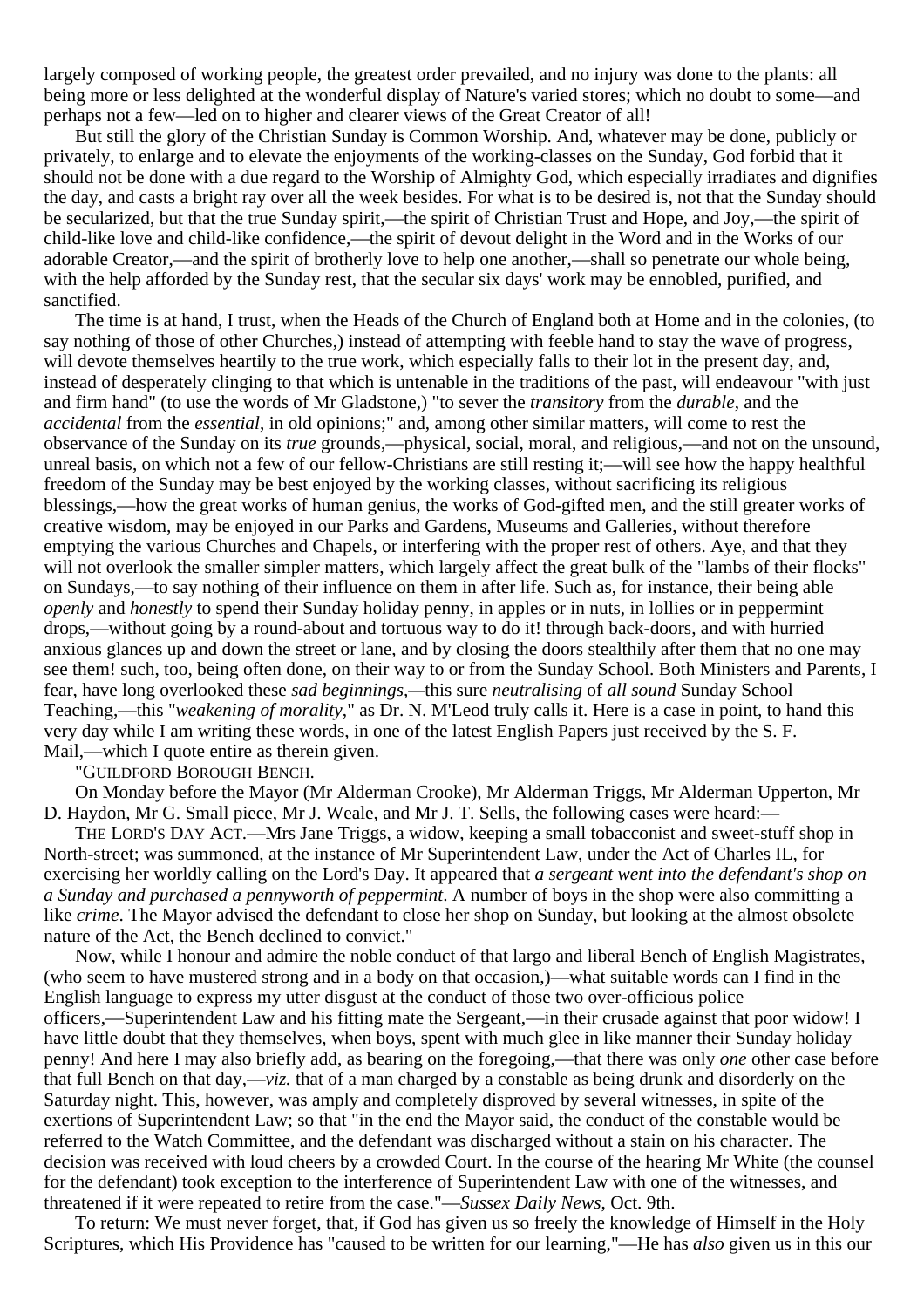day most wonderful illumination by the LIGHT of the different Sciences, which all come to us from Him, who is "the Father of Lights, the Giver of every good and perfect gift." So sudden, indeed, has been the growth of this light, that, even in the childhood of many of us, the very names of many of those Sciences were hardly known. Yet now we stand surrounded, as it were, with the blaze of their commingled radiance; and, in every well-ordered school, lessons will be taught to our young children, with respect to the age of man, the history of the earth's formation, the distribution of animal-species upon the face of it, &c., &c., which will be seen hereafter, as they grow in years and power of thought, if they are not already seen by them, to conflict entirely with certain well-known Scripture statements. You must not send your children to any superior school, where the elementary truths of Geological Science are taught, if you would have them kept in strict bondage to the mere letter of the Bible, and to the old traditionary system of Scripture-teaching.

But no; we dare not do this; we dare not be wiser than God. When he is pleased to give us *light*; we dare not shut our eyes to its shining, and determine still to grope on in obscurity. If the light of Modern Science comes from God—and surely we believe it does—it must be as great a *sin* to despise or to disregard it, as to despise and disregard the Bible. And perhaps this very light of our own days, when the Bible is in every hand, may be given us in God's gracious Providence for this reason among others, that we may not make an *idol* of it;—that we may not read it with unreasoning acquiescence in every line and letter of the book, or rather that series or collection of books, written by different men in different ages, bound up in one, which we call the Bible,—but may read it with an intelligent faith, with the understanding as well as the heart.

Thus we need not be disquieted though the progress of Modern Criticism should take from us much in the Scriptures, which perhaps without sufficient reason we had hitherto regarded as infallibly certain and true,—should show that the Scripture-writers were left to themselves, as men, in respect of all matters which God has meant to exercise our human industry, to be the objects of diligent, painstaking research. Our love must "abound in all judgment," says the Apostle, in spiritual taste, discernment, insight, to "approve the things that are excellent,"—or, as the margin renders it, to "try the things that differ." We must consider for what end the Bible is given to us, namely, to bring our spirits near to God; and we must seek, therefore, the inspiration of its writers, not in matters of Science or History, but in those words of Eternal Life, which come to us with a power that is not of this world, and find us out in our inner being, with messages from God to the soul. And how comforting it is to know that all words of this kind, which God our Father has spoken to us, "at sundry times and in divers manners,'—whether by Prophets and Apostles, or by the lips of Jesus,—whether in the Bible or out of the Bible—stand firm and sure as God Himself is—as our own being is a reality—as our own moral consciousness, to which those living words appeal, is a sign that we are made in God's image!

I repeat, then, the views of God's character and doings, which we derive from the Bible, must be corrected and modified by those which we derive from other sources, by which he is pleased to reveal himself to Man. It is our Father's Will that so it should be—that our love towards Him should abound yet more and. more, in the clearer, fuller, knowledge of Himself, which the study of His Works supplies to us, no less surely than the study of His Word. We cannot be living as true men, we cannot be glorifying God, if we do not make use, according to our powers and opportunities, of each of these means of growing in this knowledge.—In the words of our great English poet—

"Let knowledge grow from more to more; But more of reverence in us dwell, That heart and mind according well, May make one music as before,

But vaster. We are fools and slight; We mock Thee, when we do not fear;— O teach Thy *foolish ones* to hear, Teach Thy vain world to bear *Thy Light!"*

Thus God Himself, "the Father of Lights," by means of the facts which he has enabled us first clearly to ascertain in the present age, takes from us the Bible as an *Idol* which men have set up in their ignorance, to bow down to it and to worship it. But he restores it to us to be reverenced as the work of men in whose hearts the same human thoughts were stirring, the same hopes and fears were dwelling, the same gracious Spirit was operating, thousands of years ago as now. In those days of old there were prophets also, "preachers of righteousness," according to their lights, as well as the lower order of priests to do the common daily task. And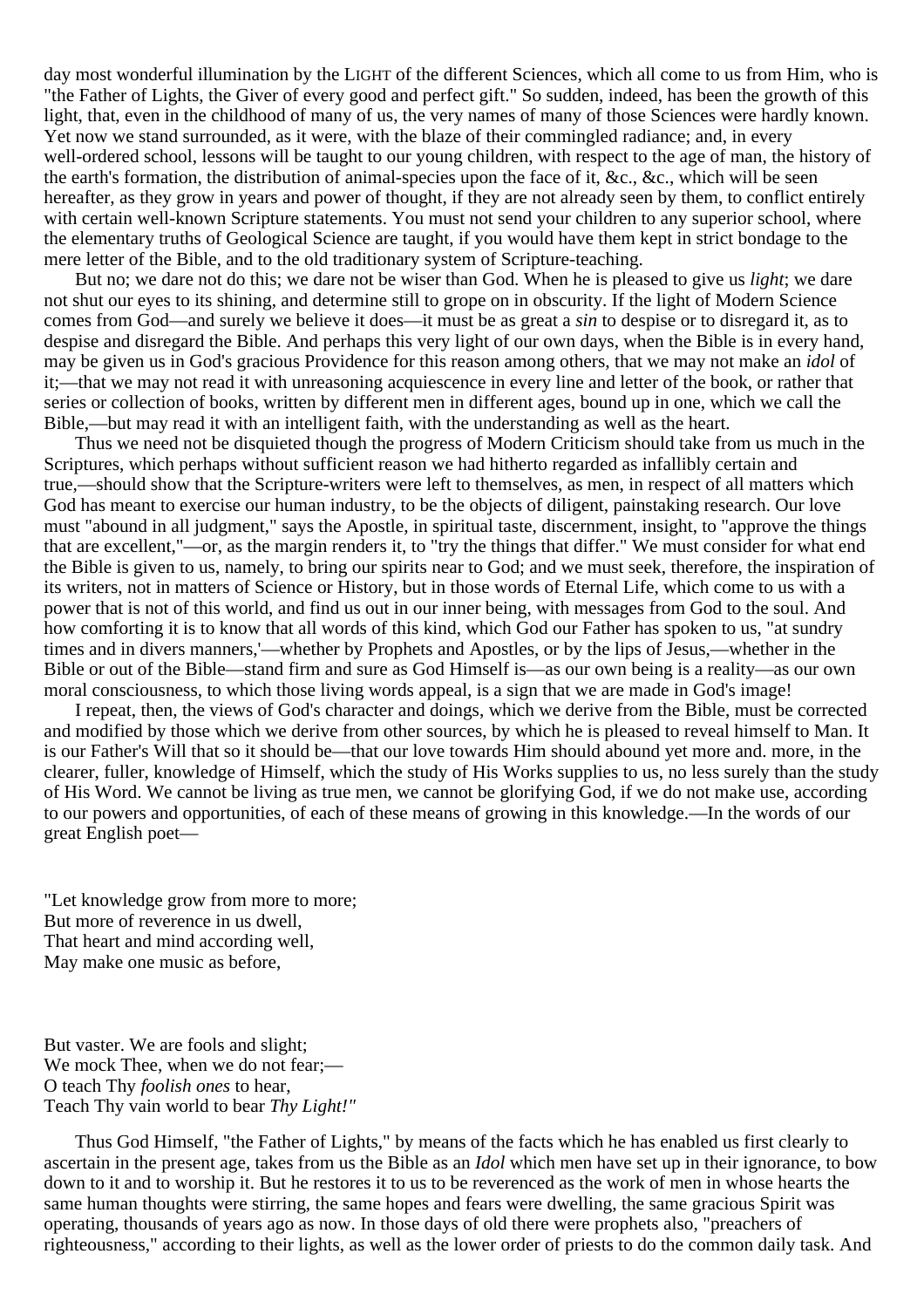there are prophets still among us, raised up in this as in every age, to speak God's word, the word of truth, to their brethren, whether in the pulpit or out of it. And that Living Word, which is the Light and Life of men, is speaking now to us in all those words of our fellow-men, which have brought us in any degree to the clearer knowledge of Him "whom no man hath seen or can see." But let us be sure that, as it is GOD who teaches us by means of our fellow-men, we may expect that He will speak to us so that we can hear and understand—that He will speak to our hearts and carry inward demonstration to our spiritual being—that *when He speaks His words will come home to us, and will be their own evidence*.

And now I will conclude my Paper with yet another suitable extract from that valuable modern work *On the Bible* by Dr Prebendary Irons, (from which I also quoted in the beginning.)—

"Above all things I earnestly request my fellow-Christians of every class, who may read these pages, to do so with patience and fearlessness, as in God's sight—*even if the course of thought at first seem to them very trying*. For, if what is said be all simply and undeniably TRUE,—then, to be angry with it, is but to 'fight against God.'— — — —Bitter words, and sneers, and persecutions, however refined, will fail. Let the appeal be to facts—to conscience—to reason. Yet a little while, and we must all give our account to Him who is the Truth."

## **Postscript.**

When I commenced this article I did not think of its being reprinted in the shape of a pamphlet; neither did I intend it to be so long. But so many expressed their opinion as to the desirableness of having it put into the form of a little Book that I gave my consent. Could I, however, have foreseen this, I should have written more fully in several places, where (owing to its being for the columns of a newspaper—in which I could not expect to be allowed much room—) I was obliged to shorten considerably my remarks: moreover, I should also have more particularly noted the many quotations I have everywhere given from the works of far abler men than myself, of which I have made great use,—especially as to the edition, the volume, the chapter, and the page. Indeed, I am throughout more of a Compiler than an Original Author, and happy am I in having had it m my power to bring forward so many noble and independent, Christian and Scholarly authorities, Ancient and Modern,—of all ages, of all places, of all classes, and of all opinions—who are as *one* in this great and important question. May their united testimony have that *reasonable* weight with the readers of this little pamphlet which it has had with me!

Napier, Dec. 14, 1878.

# **Summary.**

I. INTRODUCTORY: the cause of this tract,—a Sermon by Rev. D. Sidey on "Sabbath observance," published in the Hawke's Bay Herald of September 9th; reasons assigned for my writing on this subject; a family newspaper believed to be the proper vehicle for all such matters; this view strengthened by the precedents of the Great Teacher and of his disciples; Ebn Ezra's profound saying respecting the Law; particular statement concerning myself and what I venture to deem my peculiar fitness for coming before the public on this occasion; the reasons stated, somewhat analogous to what obtains among Surgeons; Canon Perowne's comment on Ps. 119. *vv.* 99, 100, quoted; manner of taking-up the subject proposed; Emerson's beautiful saying on Persuasion or sacred courage quoted.

II. HISTORICALLY—1. *Before the birth of Jesus* the Bible, what it really is,—not one complete whole in itself; this point long contested (mentally) by me, but found untenable; a few needful facts to be borne in mind respecting the Bible,—its several books not always written by the very persons whose names they bear;—written at various times throughout many hundred years, and often added to and altered; other books of Scripture held by Greek and Roman Churches as equally Canonical, which contain much of Divine Instruction; the Jewish Sacred books (or rather writings, "books" being then unknown), all burnt by Nebuchadnezzar 600 years B.C.; how said to be afterwards reproduced; this strange story allowed by some of the early Christian Fathers; Dr. Prebendary Irons' opinion respecting this story, worthy of serious consideration; the extreme danger of believing the Bible to be God's *only* Revelation of Himself to man; happily no necessity for this; *first* mention of the Sabbath as a rule to man,—afterwards found as a Law among the "10 Commandments"; *two* conflicting versions of these, both equally authoritative; question proposed—Did Moses really write the 5 books called the Pentateuch?; highly doubtful; solid reasons shown for disbelieving it; the great advantage arising from Modern Biblical Criticism, in clearing the character of our God and Heavenly Father; Sabbaths, as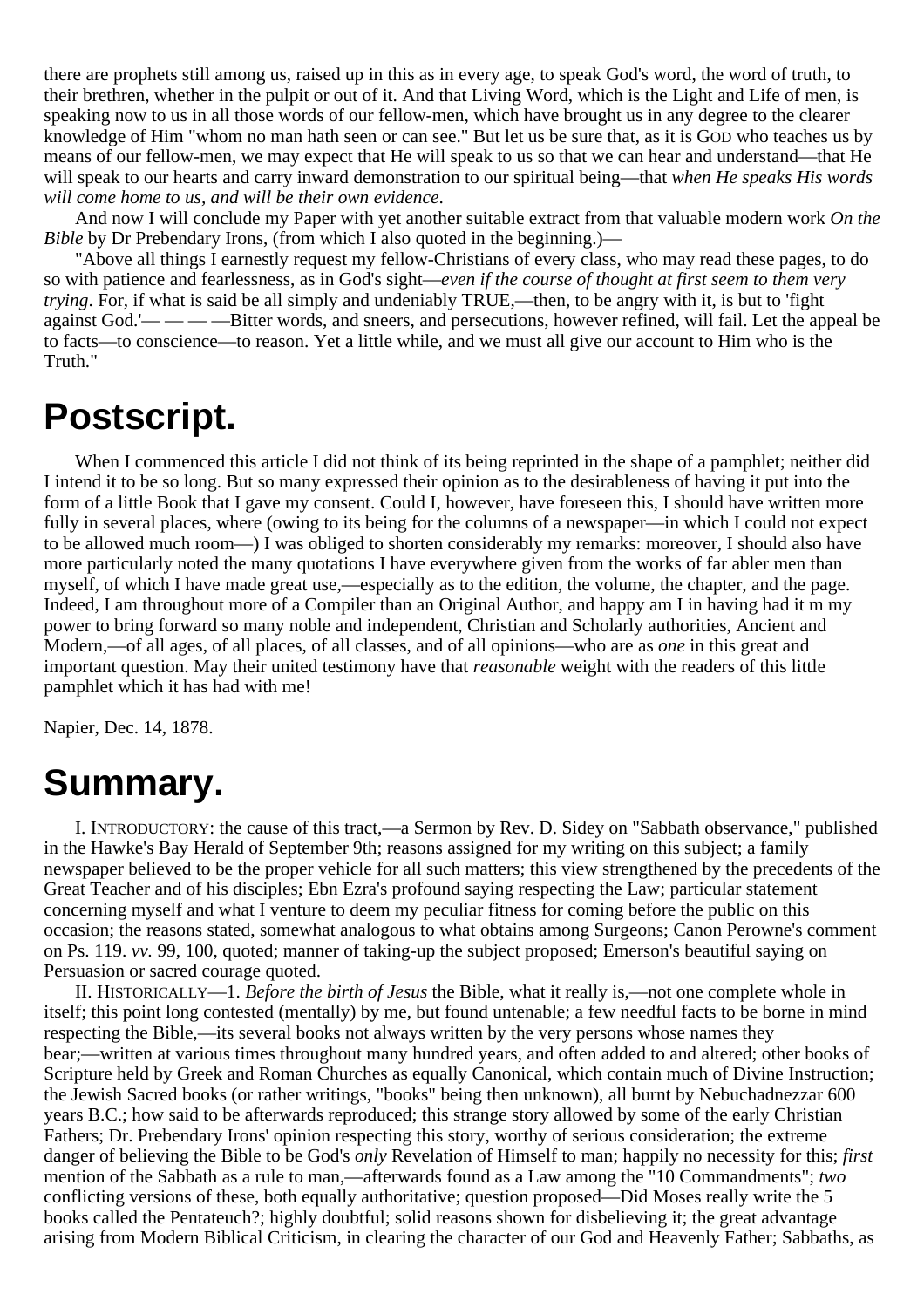laid down in the so-called Mosaic Laws, not observed by the Jews *before* the Captivity; proofs given; of the writer of the Chronicles; these books fully shewn not to be historically true; Dr. Irons' plain statement concerning them; of their containing monstrous tales as to numbers; the relative sizes of the Kingdoms of Judah and of Israel—or the Holy Land, altogether a small tract extending (say) from Napier to Cape Palliser! the writer of the Chronicles probably a Levite himself, and so intent (like too many priests) on magnifying his Office and class; *After* the Captivity great stress was laid by the Jews upon Sabbath observance; the reader's attention drawn to *two* "Isaiahs,"—widely different persons, who lived 200 years apart, and whose writings are included under the *one* book of Isaiah; the ancient Jewish book—the *Talmud—*adduced; several quotations given from it, shewing the great probability of its having been well-known to Jesus, who also used many of its beautiful sayings, which have been commonly supposed to be original with him; the day of the New Moon, or *first* Sabbath of each month, of greater importance than the following common Sabbaths; Levitical law prescribes far greater sacrifices for the feast of the New Moon, or the *first* monthly Sabbath, which naturally ruled the other and commoner Sabbaths of the lunar month; the septenary division of time, or week, was known and observed by other nations—as Assyrians, Arabs, Indians, Peruvians, Greeks, and Romans; quotations from Dr. Kalisch, the celebrated modern Jewish Commentator on Genesis and Exodus; the Talmud on the weekly division of time,—how it originated with many different nations; Professor Baden Powell on the lunar month; so, also, Dr. Hessey in his Bampton lectures; the Hebrews, like most other Oriental nations had 13 (lunar) months in their year; of two remarkable modern discoveries,—(1) the *Modbite Stone*, and (2) the engraved *Assyrian tablets,—*both wonderfully assisting Modern Biblical Criticism; from the Assyrian tablets we gain much light,—we already know much of their astronomy, which proves to be marvellously correct and agreeing with our own; also, of the holiness of the number 7, as held by them and by the Jews,—cases in point adduced from the New Testament; and, also, of the origin among the Jews of their modern notion of a "Devil," and of demons, which they brought away with them from Assyria; from the Moabite Stone, well engraved in plain grammatical Hebrew, we learn the *truth* of the last war between Moab and Israel,—widely differing from the vamped-up legendary tale of the same war in the Book of Kings; this stone similar to that one raised by Samuel 230 years before and called Ebenezer; a word to Ministers and to Sunday School Teachers, will they hear it? reasons assigned for preferring the Moabitish to the Jewish story; of the yearly tribute of sheep, said, by the Jewish writer, to have been paid by Moab to Israel; the size of the petty kingdom of Moab, only a tract 40 x 10 miles!

2. *Time of Jesus and his Apostles:* Jesus with his followers kept the Sabbath in a free and liberal manner, and not according to the so-called Divine Mosaic laws, nor in accordance with the Pharisees of his day; ample proofs given from the New Testament,—and by other authorities,—shewing his doings and his teachings respecting the Sabbath; more also, on this head, to be gained incidentally from many of his other teachings and doings; in all which Jesus ever shewed himself as the true and faithful servant of the only true GOD; his apposite introduction of the sublime war-cry of his nation noticed; reasonable deduction from the premises, that Jesus did not acknowledge any Divine law from Sinai respecting the observance of the Sabbath.

3. *Time of the Apostles:* Paul, who had been a zealous Pharisee, evidently kept the Sabbath much as Jesus did; proofs of this from the N.T.; first Council held at Jerusalem gave no "burdens" to the Gentile converts respecting the keeping of the Sabbath, hence the Sabbath could not have been of Divine origin; proofs given; Paul, in all his many and varied rules and instructions to several Christian Churches, says nothing about Sabbath observances; and in his Epistles to the Romans and to the Colossians he positively states the Sabbath-day to be no better than any other day; Dean Alford's remark thereon in his Greek Testament; Paul's depreciatory language to the Galatian Church concerning the Sabbath; Wheatly's plain and truthful comment thereon.

III. ECCLESIASTICAL:—1. *Primitive:* for a time the Jewish Christian converts continued to assemble on the seventh (or Sabbath) day; soon, however, fell into neglect, through not having any Apostolical appointment; Bingham's instructive statement thereon; early Ecclesiastical and Imperial laws wholly against the observance of the Jewish Sabbath; hence the sect of the Ebionites, and others, who observed the Jewish Sabbath, were condemned by the Council of Laodicea; Pope Gregory the Great's statement concerning Antichrist and Sabbath observance; no Christian writers of the 1st and 2nd centuries ever attributed the keeping of Sunday to any Apostolical authority; ample proofs given; also, quotations from Justin Martyr, from St. Cyril, and from St. Jerome, all against the observance of the Jewish Sabbath; Jerome, also, incidentally shews how the Sunday was kept in his time,—a day of church service, of joy, and of common work; no Sunday league, no Sabbatarians then!

2. *Time of the Reformation:* quotations from the most eminent of the Reformers,—from Tyndal, from Luther, from Melancthon, from Calvin, and from others,—shewing their liberal views of the Christian Sunday; quotation from Mr Sidey's published sermon, shewing his many errors in a small, compass,—Historically (both Civil and Ecclesiastical), and Chronologically, also in his severe and informal deductions therefrom; of King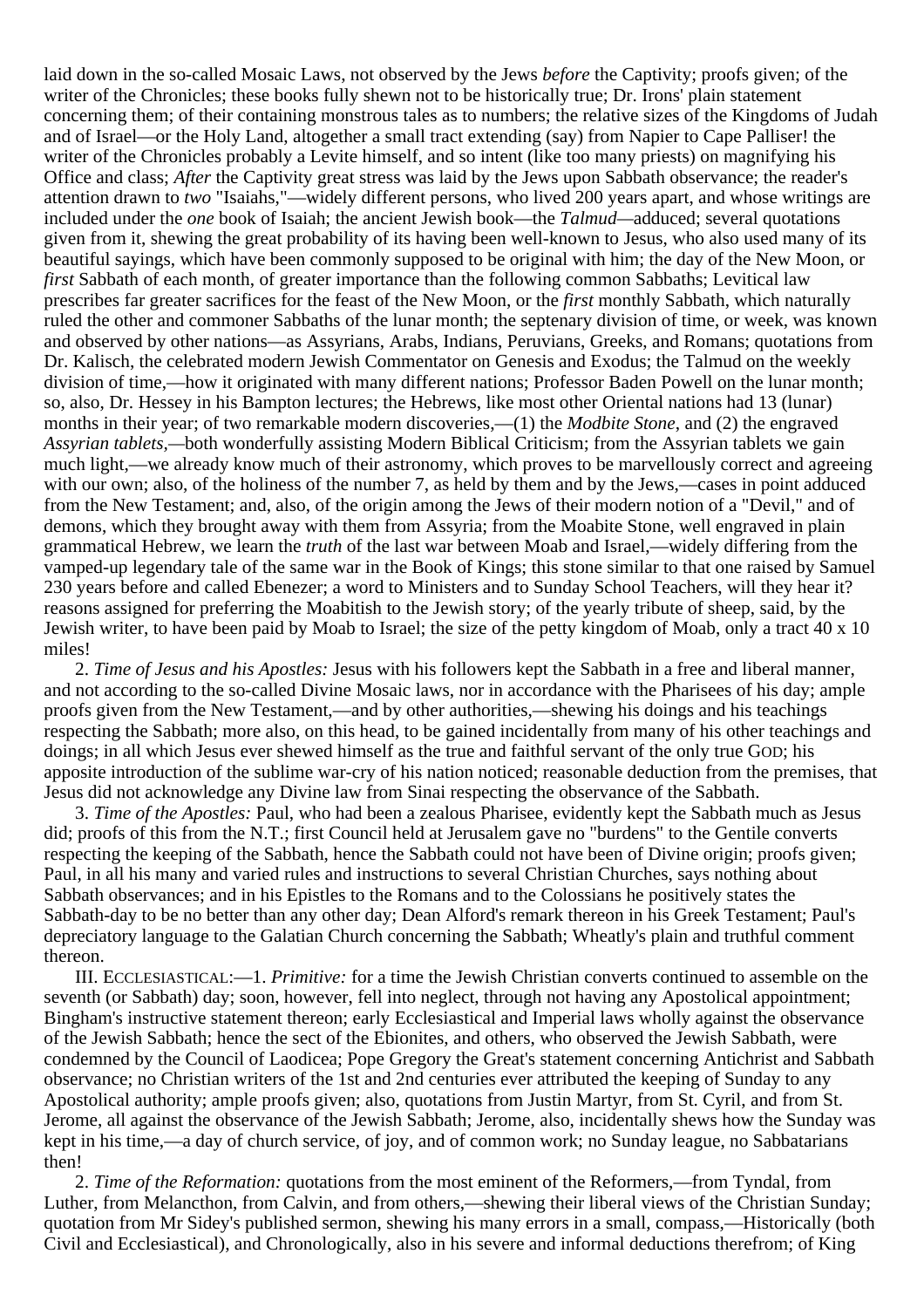James and his "Declaration, or Book of Sports;" quotation from the King's "Declaration;" quotations from the old Church historian, Puller, shewing how all that was brought to pass by the superstitious Sabbatarians, with Fuller's quaint and homely remarks thereon; fifteen years after that King Charles re-published his father's "Declaration," but in a still milder form; obliged to do so through the opposition of the meddlesome Sabbatarian party; of a charge against Archbishop Laud on his trial, and his defence; the Church of Geneva (John Knox's own) allowed of Archery on Sundays, and Calvin there played at Bowls on that day.

3. *Modern*:—On the phrase used by Mr Sidey—"the *right* keeping of the Sabbath;" Mr Sidey's views believed to be the very opposite of those of the Reformers and the Primitive Christian Church, of the Apostles and of Jesus; shewn (1) from the "shorter Catechism" (Presbyterian Church),—(2) Decrees of Kirk Sessions, and Acts of General Assembly Scotch Church,—(3) orders of Edinburgh Town Council,—and (4) statements of some Ministers of the Scotch Kirk, about their severe and "hateful" Sabbath observance laws, made in session before their brother Ministers,—particularly those of Dr. Norman M'Leod, who spoke truly, bravely, thrillingly, as a true servant of God; his remarks in part allowed by the Presbyterian ministers at that gathering, but of course, opposed; their peculiar Sabbath observance system has the dangerous effect of "*weakening morality;*" wretched (sanitary) state of Edinburgh, particularly on the Sunday under that old Kirk system of obsolete Jewish superstition; Dr M'Leod's excellent little work called "*The Starling*," noticed; the late Sir Donald M'Lean's favourable opinion upon it; of the *present* "Sabbath Alliance" party in Scotland, and their insufferably impudent Annual Report, containing language highly disrespectful against Queen Victoria,—a long quotation therefrom; how truly their words are in accordance with those of the Pharisees of the time of Jesus; they ought to have the Queen's ancestor (James I.) to deal with them in his rough and ready way; reference to the Conference at Hampton Court, A.D. 1604; from all such "right keeping of the Sabbath" may Napier (and all N.Z.) ever be free; better, of the two, to have King James' "Book of Sports" republished here; curious, that, throughout all Christendom, only the churches of three petty highland countries,—Ethiopia, Armenia, and Scotland,—cling to the Sabbatarian superstition; all three churches, too, being wholly discordant as to dogmas; *Steam*—the iron horse, the steam ship, and the press—will do wonders, and help to cure; but Sabbatarianism also in England, although only a small insignificant clique; Wilberforce's truthful remarks on the melancholy comfortless British Sunday, quoted; a few English Bishops (some years ago) sought by letter to the Directors of the English Railway Companies to put a stop to excursion trains on Sundays! the Directors did not deign to reply—but wisely put it on the shelf; a selfish lot those English Bishops; apt remarks on their conduct; better had some in Napier not unwisely come forward with their letter to the Directors of the N.Z. Steam Navigation Company, to prevent the calling of our Mail steamers at Napier on Sundays; suitable quotations on *true* Religion from our English poets—Southey, and Tennyson; the Sabbatarian error largely bolstered up or supported by the two national British Churches—of England and of Scotland; already shewn as to Scotland, by her Catechism and Church decrees,—and as to England, by her Ministers repeatedly reading from the Communion Table ["Altar," *sic!*] the old worn-out theory of God having ordered the Jewish keeping of the Sabbath-day, and that because He made all things in six days! Of the carelessness, or thoughtlessness, or "happy ignorance" of such Ministers; pious lies "the weakening of morality"; the Bishop of Oxford's admission respect- ing the creation of the world in six days; the Writer could not (if now ministering to a congregation) allow his congregation to be so deceived, as to the constant using of those old Church phrases without due explanation; a word to Napier Sabbatarians, as to their Sunday letters from England, and their Sunday milk from the country; a word, additional, as to the possible zealous looking after regular Church attendance on the Sabbath, on account of the "bawbees"—or the horrid unchristian and novel Sunday money gatherings, now never omitted! the Writer's particular reasons and right to call attention to this,—from the fact of his having *always* opposed it, and that, too, when single-handed, and at no little cost to himself; the same fully explained; the Writer would not minister in any church where such Mammon worship was carried on; how easily Napier congregations may escape such sordid traffic; how the "Devil" laughs at it! the Gospel is *not* now preached to the *poor*; no room in the church for them any more than in the theatre; come with *money*, or stay away! Of Church reform, of its *sure* approach, yet not likely to begin from within; another word to Ministers; of *Light* breaking all around, the happy result of modern Biblical Criticism; shewn, especially to members of the Church of England, in three great works,—(1) the *New Lectionary*,—(2) the *new Bible Commentary*,—and (3) the *new and Corrected Version of the Bible;* remarks thereon; several striking quotations from the new Bible Commentary on the Mosaic laws, largely supporting what has been herein written; noticeable remark by a learned English Bishop in Convocation respecting the new translation of the Bible; three small matters all lately occurring here in New Zealand in favour of Christian Sunday freedom noticed,—*viz.* opening of the Napier Athenæum on Sundays—running of 18 trains to and from the advanced town of Dunedin on that day—and the Presbyterians formally setting aside their Sacramental fast-day; also, a fourth and a greater one,—that of the State schools, wherein *true* Religion will be taught; the absolute necessity of reforming the Catechisms of the Churches; solemn veracious words of a modern English Archbishop on teaching only the Truth; a home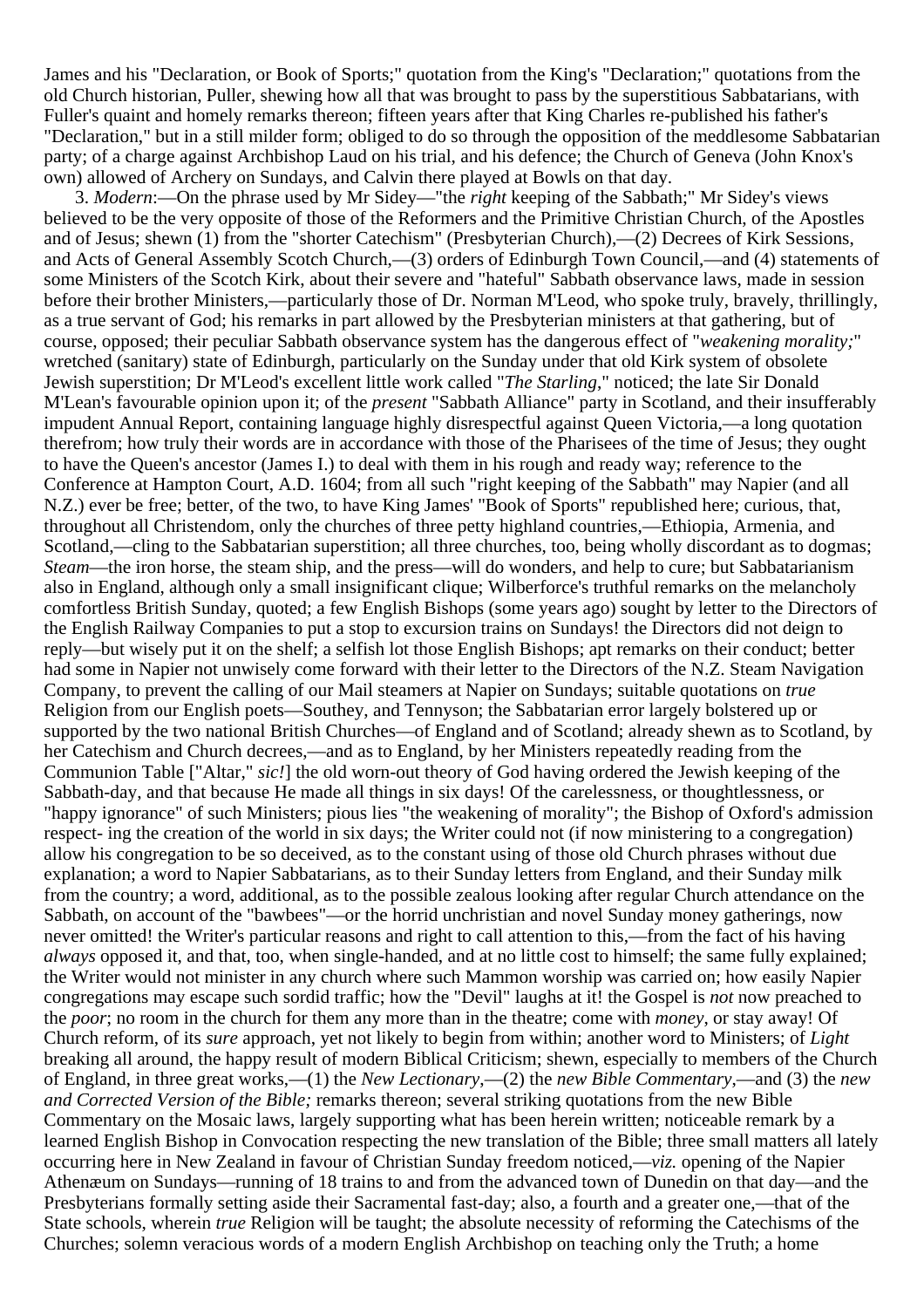question to all Ministers and Sunday School Teachers—that is, to those with living tender consciences; the writer's serious conviction respecting the age of the Pentateuch, after more than  $20$  years' study of this matter, showing its Divine authority as utterly untenable.

IV. *Reasonably*,—including *theologically* and *humanly*: ever hold to this—"the Sabbath was made FOR man;" *first* seek to be delivered from the old slavish Jewish superstition respecting the Sabbath, *then* we may begin to understand it; the Sunday (or seventh day's rest) should be a day of *refreshing;* day given for general labour and night for rest; remarks thereon and reasonable deductions drawn; (1) Sunday's rest good for man's *physical* nature; inaction alone not always rest, shown powerfully in children; Sunday often anything but a day of refreshment to them, owing to injudicious Ministers and parents; the righteous and natural rebellion of children against all restraint set down to their "sinful hearts," or to "the Devil," to the great and lasting injury of the poor child; plain remarks on the *personality* of "Old Nick"—recently preached up here in Napier to credulous hearers! the true rest of Sunday, is *refreshment of body and mind;* the ways of obtaining this are various, differing almost with everyone, so that each must choose for himself; (2) the Sunday's rest is good for our *moral* nature; shewn by its necessity, and by the effect the beauties of Nature and the Works of God have upon us; (3) the Sunday's rest is needed for our *religious* nature; remarks thereon; Common Worship the highest and noblest of all Sunday occupation; men may and do worship God when alone; worship strengthened when done in fitting company; true child of God has constant communion with his Father; truly happy strengthening and sanctified Sunday seasons of Religious worship have often been experienced both in England and in N.Z.; such will be known again, when Ministers and Congregations become Whole-Hearted in that matter; then Sundays will again become days of rejoicing and refreshment; quotation from G. Herbert's beautiful poem on Sunday; (4) our *social* nature needs above all the Sunday's rest; the joys of the Sunday walk, the Sunday recreation, the Sunday holiday depicted; the great benefit arising from Sunday visits to Gardens—Museums—Aquariums—Galleries of Art and Science; quotation from official Annual Report of the Royal Gardens at Kew,—shewing the immense number of Sunday visitors, outnumbering those on *all* the other *six* days of the week taken together; of the great benefits to them; the Imperial Legislature should do all things possible in that direction, as such mental pleasures save from the grosser kinds; also the heads of the various Churches should act together for this purpose, both at home and in the Colonies; apt quotation from Mr Gladstone; both the State and the Churches should not overlook the smaller matters affecting the little wee folk,—who should be helped, honestly and openly, with an innocent face—to spend their well-earned Sunday holiday 1d,—and so avoid the "weakening of morality"; a case in point given; a large Bench of liberal English Magistrates praised; over-officious police condemned; Common Worship the Glory of the Christian Sunday; God has given us the knowledge of Himself in the Scriptures, and now in our day has also given us most wonderful and daily-increasing knowledge in many Sciences, which all alike come from one source—God; as great a *sin* to despise and disregard these gifts as to despise or to disregard the Bible; possibly all this Modern Light is intended (among other things) to teach us *not to make an* IDOL *of the Bible*,—towards which there long has been, and still is a tendency; comforting assurance—that all words of truth, whether in the Bible or out of the Bible, must ever stand—as sure as God himself; we should receive all that is TRUE; quotation from Tennyson; God still speaks in many ways to man,—whether by prophets (preachers and teachers)—in the pulpit or out of the pulpit,—or by priests; when He speaks His words will both be heard and known: *Conclusion*, Dr. Irons' good and Christian advice,—not to be angry,—not to speak or write bitterly against the Truth,—and so be found fighting against God.

Vignette The Difficulties of Evolution, Being the First of Two Lectures Delivered by J. Aitken Connell To the Dunedin Young Men's Christian Association *At Dunedin, on* 8th of August, 1881. Price-One Shilling. Dunedin: Published By J. Wilkie & Co, Booksellers, Princesst. 1881.

# **Preface.**

The following Lecture was delivered at the request of the Board of Management of the Dunedin Young Men's Christian Association of Dunedin.

The lecturer does not lay any claim to have done more than collected within a comparatively small compass a statement of some of the more remarkable facts which appear to operate against the doctrine of the derivation of species from preceding forms on the hypothesis of Evolution.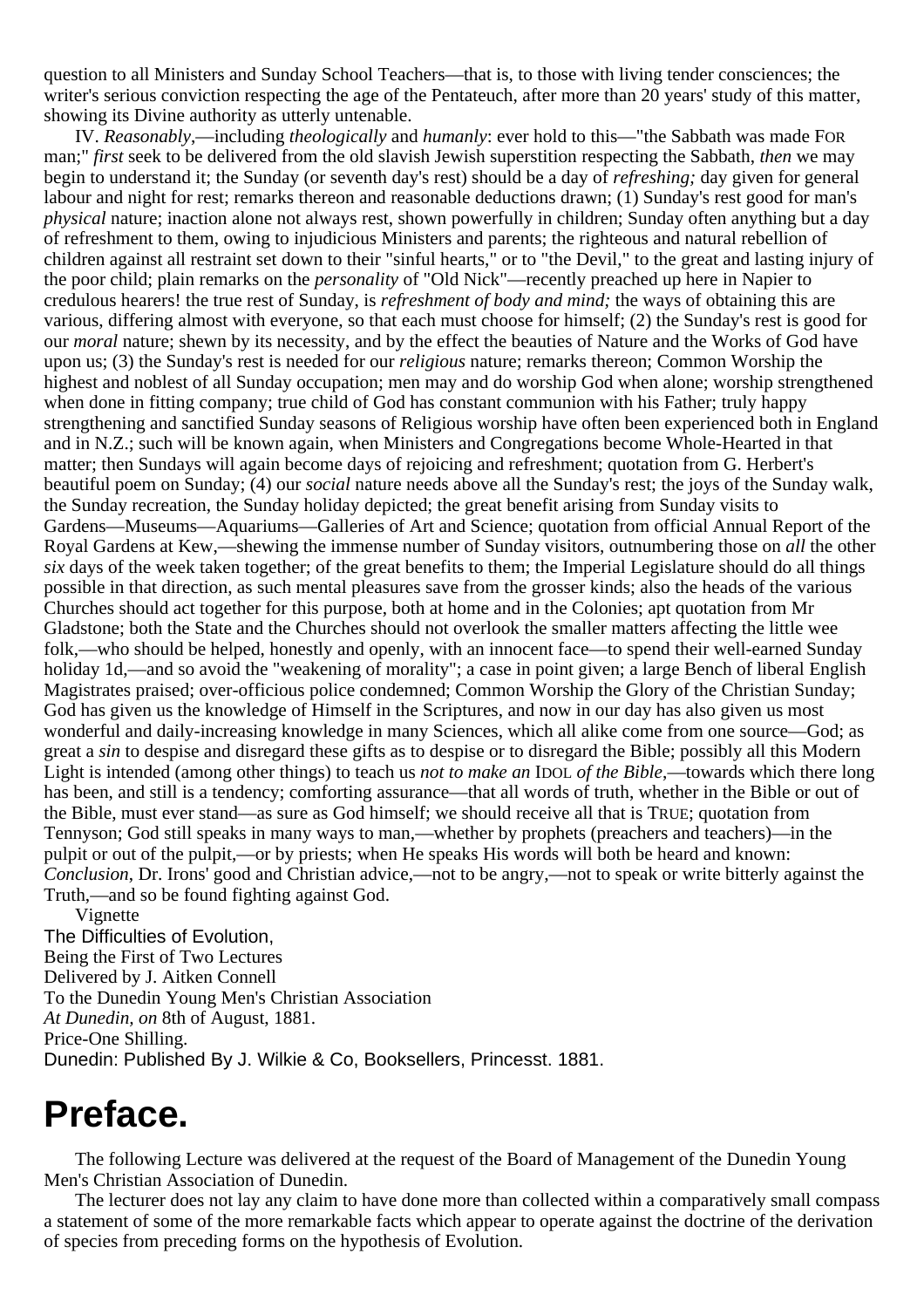The first lecture comprises only a part of the field, being altogether taken up with the difficulties which lie within the view of the Biologist and Palæntologist. He has been requested by a number of those who heard the lectures to publish them, and sends the first forth alone, in order to ascertain whether there is any demand for them. Should this lecture find readers, the second will be published, which deals with other and interesting branches of the subject, including the doctrine of spontaneous generation, and Evolution as applied to Man.

Glendermid,

17*th October*, 1881.

# **The Difficulties of Evolution.**

#### Vignette

LADIES AND GENTLEMEN,—

In introducing to your notice this evening, the subject of "The Difficulties of Evolution," I trust you will pardon me, if, before I enter upon any definite statement of these difficulties as they appear to my mind to operate against that doctrine,  $\overline{I}$  take up a little of your time in endeavouring to clear the ground.

At the outset I would ask you clearly to discriminate between that inductive, comprehensive, and exhaustive examination of natural phenomena, by either observation or experiment, and the conclusions which justly and necessarily follow thereupon, on the one hand; (which is properly called science or knowledge); and the curious and frequently fanciful theories and speculations of those who conduct such observations or experiments on the other.

We human beings are so constituted, that it is a very rare, if not an impossible thing, for any one man to be endowed with qualities of mind enabling him to grapple successfully with more than a single department of enquiry. The faculties, also, which are called into operation in pursuing distinct lines of scientific or philosophical research, are exceedingly diverse in their character, and rarely, if ever, met with in their highest development in a single individual. A division of labour is just as necessary here, as in other departments of work; the man of science—properly so-called—should be content to follow the safe paths of observation and experiment, including just and necessary deductions and conclusions; handing over his facts, when he requires a theory of the universe, to the philosopher or metaphysician within whose province alone the consideration and detormina- tion of such a question properly falls. He, and he only, is able to take an impartial view of science as a whole, having his judgment unbiassed by the exigencies or the predilections of any one section. Any man who has reflected at all on the mysteries and difficulties which underlie the—apparently—commonest and simplest things of life, must realise that life itself is too short, even if given to constant study and reflection, to enable even our very greatest men thoroughly to master these mysteries. The man who pursues any one branch of science, particularly experimental science, is specially unfitted to consider difficult, intellectual, or moral problems, by his knowledge of the very certainty which governs all his operations in his own science. He is almost certain to be rash and dogmatic, ready to rush in where angels fear to tread; and altogether the last man in the world whose philosophical theories are at all likely to be sound or true. Yet, what do we find in the present day? It is precisely such men, utterly unfitted by their daily pursuits to enter upon the region of theory and speculation, who have become our most dogmatic theorists, and our wildest speculators in philosophy, and even in religion, Huxley, Tyndall, and Haeckel endeavour to lend weight to their ridiculous speculations in philosophy by the splendour of the name they have so deservedly earned in the fields of natural science. And the worst of it is, that with the great bulk of those who listen to their philosophical prelections, there are not many who can distinguish between the credence which we may safely give them when they open to our admiring gaze the wonders of their respective discoveries in natural science; and the absolute scepticism with which we should receive their crude, and ill-digested attempts to feed us with the pabulum of a materialistic or agnostic philosophy.

There is a constant temptation, too, besetting scientific men to draw conclusions, advance theories and indulge in speculations suggested by the discoveries made by them in small but perhaps well cultivated fields of research, which, on becoming acquainted with the results of the labors of others in different spheres, they themselves are the first to recognise as impossible and absurd.

All men, too, are naturally curious about the deeper mysteries of things. The more ardently any man pursues scientific research, the more certainly is he brought face to face with mystery—with what I believe to be mystery un-fathomable by human faculties at every step.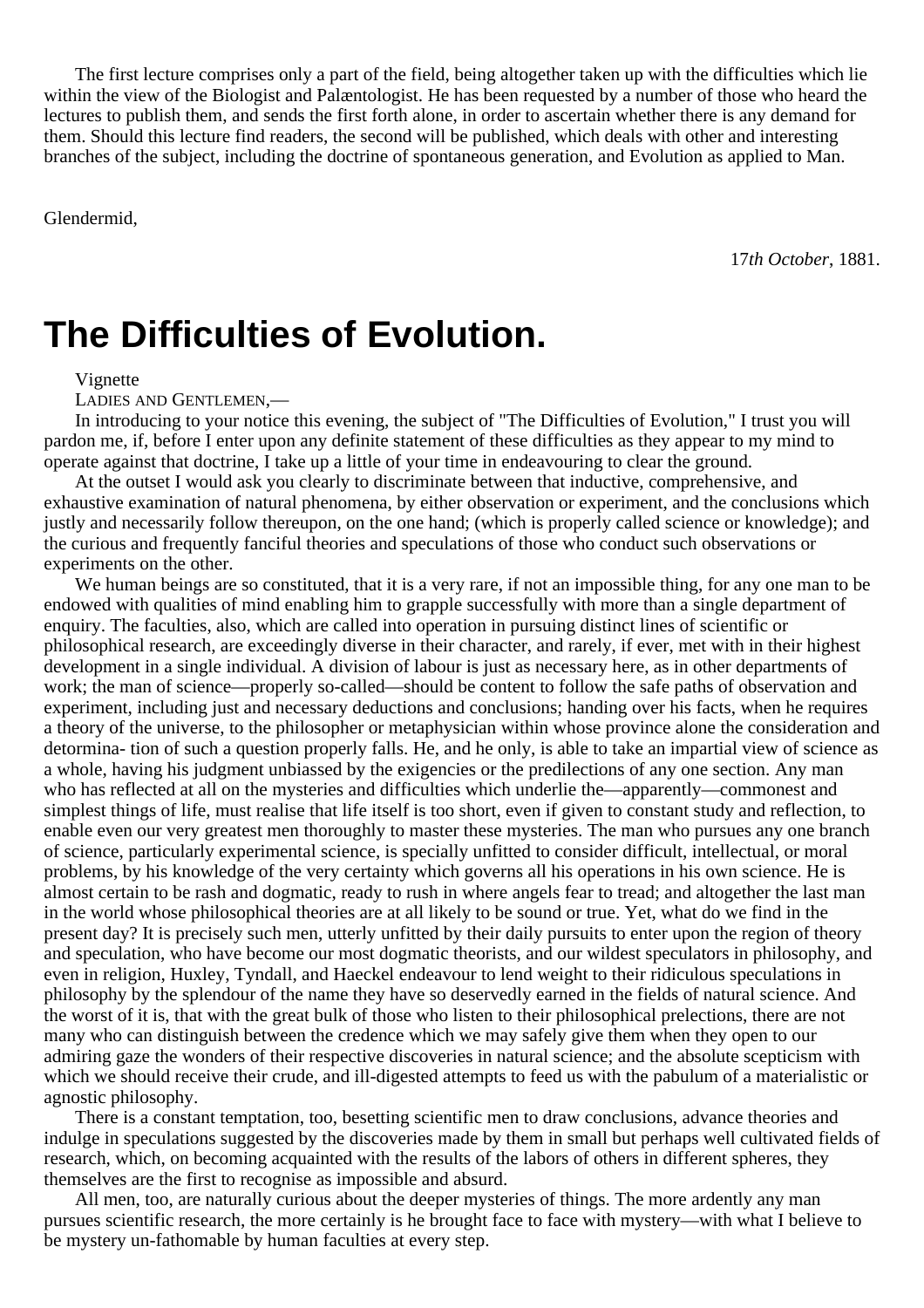If he be a devout man he bows his head, like Faraday or Agassiz, in the presence of that Being "whose ways are past finding out," but if he be, on the other hand, one who does not, or *will* not, recognise or acknowledge such a Being, he frequently dashes himself, in his pride, helplessly and hopelessly against the limitations which have been laid upon our faculties, and insists upon some form of words with which decently to veil his ignorance—to cheat himself and others into believing that he has fathomed the unfathomable—and so he prates to an admiring world, of Law, of the uniformity of Nature, of forces, of energies, of doctrines of descent, development, evolution, and what not, of functional activities, of corelations, of differentiations, of integrations, of complexities, of heterogeneities, and so forth, which are mere veils for ignorance.

Doctrines are advanced, such, for instance, as evolution, based almost entirely upon the observations relating to a single science, which, if true, necessarily have a direct bearing upon a vast number of other sciences, if not, indeed, upon all branches of science with which those who advance such doctrines have but a partial, if indeed any, acquaintance. The taunt, therefore, we so frequently hear from the mere scientist—"Oh, you are incompetent to pronounce upon or discuss as to the truth or otherwise of such a doctrine as evolution having no practical acquaintance with biology or palaeontology" is so far from being of any force that we might rather say that a man possessing pre-eminently the ability to pursue such branches of science, was probably destitute of the faculties which would make his judgment on such a speculation worth anything.

In treating this evening of "The Difficulties of Evolution," I propose, in the first place, to point out what I conceive to be certain radical and fundamental weaknesses in the very foundations upon which the whole reasoning rests, and, in the second place, I will endeavour to lay before you specific difficulties which lie against the doctrine, drawn from the sciences of geology, palæontology, and biology, and in my next lecture, from the more certain physical experimental sciences, such as chemistry and astronomy, and then consider the doctrine as applied to man, with difficulties from mental and moral science and philology. Before I enter, however, upon the consideration of these specific difficulties and objections, it is absolutely necessary to define what the doctrine of evolution really is. There are many and various schools of evolutionists, but it will be sufficient for our purpose if we notice three great classes into which the majority may be devided. I will denominate these three schools as—

- **•** Deistic and Christian Evolutionists,
- **•** Extreme Evolutionists,
- **•** Darwinian Evolutionists.

Essentially, evolution, pure and simple, as applied to the organic world of animals and plants, simply means that existing species and all other species before them, have been derived by natural generation and succession from preceding forms, and as almost the whole of existing species differ very widely from those of far back geologic ages, ancient forms have undergone, in the lapse of time, from some cause or causes, wonderful and extensive changes.

The great majority of evolutionists believe that when life was first introduced, or, at any rate, when life first appeared On this planet, it was either in a single simple and lonely organism, or in a few forms, probably of the class "monera," from which all subsequent creatures have been derived.

Some hold a doctrine of evolution quite consistent with Theism, and even to their own minds consistent with revelation and Christianity, such theory being that, whilst all existing forms have been derived by natural generation from pre-existing species, yet the Divine Being foresaw, preordained, and designed all the development by natural law, endowing the first organism or organisms with all the powers and potentialities needful for the complete development of the whole succeeding creation, others going so far as to say that, whilst existing species have been derived from pre-existing forms, yet the change and development is duo to direct, active, present Divine agency. Such a theory as held, for example, by Professor St. George Mivart is certainly quite consistent with a belief in a personal God, and *may be*, though I confess I see not how it can be, consistent with revelation and Christianity. As, however, many pious persons accept this theory, and also accept revelation and Christianity, we are bound to beleive that they have some way of either satisfactorily reconciling both, or of accepting both on separate and sufficient evidence, leaving the question of the reconciliation of difficulties to stand over. This latter position, I am free to admit, is, in my opinion, one of considerable strength, and perfect consistency. This class of Evolutionists I distinguish as Deistic and Christian Evolutionists, and as a rule they will be found adopting rather the theories of Mr. Mivart than those of Mr. Darwin as to the causes of the origin of species, although Mr. Darwin himself evidently believes in the creation by the Divine Being, rather than the evolution of the first organism or organisms.

In the course of my remarks on the difficulties of Evolution, it must be borne in mind that this latter class of Evolutionists is not before my mind, and that some at least of the difficulties which I shall urge against the doctrine are applicable with much less force against the Deistic and Christian Evolutionist than against the other two classes.

2 The Extreme Evolutionists—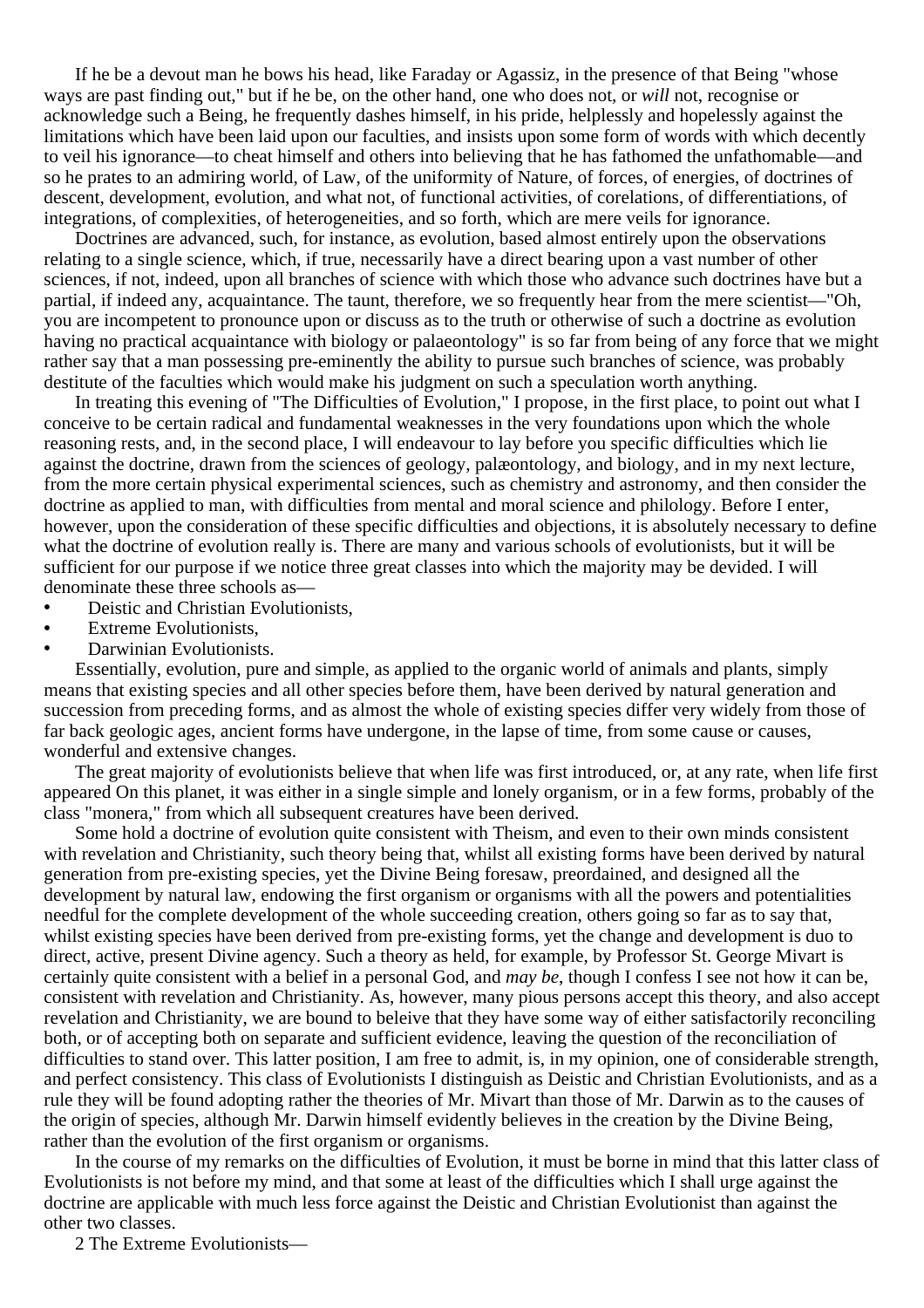Those who believe that the whole of the order at present obtaining on the earth and throughout the universe at large in all things, including of course all living as well as all not living things, is simply a result or consequence of the operation of natural laws which we now find reigning everywhere, and which, so far as we can see, do not require the interference or support of any mind, intelligence, or power other than inheres apparently in matter itself.

When we speak of natural law, we mean a certain invariable order which we find obtaining so far as we have yet pushed our inquiries—throughout the whole domain of nature, and by nature we understand the sum of existing things, including intellectual, moral, and intelligent being, but exclusive of the great First Cause or Divine Being, if there be such, who is not a part of nature, but, on the supposition of His existence, is its Cause, Designer, and Ruler. Extreme Evolutionists believe or maintain that the natural laws, or powers, or forces of nature now in operation, have existed without change far back into the past eternity, and are competent, in the course of their natural, mechanical operation—without either interference or direction from a Divine Being—to account for the present order, physical, vital, intellectual, moral, and spiritual, of nature, including, of course, *man*, and even, we may suppose, if their existence was demonstrated, any other intelligent beings in the universe.

It is noticeable that, in the speculations of this school, the attempt to trace back the harmonious operation of natural law rarely, if ever, reaches further than the "fires of the sun," or at most, the "nebular mist."

Professor Tyndall tells us (Fort. Rev., vol. xviii., pages 596 and 597): "The problem before us is, at all events, capable of definite statement. We have on the one hand strong grounds for concluding that the earth was once a molten mass. *We* now find it not only swathed by an atmosphere, and covered by a sea, but also crowded with living things. The question is, how were they introduced? The *conclusion of science*, which recognises unbroken causal connection between the past and present, would undoubtedly be that the molten earth contained *within it the elements of life, which grouped themselves into the present forms, as the planet cooled*. Were not man's origin implicated we should accept without a murmur the derivation of animal and vegetable life, from what we call inorganic nature. The conclusion of pure intellect points this way, and no other." Again Professor Huxley (Critiques and Addresses, 1873, page 305), speaking of the fundamental position of Evolution, says, "That proposition is, that the whole world living and not living, is the result of the mutual interaction according to definite laws of the forces possessed by the molecules, of which the primitive nebulosity of the universe was composed." Professor Tyndall further tells us that not alone the exquisite and wonderful mechanism of the human body but the human mind itself, emotion, intellect, will, with all their phenomena, all our philosophy, all our poetry, all our science, and all our art—Plato, Shakespeare, Newton, Raphael"—were all once to the scientific eye," potential in the fires of the sun." (Scientific Use of the Imagination, page 453.) The imagination is supposed to have received its ultimate satisfaction, and the intellect to have been sufficiently fed when it reaches these points.

It is evidently assumed, that having reduced us to a nebular mist, with its potentialities, the mind will not demand with such persistent importunity the assignation of a "cause" of so apparently simple a phenomenon, as it does "when it contemplates the present order of things, and possibly the suggestion that the nebular mist must, somehow or other, have had *some* cause, may satisfy a good many minds, and as we cannot possibly imagine what *can have been* the cause of a nebular mist, suppose we call it the "Unknowable First Cause," we shall have satisfied all inconvenient questions.

I confess I myself have felt some surprise, that no attempt has yet been made—at least, that I am aware of—to reduce the nebular mist to a simpler and more easily disposed of substance.

A nebular mist, we may imagine, is at least visible to the eye, that is, if there had been an eye to look at it, and in our imagination we can *see* it with our mind's eye. It would have assisted me much if the suggestion had been made, that the nebular mist, as space is infinite, had, in a far back previous eternity, been resolvable into so finely an attenuated gas, as to be quite impalpable to the keenest sense or even the most powerful imagination, and that still further back—vast unimaginable ages must be postulated—it became finally so utterly attenuated as to vanish altogether. It is one of the most recent discoveries of a certain school, that you can do almost anything if you only allow "sufficient time," and when so many inconvenient difficulties in the way of accepting certain theories are disposed of on the "sufficient time" hypothesis, surely the nebular mist might be resolvable into nothing on the same supposition.

The extreme Evolutionist is usually a Darwinian, but not necessarily. '

3rd. The third class of Evolutionists I will call Darwinian Evolutionists, who account for the origin of species by natural selection or the survival of the fittest.

Until the appearance of this school no consistent theory had been advanced as to the "how" of the origin of species by Evolution, although the doctrine itself was of high antiquity, was advanced in the modern times by Lamark, and adopted by several but not by leading naturalists. It was usually known as the developement theory. Until, however, the publication of Mr. Darwin's "Origin of Species" in 1860, it can scarcely be said to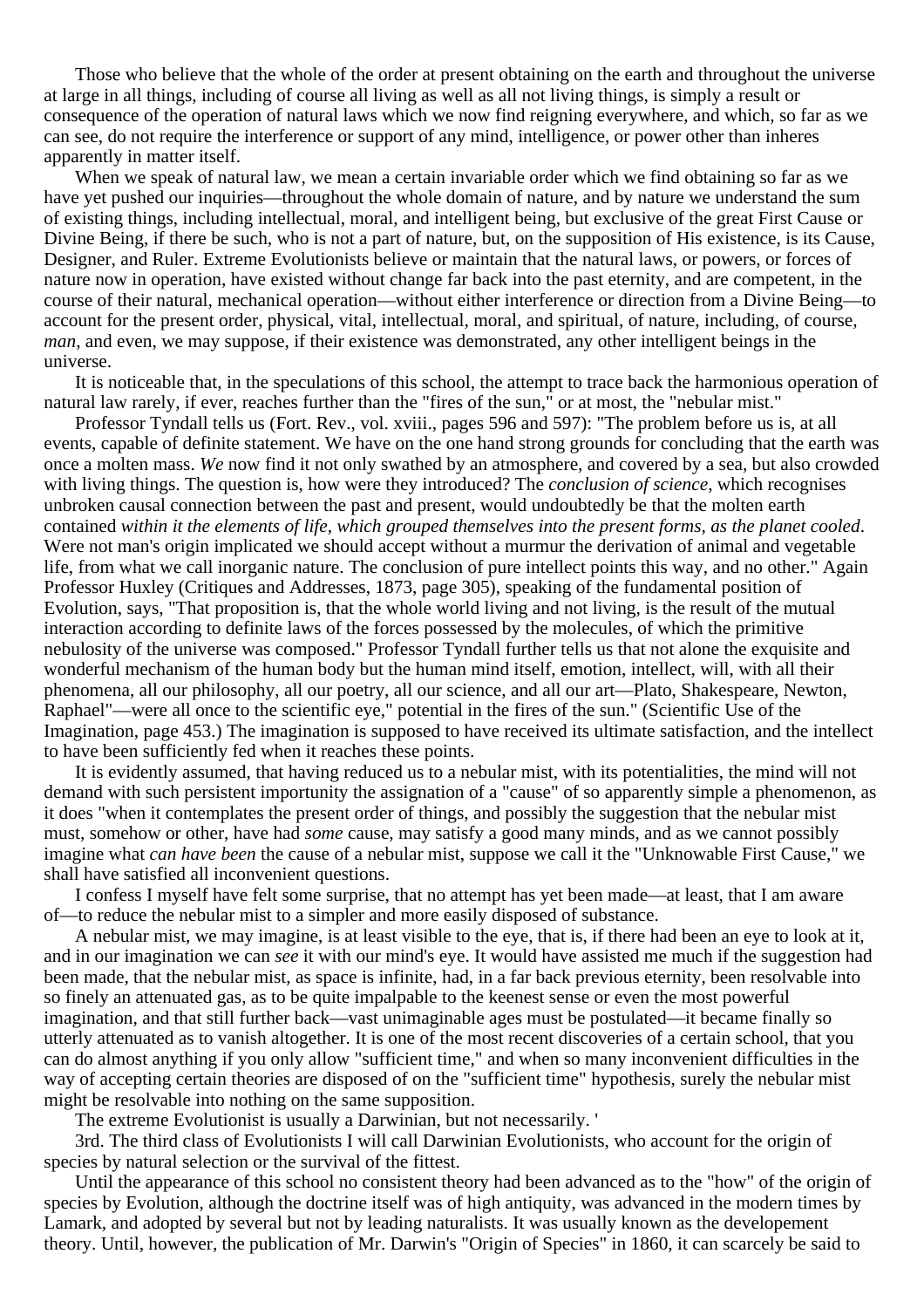have had standing room in the scientific world of thought.

Mr. Darwin, however, advanced the theory known as natural selection or the survival of the fittest, supported by a supplementary doctrine known as sexual selection, which took the scientific world by storm, and gained the assent of a great number of eminent naturalists. Mr. Darwin's doctrine, however, was not received by several of the oldest, most experienced, and most eminent naturalists, among whom I may mention—Agassiz, Von Baer, Dawson, and that it has been virtually, although not explicitly abandoned by Mr. Darwin himself, I shall show further on.

The Darwinian doctrine of natural selection may be stated thus:—

1. Every species tends to increase in a geometric ratio, and "as more individuals are produced than can possibly survive, there must in every case be a struggle for existence, either one individual with another of the same species, or with individuals of distinct species, or with the physical conditions of life. (Origin of Species, 6th edition, page 50.

2. It is not improbable that "variations, useful in some way to each being in the great and complex battle of life, should occur in the course of many successive generations."—(Ibid. p. 63).,

3. "*If* such do occur, can we doubt (remembering that many more individuals are born than can possibly survive) that individuals having any advantage, however slight, over others, would have the best chance of surviving and of procreating their kind? On the other hand, we may feel sure that any variation in the least degree injurious, would be rigidly destroyed. The preservation of favourable individual differences and variations, and the destruction of those which are injurious I have called natural selection or the survival of the fittest."—(Ibid., p. 63).

Eminent naturalists, who at first were carried away by admiration for Mr. Darwin's genius as a naturalist, and failed on first perusal to see the weakness of his reasoning, have since found the doctrine inconsistent with the undeniable facts of nature, and have repudiated and written against it, among whom I may mention the eminent naturalist, Professor St. George Mivart.

Meantime, all the difficulties which, up till Mr. Darwin's publication of his Origin of Species, kept the doctrine of development from receiving, as I have said, standing room, still obtain, and up till now are unremoved, unexplained, and unrefuted.

New theories of the origin or past history of things, ought, I submit, always to be received with great caution.

One has only to consider the vast number of totally different theories which have been advanced by, say geologists during this century to come to the conclusion that scientific theories which profess to furnish the true causes and past history of nature, cannot be safely adopted until they have undergone a long and searching examination at the hands of contemporary and succeeding generations of scientific experts.

Mr. Herbert Spencer's essay on Illogical Geology will give the reader a very good idea of what is here meant.

I will now refer to two distinct fundamental weaknesses which affect the whole of the reasoning of the Evolutionist.

It is scarcely necessary to remind you that in coming to the study of any problem, whether scientific or otherwise, it is absolutely necessary that we should recognise and take into due account all the factors or causes which we may deem it likely may affect or govern the result. Nearly all the false conclusions arrived at in science, or indeed inquiry of any kind, may be traced to the want of knowledge, or to the persistent ignoring of some such factor. Now, if for the sake of argument, we suppose it granted that a personal, omnipotent, Divine Being exists whom we are accustomed to call God, has always existed, and will always exist, and that this is at least possible, all sensible men, not entangled in the web of their own foolish sophistry, will freely admit, it follows that given the will he certainly has the power to interfere with the action of natural laws, which are merely the orderly and ordinary methods of operations of this will.

The extreme Evolutionist requires us to believe in the absolute "uniformity of nature," past, present, and future, and "the impossibility of miracles," or indeed of any change or interference with the operation of natural law from the time of the nebulous mist, and I suppose, before, up till the present, and forward to all future time.

Desperate and almost passionate attempts have been made to demonstrate that the belief in this eternal reign of law or of this impossibility of miracle is either a fundamental law of the human mind itself, or at any rate, is so deeply seated there, either as a result of experience, personal or inherited, or from other causes that it cannot, or at least ought not ever to be shaken or dislodged.

Strange, however, to say, the belief in the personal interference of the Divine Being with the operation of natural law, is held tenaciously by the great mass of mankind. Indeed, we might say safely by all mankind, with the exception of those who deny His existence. Every Christian, for example, believes in the historical facts of the Incarnation and Resurrection of Christ, which were instances of as distinct interference by supernatural power with the ordinary operations of nature, as it is possible to conceive. It is indeed true (and I think capable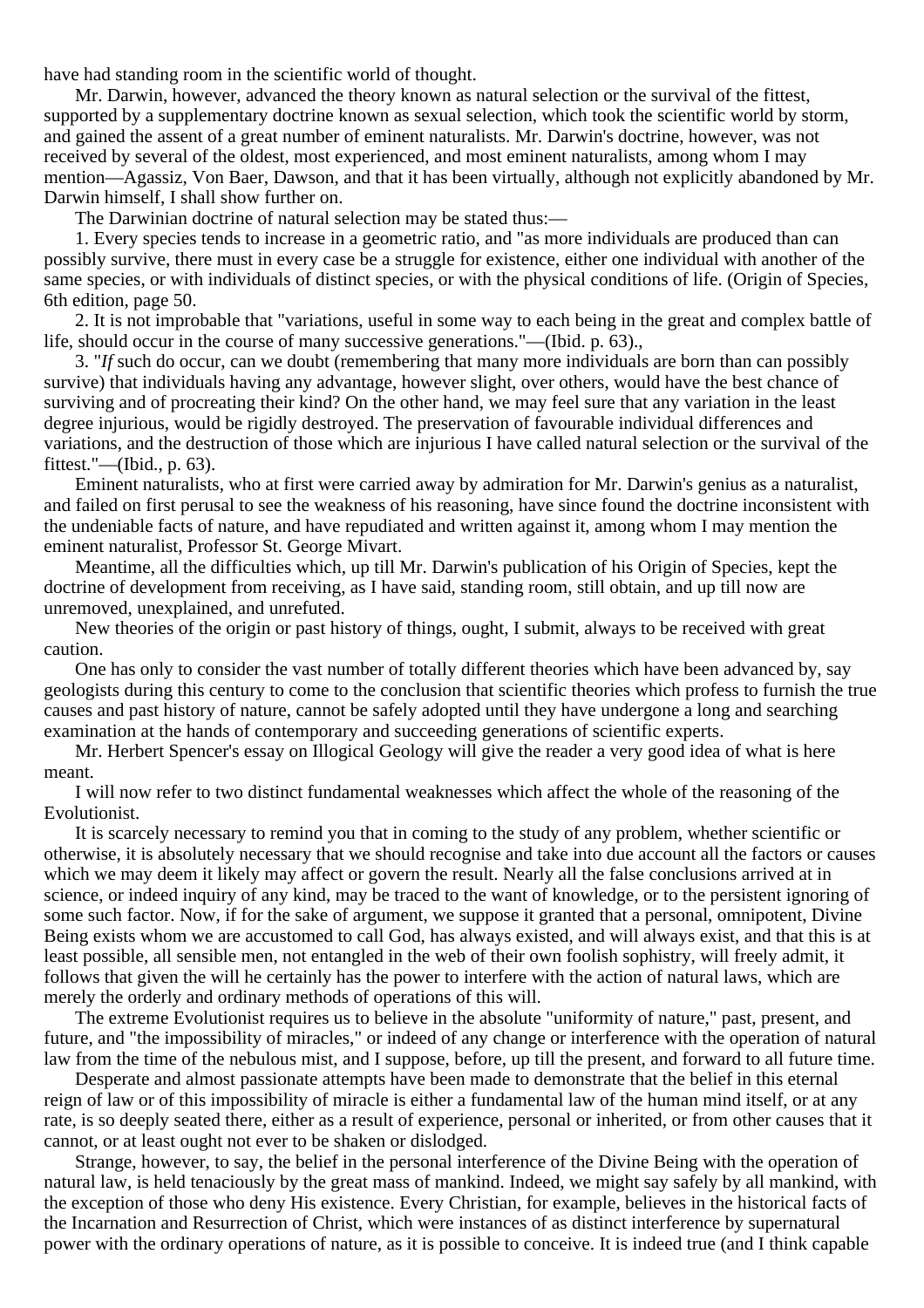of demonstration that it must needs be so) that there is ordinarily a uniformity in all the operations of nature, so that we can certainly and safely rely upon the truth that the same causes give rise invariably to the same effects, but the introduction of the immediate direct action of the Divine Being, does not in any way contravene this truth, and is neither inconceivable in itself, nor improbable if such immediate action is necessary or desirable for given important ends. On the supposition that man is the creature of God, capable of moral activities and responsible to the Divine Being (a supposition which I again say, at least, may be true) it is difficult to see how he could ever attain to any sufficient knowledge of the Divine Being as a personal God to whom he was responsible, unless by such immediate action by God Himself.

That the operation of natural law is universal, and has been so ever since man made his appearance on the earth, with but few instances of direct divine intervention by no means justifies the conclusion that it always has been so in past ages.

If man is to inhabit the earth, it is absolutely necessary that there should be uniformity in nature, otherwise it would be impossible for him to carry on any operation whatever, either physical, mental, or moral, but until intelligent agents are brought upon the scene, uniform action of the Divine power, does not seem to be either necessary or to possess any advantage over other methods of operation.

The uniformity of the past action of Natural law was accepted by a very few persons in England, prior to the appearance of Mr. Darwin's Origin of Species. All, or nearly all naturalists, as well as the ordinary run of mankind, accepting the belief that each species was a separate Divine Creation. The assumption, therefore, of the past uniformity of operation of natural law, which is absolutely necessary to the position, both of the extreme Evolutionist and—at least from the time of the first dawn of life to the Darwinian—is neither justified by the nature of things nor sanctioned by high antiquity, but is a recent baseless and unwarrantable assumption.

Here, at the very root of Evolutionary doctrine, we have a foundation of sand.

Since writing the foregoing, I have read Professor Huxley's three lectures on Evolution, delivered in New York, 1876, and direct attention to the following extract (American Addresses, Lecture i., page 3):—

*"Though we are quite clear about the constancy of the order of nature at the present time and in the present state of things, it by no means necessarily follows that we are justified in expanding this generalisation into the infinite past, and in denying absolutely that there may have been a time when nature did not follow a fixed order when the relations of cause and effect were not definite" (strange confusion in the Professor's mind) "and when extra natural agencies interfered with the general course of nature."*

Professor Huxley demands "a great deal of evidence" before he recognises the admitted possibility to be anything more substantial, and then proceeds throughout his lectures to ignore it altogether. Before I conclude I purpose showing that Professor Huxley adopts and believes, on no evidence whatever, much more unlikely possibilities, or rather impossibilities, than this, and yet upon his own confession, this factor which he refuses to take into account may exist, and consequently vitiate his whole conclusions.

As it has recently been asserted by local authority, that the Darwinian theory "is now an established doctrine of science," and if I remember rightly, by another, also local authority, that non-acceptors of Evolutionary doctrine, must be relegated to the companionship of the uneducated classes, it may not be without interest if I quote shortly, contemporary opinion on the subject.

Oscar Peschel, the German Anthropologist, in his work on the Races of Man, published 1876, page 15, has the following passage:—"The gist and novelty of Darwin's doctrine consists in the selection just described (that is) We find not only the beautiful, the graceful, the agreeable, but also the repulsive, the terrible, the ridiculous, and the demoniac represented in animals and plants."

"Darwin, in his book on the Descent of Man, has attempted to overcome this difficulty by a new article of belief, namely, in sexual selections: the female animals being supposed to prefer the male which most actively excites the senses. But in butterflies, particularly in the Spingidae, the lower wings are coloured with peculiar brightness, and are adorned with gaudy eyes; yet, this creature conceals its own decorations when at rest, while all perception of pencilling and colour is precluded by its rapid movements when in flight. Again we find beauties in such members of the animal kingdom as fecundate themselves, and even in the motionless vegetable kingdom. The aspect of an oak during a storm, the mournful appearance of a deodora, the hues of many a coralla, the graceful lines of trailing vines, the fabric of a rose bud, are all capable of affording us æsthetic satisfaction, and yet any idea of the exercise of sexual selection by these objects is absolutely impossible.

"According to the Darwinian theory, the ancestor of modern man must have been a hairy creature, protected from changes of temperature by a furry coat. Yet the loss of this fur could only act prejudicially in the struggle for existence. In the case of birds, the same observation applies to gaudy plumage, which favours the schemes of their enemies, to the boat-like excrescences of their beaks, as well as the trailing tails which hinder flight and incuba tion. Thus it is just the new pith of the Darwinian doctrine, namely, natural selection, which stills remains unaccredited."

It is indeed instructive to note how Mr. Darwin's original statements of his position have been modified,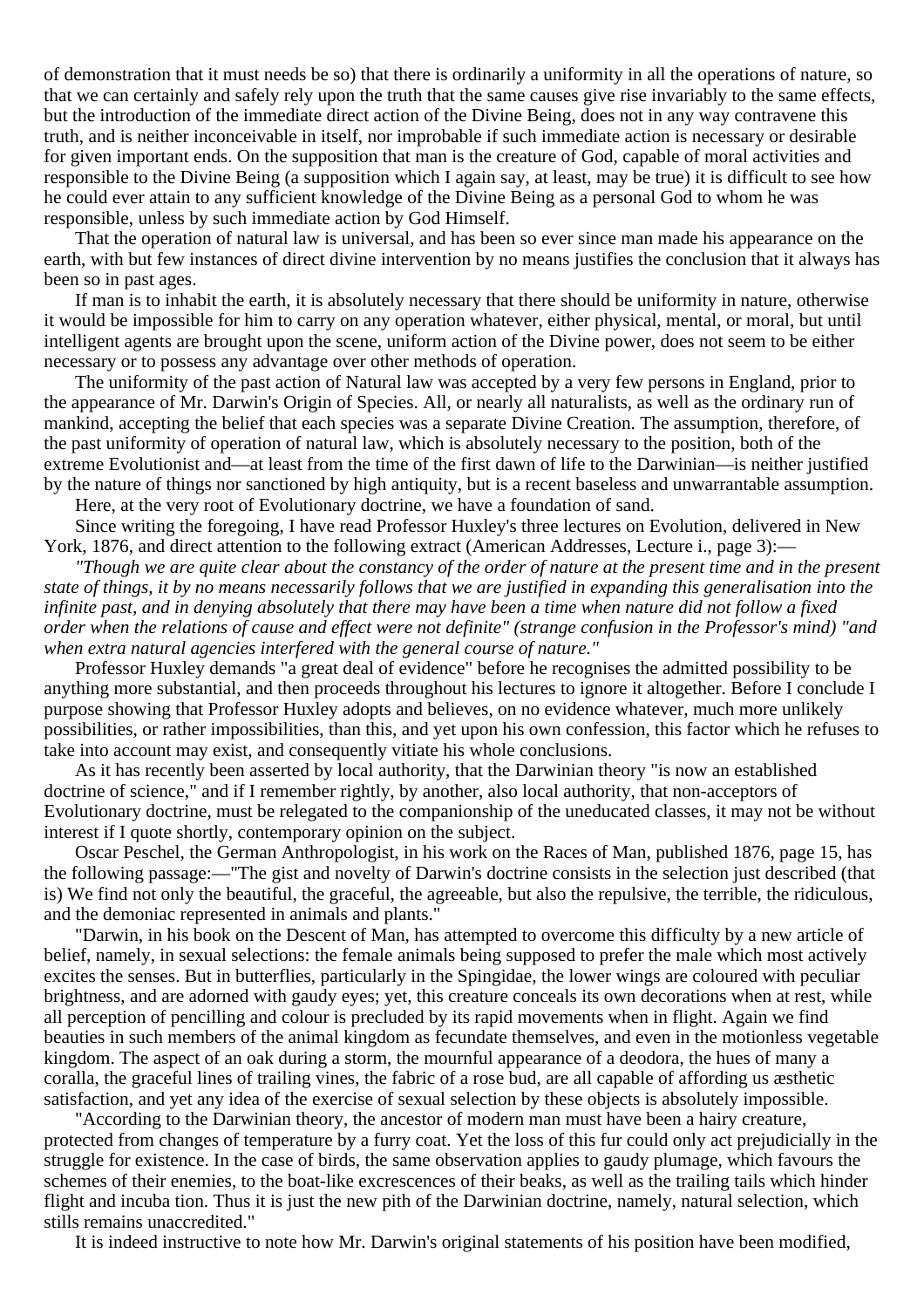and in fact, we may say, virtually abandoned in his later writings. Minute variations directly beneficial to the organism preserved under the law of natural selection, are alone in the earlier editions of his Origin of Species, referred to as the causes of specific origin. He says; "Natural selection can act only by taking advantage of slight successive variations, she can never take a leap, but mustadvance by short and slow stages" (5th Ed. Origin of Species p 214.) "Again if it could be demonstrated that any complex organ existed which could not possibly have been formed by numerous successive slight modifications, my theory would absolutely break down. But I can find out no such case." (p. 208.) Again "I have called this principle by which each slight variation, if useful, is preserved, by the term natural selection." (6th Ed. p. 40.) We now find him in the Descent of Man (Vol. 1, p. 152, as follows:—

"I now admit, after reading the essay by Nägeli on plants, and the remarks by various authors, with respect to animals, more especially those recently made by Professor Broca, that in the earlier editions of my Origin of Species, I probably attributed too much to the action of natural selection, or the survival of the fittest. I had not formerly sufficiently considered the existence of many structures which appear to be, as far as we can judge, neither beneficial nor injurious, and this I believe to be one of the greatest oversights as yet detected in my work." A still more remarkable admission is that in which he says of the causes of change in organism. "We can only say they relate much more closely to the *constitution of the varying organism* than to the nature of the conditions to which it has been subjected. An unexplained residuum of change, perhaps a large one, must be left to the assumed action of those *unknown agencies* which occasionally induce strongly marked and abrupt deviation of structure, in our domestic productions" (Vol. 1, p, 154.) The most astonishing admission, however, is perhaps the following:—"No doubt, man as well as every other animal, presents structures, which, as far as we can judge with our little knowledge, *are not now of any service to him nor have been so during any former period of his existence*, either in relation to his general conditions of life, or of one sex to the other. Such structures *cannot be accounted for by any form of selection*, or by the inherited effects of the use and disuse of parts. We know, however, that many strange and strongly marked peculiarities of structure occasionally appear in our domesticated productions, and if the *unknown causes* which produce them were to act more uniformly, they would probably become common to all the indivduals of the species." Of these passages Mr. Mivart remarks: "If this is not an abandonment of natural selection, it would be difficult to find terms more calculated to express it" (Lessons from Nature, p. 286.) Two other notable admissions of Mr. Darwin, and I have done. He says: "Until reading an article in the *North British Review*, 1867, I did not apprehend how rarely single variations, whether slight or strongly marked, could be perpetuated." (5th Ed. Origin of Species, p. 104.) And lastly, in postscript to the second volume of the Descent of Man, he declares "I have fallen into serious and unfortunate error in relation to the sexual differences of animals, in attempting to explain what seemed to me a singular coincidence in the late period of life at which the necessary variations have arisen in many cases, and the late period at which sexual selection acts. The explanation given is wholly erroneous, as I have discovered by working out an illustration in figures." It is impossible not to give our highest meed of admiration of Mr. Darwin for his candour in making these remarkable admissions, but it would be idle to attempt to question their significance. I commend them to the thoughtful study of those gentlemen who imagine that the doctrine of Natural selection is an established truth of science.

Professor Virchow, in an address delivered a short time ago, before German pathologists, at Munich, took occasion to expose the unscientific character of Evolutionary doctrine, and in particular the remarkably speculative character of Professor Haeckel's teaching, including his theory of plastidule souls, and other advanced and astonishing theories peculiar to that gentleman. Professor Haeckel immediately published a reply making a terrific onslaught, more, indeed, abusive than scientific, in which, being at white heat, he makes some significant statements and admissions.

Speaking of Berlin, containing, as he tells us, the second university of Germany, he says:—"In no other city of Germany has Evolution in general, as well as Darwinism in particular, been so little valued, so utterly misunderstood, and treated with such sovereign disdain, as in Berlin. Nay, Adolf Bastian, the most zealous of all the Berlin opponents of our doctrines, has insisted on these facts with peculiar satisfaction." (What a depth of infamy must he have reached, in Professor Haeckel's opinion.) He continues:—

"Of all conspicuous naturalists of Berlin *only one* accepted the doctrine of transmutation from the beginning with sincere warmth and full conviction (Freedom of Science, p. 115). This solitary instance to be found among Berlin naturalists accepting Evolution was, it is noticeable, not a zoologist but a botanist, Alexander Braun."

Carl Ernest Von Baer, whom Mr Haeckel speaks of in one place as "our greatest naturalist," as a "gifted and profound thinker and biologist," as soon as he came out distinctly as utterly denying the modern doctrine of Evolution, is quietly set aside as "no longer capable of mastering this difficult problem;" and we are told insultingly that this dualistic prating of the old man is quite incapable of shaking the monistic principles of the young and enterprising pioneers of science."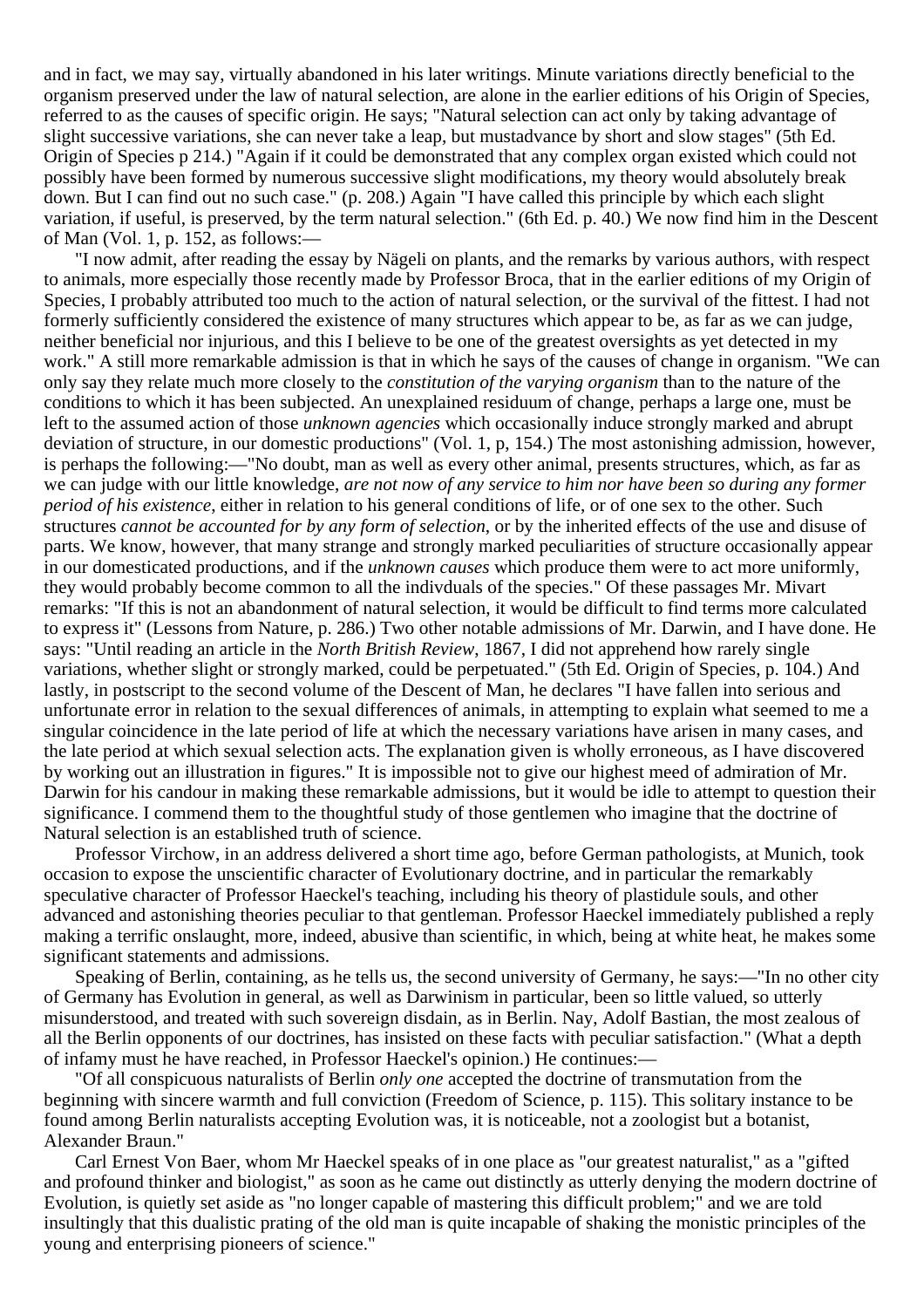*Very* young and *very* enterprising some of them indeed are; and as to pioneering, I am afraid some have pioneered so far that they are likely to be lost themselves, and to find themselves in a strange country without a compass to help them back again. If, his enemies being judges, the greatest of German naturalists, a gifted and profound thinker and biologist, is incapable of mastering the difficult problem of the modern doctrine of Evolution, what chance have the ordinary run, even of educated men, of understanding, much less of intelligently believing it? We leave Mr Haeckel to reply. Abuse and depreciation of their opponents appear to be the weapons most relied upon by many Evolutionists.

Mr Darwin himself tells us, in the introduction to the edition of Descent of Man, 1879, that "at least a large number of naturalists must admit that species are the modified descendants of other species, and this especially holds good with the younger and rising naturalists. The greater number accept the agency of natural selection; though some urge—whether with justice the future must decide—that I have greatly overrated its importance. *Of the older and honoured chiefs in natural science many unfortunately are still opposed to Evolution in every form."*

Thomas Carlyle says:—"The short, simple, but sublime account of creation given in the first chapter of Genesis is in advance of all theories, for it is God's truth, and as such the only key to the mystery. It ought to satisfy the savans who in any case would never find out any other, although they might dream about it. I have no patience with these gorilla damnifications of humanity."

The celebrated Dr Wyville Thomson of the Challenger expedition states it as the result of an eight years' study of ocean fauna, that the discoveries "refuse to give the least support to the theory which refers the evolution of species to extreme variation guided by natural selection."

Professor J. Gwyn Jeffreys says that "he cannot understand how either natural or sexual selection can affect marine invertebrates, which have no occasion to struggle for their existence, and have no distinction of sex."

Enough, I think, has been said to satisfy candid persons that it is inadvisable to limit all knowledge, all intelligence, and even all culture to Evolutionists alone.

The fact of the presence of useless or rudimentary organs in certain creatures—as that of rudimentary mammæ in the males of the mammalia; teeth which never cut through the gums as in unborn calves—has been advanced as an argument in favour of Evolution, and has probably been considered by many one of its strongest points. As we have to-night a good many facts to deal with rather than fanciful speculations into the causes of things, it may be sufficient to dispose of the argument of rudimentary structure by the following quotation from Professor Huxley, who will not be suspected by Evolutionists of having a leaning the wrong way. In his article on Evolution in the 9th edition of the Eycl. Brit., p. 750, he says, speaking of these rudimentary and supposed useless structures:—"It is almost impossible to prove that any structure, however rudimentary, is useless—that is to say, that it plays no part whatever in the economy; and, if it is in the slightest degree useful, there is no reason why, on the hypothesis of direct creation, it should not have been created. Nevertheless, double-edged as is the argument from rudimentary organs, there is probably none which has produced a greater effect in promoting the general acceptance of the theory of Evolution."

I proceed now to consider the more specific difficulties which appear to me to lie against the doctrine of Evolution, and, in order to make my argument intelligible to those of my hearers who may be but imperfectly acquainted with geology, it will be necessary to refer to a few of the leading facts of that science.

The crust of the earth, as you are all aware, has been usually considered to be but of small comparative thickness to the great bulk of the globe, say from forty to one hundred miles thick. It is composed entirely, so far as explored, of four classes of rock:—the volcanic, including lava, scoria, basalt, &c.; the plutonic, including all granites, and certain porphyries. These two may be safely considered as of igneous origin, and they are unstratified. Immediately above the granite are found the metamorphic or stratified crystalline rocks, consisting of the crystalline schists, statuary marble, the fine kinds of roofing slates, &c.

These rocks are stratified, and are named metamorphic as they are usually supposed to have been originally deposited by aqueous agencies, and to have afterwards undergone a radical change, chemically considered, probably by the action of heat and pressure since their deposition.

All these three classes of rocks (with the exception of the Laurentian subdivision of the metamorphic) are destitute of fossils. Lastly, there are the stratified fossiliferous rocks, with which we have chiefly to-night to deal.

These stratified fossiliferous rocks are divided into three great classes—the primary, secondary, and tertiary, with certain recent deposits or strata, designated post-tertiary; the primary being again subdivided into Laurentian, Cambrian, Silurian, Devonian, Carboniferous, and Permian; the secondary into the Trias, Lias, Oolite, and the Cretacious or chalk formation; the tertiary into the eocene, miocene, pliocene, and recent formations. The proportionate thickness of these various formations is shown in diagram No. 1; whilst in diagram No. 2 the relative position of the various strata is shown, but the more recent are exaggerated in scale, and the periods at which the various kinds of plants and animals first came upon the scene are indicated in the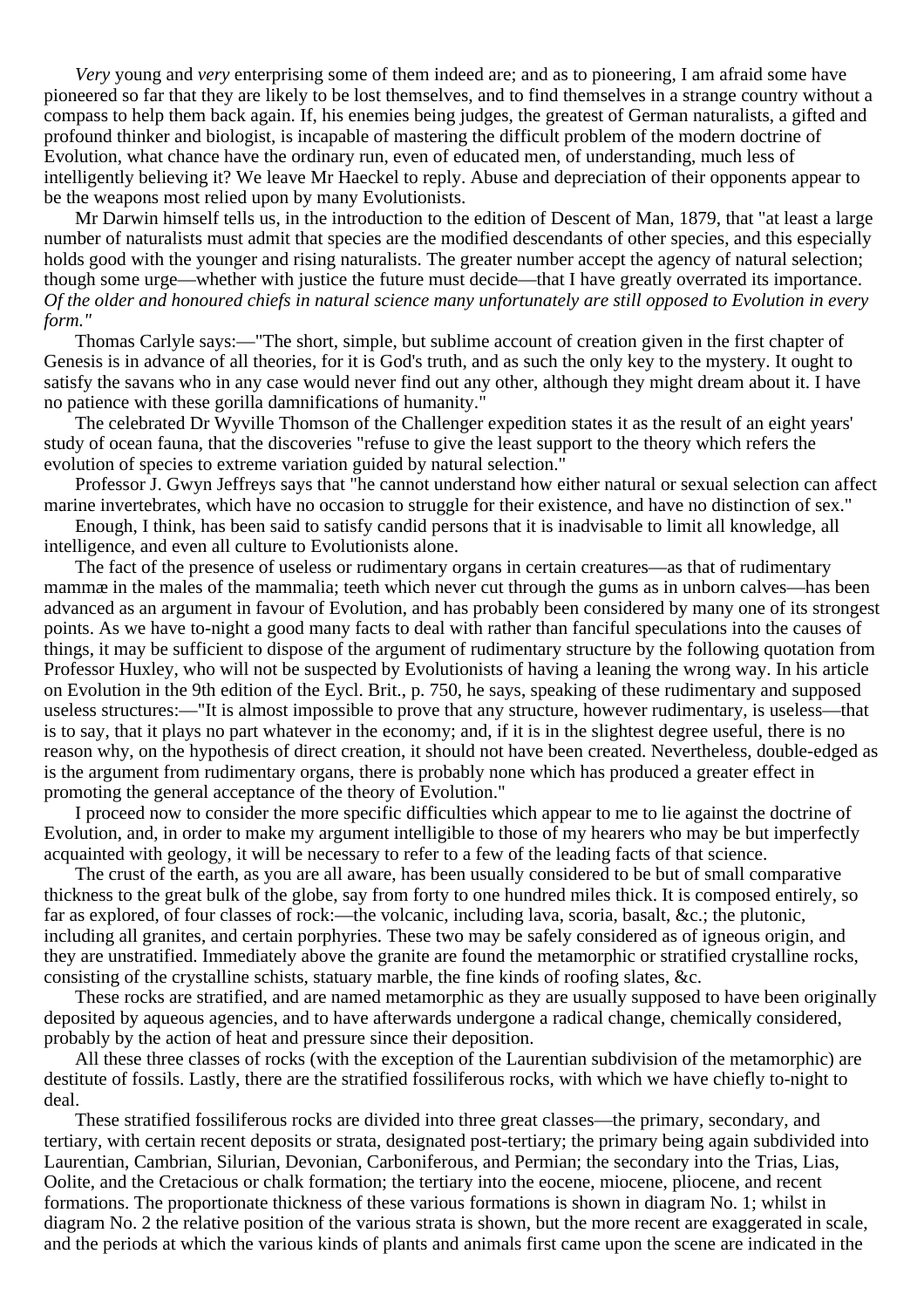two left-hand columns.

The primary fossiliferous rocks are also called the palæozoic, from two Greek words, signifying ancient organic beings. The secondary are also named the mesozoic, signifying the middle organic beings; and the tertiary are also named cainozoic, or recent organic beings.

Lastly, the tertiary, or cainozoic strata—that is, all strata above the chalk—are further subdivided, as regards the age of their fossil remains, into eocene, miocene, and pliocene, which signify respectively the dawn of recent forms, the less recent forms, and the more recent forms.

The present usually accepted theories of geologists with regard to all the stratified rocks, excepting, perhaps, the actual coal beds, about which considerable diversity of opinion exists, is that all the stratified rocks have been deposited by aqueous agencies at the bottom of the ocean or of lakes, the term "sedimentary" being frequently applied to all the stratified rocks, the material forming such sedimentary or stratified rocks having been washed down by the action of rain, frost, ice, rivers, and the ocean from adjacent continents, during vast ages of time, by the operation of the laws now seen to be active in the world, and distributed over the sea-bottom by the action of ocean currents, &c.

I confess that, after study of the facts and theories of the most eminent living geologists, there appear to me to be a vast number of geologic phenomena which the theories at present advanced and accepted fail altogether to account for, particularly the deposition, for a long series of ages, of strata of a particular mineral, chemical, and even organic character, and then suddenly the change to strata of a totally different character, both, by accepted theories of geologists, formed below water; and also the formation of the coal beds, the origin of which, up to the present time, I have no hesitation in saying, has never been satisfactorily accounted for, each of the various theories advanced making calls upon our credulity of too gigantic a nature to be easily granted. Great masses of the primary and secondary rocks are supposed also to have been formed by the exuviæ of small marine animals, such as the Foraminiferæ, Trilobites, corals, &c.

There are two important points that must be borne in mind.—1st, That although the sedimentary rocks are shown in diagram No. 1 as superimposed one above the other in the order shown, and which may be taken as approximately exhibiting their relative age, yet in nature these rocks, which were originally deposited in a horizontal position, or very nearly so, under water, have been frequently raised by the action of subterranean forces, sometimes to the height of many thousands of feet above the sea level. No further stratified deposit can take place unless they are again, by a subsidence of the earth's crust, brought under water. On the contrary, such strata are liable to denudation and gradual destruction when above sea level, their material going to form new stratified rocks beneath the ocean. Again, whilst some of the strata, such as the old red sandstone and carboniferous formations, extend over very large tracts of the earth's surface, others are to be found in much smaller areas, and sometimes widely separated. It is clear that a continent above water will not show any strata corresponding in age with stratified rocks formed during the same period under adjacent oceans or lakes. It is these elevations of different parts of the earth's surface taking place at different periods of geologic history, which bring within our view the rocks formed at the various periods below the ocean or lakes, and which alone, on the theories of geologists, can perserve fossil forms of the flora and fauna of the corresponding age. You will therefore readily understand that our examination of the stratified rocks, lying on the sides of the various mountain ranges of the earth, enables the geologist to determine at what particular period of geologic time any particular mountain range was upheaved. It is impossible, in a lecture such as this, to do more than indicate, thus briefly, a few of the leading facts of geologic science, which I do, of course, only for the benefit of any of my hearers who may be ignorant of the subject, and to prevent misapprehension of the bearing of the difficulties I shall refer to further on.

Diagram No. 3 shows the position of certain of the stratified rocks after upheaval. All these strata above the crystalline rocks, and probably including the vast formation termed the Laurentian, abound with fossils of animals or plants, and are believed to constitute a record of contemporary animal and vegetable life. All theories, therefore, which deal with the "origin of organic forms" upon the earth, or with the methods or ways by which the immense variety of such forms which we now find upon the earth, or such forms as we have reason to believe existed in past ages, came first into existence, must, *inter alia*, and as a matter of prime necessity, be consistent with the testimony of the stone record.

When the present animal creation is examined, it is found that, notwithstanding the almost infinite variety of structure—so great that a person unlearned in such matters would be inclined to think that nearly all creatures were formed on separate and distinct plans—yet there is apparent in every organism a fundamental plan of structure, and that the whole of the animal creation, diverse as it appears to the ordinary onlooker, from the most simply constituted animalcule to the most complex mammal, including man himself, is constructed on one of four distinct fundamental plans of structure. Hence it is possible to divide the whole animal kingdom into four great subkingdoms—the radiates, the mollusks, the articulates, and the vertebrates.

Time will not permit of our going into any account of the marvellous character of these four plans of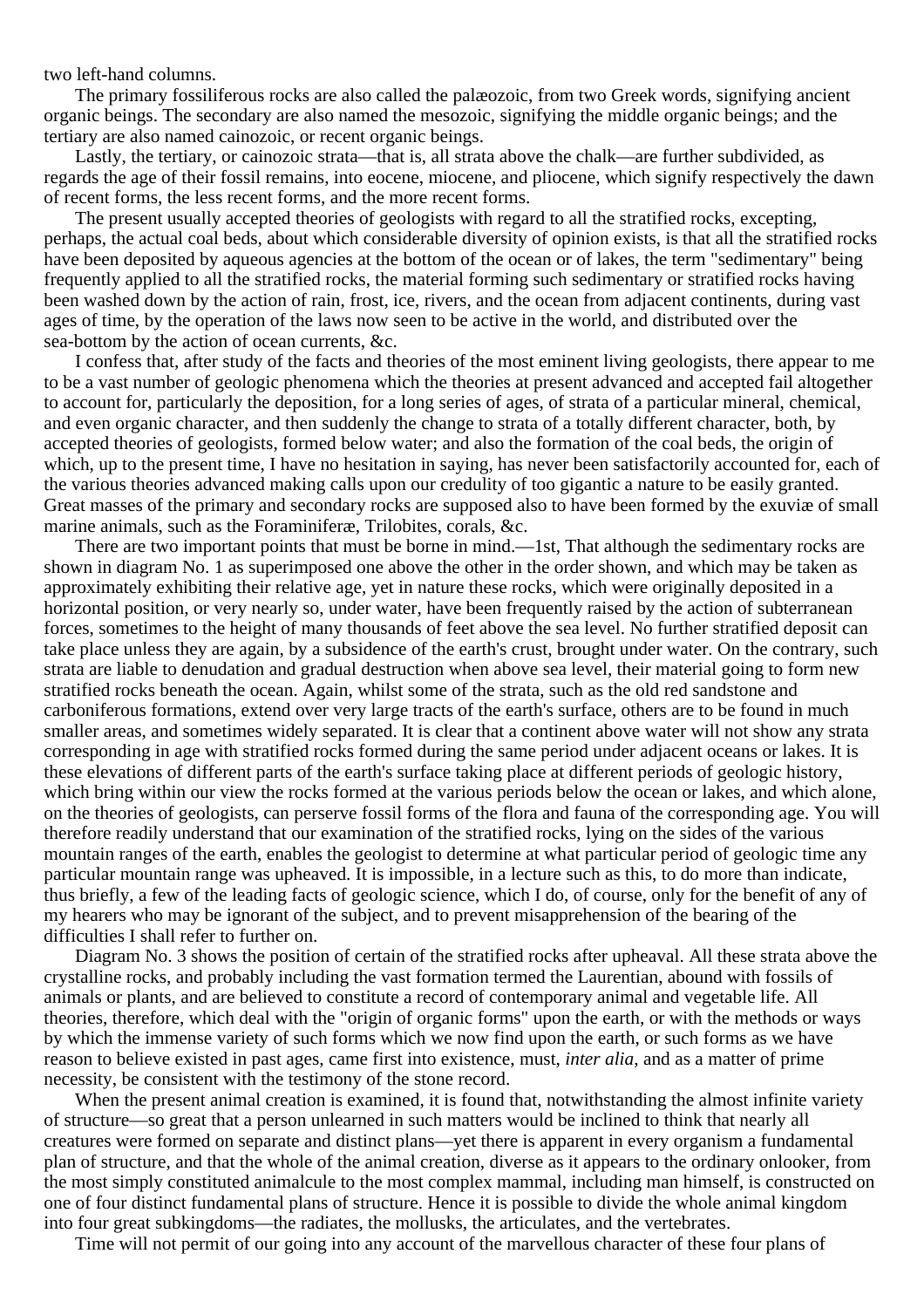structure, but I wish you to note and remember that they are each, as it were, poles asunder, and that, whilst the plan of structure of every creature can be shown to belong to one of these four classes, yet there is not the faintest indication, in all the world, of living or fossil creatures of a structure in any way intermediate between any two or more of these plans.

Professor Huxley tells us (Lay Sermons, p. 103):—"So definitely and precisely marked is the structure of each animal that in the present state of our knowledge there is not the least evidence to prove that a form in the slightest degree transitional between any of the two groups vertebrata, annulosa, mollusca, and cœlenterata, either exists or has existed during that period of the earth's history which is recorded by geologists."

Each of these sub-kingdoms, so diverse from each other, are again subdivided into classes, each of which whilst retaining the character or fundamental plan of structure of the sub-kingdom to which it belongs, manifests certain well marked differences in all its members from those of other classes of the same sub-kingdom. These classes are further divided into orders, families, genera, and species, each and all of which, retaining the special characters of the division above it, manifest distinct differences of structure and function with all the members of its own division. Lastly, the division termed species is divided again into varieties, and finally the variety into individuals. It is curious and interesting to note that the law of likeness and unlikeness, of similarity and dissimilarity, holds good even down to each individual, of even a variety, so that no two creatures or even plants, even of the same species and variety, but differ from each other. You will of course notice that all the points of difference increase with marvellous rapidity as we ascend in the scale of classification. The differences between two individuals of the same variety being very fine, and sometimes almost indistinguishable to the closest observer, whilst on the other hand the likenesses which they have in common may be counted by millions. On the other hand, if we compare two individuals of separate classes, orders, families, genera, and species, but of the same sub-kingdom, we may say their points of likeness are reduced to one, viz., their fundamental plan of structure; and their differences might be counted by millions. As we ascend, therefore, in the scale of comparison from two individuals of the same variety to the individuals of different classes, &c., but the same sub-kingdom, the likenesses diminish and the unlikenesses increase in something much greater than a geometric ratio.

Again, we find existing in nature, provision for carrying on the living creation of animals and plants from one period to another, notwithstanding the law of death which we see everywhere reigning. This provision is by natural generation. Leaving out of account the other methods of propagation by fission, &c., the male and female animal together combine to produce and leave behind another animal in all essential respects like themselves, and even inheriting individual as well as varietal specific and other likenesses. It is clear, therefore, from this law, that where individuals of *different* varieties are fertile together, definite varietal differences will tend to disappear, and that where individuals of different species are fertile, definite specific differences' will disappear, and if it were possible for members of different families, orders, and classes, to be fertile with each other, these higher differences would also vanish, and the whole animal kingdom be gradually reduced to a single series of individuals, each differing entirely from the other.

We find, however, that when a certain point of un-likeness between organisms has been attained, nature refuses to sanction the propagation of animals differing any further in structure and function from one another; hence the offspring of varieties only are fertile, whilst the offspring of different species are absolutely sterile. We have here an iron law which has kept separate, and will keep separate, the whole of past and present species for ever. Mr. Darwin clearly sees the absolute necessity of breaking down this barrier between different species, if his hypothesis of the "Origin of Species by Natural Selection" is to be received, and whilst compelled to admit (Origin of Species, 6th Ed. p. 19) that "hardly any cases have been ascertained with certainty of hybrids from two distinct species of animals being perfectly fertile," he a few pages further on apparently quite forgets this crucial fact, and tell us that (Orig. of Sp. 6 Ed., p. 47): "The amount of difference considered necessary to give to any two forms the rank of species cannot be defined." Again (p. 42): "If a variety were to flourish so as to exceed in numbers the parent species, it would then rank as the species, and the species as the variety, or it might come to supplant and exterminate the parent species or both might co-exist, and both rank as independent species."

"From these remarks it will be seen that I look at the term species as one arbitarily given for the sake of convenience to a set of individuals closely resembling each other, and that it docs not essentially differ from the term variety which is given to less distinct and more fluctuating "forms."

If Mr. Darwin should ever be really puzzled as to whether two forms are merely varieties of the same species, or individuals of different species, I invite him to test the question by the law of the sterility of hybrid offspring, and he will very soon have the matter settled in a manner that admits of no question or exception even according to his own words already quoted.

The sterility of hybrid offspring is the true standard of specific difference.

The universality of this law is not questioned by evolutionists generally, and although one or two instances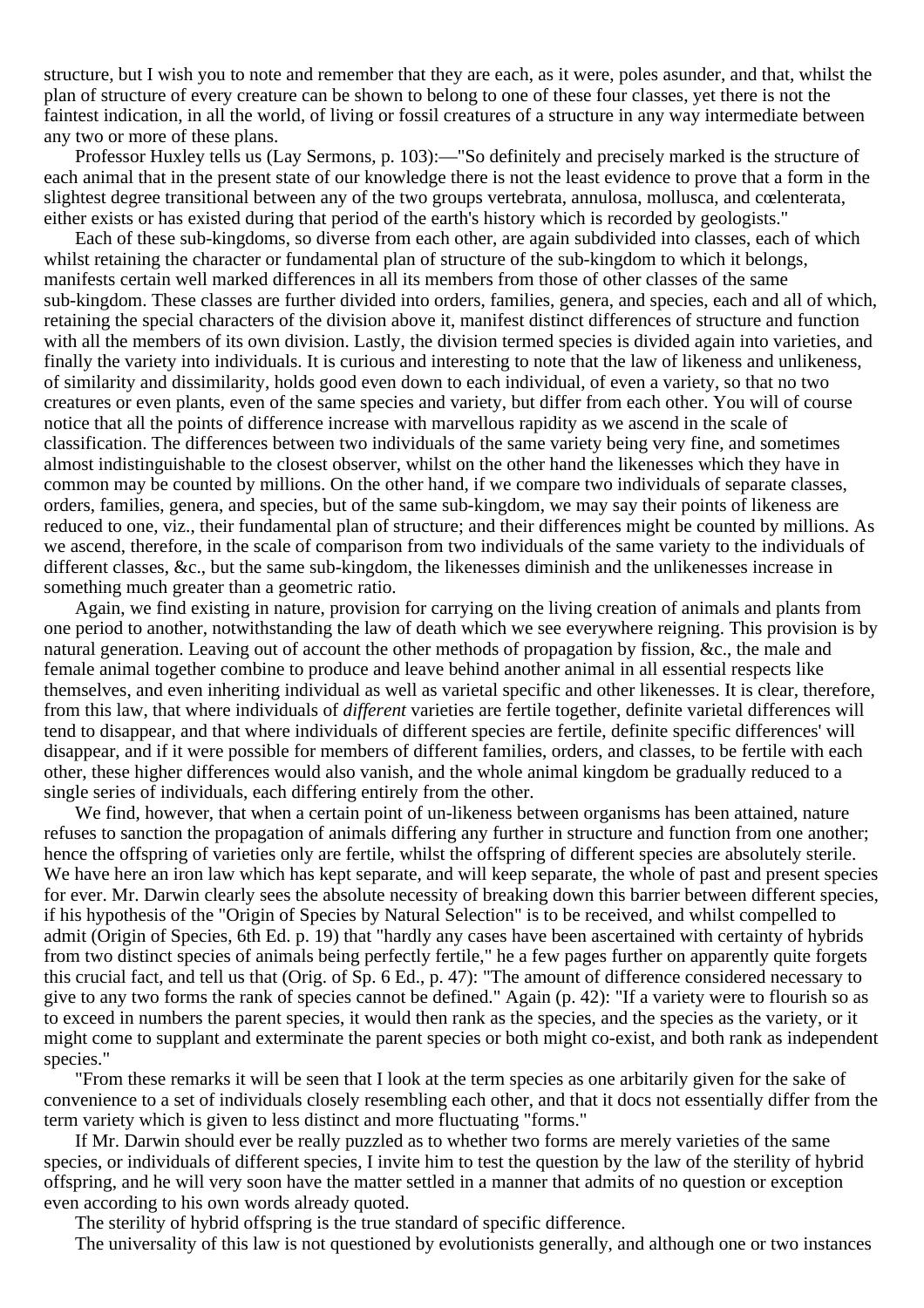of exception have been alleged from time to time to have occurred, naturalists, as well as most people of common sense, will rather believe that the observer has failed to estimate aright the amount of unlikeness between the animals, and thus has mistaken a mere variety for a true species, rather than suppose a law established throughout the whole domain of animate nature, to have been inoperative in a single instance. Since writing the foregoing I have just received the work of that eminent geologist and Paleontologist, Proff. Dawson, entitled "The Origin of the World," published last year. He says: "There is also a physiological distinction between species, namely, that the individuals are sterile with one another, whereas this does not apply to varieties, and though Darwin has laboured to break down this distinction by insisting on rare exceptional cases, and suggesting many supposed ways by which varieties of the same species might possibly attain to this kind of distinctness, *the difference still remains as a fact in*

"*nature*, though one not readily available in practically distinguishing species." Proff. Dawson also informs us (Earth and Man, 5 Ed. p. 524) "Species of animals are only variable within certain limits and are not transmutable in so far as experience and experiment are concerned. They have their allotropic forms but cannot be changed into one another." This testimony, did time permit, might be multiplied indefinitely. The impossibility, therefore, of developing one species out of another by actual experiment and the absolute sterility of hybrid offspring, may, therefore, be stated as our first difficulty of Evolution, and not- withstanding all the efforts and sophistry of Evolutionary Naturalists, the great natural barrier remains as rigid and immovable at the present moment, as it has always been considered in former times by preceding generations of naturalists to have been.

The Darwinian theory of Evolution, you will remember, requires us to believe that the existing species of animals and plants have been derived by ordinary generation from pre-existing forms by the slow and gradual change of the different generations of creatures under the supposed laws of natural and sexual selection. If the ancestry of the now existing species can be traced back many thousands and millions of years, we shall, of course, find this slow modification in their forms. Now, what *do* we find. Agassiz, in his (Structures of Animal Life, p. 49), referring to the Egyptian mummies, says, "Some of these relics, which have come down to us are unquestionably nearly 5,000 years old. They form a very interesting basis by which to ascertain to what extent animals may change under the different circumstances in which they live. The most careful comparison which has been made between the skeletons of animals preserved in mummies and those recently killed in the Valley of the Nile has not shewn the *slightest difference* between them. We have here, therefore, direct and positive evidence that a period of 5,000 years does not change the appearance, structure, or character, of any living being." Agassiz also goes on to show that the coral reefs of which a large part of the Florida Peninsula is made, and which it would have taken hundreds of thousands of years for these little creatures to build, have been built by creatures of exactly the same species as those now living and going on with their work in the Florida waters.

Again, when we come to question the stone record as far back as the Pliocene strata, we find out of 436 species taken from the Norwich Crag, and the Red and Coraline crags, 89, 60, and 52 per cent, respectively were species identical with those now living. Whilst as far down as the Miocene beds at Antwerp, out of 152 species, 39 per cent, were identified as living species (Sir C. Lyell's Ele. of Geology, page 204 and 232). Not only, however, do we find existing species as low down as the Miocene beds, but we even find them penetrating to the Eocene and down into the great secondary rocks. (Prof. Huxley Am. Ad. p. 35) says "I have already stated that as we work our way through the Tertiary formation we find many species of animals identical with those which live at the present day, diminishing in numbers it is true, but still existing in a certain proportion, in the oldest of the Tertiary rocks. Furthermore, when we examine the rocks of the Cretaceous epoch, we find the remains of some animals which the closest scrutiny cannot show to be in any important respect different from those which live at the present time."

When we bear in mind the almost inconccivable slowness with which many of these tertiary beds have been formed (see Lyell El. Geo. p. 229) we get some idea of the tenacity with which species now living have adhered to their present form absolutely without change through vast ages of time, and this is the more astonishing when we bear in mind the vast geologic and climatic changes which have occurred during these vast periods.

Again, Professor Huxley (Am. Ad. p. 57) carries us back still further. He says, "I have already referred to the fact that the carboniferous formations in Europe and America contain the remains of scorpions in an admirable state of preservation, and that those scorpions are hardly distinguishable from such as now live," and again, at the bottom of the Silurian series in beds which are by some authorities referred to the Cambrian formation where the signs of life begin to fail us—even there, among the few and scanty animal remains which are discoverable, we find species of mulluscous animals which are so closely allied to existing forms that at one time they were grouped under the same generic name."

Again (page 38) referring to the mesozoic or secondary epoch he says, "There are groups of reptiles such as the ichthyosauria and the plesiosauria, which appear shortly after the commencement of this epoch, and they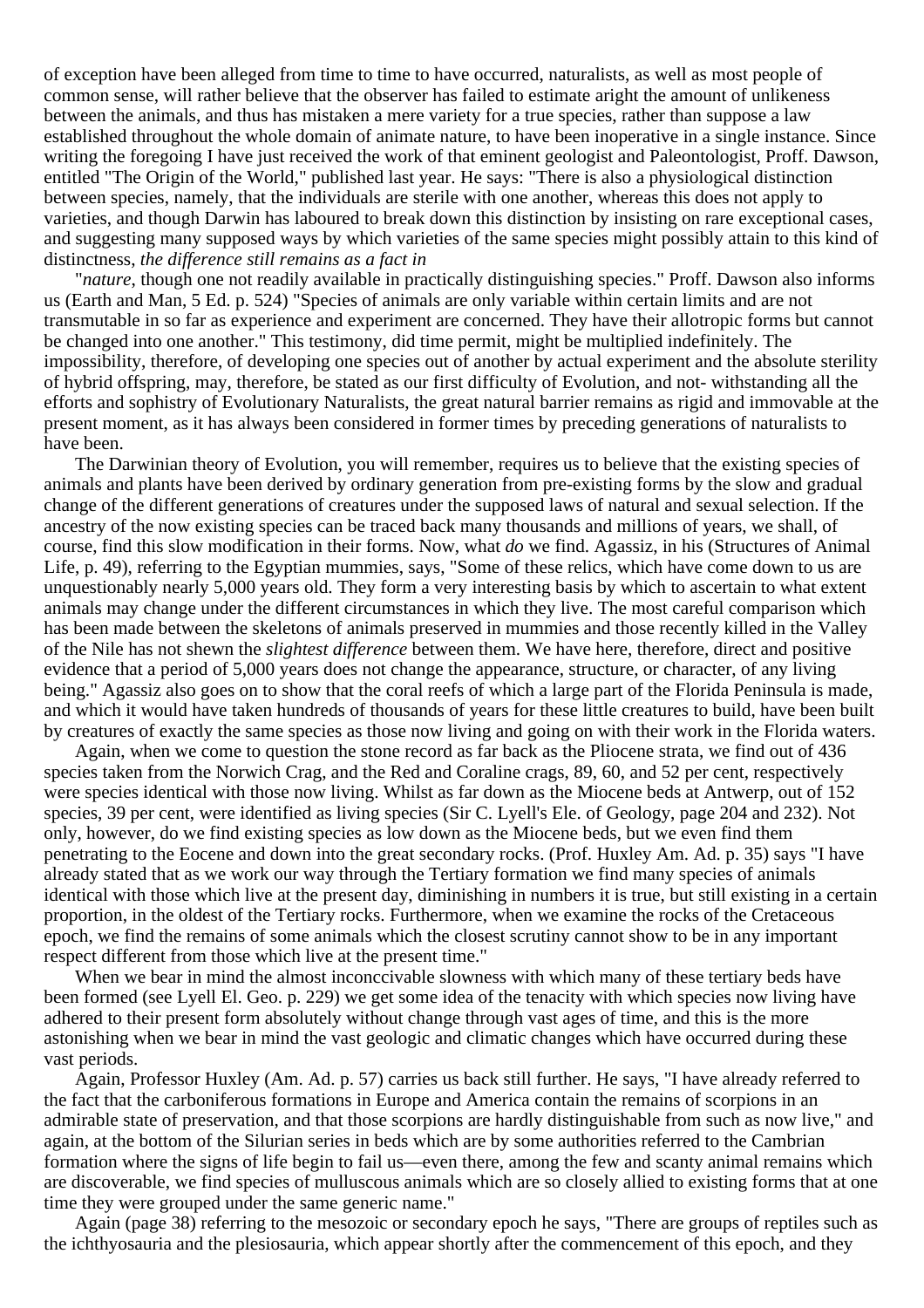occur in vast numbers. They disappear with the chalk, and throughout the whole of the great series of mesozoic rocks they present no such modifications as can safely be considered evidence of progressive modification."

Perhaps, however, the most astonishing instance of the persistence of species is to be found in the genus foraminifera Dr. W. B. Carpenter (Article foraminifera, 9th Ed. Cy. Brit., page, 586), says, "It is interesting, however, to find certain clay beds of the new red sand stone, palæozoic, yielding foraminifera, chiefly of the cristallarian type which can be identified, not only generically, but specifically, and *even varietally* with forms common in the Italian tertiaries, and still living in the Mediterranean." Therefore, whether we trace back existing species through geologic periods, or take up any extinct species and trace it through vast ages of geologic time, we get the same answer. From the time, the species first appear till the time it vanishes from the scene, it shows no sign of change or modification; it retains the same distinct specific character after the lapse of millions of years, which it did when it made its first appearance in the arena of our planet. This direct testimony of the rocks is absolutely fatal to the fanciful speculations of the Evolutionists.

Having considered now what the evidence of the stone record furnishes with regard to the period during which species continue to inhabit the earth, and that its answer to our question is invariably to tell us that species, when once introduced remain unmodified through vast ages of time, we come now to consider what the same record has to say about the first appearance of the various species which have from time to time inhabited the earth. From top to bottom the reply is clear, unhesitating, and conclusive. That reply is, that all species have at definite times made their appearance on earth *suddenly*, and in the full perfection of all their varied and remarkable powers and organs. I will quote a few facts in support of this statement.

We will take a few instances at various points of the earth's geologic history. First, as regards the primary, or palæzoic rocks, Professor Williamson (The succession of life on the earth, Manchr. Science Lectures, 1876, p. 77) says, But associated with this cephalaspis there also existed in the later silurian days another fish. And now comes one of the perplexing facts which geological investigation, has brought to light, and which appear unfavourable to the doctrines of development and Evolution. Murchison first showed that in the upper silurian beds there existed the remains of species of shark, and other observers have verified the statement. When we enquire what position the sharks occupy in the scale of fish organisation, we learn that they occupy its summit. There is every reason to suppose that the particular fossil found in the silurian beds is not only a shark, but that he belongs to one of the highest types of sharks. We have here a seriously awkward fact. Nature has apparently taken a step forward in advance of her time. Between these sharks and the lowest forms of fishes there exists a vast series of fishes such as we see in our markets, but which have apparently no representative in this ancient epoch." In this silurian shark we have therefore a member of the highest sub-kingdom, the vertibrates, and of the very highest order of the whole class of fishes, the shark, and again of all the sharks, the very highest type, in this old fossil of the paleozoic age, thousands of feet down in the primary rocks.

Mr. Herbert Spencer's definition of Evolution is as follows:—"Evolution is a change from an indefinite incoherent homogeneity, to a definite coherent heterogeneity through continuous differentiations and integrations." (First Principles, 1862,) and in the 3rd Ed. of the same book, concluding his observations on this topic, he says, "From the remotest past which science can fathom, up to the novelties of yesterday, an essential of Evolution has been the transformation of the homogeneous into the heterogeneous."

Now, whatever Evolution may have done for other things, she appears to have reached the absolute limit of her powers as regards fishes as long ago as the silurian period. Whether, therefore, we consider the astonishing earliness of the period at which so wonderfully high a type of animal as a shark came upon the scene, the apparent suddenness of its appearance, there being no ancestral forms at all nearly allied, from which it could have sprung, or the tact that Evolution has absolutely stood still from the silurian to the present age in regard to the great class of vertebrates, fishes, we are alike forced to the conclusion that the facts are altogether inconsistent with Evolutionary doctrines.

Professor Huxley (Am. Ad., p. 41), says, "The great group of lizards *which abound in the present world* extends through the whole series of formations as far back as the Permian or latest paleozoic epoch. These Permian lizards differ astonishingly little from the lizards which exist at the present day. Comparing the amount of the differences between them and modern lizards, with the prodigious lapse of time between the permian epoch and the present age, it may be said that the amount of change is insigni- ficant. *Now note*. But when we carry our researches further back, in time we find no trace of lizards, nor of any true reptile whatever in the whole mass of formations beneath the Permian."

Here, Professor Huxley takes refuge, like Mr. Darwin, when in similar straits, by urging the imperfection of the geological record. That is, we are to believe that although in the Permian and all subsequent rocks we can find hosts of lizards down to the present day, all trace of the immense number of ancestors of very similar form, which they must have had on the Evolution hypothesis through the age which immediately preceded the Permian, has been lost. The rocks refused to receive a single specimen of lizard although receiving myriads of other creatures. Lizards, or any other true reptile, they sternly refused to receive or record as existing then on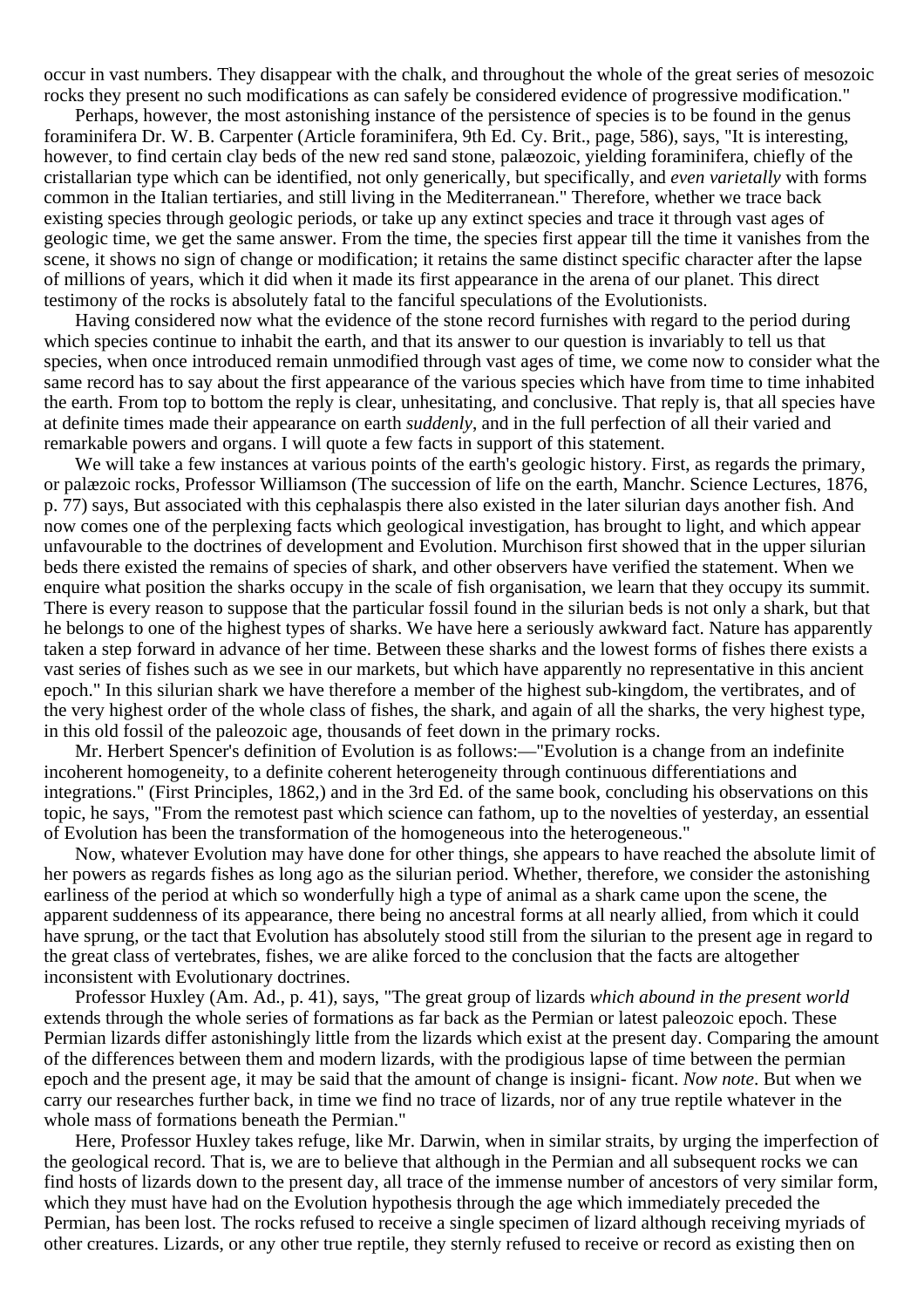the earth. Similarly, when we pass from the Permian to the Triassic formation which lies immediately above it, we find sudden and very numerous new species, orders, and even a new class (birds) making their appearance. Professor Dawson describes the change in these words:—Physically, the transition from the Permian to the Trias is easy. *In the domxin of life*, a great gulf lies between. The geologist, whose mind is filled with the forms of the paleozoic period on rising into the next succeeding bed, feels himself a sort of Rip Van Winkle, who has slept a hundred years and awakes in a new world."

Professor Williamson says, (Succession of Life on the Earth, M. Science Lect., 76-77, page 67), "But we now cross a boundary line, beyond which we find evidence of a *great change*. I do not mean to say that all the genera we shall meet are wholly new, because such is not the case. On the contrary, there are large numbers of types and patterns that appeared upon the earth in the earliest portions of its history which never passed away again, and which are living to the present time; but whilst this is perfectly true, it is equally so, that at the boundary line we are now crossing, like passing from one hemisphere to another, we leave behind many things that we have become familiar with, and and are brought face to face with new forms of organic life." A vast number of new species genera and even a new class altogether, that of birds, comes upon the scene whilst in the strata which immediately underlies the trias, not a trace is to be found of any forms (although this Permian formation underlying the Trias is rich in fossil remains of its own fauna), which could be considered as, even in a remote degree, the ancestors of these new species, genera, and class. Immense numbers of gigantic monsters of the reptilian order suddenly appeared, as also gigantic birds. (Professor Williamson, *ibid*, page 71), says, "In Scotland, the remains of a huge crocodilian creature has been disinterred from beds which are now generally admitted to be of triassic age." In the United States he tells us the footsteps of at least thirty-two species of three-toed bipeds abound, "believed to be those of birds like the ostrich, but some of which must have been four times as large as the ostrich." Professor Dawson refers to the reptiles, birds, and mammals of the Trias, the greater number of which appear for the first time, as follows:—"Gigantic saurians come on the scene, some harmless brousers on plants; others terrible rendors of living flesh, but all remarkable for presenting a higher type of reptile organisation than any *now existing*, and approaching in some respects to the birds and in others to, the mammalia. (Earth and Man, p. 202.)

Referring to these triassic forms Huxley says (Crit. & ad. p. 213) "The supposition that the Dinosaurian Crocodilian Dicynodontian and Plesiosaurian types were suddenly created at the end of the Permian epoch may be dismissed without further consideration as a monstrous and unwarrantable assumption." Mark, how easily he gets rid of the idea of creation. He then goes on—"The supposition that all these types were rapidly differentiated out of Lacertilia in the time represented by the paleozoic to the Mesozoic formations, appears to me to be hardly more credible, to say nothing of the indications of the existence of Dinosaurian forms in the Permian rocks which have already been obtained." Mr. Huxley, rejecting both these hypotheses takes refuge in a curious and remarkable theory of his own, destitute of a shadow of evidence which may be adduced in support. He says, "For my part I entertain no sort of doubt that the reptiles, birds, and mammals of the trias, are the direct descendants of the reptiles, birds, and mammals which existed in the latter part of the paleozoic epoch, *but not in any area of the present dry land*, which has been explored by the geologist." Even Mr. Huxley is compelled to admit that this may seem a "bold assertion," and it is both curious and instructive to see that Mr. Huxley, who dismisses the idea that these forms were suddenly created "as a monstrous and unwarrantable assumption" is himself reduced to account for them by a hypothesis which makes, I submit, very much heavier demands upon our credulity, and that refusing to believe in the creation of anything whatever by a Divine being without direct evidence of the creative act, he is perfectly ready to "entertain no sort of doubt" about matters of which he has not even a shadow of evidence.

We have, therefore, in the triassic formation distinct evidence of the sudden introduction of new species, families, orders, and even of a distinct class, viz:—that of birds.

Hence, as Mr. Darwin tells us (Or. of Spec. 6 Ed. p 413), that natural selection acts, "*solely* by accumulating slight successive favourable variations; it can produce no great or sudden modification, it can act only by short and slow steps." It cannot, therefore, have produced the vast variety of new organisms which suddenly appear in the Triassic formation. Again, Professor Williamson tells us (Succession of Life on the Earth, page 68) that "in passing from the palaeozoic to the mesozoic strata, from the Permian to the Trias, the family of Encrinites is still represented. *All* the types of this group which are found so abundant in the palaeozoic beds have disappeared, every one of those numerous species have become extinct. In their place we find a new Encrinite, a true member of the Crinoidal family, and yet *altogether different* from those whose place it has taken. The question inevitably arises, how and whence has this new Encrinite come. It is very distinct from those of the carboniferous rocks, merely preserving the general plan and pattern according to which they are all constructed. We cannot so connect it with any of the extinct forms as to suggest a probability that it has descended directly from them; *it is the isolated known representative of the vast race whose place it has taken*."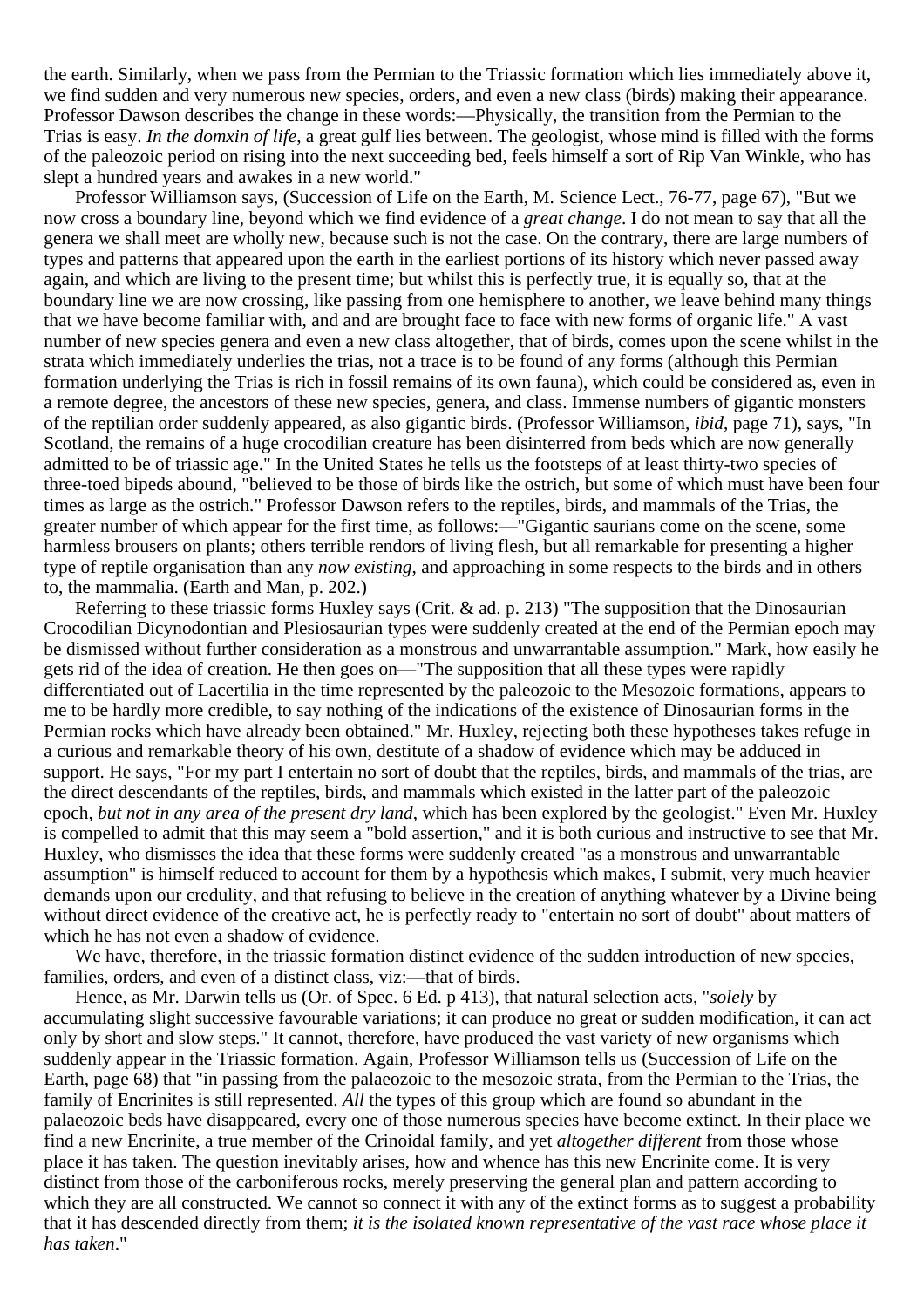Ascending to the strata immediately above the Trias, viz., the Lias, Sir C. Lyell (E. of Geol., p. 417) tells us, "The whole series has been divided by zones, characterised by *particular ammonites*, for while other families of shells pass from one division to another, in numbers varying from about 20 to 50 per cent., *these cephalopods* are almost always limited to single zones." We have here, throughout, the whole Liassic formation, the very curious phenomena of separate species of one family appearing constantly quite suddenly, then disappearing as suddenly, and being immediately replaced by totally different species in the zone immediately above, whilst the species of other genera continue to pass through the successive zones unchanged. Referring to this remarkable phenomena, he says, "As no actual unconformity is known from the bottom of the lower to the top of the upper Lias and as there is a marked uniformity in the mineral character of almost all the strata, it is somewhat difficult to account for such partial breaks as have been alluded to in the succession of species, if we reject the hypothesis that the old species were in each case destroyed at the close of the deposition of the rocks containing them, and replaced by the creation of new forms when the succeeding formation began." Still ascending and passing the Lias, we come to the Oolitic strata; what do we find here? Professor Williamson (Succession of Life on the Earth, page 74), says:—"Were I to describe all the forms of animals that occur in this Oolitic age, I should detain you longer than my time will admit, so I must select certain salient ones upon which to dwell. The various types of marine shells now multiply in a very increasing manner, compared with what we found to be the case in the rocks lower down in the geological scale. Not only so, but every individual species that we discover is new and in many cases the large groups of species which we call genera, are equally new."

At the end of the Mesozoic age you are aware that the cretaceous rocks were formed, commonly called chalk, and that immediately above the chalk we enter upon the Oainozoic age, the Tertiary strata. Here again we find an astonishing change takes place in the character of contemporary fossils. The magnitude of that difference you may have some idea of from the following quotation from Sir C. Lyell (El. Geol., page 310):—"The marked discordance in the fossils of the tertiary as compared with the cretaceous formation has long induced geologists to suspect that an indefinite series of ages elapsed between the respective periods of their origin. Measured, indeed, by such a standard, that is to say, by the amount of change in the fauna and flora of the earth, effected in the interval, the time between the Cretaceous and Eocene, may have been as great as that between the Eocene and recent periods." Some idea of the magnitude of the change may be obtained when we read the following extract from Professor Williamson's (Succession of Life in the Earth, page 86):—"In all probability, if we except some foraminiferous creatures of low organisation, no one species, either of plant or aminal that lived previous to the close of the chalk age, survived that period. Except one doubtful shell, all the species found in the Mesozoic strata became extinct.

Again, page 87, "On crossing from the cretaceous to the tertiary beds even the molluscan forms underwent a *sudden change*." Again, same page, "The Ichthyosaurus and its companions are now replaced by the crocodile and the serpent. We have numerous turtles." Mammals of new and strange structure appear, resembling closely tapirs and antelopes, as well as carnivorous creatures. We also find for the first time whales. Professor W. adds, "Thus you see that though the giant Ichthyosaurus and other allied acquatic reptiles have disappeared from the sea, other huge marine creatures have taken their place, *though of an entirely different class."* Professor Dawson thus refers to the change (Earth and Man, page 245):—"If the old Egyptian by quarrying numulitic limestone bore unconscious testimony to the recent origin of man (whose remains are wholly absent from the tertiary deposits); so did the ancient Britons and Gauls when they laid the first rude foundations of future capitals on the banks of the Thames and of the Seine. Both cities lie in basins of Eocene Tertiary, occupying hollows in the chalk." After describing the character of the fossils in these beds, he says, (page 246) "These remains must be drift carcasses from neighbouring shores, and they show, first, the elevation of the old deep sea bottom represented by the chalk, so that part of it became dry land; next, the peopling of that land by tribes of animals and plants unknown to the Mesozoic and lastly, that a warm climate must have existed, enabling England at this time to support many types of animals and plants proper to inter-tropical regions. They show that no sooner was the cretaceous sea dried from off the new land than there were abundance of animals and plants ready to occupy it, and these were *not the survivors of the flora and fauna of the Wealden, but a new creation*." Sir C. Lyell, who is disposed to adopt Mr. Darwin's theories, escapes from the pressure of the difficulties of the position by suggesting that the vast masses of missing strata, which he is compelled to suppose must have been formed, but which are nowhere to be found; accumulating, as he himself informs us, through ages as vast as are represented by the whole Cainozoic period, have somehow or other been washed away by ocean currents.

The "suspicions" of geologists are therefore supplemented by suggestions and explanations, of which there is no evidence whatever, and which are altogether incredible. Mr. Huxley tells us that the vast accumulation of strata which, on the Evolution hypothesis, must have been formed between the period of the Permian and the Trias are *somewhere*, but cannot be found, and Sir C. Lyell says that the similarly vast mass which on the same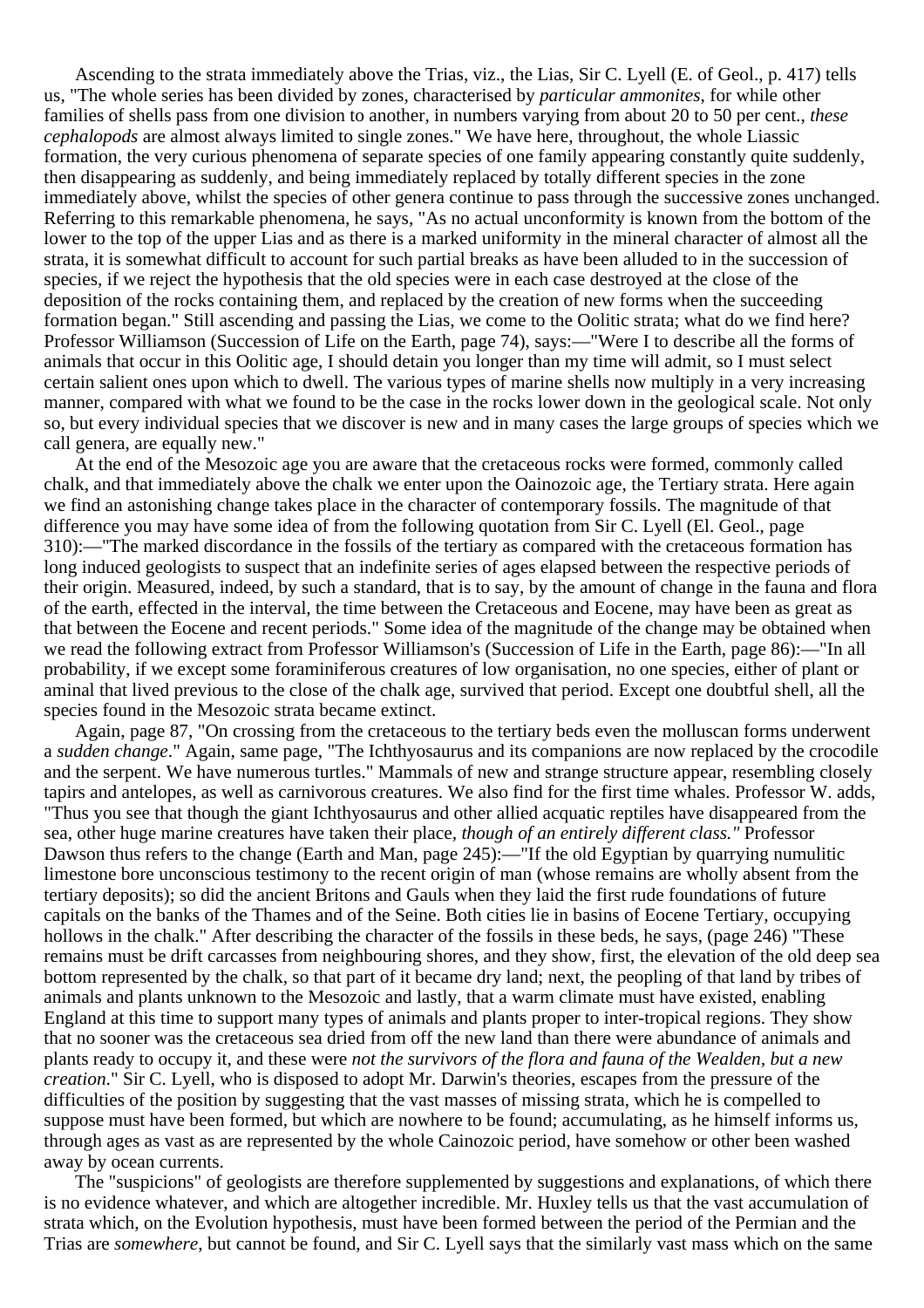hypothesis must have accumulated between the chalk and the lower Eocene, has been washed away.

One other instance of the sudden introduction of new forms of life, and I have done with this branch of my subject. Passing from the Eocene we reach the Miocene division of the tertiary strata. Here, as everywhere else, we find the same introduction of entirely new forms. Professor Williamson (Succession of Life on the Earth, page 90) writes as follows: "We must now cross another threshhold and enter upon the Miocene age in which we discover a marvellous outburst of that animal life, living forms of which now constitute so conspicuous a feature in the forests of India and Africa. We have now the mammoth and the mastadon, huge forms of elephants, hippopotamus, rhinocerus, bear, hyæna, monkey, giraffe, camel and deer of numerous forms. I have now said enough to show how marvellous and rapid has been the outburst of new forms of animal life contrasted with its slow development in previous ages. In dealing with the question of Evolution we have carefully to consider the facts which I am now briefly enumerating. Recollect how extremely insignificant the thickness of the deposits that we are speaking of is compared with those of earlier date. The entire series of tertiary beds is only represented by a very thin line in any large section of the stratified rocks drawn to one scale. Yet, as I have already shown, the thickness of a series of deposits constitutes our best standard, imperfect though it be, for measuring the time which these deposits occupied in the accumulation. Remember then that in the lowest part of the tertiary series we have scarcely any of these mammals. The few found in the beds of the Eocene period are but scanty representatives of the group, but when we turn a corner it appears as if some great magician had waved his wand and in response to the magic summons *life of the most varied character*, and in forms *most dissimilar from what immediately preceded*, flash into existence.

"The evolutionist has to explain these unprecedented phenomena, and to ascertain if he can how it is that this development of animal forms has proceeded so slowly through millions of years, and then at a very late period, as if in preparation for man's advent upon the earth, it should suddenly advance with such amazing rapidity."

It is true that Professor Huxley, in his lecture on Evolution at New York, delivered in 1876, has submitted a certain series of forms found throughout the post tertiary and the tertiary strata in America, in which he professes to see the pedigree of our modern horses.

It is the solitary instance in which an Evolutionist, even with a highly cultivated scientific imagination, has attempted to show from actual fossil remains with even a show of possibility, how any genus of animals has been on Evolutionistic principles actually derived. Mr. Huxley even goes the length of submitting these seven different orders of animals, all differing so largely from one another, that a vast multitude of different species, with fine gradations between, must have intervened between each of the series, and which fine gradations are nowhere to be found, as a specimen of what he means by "demonstrative evidence of Evolution."

To give you an idea of the enormous difference between these forms, I need only say that the oldest of the series, orohippus, has four complete toes on the front limb, whilst the form found nearest to it in likeness, the mesohippus has only three. In his drawings, exhibited at New York, as well as in the illustrations accompanying the published edition of his American addresses, the various specimens are shown as all of one size, and he does not tell us that the orohippus was not larger than a fox, nor would I suppose many persons have discovered this fact, had not Professor Dana fortunately enlightened us to that effect in his Manual of Geology, 1875, p. 505. (See J. Cook's Boston Lectures.)

As so much is made of this supposed demonstration of Evolution, I will quote one or two opinions of scientific experts upon it. (Professor Williamson's Suc. of Life on the Earth, p. 100), referring to Mr. Huxley's lectures:—"It will not be enough that the limbs and teeth of these creatures indicate transmutation, but such transmutation *must be evidenced by every part of the animal*. This demand is especially applicable to the stages which intervene between the hipparion and the horse. If the latter was evolved out of the former during long periods of time, it must have been evolved *as a whole*, not merely showing the gradual change progressing in some organs, but in every portion of its structure, myriads of individuals must have existed to effect this gradual shading of the one into the other in every part of its body. It is true that in the pliohippus (a form intermediate between the hipparion and the horse) of Professor Marsh, the two lateral metacarpals had not digits, but even between this form and the abortive splint bone of the horse there is yet a *wide gap*."

It is curious that whilst Mr. Huxley selected the few parts of the structure which he supposed furnished evidence of modification, he is perfectly silent with regard to the other parts of the series of animals he treats of, and it would appear from the foregoing quotation from Professor Williamson, that the other parts of the skeleton are not so convenient for Mr. Huxley's purpose.

As we have amongst us a scientific authority on morphology, I think it would be highly interesting and instructive if he were to take up the parts of these ancient tertiary fossils which Mr. Huxley has not thought it necessary to notice and enlighten us further on the subject.

Joseph Cook, in his Boston lectures, 2nd series, p. 120, referring to Mr. Huxley's lecture, speaks as follows:—"The New York lectures disagree in their conclusions with those of higher geological authorities,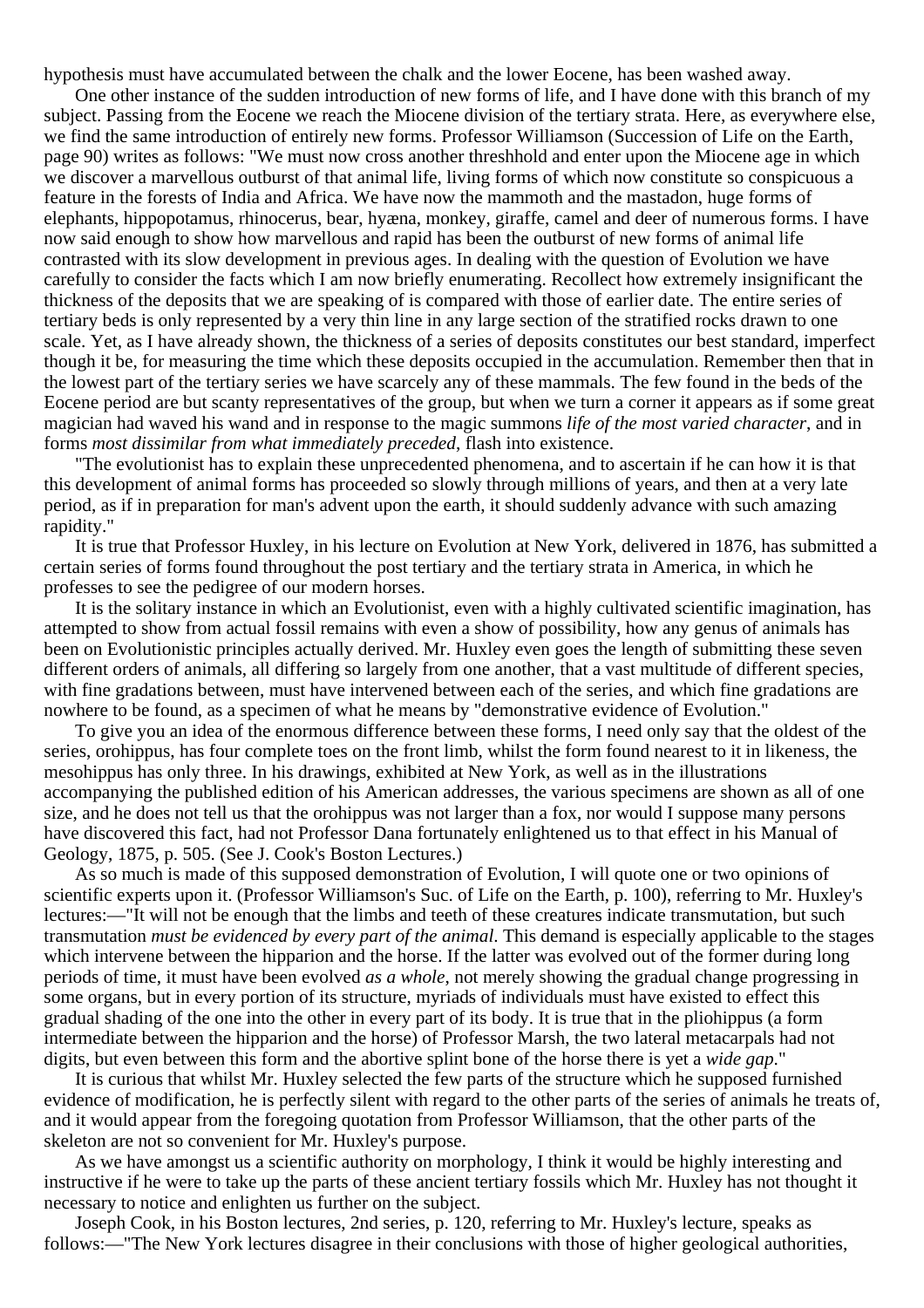equally well or better acquainted with the American facts, and notably with the conclusions of Dana and Verrill. According to these Professors of the University where the relics are preserved, the bones explain in part the variations of one style, but do not account for gaps between groups of animals, and least of all do they account for man." (Dana Manual of Geology, p. 75, 590, and 604.) Fossil links between different groups merely establish the fact that genera are more numerous than palaeontologists, with less information supposed, but are no proof whatever of that gradually shading off of one species into another which is the cardinal doctrine of the Evolutionists.

Professor Huxley's ideas of demonstrative evidence are not likely, I imagine, to commend themselves to thoughtful or cautious men.

Again, the discovery of fossil remains of such a creature for instance as the archæopteryx, supposed by some to be intermediary between the reptile and the bird, could only be supposed to have any bearing on Evolution by a person altogether ignorant of the subject, and that for several reasons—1st. Professor Owen, unquestionably the highest authority on the subject, is of opinion that it is a true bird, and not intermediate, as was at first imagined, between a bird and reptile. (Sir C. Lyell, Elemt. of Geology, 394.) 2nd. The strata in which the remains were found, viz., the Solenhofen slates lie in the upper oolitic series, which was deposited millions of years after fully developed and true birds, some four times as large as an ostrich, had inhabited the earth. These birds made their apearance in the triassic formation, at the very bottom of the secondary rocks. Professor Huxley, speaking of the creature, says, "Nor do I think it is likely that the transition from the reptile to the bird has been effected by such a form as the archæopteryx." He classes it as a merely "intercalary" type, not representing the actual passage from one group to the other, as distinguished from "linear" types. It is true that Professor Huxley professes to imagine that he can trace the parentage of the bird class through the group of extinct terrestrial reptiles, named orinthoscelida, but as he informs us that "The remains of these animals occur throughout the series of mesozoic formations from the trias to the chalk. (Am. Ad., p. 60) and, as during the whole of that time the earth teemed with fully-developed birds, it is somewhat difficult for ordinary mortals to understand how the bird has been derived on Evolutionist principles from these creatures. It is true that Mr. Huxley tells us that there are indications of their existence even in the later palaeozoic strata, but as again the same high authority in another place, says that, "He entertains no sort of doubt" that inter allii birds existed in the latter part of the palæozoic epoch, it would appear that forms vastly differing from birds, and from which birds are supposed to be derived, and fully developed birds themselves, have been as nearly cotemporary as we can well conceive. It certainly requires, I think, the reasoning and imaginative faculties apparently peculiar to Evolutionists to enable one to conceive the *modus operandi* of Evolution in this case.

3. In the last place links between *different classes* are no proof of that gradual shading off of one species into another, which is exactly the thing the Evolutionists allege has taken place, and which, if their doctrines are true, must have taken place, and been continually and everywhere taking place, yet, of which they have, as yet, furnished no evidence whatever as a thing having taken place in *nature*.

We have now travelled through the whole of the stratified rocks, from the palæozoic to the cainozoic, primary, secondary, and tertiary, and have found that they all, and at all stages, tell the same story. There is not a trace of species having been derived from one another, but every new species, and sometimes whole genera, families, and orders, suddenly make their appearance. Species once introduced remain unchanged through vast ages of geologic time, and this notwithstanding the tremenduous changes, physical and climatic, which their *habitat* has undergone during these periods. To bring their theory into accord with the facts disclosed by palæontology, we have seen that the Evolutionist is reduced to most severe straits, and is obliged to make the most "monstrous and unwarrantable assumptions" as to the imperfection of the geological record, such record from top to bottom having steadily refused to receive or preserve a single specimen of those forms intermediate between species, so many millions of which must have lived on the earth through vast ages of time, if that hypothesis be true. To bring the Stone Record into harmony with the doctrine of Evolution not only must we suppose enormous masses of strata to be missing between the great subdivisions of the primary, secondary, and tertiary rocks, but also between every subdivision of these great classes, and particularly is this the case with the tertiary formation, which is comparatively speaking a recent deposit. The difference between the fossils of the Eocene and the Miocene beds is described as you have heard by a celebrated naturalist as so startling that it is as if a magician had waved his wand and life of the most varied character, and in forms most dissimilar from what immediately preceded, flash into existence. Piles of strata are wanted here just as badly as elsewhere to account for the marvellous change. Alas, they are nowhere to be found.

To the objections or difficulties already advanced I will add other two, numerous illustrations of which will occur to you, but which time will not permit of our enlarging upon.

1. The incredible difference in the rate of differentiations in different branches of the lineal descendants of (on the Evolution hypothesis) a single form; whether looked upon from a morphological or physiological point of view, some existing genera remaining to this day but specks of animated jelly, and others, as the mammalia,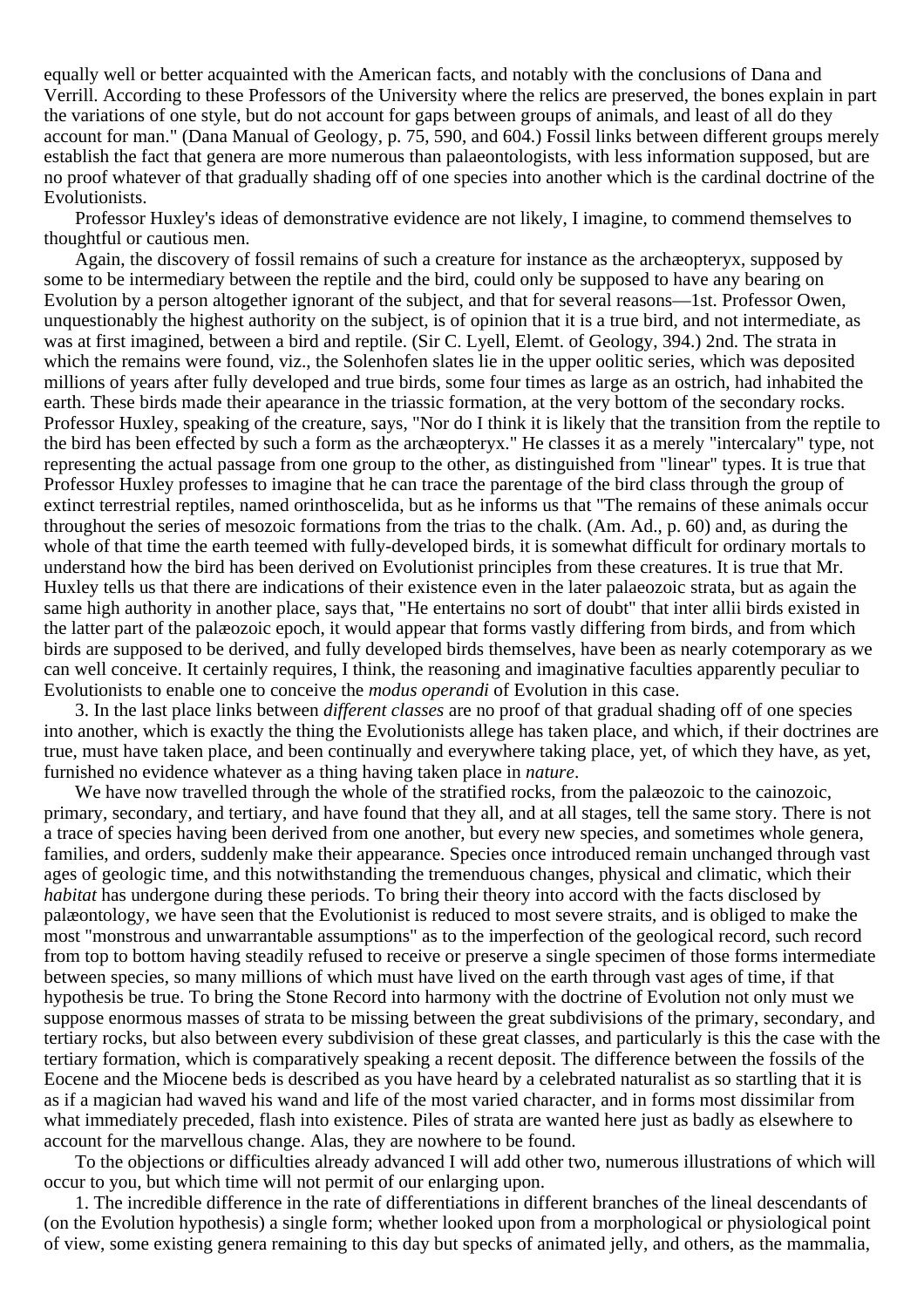exhibiting the most astonishing complexity of structure and function.

2. A similar objection, considered as to relative size of the various forms now existing, different descendants of the same form differing from others in size and weight, in the ratio of at least 1,000,000,000,000,000,000 to 1, as say one of the smaller animalculæ to a whale.

Here I must draw my remarks to a close. I have thought it better to endeavour, though at considerable length, to lay before you a few of the most prominent difficulties which beset the path of the Evolutionist as we study the evidence furnished to us by palæontology, rather than to travel over a large area less exhaustively. If I have resisted the temptation to multiply the arguments, and to present many more objections than I have actually done, it is not because material did not lie ready to my hand, but rather that to do so would involve me in greater prolixity than I could expect your patience to bear. I do not think I can close this first division of my subject better than by quoting the opinions of two of the most eminent modern palæontologists. Pictet, in his introduction to his traite de palæontologie, says, "It seems to me impossible that we should admit as an explanation of the phenomena of successive faunas the passage of species into one another. The limits of such transitions of species, even supposing that the lapse of a vast period of time may have given them a character of reality much greater than that which the study of existing nature leads us to suppose are still infinitely within those differences which distinguish the two successive faunas. Lastly, we can least of all account by this theory for the appearance of new types, to explain the introduction of which, we must necessarily in the present state of science, recur to the idea of distinct creations posterior to the first." The latest work on the subject which has appeared from the pen of any man of eminence in the scientific world, is from that of Principal Dawson. From his work on "The Origin of the World," published last year, I quote the following passage:—"Are not all the creatures that inhabit the earth the lineal descendants of creatures of past periods, or may not the whole be parts of one continual succession under the operation of an eternal law of "development? No, answers geology, species are immutable, except within narrow limits, and do not pass into each other in tracing them towards their origin. On the contrary, they appear *at once in their most perfect state* (the italics are mine) and continue unchanged until they are forced off the stage of existence to give place to other creatures. *The origin of species is a mystery, and belongs to no natural law that has yet been established*. Thus then stands the case at present. Scripture asserts a beginning and a creation. Science admits these, as far as the objects with which it is conversant extend, and the notions of eternal succession and spontaneous development discountenanced both by theology and science, are obliged to take refuge in those misty regions, where modern philosophical scepticism consorts with the shades of departed heathenism."

In my next lecture I propose to consider difficulties arising from the truths of chemical, astronomical, and philological science, devoting a considerable part to the application of the theory to account for the origin of Man.

[N.B.—Throughout the foregoing lecture I have italicised those parts of the quotations I desire to direct particular attention to. The *italics* are, of course, my own.]

Vignette

Coulis & Calling, Printers, Bookbinders, &c., Rattray Street.

Are we to Stay Here? A Paper on the New Zealand Public Works Policy of 1870,

Considered Specially with Reference to the Question of the Settlement of the Crown Lands, and the Incidence of Taxation.

By a Colonist of 22 Years' Standing

## **Preface.**

THE Title-page of this Pamphlet gives some idea of its general drift. It was originally written for, and read to the members of the Timaru Debating Society. The paper having attracted some attention in Timaru, as bearing upon a subject of great interest to every colonist of New Zealand, especially in view of the depression which at present prevails throughout the colony, I have been asked to publish it for general dissemination, After some hesitation I have been induced to adopt this course, believing as I do, that the people of New Zealand generally, and more particularly those dwelling in the large towns, have paid far less attention to the settlement of the land than the importance of that question to the welfare of the colony deserves. In the Paper, I have attempted to prove to my readers the following propositions, viz.—

1st.—That the Public Works Scheme of 1870, known as Sir Julius Vogel's Policy, contained in its original form all the elements of success, if only it had been carried out in its integrity.

2nd.—That in the original scheme, the *bond fide* settlement of the land by farmers on small blocks, was one of the essential features.

3rd.—That such settlement was frustrated, owing to the prior occupation of the country by the runholders,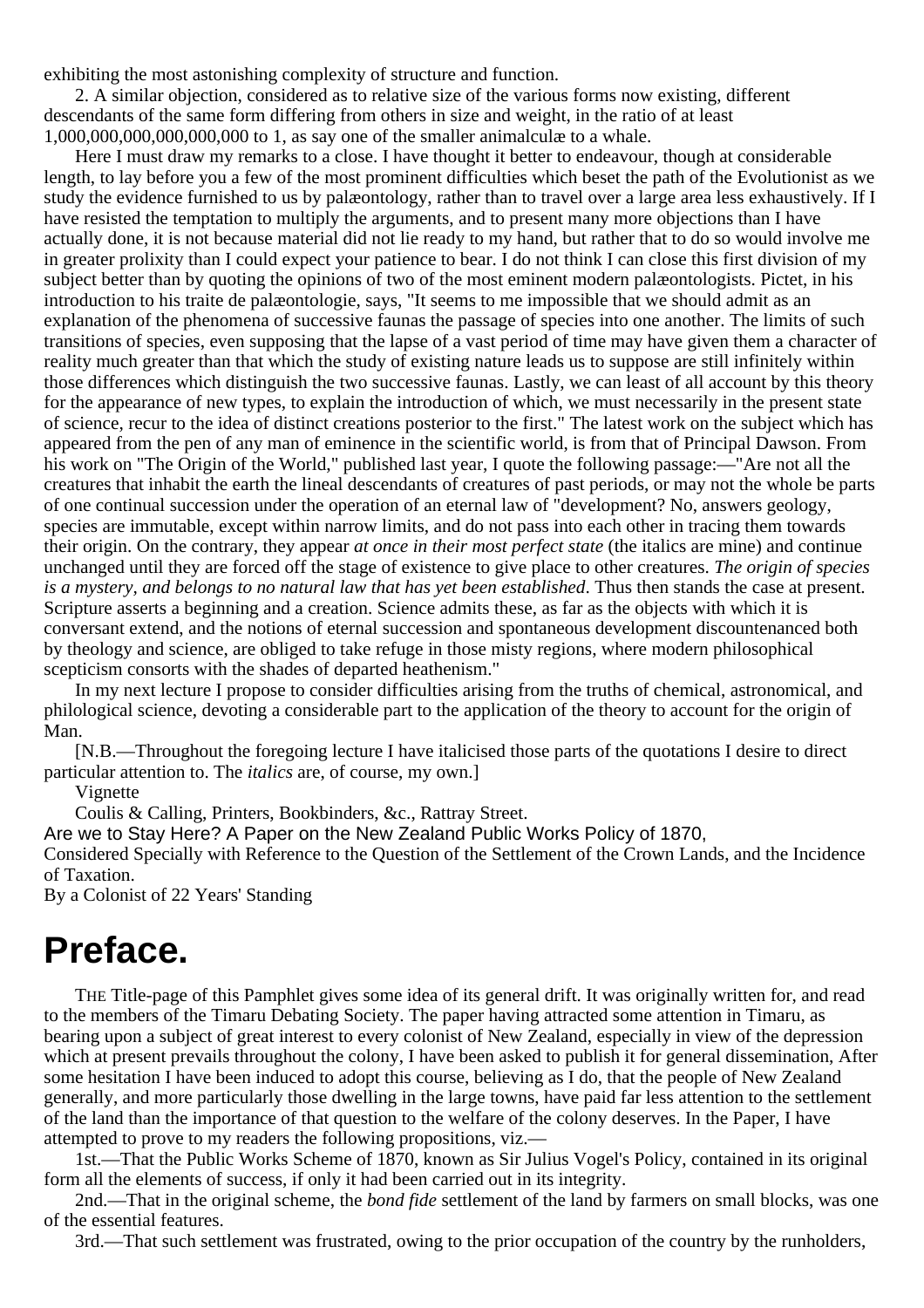and the great power possessed by them as a class.

4th.—That the comparative failure of the Public Works Policy, and the present stagnation of the colony, are due in a great measure to the monopoly of so much of the best land in large estates.

5th.—That no permanent improvement in the affairs of the colony can be looked for until the majority of the large estates are broken up and settled upon by a numerous population.

6th.—That in order to hasten the above process it is desirable to abolish the Property Tax, and impose in place of it, a Land Tax on a sliding scale, increasing the amount per acre in proportion to the extent of the estate.

7th.—That no reforms in the taxation or system of land tenure can be expected, unless the Hall Ministry, representing as they do the large landed proprietors, are supplanted in office by a Liberal Ministry, representing the interests of the people at large.

8th.—That unless reforms of the above nature are speedily carried out, the colony will retrograde by reason of large numbers of those who have immigrated here, having to leave again in consequence of being unable to obtain a live lihood—this process has already commenced, to the serious detriment both of the Customs Revenue, and of the Railway Traffic Returns. Hence the title I have chosen for this Pamphlet, "Are we to stay here?" Of course, I am fully aware that the discussion of these subjects is likely to excite some degree of indignation and opposition on the part of vested interests; but I believe, that a disinterested outsider calmly reviewing the position, could come to no other conclusion than that some radical change in the land system of the colony is absolutely necessary, and must be made, in the true interests of all classes of colonists alike, as it is impossible that one class can continue to prosper for any length of time in a country so heavily burdened with debt as this is, when all other classes of the community are in a condition the very reverse of prosperous.

H. J. Sealy.

TIMARU,

*February*, 1881.

## **Are we to Stay Here?**

## **A Paper on the New Zealand Public Works Policy of 1870.**

Written for, and read to the Members of the Timaru Debating Society, December 20th, 1880.

MR. CHAIRMAN AND GENTLEMEN—

I have been requested to read a paper to the members of our Society upon the "Immigration and Public Works Policy of 1870;" and I believe there is no subject of inquiry in which every member of our society, as a colonist of New Zealand, is more vitally interested; as it is upon the success or failure of that policy that the progress and prosperity of the colony have principally depended; in fact, I may go further, and affirm that the success or failure in life of every person here present depends more directly than he has probably ever thought to be the case, upon the success or failure of the policy of 1870, now known as Sir Julius Vogel's Public Works Policy. That the policy has been to a great extent a failure, and is now proving disastrous to the colony, most people are inclined to admit; but it will be my endeavour to prove to you this evening, that the failure of the scheme is not due to any radical want of judgment on the part of the original promoters, but to the fact of the scheme not having been carried out in its integrity, and that it is chiefly in consequence of one of the cardinal points of the policy—viz., the settlement of the people on the Crown lands—having been ignored, that we now have to deplore a state of stagnation and depression almost throughout the colony, instead of a continuance of progress and prosperity.

To go into the whole question of the way in which the Public Works Policy has been carried out would take far more time than is at my disposal to write or yours to listen to; for instance, there are engineering questions as to whether certain lines could not have been more cheaply constructed if other routes than those adopted had been taken; and there are disputed points on all sides as to the utility of certain lines of railway which have not proved of a paying character, and which have since become known as "political railways," which would give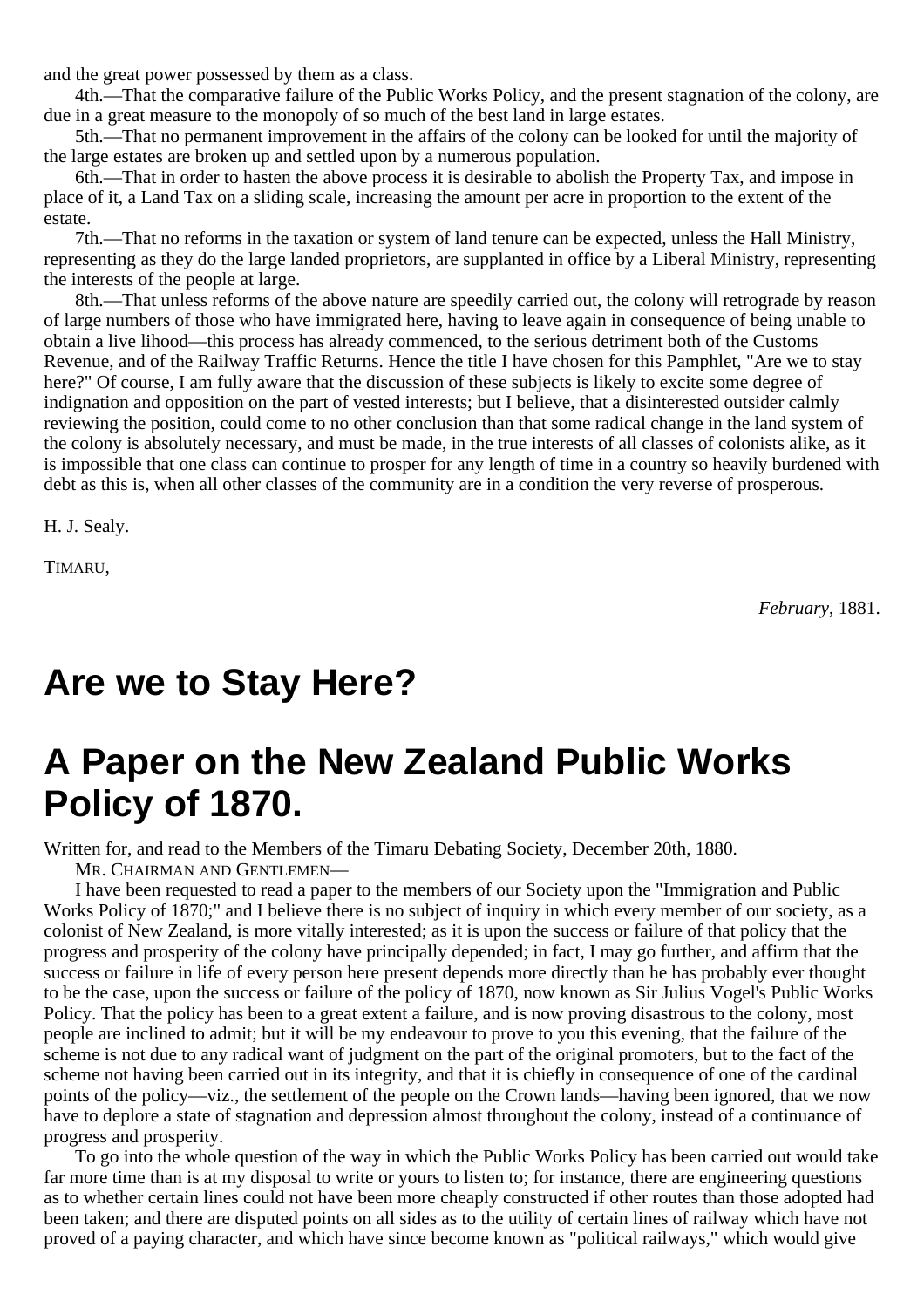rise to endless discussion, and into which I cannot now enter. Doubtless arguments could be found in favour of, and, on the other hand, objections urged against, nearly every section of railway that has been constructed in either island; but these questions would prove to be too wide for our society, and would involve too much loss of time in the discussion. I shall therefore confine my paper mainly to one single point—viz., "the settlement of the people on the lands of the colony," with which the system known as "squatting" is so inseparably bound up that I have found it impossible to go into one question without the other—in fact, "settlement" has so hinged upon "squatting" from the first history of New Zealand that I have had to treat it as one subject. This question of the settlement or non-settlement of the people on the lands is, I consider, the one of all others of the most vital importance to every colonist, of whatever rank or station in life; for it is obvious, that without the settlement of the lands, the present population of the towns cannot Jong be supported; and I maintain that it is owing to the fact of the country not having been actually and indeed 'settled" in the proper sense of the term, that we now see the anomalous spectacle of hundreds of thousands of acres of fine land remaining almost uninhabited, whilst industrious men are daily leaving the colony because they cannot find homes for themselves and their families here; and every winter, crowds of the unemployed wander hopelessly about the country looking in vain for work, until the distress becomes so apparent that the Government have to find work for them, whether such work is required in the interest of the colony or not. To the same circumstance of non-settlement we can trace in a great measure the present lack of prosperity in the towns, the constant complaint of "business being dull," the overcrowding of the professions, and the eager competition for any "billet" which may become vacant, however trifling the emoluments attached thereto may be. There is great reason to fear that the colony has at present not only ceased to progress, but that it has actually entered on a period of retrogression, which may prove disastrous to all classes of the community, unless it can be speedily arrested; and for this reason, an inquiry into the causes of the want of progress is, or ought to be, of equal interest to all, whether the newly arrived immigrant who seeks to found a home in the colony, the tradesman hoping to establish a prosperous business, the labourer looking for permanent employment at fair wages, or the professional man seeking clients; but more especially to those of us who have sons growing up for whom we shall presently have to seek openings in which they can make their own way in the world, or daughters, whom we hope to see in the future wives and mothers in happy homes of their own.

As it may seem somewhat presumptuous on my part, as a private individual, to go into these questions or to set forth any opinion I may have formed on the subject, I may explain to those of you with whom 1 am personally unacquainted that I have been resident in New Zealand for some twenty-two years, having arrived in January, 1859; that I spent four years in Hawkes Bay Province—viz., one year on a sheep run, in which I possessed an interest, and three years engaged on the Government Survey Department; that I was some months on the Otago diggings, during the palmy days of Gabriel's Gully (1861), and that I have resided in this district of South Canterbury since June, 1863, having been for twelve years engaged in surveying for the Provincial Government, and for the last five years farming and grain-growing on a somewhat extensive scale, so that I have had some insight into most phases of colonial life; and as a surveyor, have had special knowledge on the subject of the land laws and regulations, both here and in the North Island, and unusual opportunities of observing the tendencies of those laws and regulations with regard to their facilitating or obstructing the *boná fide* settlement of the country. But, to return to the Public Works Policy, I shall endeavour to prove to you that it ought to have been a success, whilst admitting that, as carried out, it has turned out a comparative failure. It is desirable, therefore, for every one of us to study the subject earnestly, and if we wish to render New Zealand a country for our children and their posterity to live prosperously in, to endeavour to arrive at a just perception of the causes which have led to the present unfortunate condition of our adopted country, and each to contribute his share in the effort to arouse public opinion on the subject, with a view to remedy the errors of the past, and to ameliorate the present position of affairs.

It has been the custom during the last year or two for the Conservative papers to anathematize Sir Julius Vogel as the author of all our disasters, so I shall be at some pains to show you, not only that his original scheme was never carried out in its entirety, but also that the .said scheme was warmly supported and strenuously advocated, not only by the public at large, but also by the great majority of the members of both Houses of the Legislature, including the most prominent members and supporters of the present Government, the division in the Lower House having recorded forty-five votes for, and only seven against the Bill; and in the Upper House twenty-five for, and only seven against it; whilst we find amongst the names of those supporting Sir Julius Vogel, the names of the Hon. John Hall, Messrs. Rolleston, Stevens, Studholme, M'Lean, Driver, Ormond, and Tancred, which facts prove conclusively that it is grossly unfair to turn round now and blame Sir Julius Vogel in the terms of unmeasured abuse which such papers as the Christchurch *Press* and the *Timaru Herald* delight to heap upon him.

Upon going carefully through the debates on the subject as given in the pages of *Hansard*, I find that the main point impressed upon members by many of the most able speakers was the paramount importance of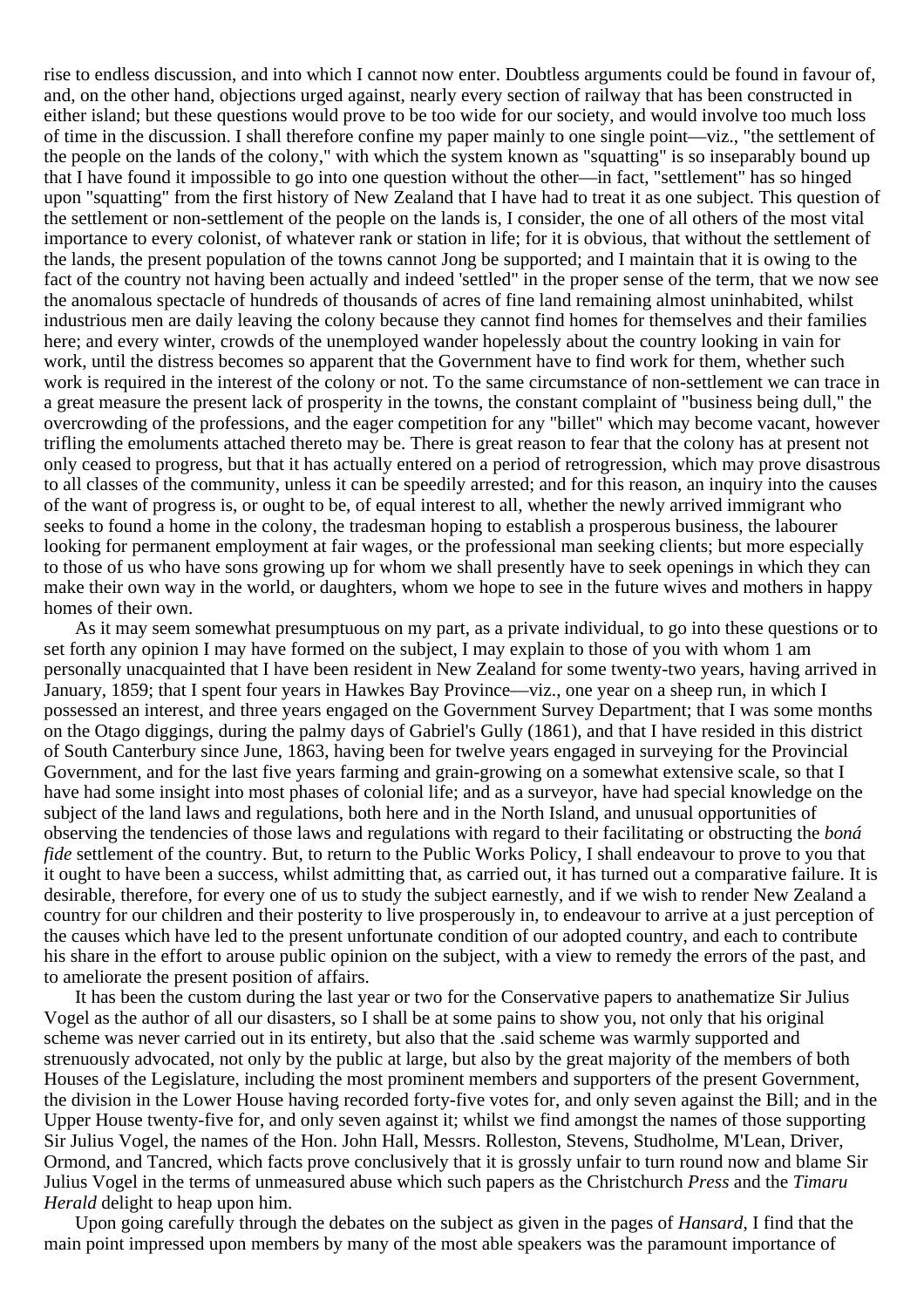"settling the people upon the land." It was upon this point that the success or failure of the whole scheme turned, and the evil effects of introducing large numbers of immigrants into the colony, without securing their permanent settlement upon the land, was over and over again reiterated.

As I am firmly convinced that the principal cause of the failure of the scheme of 1870 has been the monopoly of the land of the colony by the holders of large estates, I must ask your forbearance whilst I quote somewhat largely from some of the speeches on the subject made during the lengthened debates which terminated in the inauguration of the Public Works Policy, all advocating the actual settlement of the country; and I shall then proceed to show you that the country was not actually settled in the way which had been intended, and to point out to you some of the causes which frustrated that essential part of the scheme, so that the blame of the failure of the policy may rest on the proper shoulders—viz., on the Conservative or squatting element in the colony, and not as some newspapers would falsely have you believe, on the progressive or Liberal party. I shall commence by giving you a few extracts from the speech of Sir Julius (then Mr.) Vogel, sketching out the salient points of his policy; these and other extracts being quoted literally from the pages of *Hansard;* but, before giving these, it would be well to explain, for the benefit of those who were not then in the colony, that for two or three years previous to this memorable session of 1870, the colony had been in a state of complete stagnation and depression; immigration had almost entirely ceased; the revenue had fallen off from £1,862,000 in 1866 to £1,287,000 in 1870; all enterprise was checked, and a spirit of doubt as to the future had fallen like a dark shadow over all classes of the community—in short, all the conditions existed under which we are now again suffering after eight or nine years of prosperity.

Well, then, Mr. VOGEL said:—

*"Last year we had in this Assembly many evidences that the colonising spirit was reawakening. During the recess, from all parts of the country those evidences have been repeated in the anxious desires expressed for a renewal of Immigration and Public Works. I now ask you to recognise that the time has arrived when we must set ourselves afresh to the task of actively promoting the settlement of the country. We recognise that the great wants of the colony are public works in the shape of roads, and railways, and immigration. I do not pretend to decide which is the more important, because the two are, or ought to be, inseparably united. \* \* \*!Now, as to the mode of payment for these railways: it is essential, in order that we shall not proceed too fast and undertake more than our means will justify, that we should fix a very effectual limit to the liabilities to be incurred. Speaking broadly, I contend that during the next ten years the colony will run no risk if it commit itself to an expenditure (or a proportional liability for guarantee of interest) of ten millions for railways and other purposes comprised in these proposals. \* \* \* \* \* \* \* But there is another source from which to anticipate a reduction in the money cost—the land should be made to bear a considerable portion of the burden. We propose that authority should be given to contract for the railways by borrowing money, by guaranteeing a minimum rate of profit or interest, by payments in land, by subsidies, or by a union of any two or more of these plans. The contractors may want some money, but they should he glad to receive some land to yield them a profit consequent upon the effects of the railway; and similarly, if the routes be judiciously selected, the contractors should be glad to keep the railways with the security of a minimum guarantee. \* \* \* \* \* \* \* In some cases the Government might take as collateral security the results of a special tax, or a mortgage over particular properties, such as railways in course of progress, or over rents and tolls. \* \* \* \* \* \* \* I want to trace aggregate results. I suppose that some 1,500 or 1,600 miles of railway will require to be constructed, and that this can be effected at a cost of £7,500,000, together with two and a half million acres of land, and that, in addition, about a million will be required to carry out the other proposals I am making. I leave on one side the cost of immigration, because, as I have before remarked, that expenditure will be essentially and immediately reproductive. Suppose that this money is expended at the rate of £850,000 a year for ten years. It matters not for the purpose of our inquiry whether the money is procured by direct borrowing, by the security of a guarantee, or by the aid of payments in land in excess of two and a half millions of acres, which I have assumed to be part of the construction money. So confident are we that a great deal of the work comprised in these proposals can be effected by guarantees or subsidies, and by land payments, that we seek authority to directly borrow only six millions to carry out our proposals, including immigration. For the first three years the payments will be so inconsiderable as to leave little room for apprehension of difficulty in finding the money. After three years, supposing that extraordinary sums are required, will it be a great hardship to increase the stamp duties, or to have a house tax, or an income tax, or some tax which will touch that lucky class, the absentees, who enjoy all the advantages, whilst they share not the burden of the hard colonising labours, without which the most favoured country on the globe's surface could not attain permanent prosperity? \* \* \* \* I might detain you for hours discussing the question of immigration in its various aspects. It is essentially one of the greatest questions of the day, a question of transferring to lands sparsely populated portions of the excessive populations of old countries. Prom whatever point of view you regard it, whether from the highest social, or the narrowest pecuniary view, immigration is a profit to the State, if the immigrants can settle down*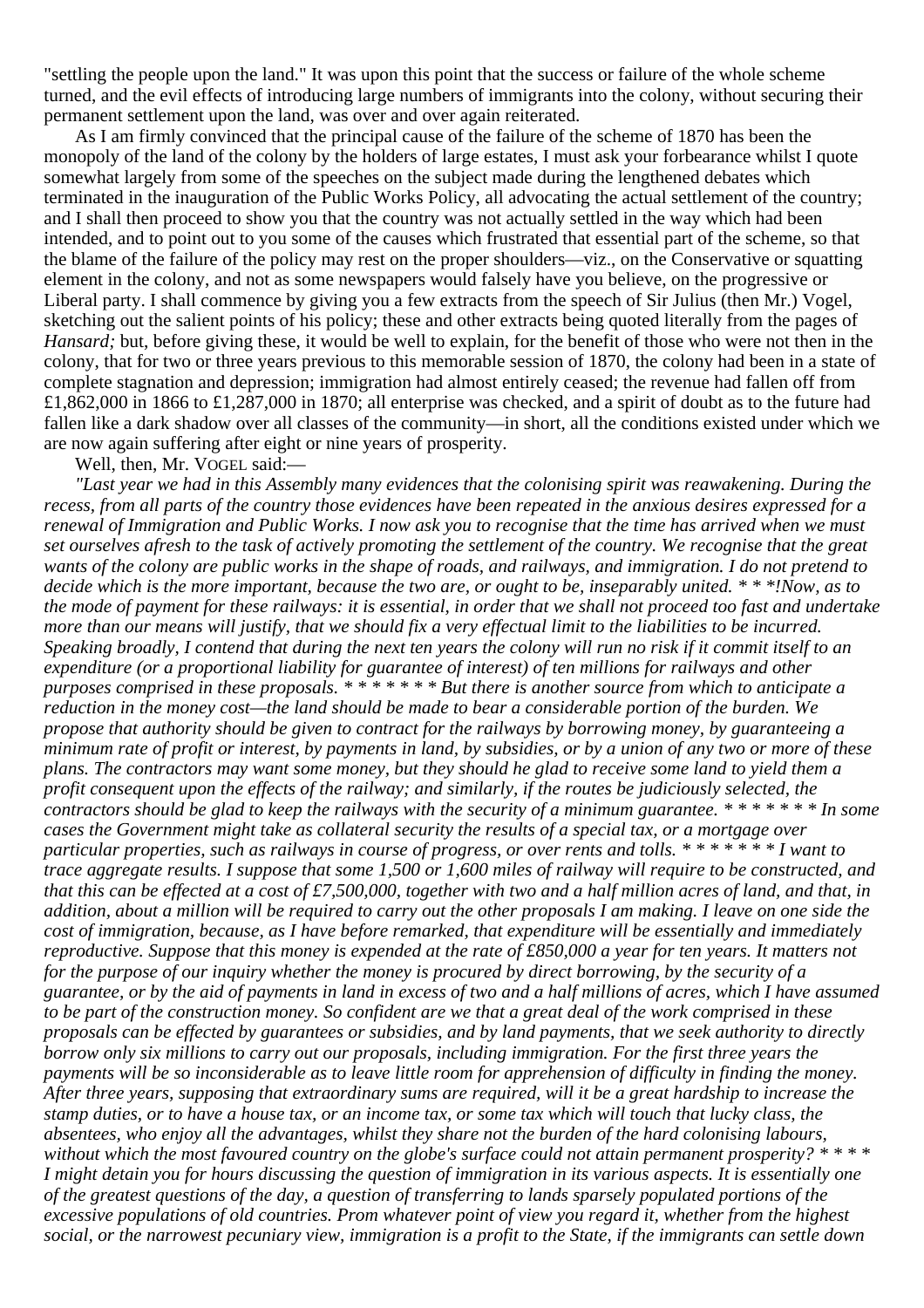*and support themselves. If many thousands of immigrants introduced at once could earn a livelihood in the colony, I would not hesitate to ask you to vote the money to pay for their passages. Long before the money would have to be paid, supposing it to be borrowed, the immigrants would recoup the amount by contributions to the revenue. But it would be cruel to bring out immigrants if you do not see the way to their finding the means of self-support. As every immigrant who becomes a settler will be a profit, so every immigrant who leaves the colony, or is unable to procure a livelihood in if, will be a loss. We therefore say, that we will introduce immigrants only to those parts of the colony which are prepared to receive them. What the nature of the preparation may be it would be impossible now to define. It might be land for settlement, it might be employment of an ordinary nature, or on public works, it might be that facilities for establishing manufactories or aiding special or co-operative settlements were offered. What cultivation is to the farmer, what sheep breeding to the runholder, what an increase of clients to the professional man, are immigrants, if they become settlers, to the State."*

From these extracts from Mr. Vogel's speech you will see that, whilst expatiating on the value and advantages of immigration, he laid special stress on the absolute necessity of retaining those immigrants who were to be introduced permanently in the colony *by settling them on the land;* though, I must admit, he did not dwell nearly so strongly on this point as did subsequent speakers. You will also observe that the original scheme embraced the principle of paying in part for the railways by means of large grants of land, being an adoption of the plan so extensively resorted to in the United States of America, and which has been found to answer admirably there. This part of the programme was afterwards dropped altogether, owing no doubt to the fact of vested interests being powerful enough to prevent the granting of land to contractors or other outsiders, which was occupied under depasturing licenses, and *all land in the colony worth anything at all* came under that category. Of course these grants of land would only have been made to companies constructing the railways, whose interest it would then have been to sell the land at such a reasonable price to *bond fide* settlers as would have ensured villages and hamlets springing up alongside the lines, thus maintaining a paying amount of traffic; whereas, in too many cases, it has since been sold in large blocks to the runholders, whose object was to frustrate settlement instead of encouraging it, the railways consequently running for many miles at a stretch through rich land without any population upon it, and the passenger traffic consequently restricted principally to dwellers in the large towns.

I will now pass on to the speech of Mr. RICHMOND, who seems to have been impressed with the idea of the enormous possibilities of New Zealand under a proper system of settlement, thus speaking of the West Coast of the North Island, he says:—

*"My conviction is, that the carrying capacity of the West Coast is enormous, I believe that the whole district from Manawatu to the White Cliffs, is capable of supporting a family for every 50 acres. There is a point of great importance that should be considered in our Immigration scheme, it is one thing to bring immigrants to a colony, but it is another thing to keep them there. I think that we shall fail if we neglect to provide that great attraction which all unaccustomed if rural life look forward to when coming to a strange land, I mean a footing on the soil. My belief is, that an essential condition of permanent settlement in this country is a liberal land law for immigrants."*

Mr. Richmond appears to have had a dread that the whole scheme would be thwarted by the opposition of the runholders, and showed a desire to make concessions to them, not because he thought they were equitably entitled to any concessions, but simply in order to conciliate them, through fear of their great power in the Assembly. He says:—"For the present at all events I have not the boldness to propose that we in this House should undertake in any serious degree to modify the local land laws, *which are the abomination of the country*. I think it would be quite possible \* \* \* \* without bringing on my back the squatting interests of New Zealand, it appears to me that I could conceive of some regulations running parallel with the whole of the land regulations, with the single view to the settlement of immigrants. The men who have most certainly improved their condition in this country are the labourers *who have got on to their own land* and worked it for themselves. I would not throw any difficulties in the way of their occupying the land, but would facilitate it by every means."

Mr. Richmond, however, voted against the Policy, apparently fore-seeing what has actually happened, viz., that the immigrants would be introduced, and the Railways made, not for the benefit of the people at large, but for that of the runholders, who in the mean time would find means to secure nearly all the cream of the country for themselves.

Mr. TRAVERS (the next speaker) seems to have had similar misgivings, though according the Policy his support to some extent, he says:—

*"He quite concurred in the spirit of the proposals which had been made, and that the Colony could not be raised from its present difficulties, otherwise than by increasing the population of the country, by devoting all its energies to opening up its resources, so as to make it more attractive and available to those who are in it, and more attractive to those whom they sought to bring to it, and he could not conceive any proposal which*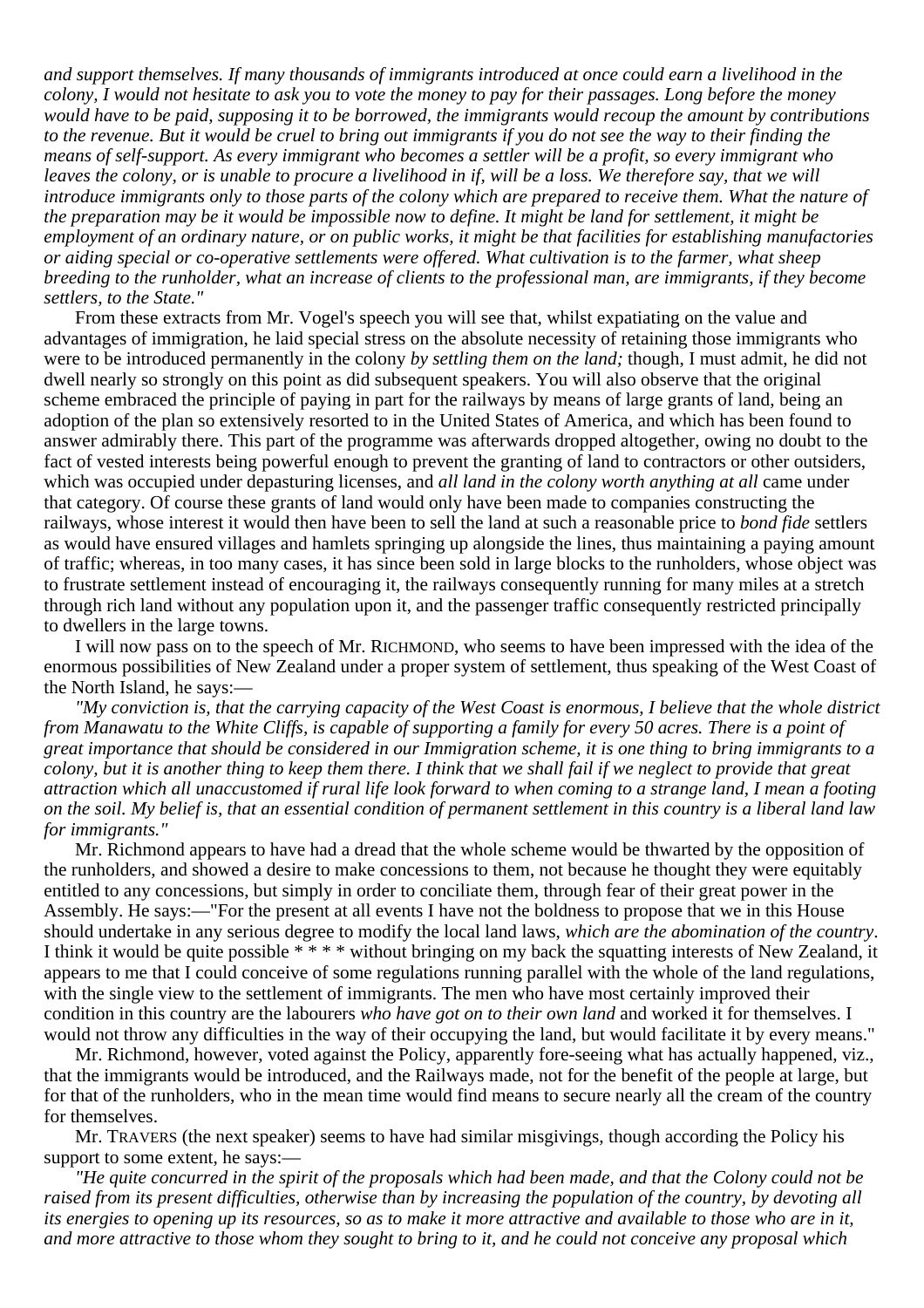*would commend itself more com- pletely to the sense of the people of the colony, than one which provided for an extensive and well considered system of Immigration and Public Works. He thought the Colonial Treasurer's proposals in the Financial Statement were based upon a general cry throughout the country for increasing the population by means of immigration. It was not an original proposition at all of the Honourable Members, but was forced upon them by the expressed opinion of the people of the Colony throughout its length and breadth, and it was to the fact of the Government seeing the necessity and knowing better than he (Mr. Travers) did, that it was impossible that the colony could be recovered from the state of depression into which circumstances had plunged it, without increasing its population, that they owed the propositions of the Colonial Treasurer—propositions which he was prepared to endorse to a certain extent \* \* \* A well considered scheme of Immigration would be of enormous value to the country. It was patent to all that what was wanted was population, and that without it all the interests of the colony were seriously suffering."*

Mr. JOLLIE, then member for Gladstone (South Canterbury), was with the exception of Sir Cracroft Wilson, the most unhesitating and bitter of all the oponents of the Policy: he was one of the old school of sqatters, who appeared to think that New Zealand had been created expressly for pastoral purposes, and looked upon it as little better than sacrilege to talk of settling people on the land; yet, even he admitted that something in the way of immigration was required, and would consent to borrow even as large a sum as  $\text{\pounds}2,000,000$  as a sort of compromise with the popular outcry for a large loan. Mr. Jollie said:—"Certainly we want additional immigration not only for the prosecution of Public Works, but for increasing the population of the country. I should myself not be opposed to a reasonable sum of money being voted for Immigration and other public purposes. I should not be opposed to the borrowing of so large a sum as £ 1,500,000, I should perhaps be prepared, reluctantly prepared, to authorise under proper safe-guards the raising of £2,000,000, beyond that I would not

Sir Cracroft WILSON, whilst violently denouncing the scheme, yet admitted, like Mr. Jollie, that something might be done for the colony by Public Works and Immigration, he said:—"Sir, the Financial Statement of the present Finance Minister, is based upon two things, Immigration and Public Works, and we all know that by properly carrying out Immigration and Public Works, this colony would in a short time rise to a high pitch of eminence—that we all recognise."

Mr. ROLLESTON, as usual, advocated extreme caution, he said:—"The colony as a whole approves thoroughly the principle that is involved in a proposal of this kind, and recognises that our duty as colonists has in a great measure been neglected for some time past \* \* \* \* Do we think we are going to settle the country by initiating large works, and bringing people to carry them out? The object of the Government is not to put itself in the position of an employer of labour, nor to bring people here, and then have to find them work for a year or six months afterwards. So surely as we enter upon the work with that object, so surely will the scheme fail. We have had notable examples of that. We brought in some 3000 or 4000 people to Auckland, and we expended £100,000 or more in finding employment for these people, and I venture to say there is not a tithe of them in the country at the present time."

Mr. Rolleston, as you are aware, was then Superintendent of the Province of Canterbury, and in that capacity had the reputation of being the friend of the farmer, and was in consequence nicknamed by the squatters "The People's William." Many of the runholders had a violent antipathy against him for advocating more liberality in the Land Regulations, and also because he had proclaimed sundry reserves for Educational and other purposes on their runs, and it was in a great measure owing to the strong feeling they had against Mr. Rolleston, that the squatters of Canterbury as a class eagerly supported the movement for the Abolition of the Provinces, hoping no doubt to be able to carry things with a high hand in the Assembly, now that their privileges were getting somewhat curtailed by Mr. Rolleston and his adherents in the Provincial Council.

Now, when it is too late, even the most violent opponents of Provincialism in Canterbury admit that they made a great mistake in procuring the downfall of the Province, and have detrimentally affected their own interests, and those of all other Canterbury men in every way; whilst the squatters themselves find that they by no means have everything their own way in the Assembly, as they used to for so many years in the Provincial Councils. Bearing these facts in mind, I have been astonished at Mr. Rolleston's alliance, during the last year or two, with the very party of whom he was formerly the veritable *bête noir*, and am unable to account for it in my own mind, except on the supposition that his personal dislike to, and fear of Sir George Grey, may have induced him to cast all his former professions to the winds, if by so doing he could help to keep the Grey party out of office; or else, that having been disappointed in the expectation of getting a portfolio in Sir George Grey's Cabinet, he made sure of one as the price of joining the Conservative Ministry. You may remember that for several years he and Mr. Montgomery were in close alliance, and that their every act was warmly supported by the *Lyttelton Times*, and as violently opposed by the *Press*, whilst, now he finds himself ranged with the Hon. John Hall and the *Press*, and opposed by Mr. Montgomery and the *Lyttelton Times*, his conduct must appear inconsistent to nine-tenths of his former supporters, though he might attempt to explain away the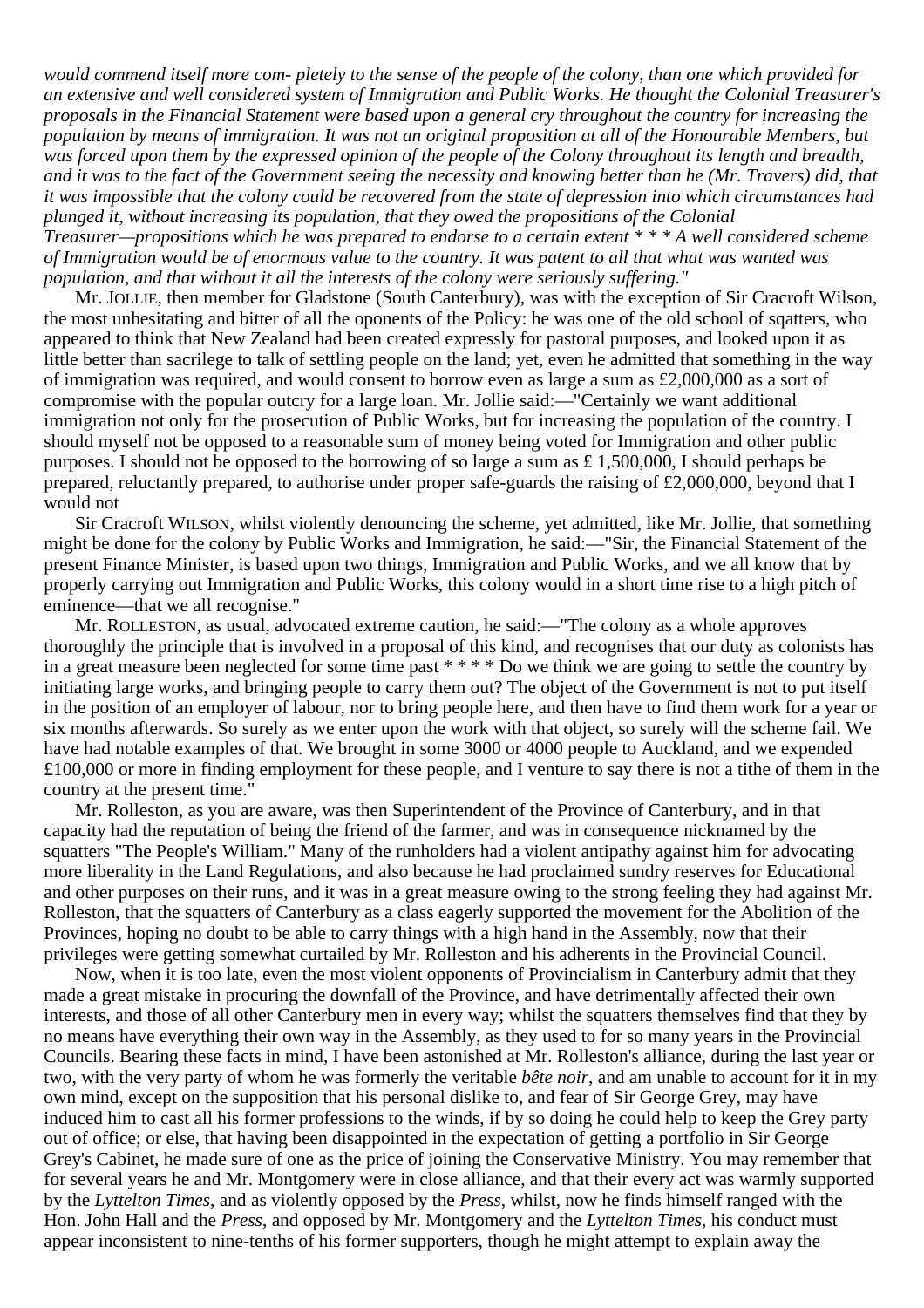inconsistency.

Mr. Bunny and Mr. H. S. Harrison both supported the Government proposals.

I now come to one of the most important speeches of the whole debate, that of Mr. STAFFORD, who was at that time member for our own town of Timaru. He approved generally of the scheme, and he spoke strongly, fearlessly, and uncompromisingly of the dangers of the land monopoly, pointing out the evils of the system of large estates, and instancing those of Nelson and Marlborough Provinces, where nearly the whole country was occupied by freehold sheep runs in large blocks to the total exclusion of small settlers. The same state of things existed almost throughout the Provinces of Wellington and Hawkes Bay. I know, from personal experience, that so long ago as 1859, all the best land in Hawkes Bay had been bought up in large blocks at the price of live shillings per acre, and most of it has been locked up from settlement to this very day. So many obstacles were thrown by the land regulations and survey system in the way of farm settlement, that it was almost an impossibility for an outsider to get hold of any piece of land for farming at all; and if some newcomer persevered until he did manage to get a piece, he quickly found out that he had practically outlawed himself, and was considered more out of the pale of society than if he had been convicted of horse-stealing. The very same state of things existed here in South Canterbury until comparatively recent times, as any of those who have been long in the district could testify. And, whilst touching on this subject, I may mention that I was in this district when the first number of the *Timaru Herald* appeared, and from that time to this I cannot recollect a single article having ever appeared in that journal which has advocated the *bona fide* settlement of the country, or raised even the most feeble protest against the way in which the country was monopolised by the squatters, and practically, almost entirely closed (at least to the southward and westward of Timaru) against real settlement. This, though the *Herald* professed to represent an agricultural district, though its growth depended in a great measure upon the increase in the number of small farmers, and though Mr. Stafford, our late member, who is continually held up by the *Herald* as a model for our admiration, spoke so strongly as he did in 1870 against this *most pernicious system of land laws*, and even went so far as to suggest that *the Government should resume some portion of those large estates* in the interest of the community at large. Contrast the conduct of the *Herald* on this question of settlement with that of the *Lyttelton Times*, which journal has for the last fifteen years consistently and fearlessly written against the monopoly of the land, though by so doing it earned the hatred of the most powerful class in the country, who made every effort to crush it; but its present success, and the great circulation both of itself and its weekly edition, the *Canterbury Times*, prove the truth of the old adage, that right will in the end prevail over might. I have said fifteen years, but even longer ago than that, the *Times* was the advocate of the small farmers. I will read you some extracts from one of "The Canterbury Rhymes," composed so long ago as February, 1858, by the late Crosbie Ward, who was then Editor of that journal, showing that even then he foresaw the ill effects of, and protested against, the monopoly of the land by the squatters:—

## \* \* \* \* \* \*

When he stopped, rose Jonniol-tok, Shrewd and subtle Jonniol-tok! He the double-barrelled justice Ever brought to give opinions; And at once he shoved his oar in In his customary manuer:— "I assent to these proposals With a trilling reservation, Ye will sweep away conditions Which tie up the land so closely, Only ye'll except the squatter— Will not touch the rights of squatters, Of the shepherds and the stockmen. Ye shall take the rights of farmers, Of the millers, bakers, butchers, Tailors, drapers, clothiers, hatters, Soldiers, doctors, undertakers, Of storekeepers and bootmakers, Of all trades and occupations, Of all persons in the province,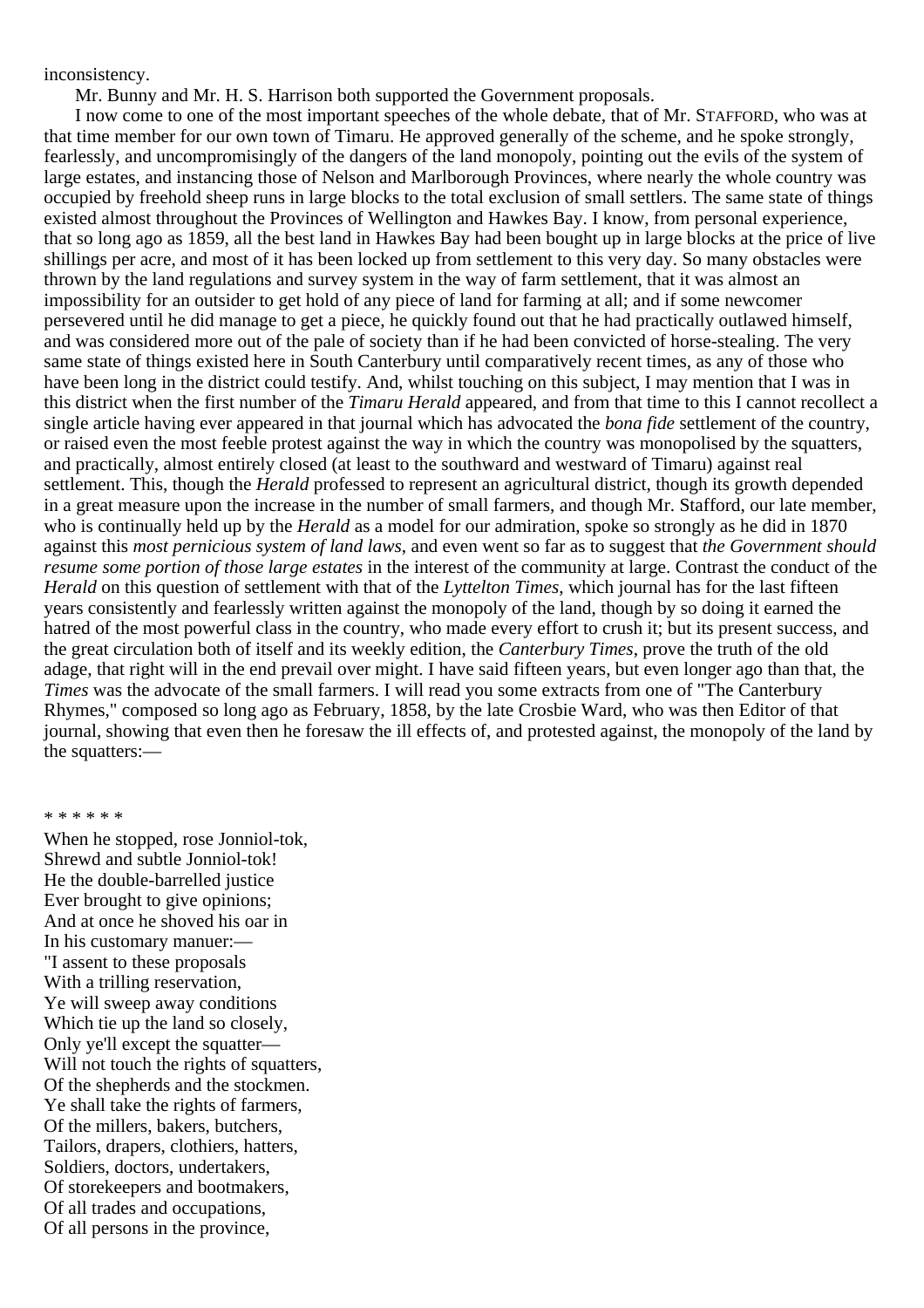But the shepherds, the runholders; Them ye shall not touch nor injure." Thus he spake and gave no reason, Shrewd and subtle Jonniol-tok! \* \* \* \* \* \*

Then spoke rugged Bobirodi, The hard-headed one from Yorkshire; He the prince of all the squatters, Largest holder of runholders— "Ye remember old Suellis, Councillor with us of old time: Crafty statesman, cunning prophet, Who taught all of us our wisdom, He arranged the matter for us, And he said it should not alter, Should remain as he had left it, As he prophesied, so be it."

And the very big man, Stunnem, Moving only eyes and shoulders, Mutely making demonstrations; Saying nought was most impressive; Then the shepherds in a chorus, Squatters and the friends of squatters, Begged, implored, and prayed the Council To consider all their hardships;

How their rents were so oppressive, How their wool was sold for nothing, How they could not sell their wethers For the paltry price of mutton, How the market rate of stations Showed it was a loosing business, And they begged and prayed the Council To maintain the old conditions That had tied the land so closely, Only on behalf of squatters Sweeping quite away the others. \* \* \* \* \* \*

Few were bold enough to argue In reply to Bobirodi To the very big man Stunnem To the subtle Jonniol-tok And the few that stood their ground there— Stood their ground, and asked for justice,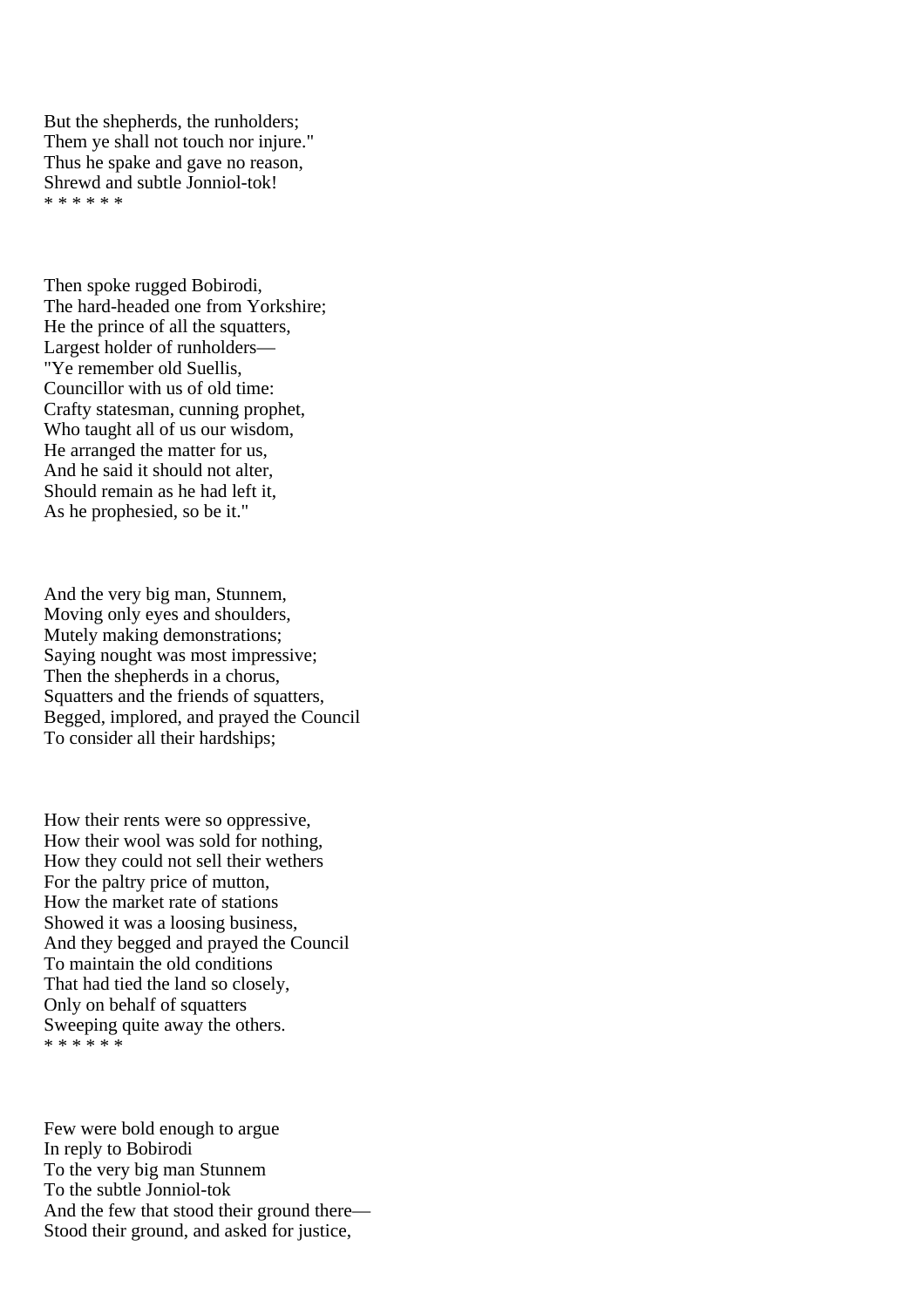Simple justice to all classes— They were bullied and brow-beaten, Called to order, reprimanded By the big men, the stock-owners, Squatters, and the friends of squatters, And the timid ones around them, Who would fain be friends of squatters, So the fluent Secretary, Oloware, the rapid speaker, With his colleague sitting by him, Tomicas, the Chief Surveyor, Trembled on the crimson cushions, Gave them all that they demanded, Granted all the boon they asked for, Never dared to ask objections, For they feared the mighty squatters. \* \* \* \* \* \*

And they kicked the farmer backward From the fertile spots of country In the region of the Westward,— Never thinking of hereafter.

Well, to return to Mr. Stafford, he said:—"Sir, this scheme to which our attention has been invited, proposed by the Government though it be, is one for which no Government, or no party within or without the wall of this House can claim the sole paternity. It is one to which the mind of the country generally has been for some time directed with an ever ripening conviction that it was necessary erelong to take some steps in the direction in which we are now invited to consider the propriety of moving. I should desire to see immigrants carefully selected from the agricultural counties, from the south and west of England, from the Lothians of Scotland, and from the north of Ireland, where the inhabitants are well skilled in every sort of agriculture. I would make provisions for settling these immigrants throughout the length and breadth of the country, especially upon the arterial lines of communication which it is proposed to construct, and in order to do so *I should be prepared to walk over the heads of the whole existing land laws* of New Zealand. Sir, there is a large part of the Middle island of New Zealand familiar to me, where at the present time it is almost impossible for working men to obtain a place tor the sole of their feet. *Where whole districts have been carved out into large estates by the operation of a most pernicious system of land laws*, a system adopted in 1853, and against which, at the time, I emphatically protested. Large estates have been allowed to accumulate, upon which nothing but sheep are allowed to run, while large portions of them are fit to maintain industrious settlers. It behoves us in connection with such a great scheme as that now initiated, to consider seriously *whether we should not take power to resume portions of those large estates*, giving, of course, a fair compensation for the lands taken back from those who are now for the most part in profitless occupation of them. I would settle along the line of arterial communication throughout the country, at intervals of not more than 8 or 10 miles, village communities, giving them, not a quarter or half-acre section, as may be sufficient for a village black-smith, or a village publican, but village lots of some three acres, and suburban lots of 8 or 10 acres each, upon certain conditions of proprietorship and residence. I would attach to these communities considerable commons, not for the purpose of establishing a pastoral proprietory, but for the purpose of giving to each inhabitant of the village community, the means of maintaining a few cows."

Mr. Stafford speaking at a later stage of the Debate, was still more emphatic in pointing out the absolute necessity of throwing open the lands for settlement, and foretold in most prophetic terms the occur-rence of our present difficulties, if that were neglected, he said:—"I have from the first believed that this scheme cannot work out eventually to a successful issue without an entire review of the existing land laws of the colony, and it was to me a very great source of pleasure that the suggestions I offered during the debate upon the resolutions (which appeared to me at the time to be treated if not with contempt at least with indifference by the House), viz., as to the *absolute necessity* now that we are going to largely increase the population of the colony by a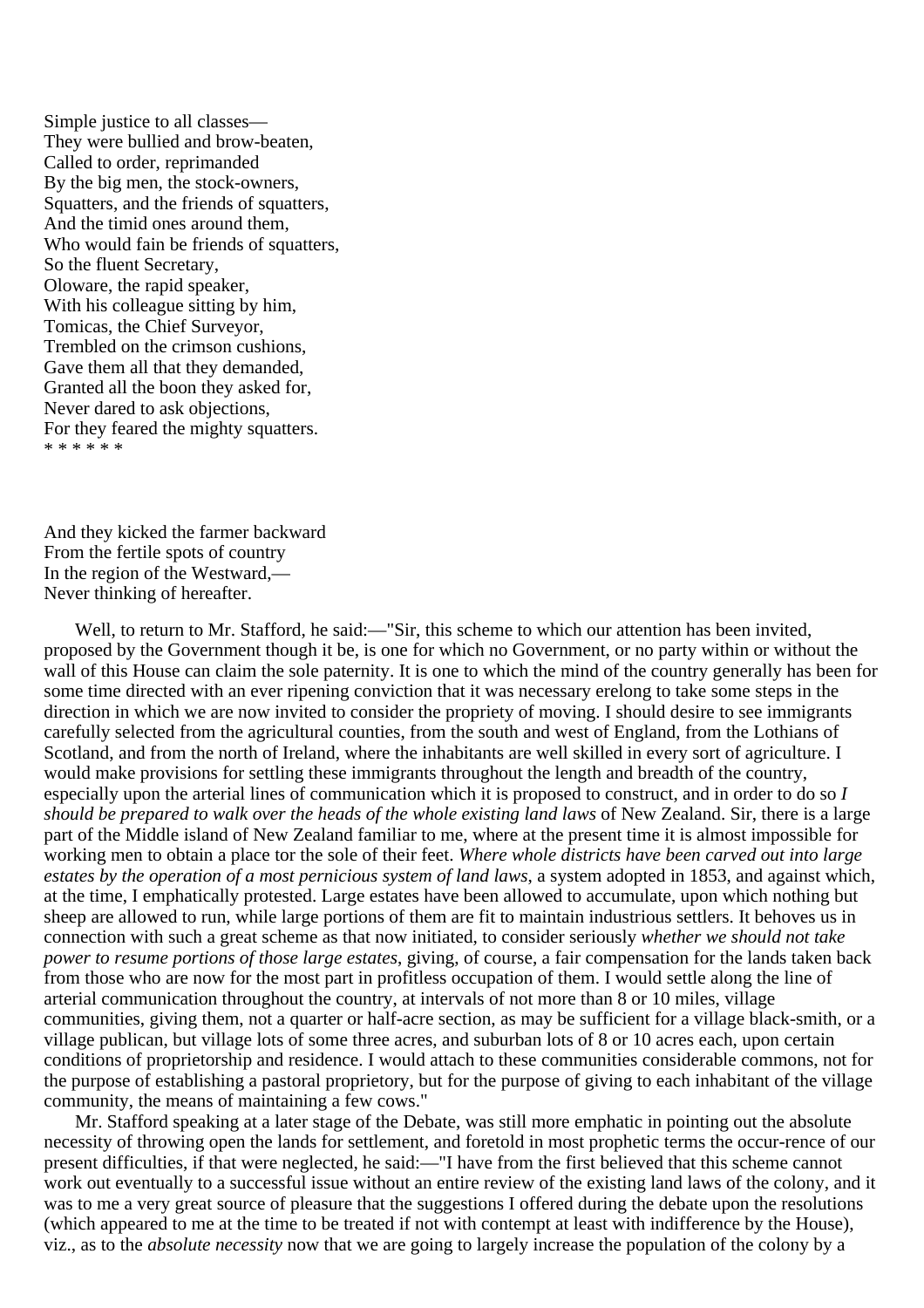system of State Immigration, for *making some provision for settling the people on the land* of the colony, have at last seemed to honourable gentlemen, to have some weight, and to be worthy of serious consideration. I firmly believe that if we are going to land a large number of people upon the shores of this country without offering them facilities for settling in the interior, away from the sea-ports, we shall have nothing but a *hungry, discontented, semi-pauperised people* \* \* \* \* That instead of having a healthy stream of immigrants coming into the country to reclaim its waste lands, we shall have a *peripatetic, unsettled, and discontented population*, who instead of being a source of wealth, will be a great source of injury and injustice to those already in the country."

How truly this prediction has been verified we can all see for ourselves—but we cannot say it was for want of due warning.

With regard to payment for Railways being made in land, Mr. Stafford said :—"He confessed that if he thought the land was going to be alienated in large blocks, he should altogether object to it. It would prevent the settlement of a large population in the country, and the carrying out of a scheme of colonisation, which after all was the main object they had in view. One effect of this Bill would be to do away with all the existing Provincial Land Laws, and assimilate them into one system, and in that direction he should like to see Legislation going."

Speaking of the monopoly of the land, I must tell you that at that time (1870), comparatively little harm had been done in South Canterbury, only a few thousands of acres each having been bought by some of the more wealthy squatters; yet, no sooner was the money borrowed and the railways commenced, than they rushed in, and swept up nearly all the good agricultural land in enormous blocks; the Government in the meanwhile looking calmly on, without endeavouring to interpose to save the country for actual settlement. In deploring this state of things one is met by the argument, "the land was open to all, why did not the public buy it ?" In answer to this I shall have more to say presently. You will observe that Mr. Stafford advocated a system of village settlements, which has now, after 10 years fatal delay, and when too late to be of much practical use, been adopted, as explained in the last report of the Secretary for Crown Lands, extracts from which I shall read you presently.

Mr. MACANDREW in supporting the Government scheme, brought forward a new argument, in their favour, viz., that railways would cost very little more in the long run than metalled roads, which all admitted to be a necessity—Loan or no Loan.

Mr. MCGILLIWAY'S views were in entire accord with those of Mr. Stafford, as to the necessity of settling people on the land, he said :— "What was the use of railways or the development of any industry without population? Instead of asking the people to come out and labour on the Public Works, he would ask them to come out and settle upon the land at once, under such land regulations as would enable them to do so. He greatly doubted if the yeomanry and industrious tenantry would come out to work on the roads. The great summit of their ambition was *to be landowners* on easy and desirable terms. Instead of asking the immigrants £100 for 100 acres, it would be much better to acquire it at the rate of 2s. an acre, for 10 years. He admired very much what had fallen from Mr. Stafford, his scheme of colonisation appeared to him truly excellent. He would prefer seeing *men, women, and children upon the land, instead of sheep and cattle*."

Mr. GILLIES, in the course of a speech, strongly against the Government, expressed similar views as to settlement. He said:— " I believe in immigration that attaches men to the soil, and I believe in providing for them out of the soil—that is true colonisation, if we can introduce such colonists. I say if there is one legitimate object for which the colony should borrow money, this is the object; and I say if we are in a position to borrow at all, let us borrow for immigration purposes to settle the people upon the soil, and *make them owners of the soil."*

Mr. Fox, who was then Premier, spoke, of course, strongly in favour of the proposals, but time will only permit of a short extract. He said:—"What we want is roads, railways, and public works, and we must have as much money as will make them. My deep conviction is, that the time has come when we should again recommence the great work of colonising New Zealand; and the object of the Government proposals is, if possible, to re-illume that sacred fire. I may not live to see it fully done, but it will be my greatest happiness if I may be permitted still to wear my harness; and if in my latter days I shall not be able to take an active part in the work, still I shall be able to cheer on and to encourage that younger generation into whose hands the work will pass."

Mr. STEVENS, one of the members for Christchurch, also expressed himself in favour of settlement. He said:—"I believe the way to carry on immigration is to give people regular employment at a fair rate of wages—at a rate that will enable them to live through the whole of the year comfortably, and save some money, and to *give them abundant facilities for choosing Crown lands at a reasonable rate*. I may say, from my own experience, which among the farming class is very extensive, that there is no man who does so well in settling in the country as the man who has got a little money and buys his own land."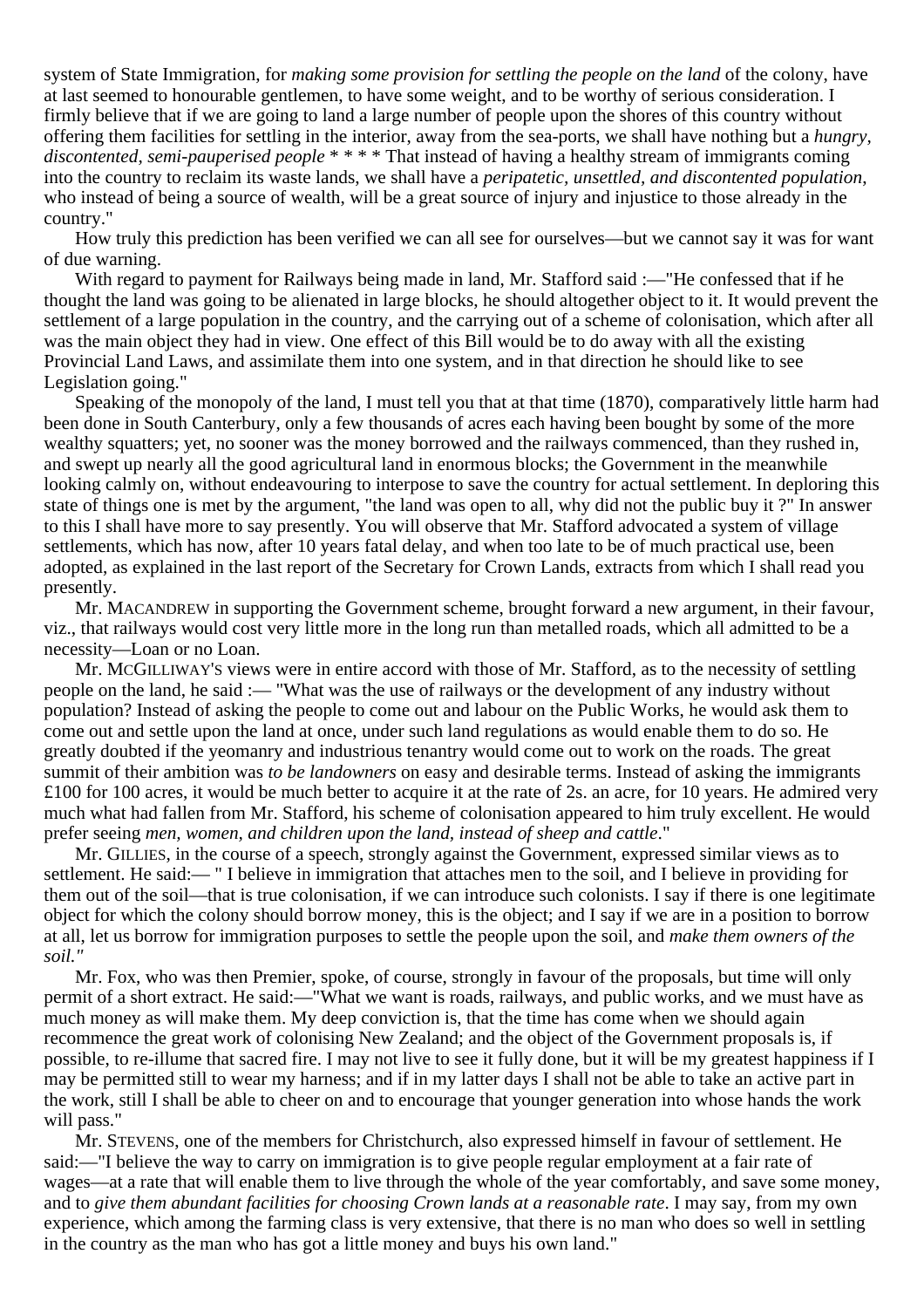Mr. FITZHERBERT, of Wellington, who was even at that time a very old colonist, made a most forcible speech. He seems, like Mr. Richmond, to have foreseen the danger of the land being bought up before the immigrants could be settled on it, and in the strongest possible terms protested against such a catastrophe being permitted to happen; yet, that is precisely what has happened, and the disastrous results of which we cannot yet see the end of. As Mr. Fitzherbert's speech bears directly on the point I wish most strongly to bring out before you, I give you somewhat long extracts from it. He said:—

*"It is well known that it has been a deep and growing conviction on my mind for the last two or three years that we were stagnating in this country, and that we were absolutely failing to perform our duty; that, from whatever cause, Provincial Governments and General Government alike seem to have got into a dreamy and dormant state; that they seemed to have become almost lifeless; that we had over-looked too much the great work of colonisation, which we ought to have considered as those who had to found a new country; that we had altogether forgotten our raison d'etre in this part of the world. I felt that we were false to our great interests, and that we were no longer the men who ought to parade the pretensions which we were constantly doing of being the great builders up of a country. With respect to this question of immigration, I do not hesitate to say that it is one of the greatest problems of the present day, than which there is no question of peace or war, starvation or plenty, civilisation or barbarism, of larger or more profound interest; and we form in New Zealand no small item in that problem, and, for this reason, that we are nearly about the last country within the Temperate Zone which remains yet uninhabited—I say uninhabited, for how else can it be regarded, seeing that we have only a population of a quarter of a million, including the infant born yesterday, to make up the number. To call this an inhabited country is simply trifling with terms. It is not enough to bring people out here and to drop them down anywhere in the country; they must be established and settled. If I thought that a system would be devised of a grand scheme of Public Works for the sake of finding employment for a number of strangers who would be brought here, I would oppose it. I say that the idea of bringing out people as immigrants with the view of obtaining employment upon Public Works in the colony is the most preposterous idea that was ever entertained. It would be a blot upon our administration if we permitted any such scheme to be carried out, which could have no other effect than that of utterly demoralising and corrupting the whole population. It would be monstrous that in a country like this, the immigrant should look to employment on Public Works for a permanent livelihood Panem et circenses. The pages of the past tell us that that was the ruin of one empire. But if such a system be a disease incidental to the mature age of nations, nothing could produce such a state of things in a young country but culpable incapacity of administration. What do we mean by settlement? I come here to a question of vital importance. The land question is the great theme. I admit the problem is not an easy one to solve. The problem in New Zealand has generally been complicated by many difficulties. It is no use to quarrel with that, but we must, by intelligence and discrimination, try to solve that problem. The land must be opened for the people."*

Mr. M'INDOE, in speaking next, corroborated Mr. Macandrew as to the great cost of metalled roads in Otago.

M. PEACOCK, of Canterbury, supported the Government scheme.

Mr. BRANDON spoke in favour of settlement. He said:—

*"He had hoped that a scheme would be put before the House for inland settlement, somewhat on the plan of the old original settlements. That would have been the means of introducing not only labour, but capital also at the same time. It would have formed a settled population, instead of (as now seemed to be the great idea) introducing people to carry on works without thinking what was to become of them when the works were finished. There was plenty of land both in the North and the Middle Island ready and available for such a purpose. Instead of borrowing for railways upon any such scheme as had been proposed, it would have been better to have said to Provinces which had land available for such a purpose, or for the construction of roads—'We will assist you by legislation in the Assembly to offer to contractors payment either in land or in the form of a guarantee, you taking care that when the contractors have such land they shall settle it or sell it for settlement within a specified time.'"*

Mr. KELLY spoke strongly in favour of encouraging small settlers, and also in favour of establishing local industries, which, in my opinion, can never be successfully introduced in any town except where the country districts around it are thickly settled by a fixed population. Mr. Kelly said:—

*"The men they wanted, were small holders of land—men who came from parts of the old country where industry and frugality were habits of second nature. \* \* \* \* \* \* The class of men also which they required were those who in settling down relied upon their own exertions, and who would not, in times of temporary depression, go clamouring to the Government for work. The only way to secure such people was to insure them liberal land laws, by which they could obtain holdings at a cheap rate, to be paid for in a reasonable time, and make them accessible by good roads. There was one point which he had overlooked, and that was to impress upon the Government the necessity of encouraging new industries. It was a most important consideration, and*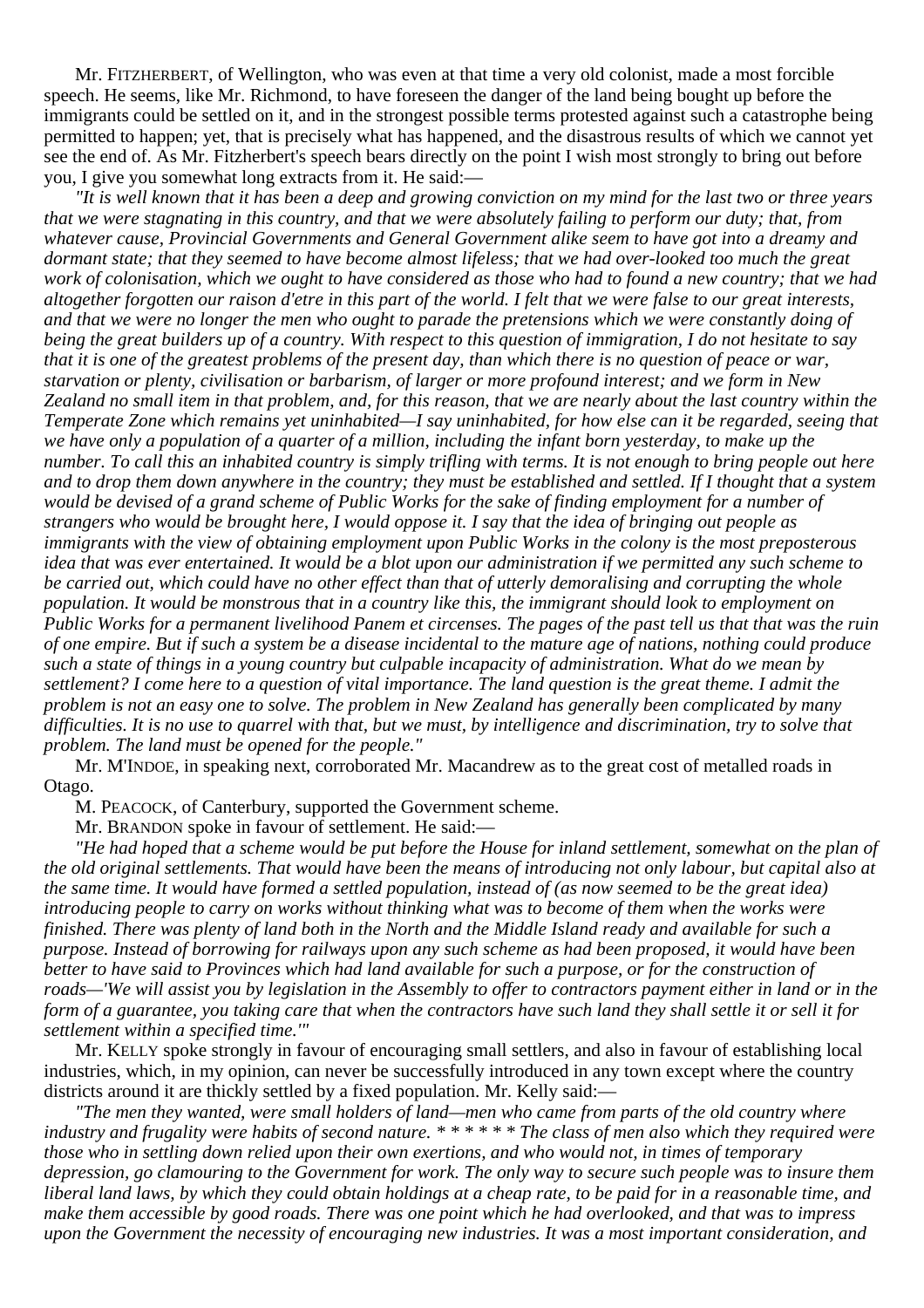*one which could not fail to strike any one on looking over the customs returns, finding as they did there, articles of food, clothing, boots, shoes, cordage, leather, and other articles of manufacture, which might be just as well produced in this country. He found that the value of these necessaries imported into the colony, and which might be produced within its boundaries, amounted to two millions sterling."*

Mr. HOWORTH reiterated Mr. Fitzherbert's views. He said:—

*"It would not be wise to introduce immigrants to compete with the labour we have already here. The great inducement to the people in the old country (and in all countries, in fact) to come to the colony was, that they might become proprietors of the soil; that they might have land on which to settle and call their own. He did not think it would be any inducement to ask labouring men in England to come out to this country merely to accept employment on Public Works; they might be giving up a certainty for an uncertainty, and they might not like colonial life when they came here. The great inducement to persons leaving the home country was the prospect of making a new home for themselves and families, and releasing themselves from a position out of which they can have little hope of gaining an independence. He believed that if this colony were to take its place among the nations of the earth, it was the duty of its inhabitants to make themselves a nation, and to do that they must have population, which is the greatest source of wealth any country can have, and the means of developing large resources."*

MR. MERVYN spoke in favour of altering the land regulations, and showed that even so long ago as 1867, suitable settlers had left Otago, owing to the difficulty of finding land to settle on. He said:—

*"The colony must ere-long take up the question of liberalising the land laws generally \* \* \* He could speak with greater certainty with respect to the province of Otago (than Canterbury), and he could say that he had known hundreds of people compelled to leave Otago in consequence of land not having been thrown open to them on which they could settle. He had presented a petition to the House to that effect in 1867, and since he came to Wellington this session, he had met men who were on their way to California, for the simple reason that there were not facilities given them to enable them to settle in Otago. These men to whom he referred, he knew had £200 to £300 a-piece in their pockets, and it could not be denied they were a most desirable class of settlers, men who by frugal habits had saved what little they possessed, and so long as such a state of thing existed respecting the land laws, people might be brought into the country, but they would not settle."*

MR. POTTS (of Canterbury) advocated opening up the country by branch lines to encourage settlement. MR. ORMOND, then Superintendant of Hawkes Bay, also supported the Government proposals. He was subsequently instrumental in starting the Scandinavian settlements in the Ninety Mile Bush, which have proved what patient industry can accomplish in the face of great difficulties. He said:—

*"It must be apparent to all that the country is starving for want of population to develope its resources. I have not those fears which some honourable members appear to entertain, that we shall not be able to borrow this money to advantage. I think we may with safety incur expenditure on productive works to any amount that we may be able to get, and I firmly believe that those works will be eventually remunerative."*

MR. CREIGHTON supported the scheme generally, but pointed out that *the land of the Colony should be made security for the loan*. He said:—

*"He believed \* \* \* \* that the resources of the colony fully warranted going into the market to borrow ten millions, but he also believed that what was called the Consolidated Revenue was not at present sufficiently elastic to justify such borrowing on the security of that revenue alone. Let the Government come down with a proposal to resume the landed estate of the colony, let them propose to pledge that estate to the Public Creditor, and then he would support the Government in borrowing ten millions. In Victoria the land was pledged to the Public Creditor, and the land fund was appropriated by a vote of the Legislature. In New South Wales the practice was the same, and so it was substantially in regard to Canada and California. If New Zealand was to go into the English market for a large loan, the English capitalist would require that the whole of the public estate of the colony should be pledged as his security. It would be unfair to New Zealand, to its credit, and to its good name generally, as well as to the capitalist, if the colony went into the market for such a loan, and offered any less satisfactory security."*

MR. W. H. HARRISON in the course of his speech corroborated Mr. Macandrew's and Mr. McIndoe's statements as to the great cost of metalled roads in New Zealand; this is a fact often lost sight of by those who declaim against the Railways, as having entailed so much expenditure, as in all fairness, from their cost ought to be deducted the cost of the metalled roads which would have been necessary if no Railways had been made.

MR. O'NEILL went pretty deeply into the land question, and spoke of the lands of the colony, as being the *birthright of the children born in the Colony*. He said, speaking of Railways:—

*"In 40 years England constructed about 14,000 miles of railways, at a cost of about £500,000,000 \* \* \* At the commencement of the present year (1870), America had 48,869 miles of railways constructed, at a cost of 2,212,000,000 dollars. Speaking of land, he thought that in this country immigrants had been enticed to come out on representations that land was so easily obtainable, and that grants (free grants) could be got. Now 50 or*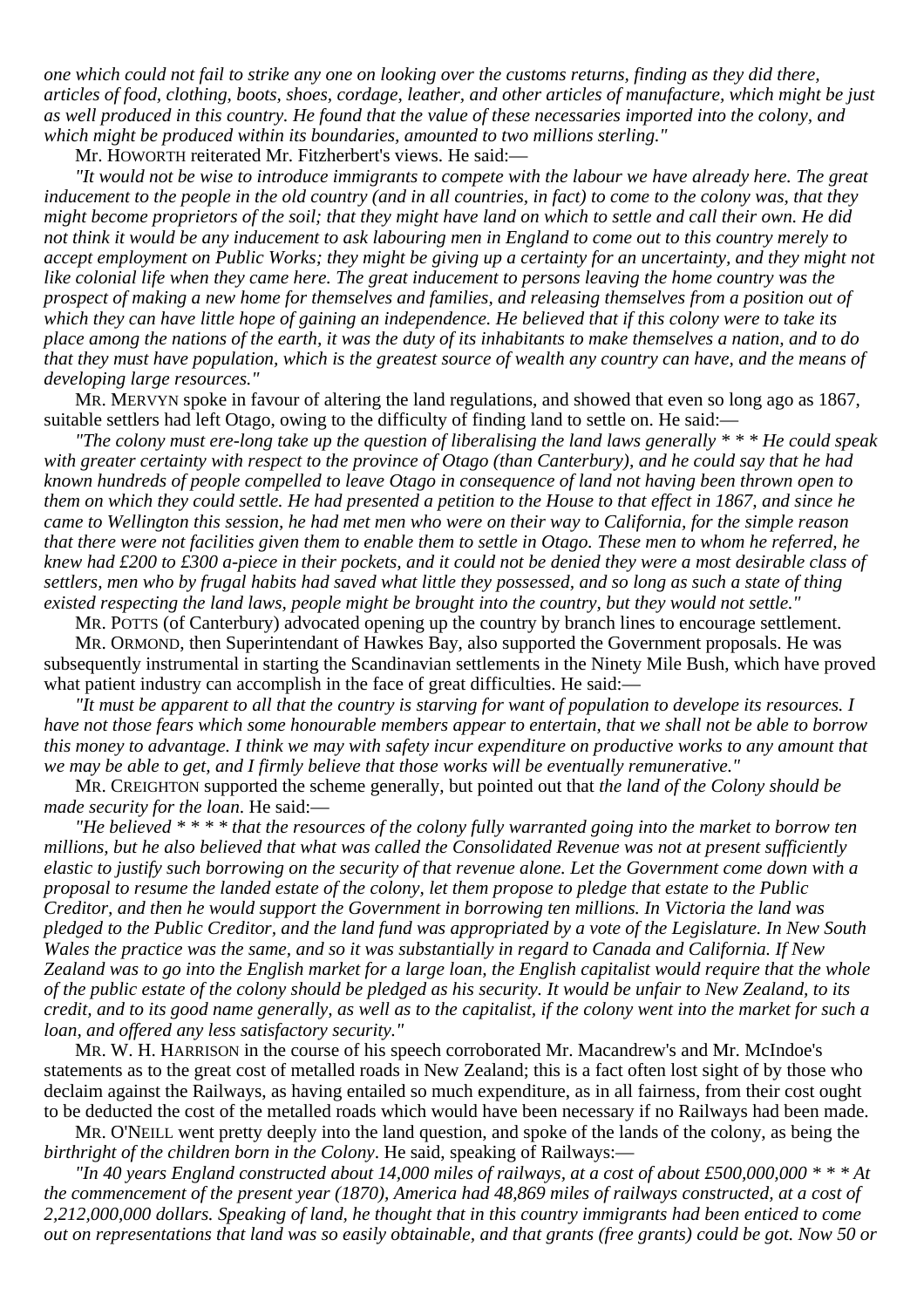*100 acres sounded largo and comfortable in the old country, quite an estate, but little did the immigrant know that he might get almost barren rocks, or some wild secluded spot in the bush, far away from civilisation, on which he would have to make a livelihood for himself and his children. He believed that many immigrants were consequently disgusted with the country, and the representations which had gone home, had to a large extent stopped the tide of immigration. As there was plenty of land in the colony, he would give as a birthright forty acres of land to every child rocked for the first time in the colonial cradle, and he would have this arrangement in force until the end of the time estimated for completing the scheme proposed by the Government."*

MR. CURTIS, then Superintendent of Nelson, supported the scheme.

Sir DONALD MCLEAN, Native Minister, also spoke, of course in support of the Government proposals. He said:—

*"I will only add that, from the time the Government first took office, we felt that a policy for the country was wanted. We felt that firstly, the restoration of peace was necessary, and to that end we have worked constantly and earnestly, with what results the House and the country can judge. We also felt that when peace was restored, colonising operations were absolutely necessary for the progress of the country. We recognised that the country is one abounding in great auriferous wealth, rich in varied resources, but requiring a system of colonisation that should have continuity, that should not be spasmodic, or liable to break down suddenly—a system extending over a series of years, and which should be the means of bringing population, not only from Great Britain, but from Germany, Norway, Denmark, Switzerland, and other parts of the Continent, which population should be able to make for themselves a future, and comfortable homes, in a land which needs but labour to make it, in fact what it has long been regarded as certain to become, 'The Briton of the Southern Seas."'*

Mr. WILLIAMSON, of Auckland, was also a strong supporter of the scheme, especially wishing to see the Maori lands settled. He said:—

"I ask myself, as I did in 1860—Are railways and great trunk roads required for opening up the country? and I cannot but see with more force than I ever did before, that such works are required, and should now be undertaken. But those works must go hand in hand with colonisation. Of what use will it be to open the country by roads unless we have traffic upon those roads? Sir, there is at the present time unoccupied land in the Province of Auckland to the extent of about 14,000,000 acres, and I ask, are we who are here now to retain the monopoly of those lands? The honourable member Tareha has told us to-night that the Natives are willing to dispose of their lands to the Government. I trust, sir, soon to see that land occupied and cultivated, and to see upon it the homes of our countrymen, and its 'wilderness made to blossom as a rose.'"

Mr. DRIVER, of Otago, spoke in support of the scheme, deploring the state of stagnation into which the colony had fallen at the time, thus, he said:—

"In fact, he thought the whole country was drifting into a state of utter stagnation and ruin. In every part of New Zealand, and amongst every class, the feeling was in favour of new blood and new capital. \* \* \* \* \* \* Unless some new life and new blood was introduced into the country, which could only be done by a reasonable and proper system of Public Works and immigration, he thought they would die an ignominious, and what might be termed a dried up sort of death."

Mr. EYES, of Nelson, in supporting the scheme, said:—

*"On behalf of his constituents, he desired to return his sincere thanks to the Government for having initiated the only scheme of colonisation worthy of the name, which had been undertaken by any Government who had held office in the country."*

Having now gone through the list of speakers, I next come to Mr. VOGEL'S speech in reply, in which he said:—

*"The ruling idea of the Government proposals is, that the few colonists of New Zealand have a great problem to solve—viz., how to improve the very magnificent estate which Providence has given into their hands; that it is the duty of those colonists not selfishly to endeavour to keep that estate for themselves alone \* \* \* \* \* \* but to set to work to open and improve it, and really to populate it." Speaking of the Land Laws, Mr. Vogel showed that he was afraid to have that subject ventilated, lest the squatters should combine to defeat his proposals altogether, thus he says—"The honourable member for Grey and Bell (Mr. Richmond) endeavoured once more to obtrude that irritating question, the alteration of the Land Laws. If the honourable member were sincere in desiring to see our measures passed, he would not endeavour to obstruct their passage by obtruding questions which he knows are of a nature likely to divert honourable members' minds from the consideration of those measures. He is sufficiently familiar with the interest which in this House centres in all questions relating to the Land Laws of the colony, to know, that if the question of a radical alteration in the Land Laws is raised, it will supersede the consideration of the Government proposals." Speaking of the Canterbury railways, he said—"The figures given by the honourable member (Mr. Rolleston) were very instructive. They showed us the astounding progress which Canterbury has made, and it seemed to me that it was in the mind of the honourable*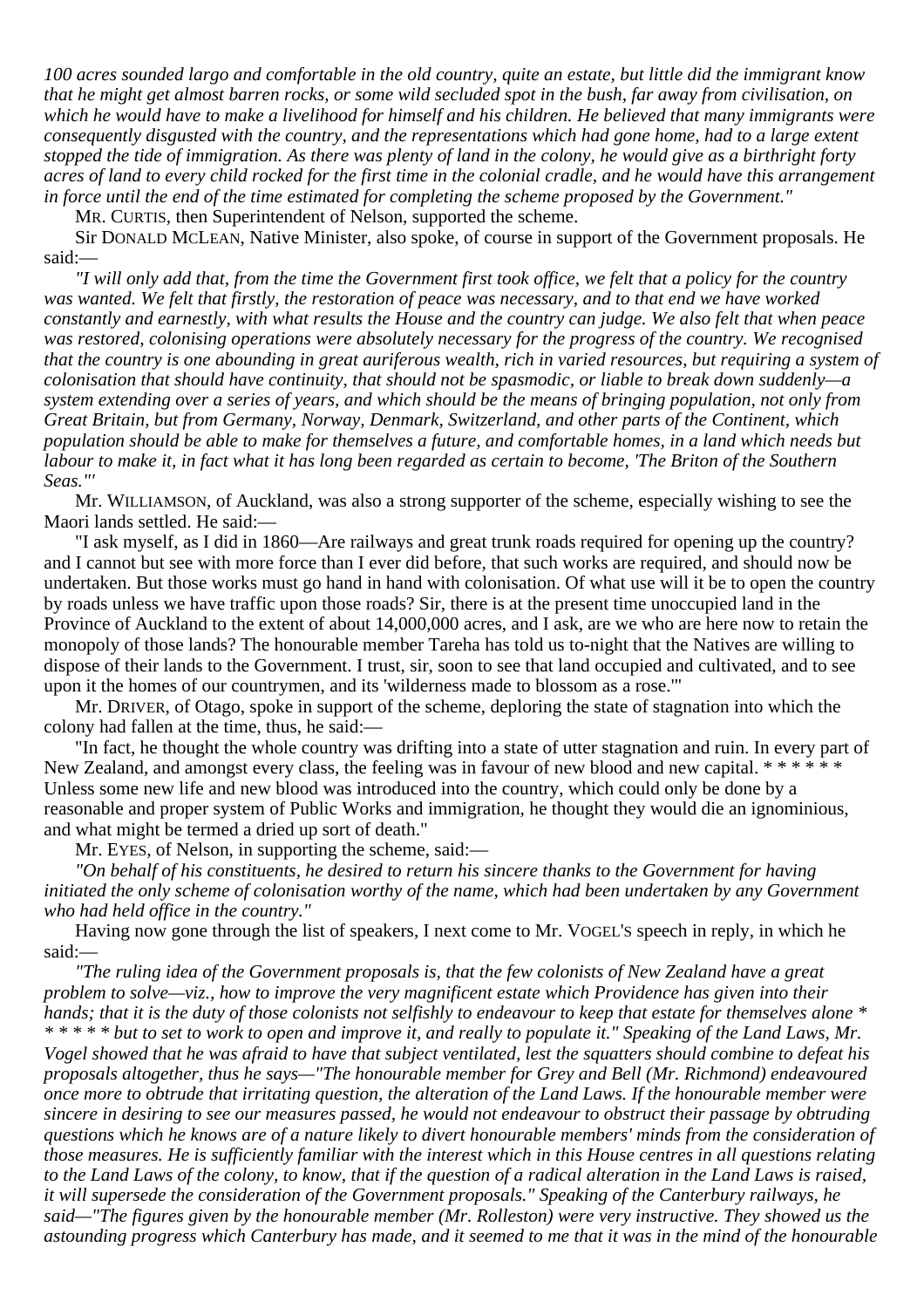*member to shut out the rest of the colony from the prospect of such improvement as has taken place in Canterbury, rather than to say to the other Provinces—'Go and do likewise.' We say only, we will construct such railways as may from time to time be found to be desirable and payable; but Canterbury entered upon railway construction with a population of some 12,000, and with that great tunnel difficulty before it. And what has been the result? One which the honourable member for Avon describes as eminently satisfactory." Speaking of the proposed railways, he said—"The Government shall understand it to be its duty, before the new House can be called together, to ascertain the opinions and wishes of the different Provinces, to enter with them just as is proposed by the Bill, into a discussion as to what railways they desire, what conditions they are willing to submit to in order to get such railways, what are the conditions of the country through which the proposed lines will pass, what will probably be the traffic, and to what extent the lines are likely to pay."*

Mr. RICHMOND followed in a short speech, from which I take one extract:—

*"We are providing means for bringing people here, but we are not providing attractions for the purpose of retaining them here. There is no attraction to the rural settler which will compare with the attraction of settlement upon the land; and there is nothing on the American Continent which presents so powerful an attraction to emigrants as the facilities which are afforded them of settling down upon their own land"*

Mr. VOGEL, in winding up the debate, said:—

*"During the last few days of this Parliament, let us think of the people, not of ourselves, not of parties. Let us forget all differences, and give to the country the future which this Bill promises."*

Then came the division, which disclosed an overwhelming majority for the Government—viz., ayes 45, noes 7, the only members voting against the Public Works Policy being Colonel Haultain, Sir C. Wilson, Sir D. Munro, and Messrs. Jollie, Richmond, Reader Wood, and Collins; yet the organs of the present Government would have you believe that Sir Julius Vogel is responsible for the debt, and that they had nothing to do with it!"

I have now gone through the debate, and given you quotations from most of the speakers in order to prove to you that the great majority of the House of Representatives supported Sir Julius Vogel's policy; and further, that nearly all the most prominent men concurred as to the *absolute necessity of settling people on the lands* of the colony on favourable terms, if that policy was to turn out a success, and that in the absence of such settlement nothing but a disastrous failure of the whole scheme could be expected.

In going into committee on the Bill, on August 9th, Mr. FITZHERBERT said:—

*"For the first time in our history I may say this colony as a colony is going in for Public Works, it is going to resume that great duty which has been so long neglected, that of colonisation. There is no doubt that in according the vote for that purpose there has been a unanimity such as has been rarely accorded upon any question in this. House. Having in view that which must be faced by the Government, the actual settlement of the people, he would gladly have seen the Government propose, instead of a wholesale indiscriminate and promiscuous kind of proposal for taking land, that it should be limited in the direction of granting alternate sections, limiting the depth from the frontage. Colonisation in the North Island henceforward had become almost impossible, unless some change was introduced. He meant colonisation upon any concerted or large scale. The very eyes of the country were being picked out every day, and it was impossible to form anything like systematic settlements."*

Mr. RICHMOND in opposing the proposal to pay for some of the railways in land, said:—

*"Land is not only bad coin because of the uncertainty of its value, it is not only subject to discount, but it is also bad because we want to settle a population upon it, not to sell it in lots to suit the convenience of contractors and speculators, but to settle every part of the country with a population that will remain upon it. We do not want large farms, but we want the smallest farms that men can settle down upon and cultivate profitably, because then we get population settled in the country, and with population we get revenue. Unless those who think with me exert themselves to the very utmost, and make up their minds to sit here for the next three months, if necessary, to perfect these Bills, we are about to launch measures which will bring shame upon every one of us, who have so grossly failed in our duty, to protect the interests of the people of this country."* Mr. CARLETON speaking of the proposed immigration, said:—

*"Let me assure the House from the experience I have had among immigrants, that no man settling down upon a piece of ground in this country need expect a return under eighteen months or two years, and unless he has the means to sustain himself during that time, he sinks down at once into the position of a day labourer. I for one am not prepared to flood the country with mere day labourers, and to bring down the rate of wages to such as will not support a working man. I am one of those who ask a fair day's wage for a fair day's work, and I also ask a fair day's work for a fair day's wage. Some successes there have been, I know, and the greatest success has been in the importation of immigrants from Canada, and Nova Scotia. They are the best settlers I have seen, the hardest working, perfectly sober, and able to turn to in this country at a day's warning, without loitering about the town after disembarkation, and wasting what little means they have brought out with them. I*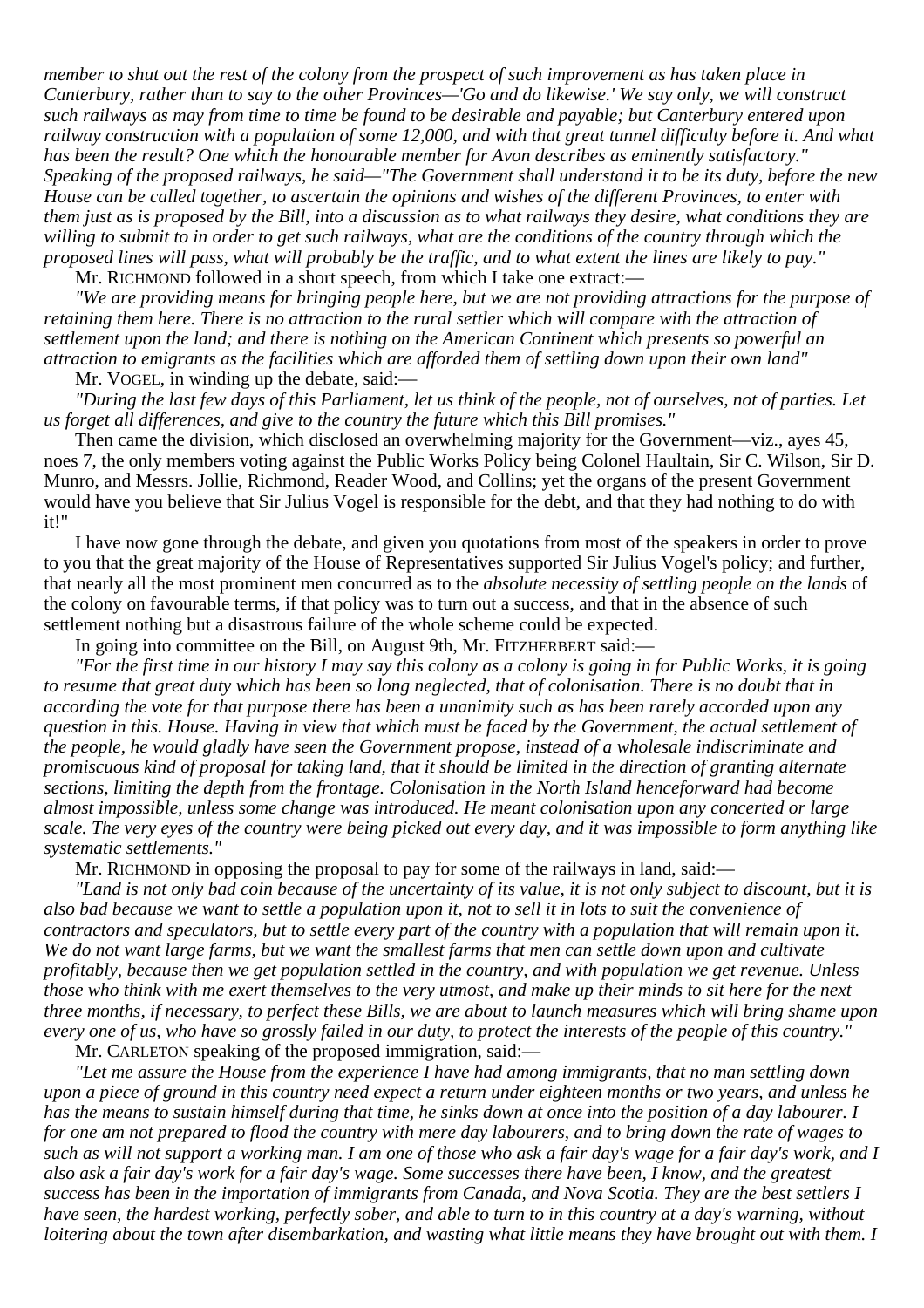*have said this much concerning immigration, not by the way of discouraging it, for I myself most heartly desire to see it entered on; but to show the necessity of caution, of beginning quietly and steadily, and of feeling our way, and not bringing out crowds at once, but by degrees."*

Mr. DRIVES said with regard to the Land Laws:—

*"There was another great element which ought properly to come on now for discussion, and that was in reference to the lands of the colony. This he considered the backbone of the whole undertaking, and unless coupled with this in a proper way, it was impossible to think that the scheme could be carried out properly. He believed, more particularly with regard to immigration, that it was impossible it could be carried on under the existing system of Land Laws"*

Mr. ROLLESTON in his speech showed that he was quite aware of the evils of large holdings. He said:—

*"He was glad to hear what the honourable member for Timaru had just said, that he objected to the payment for these Public Works being made in land, because it showed that the honourable member was in earnest in bis views with respect to the settlement of the country by people instead of sheep; but at the same time he did not think any great good would be obtained by doing away with the existing Provincial Land Laws. In Canterbury the Government had the land to dispose of for the purpose of making roads and other public works; but the moment they dropped the price of land it would be bought up by large speculators, who did not care about opening up roads, and in fact would rather be without them. The settlement of the country would be obstructed by the land getting into the possession of large holders. No one, he felt assured, would accuse him of a desire to interfere with enabling people to settle on the land, or desiring to see large tracts of country occupied by sheep to the obstruction of colonisation \* \* \* He would oppose the system of payment in land, because it would ultimately tend to prevent colonisation."*

Mr. WILLIAMSON, speaking as to land in Auckland Province, said "that there was plenty of land to the north of Auckland which might he rendered available for settlement if in the hands of the Government, but which would be quite useless for that purpose if allowed to pass into the possession of private individuals. It was well known that wherever lands were thus acquired they were left to remain as they were before—a perfect wilderness. Colonisation was wanted in the North Island."

Speaking with regard to the taking of private land for railway purposes, Mr. VOGEL said "it was the very bane of a new country, that greediness for compensation when any new work was to be carried out. The strong way in which it had been put down in America enabled important works to be carried out for the benefit of the public. There, private individuals were not allowed to interfere with the carrying out of great public undertakings. In this country we should also discountenance the organised greediness of persons who would prevent Public Works being carried out unless they could obtain extraordinary compensation from the Government."

Mr. GILLIES said, on the same subject:—

*"The honourable member for the Hutt was right in saying that the speculator would be in advance of them. Orders had gone from, this city, since this Bill had been placed in the hands of honourable members, to purchase lands wherever the railway would pass through. He would suggest to the Colonial Treasurer, that unless some mode of valuing the land before and after occupation were adopted, it would be ruinous to attempt to make a railway under the provisions of that clause."*

Mr. MOORHOUSE, speaking on this subject, said:—

*"His experience was, that the sympathies of that part of the public who were called upon to judge in such matters as this, were not with the Government, but with the unfortunate people who acquired four, five, or even ten times as much for their land as it was worth. In the Province of Canterbury, twenty times the actual value of an estate had been given for it for this purpose."*

With regard to this plundering of the Government under the form of demands for compensation, you may remember a charge of this kind was brought against the present Premier by the *Lyttelton Times*, on the occasion of his last candidature for Selwyn, at Leeston.

The Public Works Bill was read a third time, and passed on August 18th, 1870.

In the Legislative Council the debate was opened by Mr. GISBORNE, who said in the course of his speech:—

*"Immigration is unquestionably a reproductive work. Every immigrant whom we can bring into the colony, looking at the question in its lowest light, represents so much of revenue-producing power. But when we think of the importance of increasing our population, we must consider that immigration is the most essential of our requirements."*

Colonel WHITMORE, speaking in reference to the assumption that customs revenue would increase in proportion to the increase of population, said:—

*"Neither the ordinary revenue nor the customs revenue shows any proportionate increase to the increase of population. There is nothing of the kind. I would further say, that a large immigration means a very*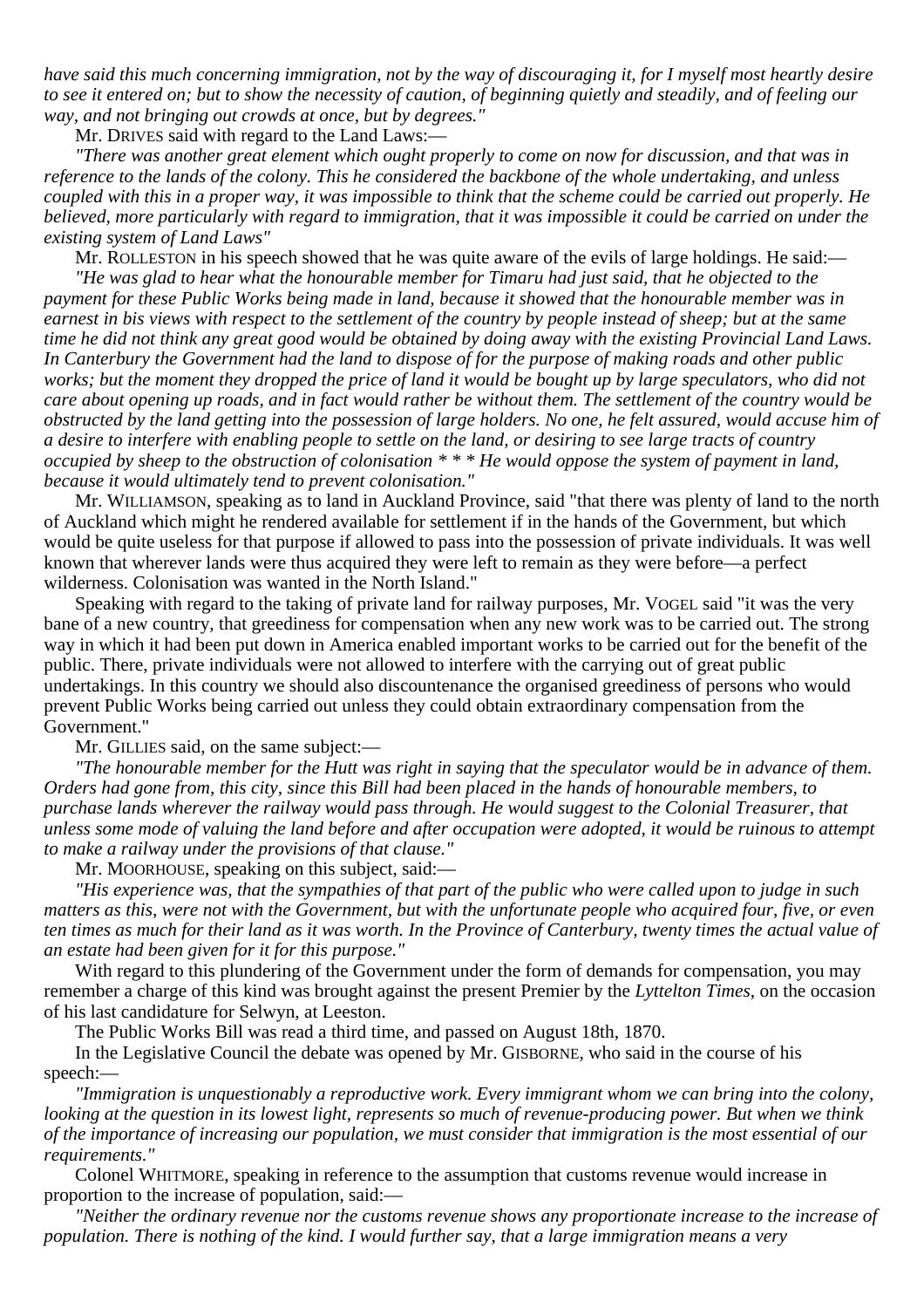*considerable fall in wages, and it is the excess in wages which is spent in luxuries upon which our customs are levied; and if the wages of the people are reduced, the customs revenue of the country must, suffer fully to the extent of the larger number of people. \* \* \* We shall be leaning on a rotten reed if we think that immigration will so increase the revenue as to keep down that taxation, and to meet it we must trust to our own industry alone."*

The Hon. MATTHEW HOLMES, a thoroughly practical colonist, made a long speech, from which I will read you some extracts bearing on the question of settlement by small farmers. He said:—

*"I think therefore that the time has arrived when we should entertain the question of the settlement of the country, and introduce as large a number of immigrants into it as our means will permit. And, sir, I cannot but pause to think how wanting in our duty we should be to our fellow-countrymen at home, who are, many of them, living in what we should consider abject poverty, and not a few in a state of complete destitution, were we not to make an effort to enable them to join us here, especially when we consider that there would be a double benefit to them, in placing within their reach liberal wages, plenty of good food, and the certainty of their becoming independent in a few years, as the result of sustained industry and sobriety. The profits of an ordinary labourer for one year would enable him to buy the fee simple of at least thirty acres of agricultural land, such as he never could have dreamt of possessing in the mother country; and to us there would be the great benefit of settling an industrious population on our waste lands, which only require a very moderate amount of labour expended upon them to make them productive. Sir, in thinking of these things, the mind is lost in the grandeur of the future of these islands, their insular position, fine temperate climate for Europeans, prolific soil, capable of growing all the productions of Britain, and most of those of the Continent, and mineral productions only waiting for a large population to develop them. Another argument in favour of immigration is, that so long as it continues, the prosperity of all classes is sustained, while a stoppage invariably produces depression amongst all the members of the community. For a colony to remain stationary means physical, mental, and moral decadence. America is a notable proof of this. There is no doubt that its continued extension and prosperity is promoted by the constant influx of people. All classes there (unlike the working classes of these colonies) welcome the new-comers as their best friends \* \* \* \* \* \* Another question of vital importance is, what class of persons are we to introduce? My own experience as an employer of labour would lead me to prefer the small farmers from the Lowlands of Scotland, the north of Ireland, and the best agricultural counties of England, farm labourers from the same districts, shepherds from both sides of the Borders, the Lothians, Perth, and Sterling shires. Other classes worthy of consideration for settling on the West Coast of the Middle and Stewart's Island are Norwegians, Nova Scotians, and people from the north of Scotland and the Orkney and Shetland Islands. There they would have fine harbours, splendid timber for shipbuilding, and the sea teeming with valuable fish for curing. But, before entering on their introduction, the question arises, how are they to be settled, and what attractions can we place before them to induce them to select this colony for their future home? The first requisite is constant employment at a fair rate of wages. This can be secured for them only by commencing Public Works, such as are proposed by this Bill, in different parts of the colony. But the greatest attraction is the certainty of their being able to purchase upon easy terms lands upon which to settle permanently. I never met with a man of any grade who did not desire to possess a piece of mother earth. It is the one dream of the life of agricultural labourers especially, which can never be realised in old countries. Hence the large number of the best of that class who emigrate. It will, therefore, be necessary to have a good supply of land in the market ready for settlement. Our land system in Otago is very defective in that respect. The regulations are so complex that only bush lawyers can understand and take advantage of them. The difficulties thrown in the way of purchasers would lead one to believe that the Government was conferring a special favour in allowing people to purchase, whereas the obligation is all on the other side."*

The Hon. Mr. SEWELL said, on the subject of immigration:—

*"I now come to the question of immigration. I entirely agree with the honourable members who have spoken of that as the cardinal point in any plan of colonisation; because, to my mind, everything revolves around this central point—the bringing of people into the country. It is in the people of a country that its strength and its wealth resides."*

The Hon. Mr. CAMPBELL said, in relation to the same subject:—

*"I am sure that all those who have been in the country for the last few years must recognise that the utter cessation of immigration which has taken place, has been the one thing more than anything else, which has produced the present stagnation of trade in the country. When I consider that the total amount to be expended is £1,000,000, only sufficient to bring out 70,000 people, I do not think the proposal is too large for the country to undertake. I believe that a healthy scheme of immigration to the extent of seven, eight, or ten thousand people a year would not be too much for the colony to absorb. Unless we have a large immigration into this country we shall never be able to undertake manufacturing industries, or to cultivate the country, and we shall not enable the colony to meet the burdens which will necessarily be imposed upon it by the present scheme."*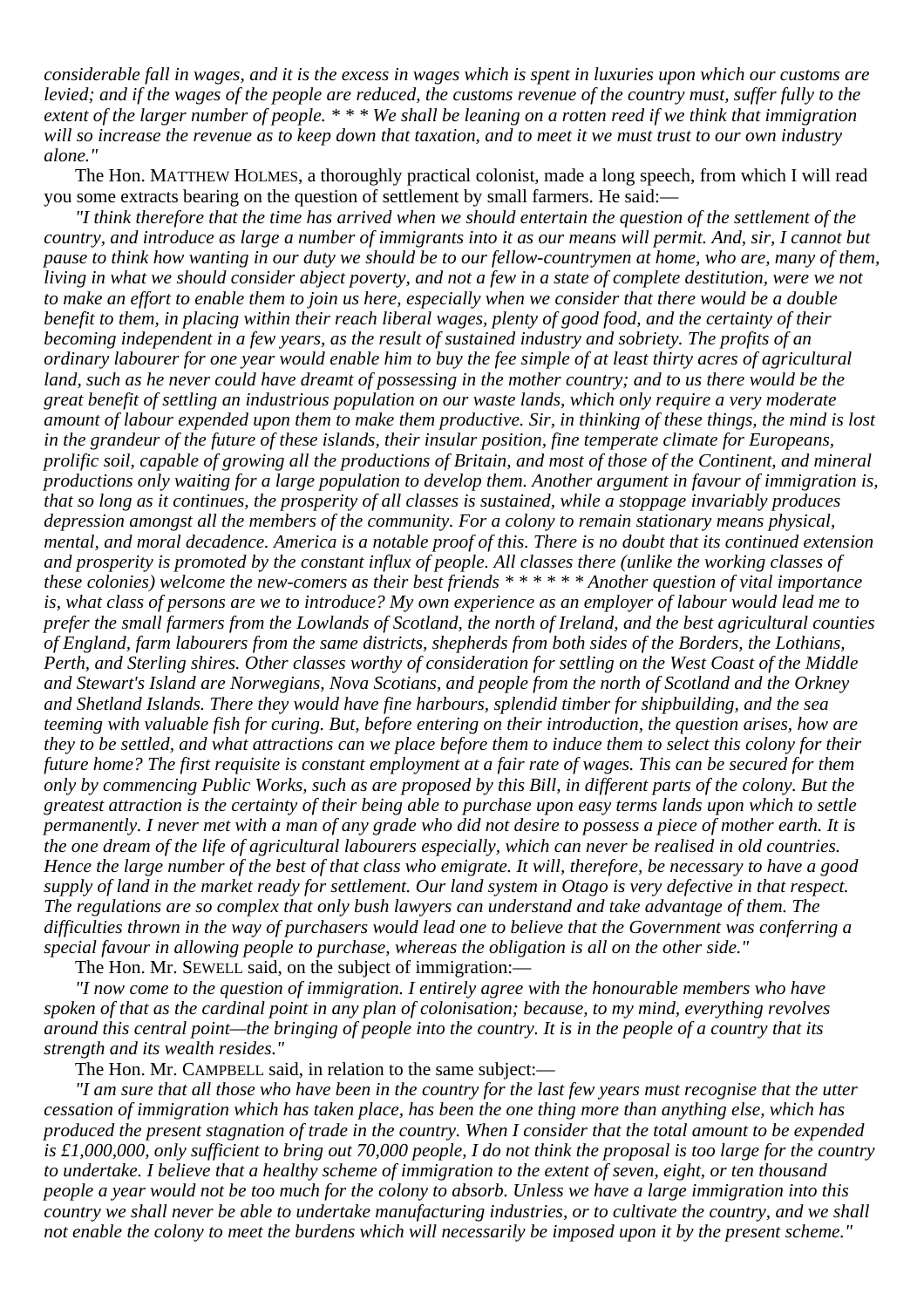Mr. Campbell was then the largest sheep-owner in New Zealand, and is now a very extensive holder of freehold land, so that he looked at the question entirely from the point of view of an employer of labour.

The Hon. Mr. ROBINSON spoke next. He was then, and is still, one of the largest freeholders in the colony, and one who has kept nearly a whole county locked up from settlement to this day. He expressed the most liberal and patriotic sentiments with regard to *other peoples runs*. He said:—

*"He had very little hesitation in saying that when the great resources of New Zealand—that is, her mines, those great storehouses of wealth, her native industries, flax, &c.—were developed, and her fertile plains and valleys occupied, as they are sure to be, it would be found that New Zealand was capable of keeping a larger population than the present Australian colonies combined. Indeed, he might say, that he believed that the capabilities of this country were far greater than even its most sanguine colonists imagined. \* \* \* \* \* \* He saw around him many honourable members who had possessions in the shape of leaseholds, who probably thought they ran no risk, but let them not think they would go scot free. The people—the power of this country—would sweep those leases away, and turn those lands to their proper legitimate account, by converting them into homesteads for families, and populating the country, instead of letting it remain a wilderness in the shape of a sheep-station. \* \* \* \* \* Whilst money was being expended in conquering a peace and reclaiming land in the North Islsnd, the land in the South Island had been tied up in faster ratio. All the land in Nelson and Marlborough was leased for twenty-eight years, and was much more alienated from purposes of settlement than freehold land. \* \* \* \* \* \* Those leaseholders were like dogs in the manger; they could not put population on their land, and they would take care that nobody else did. \* \* \* \* In the Province of Otago \* \* \* \* \* \* they might call their land laws legion; and so complicated were those laws that any one arriving with, say £500, would find his money all gone before he could find out the land laws." I quote Mr. Robinson's peroration, which a Yankee would call "high falutin:"—"Upon the shape and form that Bill left the Council hung the question, shall this country, great in every sense of the word, take the lead amongst the civilized nations of the Southern Hemisphere? Shall this broad and sparsely populated land, with a climate for salubrity without a parallel, with its broad and verdant plains intersected by rivers, rivulets, and sparkling streams, its rich and fertile valleys, and its magnificent wooded slopes, become densely studded with millions of the happy and luxurious homes of prosperous and contented families, or shall the present and rising generations live a lifetime of poverty and misery?"*

The Hon. Mr. WIGLEY, speaking in favour of making payment for the railways in land, quoted the case of the Albury Estate, taken up in that way by the Hon. E. Richardson, he said:—

*"In Canterbury that principle had worked very successfully. In that province 20,000 acres of land had been taken up by the contractor for the railway, representing a sum of £40,000. The result of that system was, that the contractor had settled in the colony. Instead of taking the money out of the Government chest, the contractor had settled down, selecting his land in blocks of 8,000 or 10,000 acres, which formed nuclei for subsequent selections. \* \* \* \* \* \* He had no doubt that when the railways were completed the freehold land he had purchased would be settled on by small farmers; and, from the way in which he had acted, he (Mr. Wigley) was induced to believe that he would bring other persons out to the colony, and thus do it a good service."*

After Mr. Gisborne's reply, the division was called, and resulted as in the Lower House, in a large majority for the Government—viz., 25 *for the Bill, and only* 8 *against it*. Those who voted against it were Colonel Russell, the Hon. Ernest Grey, and Messrs. Kenny, Mantell, Nurse, Robinson, Taylor, and H. R. Russell. Subsequently, in committee of the Lower House, Mr. WILLIAMSON said:—

*"They should open up the country and render it fit for the reception of people, unless they wanted it all to themselves. Robinson Crusoe occupied a territory and was able to say he was monarch of all he surveyed; but he trusted that the British mind with which they were endowed (his honourable friend, the member for Gladstone, Mr. Jollie, included) would feel that this great country was not given to the present inhabitants to hold for themselves; that it was not for their own particular benefit that the money proposed to be borrowed was to be expended, but for the good of the whole British Empire. They should not forget that there were many others anxious to participate in the benefits which they enjoy. The great resources of this country would never become known or developed if left in the hands of the few who were now in occupation of it, and it was the duty of that House to give the Government the means of bringing out people who would assist in the object of improving the country and developing the vast resources of it. \* \* \* \* \* \* He trusted that those narrow-minded legislators, who had so long monopolised public places would no longer be tolerated—men who held their seats, not to the advantage, but to the great disadvantage, of the colony."*

Mr. MERVYN said, by way of a last protest:—

*"Under the Immigration Bill which the House had previously passed, no inducement was held out to intending immigrants to come to this country, in the hope that they might be enabled to settle upon the waste lands. He maintained that unless some such inducement were held out to the immigrants who were invited to our shores, the immigration scheme of the Government must prove a failure; because he believed that the*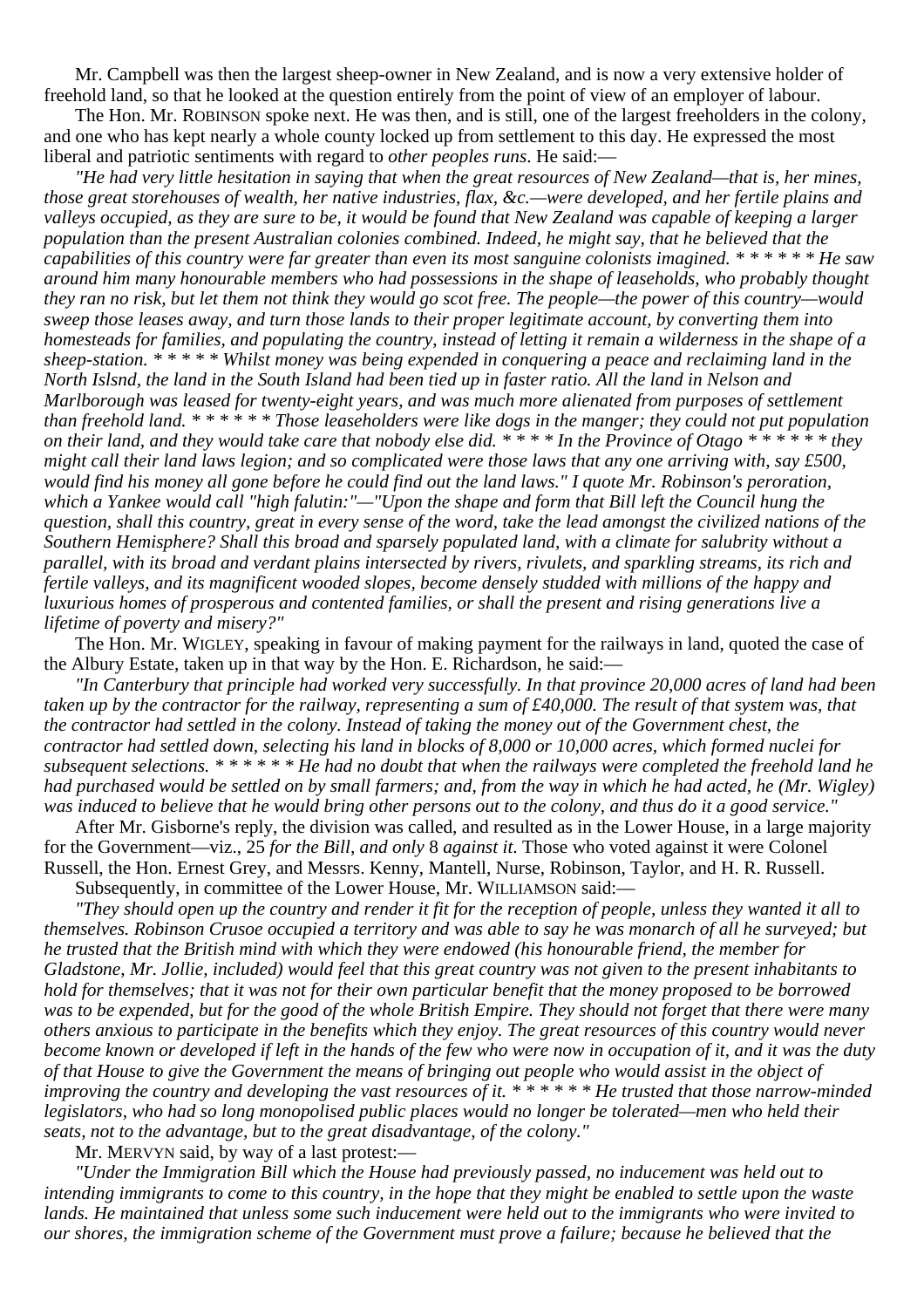*proposal to bring people into this country merely to execute public works was based upon a false principle, and could not fail to be productive of disastrous results."*

Sir JULIUS VOGEL wound up with the following peroration:—

*"The whole case for our measures may be summed up in a few words—Do we or do we not believe in the resources of New Zealand? If not, it is not wise that we should spend money in trying to develop the country. But, if we do believe in the resources of New Zealand, why should we not march with the time, and try to do rapidly that which would otherwise take a very long while to effect? Why should we not do for the country in ten years that which, if the work be not specially and energetically undertaken, will probably not be done in less than one hundred years? The Government believe that there are in this country vast and valuable forests, great and varied mineral wealth, teeming fisheries, pastoral lands, and enormous agricultural capabilities. Why should we not say to the overburdened population of the old country—Here is a land rich in all natural resources; we are willing to develop it to the largest extent if you will come and make it your home. That, Sir, is the policy of the present Government!"*

The division followed—ayes 35, noes 6.

And so the great Immigration and Public Works Policy of 1870 was carried triumphantly through both Houses of the Legislature, amid high hopes for its success and for the future prosperity of the colony. I fancy most of you will concur with me in thinking, that if it had been carried out in its integrity, according to the ideas set forth in various speeches I have quoted from, it would indeed have been a success, and have led to great results; and probably, at this moment, all classes of the community would have been rejoicing in a fair measure of prosperity, instead of our being in a position to be held up by the home papers before the British public as a solemn warning and shocking example of spendthrift improvidence. I shall now, in accordance with the plan I sketched out in my opening remarks, proceed to show you that *the colony has not been actually settled*, or the inland district populated to anything like the extent it ought to have been, and which it is generally supposed by the dwellers in the large towns to be. In tact, that, with the exception of a few districts, such, for example, as the Christchurch district, extending, say, from South bridge to Amberley (which, I may remark, was mainly settled prior to the inauguration of the Public Works Policy), and in South Canterbury, the district extending from Temuka to the Waihi Bush (which was also settled prior to 1870), the greater part of Canterbury is held in large blocks to the exclusion of small settlers. And here, it would be as well to remark, that these districts I have alluded to as being properly settled, were so settled, not because there were no runs there, but because the land being all level and nearly all of good quality, the squatters found it impossible to "spot" it so as to prevent farmers buying it up, as was done in the Downs districts, and consequently the only effectual remedy against "cockatoos" would have been to buy up the whole run at one sweep, which few of the run-holders were in a position to do, at the Canterbury price of £2 per acre, though the process was easy in Nelson or Hawkes Bay at 5s. per acre. I shall now give you some statistics tending to show what the amount of settlement ought to have been, if the country had been settled on the American system, by small farmers, instead of being carved out into great estates on the Australian system. In order to give you a clear idea of the different results of the two systems. I will first give you a comparative statement of the increase of population during ten years in some of the Western States of the Union, and in some of the Australian Colonies, also some results of the American census of 1880, from the London *Times* of 13th August last.

Here you have four of the newer States of the Union compared with the three most densely populated of the Australian Colonies, and what do we find? that though the area of the four States is somewhat less than that of the three colonies, yet the population in 1870 was over six times as great, and the increase in ten years was nearly six times as great.

During the twelve months ending 30th June, 1880, 457,043 immigrants arrived in the United States, and 49,922 more during the month of July, and this rapid increase of population is reducing the weight of debt per head in a remarkable way. The figures given are:—

Contrast this diminishing scale with the increasing scale of the New Zealand debt, which was:—

Here is a table giving the increase of production and trade which has taken place in the United States in twenty years from 1860 to 1880:—

One remarkable fact disclosed by this table is that, whereas in 1860 the imports exceeded the exports by 20,000,000 dollars, in 1880 the exports exceeded the imports by no less than 165,000,000 dollars, showing an enormous balance of trade in favour of the States. Another still more remarkable fact is the astounding increase in the exports of wheat, and this is of most vital importance to us in New Zealand. I confess I was surprised to find that the exports of this grain amounted to only the trifling quantity of 4,155,000 bushels so recently as 1860, less than the present export from Lyttelton, and now it has risen to 175,000,000 bushels. What may it not be in another twenty years?

I will next give you a statement of receipts and expenditure in the United States for the years 1879 and 1880, so that their financial system may be compared in one or two particulars with ours:—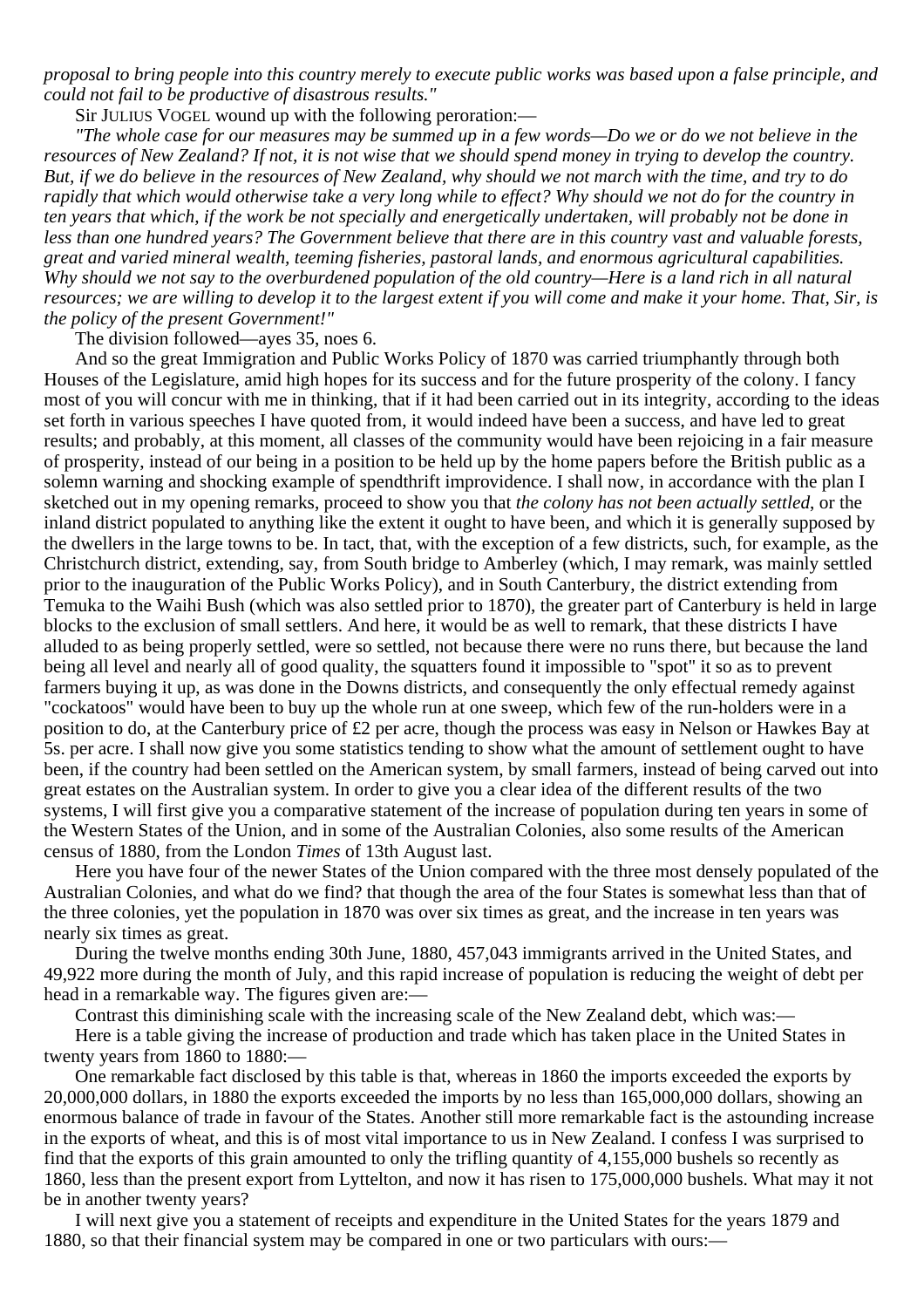You will observe, first, that the expenditure is kept well within the receipts, the last year especially showing a very large surplus, and, secondly, that the revenue from land sales is so insignificant as to have no appreciable result on the state of the finances. In New Zealand, on the other hand, the land revenue has all along been a very large proportion of the whole revenue of the colony, so that its sudden cessation causes a violent disturbance in the financial position. The tables given for a few years past are:—

From this it will be seen that during the seven years 1873 to 1879 the territorial revenue amounted to more than one third of the total revenue of the colony, instead of being, as in the United States, only about the three-hundredth part of the whole. It is well known that in New Zealand, in spite of the large revenue, the expenditure has generally been in excess of the receipts, the deficiency being met out of fresh loans. However, there is one point in favour of New Zealand which ought, in justice to the colony, to be here pointed out, and that is, that here the entire cost of the railways appears as part of the public debt, which is not the case in the States, as there the railways have been constructed by private companies, with the aid of Government grants of land on an enormous scale. There were in the United States at the end of 1879 no less than 89,497 miles of completed railways. These lines cost 4,762,500,000 dollars, and earned during 1879, 529,000,000 dollars, gross receipts, of which, after paying expenses, 219,916,000 dollars remained as nett earnings, which would give a profit of 4.6 per cent on the capital. The figures I have given tend to show that much as we are accustomed to brag of the rapid progress of the colonies and of our colonial cities, their progress is slow compared with the wonderful rapidity of progress in the United States. Let us now inquire into the causes of this difference, and I believe one of the most potent will be found in the difference of the land systems. The more I have studied the subject, the more I feel convinced, that the secret of the unparalleled success of the United States lies in this fact—viz., that from the very first colonisation of America, *both, the Government and the people* have used every possible means to attract immigrants and to fix them as *permanent settlers on small freeholds* of their own, instead of, as in these colonies (owing to the occupation of the country under depasturing licenses), throwing every possible obstruction and difficulty in the way of the small farmers. There were in 1870, in the United States, no less than 407,735,000 acres occupied as farms, and the average size of the holdings was only 153 acres, which would give 2,665,000 farmers, most of whom are farming their own freeholds, and consequently have a conservative tendency and a patriotic interest in the welfare of their country. This was out of a population of 38,558,000, giving one farmer for every thirteen of the population. Since that time, the population has increased by thirteen millions; and, if the farmers are relatively as numerous, which there seems no reason to doubt, their number will now be about 3,660,000. It may be argued that 153 acres is too small a holding here; but I say, if it is a sufficiently large area to maintain a family in the States, it surely ought to be so here, with our superior climate and higher average yield of grain per acre. You will remember that Mr. Richmond maintained in a speech I have quoted from, that in parts of the North Island every fifty acres would support a family in comfort. But, to quote a local authority (Mr. John Grigg, of Longbeach), he, in an article in the September number of the *New Zealand Country Journal*, gives the gross product of a 200 acre farm at £743 10s, and the expenses at £250 13s. 4d. After deducting £1 an acre for rent, he leaves a profit of £292 16s. 8d. for the farmer. According to this estimate (which, however, I cannot by any means endorse), a farmer should clear £2 10s an acre, if his land was his own freehold, and he consequently had no rent to pay. The land in America is exceedingly cheap, being frequently *given away* to encourage *bonâ fide* settlement. I will read you an extract from a letter written to the *Times* by the Earl of Dunraven respecting the advantages at present offered by the Canadian Government in the new district known as Manitoba. He says—"A little more than a fortnight's journey from the shores of Ireland is Manitoba and the North West Territory, in the country drained by the Red River, the Assinebonie, and the Saskatchewan, are *hundreds of thousands of acres of most fertile land*. Of this land the Canadian Government will *grant to any emigrant* 160 *acres for nothing*, on the sole condition that in three years the man shall prove that he intends to dwell on and cultivate the soil. In addition, he has the right of pre-emption over the adjoining quarter section of 160 acres, *at the price of ten shillings per acre*, or £80 for the quarter section. The payment of this sum is spread over a period of ten years, interest being charged at the rate of six per cent, per annum, and *no instalments are required for the first three years*. Considering the fertility of the soil, the rapid development of the country, and the fact that the Canadian Pacific Railway is in course of construction, and affords a good market for labour, there is no doubt that a fairly industrious man could support himself and family, and find himself in possession of the fee simple of a farm of 320 acres long before the limit of time assigned for payment of the land—viz., ten years—had been reached."

I will also read a short extract from a letter appearing in the *Times* of August 5th last, signed "J. Sampson, Iowa," expatiating on the inducements offered to immigrants in that region. He says:—"Having experience here in the States, and having travelled here a good deal, I would say  $*****$  first, confine your search for a home to the States of Illinois, Winsconsin, Iowa, and Minesota. In them can be found cheap lands, pure water, a healthy climate, good schools, good roads, good markets, &c. The four States just named are largely settled in many parts by Irish people or people of Irish descent. The time from Ireland out here to Iowa is only thirteen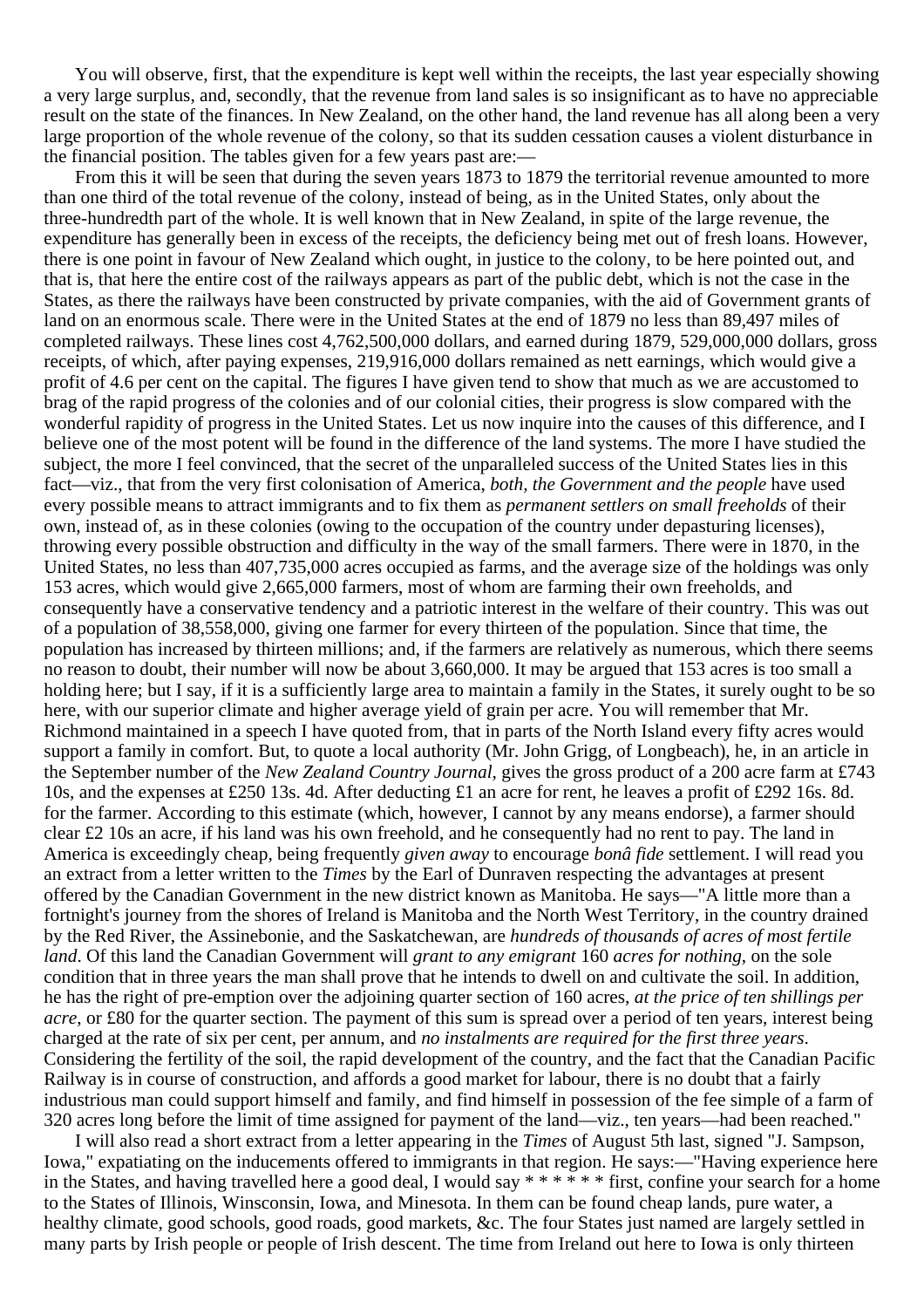days. Men sent out from Ireland to pioneer, as I suggest, would meet with a hearty welcome everywhere. People here are very friendly and cordial. The stranger and the foreigner are well treated by all classes."

When we consider the accessibility of the States from Europe, and the great advantages and inducements held out to immigrants of humble means, we need no longer be astonished at the vast proportions immigration into the States has assumed, so that last year 457,000 immigrants landed there, a number greater than the entire white population of New Zealand; nor need we be astonished at the correspondingly rapid growth of the cities, for instance, Chicago, a younger city than Melbourne, has now considerably more than double the population of that city.

Now, let us return to the question of the state of settlement in this colony. In New Zealand, according to published returns, there had beed sold, up to the 30th of June, 1879, 14,014,000 acres. *If this land had been settled on the American system of small farms*, it would have provided homes for 91,600 farmers, whose holdings would average in size the same as those of the States. This would have meant a rural population of about 733,000, and a correspondingly large increase in the town population, whereas we find from census returns that there were only 13,767 freeholds of over one acre in extent—say, a population of about 110,000 engaged in farming. I shall next read you two remarkable papers of statistics in support of my statement that there is comparatively *little real settlement* in this colony. One is an extract from a table prepared by the late Edward Jerningham Wakefield shortly before his death, containing a list of some of the great estates, and the other consists of portions of the report of Mr. James M'Kerrow, the Surveyor General and Secretary for Crown Lands. Mr. Wakefield's list is:—

From this list you will see that ninety-two estates (all but two of which are in this island) embrace between them no less than 2,398,100 acres of freehold land, or an average of 26,175 acres each. These ninety-two estates, if divided into farms of the average size of those of the United States, *would provide homes for nearly* 16,000 *farmers;* whilst, if we allow for each farmer a wife, an average of four children, a ploughman, and a servant girl, we should have no less than 128,000 people subsisting on these ninety-two estates alone, which probably do not now average more than 30 souls on each, or about 2700 in all. In contrast to these great estates, let us now turn to the village settlements and deferred payment blocks. You may remember that Mr. Stafford strenuously advocated the formation of village settlements with a system of commonages, in 1870, but many years were allowed to elapse before anything was done. Now, however, that all the good land has been swept up except in parts of the North Island, Mr. Stafford's suggestions are being tried, which is like the proverbial shutting the stable door after the horse is stolen.

Mr. MCKERROW, in his Report dated 24th July, 1880, says:—

*"Weight must also be given to the fact, that the easily accessible and most valuable Crown lands have been generally taken up. In the Canterbury District, for instance, there is very little Crown land remaining that anyone would care to purchase at £2 per acre \* \* \* As we may not expect any great revenue from the sale of land in Canterbury, Otage, or Southland for the next two or three years, and the other land districts having mostly forest lands, are not likely to help very materially, it is evident that the Land Revenue from sales cannot be expected to rise very much above the £150,000 of the year ending 30th of June last.*

"Deferred Payments, Agricultural Lease, Homestead, Village and Small Farm Settlements.

"During the past twelvemonths, under these several clauses of the Land Acts, the great work of settling 718 *persons or families on* 95,000 *acres*, has been accomplished. This is a marked increase of 50 per cent., both in settlers and acreage, as compared with the twelve months ended 30th June, 1879. Among the causes contributing to this result may be mentioned the passing of the "Land Act, 1877, Amendment Act, 1879," which by reducing the minimum price at which deferred payment lands may be offered from £3 per acre to £1, set free several blocks, that have since been taken up at 25s., 30s., £2, and higher, per acre. Another cause is the necessity imposed on heads of families to look out for *something independent of employment on wages*, which has become in all branches, public and private, more precarious than formerly. Although the deferred payment system proper was only introduced in 1873, and for a year or two was kept within very narrow limits, it has now assumed very large dimensions. On the 30th of June last, 1862 persons held 238,534 acres on deferred payments, the annual payment of fees due on which, being instalments of price, amounted to £54,100. Up to that date 675 persons, representing 97,113 acres, originally taken up on deferred payments, had fulfilled all conditions and converted the land into freehold. Of this number 115 persons, representing 13,778 acres, have done so during the past twelve months, in the exercise of the option to the deferred payment settler of discharging in one payment the balance of half yearly payments, if he has held the land 3 years, and fulfilled the improvement conditions.

"THE HOMESTEAD SYSTEM is by the Land Act, 1877, made applicable to the land districts of Auckland and Westland only. In Auckland 50 applicants selected 8816 acres for the twelve months, and since the introduction of the system a total of 260 selectors have taken up 46,271, *or an average of* 178, *acres each*. But as no one, unless representing a family or household, may select more than 75 or 50 acres, according to quality of land,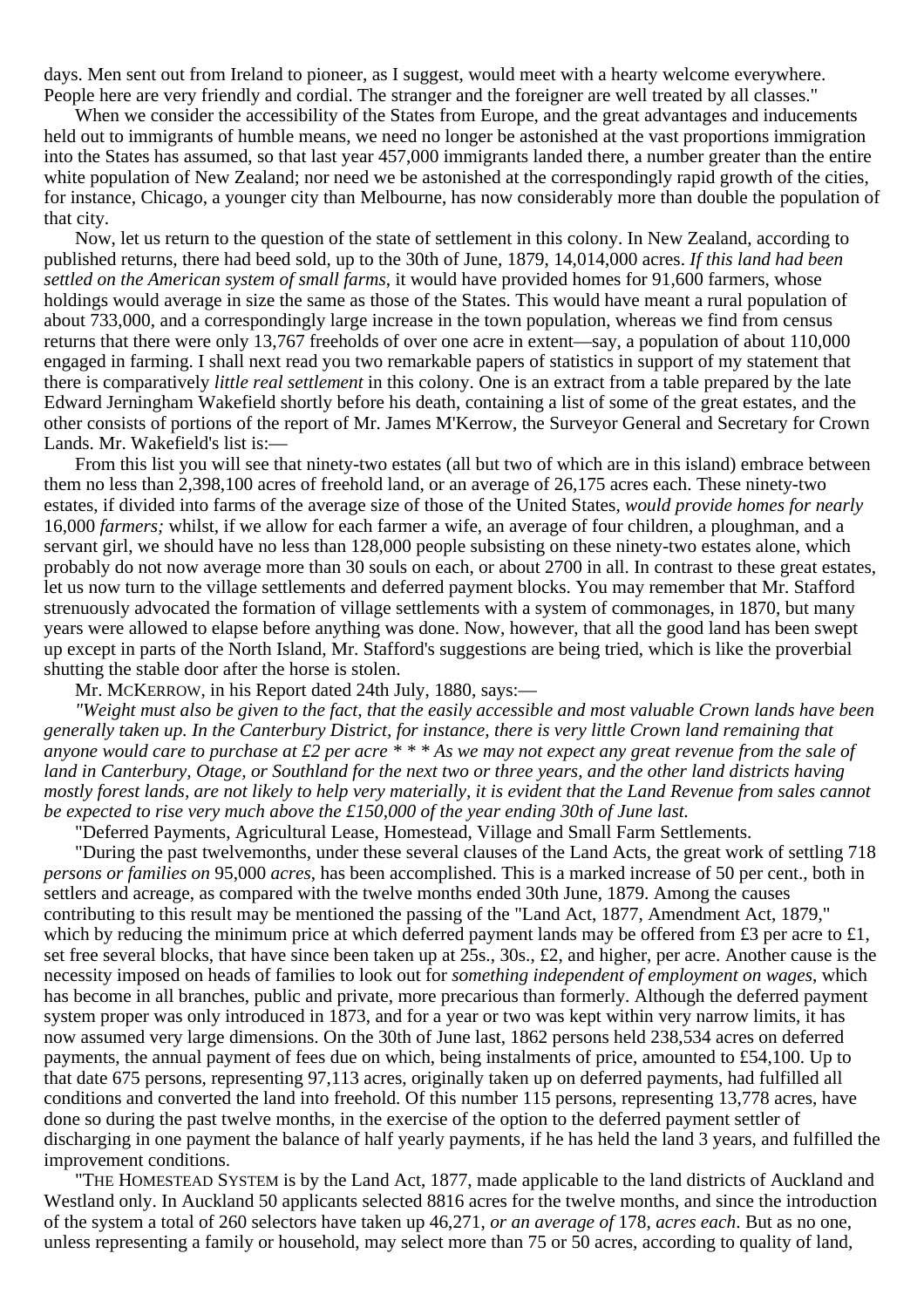(and if under 18, from 30 to 20 acres), it is evident that in the high average of 178 acres to each selection, *there is a family represented by each selector*. There is a set towards the system at present, several selectors having gone up lately from Canterbury.

"VILLAGE SETTLEMENTS.—This mode of acquiring Crown Lands only came into operation on the 1st January, 1880. It is essentially a system for the encouragement of thrifty settlers, who begin with a dwelling and gradually create comfort around them. The maximum of land attainable is 50 acres \* \* \* Although, hardly time has been given to get the system fairly into operation, and the time of application for all the 601 sections advertised has not yet arrived, 46 selectors, in Canterbury and Hawkes Bay, have already taken up 249 acres in areas ranging from 1 to 15 acres each—31 of the selections were on deferred payments, and 15 on immediate payments. Agreeably to instructions, village sites of 150 to 300 acres each are now being selected every 3 or 4 miles along the main roads, at convenient well watered spots in the Waimate Plains, and it is worthy of consideration whether this should not be done in all the best blocks of Crown lands, as they are opened up by survey. It is a very small matter apparently, making such reservations when the land is all a wilderness of fern or forest, but the importance and wisdom of it appears as the country gets settled, and sites are wanted for schools, churches, and homesteads for village tradesmen, and others following in the wake of the settlers. The *main object* of all these modes of settlement is not revenue, but *the improvement and occupation of the country*. They are very expensive to work, and the question arises, Is the object fulfilled and the expense warranted? *The reply must be in the affirmative*. Summarising the results of all the settlement clauses, we had in New Zealand on the 30th June last, 3160 selectors, holding 374,425 acres, and liable for an annual payment of £65,000."

It is worthy of notice that these 3000 odd poor selectors are to pay £65,000 a year into the Colonial Exchequer, which is half as much as the rent paid to the Government for the use of all the 13 millions and a half of acres of land, held under Pastoral Leases by the squatters of the colony, viz., £113,000. From these figures you will see that *these selections only average* 112 *acres each* or 40 acres less than the average size of American farms, proving the truth of my contention, that 150 acres is sufficient to maintain a family in comfort. Now, with regard to the character of the land still open for selection under these various forms of settlement, I will read what Mr. McKerrow says, which goes to prove *how heavily New Zealand is handicapped in the contest with the States*, as to attractions for immigrants, he says:—"To the north of Auckland there stretches away to the north for 200 miles, a most interesting country of 3,000,000 acres, of which fully 1,000,000 or more than one-third are Crown lands. The soil on the open ridges is generally very clayey, and would require a great deal of pulverising to bring it into cultivation. The bottoms in the valleys are very fertile, as are also the limestone and volcanic ridges which are mostly under forest, and the areas covered with larva overflow \*\*\*\* It is proposed to explore a road line through it, and if funds are available, to open a bridle track. *Until this is done, no settlement can take place*, for in its present state, it will to the settler *for ever remain an impenetrable unknown land*. WELLINGTON COUNTRY DISTRICT.—This is 10,000 acres of hilly bush, country. It lies on the ridge west of Hutt Valley \* \* and slopes down to Pahautanui small farm settlements. This is rather a rough piece of country, but being in the heart of a settled district and opened up by these roads, it is likely to be well taken up when offered for application. OTAGO.—Crown Terrace—A dray road was very skilfully selected by Mr. Bews, for the Lake County Council, up the steep side of this Terrace to the flat above. It was formed, and then the land was opened for selection, *five or six families mostly Shetlanders have settled there*, and in February last, within ten months of the date of their applications, they had several fields of well grown oats in crop *at an elevation of* 2300 *feet above the sea*. This road is part of the lino Wakatipu to Cardrona and Wanaka. SOUTHLAND.—woodend to Seaward Moss.—This is an expanse of fully 40,000 acres of level land, stretching from near Woodend, a station five miles from Invercargill on the Invercargill Bluff railway, across between the forest and coast line to the Mataura river. It is a swampy, mossy country, with isolated pieces of dry land interspersed. 1044 acres along the road lino were surveyed into eleven sections, and offered for sale on deferred payments. It has all been taken up except three sections. By cutting drains to help the natural drainage, and pushing the road forward a mile or two each season, this extensive area, *which is literally a 'howling wilderness'* will eventually become an inhabited settled district."

From these extracts from Mr. McKerrow's report, you will be able to understand the undesirable character of the blocks of land still remaining in the hands of the Government of New Zealand, comprising as they do, only those blocks possessing such insuperable natural drawbacks, as to render them unworthy of the attention of capitalists or speculators, yet you see that in spite of these drawbacks, plenty of industrious thrifty men can be found to take them up under the deferred payment system, in the hope of making homes for themselves; and moreover, you see from the report, that numbers have succeeded in doing so, notwithstanding the great difficulties they have had to encounter. If, on lands of this character, 3160 selectors can be found to take up 374,425 acres (or 112 acres each on the average), what might not have been done with the land occupied by the 92 large estates before enumerated (with their area of 2,398,000 acres) under a judicious system of small farm settlement. Remember also *that these* 92 *estates are all picked properties* embracing some of the very best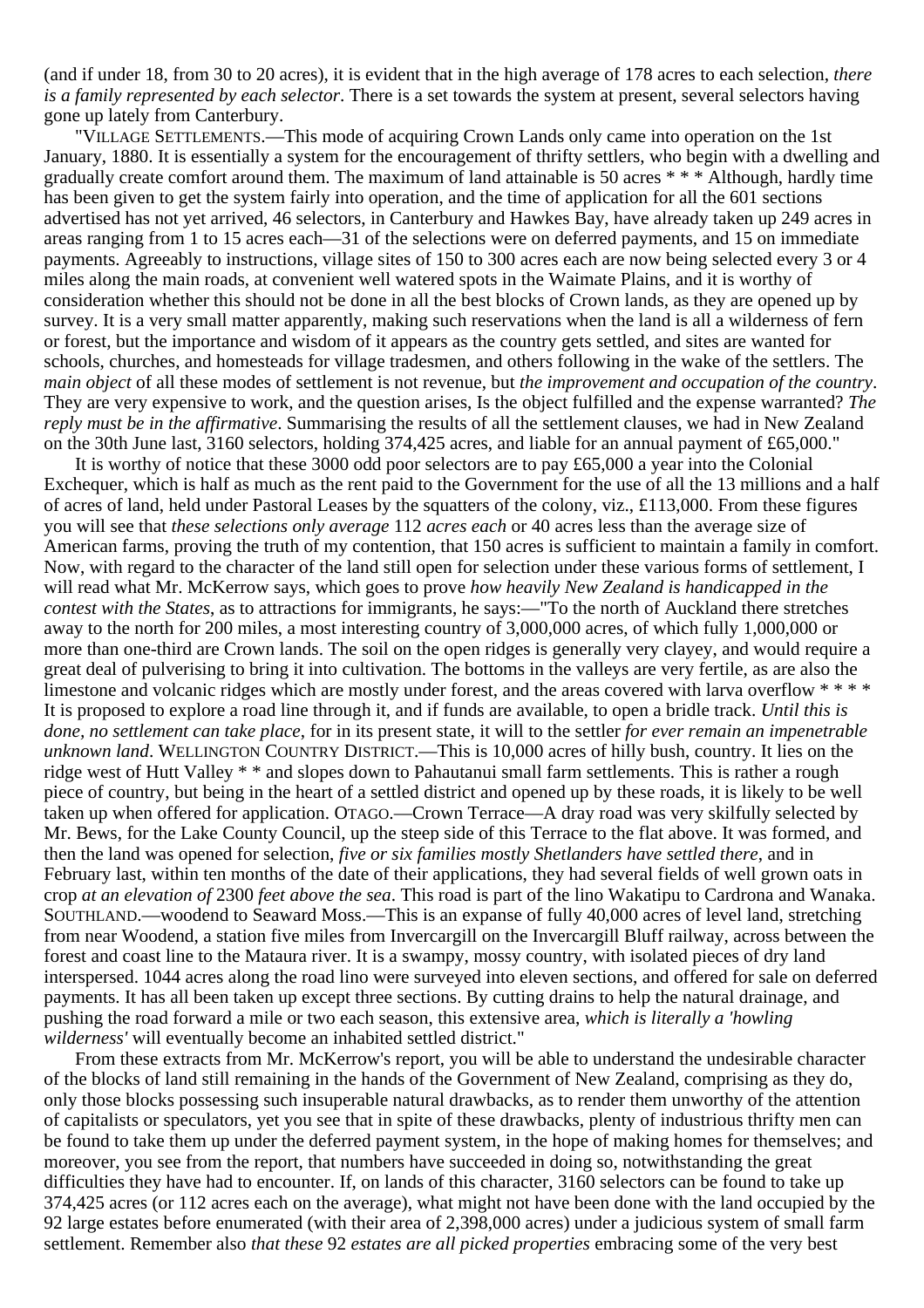agricultural and pastoral land in New Zealand, whilst the poor selectors have to content themselves with the choice between the heavy bush (inaccessible as it is) north of Auckland, the clay hills near Wellington, the "howling wilderness" of swamp near the Bluff, or the Crown Terrace at Cardrona, 2300 feet above the level of the sea! It is also necessary, in reference to these 92 estates, to point out that they bear a very different proportion to the extent of country available for settlement in New Zealand, to what they would do in the United States; there, a block of land of the extent given, would be only the 185th part of the occupied land, and only about the 1100th part of the whole land of the States; whereas, here it represents more than one-seventh of the whole purchased land in New Zealand, and more than one-thirtieth of the entire area of the colony. In reality, the importance of these 2,398,000 acres to New Zealand is relatively much greater than even the above figures indicate, as in the States there are thousands of square miles of fertile prairie land yet unbought, whereas, here the 14 odd million acres already alienated from the Crown represent almost *the whole of the land in the colony that is really fit for agricultural purposes*. This proves incontestably that *the colony cannot afford to have these large estates locked up from, settlement*, and consequently remaining almost entirely unproductive in respect of contributions to the colonial revenue, now that so large a proportion of that revenue has to be devoted to meeting the charges on the Government loans; and more especially as the expenditure of the loans on Public Works has been of such *great and direct benefit* to the owners of those large estates.

But, to come nearer home, I believe that since 1870, for every acre of good land bought in South Canterbury by small farmers, at least five acres have been added to the estates of the runholders. I will give you a rough list of some of the principal estates, with approximate acreages, so that you may judge how this district has been *settled*. They are:—

These sixteen estates contain about 437,000 acres *or an average of over* 27,000 *each*. This land, if cut up into farms of the average size of those in The States *would provide homes for* 2900 *farmers*, or with their families and dependents, say 23,200 souls, which is considerably more than the entire population of South Canterbury at the present time. Moreover, these 2,900 farmers would support a small village to, say every 100 farms, or 29 villages in all, each with its church, school, tradesmen's shops, &c. This of course would mean an immense development of the trade and commerce of Timaru, which is now in such a stagnant and depressed condition. Again, take the Oamaru district, there precisely the same state of things exists, and sufficiently accounts for the gloomy state of business affairs there. The Oamaru district is no doubt naturally very rich for its size, though its extent is much smaller than that of the Timaru district. The land is considered the very finest for wheat growing in all New Zealand, but it is principally held in large estates—viz., those of the New Zealand and Australian Land Company, the Hon. Matthew Holmes, the Hon. Robert Campbell, Messrs. John Reid, of Elderslie, Menlove, of Windsor Park, John M'Lean, and Borton and M'Master, which seven estates, I am told, *embrace three-fourths of the best land in the district*. In Otago, the price of land was lower than in Canterbury, and I believe the greater part of these Oamaru estates was purchased from the Provincial Government of Otago at £1 per acre. The land regulations had been frequently changed in that province, but the general system was to keep most of the land shut up from sale, but to throw open certain blocks from time to time in what were called hundreds. I find, in a debate on the Otago Hundreds Bill, in 1870, that Mr. Bradshaw said "he had listened with a good deal of attention to the remarks of the honourable member with regard to the action taken by himself and the honourable member for Hampden, in 1806. He recollected very well that he and the honourable member for Hampden had opposed the proposal made at that time—that of free selection by purchase of land throughout the Province of Otago at the upset price of thirty shillings per acre. If that proposal had become law at that time he believed the agricultural land of Otago *would have fallen into the hands of a few people*, as well as the whole of the auriferous land of the country. They had condemned the system, and would do so again. The Colonial Treasurer (Mr. Vogel) would permit the whole territory of Otago, auriferous or otherwise, to fall into the hands of speculators—the whole of the land to fall into the hands of a few private individuals. It would be unwise when they were about to bring in a large number of people, to lock up the land or give one-fourth of the agricultural land in the Province of Otago to a very few people. Prom a return laid on the table he found that there were only 800,000 acres of agricultural land in the Province of Otago. The present Bill would give 300 squatters 640 acres each, or one-fourth of the whole of the land—that land which ought to be kept for the people coming into the country for settlement. As fast as they brought the people into the country, and as fast as they reduced the rate of wages, *they would go away from the colony*—they would go to the place where they would receive the best wages."

Mr. BRADSHAW, in speaking against the monopoly of the land by the squatters, quoted a remarkable article which had appeared in the London *Times*, in 1866, on the question of leases for terms of years being given to the Runholders in Victoria, the writer says:—"But it had a still worse collateral result, which nobody seems to have foreseen—it entirely altered the position of the tenant. He could not be dispossessed unless the land he occupied was bought over his head for at least £1 an acre, which in the case of inferior land gave a tenure equal to fee simple \* \* \* \* The tenants of the Crown or squatters had been the objects of oppression! A genuine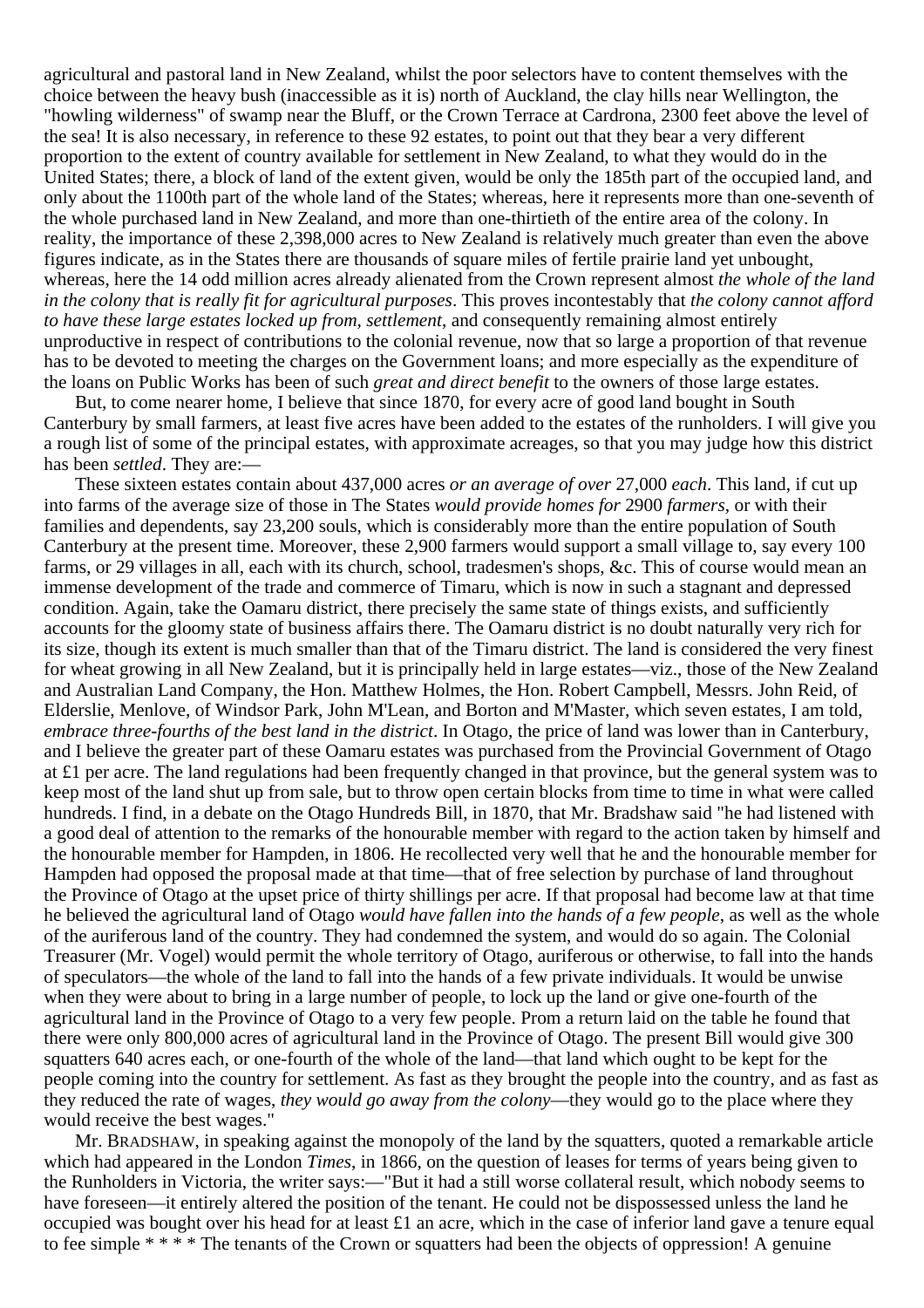feeling of sympathy was excited on their behalf, and they employed the feeling with much dexterity, not only to protect themselves from the Government, but to strengthen their own tenure *at the expense of their fellow-colonists*. Like the Irish tenants-at-will they raised a cry for fixity of tenure, and compensation for improvements, and the Home Government interfered once more, and gave them leases of their lands, varying in duration according to the nearness or remoteness of the site. Thus did the Home Government by these three ill-advised measures, the compulsory raising of the minimum price of Crown land in obedience to what is now the thoroughly exploded theory of Wakefield; the attempt to raise a revenue by prerogative, *and the granting of leases to tenants who had no occasion for improvements*, and therefore no intention of making them, *raise up a most formidable interest*, and place the most serious obstacles in the way of good government in Australia. The mismanagement of the Colonial Office raised up in Australia *an Oligarchy of the most irritating and dangerous kind*, possessing neither the distinction of worth, of wealth, nor of public service, and yet endowed with public land, in many places valuable, well situated, and suitable for colonisation, and this *in a lavish profusion* which no conceivable public services could possibly merit. It is not too much to say that the democratic reaction, which has swept away everything before it, is mainly owing to the inexcusable error of calling into existence a body so peculiarly calculated to excite the envy, and irritate the passion for equality always so powerful in new communities. There is very little doubt that, had the Australian Colonies been independent Republics, instead of dependencies of England, *blood would have flowed* in a quarrel thus wantonly created \* \* \* No country is safe unless its institutions are under the custody of men who have a permanent interest in its prosperity, of a class not living on wages, but bound to the soil by the ties of family and property. It is this essential condition of good government, which a mistaken policy has so long withheld from Australia."

But to return to Timaru. I firmly believe that at some future time, when our Breakwater and other Harbour Works are completed, and the large estates in the neighbourhood thrown open for settlement Timaru will be one of the largest and most prosperous cities in New Zealand, from the great extent of fine agricultural land of which it is the natural centre and outlet; but in the meantime its development is retarded by reason of so much of the land in its neighbourhood being monopolised in large blocks, which are now lying comparatively waste and uninhabited.

In my opening remarks I undertook to explain some of the causes which have prevented to a great extent the land of South Canterbury being settled by small farmers, which I will now endeavour to do. In the first place, owing to the remoteness of the district from Christchurch, and its difficulty of access on account of the dangerous rivers (Rakaia and Rangitata), which had to be crossed between it and that city, the land was granted under Depasturing Licenses in very much larger blocks than prevailed in other parts of New Zealand, though not so large as in some parts of Australia; thus, The Levels Run (Messrs. Rhodes) embraced 160,000 acres, the Pareora (Messrs. Harris and Innes) 90,000, the Otaio (Messrs. Thompson Bros.) 70,000, the "Waimate (Messrs. Studholme Bros.) 130,000, the Waiho (Messrs. Harris and Innes) 60,000, and Messrs. Parker Bros. 90,000; so that nearly the whole coast country from the Opihi to the Waitaki was occupied by six large stations, containing altogether about 530,000 acres. In the interior districts of Australia, country that will carry a sheep to 10 acres is considered very fair, but in the block contained between the above-mentioned rivers the country was capable of carrying on an average I sheep to every 2 acres in its native state; so that the original applicants, having taken up the runs at a merely nominal rent, found themselves in a few years possessors of very large flocks of sheep.

Prior to 1870 there were very few small farmers south of the River Selwyn, except around Temuka and Winchester, but about the year 1872 numbers came down from North Canterbury, looking for land, on which the runholders took the alarm, and at once began taking steps to secure their runs in every possible way. Seeing this, the Government ought (in accordance with the warnings of Mr. Stafford, Mr. Fitzherbert, and the other statesmen from whose speeches I have quoted) to have stepped in and reserved the land from sale to the runholders by such stringent regulations as would have secured *the actual settlement of the country by a farming population*; but unfortunately, the Government acted supinely, and took no steps whatever in that direction, beyond making a few Reserves for Educational purposes, and the consequence was, that within about three years nearly the whole of the 530,000 acres I have mentioned as contained in the six large Coast Runs, passed into private hands, in enormous blocks, and now constitute some of the 16 estates I have enumerated as being amongst the estates of South Canterbury.

This land was *virtually given to the runholders*, having been bought in a great measure out of the profits made during the previous tenancy at a nominal rent of the land itself, and consequently the holders of the Depasturing Licenses had a great advantage to begin with over any outside buyers. But they had other advantages, viz., that their intimate knowledge of the land and the quality of different parts of it, enabled them to spot it in such a way as to be useless to an outsider; and moreover, the system of Improvement Pre-emptive Eights (which I believe was originally devised by the present Premier *the Hon. John Hall, and no other)*, secured enormous areas of land on each run without the owner having to pay anything at all for it. Thus, for putting up each shepherd's hut (of one room), a 50 acre Pre-emptive Eight was granted, besides a 250 acre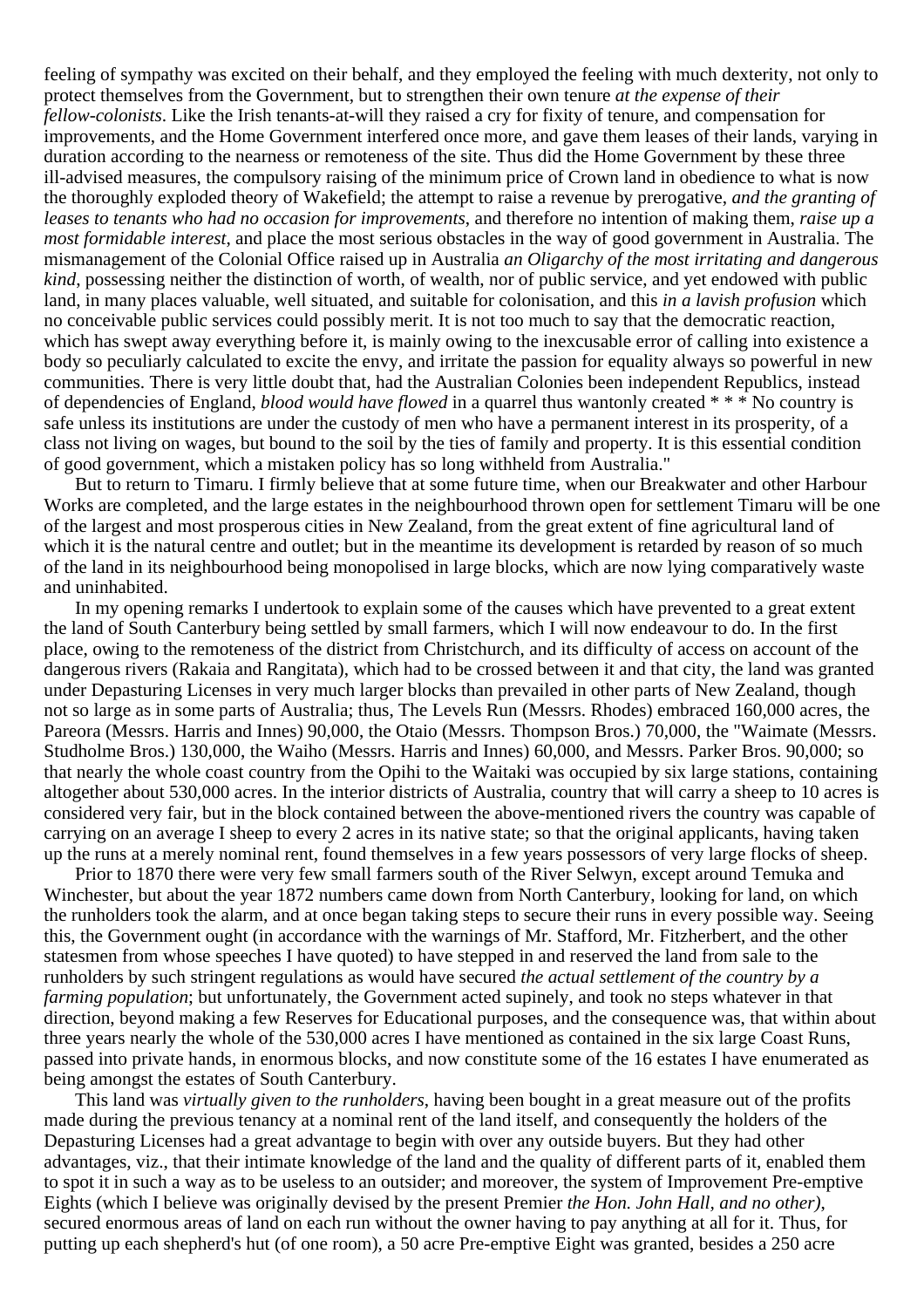Homestead Pre-emptive over the head Station; but worst of all was the system of giving Improvement Preemptive Rights over wire fences, as 50 acres of Pre-emptive was given over every 38¾ chains of wire fence, these Pre-emptives were 38¾ chains long each, and nearly 13 chains wide, so that by running subdivision fences up all the watered valleys, and across all the open flats nearly the whole of the run could be secured from purchase. In two oases in particular in this District, fences were run along the main roads and then Pre-emptives taken out over them in such a way as to secure all the frontage. These fencing Pre-emptives could be taken *parallel with the roads*, whereas a *bond fide* settler wishing to purchase land, *could only front on a road* and run 40 chains back; but more than this, he was not allowed to buy within 40 chains of a road unless he fronted on it; so that, by taking a string of Pre-emptives along parallel to a road, the runholder actually secured from purchase 320 *acres of land for every mile of fence* he erected, at a cost of say £60, whereas the farmer *would have to pay* £640 *in cash* for the same amount of land, and then fence it at his own cost. On the Levels Run, the whole frontage on the west side of the main road from the Levels up to Sutherlands, a distance of about 13 miles, was secured in this way, and again on Messrs. Buckley and McLean's Run the whole frontage on the west side of the Main South Road from the Waihou to the Waitaki, about 12 miles, was secured in the same fashion. On one run at least, huts and wire fences were shifted after Pre-emptives had been granted over them, to fresh sites, and then fresh Pre-emptives taken out for them. The total amount of Pre-emptives actually granted was very large, being over 55,000 acres in South Canterbury alone—8,000 odd acres being thus covered on the Levels Station alone, to say nothing of the much larger extent of country indirectly *secured* by the Pre-emptives as already explained. These 55,000 acres may be said to have been held unbought for 10 years on the average, thus saving the interest on £110,000 annnually to the runholders, and losing the same to the Government. *Gridironing* you have probably heard a good deal about, but this I consider to have been comparatively harmless; it consisted in buying a series of 20 acre sections fronting five chains on a road and running 40 chains back, leaving 19 acres between each section unbought, as by the regulations no one could buy less than 20 acres without going to auction; this, however, was not very extensively resorted to, as it required too much cash outlay in proportion to results. *Spotting* however did much more harm, and was resorted to as a matter of course upon every run: this consisted in buying numerous small sections varying from 20 acres to 100 acres or upwards, scattered in such way as to spoil as much as possible of the country for purchase by a farmer or any outsider; frequently these were taken in such a way as to cover all the small creeks in the valleys, thus leaving the adjacent downs and ridges secure from purchase, owing to the lack of water. Shepherds and other employees had ordere to watch strangers seen on the run, and report them at headquarters; and so, many an unfortunate farmer (or would-be farmer), after wasting days in picking out a suitable selection, has found on going to the Land Office that he was too late, and that the piece of land he had chosen had just been secured for the runholder. Altogether, a man wanting a bit of land on which to make his home, had to take as many precautions, and be as much on the alert, as he would in Scotland to stalk a stag in a well preserved deer-forest—so it is no wonder that many abandoned the pursuit in disgust, and left with their little capital for California or some other country, where laud was to be more easily obtained. With regard to young men of the higher classes at home coming out with small capitals, they were generally well received and hospitably treated, until they spoke of buying land, when they were quickly made to understand that they would lose caste if they did so; for, *incredible* as it might sound to American ears, or even in England, a public opinion had grown up, led by the runholders and their friends, that it was a mean action to buy land on a run; and, as the whole country was parcelled out into runs, it followed that a man could not buy land anywhere without offending the prejudices of the runholding class. I have said this may sound incredible, seeing that the colony was originally founded for the purpose of settling the land, yet it is not so when you come to consider how easily public opinion is warped, and guided in a wrong direction, to suit the interests of the leading class in any country, of which I might quote numerous examples. Thus, there are districts in England where snaring a hare is punished with greater severity than kicking a wife nearly to death, or where the shooting of a fox would be thought a worse crime than killing a man in a drunken row. Again, in the Southern States of America public opinion ran far stronger against a man who questioned the right to hold slaves than against one who flogged his slaves to death. Another example I might quote is, that in India, amongst the Thugs, a man is held in honour and estimation according to the number of unsuspecting and inoffensive victims he has murdered by garotting, and we are told that the Thugs actually offer up prayers (with all due formalities), for success before setting out on one of their murdering expeditions. In South Canterbury, as in Hawkes Bay, and doubtless in all other runholding districts of New Zealand and the colonies generally, public opinion had been so warped that the original *end and aim of colonisation—viz., the founding of homes for the people*, was lost sight of; and the runholders and their managers so far from being ashamed of the means which they resorted to to obstruct settlement, and circumvent the small farmer (the despised "cockatoo"), rather plumed themselves on the discomfiture of the un-fortunate men whose only crime consisted in attempting to get what had been the chief bait held out in inducing them to come to the colony—viz., a piece of land of their own on which they could live and bring up their family at peace with their neighbours; and where their own success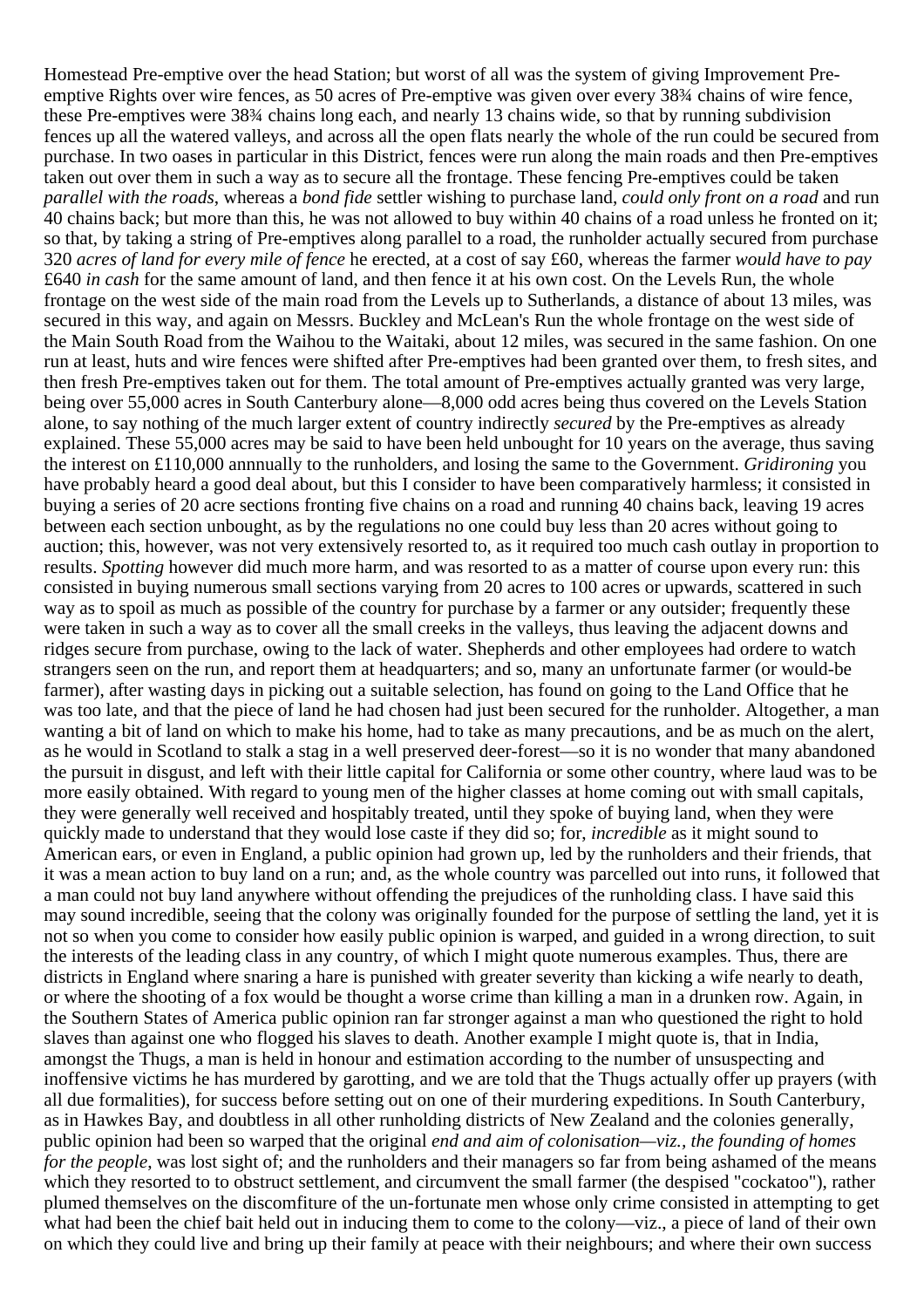and advancement in comfort would contribute to the welfare of the colony they had settled in. I have no hesitation in saying that in New Zealand, as in other Australian colonies, hundreds, *aye*, thousands, of promising young men, who, if they had been encouraged to buy land with a view to farming, would have turned out prosperous and successful colonists, have had their whole lives wasted through the fear of being thought to have acted dishonourably in buying land on a run, and sunk at last out of sight as aimless wanderers or improvident "rouseabouts." Young men without professions and unaccustomed to, and often physically unfit for, hard manual labour, have come out to the colonies by hundreds, some without money, others with a few hundreds, or even a thousand or two; but, unless they had enough to buy a share in a run, there was actually no opening for them in these colonies, and they had either to go as cadets on stations, which seldom led to anything, or take a billet on the roads driving sheep or cattle, or even go a step lower, and ship as cook to a party of shearers or bushmen. Their refinement and self-respect was soon lost, and they often ended by becoming the roughest of the rough, and helping to fill our prisons or lunatic asylums. Who that has lived long in the colonies but has met scores of examples of this class, and many of them might have turned out very differently if they had had a little encouragement at first, and could have seen some prospect ahead of acquiring homes of their own, through facilities being given them for buying land. But, even the bullock-drivers and other men employed on the runs were looked upon with suspicion if they saved up their wages, for fear they should buy land on their employer's run or that of one of his friends. The men were encouraged to "knock down" their earnings periodically, for two reasons—first, to keep them in the condition of willing servants, and, secondly, to avoid any risk of their buying land. Men seen on the runs were contemptuously designated "land sharks" by the runholders; but the day will come when public opinion will acknowledge that the real "land sharks" were the runholders themselves, who bought up enormous blocks, not because they wanted to cultivate them themselves, but solely in order to prevent other men getting footing on the soil on which to make homes and rear their children.

On the great arid plains of Australia the squatting system appears to be the only way in which the country can be utilised; but here, in New Zealand, with its fine climate and abundance of water, there can be no doubt that the settlement of the country would have gone on much more rapidly, and on a sounder system, if Depasturing Licenses had never been granted, except on the mountainous parts which are too rugged for agriculture. I really believe that if none had ever been granted, this Colony would by this time have had at least six times its present population, and there would have been few estates much exceeding 1000 acres in extent: nay, more, I believe that there *would even have been more cattle and sheep* than there are now, as there would have been a rapid increase in the systematic cultivation, and consequently in the carrying capacity of the land from the very first. In America, there were always "squatters" beyond the very verge of settlement (indeed, it was there the word originated), but they were never allowed to obstruct actual settlement, and had always to move further back before the advancing wave of farmers, so that they were a benefit rather than otherwise to the country; besides, they squatted amongst dangers of all kinds at the daily risk of their lives, and formed a sort of fringe of protection against the Indians to the actual cultivators of the soil. I believe that the presence of wandering tribes of Avarlike and ferocious Indians in all parts of America at the time of the early settlements there has proved to be the root of the prosperity of the United States, inasmuch as it prevented the monopoly of the land in large estates, held for pastoral purposes, and compelled the settlers to advance steadily, wave by wave, cultivating the soil, and building towns and villages as they reclaimed the wilderness; thus building up a nation on the sure foundation of a numerous and prosperous body of small freeholders.

In this country, I believe it would have proved to the ultimate advantage of the State *to have made free grants of land* to *bonâ fide* farmers and farm labourers in blocks not exceeding 200 acres, with' stringent conditions as to residence and improvement, *rather than to have sold the land* to runholders at £2 per acre, to be locked up as sheep runs; in which state it is of very little more use to the community than when in the hands of the Maoris, it was merely a hunting ground for wild pigs. Latterly, the runholders themselves have admitted the desirability of settlement by farmers, as each one would have been glad to see all his neighbours' runs so settled, provided his own particular block was left intact, as each one is quite alive to the enhanced value given to his own land by the fact of settlement going on around him; in short, he would be only too glad to profit by the "unearned increment" in the value of his own land brought about by the labours of other people. Another point to be remembered is, that though in this Island there was no necessity for mutual protection against the Maoris, owing to the paucity of their numbers, yet the great estates are practically protected against absorption by some foreign Power, not by the expenditure of money or force by their owners, as in feudal times, but by the fact of the Colony having been founded by Great Britain on the assumption that it was to be settled by a numerous population, and therefore that it would be worth her while to take up arms for its protection if necessary. To explain my meaning more clearly, let us suppose that this Island had been sold to three great capitalists, at 1s. per acre, one taking Nelson and Marlborough, another Canterbury, and the third Otago and Southland, and that they used the territories so acquired as sheep runs only, it is obvious they would be quite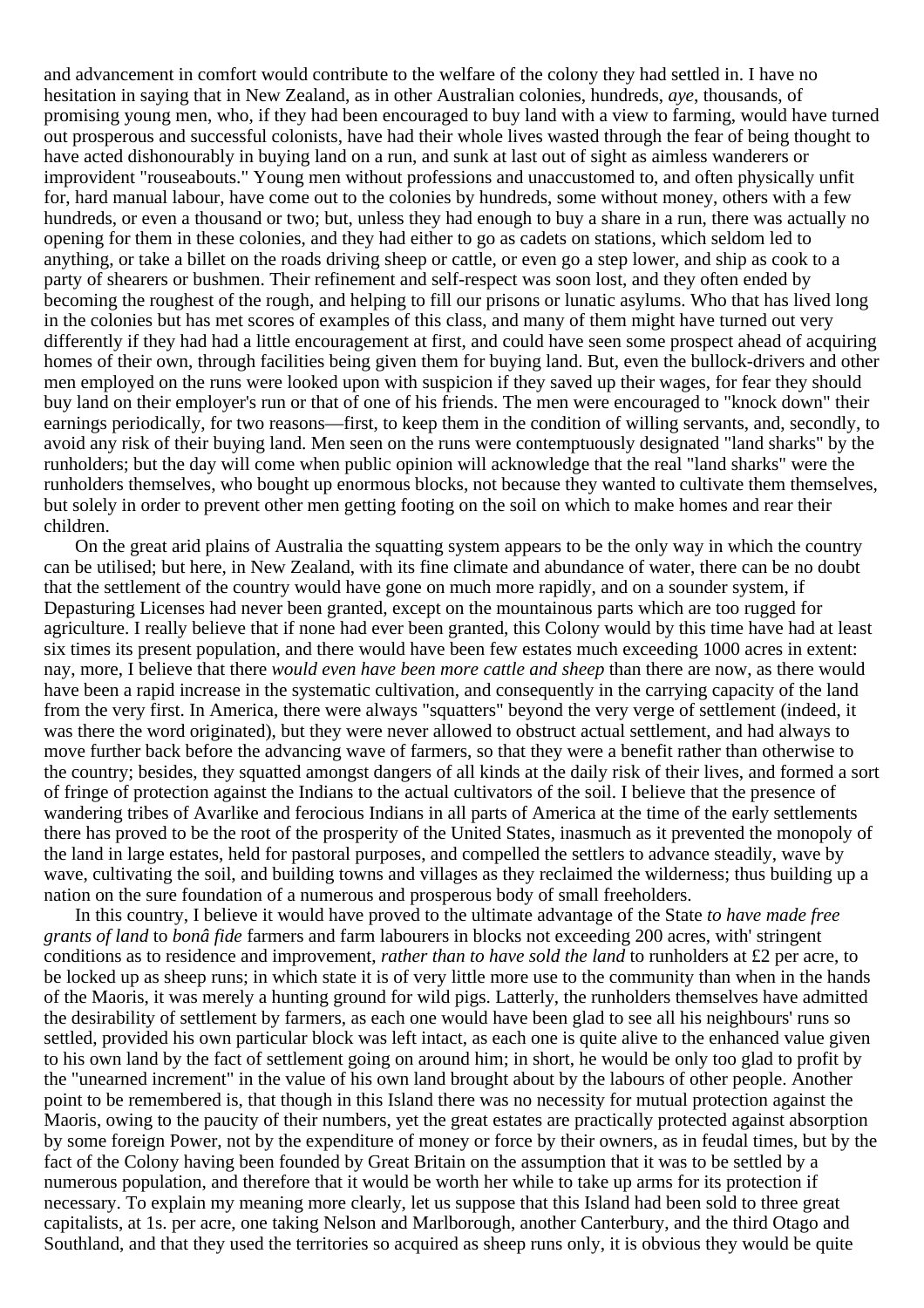unable to protect themselves against a single privateer of any foreign Power which could land 100 armed men, and it is equally obvious that they could not expect the British taxpayers to send out a sufficient force to hold the Middle Island for their use and benefit. Bring this illustration down to the holder of 100,000 acres, and you must admit that it is unfair that his property should be protected by the State without receiving a very large contribution from his own resources. But to return to the system of Land Laws and Regulations here: you must remember, that in the early days the Provincial Councils in all the provinces, except Auckland and Taranaki, were composed mainly of runholders and of those merchants and others who depended chiefly on the runholders, and could not afford to quarrel with them; the farmers were mostly unable to spare the time and money required for attendance at the Council, whereas the squatters, with superior wealth and leisure, had no such difficulty, consequently the whole tendency of the Provincial Legislation naturally was still further to increase the privileges of the runholders and obstruct the advance of the small farmers. The Fencing Ordinances, the Impounding Ordinances, and other enactments were all devised with this end in view; take any of these and read them over carefully, and you will see they were framed entirely in the interest of the runholder as against the freeholder. Even the Road Boards were so constituted as to be potent engines for preventing the spread of settlement. The Boards were generally composed of runholders and those immediately under their influence, so the working of the Board tended in this direction. The money was all spent along the main roads where the land had been already secured for the run either by purchase or pre-emptive; care was taken not to open any new block or district, by making a road into it, until it had first been "secured" by the runholders interested. If a "cockatoo" bought fronting on a road which had been merely surveyed and not made, it might be years before he could get his applications attended to, and his land remained in the meantime almost useless to him; whereas, on the other hand, large sums were spent in making roads through the extensive blocks bought up by the runholders for their sheep to run on. I know that in South Canterbury alone there are hundreds of miles of roads formed, and in many cases also metalled, through uninhabited estates, where you may travel for 10, 15, or 20 miles at a stretch without seeing a soul or the least sign of human habitation; and in some cases where no traffic has ever gone over the road except the carts used in its construction, until it has been rendered quite useless by the action of the rain cutting into what had been a road, until it became converted into a small gully. The Lincolnshire Delegates, who travelled through this district in February 1880, were struck by nothing that they saw more than by the numerous and expensive roads which they found ramifying in all directions, and which they said were even better than they had been accustomed to see in some parts of England. You can travel here for hours together, without seeing a solitary human form, over infinitely better roads than those which in Wales or Devonshire would lead through a district of small farms, with good sized villages at intervals of every two or three miles. When you consider that these very roads were all made during the height of the good times, when pick and shovel men were getting 10s. to 12s. per day, it is easy to understand what large sums were lavished in their construction, and also that no system of rating will suffice to keep them all in efficient repair in the future unless the rural population should become much more numerous than it now is. Again, the system of rating adopted by the Road Boards told against settlement, as under it good land, if left unfenced and uncultivated, was let off at a very low valuation, whilst similar land under cultivation had to pay on an excessive valuation. The rates on the leaseholds (runs) were most trifling, being based on the rental paid by the runholders; thus leasehold land was charged 1s. in the £ on, say 2d. per acre rental, whilst the same land on being bought would be rated as being worth from 5s. to 11s. per acre. Another anomalous regulation was, that though the runholder's stock could graze with impunity on a man's freehold block until he had ring-fenced it, yet the freeholder's stock could be impounded the moment they trespassed on the leasehold of the runholder, though altogether unfenced.

The numerous Reserves made by the Provincial Government for Educational purposes, and, which from a farmer's point of view might be said to be "saved from the wreck," as giving a chance to outsiders to obtain farms, were frequently let to runholders on whose runs they were, for 14 years at a low rental, thus spoiling the last chance of "settlement" on the run. Again, in a good many cases where small farmers have succeeded in getting footing on the runs and making little homes for their families, the runholders by buying up the mortgages over the farms, or other means, have managed to dispossess them; thus, it is no uncommon sight in riding through the country to see a clump of trees and a ruined garden, marking what had once been the house of a cottager and his family, but which is now absorbed into the great sheep paddocks of his wealthy neighbour. Of course, no law can prevent any man from buying out his poorer neighbours, but it is, looking at it from the lowest point of view, short-sighted policy on the part of the capitalist, who overlooks the fact that in his greed for more land he is removing the very class of small freeholders who serve, so to speak, as buffers between the great freeholders and the democratic element in the large towns; and there can be no doubt that but for the mistaken support of the small freeholders (who had been deluded into the idea that their interests were identical with those of the great landed proprietors) the Hall Ministry would never have got into Office at all. Again, there can be no doubt that the monopoly of nearly all the land fit for farming in the hands of a few large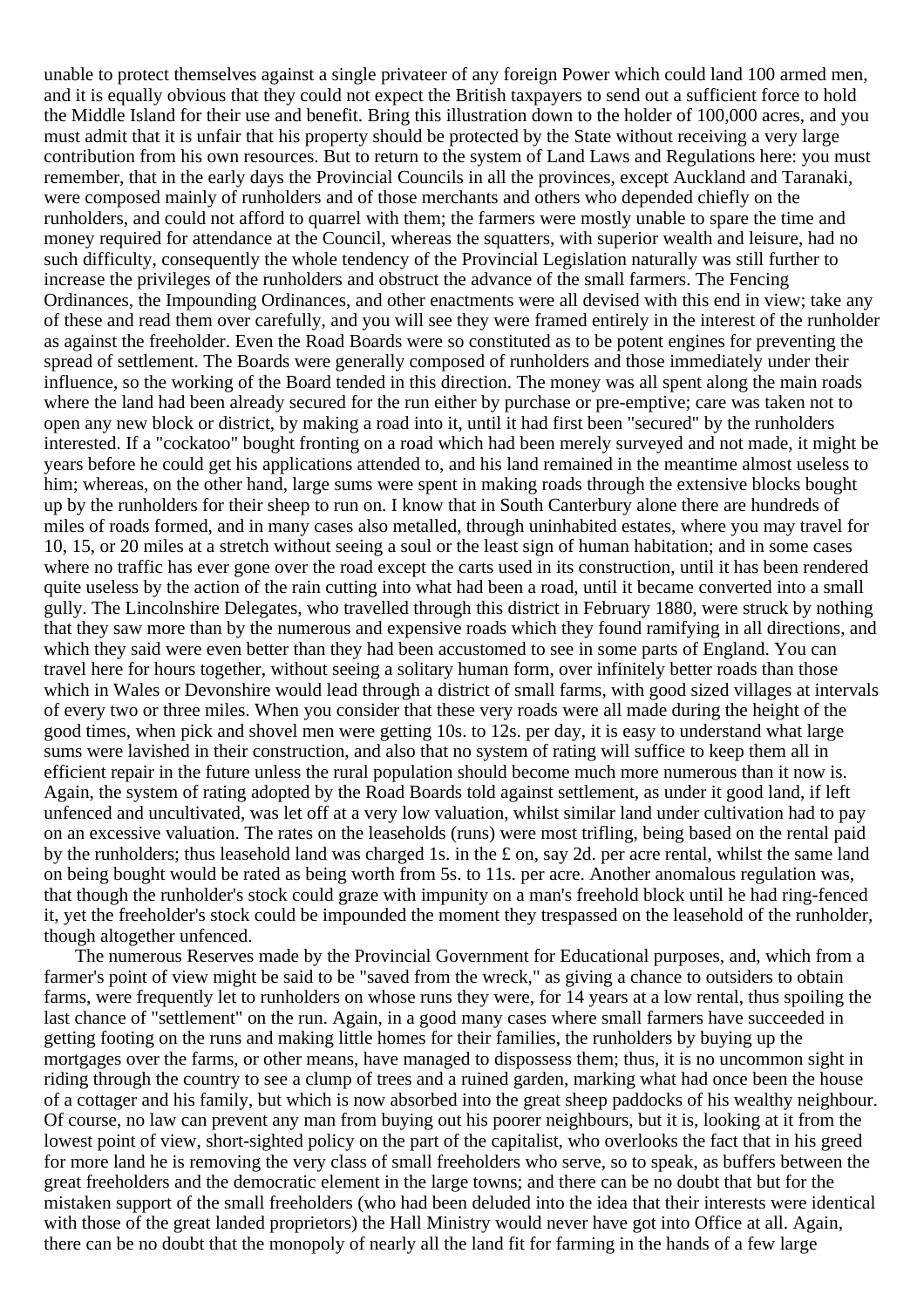holders, at the time when, consequent on the influx of enormous sums of Loan Money, many people were both able and eager to buy land, led to the "land mania" or rush for land at fictitiously high prices, which has proved so disastrous to New Zealand generally, and more especially so. in this District of South Canterbury. If the land had been reserved by Government for *bonâ fide* settlement, and taken up by farmers at £2 per acre as they required it for actual use, the great majority of them would have been able to pull through the crisis in spite of low prices of grain; but having bought farms at from £10 to £15 per acre on deferred payments, the greater number have had to throw up their purchases, and sacrifice the instalments already paid. The drain on the resources of the colony by reason of the instalments falling due on such blocks as Kingsdown, Pareora, and The Totara, where sections sold from £15 up to £27 per acre, is now keenly felt, and will continue to be so for several years to come, as the money has to be found and remitted to England, to be distributed there instead of in the Colony.

In order to bring home to you practically the effects of the squatting system on individual interests, and, as a consequence, on the interests of the colony, let me suppose the case of three young men (whom we will call Smith, Brown, and Robinson) arriving in New Zealand, say twenty-five years ago, with equal capital (which we will put at £2000 each) and equal abilities and advantages of education, &c. Let Smith take up a run, Brown buy a farm, and Robinson go into the Government service, and let us sketch, by way of contrast, their subsequent careers. Well then, Smith, soon after his arrival, is advised to take up a run, and manages to secure a block of 50,000 acres of Crown land previously unapplied for, and consisting chiefly of low hills and undulating downs at a nominal rent. He lays out his money in the purchase of a small flock of ewes, a horse or two, and a couple of bullocks for draught purposes. He at once realises that, being a squatter, he is hedged round with privileges, and that the most able men in the Provincial Council, being also squatters, are constantly looking after his interests in common with their own. He puts up a hut, and fences in a small horse paddock, and immediately applies for a homestead pre-emptive right of 250 acres, which is at once granted to him without any payment whatever. As bis sheep increase he puts up two or three one-roomed out-huts on different parts of his run, and gets a fifty acre pre-emptive over each of them, also without payment. Next he erects a boundary fence of wire, and applies for a long string of pre-emptives over the same. These be also gets granted him without payment, at the rate of fifty acres for every 38<sup>3</sup>/4 chains of fence. By degrees, as years go on, he erects division fences across his run in various directions, taking care to run the fences as much as possible up his best valleys and through his best flats, and over all these he is granted, still without payment, other strings of pre-emptives. By this time he has secured about 3,000 acres of his run directly by holding pre-emptive rights over that acreage, but indirectly these pre-emptives secure about another 6,000 acres of country from purchase, by spoiling the frontages, taking up the water rights, or in other ways taking advantage of the Land Regulations. His flocks have now be-come numerous, as his country is naturally splendidly grassed. There is no native population to contend against, and there are no wild animals to molest his sheep. The climate is one of the healthiest in the world, and he has actually no dangers to encounter except the risk of being drowned in some flooded river, and, as he has plenty of good horses, this risk is much less than that incurred by the poor "swagger" tramping wearily in search of employment. Well, at the end of fifteen years Smith's bales of wool are numbered by hundreds, and he begins to think of securing the run effectually against all comers. He accordingly spots it wherever it is likely that farmers would buy, and where it is not already spoiled by his pre-emptive rights. He takes care to buy small sections along all the water-courses on the run in such a way as to prevent any "cockatoo" getting a block with water on it for his cows and horses; and if some hardy farmer manages to get hold of a hundred acres or so on the run, he immediately buys all round him, so as to block him from making further purchases or inducing friends to come and settle beside him. But even while thus blocking the poor "cockey," as he contemptuously calls him, our astute friend is careful to leave a narrow strip of Crown land intervening between his land and the "cockatoo's," so as to shirk having to pay half the cost of the latter's fence, which he would have to do if he actually joined him. But, the railway having been by this time commenced under Sir Julius Vogel's scheme, Smith finds that, in spite of all his vigilance, two or three small farmers have managed to creep in and get hold of small sections on his run, so he thinks it best to make a clean sweep before the nuisance spreads (on the same principle that he makes strenuous efforts to exterminate rabbits, or eradicate Scotch thistles when first seen on the run), so he proceeds to raise a large loan, which he finds no difficulty in doing on the security of the land itself and his stock, and forthwith his run becomes transformed into a freehold estate, with the exception of the 3,000 *acres of pre-emptive* previously mentioned, which can still be *held unbought for a few years longer*. Smith has by this time been called to the Upper House as one of the landed aristocracy of the colony, and is accordingly entitled to affix the letters M.L.C. to his signature. He is also a J.P., Chairman of his local Road Board, Licensing Commissioner, &c., &c., &c., and he is held up to the admiring gaze of each newly-arrived "new chum" as an example of the success attending conspicuous merit in the Colonies, though he has never, in the course of the whole twenty-five years he has lived here, made the smallest sacrifice of either time or money for the benefit of his fellow-colonists; and though the service he has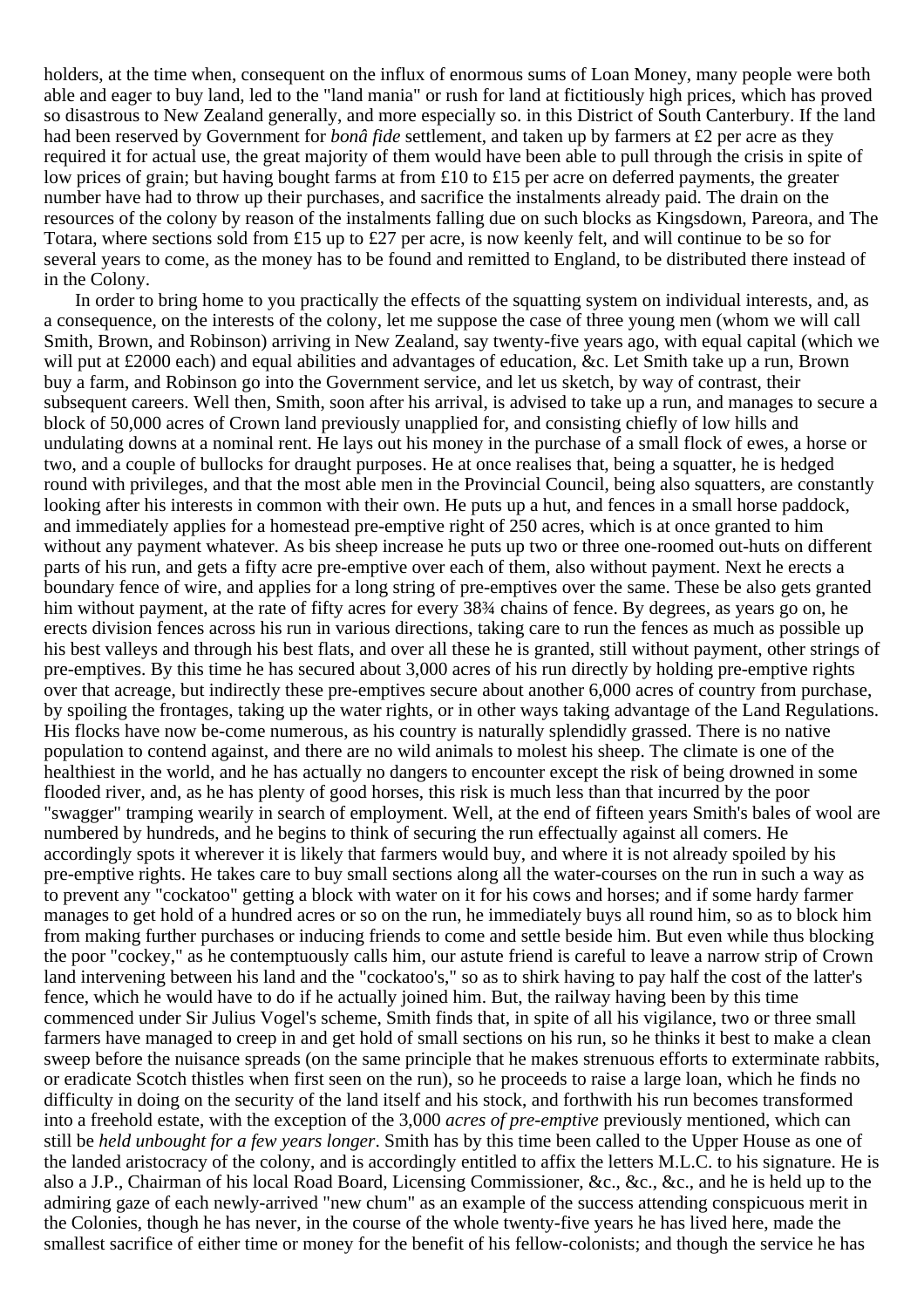rendered his adopted country during that time is confined to his having imported half a dozen Merino rams at £50 each—which, by the bye, turned out a most profitable spec' for him by his yearly sales of young stock from them—and in having succeeded in maintaining as a solitude for his flocks to ramble over, a block of land that, under a proper system of settlement, would have furnished homes and means of comfort and independence to some three hundred families of his fellow-countrymen.

So much for Smith, now lot us turn to the case of Brown, who o his arrival here 25 years ago was advised to go in for a freehold farm with his £2000, and who accordingly bought 500 acres of good land on the plains, which was then to be had at £2 per acre. After paying £1000 for this land, he found he would have to fence it substantially on account of the mobs of cattle belonging to the local runholder. As there were no roads, and timber was very scarce, his ring fence, and a few interior paddock fences, ran away with £500, so that by the time he had bought a team of horses, the necessary farm implements, and a few cows, and put up a small cottage and stable, his capital was exhausted, and he hod to trust to his first crop to keep things going; labour was expensive and difficult to obtain, a nor'-wester came and threshed out some of his grain before he could cut it, and he began to find that farming in the colony was rather a precarious pursuit. However, he succeeded in borrowing enough money (though at high interest) to keep him afloat, and by dint of thrifty industry and self denial, he has just managed to keep his head above water ever since; the great rise in the value of land, consequent on the increase of settlement around him, and the inauguration of the Railway Policy, having at length enabled him to sell 200 acres of his land at a price sufficient to clear the remainder from debt; he now finds himself the owner of a 300 acre farm, and the father of a large family, and wondering what on earth he is to do with his boys, who have all been brought up to practical farming, and who are steady and industrious, but for whom, after careful search and enquiries, he cannot find *any Government land worth having for farming purposes throughout the whole extent of the Middle Island*, and he is consequently beginning to think seriously—old as he is—of selling out, and moving with his whole family to the North Western States of America, where he hears there are vast tracts of good land to be sold at about a dollar an acre, and moreover where the farmer is welcomed as being in truth the very backbone of the country, and the mainstay of its prosperity; there he hopes his numerous sons will all be able to found new homes for themselves, though it is not without many a pang he tears himself away from this beautiful climate to face the cold of an American winter, or admits to himself the necessity he is under to exchange the Flag of Old England, for the "Stars and Stripes."

But, poor Robinson, who chose a career in the Government service has fared still worse in life. Twenty-five years ago he obtained a billet at £300 a year, being about twice what he would have had for the same work in England, and was thought by his friends very fortunate. He soon afterwards got married, spent his capital in building and furnishing a house, and then his troubles began. He found that the price of everything he had to buy (excepting meat) was much higher than in England, servants' wages more than double, and so on. He soon found he had some difficulty in making both ends meet. However, as his family increased, he also received a slight increase of salary, and managed to get along pretty well till the crisis of 1879, when, owing to a breach of faith' on the part of his banker, he will entail the finding of £640,000 annually in the shape of interest Still, beyond this, we have to take into consideration the large sums payable to the different Banks as discounts and interest on advances, which are chiefly distributed and spent in England in the form of dividends and bonuses. From a return I find that, on the the 30th June, 1879, the total advances by all the Banks in New Zealand reached the enormous sum of £14,017,000, the deposits at the same date standing at £7,904,000. As most of the Banks hare head offices in London, it is difficult to arrive at the balance against the public of New Zealand, as probably a large share of the deposits are made in the London offices, and the advances are made chiefly in the colony; but to be on the safe side we will assume that both deposits and advances are made in the Colony and, deducting the former from the latter, we arrive at a balance of £6,113,000 against the public; this sum at 8 per cent, would mean £489,000 payable to the Banks in the shape of interest. But there is yet another, and that a very heavy drain upon the resources of New Zealand, which we must not lose sight of, but of which there are no statistics available. I mean the large sums yearly remitted, in the form of wool or other produce, for the benefit of absentee proprietors. Take, for example, the 340,000 acres belonging to the New Zealand and Australian Land Company, the whole of the profits of these runs, after paying working expenses, are remitted Home and spent in England or Scotland by the individuals who form the proprietory—or rather, I should say, not the profits merely, but the whole produce of the land except what is distributed in the colony in the form of wages or on materials for improvements. Then, there are several other companies in Great Britain holding large properties in New Zealand, notably the Waimea Plains Company which holds no less than 170,000 acres of freehold agricultural land in the Mataura district of Southland, and to whose railway scheme the Hall Government lent their assistance at the very time they were railing against the Grey Government for their so-called reckless extravagance. Again, there are sundry wealthy individuals (such as Messrs Clifford and Weld) deriving large revenues from estates in New Zealand, and spending the money in England or elsewhere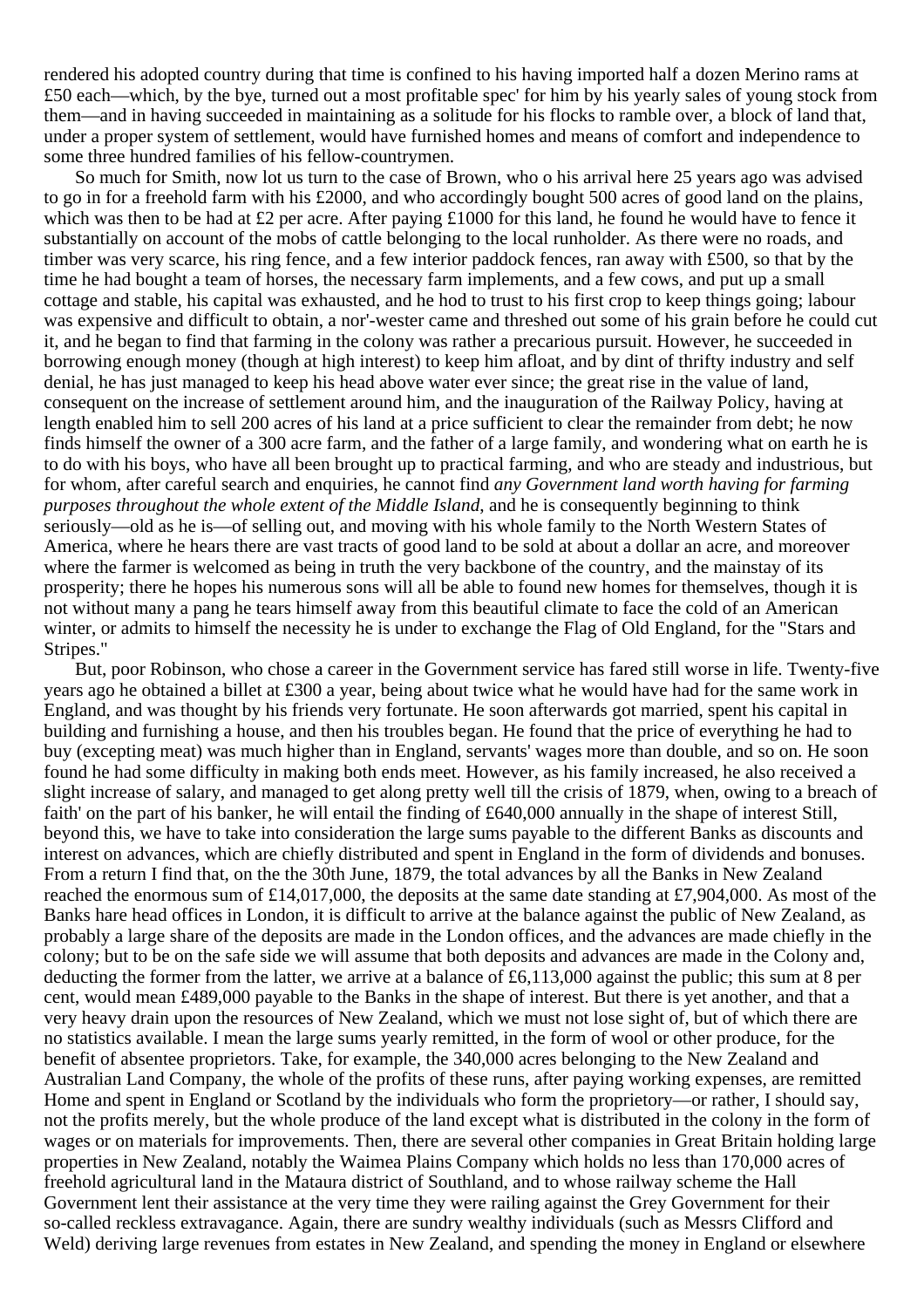outside the colony. However, leaving all these uncertain items out of the question, let us add together the sums which we know have to be provided, and I think we shall find it quite sufficiently alarming; they are—

Dividing this by 130,000 (the number of men between twenty and sixty) we arrive at the conclusion that each man has to find annually £30. Though New Zealand, we all admit, has large resources, I am very doubtful if it will prove to be possible to find so large a sum as £3,911,000 every year. The exports of wool for the year 1879 amounted to £3,126,000 for the whole Colony, and of grain to £688,000, so that together they would be about £100,000 short of the amount required. The total exports for 1879, including gold, Kauri gum, and all other items, amounted to £5,667,000, so that after paying the outgoings there would be only a surplus of some £1,750,000 left towards paying for our imports which amounted to £8,755,000 in 1878 and £8,373,000 in 1879, and this is supposing that public works were entirely stopped throughout the Colony, except to the extent of the surplus railway revenue. Let us put the case in another form; the capital sums due amount altogether, as we have shown, to £45,770,000. Assuming the white population to be now 450,000, this shows over £100 of indebtedness for every man, woman, and child in the Colony (roughly, two-thirds public debt and one-third private indebtedness). Contrast this with the United States, where the Government debt was only £15 10s. per head of population in 1866, after paying for the great Civil War, and it has since been reduced to £8 10s. per head, with every prospect of extinguishing it altogether within another twenty years, as the interest is diminishing every year whilst the population is rapidly increasing. No less than £13,000,000 of the debt was paid off during the twelve months ended 30th of June, 1880, and according to the special correspondent of the *Otago Witness* the Government is now paying off the debt at the rate of £3,000,000 a *month*. In a recent publication, there is given a table showing the public debts of different countries and colonies, and also the amount raised by taxation in each, and these tables will be found useful for enabling us to appreciate the real weight of the burden under which the colonists of New Zealand will in future have to stagger:—

The taxation is given as follows, viz.:—

It will be seen, therefore, that in both these lists this Colony holds an unenviable pre-eminence.

But in comparing our position with that of the United States, it must be borne in mind that the greater part of the American National Debt is now held by American capitalists, so that the interest is retained in the country; whereas, nearly the whole of our debt is due to English capitalists, consequently, the interest will have to be sent out of the colony every year, and no part of it will be spent here. The plain fact of the matter is, that the Government of New Zealand have attempted (in spite of the warnings of Mr. Stafford and the other speakers I have quoted from), to *perform an absolute impossibility*, viz., to spend £20,000,000 reproductively in a country with a population only sufficient to justify a fourth of that expenditure. We, or rather our Landowning Rulers have attempted to combine the advantages enjoyed by pastoral races of people—viz., extensive tracts of land for their flocks and herds to roam over undisturbed by the conflicting interests of a settled population—with the advantages of an old and densely peopled country, viz., good roads in all directions, and a system of railways, telegraphs, and other modern luxuries adapted for and only justified by a dense population. The two conditions are antagonistic, and cannot be made to harmonise, they never have done so yet, and never will in any country. It is a well-known fact, that the purely pastoral countries of the world (in Central Asia, for instance), have remained in the same condition with regard to roads and other concomitants of civilisation as they were in the days of Abraham! The really good land fit for grain growing within the colony is very limited in extent, and scattered in patches widely apart through both Islands, but the bulk of it being in the Provinces of Canterbury and Otago; so that to render a large scheme of Immigration and Public Works really successful, *every acre fit for cultivation ought to have been reserved by Government* from the very first promulgation of the policy, for actual settlement, in moderate-sized farms with numerous village centres; instead of which, I believe, that fully three-fourths of the good land is held in large estates, and consequently, those farmers who were too late to get a share of the other fourth, have had to content themselves with getting patches of inferior land, such as shingly plains, sandy river-beds, or steep hill-sides, or go without altogether. Upon this inferior land they now find to their cost that it is impossible to compete successfully as wheat-growers with the innumerable small holders of the good prairie lands of the United States; and, on the other hand, they find it equally impossible to compete as stock raisers with the holders of the large estates of picked land in this colony.

And here, I would say, that, under the existing order of things, it is, in my opinion, only a question of time for all the small holders of grazing land in New Zealand to be crushed out by the competition of the large holders. This process has been going on rapidly during the last two years, assisted by the arbitrary action of some of the Banks, who have suffered the small holders to succumb to the times by hundreds, whilst assisting the great holders, to the utmost of their resources, to tide over the financial crisis brought about by the failure of the Glasgow Bank; and this policy, all now admit, to have been suicidal on the part of the Banks in their own interest. It is obvious that the owner of 30,000 or 40,000 acres of good land bought from Government at £2 per acre (if in Canterbury, or at 10s. or £1 an acre in the other provinces), can afford to under-sell in the Stock Market either the farmer paying a rent of from 10s, to £1 an acre for good land, or the owner of a few hundred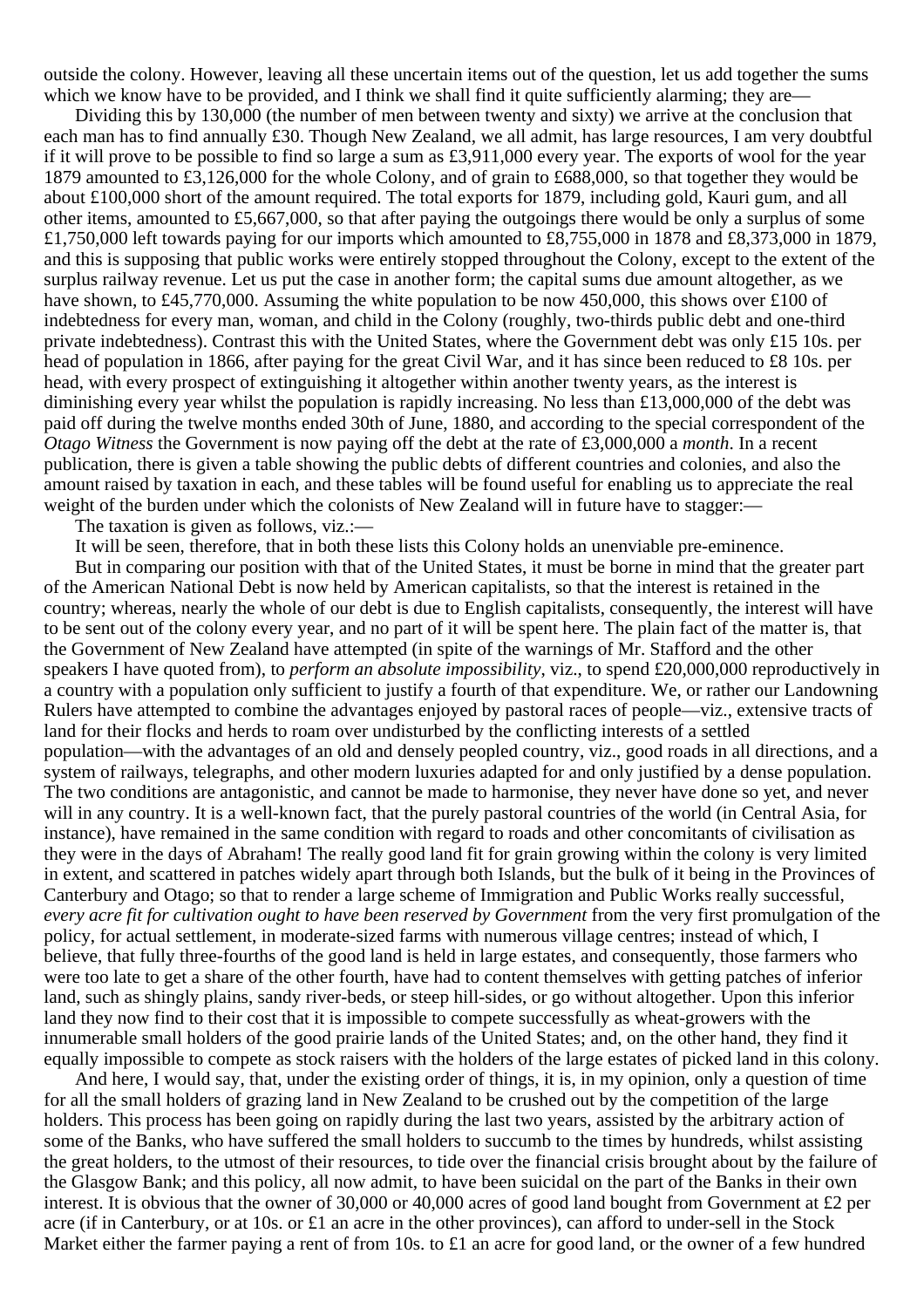acres of inferior land bought from Government at the same prices that the picked land was obtained for. Thus, if there had been no outside debt to disturb the course of affairs, in the course of a generation or two the rural population would have become divided into two classes only, as was truly pointed out by Sir George Grey—viz., an enormously wealthy class of large landed proprietors, few in number, but having unlimited power in the control of the affairs of State, and a class of agricultural labourers, numerous indeed, but possessing no political power, and in condition little if any better off than their brethren in England. In fact, I question whether the farm labourer in England is not better off in some respects even now than he is here. There, at least in the southern counties, he generally has a neat little cottage and garden, with enough ground to keep a cow or a pig or two. His children look healthy and happy in the green lanes; he has his allowance of beer or cider every day; should sickness occur, he and his family are generally well looked after by the ladies of the parish, and his medicine found by the parish doctor, and in old age, if worst comes to the worst, he has the Union or often a comfortable Almshouse to fall back on. Hero he has to tramp long distances from one station to another in search of employment, and when he gets it, he has either to camp in a tent or be crowded with ten or a dozen other men in a rough men's hut with no garden or trees to shelter it from the hot sun; he is often thrown out of employment altogether during the winter, when, let him be ever so careful, his summer earnings melt away long before the next busy season comes round; he is generally unable to marry because he can find no home up country for his wife; and no provision whatever is made by the State for his old age, when past work. No doubt some of my opponents will argue that the competition amongst the farmers would have been more severe if the land had been in small holdings. I believe, however, it would not really have been so, for in that case the mere numbers of the rural population would have caused the towns to grow to three or four times their present size, and industries and manufactories of all kinds would have started into existence, which are now not attempted, for the simple reason that the country population is not sufficiently numerous to render the chance of success certain or even probable. We should then have had good markets within the colony for the productions of our small farms, instead of having, as now, to rely almost exclusively on the precarious profits of an export trade. I have no hesitation in asserting that at the present time most of the *towns of New Zealand are altogether overgrown* in proportion to the numbers of the surrounding rural population. Three or four years ago, when the large land-holders in South Canterbury were in haste to get their best lands laid down in English grass, extensive areas were let for cropping, generally two crops being allowed, to practical men owning teams of their own. Grain was then realising fairly remunerative prices, and a great amount of temporary prosperity in the district was created by the operations of these men. Now, much of the land has been laid down in pasture, and cropping given up, the consequence being, that numbers of ploughmen and other labourers have been thrown out of employment, farm horses have been sold off in such numbers as to have depreciated enormously in value, and the grain traffic on the railways is also materially diminishing. A further result must be a falling off in the customs revenue in the grain-growing parts of the colony, caused partly by the diminution in the number of labourers employed, and partly by the diminution in the earnings of those still in employment, but at lower wages than those ruling a year or two ago. In a recent copy of the London *Times* it was mentioned that, owing to the acreage in wheat in the eastern counties of England having fallen off to the extent of nearly 1,000,000 acres during the last ten years, the rural population of those counties had diminished to the extent of nearly 500,000 souls during the same period; that is to say, the people having failed to find employment in their customary country avocations, had been forced into the manufacturing districts in large numbers. In this colony, unfortunately, the working classes have very little in the shape of factories to fall back upon if country labour fails them, and I assert that it is hopeless to expect that capitalists will start anything of the kind, so long as the bulk of the land is locked up in large estates, thereby precluding all hope of a local sale for the products of the factories—in short, *until the land is really settled by a permanent population* it is mere waste of time and money appointing commissions on local industries, and a farce offering bonuses as an inducement towards the establishment of factories of any kind. For instance, take the flour-mills in Timaru and Oamaru, which were built in the prosperous times on the assumption that the country districts around those towns were being actually settled, and that therefore population would rapidly increase, they are now either shut up altogether or hardly paying working expenses, and why? because settlement was frustrated by the squatters, and consequently business of all kinds instead of expanding, as was naturally expected by the enterprising firms who spent their capital in erecting those mills, has rather shown a contraction—in short, they were misled by the fictitious appearance of prosperity produced during the cropping era, and now find out, when it is too late, that they are years in advance of the present requirement of the districts. The same circumstance of course affects the railways, public buildings, and other works carried out by the Government, and which were calculated for the requirements of a country thickly settled by farmers, rather than for the solitudes of the large estates. Let us turn to the example of other countries. It is well known that France is now the most prosperous nation in Europe, and many writers attribute the fact to the possession of the soil of France by over 5,000,000 small freeholders, consequently the great bulk of the rural population is frugal, industrious, contented, and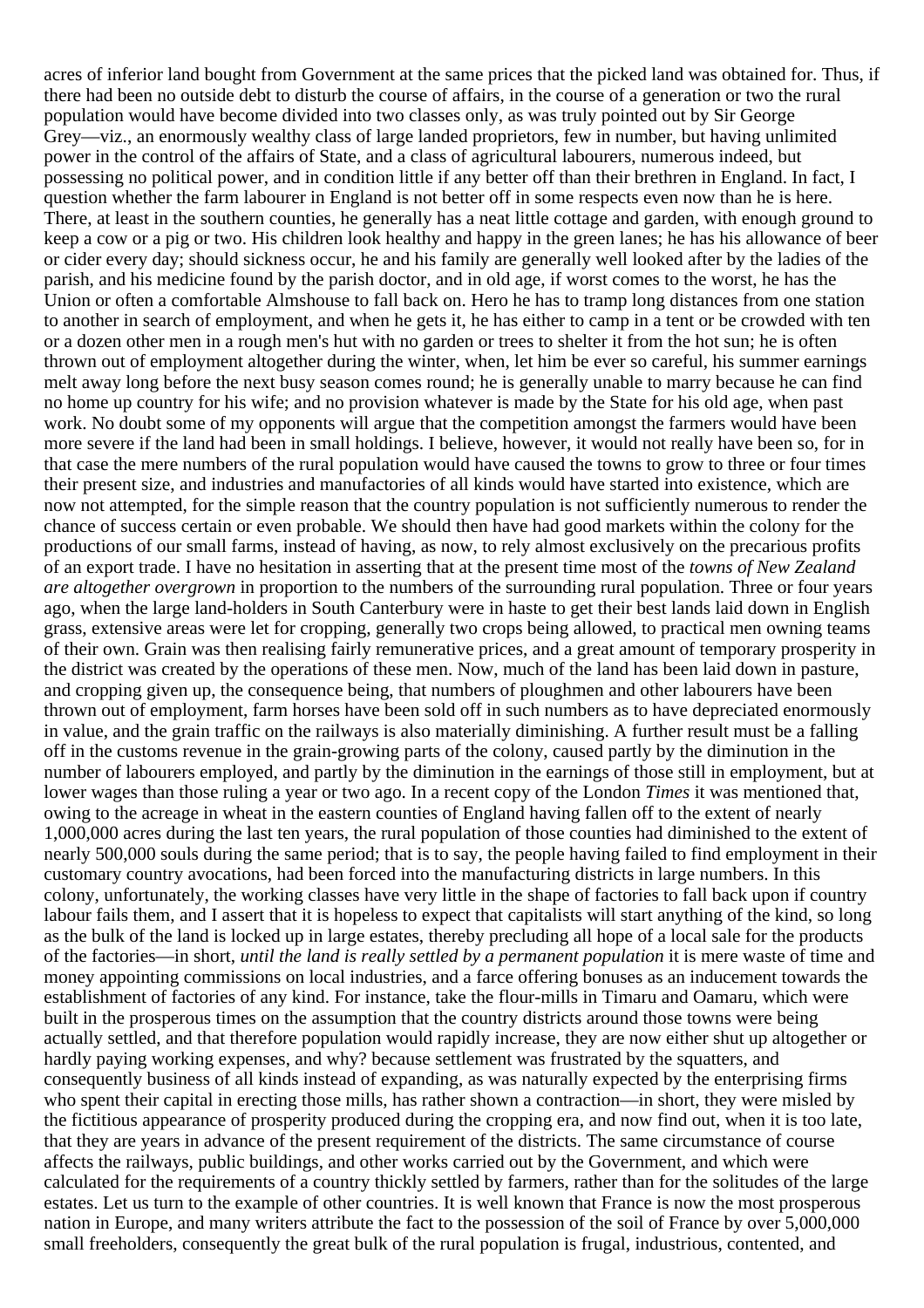ardently patriotic. So evident is this to statesmen that the Prussian Government is now doing all it possibly can to facilitate the subdivision of the soil of that country into small freeholds on the French plan; and, even in England, many able writers are now advocating the adoption of some similar system, seeing how more and more unequal becomes the competition with the American producers of grain and meat, and taking warning by the terrible example afforded by Ireland of the evil effects of large estates and absentee proprietors. Look at the history of the United States, which country has achieved its present greatness amongst nations, owing chiefly to the fact that from the very first nearly every man who went there did so with the fixed idea of founding a home for himself and his children, and not merely with the idea of making money, and then returning to spend it in England. Read the history of early settlement in America, and what do we find? That the people had literally to fight their way inch by inch in subduing the wilderness. Settling in dense forests, and with a long and severe winter to contend with, they lived hard and frugal lives, importing little or nothing, and subsisting almost entirely on the produce of their own small farms. They had to contend with wolves, bears, and other noxious animals inhabiting the woods; but, worse than all, they were surrounded by bands of savage Indians, ready at any time to attack them, so that they had literally to till their fields with their rifles beside them, and carve homes for their families out of the forest, with their lives in their hands. Yet, in spite of all the hardships they endured, they were ready at the call of patriotism to lay down their lives for their adopted country, and, with a population of only 3,000,000, they were able to resist successfully the whole power of England, and to found a nation which already has a larger white population than Great Britain and all her colonies combined. Contrast the progress of population in the United States with that in the Australian Colonies. These colonies owe their origin to the settlement of New South Wales in 1788, and by 1820 the population was about 30,000. In the fifty years which had elapsed between that date and 1870, the whole population of the entire group of colonies, including Tasmania and New Zealand, had not reached a total of 2,000,000; whereas, in the same fifty years, the single State of Illinois, with an area only half that of New Zealand, had increased in population from 55,000 to 2,539,000, and a similar wonderful increase had taken place in many of the other States, notably Ohio, Michigan, and Missouri, which three States together had increased from 45,000 to 5,570,000 in the same fifty years. Again, the small state of Iowa, only two-thirds of the size of New Zealand, possessed only 95,000 inhabitants when admitted to the Union in 1846, and had increased to 2,000,000 by 1880, being about four times the present population of this colony—after all the large sums we have lavished in promoting immigration. There can be no doubt whatever that this striking difference in the rate of increase is due in a great measure to the different systems of land regulations, those in the States holding out *every possible inducement for the settlement of the immigrants on the land*, and those in these colonies *obstructing such settlement* as far as possible *in the interests of the stockowners*. No other explanation of the difference is sufficient, for, you must remember, that practically those Western States were more remote and difficult of access forty years ago than these colonies are now, whilst here we have the advantage of a far more genial and healthy climate, owing to the absence of the long and severe American winter; and, moreover, we have had the advantage of the stimulating effects of rich gold discoveries in Victoria, New South Wales, Queensland, Tasmania, and New Zealand, whilst the five States quoted above have had nothing but their agriculture to depend on for their wealth and progress.

Now, let us consider the Land System of these colonies. Study the history of the Feudal System of Europe in the Middle Ages, and you will see so many points of resemblance between that system and the squatting system of the colonies, that squatting might be described as feudalism modified to suit peaceable times instead of warlike times. Thus, under the feudal system, the king, who was considered absolute owner of all the soil of his kingdom, granted large tracts to his different barons, in consideration of their rendering him assistance in time of war, or at other times contributing in money towards bis personal expenses; but the barons soon acquired such great power as to be able to claim their lands as freehold, and hand them down from father to son. In these colonies the land was granted by the Colonial Governments in large tracts to the squatters, subject to a merely nominal rent, and the privileges attached to the possession of the runs were so great as soon to enable them to be converted into freeholds.

The "Head Station," with its group of huts for the dependents, takes the place of the old Feudal "Castle" with its adjacent village, and the ancient hostility shown by the Lord of the Manor to poachers and other intruders on his domain, finds its equal in these colonies in the stern determination to exclude cockatoos from the run, and so preserve its solitude unbroken for the benefit of the flocks and herds of the runholder. But, there is one important particular in which the system in these colonies is worse than the old Feudal System ever was, and that is, in the absence of provision for the family life of dependents. Under the old Feudal system the retainers and dependents of the Lord of the Manor were allowed land to cultivate for their own use and that of their families; it is true, the men had to fight when required by their lord, but he on the other hand was held, bound to protect them and their families against all hostile comers; hence, in the course of a generation or two a strong mutual attachment sprang up, and the vassals were just as ready to lay down their lives in defence of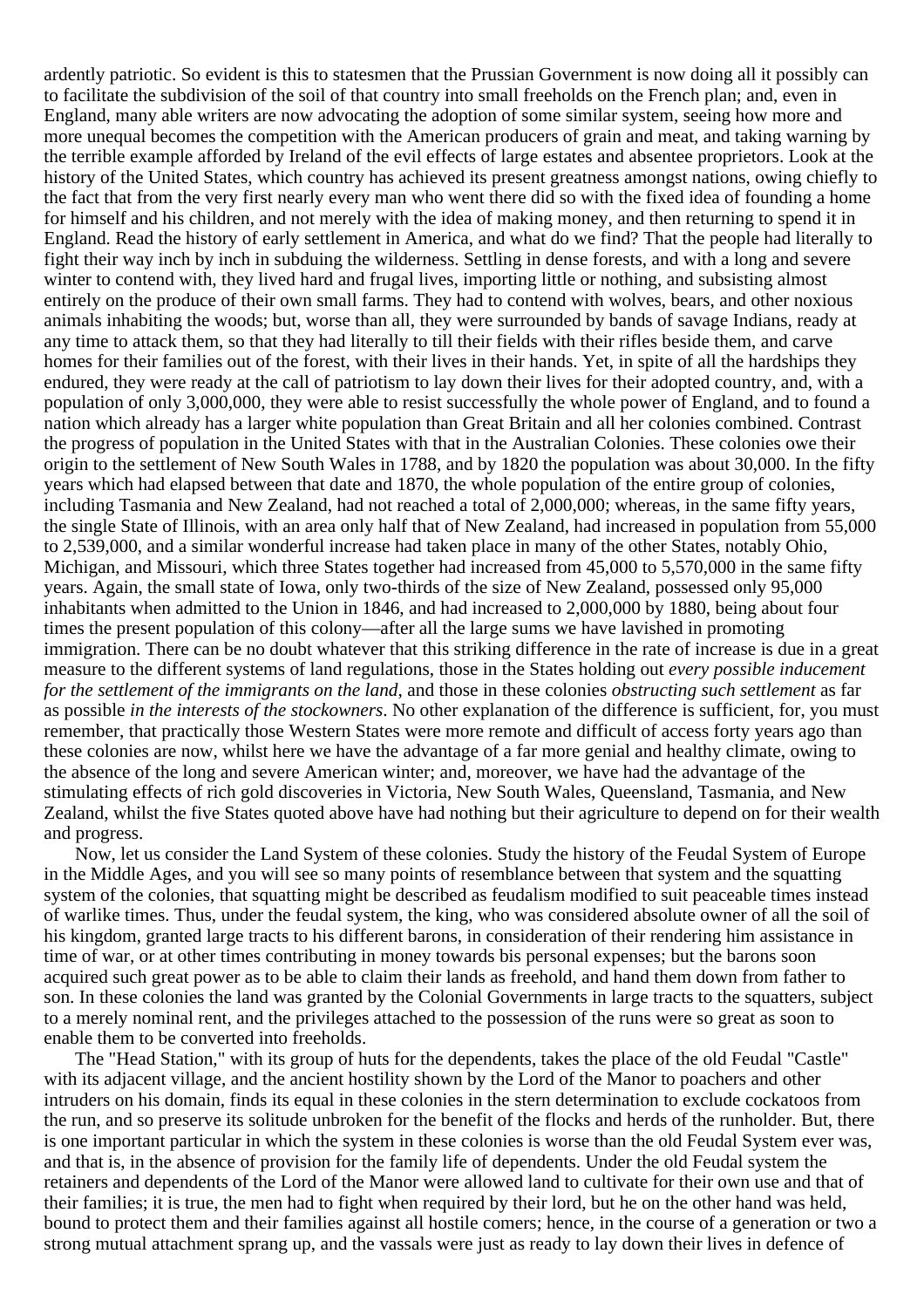their lord, as they were to do so in defence of their country against any foreign invader. In the colonies, you find on an average station from 15 to 20 men, shepherds, bullock drivers, fencers, and others, but generally only one or two women, and family life is almost universally discouraged. The stereotyped advertisment, "Wanted for a Station, a married couple without encumbrance," sufficiently indicates the feelings shown. If one of the hands on a station is rash enough to marry, he generally has to betake himself to the towns or farming districts to look for work; or perhaps he settles in the suburbs of some small town, and goes away from home every summer for the shearing and harvesting, earning, it is true, good wages for sis months, on which he and his family have to subsist during the six months in which little or no work is obtainable. All thinking men must admit this to be an undesirable and unnatural system. Can we wonder that some of the wives take to drunkenness and other vices, during the long absence of their natural protectors, or that the children, being neglected and beyond the control of their mother as they grow up, develop into larrikinism? The other day the Government complained that Burnham, and the other Reformatories are already inconveniently full, and for this state of things I believe that the Colonial system of employing labour is in a great measure responsible. Another evil of the system is, that many of the men having to live for months together away from their wives and families, lose their natural home-loving instincts, and get educated, so to speak, up to the point of deserting them altogether—an evil now so commonly complained of in all parts of the colonies. There is still another evil brought about by the above state of things, which is a great lack of young men growing up in the country, fit to take a position as farm labourers, as the lads brought up on the streets of the cities are useless as ploughmen and ignorant as to the care of live stock; whilst there are very few girls growing up who are likely to turn out good dairy-maids or domestic servants on farms, the town bred girls aspiring to be shop-girls and barmaids. This evil is beginning to be complained of even in England at the present time, and is one which will be seriously felt here now that the immigration of farm labourers and country girls from Britain is almost at a stand-still.

However, there are of course stations and stations. As typical examples of squatting under its most beneficial aspect, I might mention Mount Peel and the Orari Gorge Stations. Here we see large tracts of rugged mountainous country, only a very small portion of which is fit for cultivation, held by the descendants of the old landed families of England, who have been trained up in the traditions of the duties and responsibilities of proprietorship, which have been thus defined by the celebrated Dr. Johnson, "a man of family and estate ought to consider himself as having charge of a district, over which he is to diffuse civility and happiness." You see scattered around the head stations little comfortable cottages, each with its neat garden, and upon enquiry you find that the married shepherds, ploughmen, gardeners, and others, live in these and bring up their families in comfort. At Mount Peel Station, there is a handsome little stone church built by the proprietor, in which every Sunday the men with their wives and children assemble for worship, service being held at intervals by a regular clergyman, and at other times by a lay-reader. On both of these stations the proprietors themselves reside permanently, having large families and households, so that the evils of absenteeism are avoided, and the children brought up in the country acquire a patriotic love for their native land.

It is only on stations managed on these principles that anything akin to village life in England is possible, where it is no uncommon thing to find servants who have been their whole lives in the service of one family, and perhaps their fathers before them; whilst, on stations generally in the Colonies, the hands are constantly being changed, and there is no sort of cohesion or kindly fellow-feeling between the different classes composing the rural population.

At the opposite extreme of station life in New Zealand I should place the stations held by the New Zealand and Australian Land Company and the other largo Absentee Companies holding properties in New Zealand. Here you have *enormous blocks of good agricultural land* held merely as a speculation by absentees belonging to the commercial classes, and consequently, without any of the traditional sense of their responsibilities which I have above alluded to. It is well-known that the large investments made in New Zealand land by the Company, under the auspices of Mr. Morton, was one of the principal causes of the disastrous failure of the notorious Glasgow Bank—an event which carried ruin and misery into thousands of previously happy homes; and which failure also indirectly brought on the Financial Crisis in this colony, which has caused such irretrievable disaster here also. Well, the lands of these Companies are held merely as a speculation, with a view to being ultimately cut up and sold to colonists at an enormous advance on the price originally paid to Government; but, in the meantime, the prosperity of the present population is undoubtedly injuriously affected by the locking up of these lands by absentee proprietors, who only seek for the largest possible return from the estates, in order to spend the proceeds in Scotland or England. Take the Levels Estate of 80,000 acres as an instance. I believe the progress of Timaru has been materially checked by reason of the way in which this fine block of land in its immediate neighbourhood is held closed against population; and in this and similar cases, it is open to argument whether Mr. Stafford's remedy of *the resumption of land by the State* on payment of compensation *would not be justifiable* in the interests of the community at large. Some few years ago there was apparently much progress in the Point District, owing to the cropping which was then going on on the Levels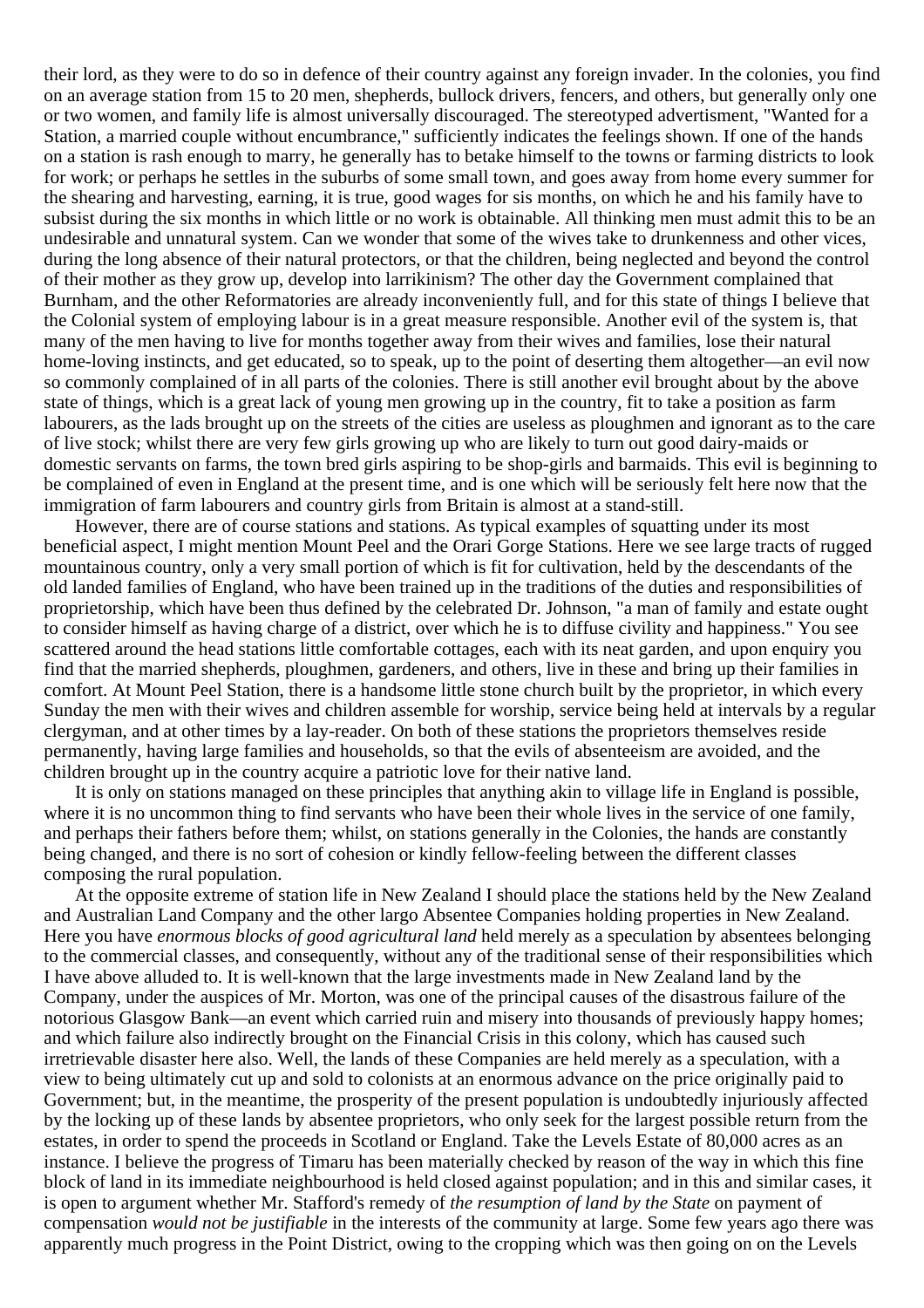Bun, preparatory to laying down the land in English grass; but, at the present time, you may get on to this estate, within a few miles of Timaru, and ride through great paddocks of English grass for 10 or 15 miles at a stretch, without seeing a human being, or anything more to remind you of human life than an occasional deserted sod hut falling to ruins. The township of Morton and other townships were laid off, and sections sold to the public on the undertanding that the surrounding land was about to be disposed of in moderate sized farms; but now, the purchasers finding the farms still unsold, and everything in a state of stagnation, naturally complain that they have been misled and seduced into purchasing under false pretences. A short time since we saw a paragraph in the papers, saying that the Committee of the Glasgow Bank had decided not to realise their New Zealand assets in the shape of land till the times became more favourable for selling. What meaning has this for the people of New Zealand? Why, sir, it means that every struggling "cockatoo" or small tradesman has to contribute so much annually in taxation to meet the deficiency in the colonial revenue, caused by the payment of interest on money expended on the construction of railways through, and for the benefit of, those estates; and he has to pay this extra amount in order that the company may be able to hold those estates uninhabited, till other parts of the districts surrounding them shall have become more densely peopled and highly improved, so as to give these estates enhanced value in the market. To put it more plainly: the New Zealand and Australian Land Company hold in Canterbury, Otago, and Southland some 340,000 acres of freehold land, whilst the whole of the land sold up to date in those provinces is only 6,600,000 acres, so that the above company actually owns about one-twentieth of the whole. There has been spent on railway construction in those three provinces, according to the latest returns, about £5,473,000, a twentieth part of which sum would amount to about £273,500, which latter sum has therefore, I maintain, been spent *practically for the benefit of the company's estates by the people of New Zealand, and* consequently the interest on that sum has to be found annually by the people of New Zealand, until such time as the company, by the sale of those estates, allow new contributors of the revenue to step in and relievo the present population of New Zealand of part of the burden. Or, to put it in another way, the company will have bought the Canterbury estates at £2 per acre, and the Otago and Southland ones at £1 per acre, say £500,000, the total purchase money; this land they expect to sell at an *average rate of about* £8 *per acre*, the enhanced value being due to the railways and other public works, and to immigration. If they succeed in selling at that price, then about £2,700,000 will be withdrawn from New Zealand and sent to Scotland for distribution amongst the proprietors; and to allow of their realising this great profit, all of us who remain in New Zealand will have to bear the burden of paying interest on the proportion of the Public Works Loan expended for the benefit of those estates. The same argument of course applies to all the other great freeholds, but the evil is not so glaring in the case of resident proprietors who spend their profits within the colony. I have instanced the holding of the Levels Run by the company as being specially detrimental to the interests of Timaru; but the evils of absentee proprietorship are felt and deplored just as much in other parts of the colony. "Atticus," the writer of "Pastoral Notes" in the *Otago Witness* of December 18th last, says—"Public companies stand convicted of having brought about the present unsatisfactory state of things. It does not require the pen of a ready-writer to expose their system of station management. On several of the company's stations one solitary shepherd is the sole resident employed to protect their interests in the elevated regions of the wilds. They pursue a policy of self-aggrandisement at home and abroad, and Heaven knows how they have carried out their adopted programme to the letter. After holding possession of miles of country for the past twenty years, and having no doubt heaped up treasures in abundance, they have reduced below zero the rate of wages of the few hands they presently employ, and have also adopted a system of amalgamation, with a view of ruling the labour market, or moulding it to suit their own pockets, and establishing a labour ring amongst themselves."

There can be no doubt, that if the New Zealand runholders had been content to live on in the isolated and semicivilised fashion in which the old feudal barons did, or in which the squatters of most parts of New South Wales and Queensland do still, they might have held their runs comparatively intact for many years to come. Had they confined their attention solely to producing wool and tallow, and steadily vetoed any attempts to borrow money, either for public works or for immigration, they would have been able to hold their ground permanently, and quietly crushed out all attempts to interfere with their privileges. Those professional men or tradesmen who dared to advocate liberal ideas, would have been quickly starved out of the colony, and in the course of a generation or two the population at large would have had to work at the improvement of the great estates on such terms as the proprietors chose to dictate, or to emigrate again to some country where the land was not all locked up, and where, consequently, the small farmer would stand some chance of rising to independence. This position was no doubt clearly seen at the time by Sir Cracroft Wilson, Mr. F. Jollie, and the other squatters who so bitterly opposed the Public Works Scheme. But, sir, I contend that, by giving in their adhesion to the borrowing policy, the majority of both Houses of the Legislature placed it *beyond the power of the large freeholders to escape for any length of time* the responsibilities of their position; and, I argue, that the money raised on loan *having been expended mainly for the benefit of the landowners*, they will have to provide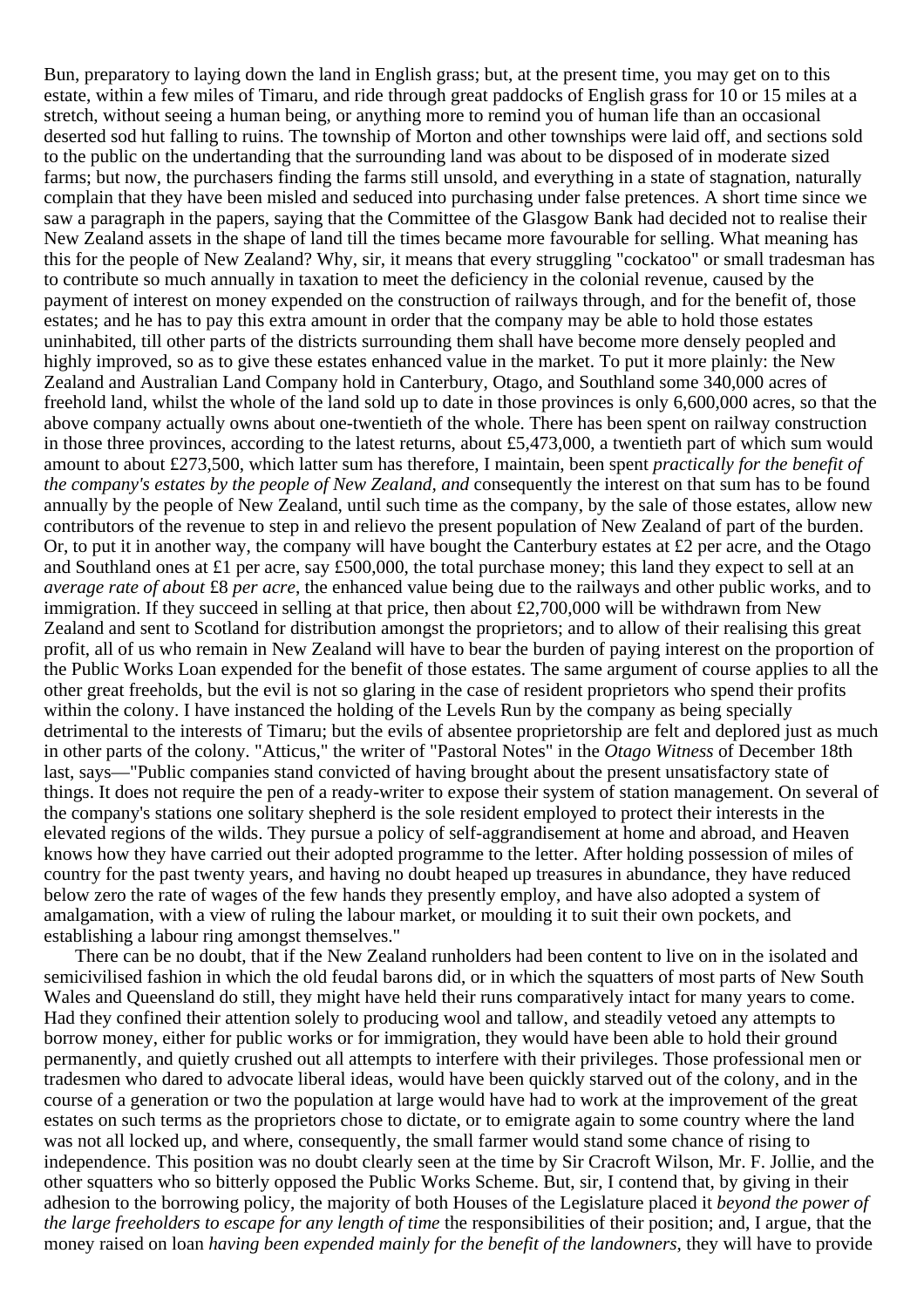the greater portion of the interest on the loans, either directly or indirectly, in spite of all the combined efforts they can make to evade doing so. It is obvious, that it is only possible to tax the trading and labouring classes up to a certain point. If you further tax the tradesman, who is only just able to make a comfortable living by his trade, he must adopt one or other of two courses: he must charge his customers—*i.e.*, the squatters and farmers—more for his goods, or he must leave the country for one where taxes are lighter. Similarly, if you impose too heavy a tax on the labourers' necessaries, such as boots, clothing, and groceries, he will either expect higher wages or take the first opportunity of clearing out of the colony, Here, I may mention, that a case of this kind has actually recently occurred. In a recent article in the London *Times* was given an account of the causes which led to the late Civil War in the Argentine Confederation. It appears that that country borrowed £5,000,000 in England about the year 1865, for the purpose of constructing a railway leading from the capital (Buenos Ayres) into the interior, and at the same time held out great inducements to immigrants, which were taken advantage of by large numbers, chiefly of Italian, French, and Basque origin. Everything prospered for a time under the magic influence of the borrowed money, property rose rapidly in value, new settlements went en apace, and some of the old residents made large fortunes; but presently the money was all spent, and then there was a collapse. Taxes had to be imposed to pay the interest on the debt. The large landowners of the interior were in the ascendant in the Legislature, so the Government decided on raising the required amount in the form of a customs duty of 20 per cent., instead of in the form of a land tax. What was the result? The people became dissatisfied, and numbers of the small settlers and labourers left the country; the revenue fell off owing to the diminished spending power of the people; then the Conservative Government blindly aggravated the evil, and so the process went on acting and reacting on itself, until they had actually worked the customs duty up to 60 per cent, *ad valorem*. At this point the strain on the populace proved too great; an insurrection broke out in Buenos Ayres against the Government; the landowners of the interior raised forces to overawe the city, and a civil war ensued. If, then, by a system of over-taxation our Government should drive the trading and labouring classes to leave the colony in any numbers, they would also at once ruin the small farmers who supply the towns with. farm, dairy, and garden produce, and who even now find great difficulty in disposing of these goods at a price which will give them anything over the cost of production. The large farmers and graziers would then have to rely almost exclusively on an export trade, as the local market, both for grain and live stock, would be almost destroyed; and both the customs revenue and the railway traffic returns would show a large and constantly increasing deficiency. I see that the latter item is expected to fall short of the Colonial Treasurer's estimate for this year by no less than £164,000, and that, in spite of the fact that the last grain season (1880) the yield was nearly double what it had ever been before, and much larger than it is likely to be for many years again.

Taking into consideration the large amount that has to be provided annually to meet our liabilities, and the extreme sparsity of the population of the colony, I confess I can see no possible solution of the difficulty but by reverting to the land tax, and making each estate pay something in proportion to the amount it would contribute to the revenue if it were held by numbers of small farmers, instead of by one proprietor or by a company of absentees. To do this equitably, it would be necessary to have a sliding scale, (as has been adopted, after violent opposition by the monopolists, in the neighbouring colony of Victoria), according to the size of the estate, something after the following fashion, viz.:—

Two or more estates belonging to same owners or company to count as one, for the purpose of computing the rate per acre. Of course there would have to be modifications of the above scale according to the quality of the land, for instance, an estate like the Longbeach Estate, all first class land, could bear a higher rate, whilst estates on the shingly plains or in the Mackenzie Country would be very much less than the rate given. At any rate, the principle is perfectly just and fair, as the theory is, that people should contribute towards the expense of the State in exact proportion to the benefit they derive from the protection of the State; and if it suits a capitalist to hold a large tract of land to the exclusion of other people, it is quite fair that he should pay for his privilege. The average customs revenue of the colony is about £3 10s. per head of the population, let us take this as a basis for comparing the tax payable under this scale by the land in large estates, with the same land if held in small farms. Take for example an Estate of 40,000 acres, the land tax would amount (at one shilling per acre) to £2,000 per annum; but divide the estate into farms of an average size of 150 acres, and we should have 266 farms, allowing an average of eight persons to each farm and giving a population of 2128 souls; these, at the rate of £3 10s. per head, would contribute £7,418 to the Government annually in the form of customs revenue, to say nothing of what would be contributed by their dependent population of blacksmiths, wheelwrights, and other tradesmen. Again, let us take the estates of the New Zealand and Australian Land Company, which I find by an advertisement on the cover of Messrs. Grant and Foster's report holds 340,000 *acres of good land* in New Zealand. Well then, 340,000 acres at two shillings per acre would amount to a total tax of £34,000 per annum, but what would the same land give if divided into small farms? It would divide into 2,266 farms of 150 acres each; allowing as before eight souls to each farm, we should have 18,128 souls without reckoning dependent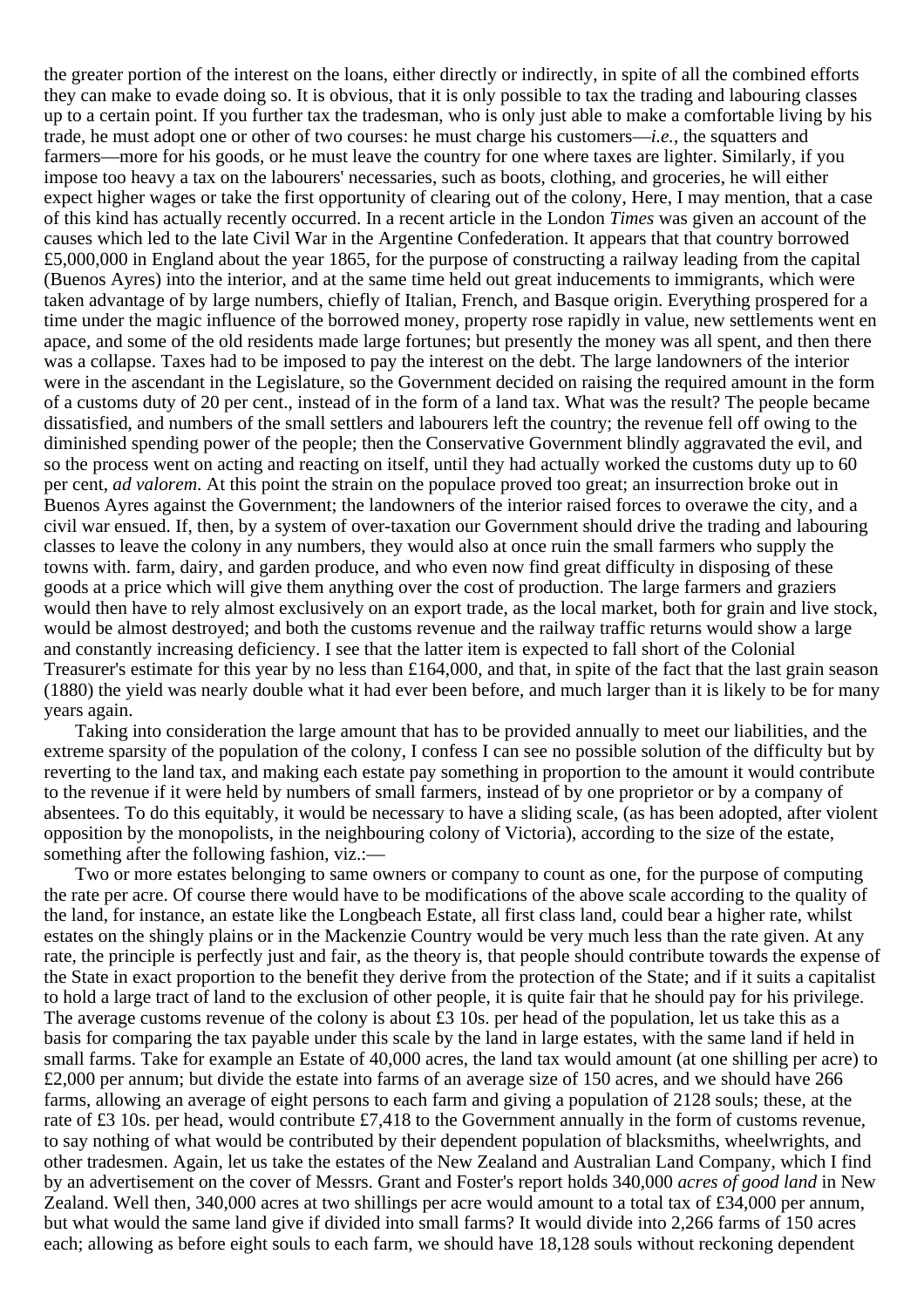tradesmen. This, at £3 10s. per head would mean a contribution to customs revenue alone of £63,448 per annum, to say nothing of stamps, post office, and other sources of revenue from the additional population, and the enormous increase of railway revenue which that population would ensure. Look at the subject in whatever light you may, whether as a matter of justice to the people who have been induced to come out here, expediency for the general welfare, or even absolute necessity in the interests of self preservation, I think most people studying the subject earnestly must admit, that some such *radical change in the incidence of taxation is necessary*; and not until it is made can we ever hope to escape from the depression and gloom which now overshadows and stifles the energies of the whole colony.

If the competition of the 3,000.000 small freeholders in America has been sufficient to shako to its foundation the whole system of land tenure in the United Kingdom, where it has been rooted for hundreds of years, and where the producers have the finest markets in the world at their own doors, I ask, sir, how is it possible that we, at a distance of 16,000 miles from those markets, can hold our own against that competition, except by adopting the American system of small holdings ourselves, or something as near akin to it as is now feasible? I believe that if our present system of largo estates continues, a very few years will see the increasing burden of taxation drive a large number of the industrial population out of the colony; and then the large freeholders, deprived of the assistance afforded by the presence of numbers of fellow-colonists to share the burden with them, will have to submit, with the best grace they can, to a much more heavy direct taxation than has yet been mooted by even the most radical section of the community, if they wish to maintain the credit of the colony and keep up the payment of interest on the Loans. In case of any failure to do so, the British Government would probably interfere in the interests of the capitalists who have found the money for those loans; since the land of the colony was virtually pledged as security for them, as pointed out by Mr. Creighton in 1870, in the speech from which I have before quoted; but since that time the Colonial Government has permitted nearly all the good land to pass into private hands, without laying by the proceeds of such sale towards the repayment of the Loans, thus leaving the British capitalist in a position in which he might reasonably complain that he had been unfairly dealt with. The number of acres sold in New Zealand up to the end of 1878 was 13,820,281, of which 11,478,300 were sold for cash, realising £10,208,282. The land remaining in the hands of the Government is 5,080,000 acres in the North Island, and 29,786,000 in the South Island, but this nearly all consists of rugged mountain ranges and other waste country, which would not in all probability sell if offered at an average of 5s. per acre all round. It is true that, if the land had been sold to numerous purchasers, in small farms, the extra population, by contributing a large increase to both the customs and railway revenue, would have made our creditors' position more secure; but now, the greater portion of our landed security has disappeared, without a corresponding increase in revenue to compensate for the loss of it. The forthcoming Census Returns will doubtless disclose a large increase in the total number of the population, owing to the extraordinary large proportion of births to the number of adults, as compared to other countries; but it must be remembered that it is only an increase in the number of adult males that can be depended on in calculating on an increase of revenue, the addition of a large infant population being an element of financial weakness rather than of strength to the colony.

It has been suggested that the large estate owners should lease their lands to tenants, in farms of moderate size, as recommended by Mr. John Grigg, of Longbeach, in a paper which appeared in the *New Zealand Country Journal*, but I fear this plan is not feasible, for several reasons: in the first place, the rent expected is far too high in comparison with what land can be obtained for in other new countries, and out of all proportion to the profits which may reasonably be expected from the land; in the second place, the owners of the large estates have generally neither the will nor the means to build the requisite houses and farm buildings on each holding, and mere tenants will not do so unless they get very long leases at low rents; and, in the third place, there are not farmers enough in New Zealand to take up a fourth of the area of the large estates even if they were willing, and as for farmers from England, of whom we have heard so much lately, I do not think many of them would care to exchange a lease in a country where unfailing markets exist at their own doors, for a lease in a country where they may find the markets most precarious and uncertain, even if the season should prove entirely favourable, as many farmers here have found to their cost during the last two years. Besides, as was pointed out by several of the speakers from whom I have quoted, men do not care to break up their homes, leave their native land, and travel 16,000 miles to find themselves in the same position as they held in the old country, viz., that of tenant farmers; *and no inducements, short of freeholds of their own*, would tempt them out here in any great numbers. In the London *Times*, of 1st October last, is to be found an account of the new "Colony," so-called, in the State of Tennessee, formed under the auspices of "The Aid to Land Ownership Society," of which Mr. Hughes, M. P., is president. They have  $400,000$  acres freehold, the site of the town being only seven miles from a main trunk line of railway, and eight hours, by rail, from Cincinnati, a city of 255,000 inhabitants. The climate is described as healthy and genial, the soil remarkably good, game in the neighbourhood plentiful, and the land is to be sold in small farms *at the price of* 1 *dollar* 70 *cents per acre (about* 7*s.*), of which only 25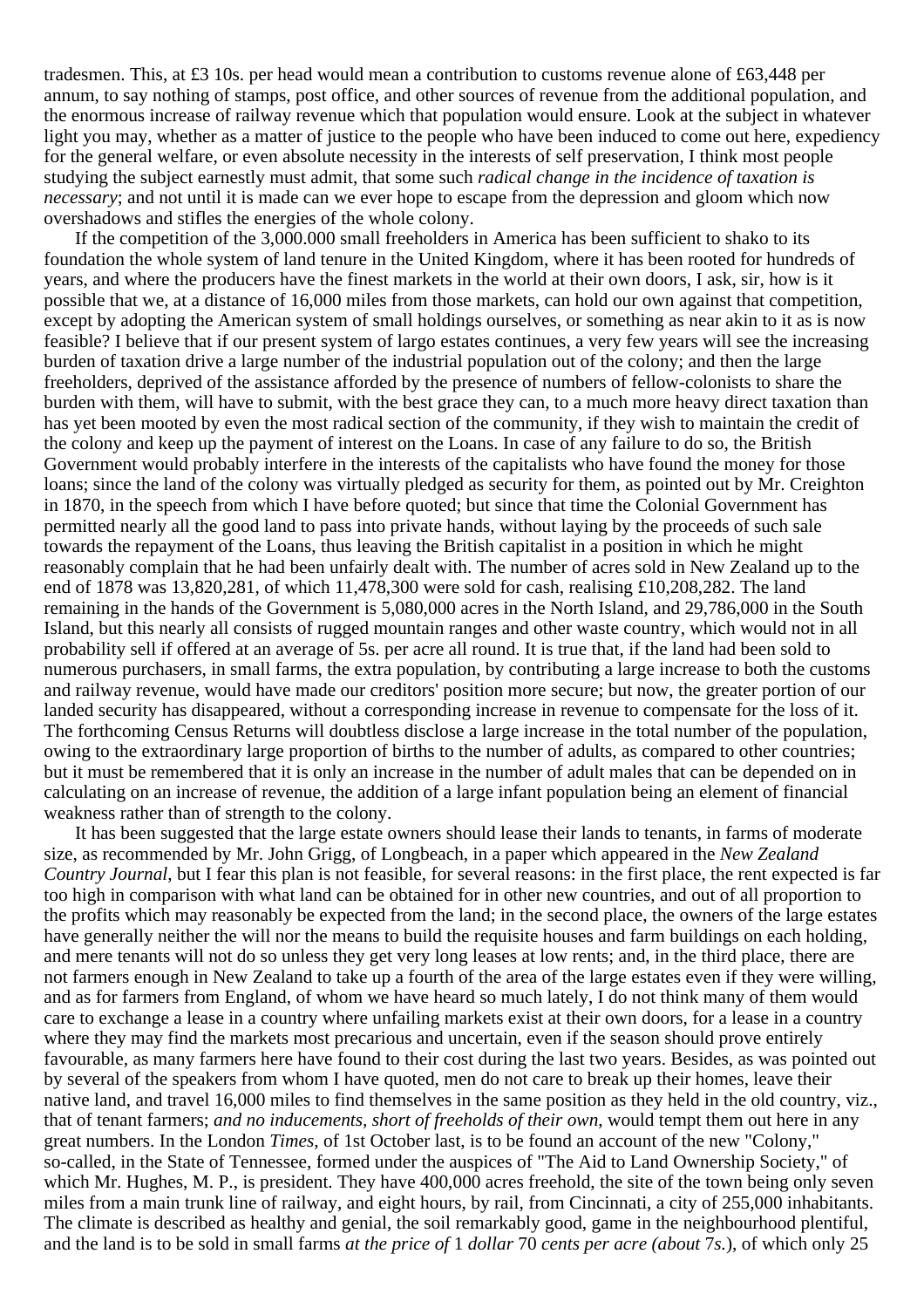per cent, is required in cash, and the balance in payments extending over a period of three years. This combination of advantages is to be found within a fortnight's easy travel from Loudon, and the particulars are set forth at length in the same English papers which contain letters from New Zealand describing this Colony as in an almost hopelessly bankrupt condition.

As another means of relieving the colony of a portion of the burden of debt, it has been suggested that the Railways should be sold to a company or series of companies. I fear, however, it would be found impossible to meet with capitalists willing to incur the risk of taking them over, except at an enormous reduction on the cost price. Owing to the sparsity of population, the traffic is even now not sufficient to pay two per cent on the cost of construction over the whole of the New Zealand Railways, and you must remember that some of the lines have now been in use 10 years or upwards; and as no money has been set aside for maintenance fund, the purchasers would have to prepare themselves to meet a heavy expenditure within a year or two for laying down new sleepers, repairs to bridges, and for maintenance generally, to say nothing of special risks from flood, land slips, and other accidents to which the New Zealand Railways are so specially liable. Moreover the would-be purchasers finding that most of the Railways run for miles at a stretch through large estates, *which are now in process of being rapidly laid down in permanent pasture*, instead of being devoted to grain growing, would argue that the traffic returns instead of showing a constant increase year by year, would probably show a tendency to decrease, or possibly fall away, until they were actually below the point at which they would cover mere working expenses. As bearing on this question, I may here point out that New Zealand has actually 1,254 miles of railway open, as against 1,124 in the Colony of Victoria, which colony has more than double our population. If you compare us with the countries of the Old World, the disadvantage under which our railways labour through lack of population becomes still more apparent; and further it must be borne in mind, that this disadvantage will become more aggravated as the average wealth of the population diminishes; thus, in the prosperous times, numbers of people travelled for pleasure who can no longer afford to do so, and as the working men get thrown out of employment, they have to forego the luxury of moving about from place to place by rail; thus, a recent return showed that in four weeks ending 11th December, 1880, the number of railway passengers was less by 10,612 persons than in the same four weeks of 1879, which itself was not a prosperous year, as the financial crisis occurred in April of that year.

We have heard a great deal during the last twelve months or so on the subject of retrenchment; the present Ministry have received a great deal of laudation, in the columns of the Conservative journals, on account of the vigour with which they have set about cutting down salaries and discharging Civil servants (some of whom had been long in the Government service); we have had it dinned into our cars how fortunate it was for the colony that they took office when they did, just in time to save it from bankruptcy; we were solemnly assured that the very money (out of the £5,000,000 loan) had been all squandered by the Grey Ministry, which, as it now turns out, the Hall Ministry have been lavishly expending in Taranaki and other favoured districts ever since they took office. Sir George Grey's Liberal teachings, and warm solicitude for the real welfare of the mass of the people of the colony, have been craftily and unscrupulously distorted in order to frighten a too credulous public with the idea that they were evidences of Communism or Red Republicanism, and he has been made use of as a sort of shocking example, enabling the venial supporters of the Hall Ministry to attack any expression of dissent from their doings, and to brand the dissenters as revolutionary demagogues. Moreover, the persistent and virulent abuse of Sir George Grey served to divert the attention of the bulk of the people, whilst the dominant class of wealthy landowners divided as much as possible of the remains of the public estate amongst themselves. We have been told, over and over again, that all that was necessary to ensure the return of our lost prosperity was the continuance in office of the Hall Ministry; this idea has been so persistently impressed upon us as to give rise to a suspicion, in many minds, that the terrible financial crisis which swept over the colony, with the suddenness of a tornado, in April, 1879, was brought on by a "ring" of capitalists and land speculators, with a view to paralyse Sir George Grey's watchful care for the interests of the working classes, by holding him up to them as the author of all their misfortunes. If this suspicion is correct, we must charitably conclude that, in the excitement of political hatred, *the irreparable mischief* which would accrue to the colony, in consequence of that crisis, was not thoroughly foreseen, for we cannot bring our minds to conceive of men *base enough to bring ruin to thousands of unoffending homes*, in order to gratify political spite, or even in the reckless effort to secure self-aggrandisement.

Sir, I believe that the public of New Zealand, more especially in the cities and towns, are now beginning to suspect that, in their blind terror of Sir George Grey's so-called Communism, they have been deluded into putting into power the very men who have really been at the root of the evils which have befallen the colony. Our present Premier is THE MAN, *above all others* in Canterbury, who, by his invention of the system of pre-emptive rights and other abuses, has done most to build up the gigantic land monopoly which has utterly destroyed, for the present, all chance of New Zealand becoming a populous, prosperous, or great colony; he is the exponent and champion of the wealthy "ring" who decreed that Sir George Grey must be ousted from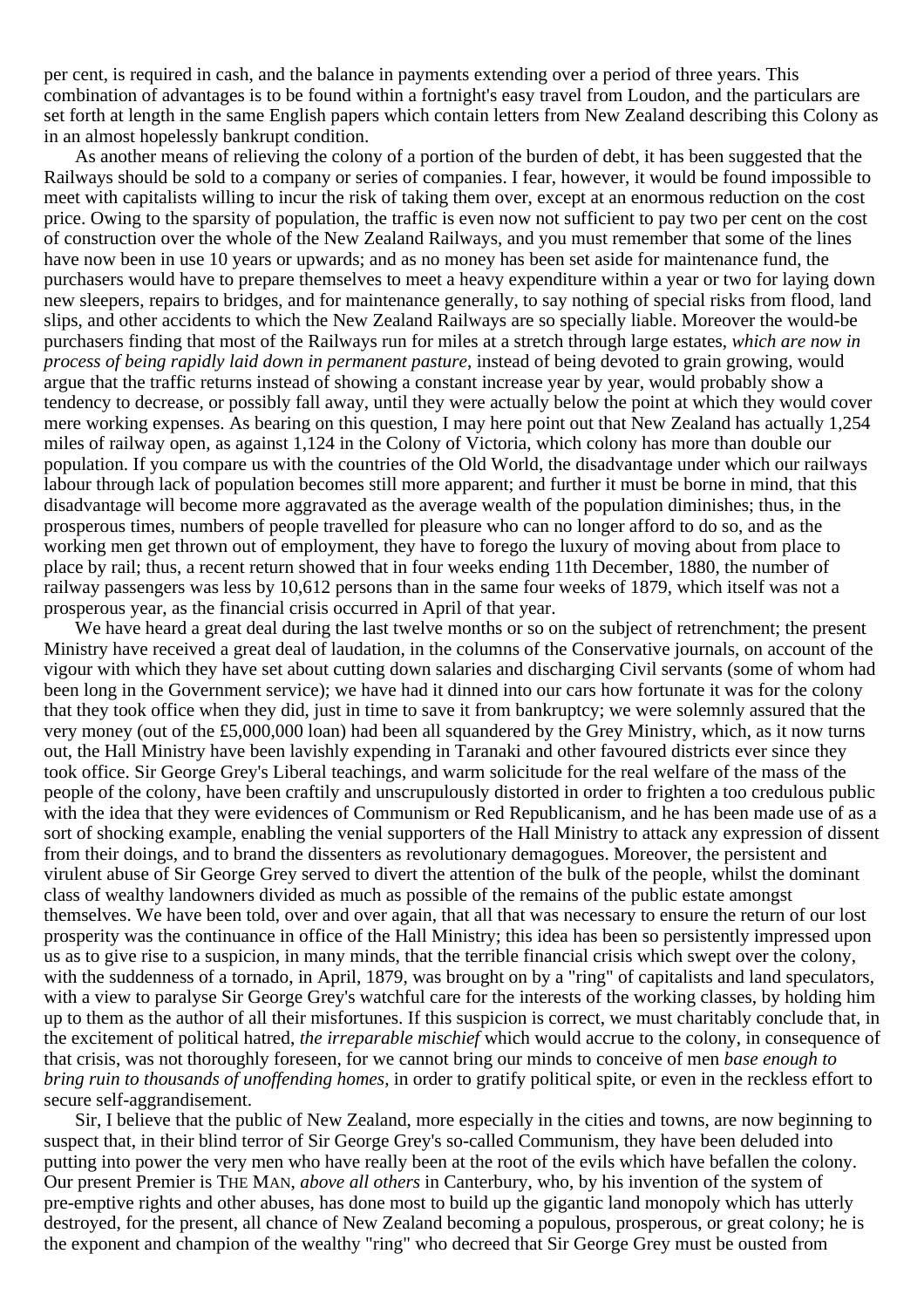office, and the Land Tax abolished at all risks; and who proceeded to carry out that programme so recklessly, that they have completely played into the hands of the enemies of New Zealand, and caused the colony to be held up as a sad example and solemn warning to all other colonies, in many of the leading English newspapers. In proof that this is so, I will read an extract from the *Otago Witness*, of 25th December, 1880. Their home correspondent says: "Canada and the United States are reaping a splendid harvest of scared British farmers, and New Zealand would reap the best of all but for the indescribably dismal stories which are coming home from the colony. It is a thousand pities that it should be so, and especially that these stories should be so exaggerated as many of them plainly are. I can read between the lines two distinct sources of exaggeration. Some are political, and have their origin in a desire to exaggerate the difficulties of the colony *in order to make capital out of the blunders and faults' of the late Government*. Those who are guilty of this, little think how far-reaching is the harm they do, and how they are making a rod under which their own backs will smart, when they diminish the credit of the colony, and scare away the class which, just now, the colony most needs—capitalist farmers. It is exactly this class of statement which most surely finds its way home, and is made most of where not one in a thousand has colonial knowledge enough to discount it to its true value. \*\*\* \* The English Press still keeps up a shower of most damaging articles upon New Zealand affairs."

What is the character of the retrenchment we hear so much about? I fancy the public are beginning to find out that the Conservative Ministers are setting about it in a way to do much harm, and very little real good after all. They have the strictest sense of duty when dealing with the poor "Civil servant," who has perhaps been twenty years in the Government service, and who has a large family to provide for; by all means cut him down ten per cent, just when he has naturally been expecting a rise after his long years of service, and if he ventures to grumble, tell him he may think himself fortunate that he is not turned out altogether; by all means cut down the railway porters their ten per cent.; even the poor servant girl at the hospital, on £20 a-year, is not too humble to have her £2 deducted, or the country postmaster, at £5 per annum, to be reduced to £4 10s.; these are all necessary retrenchments, and must he submitted to with a good grace. But you must deal very gently with the Hon. John Merino, who has 100,000 acres of freehold land, with no house on it but his own, and who shears, each year, 80,000 sheep; his nerves are susceptible, and his feelings delicate, so it would never do to hurt them, by taxing his land, as that Communist, Sir George Grey, attempted to do; if you talk of such a thing he will withdraw (so you are told) his capital from the colony in disgust, and New Zealand can never get on without capital (as you are also told, in an awe-struck whisper). At the same time, the Hon. John, being in the Legislative Council, is careful to draw his honorarium to the utmost penny, though he earns it by taking a good deal of trouble to conserve his own interests at the expense of those of the people. You may, perhaps, remember, sir, that when, last session, the Hon. Mr. Peacock brought forward a motion in the Upper House, to forego the honorarium for that one year, on account of the urgent cry for retrenchment, he could not get one single member to vote with him—with shame be it spoken!

Let us briefly recapitulate the work which the Hall Ministry have achieved since they took office. First and foremost, they have abolished the Land Tax, which told heavily on their friends and supporters, the holders of the large estates, and comparatively lightly on the mass of small owners of property, whether in town or country, and they have substituted in lieu thereof the Property Tax, which fails comparatively lightly on the large holders of land, and heavily on the owners of buildings or of improved farms. Under the Property Tax every owner of a house or shop in town has to pay a penny in the pound on its capital value, though it may be unlet owing to the general depression and bad times, and the unfortunate tradesman has actually to pay a tax on goods which are lying useless, because he is unable to sell them owing to the depressed state of trade. On the other hand, the great estates owned by the Levels Company and other absentee owners, pay on only one-eighth part of their capital, though they bring in a very large income from wool and other sources. Next, the Ministry have altered the customs tariff by increasing the 10 per cent. *ad valorem* duties formerly paid to 15 per cent., and by taxing articles formerly exempt. They have also imposed a Beer Tax of 3d. per gallon, which would have been 6d. but for the strenuous opposition of a portion of the public. The Hall Ministry have, by their 10 per cent all-round reductions in the Civil Service, completely demoralised every department of that service, filling the mind of every man in it with dissatisfaction as to the present, and uncertainty as to the future. By arbitrarily cutting down the pay of the lower classes of officials, who were previously in receipt of salaries already less than their equals in skill could earn outside the Government service, they have destroyed all *esprit de corps* in each branch of the service, and paved the way to losing all their best men as soon as the affairs of the colony begin to show signs of returning prosperity. Further, the Hall Ministry have suspended indefinitely public works in both islands of the greatest importance to the producing communities, who alone render public works reproductive, and squandered large sums in, as far as we can yet judge, entirely unproductive expenditure at Taranaki and other favoured localities, apparently for the sole purpose of pleasing constituents of some of the members of the Ministry. They have, in spite of the earnest, emphatic, and, I may say, prophetic warnings given by Mr. Stafford and others, of the disastrous effects entailed on the colony by the system of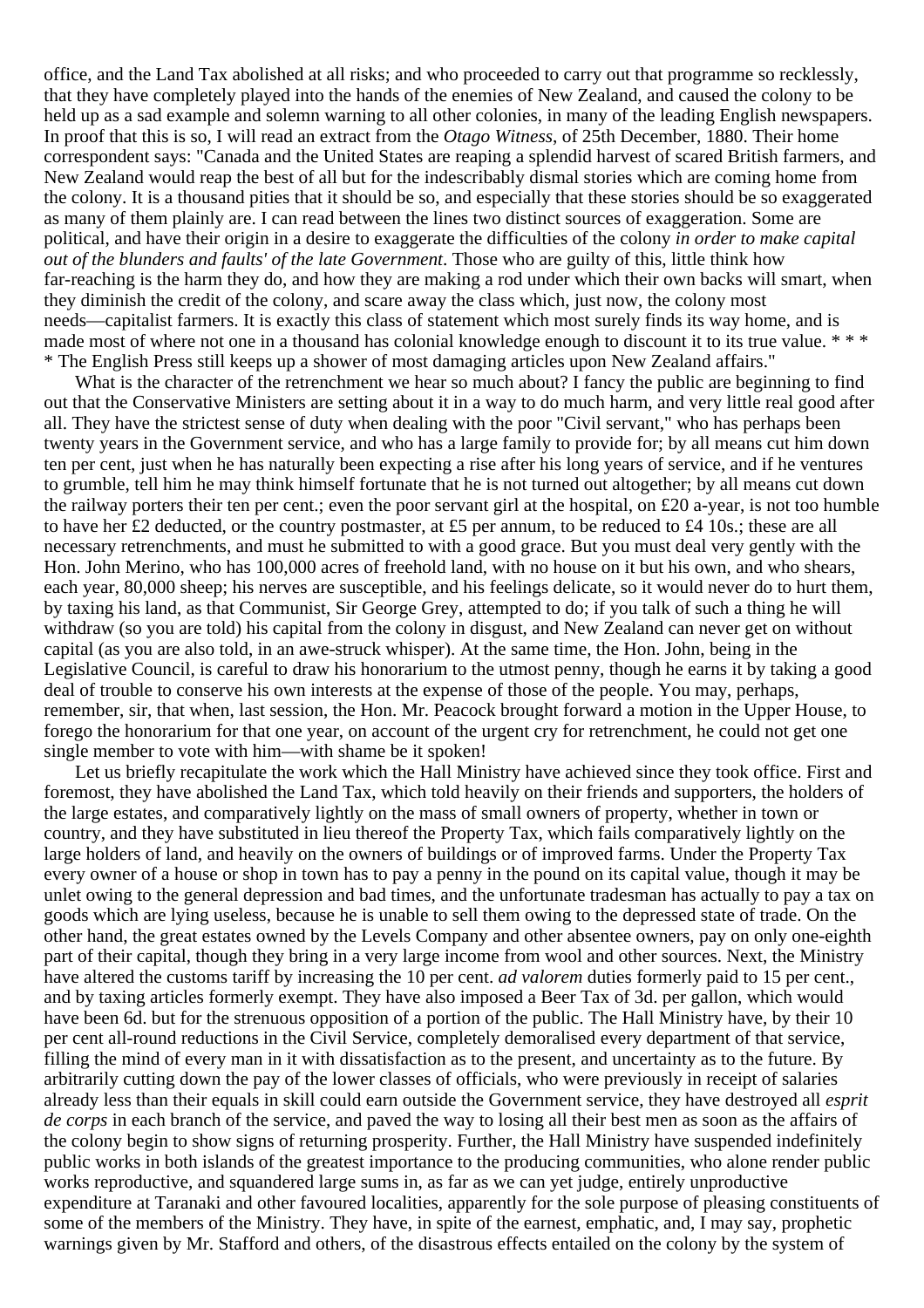large landed estates in this Island, connived at the acquisition of enormous blocks of land in the North Island by speculators more or less connected with a prominent member of the Ministry, and who are said to form a ring having complete control of the land question in the Province of Auckland, and who expect to realise, by cutting up the land and selling in small blocks to settlers, *the profits which ought to have gone into the Government chest*, so as in some measure to reimburse the colony for the enormous sums spent in acquiring the land from the Maoris.

In short, the whole policy of the Hall Ministry has been *to play into the hands of large capitalists, and heap burdens upon the mass of the people of New Zealand*, to drive away men who have worked half a lifetime in the colony, in order to aggrandise the great absentee proprietors, forgetful of the fact that a day of reckoning must come, and that, by driving away the small farmers and industrious mechanics of the colony, the taxation rendered inevitable by means of our enormous debt *must eventually fall with tenfold force upon the large landed proprietors*. In the matter of railway management, the Ministry have increased the rate for goods to such an extent as to cause widespread dissatisfaction, and still further to reduce the chances of farmers at a distance from Christchurch growing grain with a reasonable margin of profit. I maintain, sir, that one-half the present rates, both for passengers and goods, would have been amply sufficient to pay interest on the cost of construction of the railways, if the country through which the lines pass had been occupied under a proper system of small farm settlement—which, I have shown, was an integral part of the original Public Works Scheme—instead of being occupied, as it now is, for the most part, by a series of large estates, carrying only an extremely scanty population. In the United States, from which country the crushing competition to our wheat growers originates, the railway companies are now carrying grain a distance of 900 miles for the same price which is here charged for carrying it 100 miles; and why are they able to do this? For the simple reason that they have what we lack, a dense population of small farmers and their dependents spread throughout the country, and furnishing a large passenger traffic to swell the receipts.

If the present Ministry remain in office over another session they will find it necessary to advocate further sweeping reductions in the Civil Service and Public Works votes, on account of the stationary character of the customs revenue and the large falling off in the railway receipts, which is now estimated to be £164,000 for the year below the Colonial Treasurer's estimate. They will also, doubtless, as shadowed forth in Mr. Wakefield's late speech at Geraldine, endeavour to sweep away the vote for education, towards which property now pays its share, and throw the whole weight upon the parents of children attending the schools—a section of the community who now contribute most heavily to the revenue of the colony through the *ad valorem* customs duty. And here, I must remark, that in the case of the schools having less than twenty-five scholars, and which are to be done away with to save expense, the reason why so few children are found in one neighbourhood is, that in consequence of the land having been bought up in great tracts by the runholders, the small farmers have had to settle on a few rough corners left unbought on account of their inferior quality, and thus, perhaps three or four poor families are found together, separated by ten or twelve miles of uninhabited land from the next small community; whereas, if the farmers had been allowed to spread wave by wave over the country, as in America, there would always have been numerous families within a school radius of three or four miles. Thus, in a map in my possession of Buena Vista County, in the State of Iowa, no less than seventy-nine schools are shown as existing in a block of country twenty-four miles square, and which was only first settled in 1860. For this reason, I consider it would be quite fair to compel the owners of the uninhabited blocks to subsidise the small schools, rather than that the children should go untaught.

The same fact of the scattered and isolated position of the small farmers tells against their interests in numerous other ways, as, for instance, in largely increasing the cost of hauling their grain to market, and an increased cost and difficulty in getting threshing machines and other machinery on to the farms when required. Again, their being so scattered is an insuperable obstacle to the establishment of co-operative cheese or butter factories, now so generally in use in the States, where the small farms are numerous and in close contiguity to each other. And, I believe, that the establishment of these cheese and butter factories here would be the only means of starting an export trade in those lines of produce with any hope of permanent success.

No doubt, also, the subsidies to County Councils, Road Boards, Municipalities, and other local bodies, will be abolished altogether, whilst, at the same time, the burden of maintaining the hospitals, and the payment of charitable aid, will be thrown upon those bodies, who will consequently be under the necessity of raising special rates for those purposes. Probably, also, should the Ministry consider their position sufficiently strong, they will re-impose the tea and sugar duties, as lately recommended by sundry speakers representing the interests of capitalists, and thus still further relieve the great land- owners at the expense of the struggling heads of large families, poor widows, whose sole luxury is their cup of tea, and others of the feeble order who can least bear additional burdens. It is all very well for the Hall Ministry and their organs to make a great parade of the large reductions effected in the Civil Service; but you must remember, sir, that the saving to the colony is more apparent than real; for instance, in discharging an official with, say £400 a year, you deprive the district in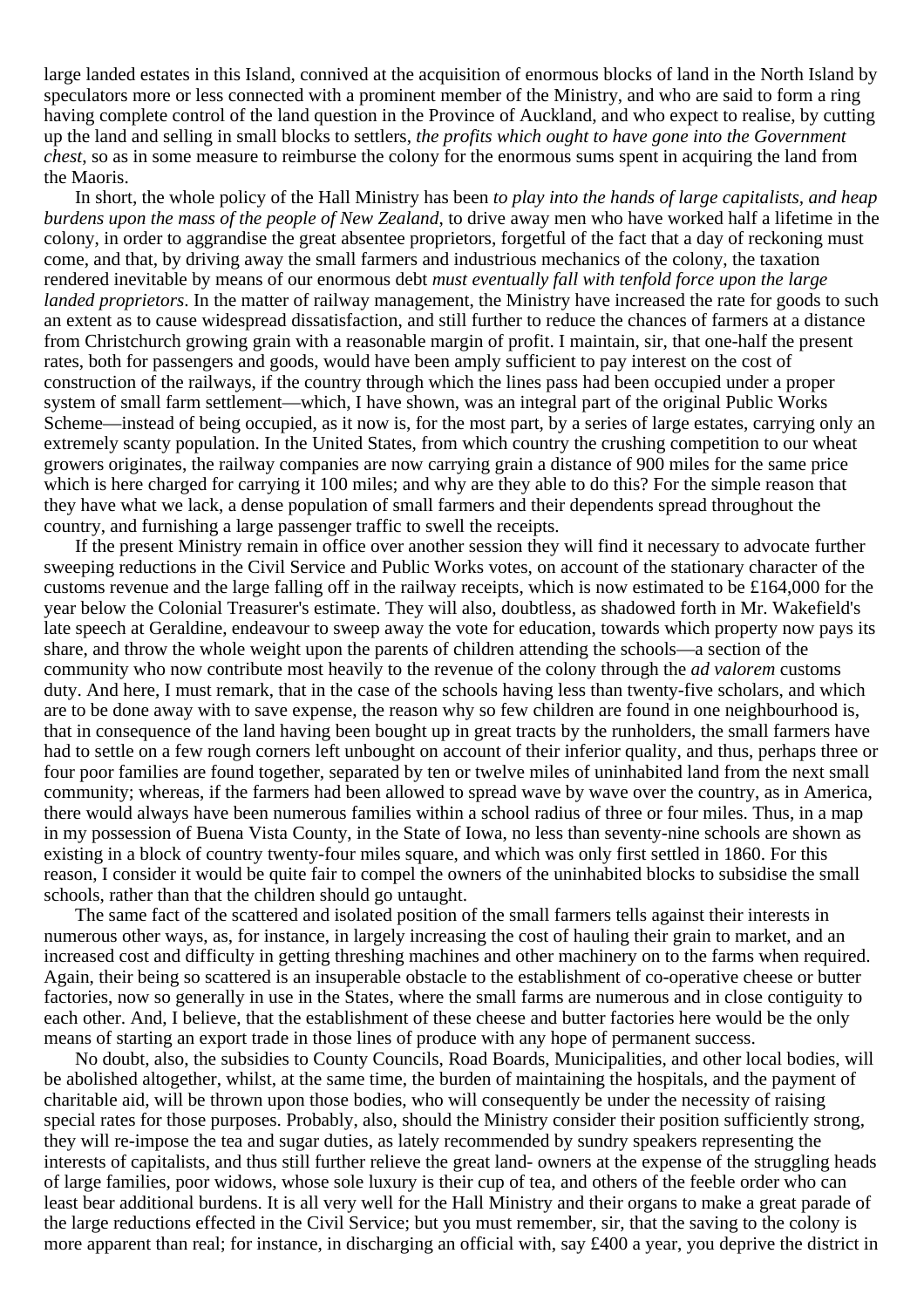which he was employed of the expenditure of that £400 amongst the tradesmen, small farmers, and other members of the community; for it is notorious that the Civil servants, like country clergymen at home, have mostly large families, and have to live fully up to their incomes; thus the money is still kept in circulation in the colony. On the other hand, if you relieve one of the leviathan estate owners of taxation to the amount of £400 a year, you simply increase the chances of his spending that amount in travelling abroad, or in sending members of his family to live in England. A word here with regard to the Land Tax, the great argument used against which was that it checked the flow of capital into the country for investment. I would remark that it was only deterrent in the case of capitalists seeking to buy large estates—*a class we are most undoubtedly better without;* whereas, the Property Tax deters the man of small capital, seeking a place to settle on with a view to farming, or a town property in which to start a new industry; and this is the very class we are admittedly *most urgently in need of at this tune*.

Sir, I think most people (at any rate in the towns) of New Zealand are beginning to ask each other what they have gained by entrusting the reins of power during the last two years to the nominees of the great landowning interest; they are beginning to see that the "good times" which were promised them seem just as far off as ever, and many of our most industrious and thrifty men, both in town and country, are beginning to say to each other, that unless some change soon occurs in the Policy of the Government, they will have to "clear out" of New Zealand before money gets so scarce as to prevent their leaving at all. During the last two years, many scores of industrious men in South Canterbury, as well as in nearly every other part of the colony, have seen the savings of years, (in some cases almost a lifetime), melt away from their grasp through no fault of their own, and they are beginning to conclude that there is, and has been, something radically wrong about the Government system of the Colony, which from good soil, fine climate, extensive sea-board, fine harbours, rich gold diggings, and other favourable circumstances, ought to have been, if properly governed, so flourishing. "What that something is, I have endeavoured to point out in this paper, viz., that the Government of the colony has never really honestly fostered a system of actual settlement, as is done in America. Yet, if any one is bold enough to say as much in public or to write to a newspaper expressing such views, as the Rev. John Foster of Oamaru recently did, he is at once abused, and hooted down on all sides as a maligner of his adopted country, and is, so to speak, socially outlawed for daring in this so called free country to express his real opinions. I have read the Rev. John Foster's letter carefully, and consider that, making due allowances for his hastiness of judgment on some points, as a new arrival in the colony, the statements in his letter came in many particulars remarkably near the truth. The lector bears internal evidence of having been conscientiously written as a warning to persons amongst his old associates, and who might be contemplating immigration to New Zealand, that their hopes and expectations might be grievously disappointed if they came. I have no doubt whatever that hundreds, aye thousands of other private letters from persons who have arrived in the colony during the last two or three years, have had much the same tenor, though they have not found their way into print. I say, sir, that immigrants can truly complain that they have been cruelly misled (whether by Sir Julius Vogel or his subordinate agents, who have written guide-books to New Zealand is immaterial), when they were told that there were millions of acres of good land in the colony only awaiting settlement, as thousands have been led to believe. The fact is, as I have shown from the Report of the Chief Commissioner of Crown Lands, there is no good Government Land left, and it is most reprehensible to induce men to come out here by making such false statements. It is also most unfair on the part of some of our journals to brand unfortunate "new chums" as loafers, because they find on arrival hero that it is impossible to get any Government Land upon which they can make a living, and almost equally impossible to get work at once of a kind to which they have been accustomed in the old country, if indeed they are fortunate to get work of any kind whatever.

What can be more significant than the fact that considerable numbers of steerage passengers are returning to England in the wool ships, no less than thirty having recently sailed in one vessel; surely this is a sign of there being something wrong in a young country with less than half a million inhabitants; for men would not encounter the discomforts of a steerage passage a second time, if they saw a reasonable hope of doing any good out here. All attempts made to conceal the real state of stagnation and depression under which the colony suffers, are futile, where returns and statistics are so frequently made public, and it would be far better for our writers, to face the difficulty, instead of glossing it over, and endeavour to discover to what causes we owe that state which we all deplore amongst ourselves. Have not the pages of the *Bankruptcy Gazette*, ever since March, 1879, shown that there have been more failures in New Zealand, in proportion to its population, than probably ever occurred in any civilised community before (except, perhaps, in Ireland, in 1847)? Have not the columns of our newspapers been filled, and are they not so still, with advertisements of the sale of freeholds, by order of the mortgagees, and of farmers' plant and live stock, under distraint for rent and under bills of sale? Is it not notorious that the only people who have thriven in business, during the past two years, are the lawyers and the auctioneers? Can it be denied that scores of farmers were compelled to take less for their grain last year, owing to the pressure of creditors, than would cover the bare expenses of growing it, leaving rent, interest, and their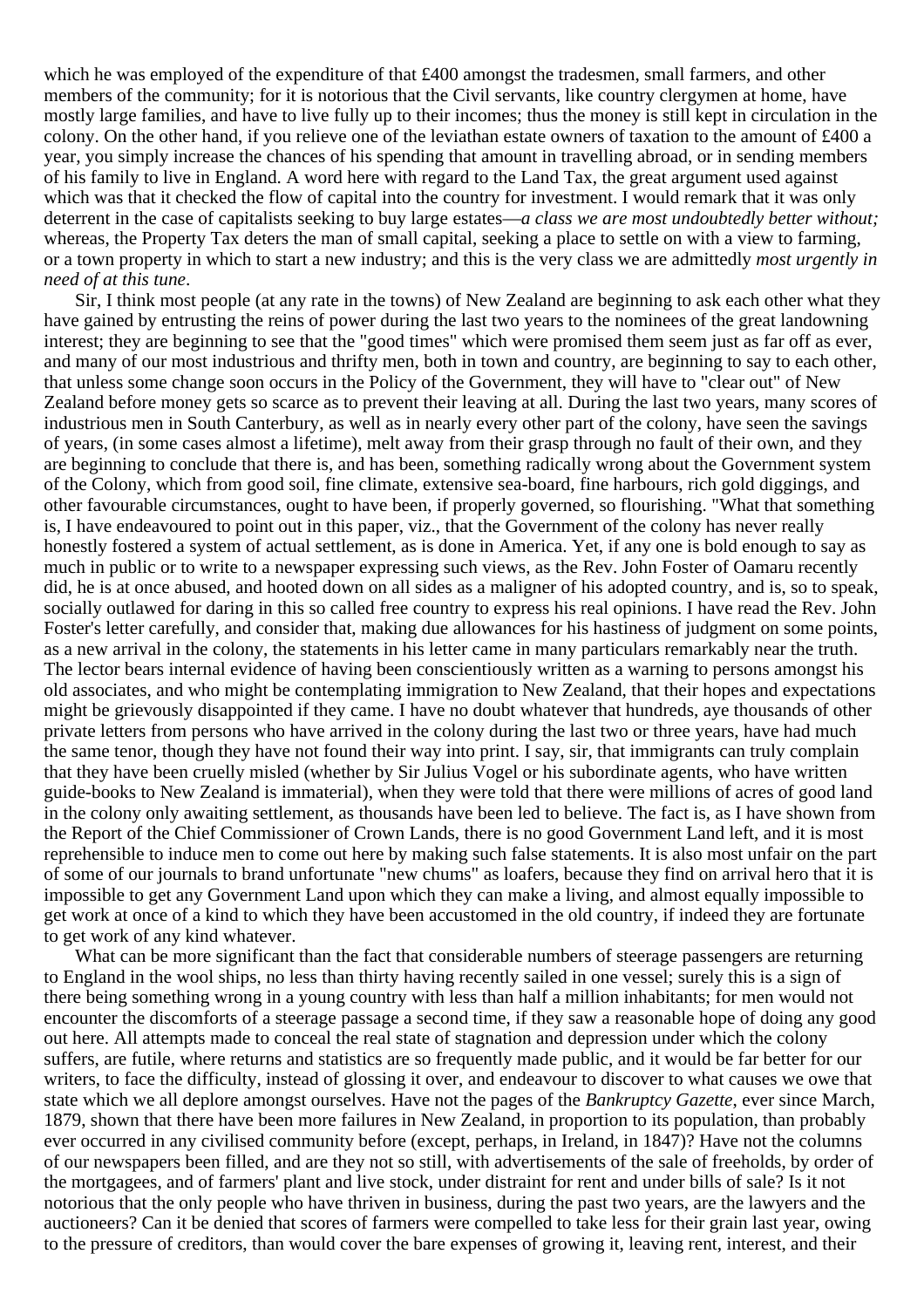own expenses of living, out of the question? Is it not true that thousands of men were out of work for weeks, aye, for months, last winter, whilst a portion of the last large loan was still unexpended? Can we ignore the fact of soup kitchens having been established in Christchurch, and other large towns, for the relief of the destitute? Why, even in December (the middle of summer) we read of 375 receiving relief in Wellington alone. In the newspapers, of December 1st, the fact was recorded that 290 of the unemployed were then working on the "relief works" of the Canterbury railways; and at Waimate thirty-five unemployed men, with their families, were put on by the County Council to deepen a creek, to keep them going till harvest should set in. Do we not hear from all directions, that "swaggers," looking for work, wore never so numerous before? In one case, no less than fifty came to a sheep station, on the Rangitata, on one evening—and all this in the height of what is called the "busy season." If this be the case now, what look-out is there for next winter, when most of the public works will be stopped for want of funds? The reserved funds of the County Councils and Road Boards are fast running out, owing to the stoppage of the subsidies, and then where will the married men in our small townships look for employment? You must bear in mind that, so far from the cultivation of the land increasing, it is actually diminishing, as many of the large landed proprietors, and some of the smaller owners, are laying down permanent pasture for grazing, and intend to crop no more, at least unless prices given for grain should improve materially.

There is no doubt that the Government will be compelled to find work of some kind or other for large bodies of men, during the coming winter, whether they have funds available or not, as the men have been induced to come to this country by the statement that work was always to be had; and it is certain that when men congregate in largo numbers, in a state of destitution, there is no possibility of resisting their demand to be fed and provided for, unless the Government are prepared to face riots and excesses of all kinds, for men will simply not starve quietly, whoever is to blame for their destitution. Yet you have the *Timaru Herald*, and other Conservative papers, laying the blame of the hard times on the ignorance or want of enterprise of the farmers, on the improvidence of the working men, on the alleged extravagance of the late Ministry of Sir George Grey; in short, on anything except what I believe to be the true cause, or at least one of the principal causes, viz., the *monopoly of nearly all of the best land of the colony* in the hands of comparatively few holders. Every San Francisco mail brings accounts of the increasing prosperity of the United States, so much so, that the new President set apart a day of general thanksgiving for the unexampled prosperity of the country; and we read that the national debt is being paid off at the rate of  $£3,000,000$  a month, so that it will all be cleared off in ten years time. I am convinced, sir, that unless means can be devised shortly for throwing open, for actual settlement, the lands of the colony, both the remaining Government land, where of any use, and some of the large freehold estates, we shall witness numbers of our best men leaving our shores for the States, where, it is known, there are millions of acres of fertile prairie lands still open for settlement, on terms so easy as almost to amount to a gift of the soil to the hard-working small farmer. Then, when it is too late, we shall begin to acknowledge the realisation of Mr. Stafford's prophecy, that if we introduced immigrants, *without reserving land for them to settle on*, we should have "nothing but a *hungry, discontented, semipauperised people*, who, instead of being a source of wealth, will be a great source of injury and injustice to those already in the country."

We have been told, by the *Timaru Herald* and other papers of the Conservative party, that drawing attention to the plain truth, in the way I have done, is "sotting class against class," this, sir, is a cant phrase, which has been made the most of in abusing Sir George Grey, who has made bitter enemies by his fearless advocacy of the cause of the poor man; but disinterested people are beginning to see that those who would keep largo tracts of the land in the condition of unpeopled solitudes, for the pasturing of their flocks and herds, or who would raze to the ground all the cockatoos' cottages, rather than be annoyed by humble neighbours, are, in reality, the men who are setting "class against class," and raising up, in this new country, a feeling of bitterness and irritation which, unless allayed by wise legislation, *will assuredly lead, sooner or later, to all the evils under which Ireland is suffering at the present momemt*. Again, another charge brought against Sir George Grey was, that his Land Tax, and other measures, wore "class legislation," why, sir, the whole history of the colony, from the day on which the first depasturing licenses were issued, has been "class legislation" with a vengeance, legislation which has aimed steadily at the building up of great estates for those who were fortunate enough to be here during the first few years of the settlement of the colony, or who have arrived here, of late years, with largo capital; but, legislation which has *done its lest to obstruct and frustrate the settlement* of a large population, on the lands of the colony, in every possible way.

I feel convinced, sir, that when once this question of the settlement of the land is studied, and thoroughly understood by the people of the large towns of New Zealand, they will insist on a radical change being made in the incidence of taxation, they will see that *their own prosperity, and the future prospects of their children, have been wrecked*, through the eager greed and reckless ambition of a comparative handful of wealthy men; and they will, by excluding, as far as possible, from the House of Representatives, all men identified with those great proprietors, take the only means of insuring that the burdens which have been incurred, in creating public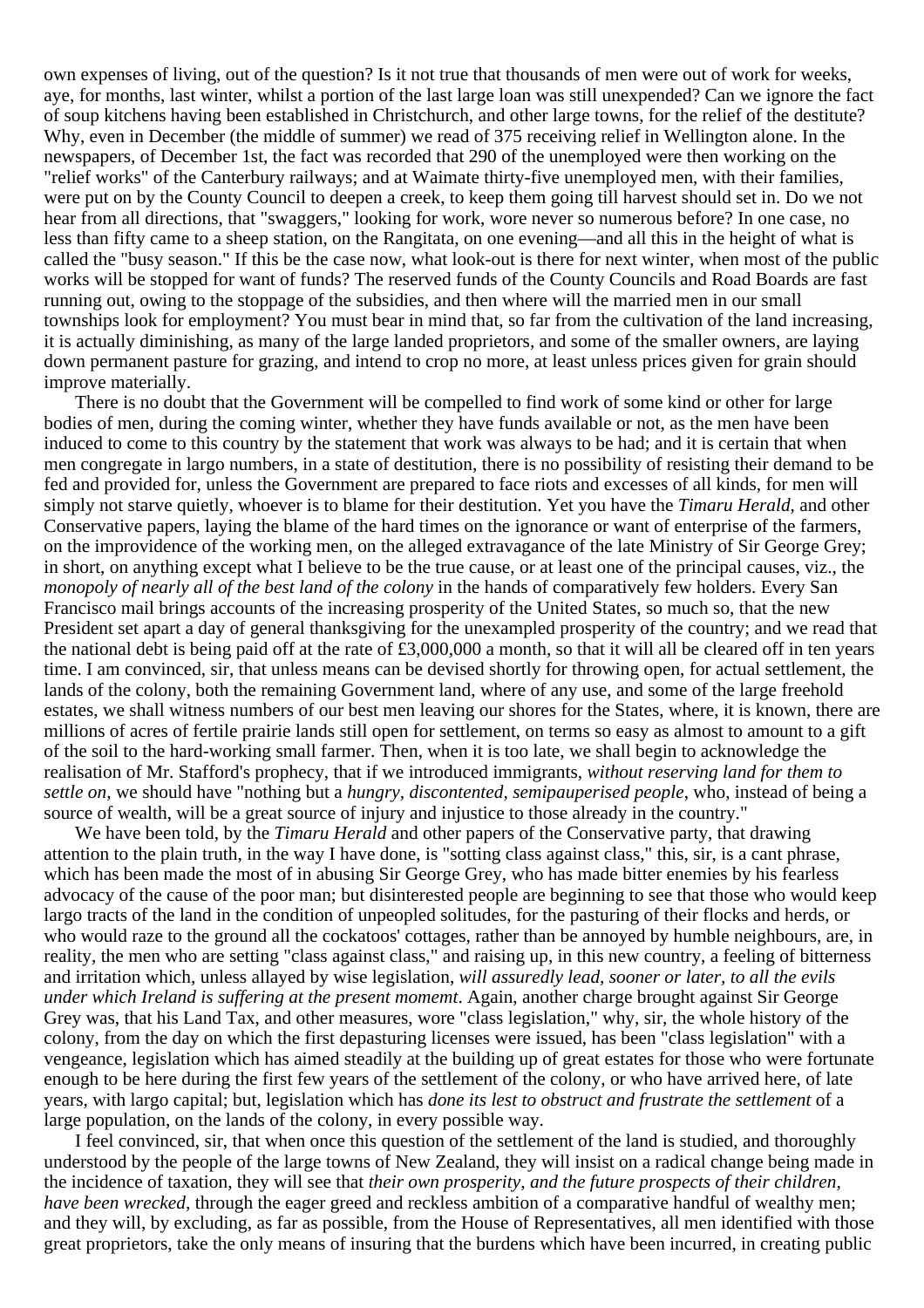works for the advantage of the few, shall be placed on the shoulders of those who derived the benefit, instead of on the shoulders of the many who have in no way participated in that benefit. *Then, and not till then*, shall we be able to look forward to fixing our homes permanently in this colony, and to teaching our children sentiments of patriotic love for the land in which they have been born.

I have had occasion to mention the name of Sir George Grey, a statesman who has been more misrepresented and vilified, both by the Conservative journals and by *the representatives of vested interests*, than any other in New Zealand. Sir, I will read you the opinion of Sir George Grey's character given recently in the columns of the *Sydney Mail*, which, though a Conservative paper, is not blinded by hatred or self-interest, and is therefore honest enough to give a fair criticism. It says—"From Sir George Grey's politics we are often compelled to dissent, *but the man's devotion to New Zealand is supreme and unquestionable*. History will rank him with *patriots*, not with adventurers. He may be grievously wrong in some of his views, but, in the eyes of posterity, the *love he bears to the colony* in which he has spent the strength of his life, *will cover a multitude of mistakes*." This is a generous criticism, vigorously expressed, and which I, for one, cordially endorse; though doubtless he has at times allowed his zeal for the welfare of the masses of the people to outrun his discretion; and he would probably have been able to achieve a greater measure of reform if he had attempted far less at once, and educated, so to speak, the people up to his level gradually. I believe that the time will come when the great bulk of the people of New Zealand will look back with feelings of love and reverence to the name of Sir George Grey, who in his old ago fought their battle almost single-handed, with an indomitable pluck and an earnest self-sacrifice worthy of all honour; abused and insulted though he has been, by those who would have, if possible, crushed out the liberties of the people of New Zealand for ever, and built up an oligarchy worse than the feudal system of old; inasmuch as it would have been based on the power of wealth alone, where consequently sordid meanness or grasping avarice would have usurped the leading positions in the State, instead of being based, as in feudal times, on the obligation of fighting side by side in defence of their country, under which system chivalry and patriotism were the characteristics of those who took the leading positions in the State.

Mr. Chairman and Gentlemen, I have to apologise for having detained you so long; but, having spent the best years of my life in Now Zealand, I have a heartfelt interest in the welfare and prosperity of our adopted country. I have taken some trouble to put my views at length before you, feeling that the subject is one which, unless gone into fully and exhaustively, had better be left alone altogether. Should any of our members be able to bring forward arguments in debate, tending to prove that the monopoly of the land is not so detrimental to the true interests of the colony as it appears to me to be, or that I have in this paper underrated the resources of the country, and that our burdens are not likely to prove so crushing to us all as I have been led believe, I shall be only too happy to be convinced by their arguments. In the meantime, I can only express a hope that we may all live to see the whole of the good land of the colony thickly settled upon by an industrious and contented population, *then, and not till then*, shall we be able to acknowledge the benefit derivable from our railways, roads, bridges, and other monuments of *Sir Julius Vogels Public Works Policy of* 1870.

May each one of us live to see that time, and the consequent prosperity of the land which has been hopefully, if somewhat ambitiously, called "the Britain of the South."

Vignette

### **Contents.**

### **Local Self-Government,**

By F J. Moss, Esq., M.H.R.

LOCAL Self-Government will probably, at no distant time, form the chief dividing line between parties. It underlies all our political questions, and no Ministry has been able altogether to avoid it since the destruction of the old provincial institutions in which its principles were embodied. The loan policy has enabled Ministries to dally with Local Government in the past. But that resort must cease when people have discovered that an unsystematic and reckless borrowing policy means permanent burdens for all, while the permanent gain is for comparatively few. Last session the sum appropriated from the Consolidated Revenue was three million three hundred and twenty-eight thousand pounds. Of this vast sum, only forty-seven thousand pounds were available for even the pretence of public works. Additions and repairs to buildings, furniture, and similar items absorbed nearly all of this small provision excepting a poor £10.000 for tracks on goldfields, and £3,000 for prospecting. The whole of the great balance was needed to pay interest on loans, departments, the working of the railways,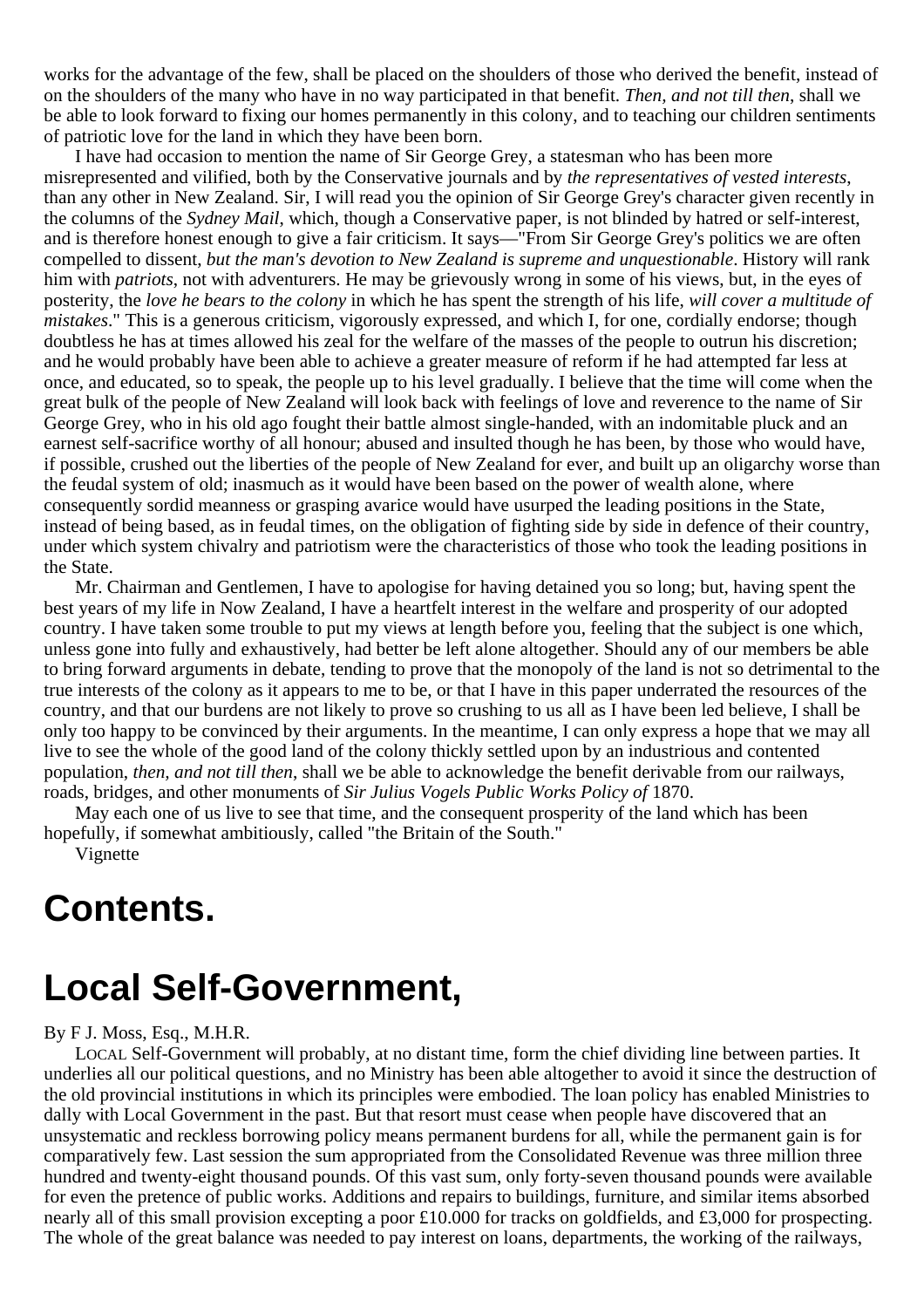the cost of education (exclusive of school buildings), and the maintenance of hospitals and asylums.

There remain the land sales, a fluctuating and decreasing sum, but which were estimated to produce £330,000 for the current year. The Survey and Crown Lands Departments, extermination of rabbits and a few minor claims, absorb £154,000 of this amount. Two Reclamation Boards (New Plymouth and Lake Ellesmere) take £50,000, and certain local bodies get £35,000 for their share of the proceeds of deterred payment lands. The ordinary subsidies to local bodies will absorb probably £90,000 more. Here we have the only source, except loans, from which the smallest aid in opening up the country is to be expected.

Let us turn to the loans. From them we have now to look for roads and bridges, public buildings, water works, lighthouses and telegraphs, land purchase and immigration. These, with the departments connected with public works and railway construction, absorb nearly £700,000 during the year. The construction of railways takes nearly a million, and £184,000 was required for contingent defence. It will be seen from this brief sketch how unhealthily dependent we are becoming upon loans. If we do not take care, borrowing must become our normal state. The best and surest means of taking care is to bring down the enormous central expenditure, and to begin by reducing the number of members in our overgrown Legislature to at least one-half. This can only be accomplished by handing over local duties to well organised local bodies by whom they can be more efficiently and more economically performed.

In this light, local self-government is an important question of administration. Finance is dependent upon local government, and not local government upon finance. But I venture to say that it is of still graver moment if regarded from the ground of a higher policy; and that the fate of those who come after us must largely depend upon its satisfactory solution. Shall New Zealand continue its march as the well ordered and prosperous Democracy it has hitherto been? Or shall it, as wealth increases and society becomes more artificial, sink into an Oligarchy, with the social misery and political servitude from which an Oligarchy is always more or less inseparable? It is this consideration which gives dignity and weight to a question that might well be relegated to the background of politics if it concerned only the power of the people to control small local works, and to regulate small local affairs. Let us therefore first glance at

### **The Political Aspect.**

The old New Zealand institutions were based upon the incontestible fact that its people were a Democracy. They had left behind them the well-established and varied political orders and social classes which time and circumstance have produced at home. The Provincial Governments were almost entirely democratic. There was a wide suffrage, with elected Legislatures and elected Executive Chiefs. The General Government was somewhat differently constituted. Prerogative was represented by a nominated Upper House and a nominated Executive Chief, The Governor of the Colony was supposed to exercise this prerogative as the representative of our gracious Queen. In reality it was exercised by the Colonial Ministry, uncontrolled by the constant regard for the good understanding between the Sovereign and the people, and by the ancient usages and traditions, which influence a Ministry at home. Nor did there rest upon our Upper House a shadow even of the personal and political responsibilities which press upon the House of Lords, whose place in our system it was designed to fill.

Unfortunately the Imperial Act which created our Government was passed at a time when democracy was regarded in England with a hatred and mistrust which have now happily passed away. That New Zealand was a Democracy, and that its physical formation precluded the country being governed from any one centre, could not be gainsaid. But it was resolved that democracy should be controlled. Hence the general Government, embodying the antagonistic element of nomineeism, was not only made supreme but was endowed with a concurrent jurisdiction against which Mr Gladstone and other eminent men in Parliament vainly protested at the time. They urged, in the strongest terms, that Democracy and hearty Loyalty had gone together in the best times in the old colonies of England's earlier days, and that they might well be trusted to go together in the new. But they urged in vain. A provision that the Upper House should be elected by the Provincial Councils was struck out and they were left defenceless in the hands of the General Legislature. Gradually the General Government developed the principle of antagonism on which it rested. In creasing wealth and population, and increasing diversity of interests and pursuits, gave to it ever increasing temptations and opportunities. In the conflict that ensued the Provincial Councils broke away from the control of the powerful party which aspired, in those days, "to curb democracy" by establishing the English system of a governing class in a country in which such a class had always been unknown, The General Government, on the contrary, unobserved and unregarded, fell into their hands. Skilfully taking advantage of their own power and of defects in the constitution of Provincial Governments, they reduced them, by constant aggression, to poverty, weakness and contempt. In 1876, the conflict culminated in the destruction of the provinces, and hundreds of trained men went forth from the provincial councils bent on making their principles prevail in the General Legislature which they had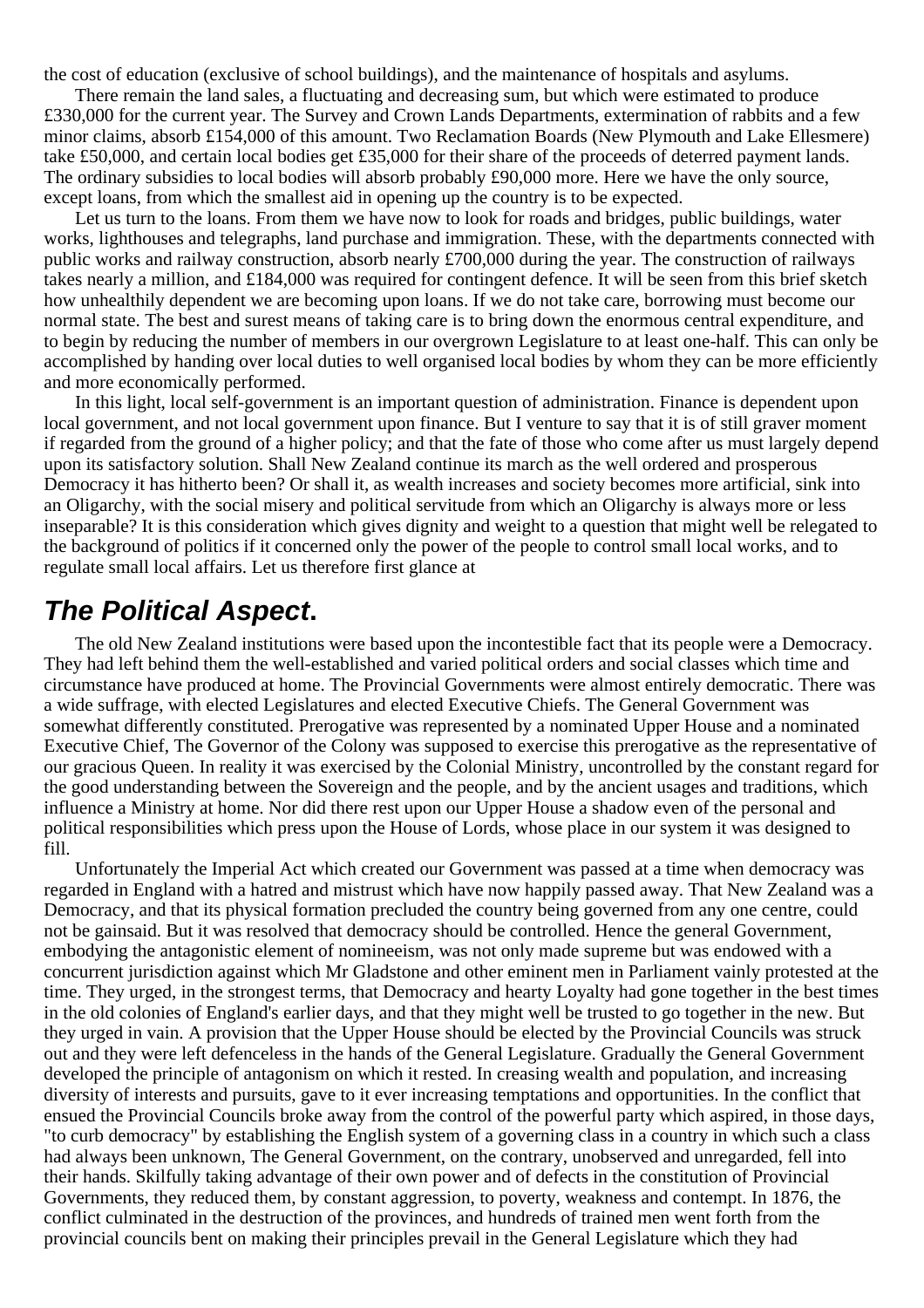previously been too well occupied to regard. The House of Representatives was overwhelmed by what those of the old school called "a wave of democracy," and its halls were filled with men determined, above all things, to guard against the ascendancy of particular classes or particular sets of men which they clearly saw that Centralism was sure to produce.

### **Provincial Institutions.**

Excellent as were these institutions in principle, and admirably as they managed affairs in the early days when the Assembly was yet too weak to molest them, they had inherent defects. Their sphere of action was neither defined nor independent. Their finance was dependent on that of the General Government, and they suffered by its wasteful extravagance and needless wars. They were prohibited from passing laws that created a criminal offence and, being thus deprived of the power of compelling statutory declarations, they could only raise a revenue by the rudest and most inefficient means. Their laws had to receive the sanction of the General Government and their elected chief was made responsible to it and not to the people who elected him. The latter was a fatal defect. It forced the Councils to resort to a system of "responsible ministries" unsuited to Legislatures of their character. With an elected chief, the Executive and Legislature might easily have been kept distinct. A con- tinuous and steady control over the finances and over the administration, might have been found in the well-proved expedient of giving to the Councils power to override the veto of the Superintendent by a fixed majority of their members. Had they possessed this power, common in similarly constituted Legislatures, the work of the largest province could have been done by the Superintendent with a couple of secretaries (of his own selection and approved by the Council) instead of with the responsible advisers," by whom the Council was obliged to surround him. Had this been done we should have been saved the party intrigues and the mimic political struggles which so ably aided the General Government in combating institutions that it was bent upon destroying, but which a truer wisdom would have induced it to reform.

### **Finance.**

The abolition of the old Local Governments brought no diminution in public expenditure and no aid to the Treasury. On the contrary, the expenditure has increased, and in such a form as to be much less under control. One hundred and forty legislators now do, at enormous cost, that which Provincial Councils did far more economically. A host of ministers, under-secretaries, private secretaries, royal commissions, nominee boards, chairmen of counties, county officers, and civil servants of all kinds, are now needed to do work which the Provincial Governments did more simply and cheaply. Local Self-Government cannot, therefore, be regarded as injuriously affecting colonial finance It would only be necessary to decide what sources of revenue should be retained by the General Government and what sources be handed over to such Local Governments as might be created. This would depend upon the work and responsibilities assigned to each, and must be considered by those who may have to undertake the re-establishment of Local Government. It would be their further duty to propose some equitable arrangement, in order that available funds may be so distributed as to balance the great disproportion in the assets that would be handed over to different portions of the colony. For example, the railway expenditure in the Middle Island has so much exceeded that in the North that, on the 31st March 1881, there were 845 miles open in the former and only 432 miles in the latter. The surplus of railway receipts over expenditure in the Midele Island for the year was consequently £265,000. In the North Island it was only £50,000. If the railways were handed over to one or more Local Governments in each Island, this great disparity, as well as the value of the Crown Lands and of other assets that might be divided among them, must be taken into account. A ready way of equalising these differences would be to issue General Government debentures to each Local Government, in such proportions as a careful investigation might prove to be just. The interest on these debentures would add to the local revenues until works—such as those of the Auckland-Taranaki Railway—could be advantageously begun. It would be a useful safeguard to require that no Appropriations or Loan Acts of Local Legislatures should be legal unless passed by an absolute majority of two-thirds of the members. This provision has been found an admirable check on hasty extravagance wherever it has been tried, and would have been of great use in the old Provincial Governments.

In the meantime it may be useful to see how the present expenditure can be roughly divided by analysis of the Appropriation Act of last session into General and Local charges respectively,

### **General Charges.**

Here we see how large is the proportion of the General Government Expenditure which has to be met without annual appropriation, and is practically above control.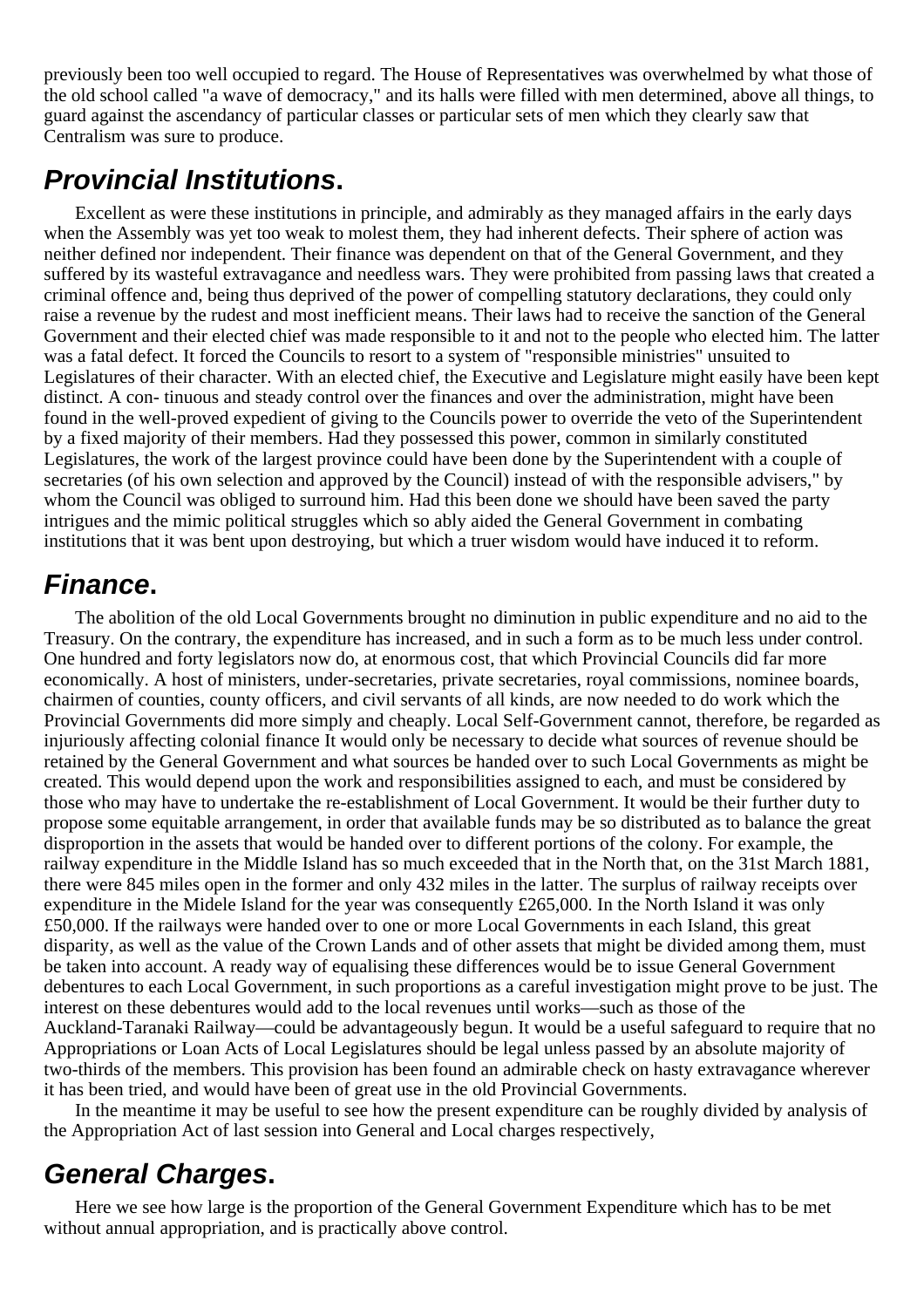#### **Local Charges.**

If we suppose that the remaining services of the country would be performed under Local Legislatures, we should have them dealing with an expenditure of £1,188,649 To analyse this expenditure accurately, it would be necessary to have House in the General Assembly of the Colony. They must be started fairly on their new career by such an equitable provision as will atone for inequalities produced by the past expenditure of loans and land fund in particular localities. Beyond this provision, they must raise their own revenue and ought assuredly to do it better than the General Assembly can do it for them. The Railway Revenue, the Property Tax and other direct taxes might be handed over to them. To the General Government would remain the Customs and other indirect taxes and the fees earned in the administration of the Departments left to it. The public debt, the Natives, the Supreme Court, and all work affecting the colony as a whole, would remain with the Assembly. The Crown .Lands could be better dealt with provincially in a country in which uniformity of price and of administration has already been found impracticable. Whether there should be two provinces or four, or what other number, ought to depend on the area that can be conveniently administered from a common centre, and yet be sufficiently large to enable its Government to raise an adequate revenue. Administration in the provinces, as well as in the General Government, should be decentralised so as to secure the distribution of power and patronage. As many local bodies as possible should be elected at one and the same time, so as to impose the least burden on the electors in accordance with the custom in all democratic countries. Still further following that custom, it might be well in cases like Road Boards, for example, to vest the administration in a lesser number of members. It is a question whether we should not have a keener sense of responsibility and a more faithful performance of duty if the work were left, in many cases, to a single, annually elected overseer, than when left to a Board which too often serves to shield from responsibility the one or two active members under whose control it may fall, These are important points in order that Local Self-Government may be conducted with the least possible burden to the people, but they are details which it is unnecessary now to consider. I have endeavoured rather to show in broad outline the grounds on which Local Self-Government is to be regarded as a paramount question, and the means by which, in my humble opinion, it can be best secured. Attempts were made by the late Ministry to replace by nominated "Roads Construction Boards" and other composite and fancifully constructed bodies, the provincial institutions which some of their number took the most active part in destroying. It is useless now to discuss proposals that were condemned as soon as heard. Ministries, by plunging the country into deeper debt, may avoid a settlement of the troublesome subject a little longer. The field is still a blank, but they cannot leave it a blank without imperilling the highest interests of our descendants even more than those which immediately concern ourselves. We leave to those descendants a great public debt. Let us also leave to them the priceless blessing of full and perfect self-government, without which we may build up a rich and powerful country, but assuredly neither a prosperous nor a contented people. Vignette

H. Brett, General Steam Printer, Wyndham-street, Auckland.

#### *Wednesday, February 1, 1882*.

The LORD MAYOR presided on Wednesday at the Mansion House over a large, influential, and enthusiastic meeting, convened "to express public opinion upon the outrages inflicted upon the Jews in various parts of Russia and Russian Poland." The Egyptian Hall was crowded in every available part, and the reserved seats on the platform were altogether inadequate to accommodate those who were invited to take part in the proceedings. Lady Burdett-Coutts-Bartlett sat on the right of the Lord Mayor, and amongst those present were: The Earl of Shaftsbury; The Lord Bishop of London; The Lord Bishop of Oxford; Canon Farrar; Rev. Newman Hall; Canon Spence; Sir Julian Goldsmid; Edward Clarke, Esq., M.P.; Lord Reay; Lord A. Russell, M.P.; Lord Stanley of Alderley; Mr. Alfred Goldsmid; Sir George Bowyer; the Honourable Saul Samuel; Mr. Alderman Cotton; Mr. Phillip Callan, M.P.; Lord Elcho; Dr. Munro; Dean Plumptre; The Dean of Wells; Rev. John Wilkinson; Dean Bagot; Alderman Breffit; Rev. Edward Henry Bickersteth; Rev. Charles Voysey; Rev. Henry Landsdell; Rev. Dr. Martineau; Professor Rogers, M.P.; Mr. H. Brinsley Sheridan, M.P.; Dr. Gladstone; Mr. C. McLaren, M.P.; Rev. Canon Jenkyns; Mr. A. Cohen, Q.C., M.P.; Sir W. Rose Robinson; Sir Nathaniel de Rothschild, Bart., M.P.; Hon. Rollo Russell; Rev. Dr. H. Adler; Rev. A. L. Green; Sir Alex. Galt; Mr. F. W. Buxton, M.P.; Mr. Cyril Flower, M.P.; Rev. Dr. Mensor; Rev. Horrocks Cocks; Rev. Alex. J. D. D'Orsey; Dr. Henry Behrend; Rev. G. C. Bellewes; Mr. Montague Guest, M.P.; Mr. Magniac, M.P.; Archdeacon Blunt; Rev. J. Wilkinson; Lady Winford and Hon. Miss Mostyn; Sir A. Otway, M.P.; Rev. Dr. Gordon; Rev. W. Cadman; Archdeacon Brooks; Mr. T. Rogers, M.P.; Right Rev. Monsignor Capel; D. Grant, Esq., M.P.; Sir J. Vogel; Sergt. Simon, M.P.; Professor Bryce, M.P.: Mr. W. T. Merriott, Q.C., M.P.; Mr. J. B. Montefiore; Mr. Edward M. Leon; Mr. Pugh; Lord Haldan Malcolm; Mr. Leopold Schloss; Rev. H. Jephson; Mr. I. Seligman; Mr. H. L. Beddington; Mr. J. Bergtheil; Rev. W. R. Rowe; Alderman Lawrence, M.P.; Sir T. Lawrence; Mr. Robert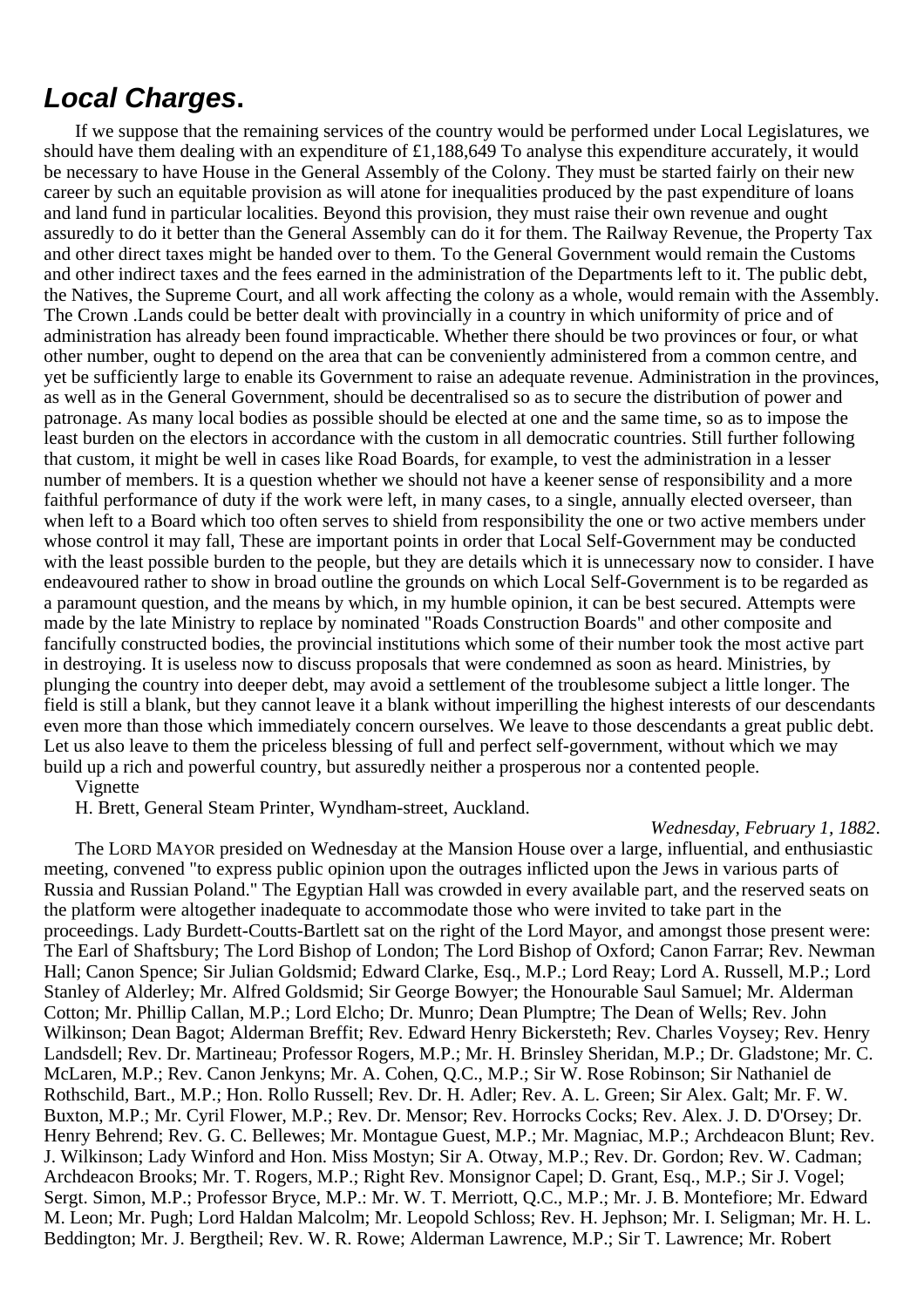Browning; Louisa Lady Goldsmid, Dr. A. Asher; Countess D'Avigdor; Mr. Israel Hart, High Bailiff of Leicester; Alderman Emanuel, of Southsea; M. Léon Jolivard, &c.

The LORD MAYOR, in opening the proceedings, said: My lords, ladies, and gentlemen—At the request and in compliance with the memorial which has been presented to me, and which has been most influentially signed by men whose names are foremost in the world for their philanthropy, for their political knowledge, and for their political courage, but no less also for their unswerving determination to advance only the interests of humanity—(cheers)—and the interests of their country I have called this meeting. (Hear, hear). If this memorial had been presented to me by any one section of society, I need hardly say, that placed as I am in this responsible position, I should hardly have dared to fill this hall with such an audience as I have here at present. But if you will look at the memorial, with the roll of names attached to it, you will see that every creed in religion is represented—(great cheering)—that the great Christian world, severed and divided as it is, has combined in this memorial to request me to call this meeting. If you take the political creeds of our country, you will find that on all sides men, whatever their views in political matters be, combined to request me to call this meeting today. (Hear, hear). I feel, therefore, that I shall have the sympathy not only of those who are here present, but that the country is with us on this platform, and with those gentlemen whom I shall have the honour presently to call upon to propose some resolutions. I need perhaps hardly add—but perhaps I should be wanting in my duty if I did not say—that the sympathies of the women of England has been invoked on this great occasion, and that lady whose name stands beyond all others for philanthropy, for works of charity, for works of beneficence, and for works which stand in the old defence of interests of the religions instruction of poorer classes, is on the platform on my right—(great cheering)—willing to aid in another sympathy which I believe will add even lustre to the name of the Baroness Burdett Coutts. (Renewed cheering). I need not detain you with any further observations, because there are several gentlemen here who I have no doubt will address you in most eloquent strains, but I have been asked by the Committee, and by those gentlemen who have been associated with me in calling this meeting, to read to you some of the letters which I have received, because they come from men of so high and pronounced opinions, and of so varied opinions also, that it is well perhaps in their absence their sentiments should be made known to the meeting. The first letter that I have to read to you is from the Archbishop of Canterbury. It is as follows:—

*MY DEAR LORD,—It is a distress to me that I am forbidden by my medical attendant to take part in the meeting your lordship has undertaken to call together to enter an emphatic protest against the recent outrages to which the Jewish people have been exposed. Unable to attend myself, I have asked Canon Farrar to be present and express the horror with which I contemplate the disgrace brought on the Christian name by these shameful persecutions.*

#### *Yours sincerely,*

#### *A. C. Cantuar.*

The Duke of Westminster has written. He says:—

*I am unable to attend the meeting to-morrow. I cannot, however, repress my feeling of horror and of indignation at the barbarities and ruin worked upon the defenceless Jews in Russia. I am afraid there can be no doubt as to an enormous amount of great and hideous wrong-doing; but we want more information—to obtain which every effort should be made, and for acquiring which, I believe, the Russian Government are willing to give facilities. Meanwhile, I can well understand, and can sympathise with the feeling that prompts thousands of our follow-countrymen to givent vent to their indignation against the perpetrators of these barbarities, and of sympathy with those who have suffered and are suffering under these enormities.*

Again, I have a letter from the Bishop of Exeter. He says:—

*I should have greatly desired to join my voice to those that will be uplifted in protest against such cruelties. No language can well be thought too strong to declare our abhorrence of such conduct, and our appeal to the Russian authorities to use every effort to punish it and prevent its repetition.*

Then I have a very interesting letter from the Bishop of Manchester. He says:—

*As I signed the requisition to the Lord Mayor, begging him to call a public meeting at the Mansion House, at which an opportunity might be given for the expression of the feeling that, I imagine, is strong in the hearts of all Englishmen with regard to the outrages to which the Jews appear to have been subjected in Russia, I regret that it is out of my power to attend that meeting in person; but the Mayor has called a similar meeting at Manchester, on 3rd February, at which I hope to be present, and when I shall have an opportunity of saying what I feel. I will merely say now that these outrages, as they have been reported in England, have aroused in my breast the liveliest feelings of pity and indignation. I cannot for a moment believe that any civilized Government could either encourage or connive at them, and it seems to me that the Government of Russia owes it to the place it occupies in Christian Europe to extend the strong arm of its protection to the weak and*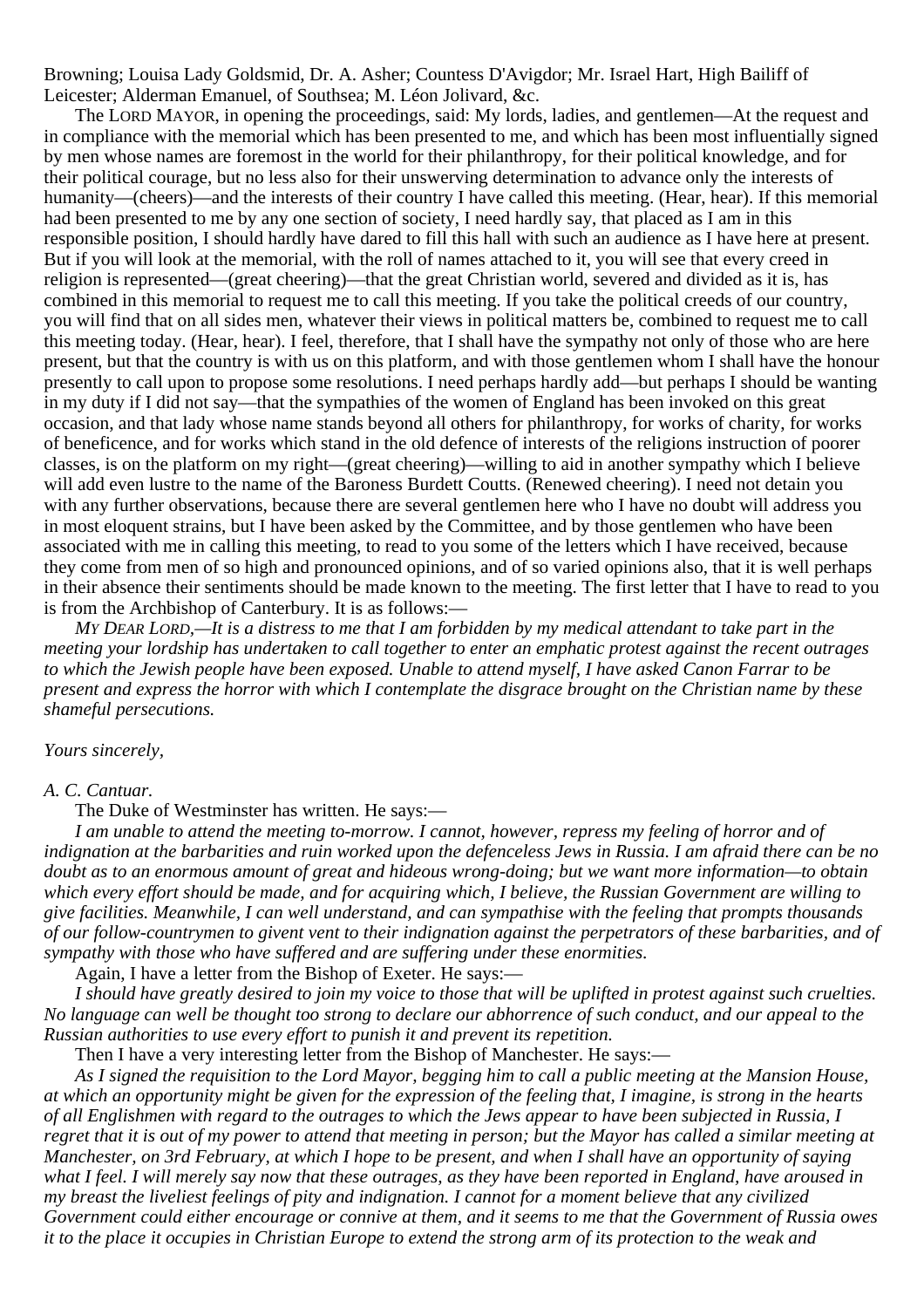*helpless, and to repress, with all the force at its command, acts of pillage and violence which one would have thought were only possible in some byegone age of barbarism.*

The Bishop of Gloucester and Bristol writes:—

*I particularly regret that diocesan business of importance prevents me attending and raising my poor voice against the horrors and barbarities that have taken place. Pray express publicly, if you think fit, my deep regret that I am prevented attending the meeting, and that I thus lose this opportunity of joining with others in expressing abhorrence at the atrocities perpetrated in a Christian country against God's ancient people—the Jews.*

Mr. Alfred Tennyson writes:—

*I am unable to be present at the Mansion House on 1st February. Not the less am I dismayed by the reports of this madness of hatred against the Jews (whatever the possible provocation), and of the unspeakable barbarities consequent. If they are not universally denounced, it can only be that they are so alien to the spirit of the age as to be almost unbelievable. The stronger the national protest the better. Our Government, however, may have reason to fear that they may do more harm than good in official intervention.*

The Master of Balliol, Professor Dyer, writes:—

*The cruelties which have been inflicted on the Jews in Russia are detestable, and should be denounced by the unanimous opinion of civilized nations.*

Lord Kinnaird writes:—

*Feeling deeply how scandalous are the outrages inflicted upon the Jews in Russia, and I may add, elsewhere, I should have wished by my presence at your meeting to manifest my sympathy, and to testify my abhorrence of the wrongs to which they have been subjected.*

#### The Dean of Ripon writes:—

*I hope the meeting will be very largely attended, and that the protest against the cruel and cowardly persecution of the Jews in Russia will be strong enough to check the continuance of barbarities which are a disgrace to the Christian name. I hope that every Mayor in England will follow your good example in convening a public meeting on the subject.*

Mr. Karl Blind says:—

*Strongly sympathising as I do with the praiseworthy object in view, I can only say that every person with a human heart, every one able to influence public opinion, every statesman worthy of the name, ought to join in condemning this mediæ valish madness which is passing over large parts of Europe, and which, if not speedily stopped, by united efforts, will dishonour a so-called age of progress and make it a byword for the future historian.*

Mr. W. Fowler, M.P. for Wolverhampton, writes:—

*It is the duty of Englishmen, irrespective of creed or party, to utter their strongest protest against this brutal and barbarous persecution. If the Russian Government have sanctioned, connived at, or condoned these fiendish cruelties, no considerations of a political or dynastic character should be allowed to stifle the voice of England.*

The Venerable Dr. Adler, the Chief Rabbi, writes:—

*MY DEAR LORD MAYOR,—I regret more deeply than I can express that the state of my health renders it impossible to me to be present at the public meeting to be hold at the Mansion House to-morrow, under your Lordship's presidency.*

*I need hardly assure your Lordship how keen is the grief which I share with every member of my community at the pitiable calamities suffered by my coreligionists in Russia.*

*But in the midst of the darkness which overshadows my oppressed brethren there is, happily, a gleam of light. For there appears to me no small probability that deliverance may arise through the influence of the public opinion of free and enlightened England, and through the noble and spontaneous outburst of sympathy from our Christian fellow-countrymen. Grateful, indeed, do I feel, in common with every Israelite in this land, for the enthusiastic and practical sympathy which has just found utterence; and the grief which oppresses my heart at the dire woes of my brethren is not a little assuaged by the consoling thought that I have lived to witness in the people of England the noblest development of religious toleration—the union of all creeds on the broad platform of common humanity.*

*May God, our common Father, bless your philanthropic efforts, and crown them with success.*

*Believe me, my Dear Lord Mayor,*

*Yours very faithfully, The Bight*

*N. Adler, Dr.*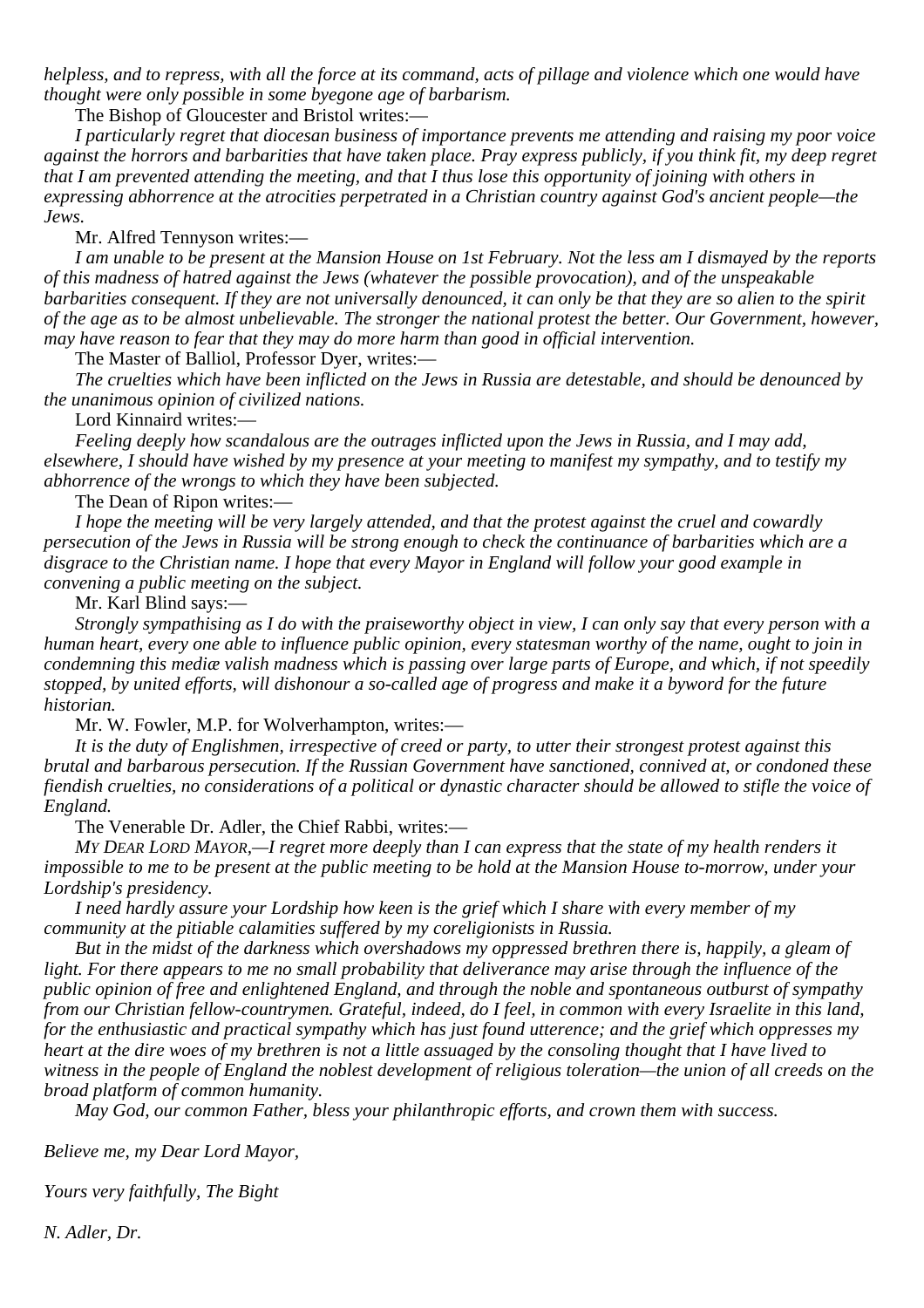*Hon. John Whitaker Ellis, Lord Mayor. Brighton,*

*31st January.*

I will read a characteristic letter from the Rev. C. H. Spurgeon. He says:—

*I am sorry that I am quite prevented by prior engagements from being at the Mansion House to speak against the outrages committed upon the Jews. I am, however, relieved by the belief that the heart of England is one in a strong feeling of indignation at the inhuman conduct of certain savages in Russia. Every man and woman amongst us feels eloquently on behalf of our fellow men who are subjected to plunder and death, and still more for our sisters, to whom even worse treatment has been meted out. Hence you have the less need of speeches and orations. As a Christian, I feel that the name of our Redeemer is dishonoured by such conduct on the part of his professed followers. As a Nonconformist and a Liberal, believing in the equal rights of all men to dwell in freedom and safety, I must protest against a state of things in which the Jew is made an outlaw. Lastly, as a man, I would mourn in my inmost soul that any beings in human form should be capable of crimes such as those which have made Russia red with Israelitish blood. But what need even of these few sentences? The oppressed are sure of advocates wherever Englishmen assemble.*

Letters were also read from the Earl of Roseberry (which was received with loud cheers), Sir Benjamin Philips, Baron Henry De Worms, M.P., and the Hon. George Russell.

(The reading of all these letters was received with loud applause.)

And now my lords, ladies, and gentlemen, I have to inform you that, in addition to the numerous distinguished men you see on the platform, the Bishop of Oxford has just honoured us with his presence. (Great cheering.) I will now ask the Earl of Shaftesbury to propose the first resolution. (Cheers.)

The EARL OF SHAFTESBURY, who was received with loud and long continued applause, then moved the first resolution, "That in the opinion of this meeting, the persecutions and outrages which the Jews in many parts of the Russian dominions have for several months past suffered are an offence on Christian civilisation, and to be deeply deplored." His Lordship said,—My Lord Mayor, Ladies, and Gentlemen,—The Lord Mayor has very rightly described the great intelligence of this meeting; it is special and peculiar in its character. There may be or there may not be a precedent for such a meeting as this, but I hold that in these days of what is called the solidarity of nations, enlarged responsibilities and great forces of distinguished men, if there is not a precedent it ought to be established on this very day—(cheers)—and I am glad the people of England have come forward to make a solemn declaration that in their belief there are moral and material views of it. There is a moral view which may become the more permanent, and it is our duty to resort to those moral views, when for the use of the material we have neither the right nor the power. But I dare say it may be asked what is the use of the representations and your memorials when they are thrust aside and thrown into the waste paper basket? My lord, we have a very strong feeling and opinion upon the power of an open and constantly repeated affirmation of a great principle founded upon justice and humanity. It carries with it prodigious weight. Have we not seen in time past and in the present day the marvellous influence produced by a good public opinion upon such states of tilings as existed in Turkey upon the Sultan of Turkey and the Shah of Persia? They succumbed to the influence of that opinion, because if they did not it would endanger their reputation with all the world around them. In the time of that stern and powerful emperor, the Emperor Nicholas, was he indifferent to public opinion, especially the opinion of England? I know well, from a conversation held with him by one of my most intimate friends, who reported to me what had passed, that the Emperor of Russia of that day (the Emperor Nicholas) felt deeply and acutely the opinion of England. And shall we not, my lord, hope that the humane and civilized prince, his successor, who now sits upon the throne of all the Russias—shall we not hope and believe that he will feel the influence of such a public voice as this? I believe it will be so. I believe it is far beyond any power to disregard it. I believe in the words of Richard Hooker long ago, who writing about the Law Divine, said:—"The very meanest bow to its influence, and the very greatest are not exempt from its power." (Cheers.) It is not necessary to dwell in detail upon all the horrible circumstances of these events of which we are speaking, enforced as they are by murder, lust, rapine, and destruction; they are set before the world in the columns of the *Times* and other papers. (Hear, hear.) They have been supported by testimony which cannot possibly be surpassed, and especially by the wise, touching, and unanswerable memorial presented by the Jewish community. (Cheers.) My lord, we are filled with horror and disgust, and we are come here for the purpose of expressing our opinions, and of praying God that a stop may be put to those atrocities that have afflicted, and that are a disgrace to the generation, and the age in which we live. (Great cheering.) To all statesmen denials are made, and the denials come in from official authority. Of course it was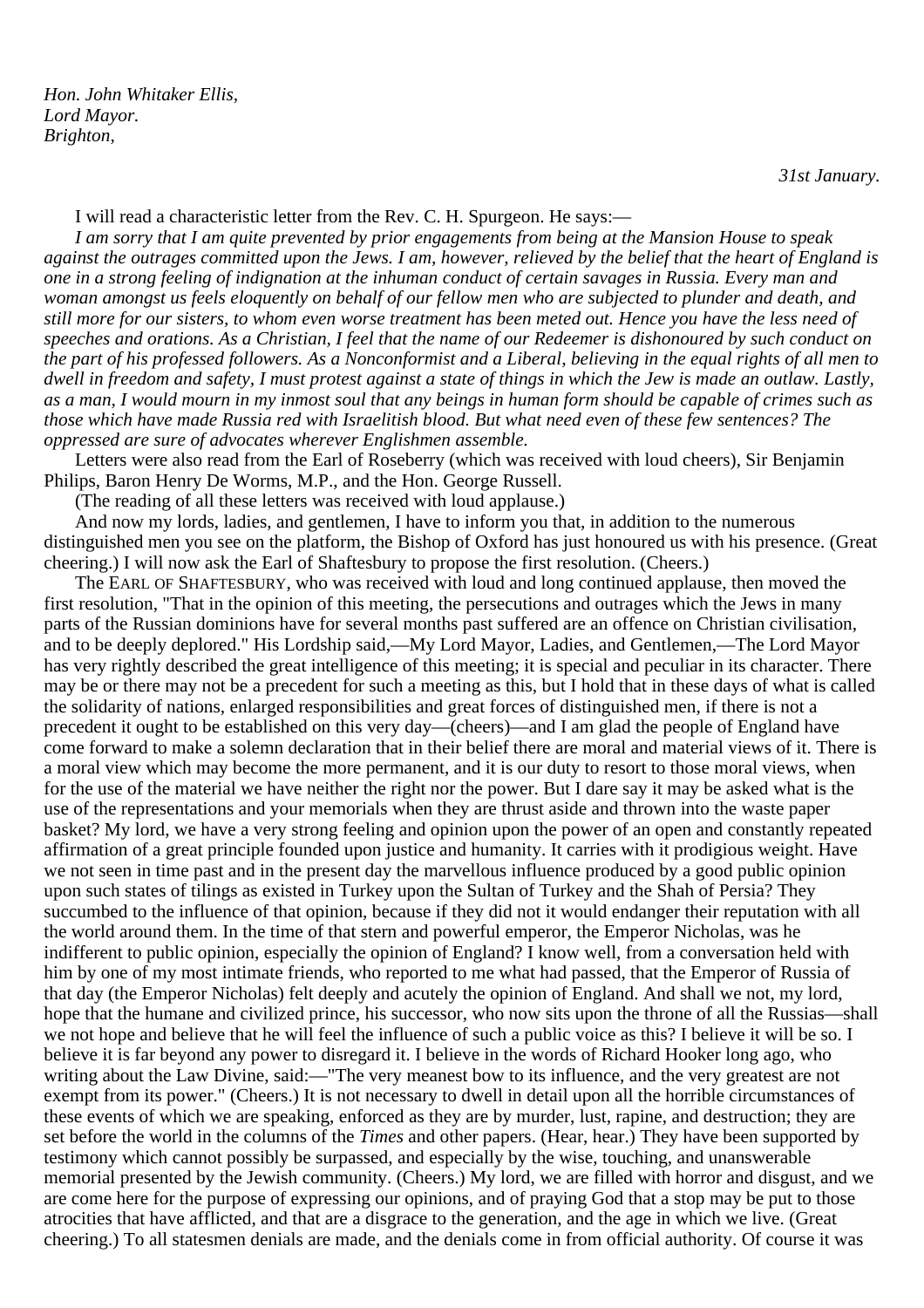to be expected that that should be so—(hear, hear)—but I maintain from all that I have heard that the evidence in favour of the truth of our statements is so great, so overwhelming, and so powerful, as to take away all hesitation whatever as to the acceptance of that evidence. And if they say it is exaggeration, I give them the benefit of the doubt, for if there is a tenth part true of all that has been stated, it is quite sufficient to merit our condemnation. But they are not content with denials in the sense of refutation; they proceed further, and in these quasi-official docu- ments—though they are as official as any that ever came out of the Russian Chancellerie—they proceed to imputation. And what do they say of the movements of the people of England, and what do they say of the gathering here? They say that the object of this movement is one of a party spirit to disturb the peace and happiness of Mr. Gladstone. (Great laughter.) Why, my lord, of all the wild assertions that ever were made this is the very wildest. (Loud cheers.) Look to the signatures to the requisition. I doubt whether you can see one Conservative upon it. Let me take a few names—Mr. Matthew Arnold, Sir John Lubbock, and others. Are they full of rancour and jealousy against the Prime Minister? I can only say, if this case was not so appalling, such an assertion would be childish and contemptible. They know that—if they feel it, they know that this is a free meeting, of free citizens; that we are come here to express our deep regard for the rights of the human race. It is not simply because those who are persecuted are Jews; it is not simply for that we are brought here. An Englishman would feel the same for any one, whether he were Hindoo, Mahomedan, or Pagan. (Cheers.) I know that many have a deep and special feeling towards the Hebrew race. I have myself, I confess it, most deeply and most strongly; but I say we are met here on one great universal principle. If there is one thing that an Englishman loves better than another, it is freedom—(loud cheers)—that every living soul should be as free and as happy as he is himself. (Hear, hear.) But we must not look at it in that light alone. We must clear the ground; we must look at another charge. They say that all this movement arises out of hatred to Russia. (Cheers.) My lords and gentlemen, I do not believe it. (Hear, hear.) I cannot answer for what may be the feelings of private individuals, but I will boldly take upon myself to say that the feeling of the great mass of the people of England is neither of hate nor of fear of the Russian people. (Loud and long continued cheering.) Honoured as I have been to-day in having the post assigned to me to move the first resolution—I may speak for myself—hatred of Russia there is none. (Hear, hear.) Let me recall this to your recollection. When a movement was made, and a committee was formed for the purpose of protesting against the outrages committed on the wretched Bulgarians, I was there; and I was your president at the meeting. At that time I said—and I never regretted what I said—"the charge of hatred to Russia in this case does not apply to me." (Cheers.) I did not regret it then, I have not regretted it, and I am not going to regret it now. (Hear, hear.) I do not fear to see, nay, I almost wish to see the Russians upon the shores of the Bosphorus. (Cheers.) So far from this being their feeling towards Russia, I believe amongst the mass of our people it is slightly the reverse. (Cheers.) I will boldly maintain that there is nothing in the shape or form of malignant hatred; on the contrary, I am satisfied that in these three kingdoms there is at the present moment a deep sympathy with the people of Russia, and with their ruler, in the terrible calamities that have fallen upon the Imperial family. (Hear, hear.) When the late Emperor fell by the hands of those demoniacal assassins, our country was filled with horror and dismay; they rose and spoke as one man, not only because they were appalled by the frightful crime, but because they remem- bered that the father—and I trust that they will remember it in the son—was the great and glorious emancipator of two millions of slaves—(cheers)—and if we are to approach the Emperor, I am disposed to put it to his Imperial Majesty, what are we asking after all? Are we asking anything to prohibit his dignity or lower his power? Nay! on the contrary, are we not asking him to do that which shall conduce very much to his honor? Are we not asking him to do judgment and justice to a large body of his loyal and suffering people? Are we not asking him to restrain violence, murder, outrage, spoliation? Are we not asking him to be of service to the Jews of Russia? Are we not asking him to enter upon the greatest and noblest exercise of power, "to undo the heavy burdens, and to let the oppressed go free!" My lord, this is the purpose and object of our meeting; this will be the prayer of our memorial, and may God in His mercy prosper the removal of these horrors unto the comfort of the Jewish people, on whose behalf we now appeal. His Lordship concluded by reading the resolution.

The BISHOP OF LONDON: One circumstance, my Lord Mayor, and one circumstance alone, justifies me to rise at your request to second this resolution, because such a meeting as this I am not fitted to address, and in the presence of those I see around me on the platform; and that one circumstance is the necessary absence of the Archbishop of Canterbury. I quite admit—indeed I deeply feel—that the Church of England ought not, and I am sure will not be backward in joining in the expression of feelings of indignant sorrow—for it is indignant sorrow—in the statements that have come before us lately in regard to the treatment of the Jews in Russia; and in the absence of the Archbishop it may not be presumptuous in me, the Bishop of the most populous and most prominent diocese in England, if I venture, in the absence of any one more fitted for the office, to second the resolution which has been proposed. Happily for me and you no words are needed. The case has been stated to you by the noble Earl with a vigor which shows that age has not diminished his power of speech any more than it has enfeebled, and never can enfeeble, his sympathy with the suffering and his sense of indignation at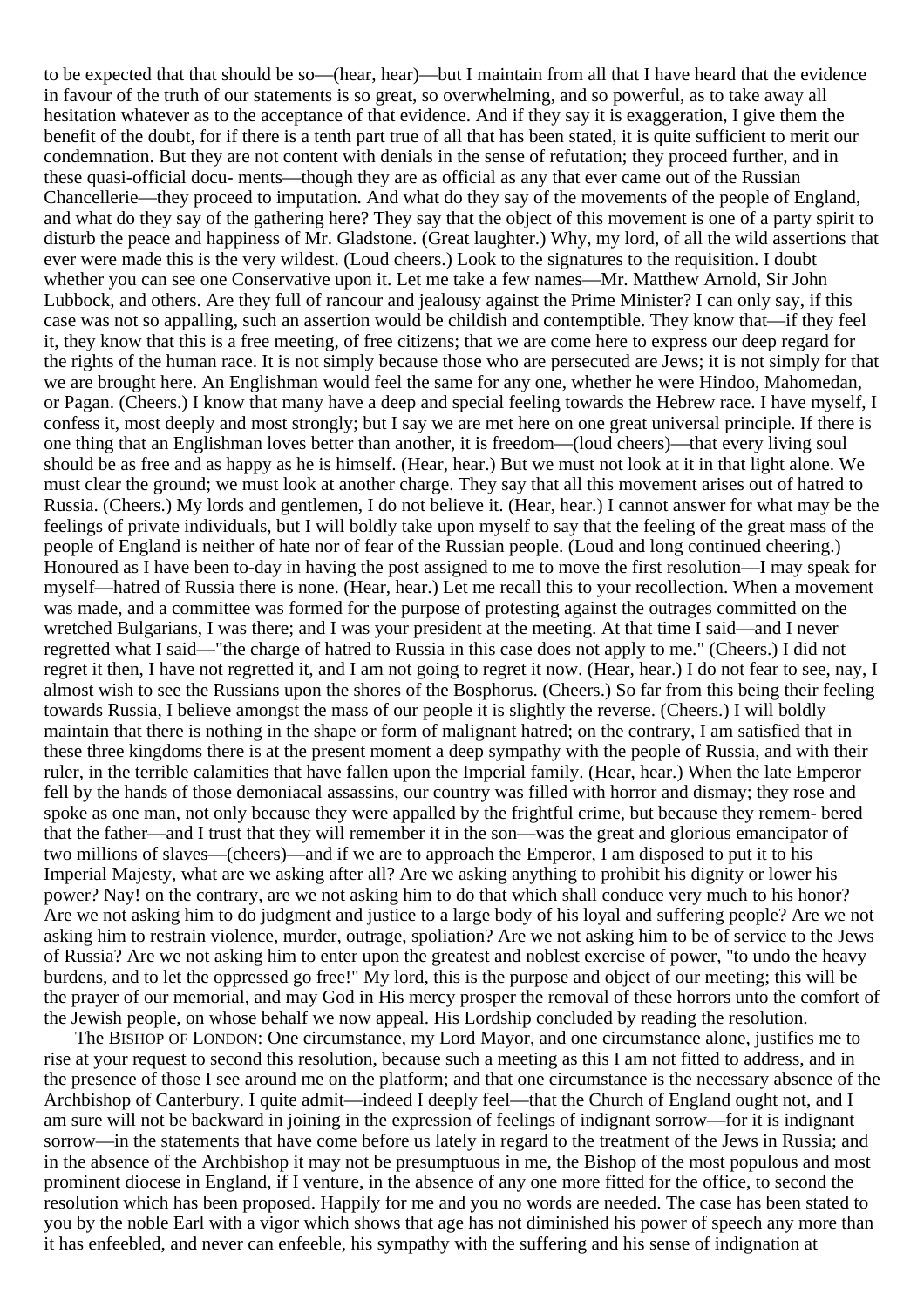injustice and crime. (Cheers). The facts can scarcely be denied. If they could have been denied—thoroughly denied—what need for all these reasons that have been assigned why the English should be so moved at reading these atrocities? (Cheers). If the Russian Government could be able to say the statements are false and can be proved to be false, they need not have said that the English have a hatred of Russia, or that we are unfavourable to, or in favour of, this or that ministry. (Hear, hear). We have seen the papers: we have seen an attempt, hardly to deny the facts, but certainly to palliate them, and palliate them by excuses, not only improbable but utterly inadequate, and set before us, I must say, with the cynical indifference which we would be very thankful to believe, had not been placed in the paper by the hands of a foreigner. (Hear, hear). There is one circumstance, my Lord Mayor, and it is the only one I dwell upon, there is one circumstance in these atrocities which must make every member of the Church—indeed every Christian—feel together with his indignation, a certain feeling of shame. A few years back our country was horrified with the accounts of atrocities committed in what were then certain provinces of the Turkish Empire. The country was moved: but we had the consolation of knowing that though the sufferers were Christians the perpetrators were men of another creed. Now, alas, the case is reversed, and they who perpetrate these atrocities are men who bear the name of Christians. So that the persecution of the middle ages, on which history has long set the stamp of reprobation, are being reproduced in this latter part of the nineteenth century, and the dark stain of rapine and lust and murder is let fall again upon the fair fame of Christianity. We do feel this, my Lord Mayor, and I will venture to say that not in this crowded assembly alone, not in this metropolis merely, but in the cities and large towns of England is the sympathy and horror felt which has been expressed before you to-day, and which has called us together; but in the most quiet parsonage, and the most retired village throughout England there is the same feeling of mingled horror, and grief, and shame, when they are told that now again, in days of civilization, in the days when we think ourselves, and with reason, better than our fathers in some respects, that again a Christain nation is persecuting the Jews—(cheers)—and knowing this, my Lord Mayor, I venture to assume that in speaking here upon this platform I may, without presumption—or if it is presumption it will very easily be pardoned—I may not in my name, but in the name of every member of the Church of England, second the resolution which Lord Shaftsbury has now proposed. (Loud cheers).

CARDINAL MANNING, who was received with great cheering, said: My Lord Mayor, my Lord Shaftsbury, Ladies and Gentlemen, it has often fallen to my lot to move a resolution in meetings such as this; but never in my memory have I moved a resolution with more perfect conviction, or with more reason, or with more entire concurrence with the feelings of my heart than I do on this occasion. (Hear, hear). My lord, before using any further words, it will, perhaps, be proper to read the resolution I have to propose. It is to this effect:—"That this meeting, while disclaiming any right or desire to interfere in the internal affairs of another country, and desiring that the most amicable relations between England and Russia should be preserved, feels it a duty to express its opinion that the laws of Russia relating to Jews tend to degrade them in the eyes of the Christian population, and to expose Russian Jewish subjects to the outbreaks of fanatical ignorance." (Cheers). I need not disclaim, for I accept the eloquent disclaimer of the noble Earl, that we are not met here for a political purpose. If there was a suspicion of any party politics I should not be standing here (hear, hear); but it is because I believe we are high above all the turmoils and all the conflicts of party politics, and in the serene region of human sympathy and human justice, that I am here to-day. I can only declare that nothing can be further from my intention—as I am confident nothing is further from yours—than to do that which I believe would be a violation of the laws of mutual peace, order, and respect which bind nations together, viz., that we should attempt here to interfere in the domestic legislation of Russia. (Hear, hear). And I am also bound to say, I share heartily in the words of veneration used by the noble Earl towards the Imperial family of Russia. No man can have watched the last years of that Imperial family, no man can know the condition in which His Imperial Majesty now stands, without a profound sympathy, which would at once control any disposition on our part to use a single expression which could convey the wound of the mind to its heart. Therefore, I disclaim absolutely and altogether that nothing which passes from my lips, at least, and I think I may speak in the name of everyone in this meeting, assumes a character inconsistent with the veneration I hold for the Emperor of Russia. Further, I may say that, while I do not pretend to touch upon any internal question in the legislation of Russia, there are laws larger than any Russian legislation, there are laws which are not one in London and another in St. Petersburg, and another in Moscow, they are the same in every place—I speak of the laws of human nature—the laws of God are the foundation of every law of man. (Cheers). Well, now, I must touch upon one point which I acknowledge has been painful to me. We have all watched during the last twelve months, the Antisemitic movement in Germany. I look upon that movement, first of all, in great abhorrence, as tending to disintegrate the foundations of social life, and I look upon the movement with great fear as the first lighting up of an animosity which has already taken flame in Russia, and may spread we know not where. (Hear, hear). I have read, with great regret, an elaborate article full, no doubt, of minute observations on the spot, written from Russia, in the "Nineteenth Century" of last year. In that article were given an account and an explanation of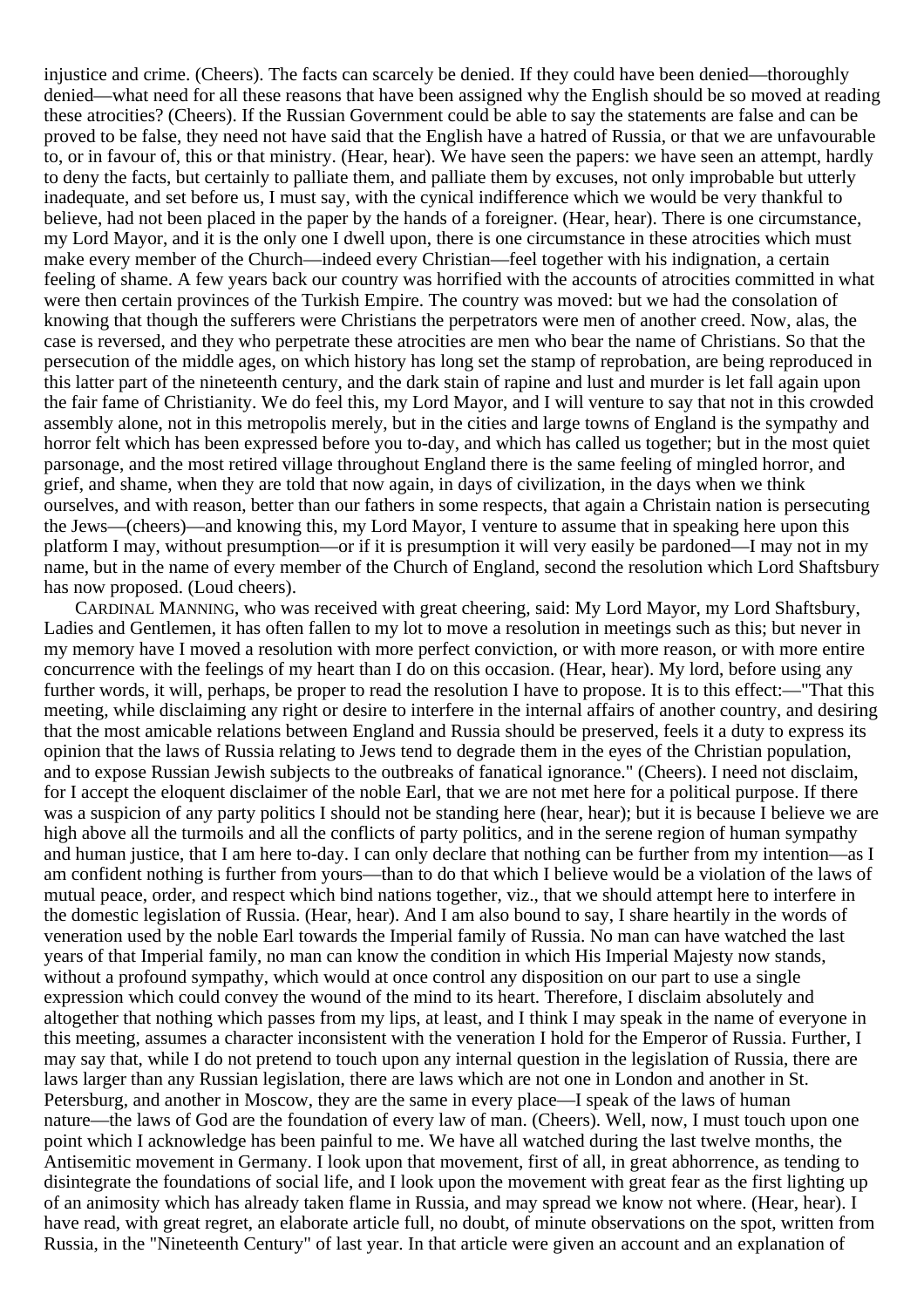those class animosities, and those class conflicts, which at this moment are so sharp in that country. I acknowledge that when I read that article my first feeling was "I am profoundly sorry that the power and the energy of the Old Testament should be so much greater than the power and energy of the New Testament; I am sorry to see that the spirit which has penetrated, that Rationalism has not sufficient Christian energy, and Christian power, and Christian virtue to render it impossible that those cultivated and refined and industrious, and energetic people, as they are, should endanger society in that great kingdom." I have also read, with pain, accounts of the condition of the Russian Jews, bringing against them accusations which, if I touch upon them, I must ask all my Jewish friends who hear me to believe that I reject them with incredulity and horror; I have read that the cause of what has happened in Russia now has been that they have been the pliers of infamous trade, usurers, and I know not what. When I read these accusations I ask, first, "And is outrage the remedy? Will this be cured by outrage, violence, crime, murder, and abominations of every sort?" Again, "Why is it, if it be true," which I do not believe—(hear, hear)—"Why is it that the Jews are in that condition?" "Are they not under penal laws; is there anything that can degrade a man more than to close against his intelligence and energy and industry all the honorable careers of public life? (Cheers). Can anything tend to debase and irritate the soul of man more than to be told you may not pass beyond the boundary; you may not go beyond or within a certain number of miles of the frontier; you may not dwell in that town or that province? One other thought occurred to me, and it was this: Why do not the people who bring these accusations against the Jews of Russia, bring them also against the Jews of Germany? Why do they not bring the same accusations against the Jews of France? If the charge be brought against the Jews of Russia, who will bring it against the Jews of England? (Hear, hear). For uprightness, refinement, generosity, for charity, for all that adorns man, for all the natural graces and virtues, where, I ask, will be found examples brighter or more full of true human excellences than in those of the Hebrew race in England? ("Thank you," and cheers). Well, now we are told that these accounts are not to be trusted. I will ask your lordship if there were to appear in the newspapers of the Continent, a long and minute narrative, that about the Egyption Hall—in Old Jewry, in Houndsditch, Shoreditch—there were murders, rapines, and oppression, and that the Lord Mayor of London was looking on; that the Metropolitan police did nothing; that the guards at the Tower were sent to mingle in the mob; whether you would not thank any man who gave you the opportunity of exposing and contradicting the accounts? We are, then, rendering a public service to the departments and ministry of Russia, and I believe our movement will bring consolation to the heart of the great prince who reigns over that vast empire. Let me suppose, for a moment, that these things have occurred, and I don't found my belief of the truth of them upon either the *Times* newspaper or the *Pall Mall Gazette*; I hold the proofs here in my hand—(cheers)—and from whom do they come? From an official document, from the report of the Minister of the Interior, General Ignatiew. These horrible atrocities had continued through May, June, and July, and in the month of August this document was issued. The first point in it is that he laments and deplores—what? The atrocities on the Jewish subjects of the Czar? By no means; but "the sad condition of the Christain inhabitants of the southern provinces." (A laugh). The next point is "that the main cause of those movements and riots—to which the Russians, as a nation, are strangers—was but a commercial one." The third point was this, that "the conduct of the Jews has called for the protests on the part of the people, as manifested in acts of violence and robbery." Fourthly, we are told by the Minister of the Interior, that the country is subject to malpractices, "which were, as is known, the cause of the agitation," To say nothing of the logic of the document, its tone and insinuations are most inflammatory, and I can readily see why, with the rescript in their hands, the Russian people should be encouraged to violence. The document then goes on to say that a commission has been appointed to enquire into what? First of all, "What are the trades of the Jews which are injurious to the inhabitants of the place?" Secondly, "What makes it impracticable to put into force the former laws limiting the rights of the Jews in the matter of buying and farming land, the trade in intoxicants and usury?" Thirdly, "How can those laws be altered so that they shall no longer be enabled to evade them, or what new laws are required to stop their pernicious conduct in business?" and lastly, "give (besides the answers to the foregoing questions) the following additional information; on the usury practised by the Jews in their dealings with Christians, in cities, towns, and villages; the number of public-houses kept by Jews in their own name, or in that of a Chris- tian; the number of persons in service with Jews, or under their control: the extent (acreage) of the land in their possession, by buying or farming; the number of Jewish agriculturalists." We have in our hands the Russian laws affecting the Jewish subjects of the Emperor. I would ask what is the remedy for a population in this state; is it more penal laws; is it to disqualify them from holding land; is it to forbid them to send their children to the higher places of education? No, my lord, I believe that the remedy of these things is twofold. I believe it is by putting in force, in a proper manner, the real Christian law. It was not by laws like those enacted against the Jews in Russia, that Christianity won the world, and won the Imperial power to execute justice among men. It will not be by laws other than these that the great Imperial power of the Russias, will blend with the wishes and feelings of the Jewish subjects of the Russian empire. The other remedy I believe to be is this, a stern and merciful execution of justice upon evil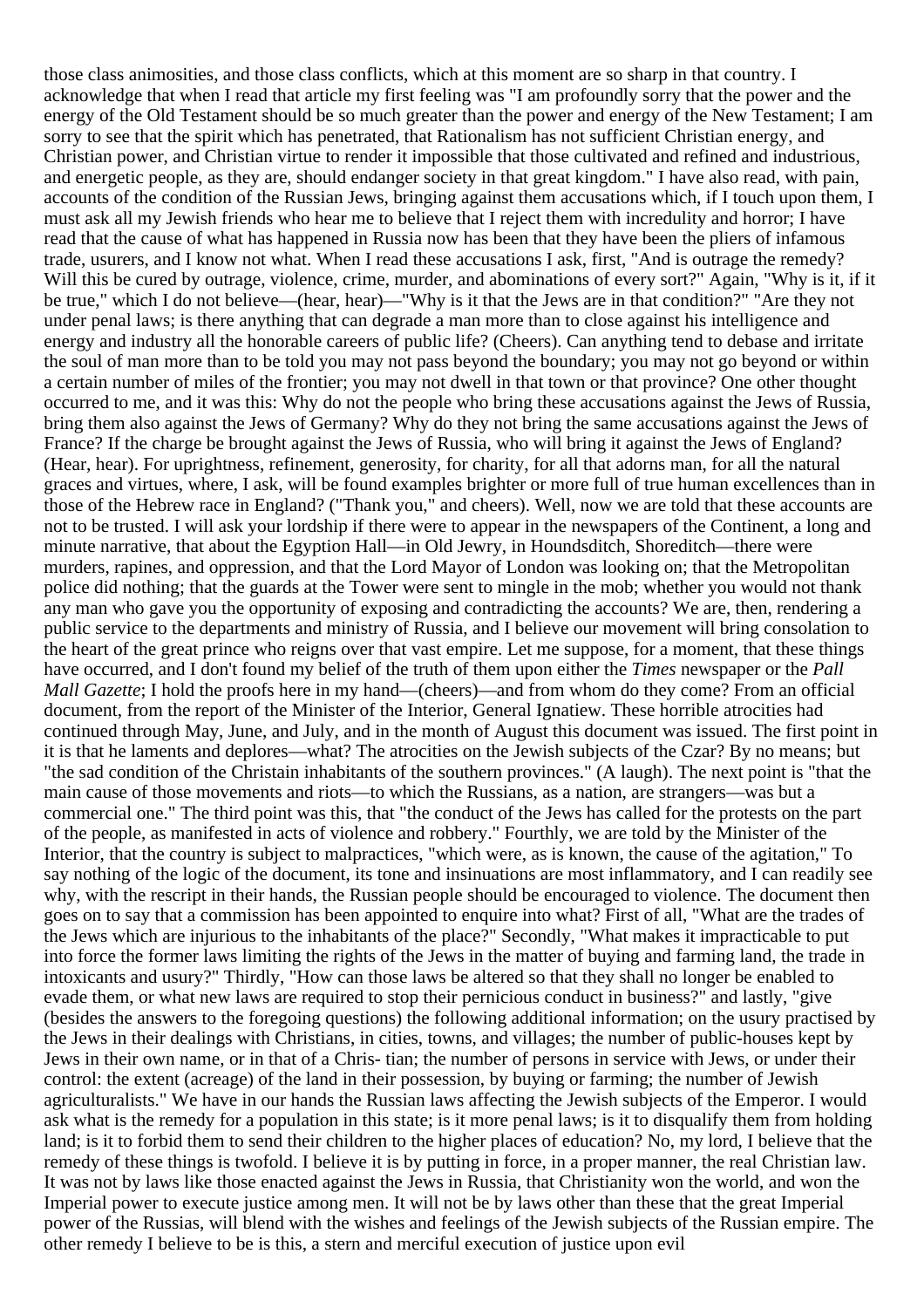doers—(cheers)—coupled with an equally stern and rigorous concession to all that is right in the law of nature and of God. (Cheers). All that is necessary for the protection of life and limb and liberty and property, all that constitutes human freedom—this, and nothing else than this, I believe, will be a remedy of the condition of things in the Russian empire at the present time. The Earl of Shaftsbury spoke very hopefully of what will be the effect of this meeting. Don't let us overrate it. If we think that this meeting will have done its work, and that we may cease to speak, I am afraid that its effect will not be all we ask. Neither let us underrate it. I believe that all through England, I will even say through the United Kingdom, there will be a response to this meeting in every place. Wheresoever the English tongue is spoken throughout the world, that which your Lordship has said, so eloquently and powerfully, will be known. I believe that at the very moment we are meeting here that a meeting of a similar kind is assembled in New York, and what passes here will he translated into every language of Europe, and it will pass even the frontiers of Russia. (Cheers). Like the light in the air, it cannot be excluded, and wheresoever there is human sympathy on earth, the declarations of our meeting here and the meetings held elsewhere will meet with response, and will tend to terminate these horrible atrocities. I have spoken on this question in the sense of natural and even political justice. There is a book which is common to the race of Israel and to us Christians. That book is the bond between us, and in that book I read that the people of Israel are the oldest people upon earth—the Russias, and the Austrias, and the Englands are but of yesterday, compared with that imperishable people, which with an inextinguishable light and immutable traditions and faith in the law of God, centred, as it is, all over the world, passed through the fires unscathed, trampled in the dust, yet never combining with the dust in which it is trampled—the people lives still, and we are in bonds of brotherhood with it. The New Testment rests upon the Old, they believe one-half of that for which we would give our lives. Let us, then, acknowledge that we are united in a common sympathy. My lord, I only hope this, that not one man in England, who calls himself civilised or Christian will have it in his heart to add, by a single word, to the sufferings of this great and ancient and noble people, but that we shall do all we can by labour, by speech, and by prayer, to lessen, if possible, these atrocious deeds. (Loud cheers).

Canon FARRAR, in seconding the resolution, said: "I think it is a good rule when you have a good cause to read not what those say who agree with you, but the opinions of those who disagree with you; and acting on that principle, I have read what has been said by the Russian papers on this question, and what has been said has been already referred to by the noble Earl. They call this agitation malicious, anti-Russian, and anti-philanthropic, and they say that we are founding our indignation on a mass of falsehood and exaggeration; that we are desirous of setting English and Russian society altogether by the ears, and that this was an opportunity which had been seized by Her Majesty's Opposition to weaken and embarrass the Government of Mr. Gladstone. Now, on the first point, some falsehood and some exaggeration doubtlessly there may have been, and we are, indeed, but too glad to believe it; but it is certain that we have not been listening to entirely unfounded and malicious charges, for the events of which we complain have been recorded in every European newspaper, and the facts authenticated by names, and dates, and places, which have come to us not only from Jewish sources, but also from other sources and correspondents, like the correspondent of the *Pall Mall Gazette*, who has gathered information on the very spot. Secondly, it is said that this is an agitation got up to damage Her Majesty's Government, but certainly the Duke of Westminster and the Earl of Rosebery are not the men to embarrass Mr. Gladstone's Government. The requisition for this meeting has been signed by a large number. I always have been a Liberal, and not a single Opposition leader has raised his voice against this meeting. And I am sure there is not one of us who would not abhor the notion of dragging the name of charity into the noisy arena of party-politics. There are none of us who would not be utterly ashamed to make a feeling of humanity an engine of political warfare. (Cheers.) The third charge is that of fostering enmity against Russia; but the noble Earl who has just addressed you is one who has devoted his whole life to promoting the peace and happiness of his fellow men. The Archbishop of Canterbury and Cardinal Manning, whose voice has never been wanting in the cause of the oppressed; the Bishops of Oxford and London, and the numerous ministers of all denominations who have signed the requisition, would think it a sin to violate the first principle of their religion which teaches them the universal fatherhood of God, and the universal brotherhood of man. (Applause.) The fact that Prince Lebanoff would not transmit to the Emperor of Russia the memorial of the Jews of England does indeed betray the fact that there is a certain amount of irritation against the Jews existing. All that I can say is, that nothing is further from our intentions than to foster or to deepen the irritation: we only want to raise a friendly remonstrance. We claim the right to remonstrate against those men of high rank who have by their words and actions fostered this deplorable hatred between race and race. Between the Russian and the Bulgarian atrocities there is no parallel. The crimes are, in many instances, analogous, but the position of the Turkish and Russian Governments were wholly different. We thought it right to interfere in the Bulgarian atrocities, and why should we not in the present instance? If not, is it because in the former the offenders were Mahomedans, and now they are Christians? Is it because in the former instance the government was the weak Government of Turkey, and in this the mighty Government of Russia? England has ever interfered in the cause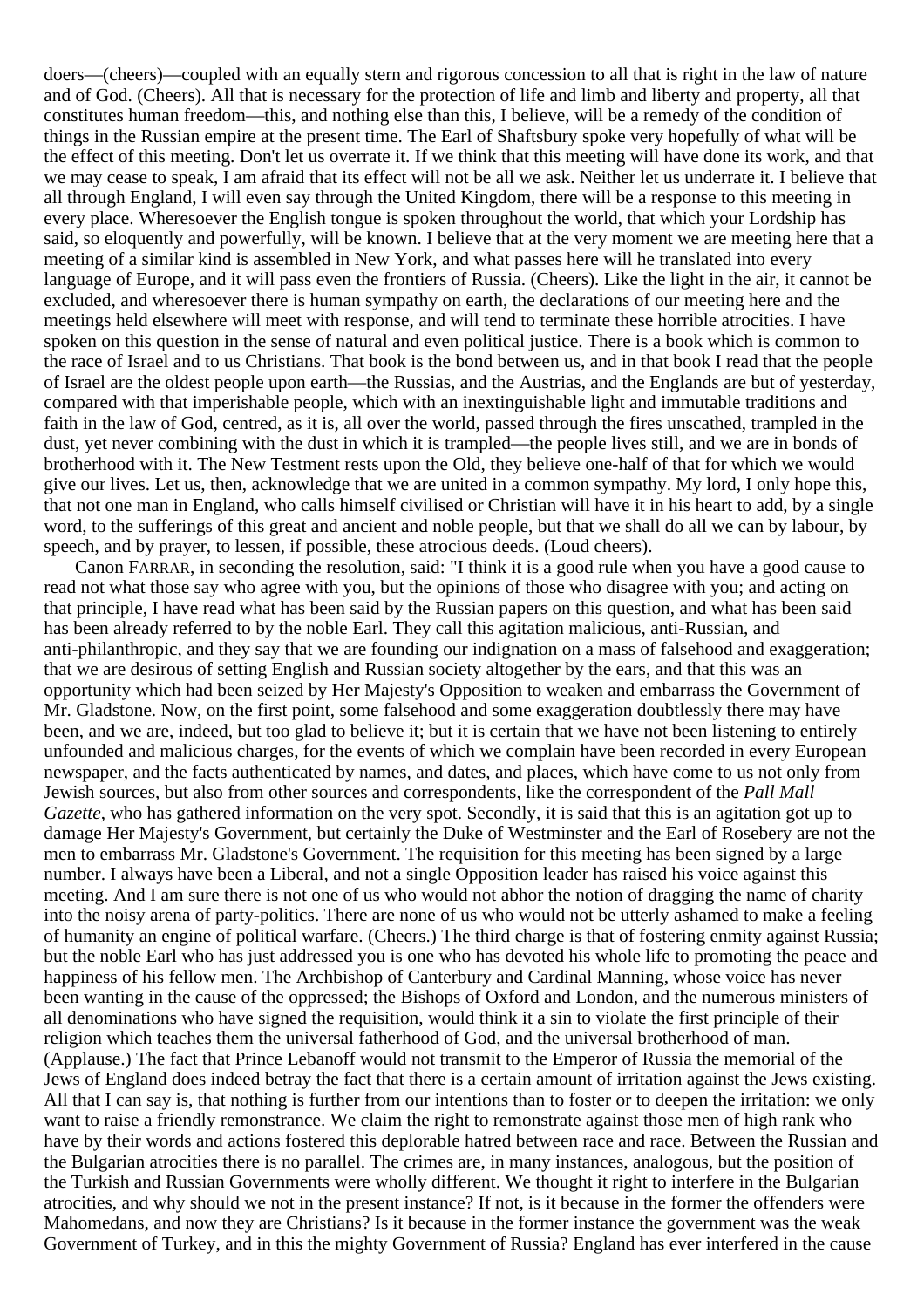of freedom, and what we wish to do now is to approach Russia in the most respectful and friendly spirit and to ask her to do exactly for the Jews in Russia what we have done for them in England, namely, give them equal rights and equal privileges. (Cheers.)

Professor BRYCE, M.P., moved the next resolution. He said: My Lord Mayor, ladies, and gentlemen, I feel highly honoured to have been asked to address this meeting to-day, and I ascribe the honour to the fact that some few years ago I took a part in making an active protest against the Bulgarian atrocities, which were then sending a thrill of horror throughout the civilised world. Having taken a part in the agitation on that subject, I am, to some extent, the better able to bear witness to and confirm what has been already said by a previous speaker as to the horror which was then felt at the atrocities committed by Mahomedans against Christians being reproduced now, and the suffering victims are Jews. I do not attempt to draw any parallel between the case of the Bulgarian massacres and those which are now taking place in Russia; but we cannot but charge the Russian Government with great remissness and neglect in not suppressing outrage and violence with a strong hand. (Hear, hear.) I do not draw a parallel between the two cases on other grounds, because we find that the acts of revolting brutality which accompanied the Bulgarian outrages are absent, or nearly absent, from the case of the Russian massacres. But when all deduction is made, when every allowance is made for exaggeration, there is enough left to justify the holding of a meeting like this, and to make it a necessity and a duty of every Christian inhabitant to enter his protest. We are bound to express our opinion of the conduct of those who have been guilty of these horrors in Russia, more openly than any other country is bound, because it is England which was the first to admit the Jew to the privileges of full political and civil equality—(cheers)—because we have admitted him to our learned professions, and because we have seen that, wherever we have found him, whether on the bench or the bar, we have found that none rank higher than he; and we therefore, speaking from experience, say that the only true way to do justice and to make the Jews the good citizens which they are capable of becoming, is to grant them the fullest equality in civil and political life. (Renewed cheers.) My Lord Mayor, I will not say more on this subject, as it has been dwelt upon by many of the speakers who have preceded me, and I will content myself with saying a few words on the resolution which has been placed in my hands. The resolution is:—"That the Lord Mayor be requested to forward a copy of these resolutions to the Right Hon. W. E. Gladstone and the Right Hon. Earl Granville, in the hope that Her Majesty's Government may he able, when an opportunity arises, to exercise a friendly influence with the Russian Government in accordance with the spirit of the preceding resolutions." Now, I think that that resolution does not and could not suggest to the right hon. gentlemen to whom it is addressed more than what is commonly called diplomatic action." It would, in my opinion, be a great mistake to call on any Government to take more than diplomatic action in a matter of this kind, for we know how very sensitive Governments are with any interference in their internal affairs by any other country. It was only yesterday that I heard that the King of Italy had made a speech, in which, referring to the report that Prince Bismarck was going to interfere on behalf of the Pope, he took the opportunity of most emphatically disclaiming the right of any foreign Government to interfere in matters of church and state in Italy. And the position of the King of Italy is the position in this respect of all the other potentates in Europe. We might not, perhaps, have expected the King to have taken this tone, for if there is one country in Europe in which another power might have interfered in matters of religion, one would suppose it to be Italy, for Rome is the home of the supreme head of a church which has an enormous number of adherents in every other country. But if the Government of Italy held that tone with regard to any other country, suggesting more than diplomatic interference, in what manner do you suppose so autocratic a Government as that of the Czar would resent anything that took the form of diplomatic action? It is because we know that diplomatic action is impossible, and we think the meeting here to-day to be of infinite value. (Hear, hear.) A meeting of this kind is a far better representative of feeling in England than diplomatic action. We can only estimate its value when we consider its spontaneity, and that every religious feeling and creed is represented on this platform. Not a voice has been raised throughout the country against holding this meeting, although a fortnight has passed since it was convened, and that is the best evidence that we can have that the heart of England is really stirred. (Applause.) If a representation is to be made, and the voice of England is to go forward, it is not to Russia alone that representation should be made. Brutalities such as you have heard of are not peculiar to Russia, they are common in the whole of south-eastern Europe. I myself have seen Jews flying for their lives in Moldavia before an enraged crowd, who had been incited against the Jews by a report spread in a district in which cholera had broken out, that they had poisoned the wells. This burst of brutality is a phenomenon in south-eastern Europe, and it is a phenomenon which is not confined to uncivilized people, for it has found expression, not, indeed, in so terrible a form, but it has found expression in the Jewish persecutions which have been going on in Germany. It is enough to make people blush that a nation like Germany, which has rendered such great services to learning and science, should have given way to a rage of persecution upon the old lives of race hatred. (Renewed applause.) I will now tell you what I take this resolution to mean. It is addressed to the English Government, and we say we are confident in you. I do not speak as a political partisan,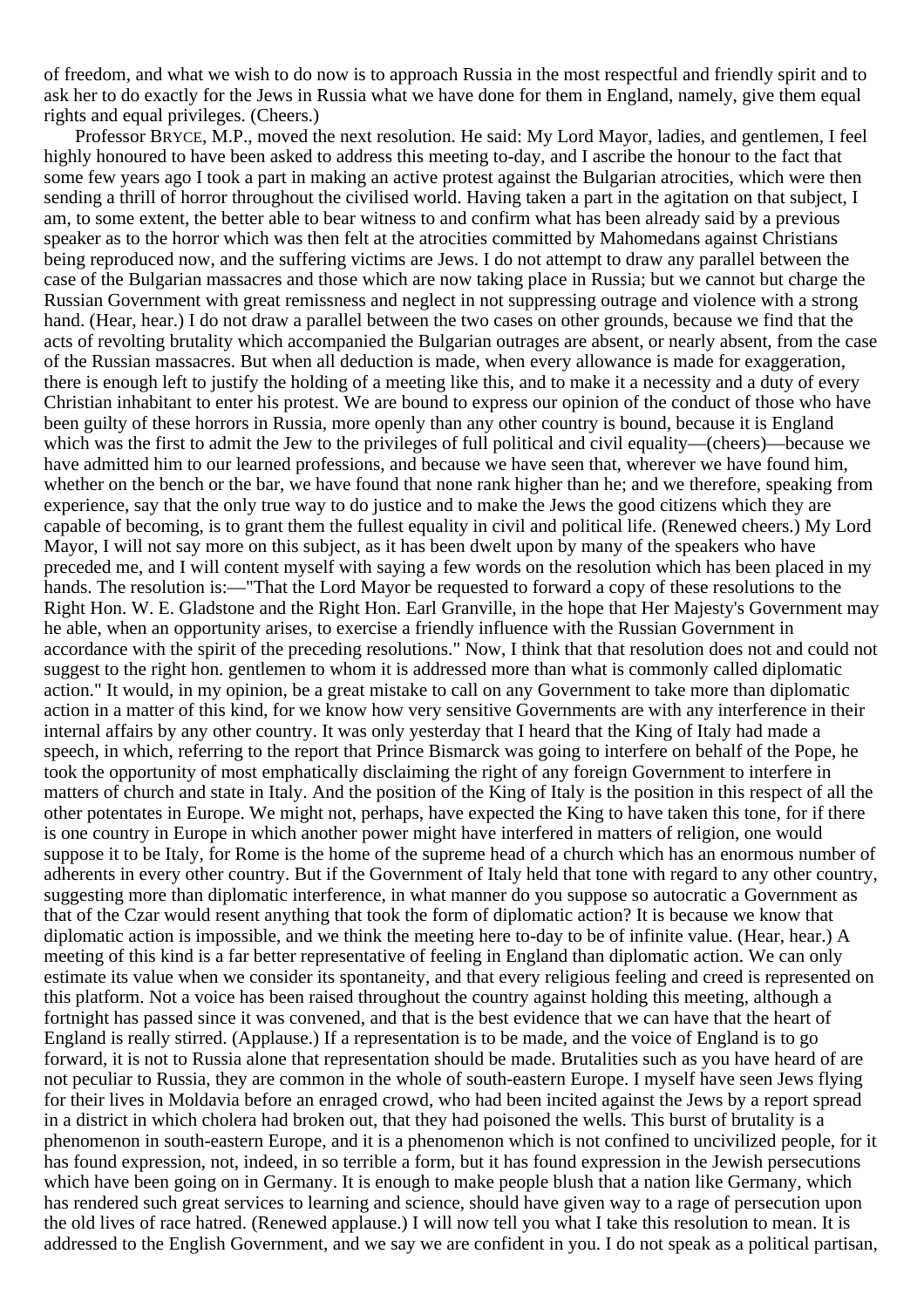I should say the resolution meant confidence in the Government if another Government were in power, because to everyone who believes in the principles of truth and justice and humanity, this question is lifted out of the region of party politics. And, not speaking politically, I unhesitatingly say that there is no man who has earned his title to be believed in to take warmer interest in this matter than Mr. Gladstone. What then, I say, this resolution means is, that we recognise the difficulty of diplomatic action; but we believe and hope that it will not be far distant when English influence will be used not only with Russia in the cause of humanity. When the Government speaks it will speak in the voice of united England, where, above all things, the principles of religious toleration and civil equality are recognised, which she was the first to accord, and to which she believes she owes her own greatness and happiness to be inseparably united. (Applause.)

The Hon. LYULPH STANLEY, M.P.—My Lord Mayor, it gives me great pleasure to rise and second this resolution, and it gives me the more pleasure because by its terms it calls the attention of Her Majesty's Government to the two resolutions which have already been passed unanimously to-day. The first resolution is one in which you express detestation for the outrages which the Jews in parts of the Russian dominions have for several months past suffered, since they are an offence to civilization. The second resolution is, however, the more important perhaps, because it touches not only the evil but the remedy. When the outbreaks of race-hatred take place, we cannot, I think, but feel that the only safety which we have from their recurrence is to put all the inhabitants of a country upon the same footing of citizenship, and so wipe out all those distinctions which result in so much cruelty. And now I come to the resolution in my hand. It is to bring the question before Mr. Gladstone and Earl Granville, with the hope that they will be able so to exercise their kindly offices, as to secure a better treatment of the Jews in Russia. I, myself, strongly feel the force of the remark of Professor Bryce, that it is a delicate thing so to interfere in the internal affairs of another nation as to secure good results from intervention. Your object to day is to secure remedial measures for the unhappy objects of persecution in Russia, and I hope that the condition of the Russian Jews in the future will be put on so sound a basis that no fresh call for remedial measures will be necessary. For myself, I do not believe that the Russian people, if properly approached, have any desire for brutaility and out-rage in their midst, or that the Russian Government has any wish but for the progress of humanity. We know that in that country there is a government penetrated with desires for western civilization, but that their environments are not of such a character as to enable them to carry out their design in that direction, and so when we make suggestions we must take care that we do not make them in such a way as to pique the national sentiment, and so injure the very cause which we have most at heart. We should before all things, if we would be successful, approach the Russian Government in a spirit of fairness. As I have said, it has been a great pleasure for me to come here today, because I think if ever in England there has been a public recognition of civil and religious unity, that recognition has been to-day. (Applause). What we have asserted is the principle that no man should suffer civil disability on account of his religion—(renewed applause)—and we may be assured that, if that principle is fully recognized, we shall not have recurrences of such outbreaks amongst ignorant people as have but too lately disgraced Russia. This is not a party question, nor are we actuated by party feeling; and it is our custom in England when our sympathies are touched, as to-day, to break the bonds of party, and give them free expression. (Applause).

The LORD MAYOR: I have just received the following telegram from New York, "That at a meeting of the New York, United States, Evangelical alliance, resolutions were passed protesting against the persecution of the Jews in Russia, and it was decided to memorialise the Russian Government thereon." (Loud cheers).

The third resolution was then carried by acclamation.

Mr. J. G. HUBBARD, M.P., moved the next resolution, which was that a fund be opened in order to assist the Jewish inhabitants in Russia, and that a committee be formed to see that it is properly administered. He said: This meeting is not held as a threat to Russia, or as a hostile demonstration, but I do think that the best influences may be expected as its result. I feel that despite all obstacles the voice of this great meeting will reach the ears of the Czar, and that it will not be without its effect on the policy of Russia.

Mr. W. FOWLER, M.P., in seconding the motion, said:—"We are assured that the Russian Government is not responsible for the outrages to the Jews, and I hope sincerely that that is so; but it cannot be denied that there are officials in Russia who are not so active as they ought to have been, and they ought to hear some very plain speaking on the subject. We certainly should not hold our tongues for fear that Russia might be displeased, for we gave entire freedom to the Jews, and we are entitled to ask that they should be free also in Russia. (Cheers.) I should be the last to counsel interference in the internal affairs of Russia, but when we hear of events such as these outrages, it is impossible to be silent.

This resolution was also carried unanimously.

Sir NATHANIEL DE ROTHSCHILD, M.P., proposed, and Serjeant SIMON, M.P., seconded a vote of thanks to the Lord Mayor, which his LORD-SHIP formally acknowledged, and the meeting was brought to a close with the announcement that a Mansion House Fund for the relief of the Jews in Russia had already been opened, and that a list was open for subscriptions.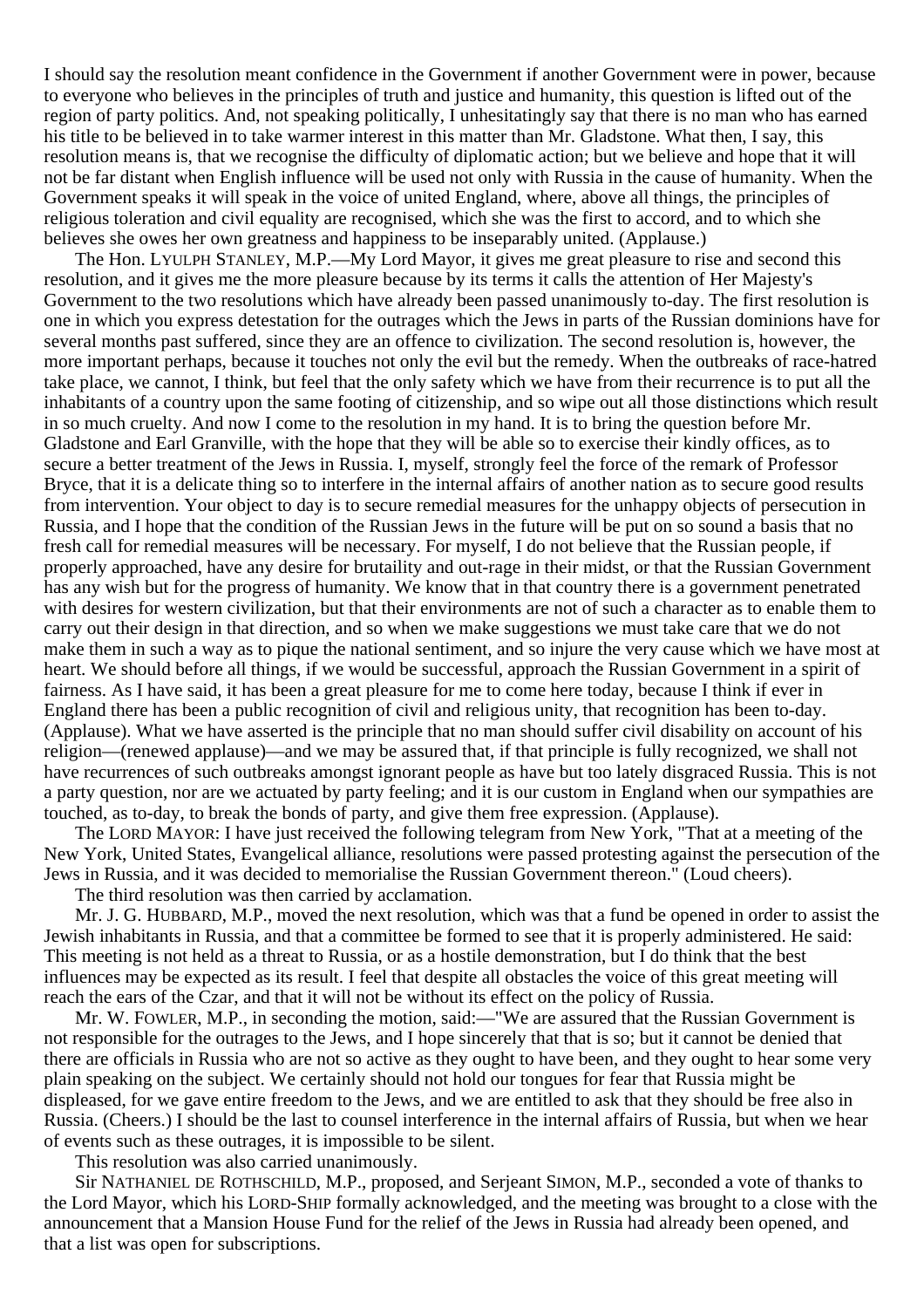The following donations have been already promised to the Mansion House Relief Fund:—Sir Nathaniel de Rothschild gave £10,000—£5,000 on behalf of the London house, Messrs. Rothschild and Sons, and £5,000 on behalf of the Paris house. Donations of £1,000 each were contributed by Messrs. Louis Cohen and Sons (whose praiseworthy exertions in collecting a fund before the Mansion House meeting was organised will be remembered), by Mr. Samuel Montagu, Beddington and Seligmann Brothers. Baron Henry de Worms, M.P., gave £300; Baron G. de Worms, £100; Mr. Louis Goldberg, £210; Mr. David Goldberg, £100; Mr. Nathan S. Joseph, £100.

[The above Report has been extracted from the columns of the *Jewish Chronicle* of February 3rd, 1882.] Lyon and Blair, Printers, Lambton Quay, Wellington, N.Z.

REPORT OF THE ORKNEY AND ZETLAND ASSOCIATION

For 1881.

Edinburgh: Printed by Crawford & M'Cabe, 15 Queen Street. 1882.

### **OFFICE-BEARERS.**

Patrons. The Right Hon, the EARL of ZETLAND. The Hon. Lord GIFFORD. DAVID BALFOUR, Esq. of Balfour and Trenabie, Convener of Orkney. Major CAMERON of Garth and Annsbrae, Convener of Shetland. ROBERT BAIKIE, Esq. of Tankerness, Vice-Lieutenant of Orkney. JOHN PENDER, Esq. of Minard, M.P. SAMUEL LAING, Esq. of Crook, M.P.

President. The Hon. JOHN CHARLES DUNDAS of Papdale, M.P., Lord Lieutenant.

Vice-Presidents. JAMES D. MARWICK, Esq., LL.D., Town-Clerk of Glasgow. ROBERT BROTCHIE, Esq. of Swannay. MAJOR-GENERAL F. W. TRAILL BURROUGHS of Veira, C.B. ARTHUR JAMES HAY, Esq., Lerwick. Council. THOMAS DISHINGTON, Merchant, Leith. DAVID PETRIE, 4 London Street THOMAS S. CLOUSTON, M.D., F.R.C.P., Edinburgh. P. SIEVWRIGHT, Actuary, Edinburgh. NATHANIEL LEASK, M.A., Edinburgh. JOHN A. TRAIL, M.A., LL.B., W.S., Edinburgh. GILBERT GOUDIE, National Bank of Scotland, Edinburgh. The PRESIDENT of the ORKNEY and SHETLAND EDINBURGH ASSOCIATION.

Secretary. JOHN DAVIE, 13 Rankeillor Street, Edinburgh.

Treasurer. JAMES SHAND, Union Bank of Scotland, Edinburgh,

Auditor. PETER PEACE, Union Bank of Scotland, Edinburgh.

District Secretaries. *Kirkwall*—R. G. W. IRVINE, Banker. *Stromness—*JAMES SPENCE, Banker. *Lerwick*—JAMES M. GOUDIE.

### **Twelfth Annual Report of The Council of the Orkney and Zetland Association.**

THE OBJECTS OF THE ASSOCIATION ARE—

- **•** THE ENCOURAGEMENT OF FRIENDLY INTERCOURSE AMONGST THE MEMBERS; AND
- **•** THE ADVANCEMENT OF EDUCATION IN THE COUNTY BY THE DISTRIBUTION OF PRIZES, BURSARIES, OR **OTHERWISE.**

EXTRACT RULE VIII.—'*Every Ordinary Member shall, on admission, pay the sum of Five Shillings for the year in which he is admitted, and thereafter an Annual Subscription of Five Shillings during the Membership. Every Honorary Member shall contribute Ten Shillings Annually to the Funds of the Association, or in lieu thereof a single payment of Three Guineas. A single Payment of One Guinea shall constitute a Lady an Honorary Contributor. The Annual Subscriptions shall be payable on st January in each year. Donations will be received from all who are interested in promoting the objects of the Association.'*

THE COUNCIL beg to submit their TWELFTH ANNUAL REPORT for the year to December 1881.

The number of Members on the Roll at the close of last year (1880) was 126. Of these eleven have resigned, one has left the country, and one has been removed by death, while there has been an addition of five new members, making the total number now on the roll 118,—consisting of twenty-one honorary life members, twenty-two honorary members, and seventy-five ordinary members.

*Note*.—The Life Subscription received from one Honorary Life Member being in addition to his ordinary subscription for the year, does not appear in this Account, but will be shown in next year's Statement.

The ordinary income has been £52, os. 7d., and the expenditure has been £38, 17s. 3d., leaving a credit balance on the year of £13, 3s. 4d. The Funds now amount to £286, 13s., being £13 3s. 4d. more than was reported last year—consisting of Capital Fund £200, 11s. 7d., including £69, 9s. raised specially for the School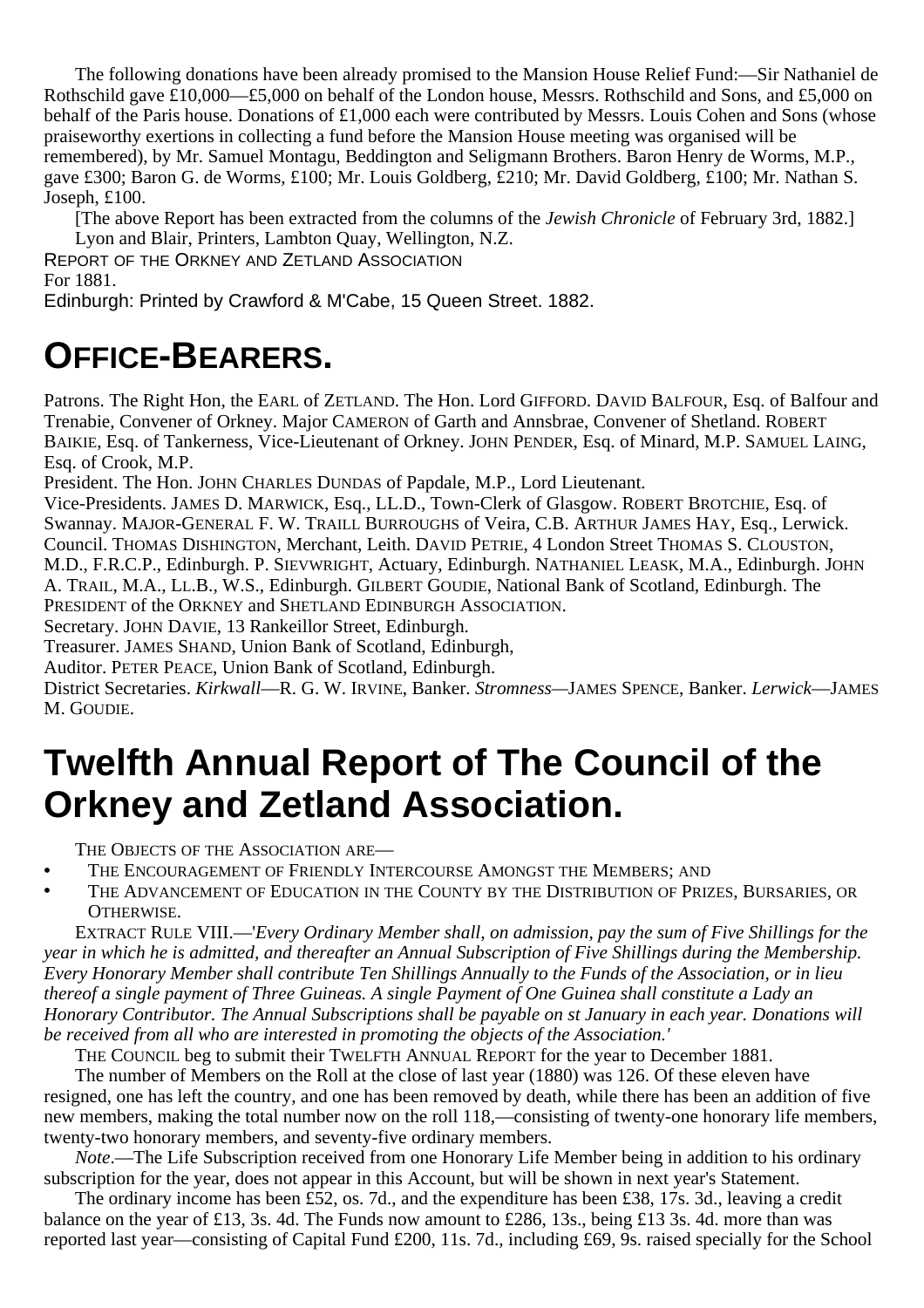Bursaries, and Ordinary Fund £86, 1s. 5d.

The Book Prize Examinations for 1881 were held in the month of April. The number of competitors was 149, against 79 last year, and prizes of the value of £7, 4s. 4d. were awarded to pupils of 14 schools. The Council regret that Kirkwall is not among the schools sending pupils this year. Mr Leask's Report, with the names of the prize-takers, and numbers of marks that they obtained, is appended.

Suggestions were received from the Secretary of the Orkney Teachers' Association, objecting to the Council reverting to the old syllabus, and these were submitted to Mr Leask, but he expressed his opinion that the action of the Council was correct, and this was amply borne out by the number of pupils who attended the Examination.

Further suggestions have since been received from the Orkney Branch of the Educational Institute of Scotland, as to the Examinations which will be considered by the Council and the Examiner for the ensuing year.

The Council are under great obligation to Mr Leask for the care and trouble which he has taken in the examination of the various papers; the increase in the number of pupils competing, likewise affords them much satisfaction. Mr Leask has, at the request of the Council, now that he has removed to Edinburgh, kindly consented to join in their ordinary labours, in which his practical experience will be of the greatest value.

The Secretary Mr Trail, regrets to find that, from various reasons, it is impossible for him to continue in office, and has therefore given in his resignation. He has pleasure in reporting that Mr John Davie of the Standard Assurance Company, has consented to take the post

Mr Arthur Laurenson, Local Secretary at Lerwick, has also been compelled to intimate his resignation, but the Society have been fortunate in securing as his successor Mr James M. Goudie, Montfield.

The School Bursaries for Orkney and Shetland respectively, which are presently held by Mr Andrew Eunson and Mr James Rose, will be open for competition this year, which will be held on a day to be afterwards fixed.

They recommend that the Office-Bearers be as follows:—(*See list prefixed*.)

- **•** The Twelfth Annual General Meeting of the Association was held in No. 5 St Andrew Square, Edinburgh, on Friday, 31st March 1882, Mr Brotchie of Swannay, in the chair.
- **•** Mr Robertson, for the Secretary, having read the Report by the Council, on the motion of the Chairman, seconded by Mr Goudie, it was approved of.
- **•** The Chairman moved the election of office-bearers, as recommended in the Report, and a vote of thanks to the Secretary, Mr Trail, on retiring, and to the Treasurer, Mr Shand.
- **•** Mr Goudie moved a vote of thanks to Mr Laurenson, Local Secretary in Shetland, on his retirement, for his long services, which was unanimously adopted.
- **•** The meeting terminated with a vote of thanks to the Chairman.

### **Report on the District Prize Examinations of the ORKNEY and ZETLAND ASSOCIATION, by NATHANIEL LEASK, Esq., M.A., Headmaster of Abbey Park School, St Andrew's.**

I have now the pleasure to report to you in general terms the results of the recent District Prize Examinations. There were 149 Candidates, compared with 79 last year—the increase, no doubt, being due to the return on the part of the Association to the former programme of Examination, in which History was ranked among the Special Subjects, instead of among the Common Subjects, as last year. It is evident a large proportion of the Candidates, who at present take History alone as a Special Subject, would be excluded from Competition if this branch were classed with the Common Subjects. In the special Subjects 141 Candidates took History, 23 Latin, 21 Mathematics, and 14 French. The total number of marks assigned to the Common Subjects was 214, and to the Special Subjects 200—making a grand total for both Common and Special Subjects of 414 marks. The highest Candidate obtained 329 marks, and there were 23 Candidates who obtained upwards of 60 per cent, of the total marks. As the age of the Candidates varies from 11 to 16 years, there are necessarily great inequalities in the papers, and I have no doubt the Council of the Association well consider the age in awarding the Prizes. Some of the papers done by the younger boys are of great merit, and indicate skilful and careful training on the part of the teachers, as well as diligent application on the part of the pupils. As a rule, the papers were neatly written and well arranged.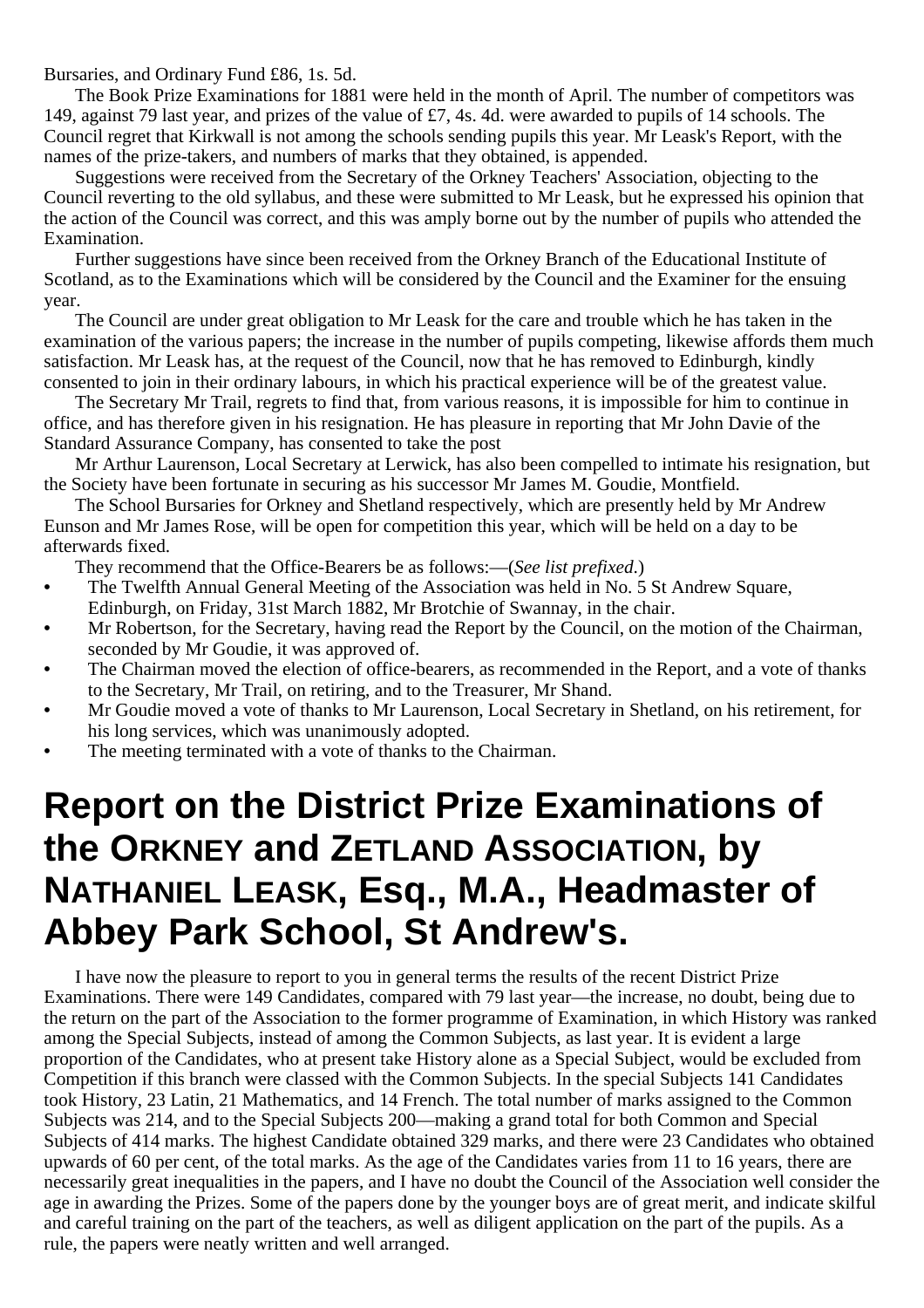I hope in future years to see an increase in the number of Candidates taking Latin, French, and Mathematics, as Special Subjects.

NATHANIEL LEASK. JOHN A. TRAIL, Esq., W.S., Secretary of the Orkney and Zetland Association. Proceeding on the Report of the Examiner, the Council awarded prizes as follows:—

### **First Class Prizes.**

**Prizes.**

### **General Abstract of the Accounts of the Association for the Year 1881.**

CHARGE. To Funds on hand at 31st December 1880, . . . . £273 9 8 " Annual Subscription of The Earl of Zetland, £2 2 0 " Annual Subscription of Colonel Balfour, . . 1 0 0 " Subscriptions of Honorary Life Members . . 6 6 0 " Annual Subscriptions of Honorary Members, 10 10 0 " Do. do. of Ordinary Members, 19 5 0 " Interest on Bank Account, . . . . . 0 7 7 " Do. on Deposit with National Bank of India, 5 0 0 " Do. on Deposit with National Bank of New Zealand, . . . . . . . 7 10 0 52 0 7 Total Charge, £325 10 3 DISCHARGE. By Account for Book Prizes, . . . . . . . £7 4 4 " Bursaries awarded to Andrew Eunson and James Rose, . 20 0 0 " Account for Printing—Annual Report, Examination Papers, Notices, etc., and Paper, . . . . . . 6 14 6 " Sundry Expenses—Postages, etc., of Secretary. Treasurer, and Local Secretaries, . . . . . . 4 8 5 " Rent of Room for Meetings, ...... 0 10 0 £38 17 3 " Funds on hand, viz.:— Deposit with National Bank of India, Ld., as per Receipt, . . . . . £100 0 0 Do. with National Bank of New Zealand, Ld., do., . . . . . . 150 0 0 Balance on Account current with Union Bank of Scotland, . . . . 36 13 0 286 13 0 Total Discharge, £325 10 3 JAMES SHAND, Treasurer.

EDINBURGH, *10th February 1882.—I* have examined the foregoing Accounts for the year ended 31st December 1880, and have found the same correctly stated and vouched; the balance due on the Capital Account being £200, 11s. 7d., and that on the Ordinary Fund, £86, 1s. 5d., of which sums £100 is lodged on Deposit Receipt with the National Bank of India (Limited), *£150 on* Deposit Receipt with the National Bank of New Zealand (Limited), and the balance, £36, 11s., at the credit of the Association's Account current with the Union Bank of Scotland, Edinburgh.

P. Place, *Auditor*.

## **List of Members at 31st December 1881.**

## **I.—Honorary Life Members.**

- **•** The Right Hon. the Karl of Zetland.
- The Hon. John Charles Dundas of Papdale, Lord-Lieutenant of Orkney and Zetland.<br>• Colonel David Balfour of Balfour and Trenabie.
- Colonel David Balfour of Balfour and Trenabie.<br>• Maior-General F. W. T. Burroughs of Veira. C.B
- **•** Major-General F. W. T. Burroughs of Veira, C.B.
- **•** D. Deuchar, Harlaw, Hope Terrace, Edinburgh.
- The Hon. Lord Gilford, Granton House, Edinburgh.<br>• William Hawley, Frederick St., Edinburgh.
- **•** William Hawley, Frederick St., Edinburgh.
- **•** Samuel Laing of Crook. M.P.
- **•** Nathaniel Leask, M.A., Abbey Park, St Andrews.
- **•** Rev. William Leask, D.D., 34 Sandringham Road, Kingsland Road, London.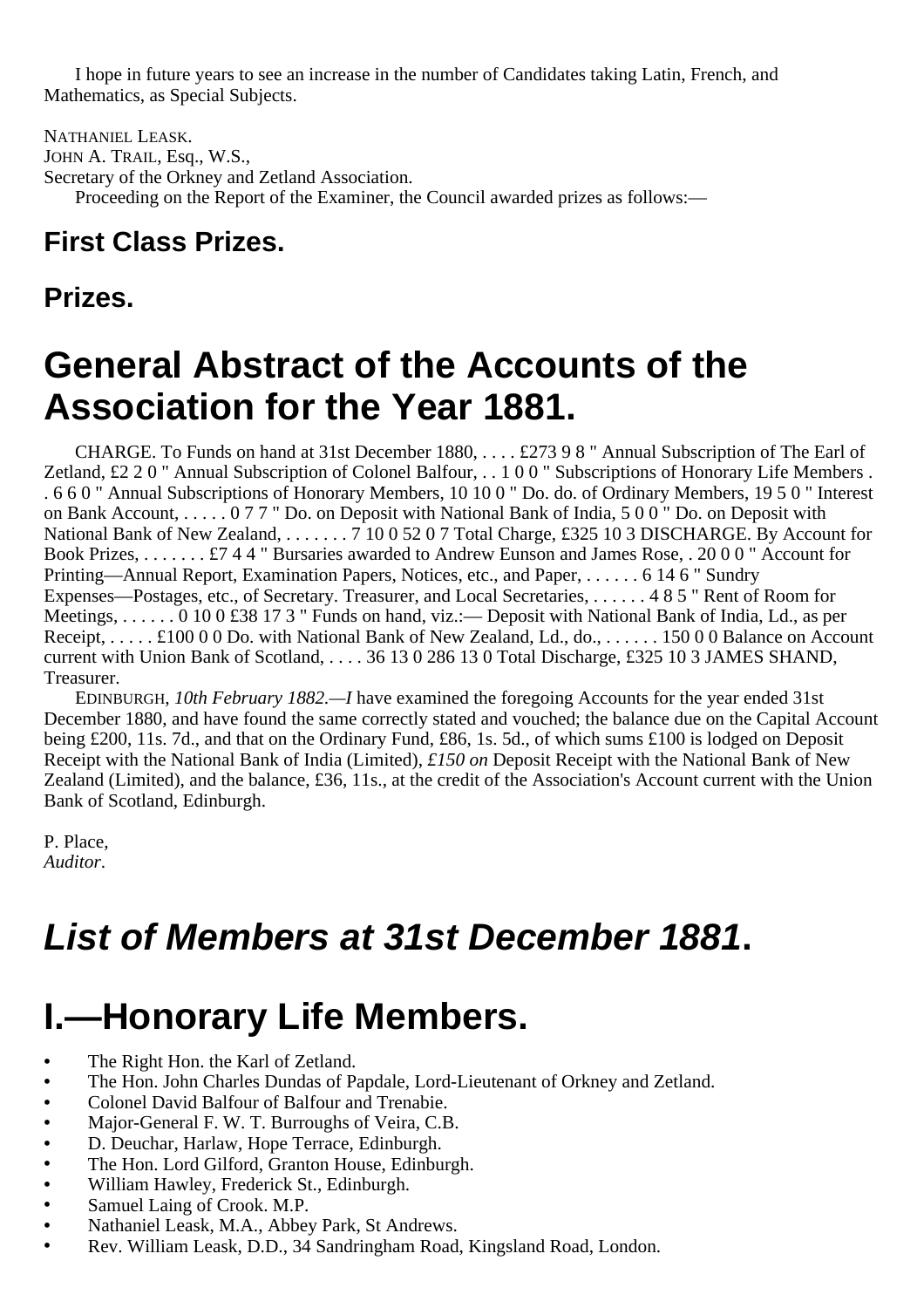- **•** James D. Marwick, LL.D., City Clerk, Glasgow.
- **•** John Pender, M.P., Mount Street, Manchester.
- **•** William Peterson, Highland Road, Upper Norwood, London.
- **•** John S. Peterson, Merchant, 6 Queen Street, Melbourne.
- **•** Basil Sievwright, Solicitor, Dunedin, N.Z.
- **•** Robert Stout, Solicitor, Dunedin, N.Z.
- **•** George Hunter Thoms, Sheriff of Caithness, Orkney, and Zetland, 52 Great King Street, Edinburgh.
- **•** John A. Trail, M.A., LL.B., W.S., Edinburgh.
- **•** J. W. H. Trail, Professor of Botany, Aberdeen University.

## **II.—Honorary Members.**

- **•** Robert Baikie, M.D., of Tankerness, 55 Melville Street, Edinburgh.
- **•** Rev. Alex. Bayne, Tingwall.
- **•** Roben Bell of Lunna, Sheriff-Substitute, Falkirk.
- **•** Robert Brotchie of Swannay, 5 John's Place, Leith.
- **•** Major T. M. Cameron of Garth, Lerwick.
- **•** Harry Cheyne, W.S., Edinburgh.
- **•** John Cheyne, Sheriff-Substitute. Dundee.
- **•** T S. Clouston, M.D., Royal Edinburgh Asylum.
- **•** David Flett, S.S.C., 57 Castle Street, Edinburgh.
- **•** L. F. U. Garriock, Gibliston House, Scalloway.
- **•** Andrew Gold, Chamberlain to the Earl of Zetland, Kirkwall.
- **•** Captain John Harrison, 3 Bowater Place, Blackheath, Kent.
- **•** Arthur J. Hay, Merchant, Lerwick.
- **•** G. H. B. Hay of Hayfield, Lerwick.
- **•** R. G. W. Irvine, Banker, Kirkwall.
- **•** Joseph Leask of Sand, Lerwick.
- **•** Samuel Reid of Braebuster, Kirkwall.
- **•** R. M. Smith, Bellevue Cres., Edinburgh.
- **•** John Spence, Riverside, Walton-on-Thames.
- **•** George Stewart. Merchant. Bath St., Leith.
- **•** John Walls, S.S.C., 33 Heriot Row, Edinburgh.
- **•** Rev. John M. Webster, M.A., Row.

### **III.—Ordinary Members.**

- **•** John Allardice, Teacher. Lerwick.
- William Brodie, 9 Picardy Pl., Edinburgh.<br>• Iames Brotchie, Merchant Leith
- **•** James Brotchie, Merchant, Leith.
- **•** J. G. C. Cheyne, Secretary, Scottish Widows' Fund, Glasgow.
- **•** James Copland, H.M. Register House, Edinburgh.
- **•** James Cromarty, Bankburn, South Ronaldsay.
- **•** Wm. Cromarty, Berridale. So. Ronaldsay.
- **•** John Cursiter, Merchant, Kirkwall.
- **•** John Davie, Standard Life Assurance Company, Edinburgh.
- **•** Thomas Dishington, 5 Laverock Bank Terrace, Trinity.
- **•** Tames Donald, Banker, Kirkwall.
- **•** James Drever, Factor. Harris.
- **•** George Elgin, 12 North St Andrew Street, Edinburgh.
- **•** T. Fun son, Merchant, Quality St., Leith.
- **•** William Firth, Secretary. North British Rubber Company, Edinburgh.
- **•** Robert Flett, Ship Agent, Kirkwall.
- **•** J. K Galloway, Solicitor, Lerwick.
- **•** P. Garriock, Commission Agent, Lerwick.
- **•** Thomas Gifford, Busta, Shetland.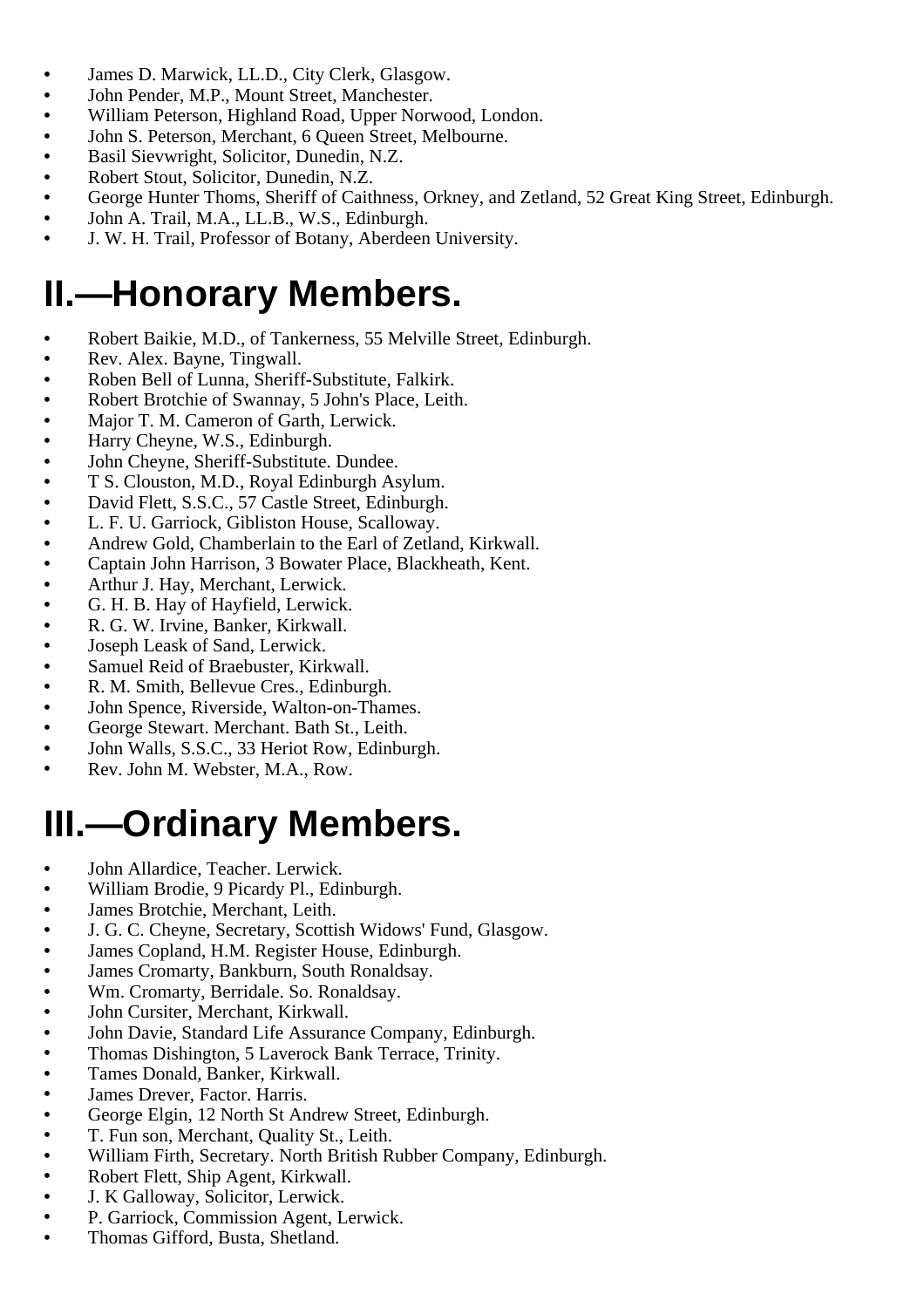- **•** Gilbert Goudie, 39 Northumberland Street, Edinburgh.
- **•** James M. Goudie, Montfield, Lerwick.
- **•** James T. Goudie,Manufacturer, Glasgow.
- **•** A. M. Sutherland Græme, yr. of Græmes-hall, Holm.
- **•** Rev. William Harens, M.A., London.
- **•** A. Cunningham Hay, Merchant, Lerwick.
- **•** B. H. Hossack.
- **•** Captain Robt. Hossack, Bonnington, Leith.
- **•** T. B. Howrie. 28 Glassford St., Glasgow.
- **•** Rev. J. S. W. Irvine, St Margaret's Hope.
- **•** P. W. Jamieson, P. and O. Navigation Company, London.
- **•** Arthur Laurenson, Leog House, Lerwick.
- **•** Gilbert Laurenson, Inland Revenue, Ler-wick.
- **•** J. B. Leask, 1 Union Street, Leith.
- **•** Henry Leask of Swartland, Boardhouse, Stromness.
- **•** D. F. Leith, Teacher, Stromness.
- **•** W. C. Liddle, Writer, Kirkwall.
- **•** George Linklater, Teacher, Bressay.
- **•** Rev. Jacob Linklater, M.A., New Deer, Aberdeenshire
- **•** J. S. Linklater, Merchant, 14 Summerside Street, Bonnington, Leith.
- **•** James C. Logic, M.D., Ward House, Morpeth.
- **•** James S. S. Logic, M.D., Kirkwall.
- **•** Alexander Macgregor,. Solicitor, Lerwick.
- **•** W. K. Mackay, National Bank of Scotland, Leith.
- Arthur Morison, Scottish Provident Institution, Edinburgh.<br>• Samuel Mullay Edinburgh Gas Company Waterloo Place.
- **•** Samuel Mullay, Edinburgh Gas Company, Waterloo Place, Edinburgh.
- **•** W. T. Norquay, Union Bank of Scotland, St Margaret's Hope.
- **•** Peter Peace, Union Bank of Scotland, Edinburgh.
- **•** John Rae, Stationer, Stromness.
- **•** A. Macbeth Robertson, Zetland Villa, Dumfries.
- **•** George Robertson, Merchant, Leith.
- **•** John Robertson, Merchant, Lerwick.
- **•** John Robertson, Jun., Merchant, Lerwick.
- **•** Thomas Robertson, Inland Revenue Office, Edinburgh.
- **•** J. B. Rosey, Merchant, Stromness.
- **•** Arthur Sandison, Town Clerk, Lerwick.
- **•** C. Sandison, Publisher, Lerwick.
- **•** Peter Sievwright, Actuary, 12 Danube St., Edinburgh.
- **•** William Sievwright, Solicitor, Wellington, N. Z.
- **•** James Shand, Union Bank of Scotland, Edinburgh.
- **•** J. A. Shearer, Grocer, Stromness.
- **•** Major A. V. Smith Sligo of Inzievar, Drummond Place, Edinburgh.
- **•** Rev. W. Spark, Kirkwall.
- **•** James Spence, Banker, Stromness.
- **•** John D. Spence, Scottish Widows' Fund, Edinburgh.
- **•** Robert Spence, M.B., Burntisland.
- **•** T. W. L. Spence, General Board of Lunacy, Edinburgh.
- **•** John Stewart, Merchant, Bath Street, Leith.
- **•** Robert Stout, Postmaster, Lerwick.
- **•** Thomas Stout, Writer, Glasgow.
- **•** R. C. Traill, Merchant, Warriston Crescent, Edinburgh.
- **•** William Traill, M.D., of Woodwick, St Andrews.
- Rev. R. Walker, Parsonage, Lerwick.
- D. F. Wishart, 14 Greenhill Terrace, Edinburgh.<br>• Rev. T. D. Wingate. The Manse. Stromness.
- **•** Rev. T. D. Wingate, The Manse, Stromness.
- **•** W. A. Young, Leith Engine Works, Leith.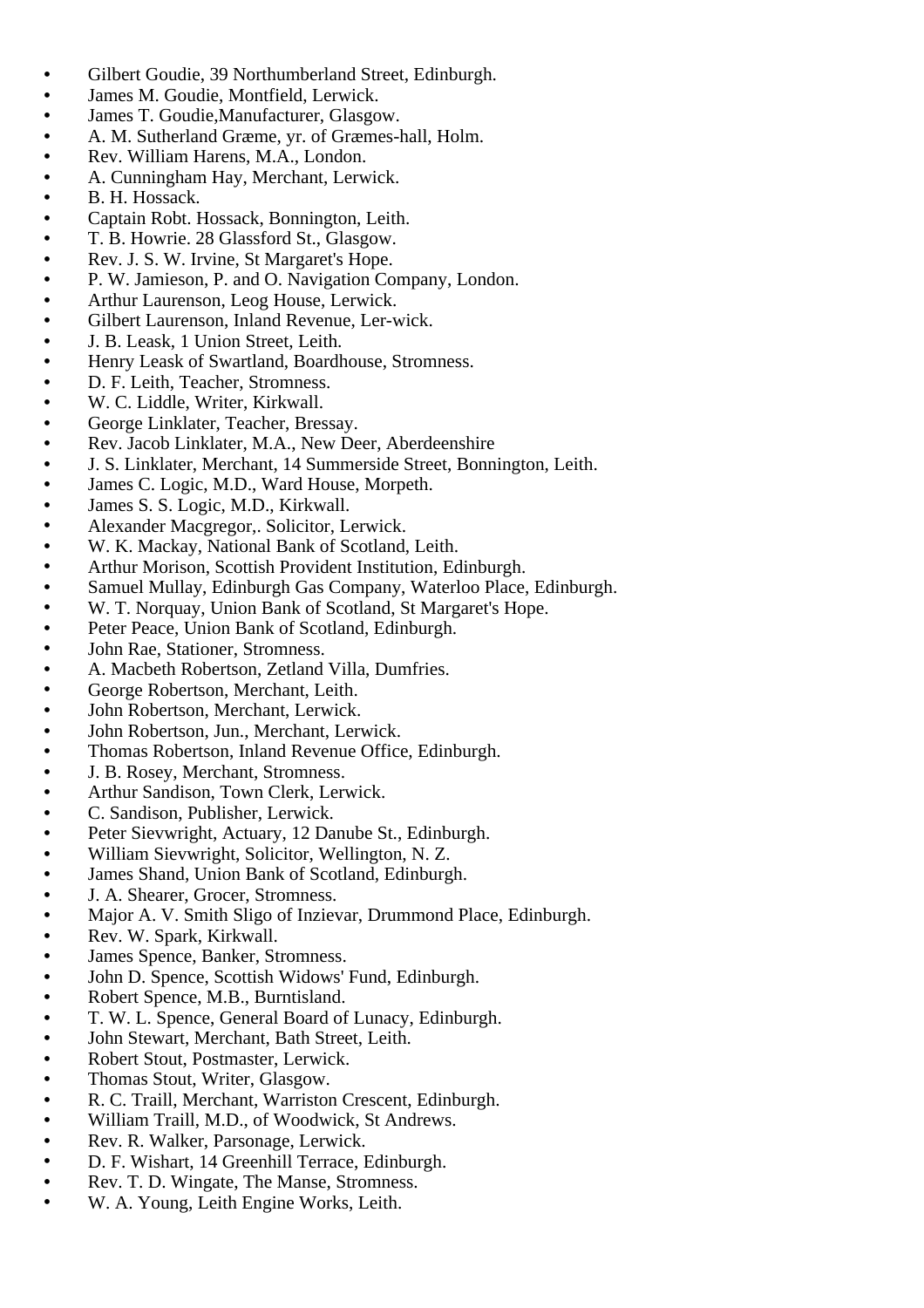# **Honorary Lady Contributor.**

**•** Mrs Edmondston of Buness, Shetland.

Report of the SHETLAND RELIEF COMMITTEE.

*Price Sixpence*.

Printed at the "Shetland Times" Office, Lerwick,

## **The Shetland Fishermen's Widows' Relief Fund.**

*Instituted, 7th December, 1881*.

PATRON: The Right Hon. The Earl of Zetland.

Directors, *Ex Officio:—* CHARLES RAMPINI, Sheriff-Substitute of Caithness, Orkney, and Zetland. Major THOMAS MOUAT CAMERON, Convener of the County, and Chief Magistrate of the Burgh of Lerwick. Directors: WILLIAM IRVINE. JOHN ROBERTSON, Sen. ARTHUR LAURENSON. ARTHUR JAMES HAY. JOHN LEISK. JAMES B. LAURENCE. ARTHUR SANDISON. JOHN BRUCE, Jun. CHARLES ROBERTSON. CHAIRMAN OF THE BOARD OF DIRECTORS: Sheriff Rampini. SECRETARY AND TREASURER: Mr. Alexander Mitchell.

### **Report of the Shetland Relief Committee,**

THE boats engaged in the prosecution of the "haaf" or deep-sea home fishing in Shetland, and locally known as "sixerns," are of a build peculiar to the Islands, and closely resemble the Norwegian yawls. Slimly built, about six and a half feet broad, and three feet deep, and with from twenty to twenty-one feet of keel, they are manned by six men, and carry a large lug sail containing about sixty yards of canvas. Although from their frail appearance they are not used by south-country fishermen, the Shetlanders, accustomed to them from infancy, manage them with consummate skill, and make marvellous voyages in them on the dangerous and boiling seas which surround their coasts.

On the night of Wednesday the 20th July, 1881, the whole of the haaf fleet belonging to the North Isles was at sea. The day had been fine and the air warm. Some heavy showers had fallen towards evening, but except for a heavy swell on the sen, supposed to have been caused by the rain, there were no indications of an approaching storm. Between ten and eleven most of the boats were from forty to sixty miles out at sea. Some of the smaller ones had hauled their lines, and were making for the land with their fish; others were setting their lines, when all at once, and without any warning—"like the shot of a pistol," as it was described by an eye-witness—a violent storm from the north-north-west broke upon them. Between midnight and one o'clock A.M. on Thursday, the gale was at its height. About the latter hour it commenced gradually to moderate. So suddenly had wind and sea arisen that some of the crews had not time to reef their sails, and had to set them for land just as they were. Thus over-rigged, they staggered and plunged onward. In some cases they reached the shore in safety. One, however, sweeping on before the gale in this perilous trim, became unmanageable. Her rudder was lifted out of the water; she broached round, and a gust of wind taking her sail aback, she was instantly swamped, and her crew left struggling in the sea. Many of the boats which reached the shore owed their safety to being ballasted with fish. The fish floated the boats while they were being emptied of water. The crews of others broke the livers of the fish they had caught, and cast them into the sea to calm in the waves.

The total loss of lives and boats was as follows:—

- **•** *Boat* I., belonging to Gloup, North Yell—Alexander Henry, skipper; Thomas Henry, Sandwick; William Williamson, Gutcher; Thomas Henry, Houlland; Arthur Moar, Mursetter; and Robert Williamson, Colvester.
- **•** *Boat* II., belonging to Gloup—William Spence. skipper; Laurence Williamson, Colvester; Alexander Danielson, Kirkhoull; George Moar; Andrew Robertson; and Thomas Tulloch.
- **•** *Boat* III., belonging to Gloup—Laurence Danielson, skipper; Laurence Williamson, Westafirth; Basil Hay, Mursetter; James Nicolson, Sellafirth; William J. Williamson, Gloup; and Daniel Moar, Gutcher.
- **•** *Boat* IV., belonging to North Yell—Alexander Robertson, skipper; Alexander Moar, Cullivoe; Basil Anderson, Houll; William G, Anderson, Houll; James W. Spence, Cullivoe; and Alexander Moar,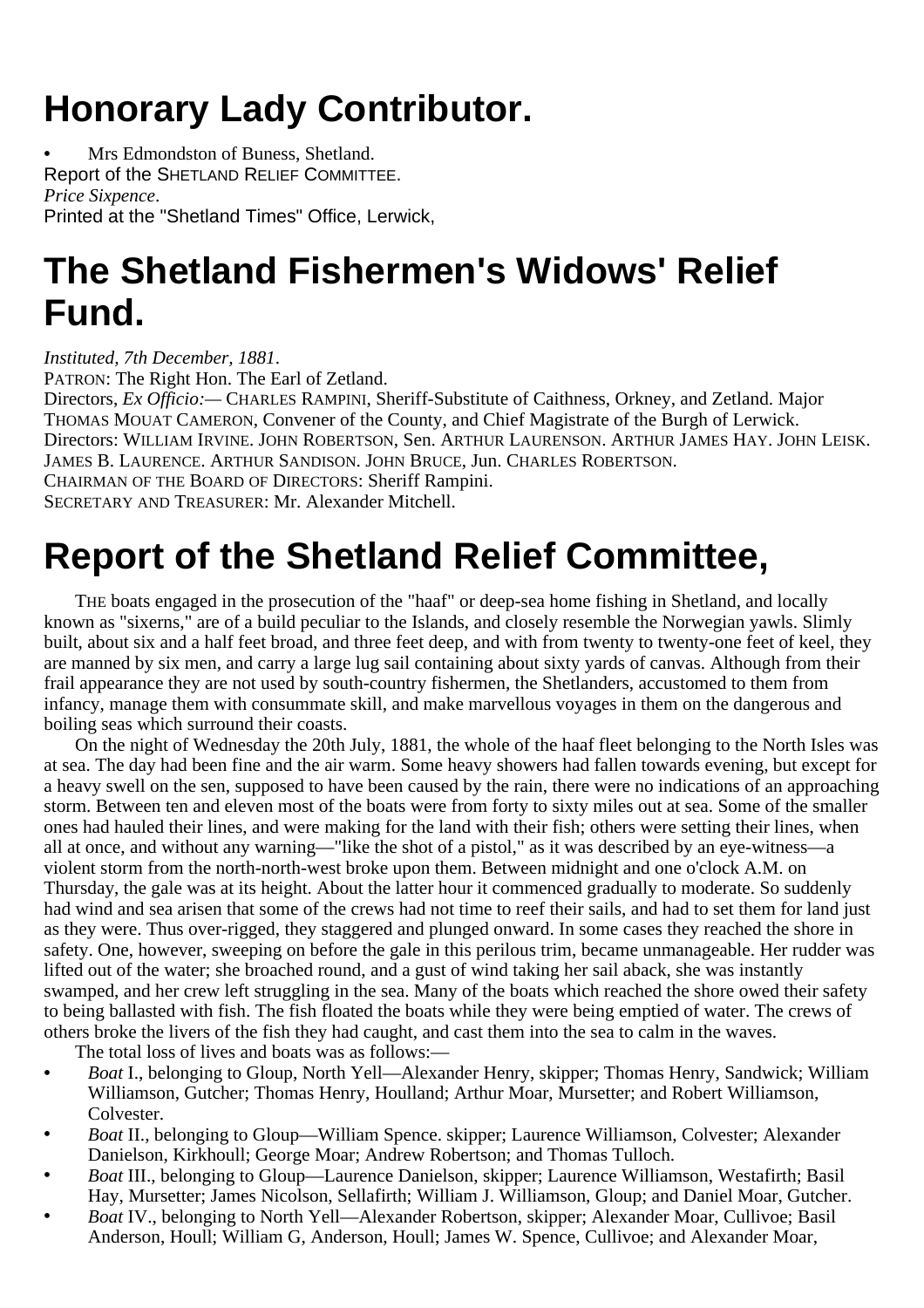Breckon.

- **•** *Boat* V., belonging to North Yell—Andrew Anderson, skipper, Gutcher; Andrew Moar, Gutcher; Peter J, Williamson, Houlland; Thomas Hay, Burrabrake; Andrew Moar, Huefield; and Thomas Bain, Midbrake.
- **•** *Boat* VI., belonging to East Yell—William Henry, skipper; Peter Williamson, Neepoback: James Jamieson, East Yell; Basil Gardner, East Yell; James Sinclair, Cullivoe; Andrew Nisbet, Sandwick, (boy).
- **•** *Boat* VII., belonging to Mossbank, at Fethaland—Isaac Gifford, skipper; James Blance, Mossbank; Robert Williamson, Innhouse; James Robertson, Firth; Alexander Beattie, Firth; John Nicolson, Swinister; and Gilbert Cooper, Firth.
- **•** *Boat* VIII., belonging to Ollaberry, at Heylor—Andrew Copland, skipper; John Tulloch, Ollaberry; Magnus Sandison, Ollaberry; Laurence Inkster, Ollaberry; Thomas Anderson, Queyfirth; and Gideon Anderson, his son.
- **•** *Boat* IX., belonging to Haroldswick—James Thomson, skipper; Magnus Thomson, Haroldswick; David Johnson, Haroldswick; James Jamieson, Haroldswick: William Anderson, Haroldswick; and Laurence Priest, Norwick.
- **•** *Boat* X., belonging to Havera (inshore fishing)—Walter Jamieson, skipper; Walter Jamieson, junior; and James Smith.

The total number of widows, children, and persons dependent upon the deceased fishermen is as follows:—Widows, 34; Children, 85; Dependents, 14.

On Friday, the 22d July, the news of the disaster reached Lerwick. A meeting of the inhabitants was held in the Masons' Hall the same day, at which it was resolved to form a Relief Fund, and to appoint a large and representative Committee to administer the same. The following is a complete list of the Committee as ultimately constituted:—

*Charles Rampini, Sheriff-Substitute; Major T. M. Cameron of Garth, Convener of the County of Zetland; G. H. B;. Hay of Hayfield; Commander LeCocq, R.N., Fort Charlotte; John Robertson, senior, merchant; Arthur J. Hay, merchant; William Irvine, merchant; F. D. A. Skae, M.D.; Alexander Pole, M.D.; The Rev. Robert Walker; The Rev. A. R. Saunders; Alexander Mitchell, Union Bank; J. Scott Smith, Sheriff-Clerk; J. Kirkland Galloway, Procurator-Fiscal; Alexander Macgregor, Solicitor; Arthur Laurenson, merchant; Charles Robertson, merchant; Arthur Sandison, Town-Clerk; J. B. Laurence, merchant; John Leisk, merchant; Robert Sinclair, merchant; Alexander Sandison, merchant; Andrew Sandison, publisher; Andrew Smith, merchant; Joseph L. Pole, merchant.*

- *• Convener of Committee—Sheriff Rampini.*
- *• Treasurer—Alexander Mitchell, Union Bank of Scotland, Lerwick.*
- *• Secretary—J. Scott Smith, Sheriff-Clerk.*

The Committee commenced its meetings on the 28th July. Subscriptions were invited on the condition that, if a larger sum was collected than was necessary thoroughly and efficiently to relieve the distress occasioned by the present calamity, the surplus should be appropriated to the formation of the nucleus of a permanent fund to be available in cases of similar disaster in the future. The following gentlemen were appointed local Treasurers:—

*London.—Thomas Edmondston, Esq. Edinburgh and Leith.—James Shand, Esq. Glasgow.—Thomas Stout, Esq. Aberdeen.—Charles Merrylees, Esq. Liverpool.—R. P. J. Simpson, Esq.*

From the first the response to the Committee's appeal exceeded their most sanguine expectations. The generous example of Mr Samuel Fielden, of Manchester, to whom the most grateful thanks of the Committee are due—who, on hearing of the disaster, at once sent the magnificent donation of £500 to be applied to the immediate relief of the sufferers by the calamity—was promptly and liberally followed. Special collections were made in every Church throughout Shetland. An appeal to the Primus and Bishops of the Scottish Episcopal Church was generously and readily acceded to, and collections instituted in the various places of worship throughout their respective dioceses. The clergy of the various other denominations throughout Scotland, unasked, imitated their example. Subscription lists were also opened by the Corporations of Edinburgh and Glasgow, the Town Councils of Greenock, Paisley, Stornoway, &c., the Commissioners of Supply of Orkney, and the Town Council of Kirkwall.

NOTE.—No remittances have been received from the latter twe bodies.

An important addition to the Fund was made through the kind exertions of Sir Robert Anstruther, Bart., of Balcaskie, Pittenweem. In many places subscription lists were voluntarily started by private individuals interested in the Islands. Messrs J. & G. Stewart, Leith, and Mr John B. Leask, Leith, the Rev. J. W. Macwilliam, Letherhead, and many others, were instrumental in adding large sums to the Committee's Fund. A party of tourists visiting Shetland in Messrs Langlands' s.s. "Princess Royal" contributed £22 10s. Collections were also made on board the steamships belonging to the North of Scotland and Orkney and Shetland Steam Navigation Company, running between Leith and Lerwick, and the s.s. Earl of Zetland, trading to the North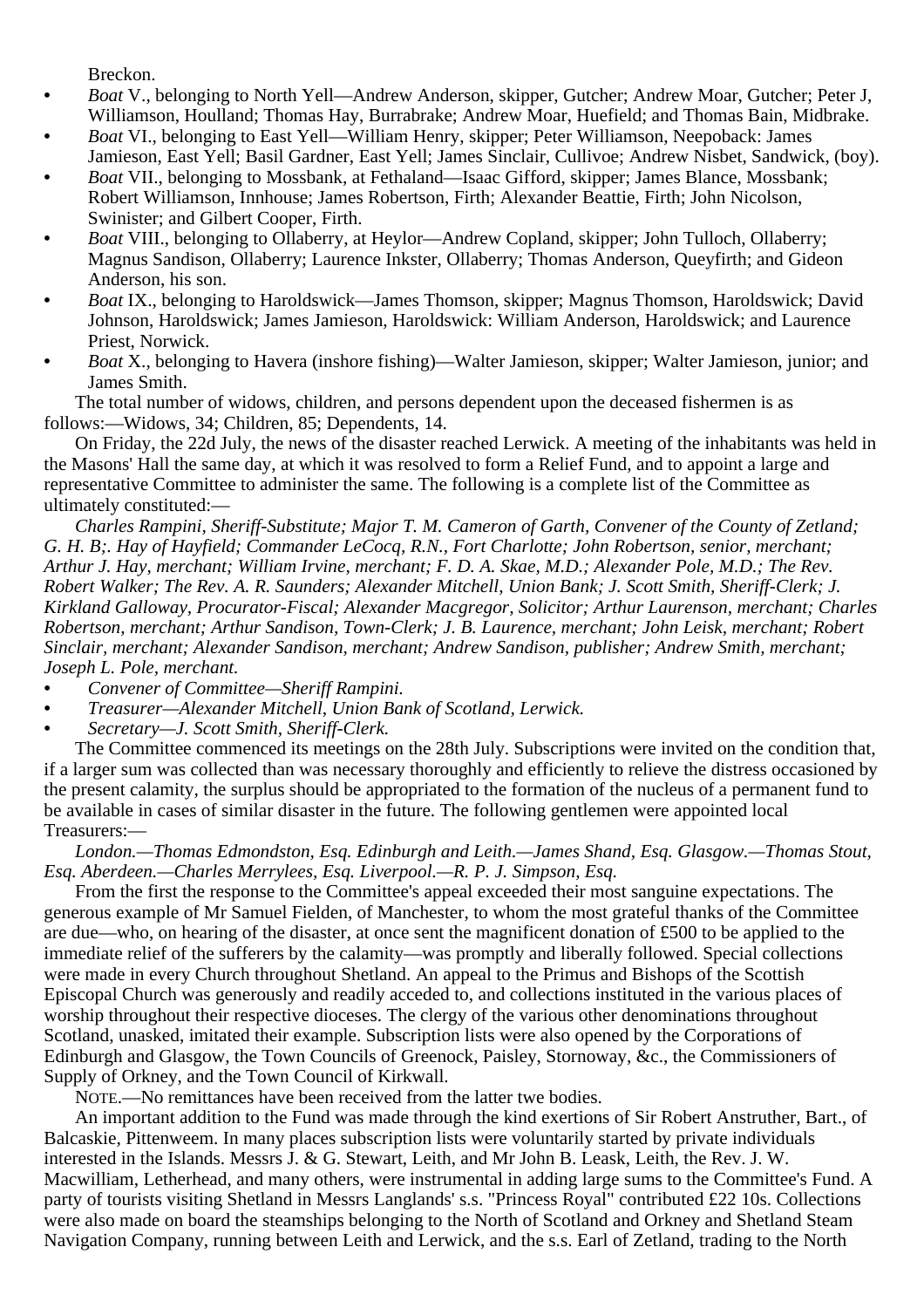Isles. From the Press throughout the kingdom the utmost assistance was obtained. Subscription lists were, opened at the offices of the *Dundee Advertiser*, the *Aberdeen, Free Press*, the *North British Daily Mail*, the *Stirling Journal*, the *Greenock Advertiser*, the *Christian*, and others.

In England sympathy took a no less practical shape. The Ship-wrecked Fishermen and Mariners' Society immediately opened a special fund, heading the list with a subscription of £100. To this fund Her Majesty the Queen subscribed £25, and the Prince of Wales, and the Duke of Edinburgh also contributed, while the Corporation of London subscribed £100. The total sum collected by the exertions of this Society amounted to £766 4s 9d.

A London Committee was formed of the following gentlemen:—

*Samuel Ling, Esq., M.P.; John Pender, Esq., M.P.; R. G. C. Hamilton, Esq.; Alexander Ludovick Irvine, Esq.; Rev. Alexander Sandison; and Thomas Edmondston, Esq.*

Presided over by Mr Samuel Laing, M.P., the member for the County, while Mr Edmondaton acted as Honoray Treasurer, they were enabled by their exertions to add a very considerable sum to the Shetland Relief Committee's Funds. A large sum was also received from members of the "Baltic Coffee House," London.

Much substantial aid also came to them from the Colonies. A Shetland Relief Fund was established in Melbourne. The Caledonian Society of Adelaide, South Australia, exerted themselves to collect subscriptions; and remittances were also forwarded from Tasmania and New Zealand. Messrs W. & J. Irvine, of Launcesten, New Zealand, forwarded two tons of oatmeal to distribute among the bereaved families, while the National Bible Society of Scotland presented each widow with a large type, and each son or daughter with a small type, Bible.

In addition to the sums obtained from the Committee the bereaved families were supplied with clothing and bedding by the Yorkshire members of the Society of Friends, and assistance also was given them from other quarters.

To aid in the formation of a Permanent Fund the sum of £107, being the balance of the Shetland Destitution Fund of 1817—51, was handed over to the Committee by W. F. Skene, Esq., W.S., LL.D., the Secretary.

To all these various bodies and persons the Relief Committee tender their sincere and grateful thanks. On the 7th December, 1881, when the Relief Committee was dissolved, and the Shetland Fishermen's Widows' Relief Fund was established, the total amount of subscriptions received by the former body amounted to £11,683 14s 5d.

The sum received up to date (5th January, 1882) amounts to £12,497 12s. The Edinburgh collections are not yet to hand.

In order to obtain information as to the particulars of the calamity, and the extent of the destitution caused thereby, as well as to collect subscriptions in the country districts, the following Local Agents were appointed:—

*FOR UNST.—Mr John Spence, Haroldswick; and Mr Alexander Sandison, Uyeasound.*

*FOR NORTH YELL.—Mr P. M. Sandison, Cullivoe.*

*FOR MID YELL.—The Rev James Barclay, and Mr Thomas M. C. Pole, Gardiesting.*

*FOR SOUTH YELL.—The Rev. John Watson.*

*FOR DELTIN'G.—Messrs Polo Hoseason & Co., Mossbank; Messrs Thomas M. Adie & Sons, Voe; Mr James Inkster, Brae; and Mr Thomas Gifford, Busta.*

*FOR NORTHMAVINE.—Mr John Anderson, Hillswick; Mr Gideon Nicolson, North Roe; Mr George Sinclair, and the Rev. P. H. Russell, Ollaberry; and the Rev. James Fraser, Sullom.*

These gentlemen were at a subsequent period, along with the local Treasurers in London, Edinburgh, Glasgow, Aberdeen, and Dundee, and their respective local Committees, appointed *ex officio* members of the Committee.

In addition to these sources of information one of the members of the Committee—Mr J. Kirkland Galloway, Procurator Fiscal—visited the bereaved families, and made a report to a meeting on the 4th August No portion of the expense of this visit was borne by the Committee.

The first care of the Committee was to provide for the immediate necessities of the distressed families, and that was done under the personal superintendence of the Local Agents. All sums specially contributed for immediate relief, or for the inhabitants of specified districts, were expended in accordance with the wishes of the donors. A sum of £533 8s was expended on mournings for 255 persons.

Questions having arisen, and claims having been made upon the Committee to discharge or buy up the debts of the deceased fisher-men, the Committee on the 14th September resolved as follows:—"(1) That they would not hold themselves responsible for the debts of the deceased fishermen: (2) That in their grants of alimentary relief they would not take into consideration the fact that the deceased men were, or were not, members of the Shipwrecked Fishermen and Mariners' Society: and (3) that they would not entertain any claim made against the representatives of the deceased fishermen on account of the loss of the boats"—many of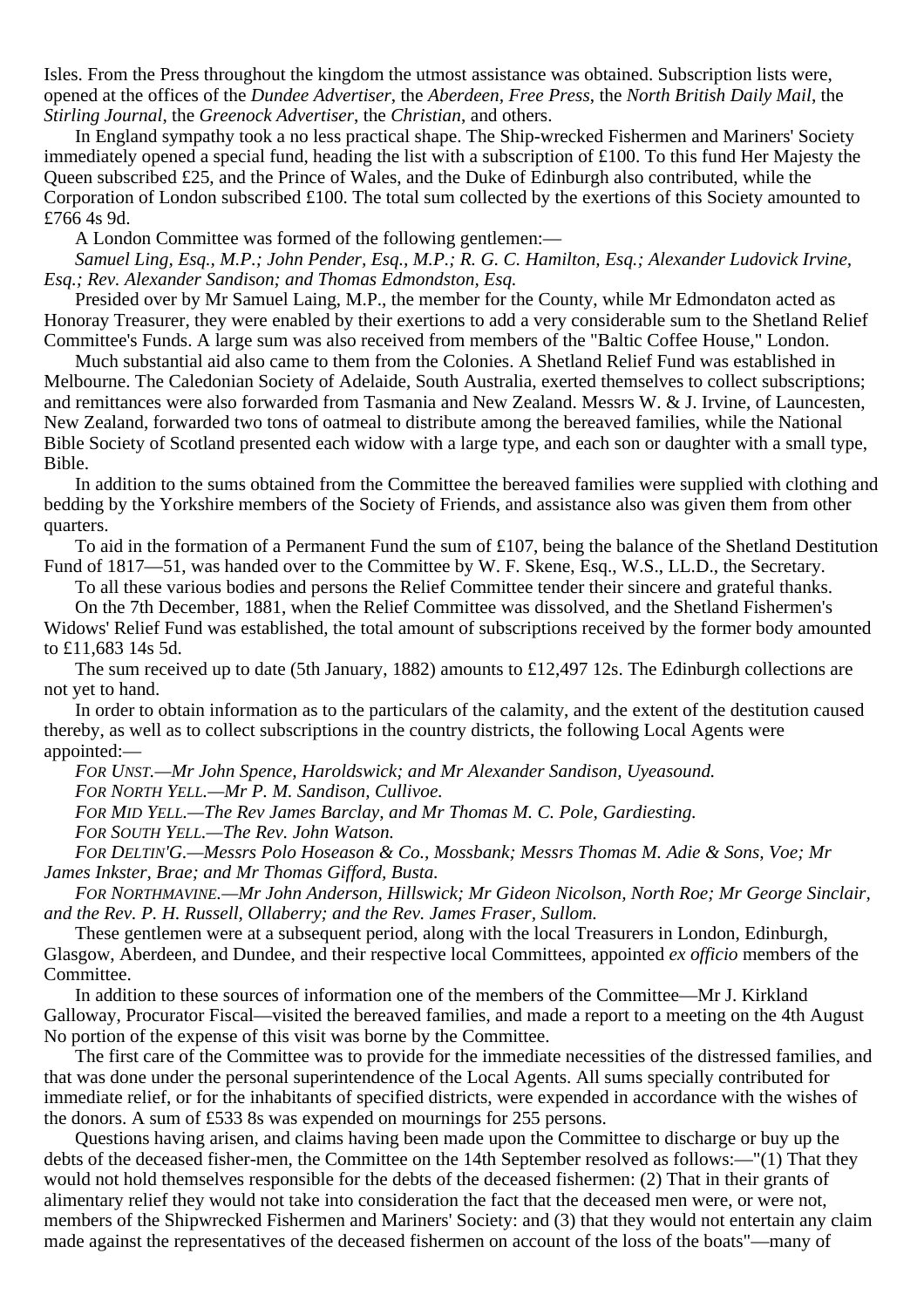which were, in accordance with the custom of the country, hired out to them for the fishing season.

In order to ensure the bereaved families in the occupation of their houses, till they were able to decide as to their future movements, the Committee on the 21st October resolved: "(1) That the rents of the bereaved families should be paid for this year only, either in whole or in part, according to the recommendation of the Local Agents in the Schedules laid before the meeting: (2) That where the rent is paid in full an assignation of the landlord's right of hypothec should be taken from the landlord: (3) That the rent, or proportion of rent, should be paid by the Agent to the landlord direct, and a receipt taken from him for the same: and (4) that in cases where the rent exceeded £2, the Committee reserved the right to themselves to make such deductions from the annual grants to be made to the widows or other dependents of the deceased fishermen, for the purpose of equalising the payments to each family, as they might subsequently think fit."

The Committee having determined to grant pensions to all the widows, to all children under fourteen, and to certain persons directly dependent upon the deceased fishermen, and whose age or circumstances seemed to justify this expenditure, Mr P. Sievwright, Assistant Actuary to the Standard Life; Assurance Company, was requested to prepare a Scheme showing the amount required for this purpose—the pensions to be granted on the following conditions:—(1) that the pensions to widows, fixed at 2s 6d per week, should be for life, or to cease on second marriage; (2) that those to children, fixed at 1s 6d per week, should be conditional on their being sent regularly to school, and living in family with their mother; and (3) that those to dependents, fixed at from 2s 6d to 1s 6d, according to circumstances, should be for life also.

The Actuary's Scheme, a copy of which is hereunto annexed (Appendix I.), having shown that a sum of about £6000 would be needed for this purpose, the Committee, in order to have an ample margin, appropriated £7000 to thin end.

The total amount collected being larger than was necessary thoroughly and efficiently to relieve the existing distress, the Committee felt themselves warranted in appropriating the balance—after setting aside the above sum of £7000, and deducting all disbursements up to date—to the formation of a Permanent Fund, in accordance with their intentions set forth in their Subscription Lists. A sub-committee was accordingly appointed to prepare the Rules and Regulations of the Shetland Fishermen's Widows' Relief Fund, and at a Special Meeting called for the purpose on the 29th November, these Rules, carefully framed to avoid trenching on the ground occupied by the Shipwrecked Mariners' Society, were finally adjusted and approved. A copy of these is attached to this Report (Appendix, II.).

It was also resolved that the Shetland Fishermen's Widows' Relief Fund should be registered under the "Friendly Societies Act" of 1875.

On the 7th December, 1881, at a Meeting specially called by circular and advertisement for the purpose, the Agreement between the Shetland Relief Committee and the Shetland Fishermen's Widows' Relief Fund was signed, and the office-bearers of the latter Fund appointed as follows:—

*DIRECTORS, ex officio.—Charles Rampini, Sheriff-Substitute of the County; Major Thomas Mount Cameron, Convener of the County and Chief Magistrate of the Burgh of Lerwick.*

*DIRECTORS.—William Irvine, John Robertson, sen., Arthur Laurenson, Arthur James Hay, John Leisk, James Burgess Laurence, Arthur Sandison, John Bruce, Jun., Charles Robertson.*

Sheriff Rampini was subsequently appointed Chairman of the Board of Directors, and Mr Alexander Mitchell, Secretary and Treasurer. The Right Hon. the Earl of Zetland was also elected Patron.

By the establishment of the Shetland Fishermen's Widows' Belief Fund, the Shetland Relief Committee ceased to exist.

An abstract, showing the receipts and the disbursements of the Committee during its existence, is appended. (Appendix III.)

Charles Rampini, CONVENER.

### **Appendix I.**

#### **Actuary's Report.**

The Committee of Management of the Shetland "Relief Fund" having requested me to estimate the sums required to meet the allowances to widows and families of fishermen lost in the gale of 20th July last, the Convener of the Committee has furnished me with a schedule of particulars of the ages of the persons to whom they have decided to give relief. These persons are (1) widows, 34 in number, who will be allowed 2s 6d per week for life, the grant to cease if they marry again; (2) certain dependents, 16 in number, whose circumstances justify the expenditure, seven of whom are to be allowed 2s 6d per week, and nine 1s 6d per week for life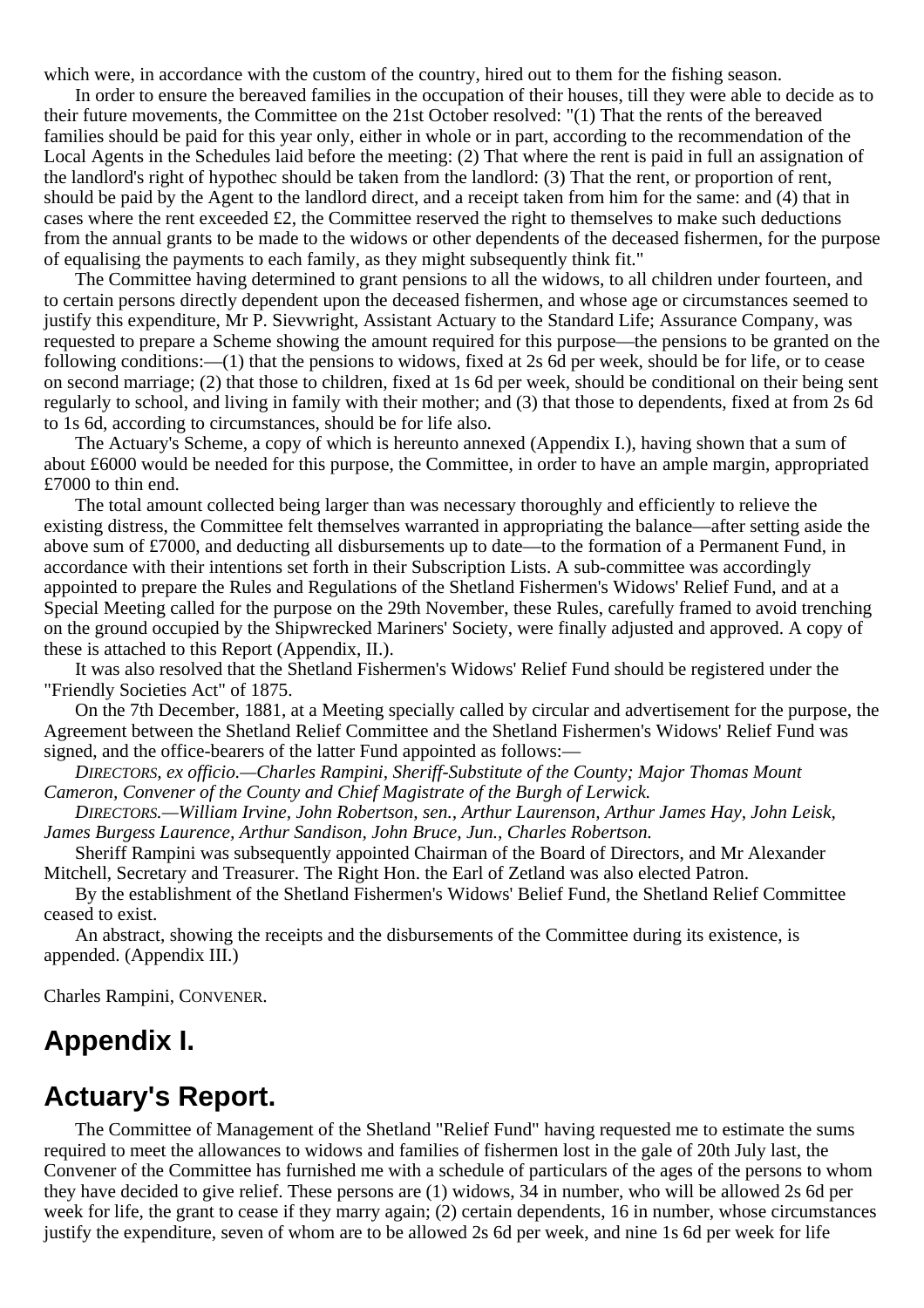without any condition annexed; (3) children under 14 years of age, 42 sons and 43 daughters, who are to be pensioners at the rate of 1s 6d per week until they attain that age; two who are imbecile are to be pensioners for life. To this grant are annexed the conditions that they shall attend school regularly, and that they shall reside in family with their mothers.

The Committee desire to be informed—"(1) the total amount of the sum required to be set apart, and (2) the amount of the annual expenditure." I append a list showing in detail the annual amount and the calculated present value of the weekly allowances to each family and each member of it.

It is necessary that I explain to the Committee on what assumptions of mortality and interest the estimate of present values proceeds. First, *As regards the rate of mortality—*After careful consideration and comparison of various recognised mortality tables, I resolved to adopt, as most suitable in the circumstances, the tables for males and females of the Registrar General based on the national statistics (known as the English Life Tables, No. 3) as those according to which the lives will die off. I am aware that Dr Cowie, in his work on Shetland, claims for the Islands a rate of mortality lower than for other parts of the kingdom, but had he extended his observations over a series of years instead of taking the Registrar's figures for one year only, I think it probable he would have modified his views on that point. Bearing in mind the unfortunate position in which the poor widows are placed. I do not think that they can be said to have any greater expectation than the female population of the country generally; and it is very probable that the dependents are under, rather than over, the average of lives. I do not, therefore, think it necessary to use a table requiring larger sums to be set against engagements. I do not know of any table that better measures the value of life of young persons of thè class to which these, children belong than the English table. Second—*As regards the rate of interest*—I have assumed 3 per cent, as the rate at which the funds will be improved. I am aware that considerable sums will have to be kept in Bank on deposit, and also on current account, so as to be easily available for the purposes of the Fund, and therefore earning a small return. Keeping that in view, and looking to the present prospects of the money market, I do not think that a higher return can be safely calculated upon; but I think that that rate can be obtained. It will be understood that if any portion of the Fund is earning a lower rate other portions must be invested so as to yield a sufficient surplus above 3 per cent, to make up an average of at least 3 per cent, upon the entire funds.

I am at a loss to know what deduction to make from the value of the allowances to the widows on account of the possible forfeiture by re-marriage. It will depend on circumstances, the force of which I am not in a position to measure, how far relief to the Fund is to be looked for from that cause. As a question of mere probabilities, the likelihood of any relief is very small. Of the 34 widows, nine only can be said to be within the marrying age. I have deducted  $\pounds$ 100, which the Committee may consider sufficient. I imagine that the Committee do not contemplate continuing the allowances to the widows throughout life, should the circumstances not refluire. There may be some relief in this way.

The annual amount and present value of the allowances are—

The annual expenditure at present will be £633 2s, and I am of opinion that a capital sum of £6000. invested as stated, will suffice to provide the allowances proposed. I have included in the estimate a sum to cover possible liability on account of children yet to be born to three of the widows. I have also made allowance in the calculation for the payment of weekly instalments.

I assume that the ages have been correctly given. If the widows or dependents have overstated their ages, the amount required to meet the allowance is under estimated, but the Committee will know if care was taken to arrive at the correct ages.

In this estimate I have made no provision for the expense of managing the fund, as I have no instruction on the point. For every £10 of annual charges there would have to be added to the above £200, being the capitalised amount of 20 years' purchase which I would consider a fair valuation. The Committee, however, may be of opinion that the expenses might be left to form a charge on the surplus interest above 3 per cent, realised on the investments. If it is resolved to provide for them in that manner ½ per cent, of margin will give £30, and 1 per cent. £60 per annum on the present amount of the Fund; but of course it will be understood that the expenses must decrease concurrently with the decrease in the Fund.

I believe that the scheme will be worked to a successful termination on the basis of calculation adopted.

(Signed) P. Sievwright.

Edinburgh,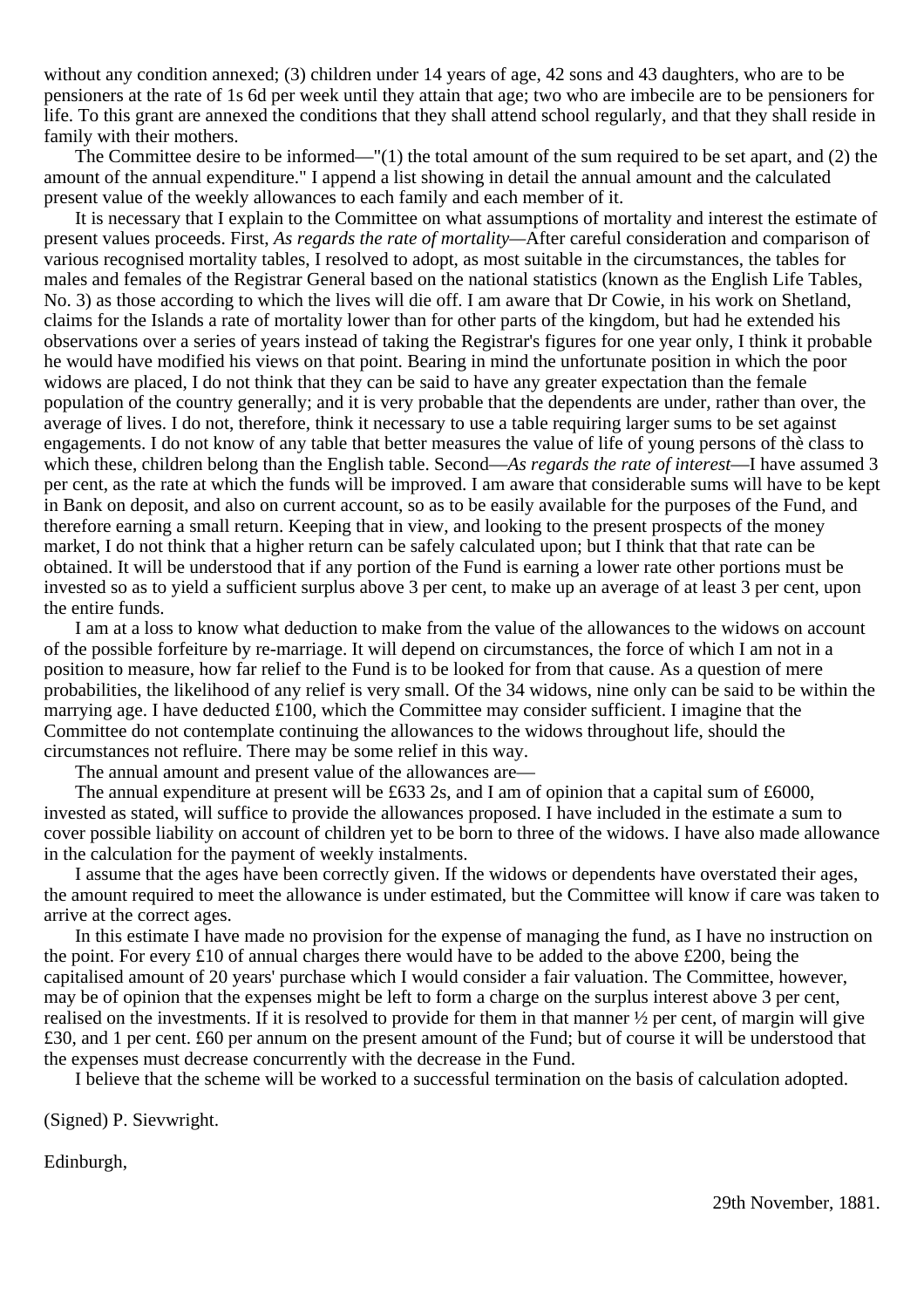#### **Appendix II.**

### **Rules and Regulations of the Shetland Fishermen's Widows' Relief Fund.**

1. That this Fund shall be called THE SHETLAND FISHERMEN'S WIDOWS' RELIEF FUND, and its registered office shall be in Lerwick, in the County of Zetland.

2. That the object of this Fund shall be to assist and relieve the Widows, Children, and other Dependents of Shetland Fishermen, left destitute by disasters at sea.

3. That the Fund shall consist of (1) the balance remaining over of the Fund raised for the relief of the families of the Fishermen lost in the gale of 20th July 1881. after providing for the distress occasioned by the calamity; (2) contributions, donations, or bequests; (3) subscriptions of life and annual Contributories; and (4) interest or income accruing on said Fund, and unexhausted or unappropriated during the year.

4. That it shall be administered by a Board of Directors, consisting of nine members, to be elected by the Contributories, and three *ex officio* members, and that at all the meetings of the Board three shall be a quorum. That vacancies occurring in the Board during its tenure of office shall be filled up by the remanent members thereof. That no Contributor shall have, by reason of his contribution, any right or claim to any benefit or participation in the Fund, which is hereby declared to be purely charitable; but the control and administration of the income and capital thereof shall be and subsist in the said Board of Directora, who shall alone have the power to deal with applications for relief.

5. That the *ex officio* members of the Board shall be the Sheriff-Substitute of the County, the Convener of the County, and the Chief Magistrate of the Burgh of Lerwick.

6. That three of the elected members of the Board shall retire annually, but shall be eligible for immediate re-election. The first annual meeting for election of Directors shall be held at Lerwick on the Seventh day of December, 1881, at which meeting nine Directors shall be elected by ballot, and the order in which these Directors shall annually retire from office shall be determined by the number of votes given to each—the three lowest in number retiring first, and so on in this order; and in case of equality of votes, the Directors shall, at their first meeting thereafter, determine the order in which such Directors shall retire. That the Board of Directors shall, in all cases, remain in office till their successors are appointed.

7. That the Board of Directors shall annually elect from among themselves a permanent Chairman and Deputy-Chairman, who shall preside at all meetings of the Board, and at the annual meeting of the Contributories to the Fund. In the absence of the Chairman and Deputy-Chairman, the Directors or Contributories present respectively may elect a Chairman. At all meetings of the Board of Directors or Contributories, the Chairman shall have a casting vote.

8. That the Board of Directors shall annually appoint, upon such terms as to remuneration, or otherwise, as they may think fit and proper, a Secretary and Treasurer, who may be one and the same person. The Treasurer shall annually, on or before 1st December in each year, make up a general state of the Fund, showing the capital and revenue accounts as at 11th November previously.

9. That the Board of Directors for the time being shall have power to elect a Patron or Patrons, and to fill up vacancies in that office as the same may arise.

10. That the capital sum of the Fund, which, it is declared shall in no case be encroached upon,—except in so far as it may be necessary to do so to meet any deficiency in the sum appropriated to the relief of the families left destitute by the disaster of 20th July, 1881—shall be invested in the names of three Trustees, who shall in all cases be elected from the members of the Board of Directors, and who shall be appointed at the first annual meeting of the Contributories to the Fund, and vacancies shall be filled up at any subsequent annual or special meeting thereof. The foresaid Secretary shall have powers to sue implied by or conferred on Trustees or other officers of Friendly Societies by the Act 38 and 39 Vic., cap. 60.

11. That the Board of Directors shall have power to enter into an agreement with the Shetland Relief Committee to take over and administer the fund raised for the relief of the dependents of those lost in the gale of 20th July, 1881, on such conditions as may be agreed on by parties.

12. That the monies of the Fund shall be invested only in the Government Funds, or in unexceptionable Heritable Securities in Scotland; but until or while any portion of the Capital is uninvested, it shall be competent to deposit the same in any Bank of issue in Scotland.

13. That all persons shall be considered Contributories to this Fund, and shall be entitled to attend and vote as such at the meetings of the said Contributories, who shall either (1) contribute the sum of Five pounds sterling as a single and Life Payment to the Fund; or (2) subscribe Five Shillings or upwards annually towards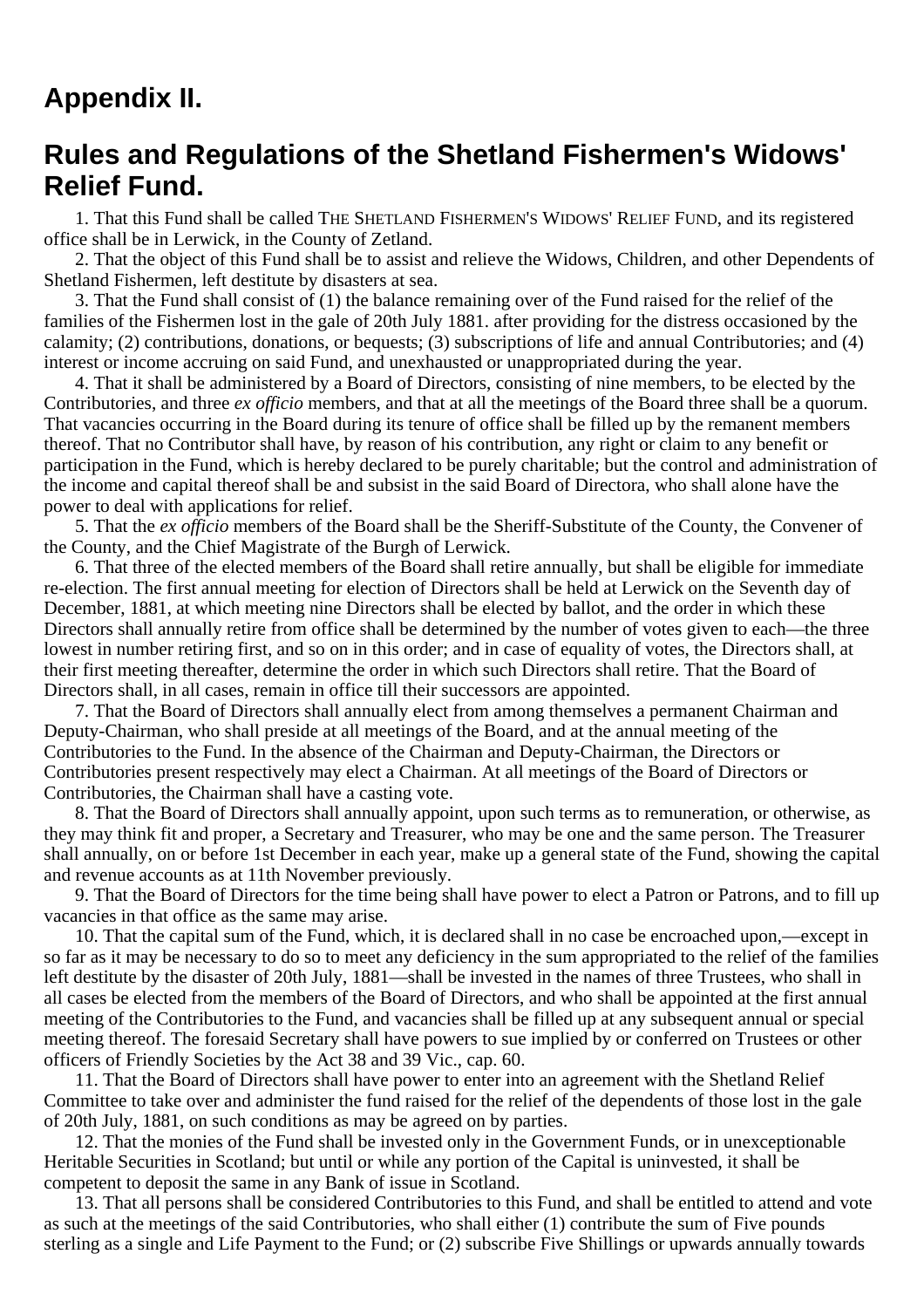it. Annual members shall be entitled to vote at any meeting prior to and inclusive of the first Annual Meeting subsequent to the payment of their subscriptions.

14. That there shall be an Annual Meeting of the Contributories to the Fund as soon as practicable after 1st January in each year after the year 1882. on a day to be named by the Board of Directors, of which due notice shall be given by advertisement in the local papers or otherwise, as may be determined upon by the Board, and at which meeting the vacancies in the Board of Directors shall be filled up: the Directors shall produce a Report of their proceedings during the preceding year, and the Treasurer his annual account, duly audited, as hereinafter provided.

15. That the Treasurer's Accounts shall be duly audited once a year by one of the public auditors appointed under the Friendly Societies Act, 1875.

16. Special Meetings of the Contributories shall be called by the Chairman of the Board of Directors either *ex proprio motu*, or on a requisition in writing signed by ten Contributories, setting forth the business to be disposed of.

17. The Board of Directors shall have power to frame such Bye-Laws as they may think proper for the better carrying out of the objects and intentions of the Fund; but no such Bye-Laws shall come into effect until the same have been approved of at an annual special meeting of the Contributories to the Fund.

18. No alteration, amendment, or rescission of the rules and regulations of the Fund shall be made except with the consent of four-fifths in number of the Contributories present at a special meeting called for the purpose, after due notice given by advertisement for four successive weeks in a newspaper published or circulating within the County, provided always that no alteration, amendment, or rescission shall be competent which shall in any way defeat or subvert the objects of the Fund, as herein provided.

19. In the event of the Fund lapsing from any cause, or being dissolved or wound up, the same shall be handed over to the Commissioners of Supply for the County, and the Corporation of the Burgh of Lerwick for the time being, in trust for the foundation, endowment, or maintenance of a Public Hospital, or of such other charitable or benevolent institution, for the behoof of the inhabitants of Shetland, as they may determine upon.

## **Appendix III.**

ABSTRACT ACCOUNT OF THE TREASURER'S INTROMISSIONS UP TO 7TH DECEMBER, 1881.

### **Charge.**

### **Discharge.**

Expense of Management— Funds on Hand— LERWICK, 6th January, 1882.—We have examined the foregoing Account, compared the same with the vouchers, and find it correct.

(Signed) Thos. M. Cameron. (Signed) William Irvine. The Fifth Annual Report of the Educational Institute of Otago, 1881-2. Office-Bearers of the Institute: President: John B. Park. ESQ. Vice-Presidents: James Reid, ESQ., Milton. James Orr, ESQ, Invercargill. Robert Peattie, ESQ., M.A., Oamaru. Secretary: Mr. D. White. Treasurer: Mr. W. J. Moore. Librarian: Mr. R. S. Gardner. Representatibes of Branch Associations: DUNEDIN MR. D. A. McNicoll. TOKOMAIRIRO MR. Jas. Reid, BALCLUTHA MR. Alex. Grigor, LAWRENCE MR. Robert Neill, WAITAKI MR. Alex. Stewart, INVERCARGILL MR. William Duncan Representatibes of the Institute: Mr. W. S. Fitzgerald Mr. Alex. Montgomery Mr. W. Milne, M.A. Mr. Jno. Stenhouse Dr. McDonald.

# **Report of the Educational institute of Stage, 1881-2.**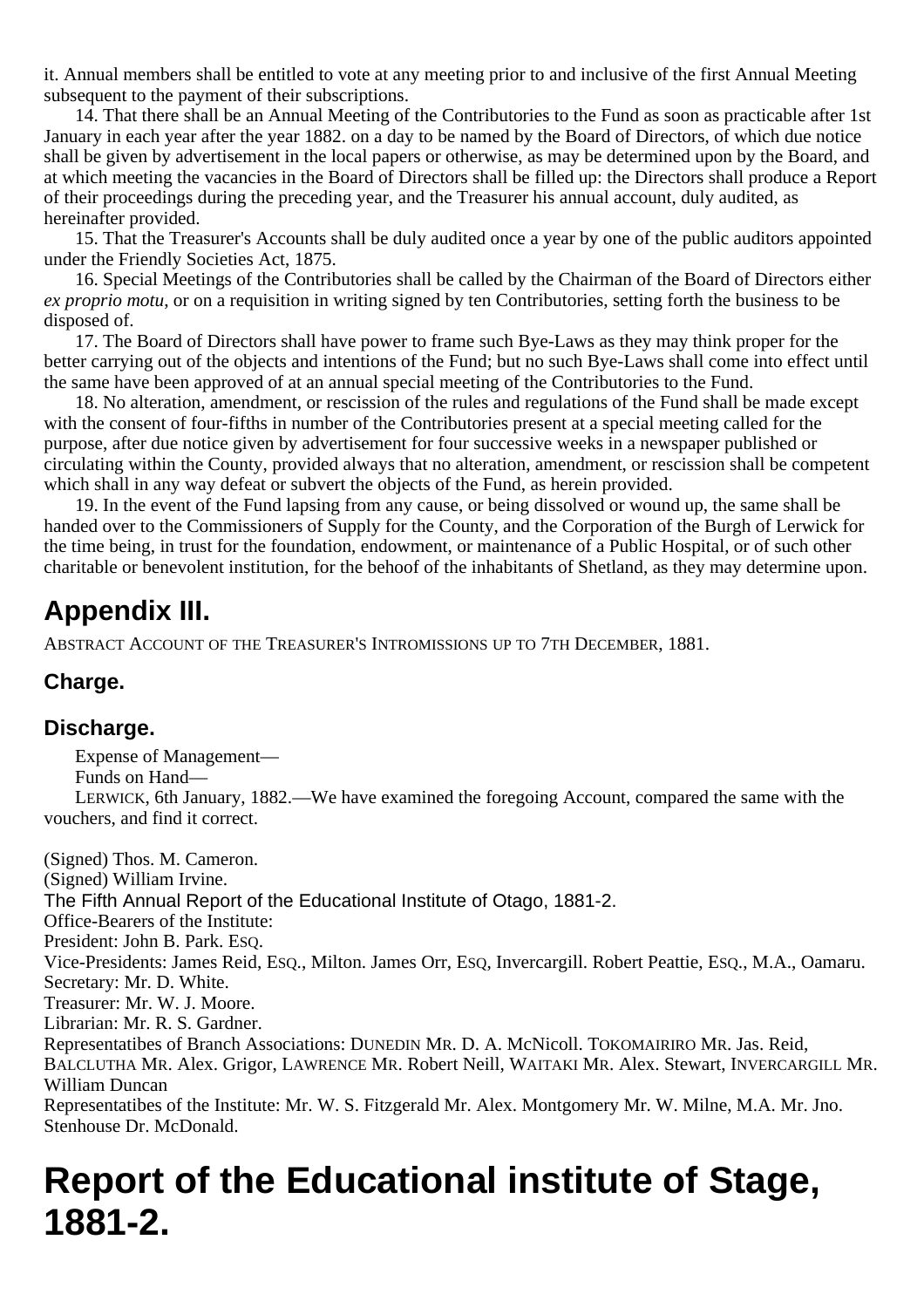THE Committee of Management of the Institute present the following report of the transactions of the past year.

The various recommendations of the Annual Conference were fully considered, and such measures taken as were considered necessary to give effect to the views of the Institute.

## **Interim Report on the Standards.**

The Interim Report of the Conference was adopted by your Committee. The report, a copy of which was sent to the Inspector-General, contained the following representations:—(1.) That whilst some of the appended notes were worthy of approval, others were opposed to the spirit of the original paragraphs of the Syllabus. (2.) That the Regulations stated that serious failure in two subjects shall be considered a failure in the Standard, whereas the Notes, Section 8, limited the number to serious failure in one subject. (3.) The hope was again expressed that, in the event of there being any modification of the existing Regulations, the suggestions of the Instituto would receive favourable consideration.

## **Resolution defining "Fair Attendance."**

This resolution referred to the instructions issued by the Inspectors, and represented that these should be amended so as to allow teachers to withhold from the Standard examination all pupils who had not made a fixed number of attendances during the school year. It was considered by your Committee that, as the Regulations were issued by the Education Board, application should be made to that body asking for a more precise definition of "fair attendance." The resolution was forwarded to the Education Board. The reply stated that the Board had not the power to make the alteration suggested.

# **Resolution regarding Standard Questions.**

A communication was sent to the Minister of Education concerning specimen questions of the various Standards. In reply your Committee were informed—"It was deemed better to issue Notes on the Standards than to prepare specimen questions. Such Notes were published, and the first paragraph of the Note on page 18 indicates in part the reasons for not sending out specimen questions."

## **Affiliation with Canterbury.**

Your Committee gave considerable attention to the matter of affiliation with the Canterbury teachers. The result is so far very successful and encouraging. The Teachers in the neighbouring Province have formed Institutes at Timaru, Ashburton, Leeston, and Christchurch. Lengthy correspondence ensued between your Committee and the above Associations relative to a permanent basis of union between the two Provinces. It was thought expedient to postpone further negotiations until the annual Conference. A deputation of Canterbury teachers has been nominated to attend the annual meeting for the purpose of fully discussing the whole subject. In connection with this matter your Committee have to state that inquiries have been received from all parts of the Colony in regard to the working of the Institute, with the view of establishing similar organisations.

## **Branch Associations.**

Your Committee have had under review during the year suggestions from the Branch Associations. By far the most important was a communication from the Southland Branch bearing on the method of payment of Teachers throughout the Colony. This and the report of your Committee thereon will be laid before the Conference.

Your Committee are pleased to slate that the Southland Branch has determined to remain in connection with the Institute. Letters have been received respecting the formation of a branch at Tapanui, which give promise, that ere long an association will be established in that district. The branch reports show that there has been more work done in this than in any previous year. Your Committee hope that measures will be taken to maintain the interest thus evinced, as the success of the Institute depends largely upon the support given by the Branch Associations.

## **Finance.**

The following is the Treasurer's Report, showing a balance in hand of £30 19s.:—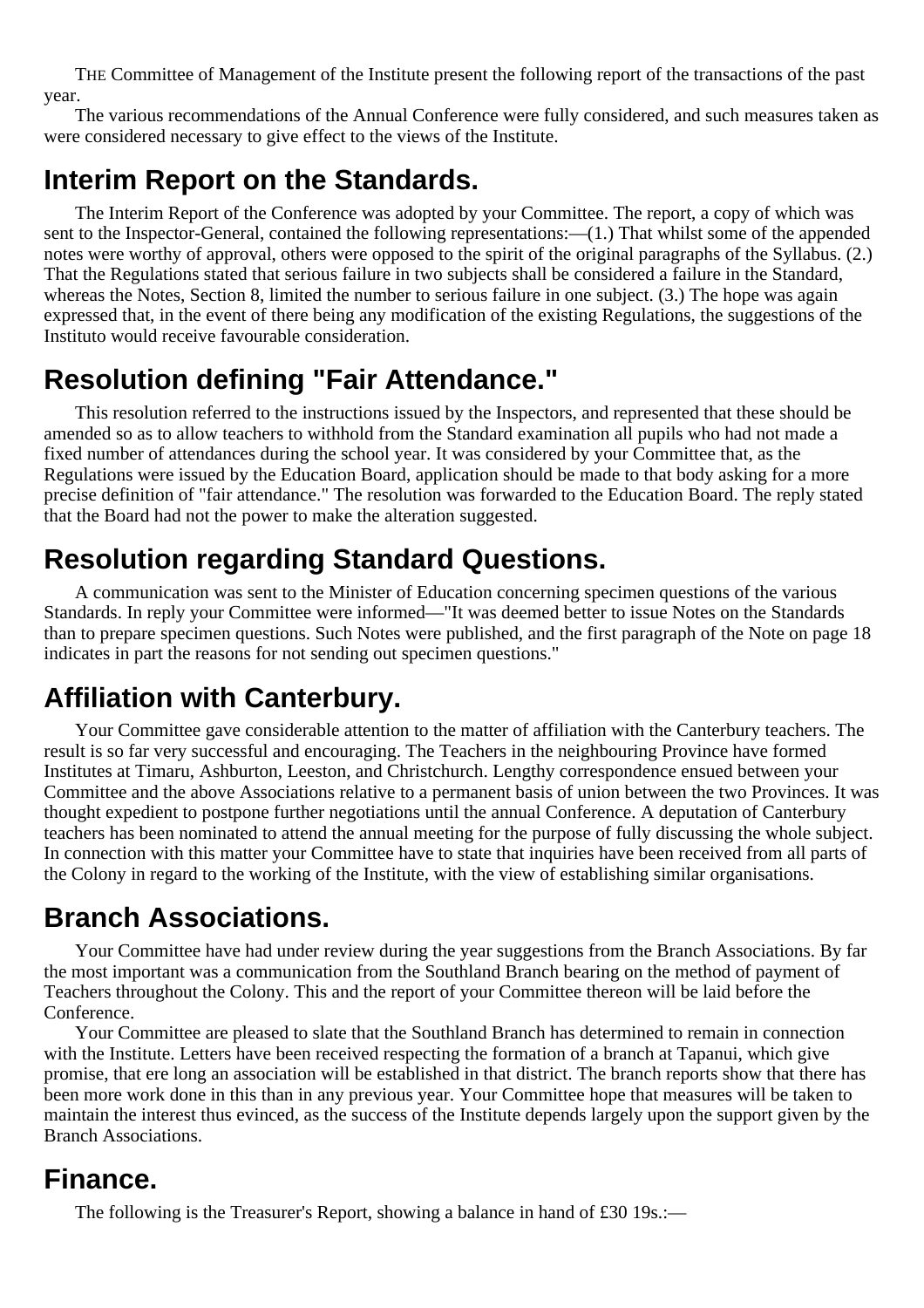## **Balance Sheet.**

RECEIPTS. 1881. June 18.—To Balance ... ... £12 5 8 " Lawrence Branch, two-thirds subscription ... ... 1 14 4 " Balclutha Branch, additional subscription ... ... 0 14 0 July 9. "Oamaru Branch, two-thirds subscription ... ... 7 6 0 1882. April 24. "Balclutha Branch, two-thirds subscription ... ... 2 16 0 May 18. "Dunedin Branch, two-thirds subscription ... ... 5 5 0 " Lawrence Branch, two-thirds subscription ... ... 2 13 4 " Milton Branch, two-thirds subscription ... ... 4 3 0 19. "Invercargill Branch, two-thirds subscription ... ... 3 18 0 £40 15 4 EXPENDITURE. 1881. June 18. By Secretary's account for Stationery £3 17 0 Aug. 1. "Coulls & Culling, printing ... 1 9 1 Otago Daily Times, printing ... 1 3 0 Dec. 18. "Star, printing ... ... 0 18 6 1882. May 19. "Secretary—Stationery, Postages, &c. 2 8 9 27. "Balance in hand ... ... 30 19 0 £40 15 4

Your Committee propose a reduction and a re-adjustment of the annual subscription as follows:—That rules 6 and 8 be amended; that 5s. per annum per member be paid to the Institute by the Branches, and that pupil-teachers and Normal School students be admitted to membership on the annual payment of 2s. 6d. Further, that Branches be permitted to fix any additional sum above the amount transmitted to the Institute, for local expenses.

## **Programme of Proceedings of Conference.**

Copies of the programme of proceedings will be sent to members and teachers. In addition to the ordinary business thus provided for, members are invited to bring up for discussion such other matters as may appear to them worthy of consideration. Similar privileges to those of last year will be conceded to Teachers in the matter of railway passes. Your Committee have to thank the Education Board for sending out circulars to School Committees suggesting that the schools be closed in order that Teachers may attend the Conference. The thanks of the Institute are due to Mr. Pryde for the interest he has manifested in the success of the Annual Meeting.

D. White, *Secretary*. W. J. Moore, *Treasurer*.

Dunedin,

May 27, 1882.

Vignette

# **Annual Report of the Southland Branch.**

OFFICE-BEARERS, 1881-2. PRESIDENT, Mr. John Hardie. SECRETARY AND TREASURER, Mr. E. W. Gurr.

We have the honour to submit to you the Annual Report for the year ending 31st March, 1882. During the year, ten meetings have been held, which have been latterly very fairly attended, and great interest seemed to have been taken in the meetings by those present. At the first meeting the election of the officers for the year took place. Mr. John Gurr was chosen to read a paper on behalf of the Branch at the Annual Conference, and Mr. Duncan, of Green Island, the Branch's Representative on the General Committee. The following members gave papers on the subjects connected with their names:—Mr. John Gurr, on "The Standards and how to meet them;" Mr. Hardie, on "The Teaching of Geography;" Mr. Orr, on "Composition related to Grammar;" Mr. Neill, on "A Country Teacher's Difficulties, and how to meet them;" Mr. Bennett, on "The Teacher's Aim;" Mr Southwick, on "The Teaching of Elementary Science;" Mr. Von Tonzulman, on "Notes on Dr. Trench's English, past and present."

Several other matters of importance engaged the attention of the Branch during the year. Abbott's "How to Parse," was pronounced a most unsuitable text book for pupil-teachers on the subject. It was considered that "bonuses on classification" should be distributed from the Central Department, and not from the several Boards, as at present. Early in the year a desire to separate from the Institute was manifested on the part of some of the members, but after the Conference, which many of the Teachers attended, it was considered best to maintain the connection already existing.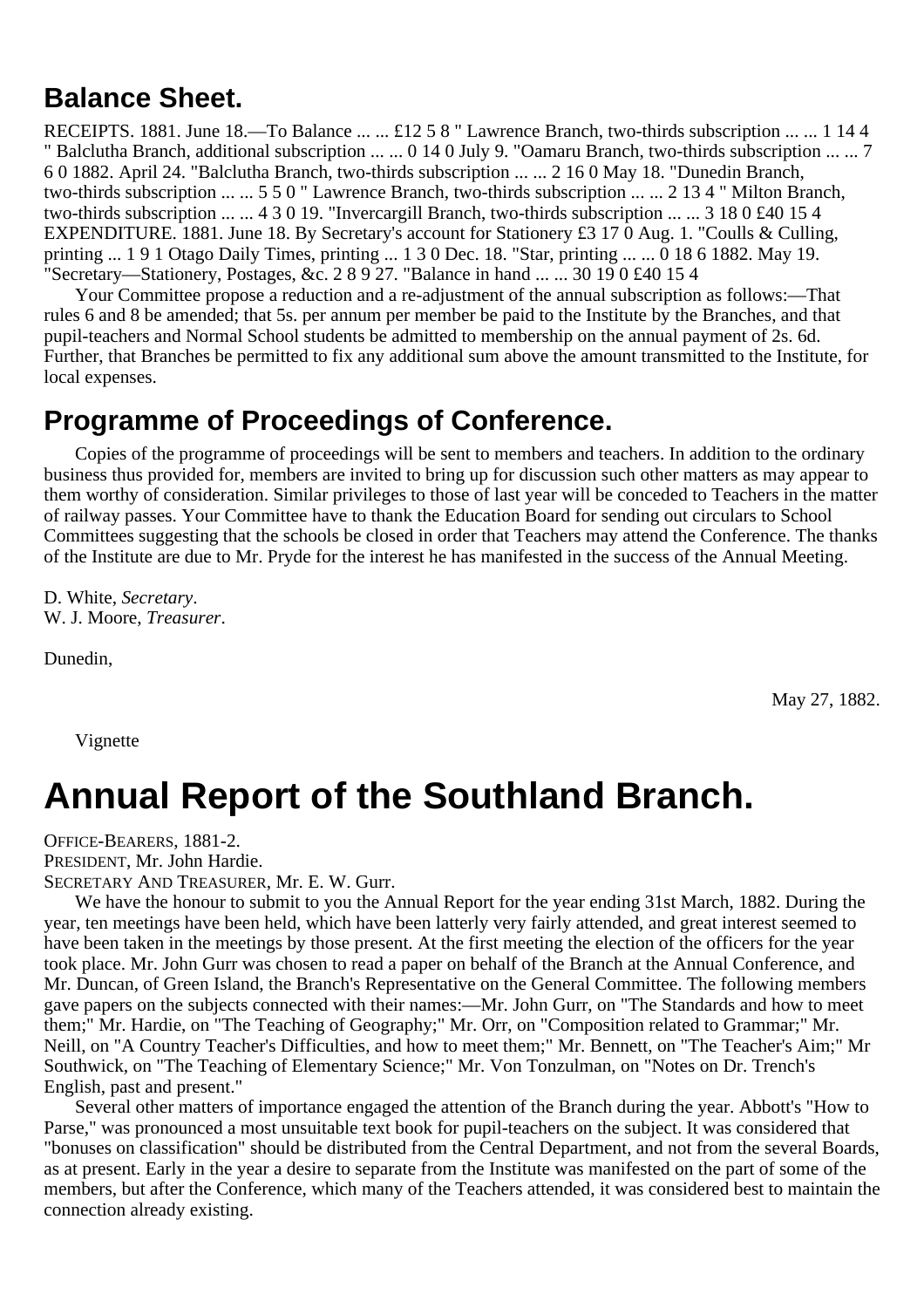# **Annual Report of the Balclutha Branch.**

OFFICE-BEARERS: PRESIDENT, Mr Alex. Grigor. SECRETARY AND TREASURER, Mr. Jas. McNeur.

In submitting the Fifth Annual Report of this Branch of the Institute, your Committee have to state that we began the year with nineteen members, four of whom were of other professions. Three of our members, who were regular in their attendance at our meetings, have removed to other districts; but their places have been filled by others, who are likely to take an active part in the affairs of the Institute. Seven meetings have been held during the year; but these have not been quite so well attended as those of last year. Four papers of great interest have been read, viz., on "The Phonic system of teaching beginners to read," by Mr. Grigor; "The reading of the Bible in Schools," by Mr. McColl; "The choice of a Profession by the Young, and our duties as Teachers in this matter," by Mr. Wad-dell; "School Prizes," by Mr. McEwen.

James McNeur, Secretary.

# **Annual Report of the Waitaki Branch.**

OFFICE-BEARERS: PRESIDENT, Mr. J. H. Rice. SECRETARY AND TREASURER, Mr. R. Peattie, M.A. LIBRARIAN, Mr. W. Fidler, B.A.

On the 12th March, 1881, the Waitaki Branch of the Educational Institute was constituted for the year. Mr. Alex. Stewart, Union street school, Dunedin, was appointed Representative on the General Committee of Management, and Mr. Neil Fleming, Representative Essayist to Annual Meeting. Nine meetings were held—eight monthly and one extraordinary. This last was held for the purpose of considering the subjects to be recommended to the Oamaru Caledonian Society for its bursary competitions. At one of the monthly meetings the address of the retiring President, on "Our Schoolmasters," was criticised. The Secretary suggested that the Members should ballot for the order in which they should give papers. The ballot was taken and no member has failed to provide a paper since. The following is the list of subjects and essayists: "Difficulties of Inspection," Mr. Peattie; "Half-time Schools," Mr. Sinclair; "School Government," Mr. Lindsay; "Teaching of History," Mr. Rice; "Geography of the Standards," Mr. Wallace; "Critique on Possible Culture," Mr. Darley; "School Hygiene," Mr. Piper; "Teaching from Objects," Mr. Wood. The membership has slightly decreased, but the members have been more enthusiastic and more regular in attendance, and, as regards the work accomplished, this branch has never before been in so flourishing a condition. The above was adopted at the Annual Meeting on 4th March, 1882.

Robert Peattie, Secretary.

# **Annual Report of the Tuapeka Branch.**

OFFICE-BEARERS, 1881-2:

PRESIDENT, Mr. L. Pope, Wetberstones.

SECRETARY AND TREASURER, Mr. R. Neill, Blue Spur.

Our membership roll contains 13 names, but as some of our members reside from 5 to 16 miles from Lawrence—our place of meeting—our attendance is not what it might be were they more conveniently situated. The following papers have been contributed during the year, viz., "The Standards," by Mr. Bryant, Beaumont; "Method," by Mr. Macandrew, Waitahuna; "Geology," by Mr. Closs, Tuapeka West; "The Application of some of the Principles of Mental Science to the art of Teaching," by Mr. Macandrew. We have held 8 meetings during the year, but, as the time at our disposal is limited to about an hour and a halt, owing to the arrival and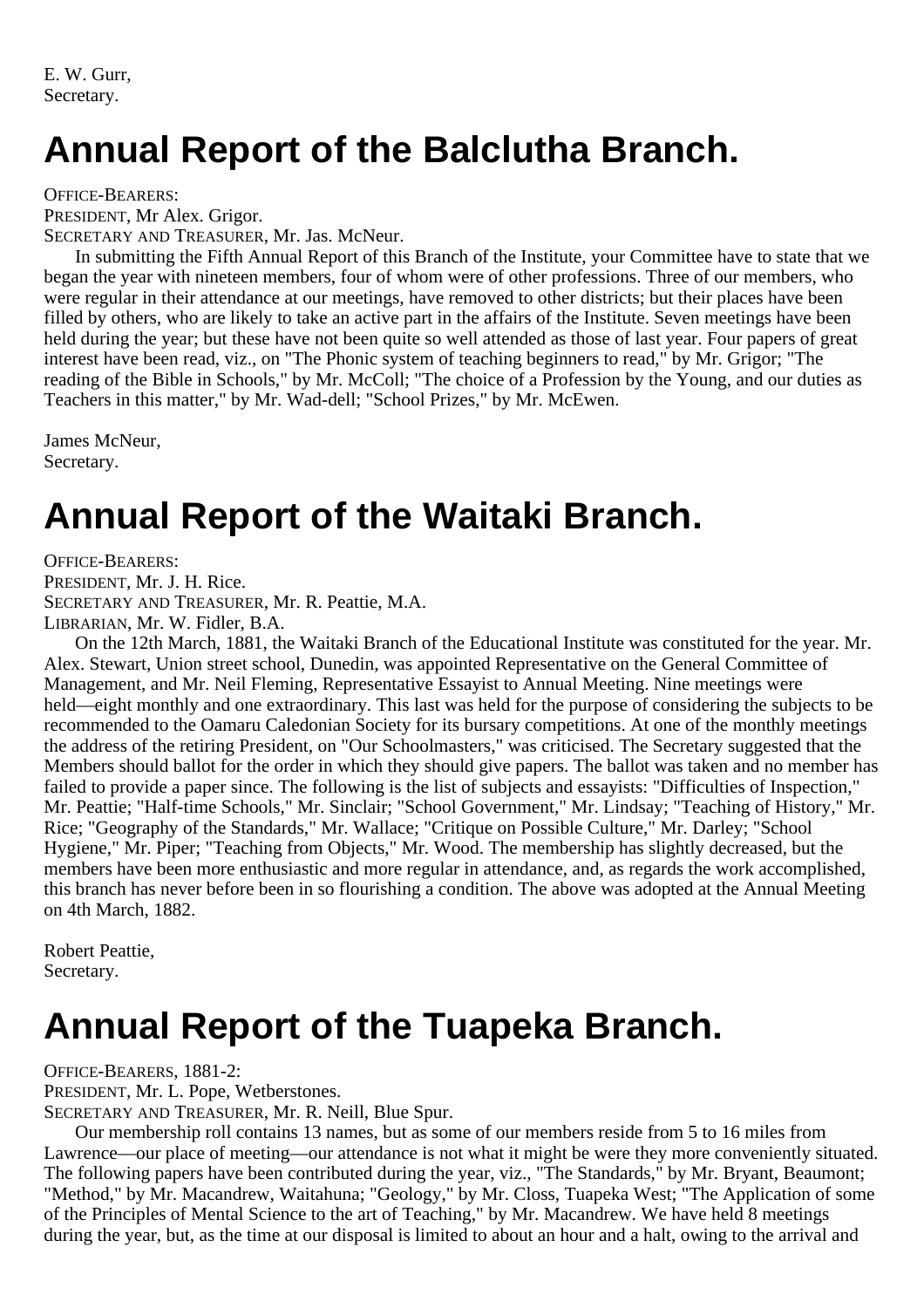departure of the trains, we usually take the reading of the papers on one day, and the discussion on the following. In the matter of interchange of ideas, and experience, and as a medium of instruction, our meetings have been productive of much and lasting good.

R. Neill, Secretary.

# **Annual Report of the Milton Branch.**

OFFICE-BEARERS:

PRESIDENT, Mr. J. YOUNGSON. SECRETARY AND TREASURER, Mr. JOHN LYTTLE.

I have the honour to submit to you the Annual Report of the Milton Branch, for the year ending 28th April, 1882. During the year, three new members were enrolled, and one left the district. There is now a roll number of twenty members, including pupil-teachers. There were eight meetings of the Association, with an average attendance of nine members of the Institute. At these meetings the following papers were read, viz., (1.) "The Study of the English Language," Mr Lyttle; (2.) "Dialects of Old English," Mr. Reid; (3.) "The Physical Geography of the fifth and sixth standards," Mr. Mahoney; (4.) "Examinations," Mr. Joseph; (5.) "Aptitude," Mr. Morgan. It is a matter for congratulation that a revival of interest has taken place in educational matters in this district. It is to be hoped that a still greater interest will be taken in the welfare of the Institute in 1882. Those who are employed in the cause of education should show, by their diligence and earnestness, that they fully realize the importance of an Institution which is calculated to effect so much good.

JOHN LYTTLE, Secretary.

# **Annual Report of the Dunedin Branch.**

OFFICE-BEARERS, 1881-2:

PRESIDENT, Mr. Wm. Duncan.

TREASURER, Mr. D. Mclauchlan.

SECRETARY, Mr. Ay. J. Moore.

REPRESENTATIVE OF THE BRANCH ON THE GENERAL COMMITTEE OF MANAGEMENT, Mr. D. A. MCNICOLL. MEETINGS—Eleven meeting were held during the year, at which the following papers were read:—

- **•** May 7th, 1881, "On the present working of the Education Act in Scotland." Mr. Pollock.
- **•** June 4th, 1881, "The Education of Teachers in Otago," Mr. Duncan.
- **•** August 6th, "The Classification of names in Grammar," Mr. A. Montgomery.
- **•** September 3rd. "The use of the Pantograph for Map Drawing," Mr. AY. J. Moore.
- **•** October 1st, "Teaching Composition," continuation of a previous paper on the same subject, Mr. J. B. Park.
- November 5th, "Bishop Butler's Ethical System," Mr. Duncan.<br>• February 4th 1882. "Teaching of English in Primary School."
- **•** February 4th, 1882, "Teaching of English in Primary School," Mr. T. C. Farnie.
- **•** March 4th, "Home Lessons," Mr. W. Hislop.
- **•** April 1st, "Accuracy," Mr. Jas. Hendry.
- **•** May 6th, "School Appliances," Mr. Jas. Mahoney.

From the above it will be seen that the Branch has been extremely fortunate in obtaining papers for all but one meeting. To this circumstance, and doubtless to the merits of many of the papers, may be attributed the improved attendance of our meetings.

Early last year the Branch resolved to publish Mr Park's book on Composition for the benefit of the profession. The success attending the venture may be gathered from the rapid sale of the book. About 500 copies were published, all of which have been disposed of with a slight profit to the Branch.

It was deemed advisable to alter the time of the annual meeting of the Branch from March to June, in order to suit the annual meeting of the Institute held in the latter month.

The President was chosen to read a paper on behalf of the Branch at the annual Conference.

In conclusion, your Committee have to congratulate members on the prosperous condition of the Branch, and would strongly advise their successors to exert their influence in keeping up a lively interest in its affairs.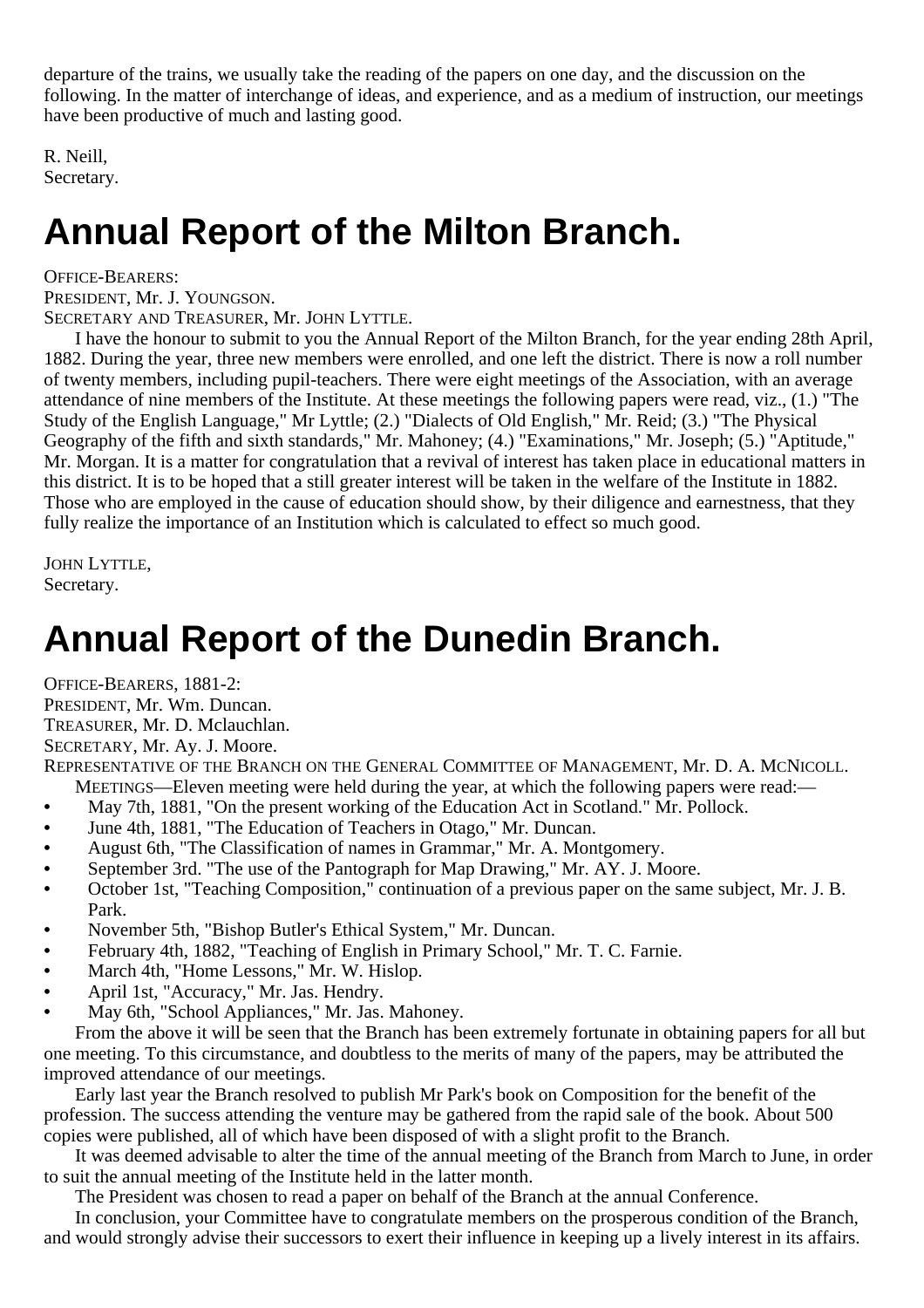W. J. Moore, *Secretary*. Vignette COULLS & CULLING Printers and Stationers. Rattray street.

# **Education Board Management in Westland,**

The sub-committee appointed by the Hokitika Local School Committee, to reply to the Board's circular letter asking the Committee to state the duties of teachers, and to make recommendations for curtailing the Board's expenditure, have brought up the appended report, which is to be transmitted to the Central Board. The Committee consisted of Messrs H. R. Rae (chairman) Hudson, Jack, and the Rev. W. Douglas. The following is the

### **Report of the Committee.**

We have the honor to report that we have considered the letter from the Central Board, referred to us for report, asking the Hokitika Local Committee (1) to inform the Board what the duties performed by teachers were, and (2) to make recommendations for curtailing the Boards expenditure.

In reference to the first request, we recommend that the Board be informed that the duties of teachers of schools are those prescribed by the Board's regulations, and consist, mainly, in instructing the pupils committed to their care. Should the Board require more detailed information on the subject, application, we think, might be made to the Inspector.

The invitation to the Committee to make recommendations for curtailing the Board's expenditure is one not so easily responded to. Such serious reductions in the staffs of schools, in the payments to teachers, and in the grants to Committees for school purposes, have already been made by the Westland Board, and such difficulty has been experienced, of late, in getting the most trifling repairs executed in school buildings, that we have taken some pains to endeavor to ascertain whether Westland is exceptionally treated by the Government in the matter of grants for Educational purposes, and whether the same financial difficulty and parsimony in the administration of the Education Act is common to the whole, or any other part of, this Colony. Your Committee find that the Government do not treat Westland illiberally in the matter of Education, and that no such financial difficulty as our schools now labor under, is experienced in any other part of New Zealand, or indeed in any colony to whose reports we have access.

The Report of the Minister of Education for last year shows that the Westland Board received, for that financial year from Government, the sum of £15,879 7s 1d, of which sum, £9,675 7s 1d, was for the maintenance of schools, and £6,200 for school buildings. There were 3,143 scholars on the Westland rolls for that year, so that this maintenance vote of £9,679, 7s 1d, amounted to £3 1s 7d per scholar, on the roll. The following table shows that, as compared with other districts, Westland has received its due proportion of this maintenance vote:—

## **Distribution of Maintenance Vote.**

The proportion allotted to Westland, of the vote for school buildings was absolutely greater than that allotted to any other district except four, and was relatively greater than the proportion allotted to any district whatever. The Government has treated Westland with more liberality than any other part of New Zealand with regard to the vote for school buildings, as is shown by the table appended:

## **Distribution of Building Vote.**

Putting both of these votes together and adding receipts of the Board not derived from Government, we find that Westland, with 3,143 scholars, received £18,329 for educational purposes during the year, while South Canterbury with 3,506 scholars received only £15,800, Wanganui with 4994 scholars, received only £19,403, and Southland, with 4000 scholars received but £22,012. The Government cannot, therefore, fairly be blamed for the present deplorable condition of Educational finances in Westland.

Coming to the teaching staff in the Hokitika schools, we find that so far from there being any lavish extravagance in the number, or salaries of, teachers, the staff is less than that of any other State School of similar size in Victoria or Now Zealand, while the teachers are no better paid than they would be if employed elsewhere in the colony, and are not so well paid as they would be if employed in many of the other school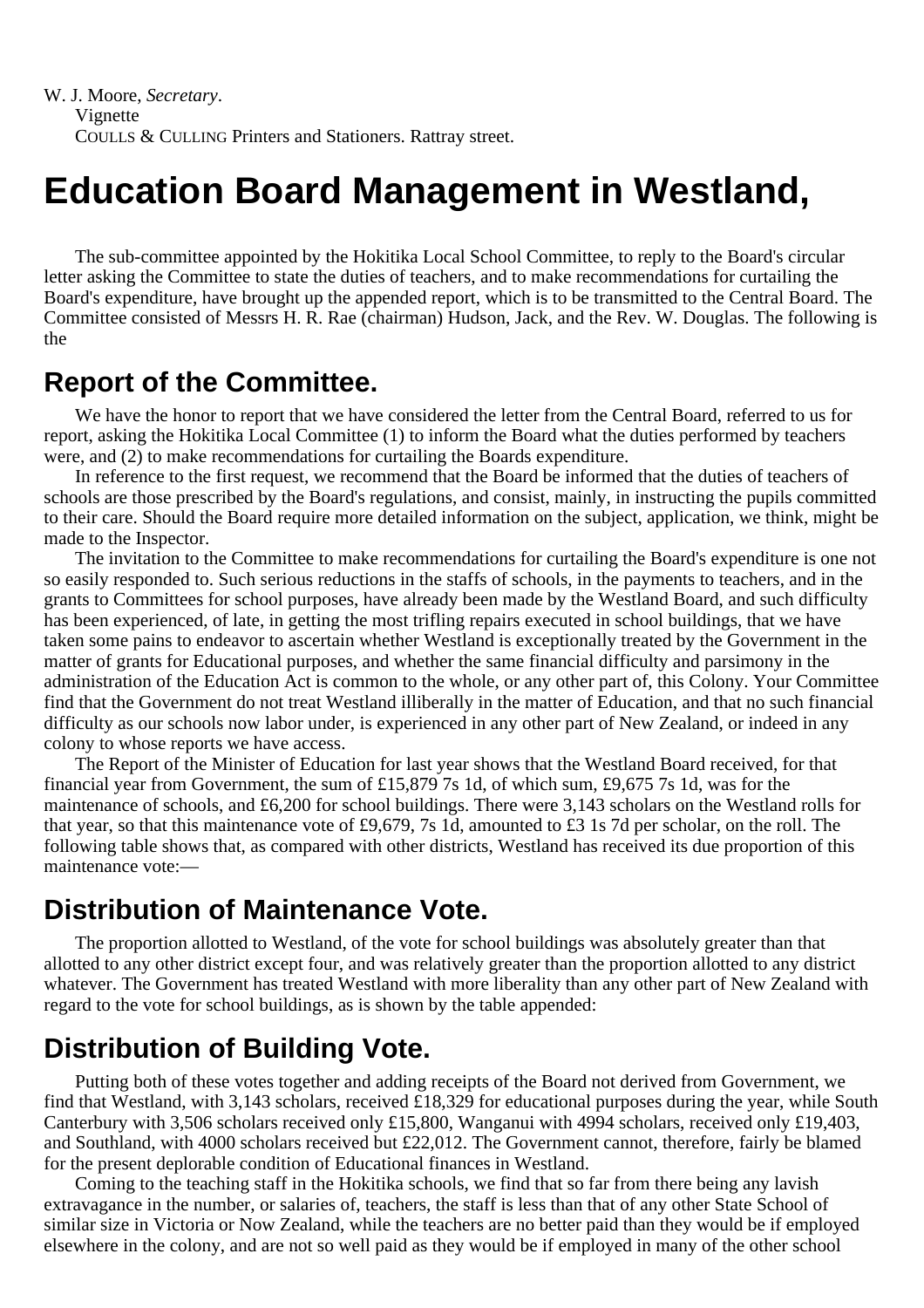districts of either of these Islands. Omitting pupil teachers (who are not employed in some of the school districts in New Zealand, who are employed, but not paid in others, and half of whom are paid and the remaining half unpaid, in Victoria, and who in all cases everywhere receive but a very small remuneration for their services) the following are found to constitute the staffs of adult teachers in schools similar in size to the Hokitika School, in Victoria and New Zealand respectively:—

## **Staffs of Head and Assistant Teachers.**

Head Teacher: Male. Head; Teacher: Female Male Assist. Teachers Female Assist. Teachers Total. Scholars in average attendance. Victoria: Emerald Hill ... 1 1 1 2 5 398 Footscray ... 1—2 2 5 368 Maryborough ... 1 1 2 2 6 390 Hawthorne ... 1—2 2 8 367 Beechworth ... 1 1 3 3 409 Ballarat No. 720 1 1 1 2 396 New Zealand: Ponsonby ... 1 1 1 8 11 389 Newton ... 1 1 1 8 11 371 Kanaeranga ... 1 1 3 7 12 379 Thorodon ... 1—2 3 6 380 Invercargill ... 1—2 2 5 384 Hokitika ... 1—1 2 4 384

We observe that, while the Board asks our advice as to possible reduction of expense in the schools under cur charge, a sub-committee of the Board has prepared a report on the same subject, recommending still more sweeping reductions in the payments and staffs of schools, than those which have already been effected, in order to reduce a deficiency of £1793 in the Board's finances. This they propose partly to effect by the wholesale dismissal of the trained assistant teachers now employed, and the substitution of what are called "junior as istants"—or in other words, of pupil teachers whose term has lately expired. As an example of the operation of this scheme, we find, from the schedule of the staffs and salaries as now proposed to be engaged and paid, that the Hokitika School, having a present average attendance of 375 is to be officered by two adult teachers (the head teacher and another) with four of these so called juniors, or elder pupil teachers, and four younger pupil teachers. The proposal therefore amounts to this—that one sixth (namely 375 scholars attending the Hokitika school) of all the scholars under the Hoard, are to be taught by two adults, with the help of eight young people who very recently were scholars themselves, and whose average age is not 16 years.

The two trained teachers who are to be thus dismissed are to be generously offered the refusal of the posts of junior assistants, at an average salary of £75 per annum, instead of their present pay of £130. These ladies were both invited from Victoria, years ago, with a stipulated salary of £140

The Hokitika School is now earning for the Board, from the Government, (at £3 15s for every scholar in average attendance) the sum of £1398; of this sum the Board propose to pay back, in salaries to the teachers, only £834

The present total daily average attendance in Westland is 2007 scholars. These will each earn for the Board, from the Government, £3 15s; or a total of £7526. The amount proposed to be paid out of this in salaries, for the teaching of these 2007 scholars is only £5722. The difference is the considerable sum of £1804. Where is this £1804 to go to? Why is it to be taken from the schools and teachers who have earned the money?

We compared also, this schedule of proposed staffs of teachers, with that actually in force in North Canterbury at the present timo, The North Canterbury Board state that they have adopted the very lowest possible staffs, consistent with efficiency.

This reduced and lowest possible scale is as follows:—

But the Westland Board propose *to* give the Hokitika School two adult teachers for 373 scholars.

We find it difficult, without using undesirable expressions, to convey our opinion of these propositions. The scheme in one aspect, seems like the boyish effort of some junior clerk employed in the Board's office. In another aspect it looks still worse. Such proposals cannot be seriously discussed. To assent to them would be a betrayal of the trust reposed in us. As trustees for the public we believe we should better consult their interests by closing the schools altogether. If the exigencies of the Board require such sacrifices, it is clear that the Westland scheme of education has collapsed, through the shameful misuse of public funds which has taken place.

Coming next to the grants paid by the Board to School Committees, we have to state that the amount paid is far less than the amount paid to Committees in any other part of New Zealand, and is less by more than one half, in several cases. It is proposed to give the School Committees in Westland, with 3143 scholars, the total sum, amongst them, of £537 10s. The following table shows the sums the other Education Board's distributed amongst their School Committees during the year:—

## **Grants by Boards to School Committees.**

It is evident from these statistics, that the ample revenue of the Board is in no way wasted, either in the salaries of teachers, the maintenance of schools, or in the grants made to the School Committees. On the contrary, the figures demonstrate that in all these particulars the Westland Board treat their teachers and the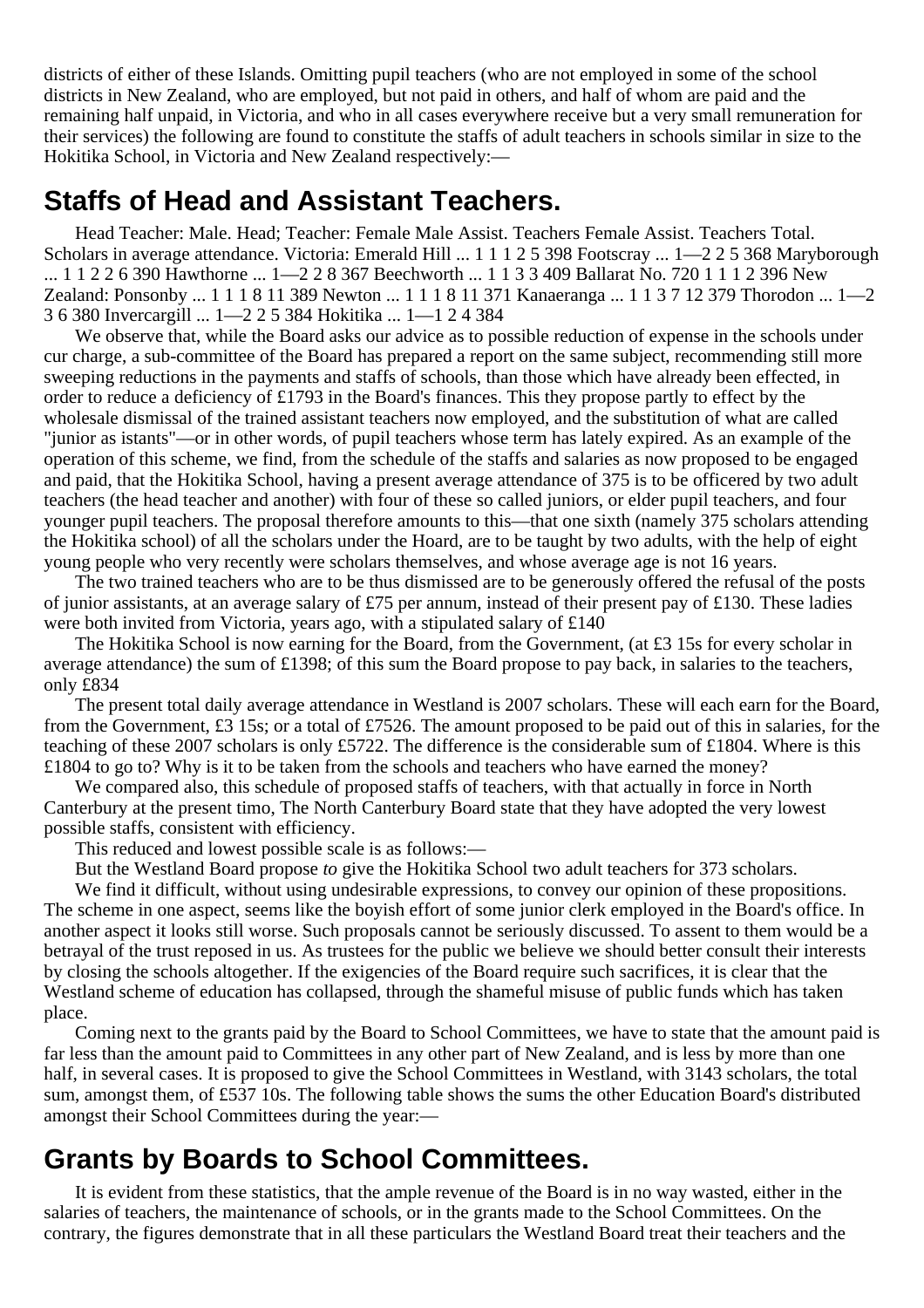Committees with the most wretched parsimony and niggardliness as compared with any other educational district whatever, and not only curtail and reduce the staffs of schools, and the payments of teachers, but give the Committees funds totally insufficient to enable them to decently provide for absolute wants of the schools under their charge. In what direction then, does the mismanagement of the Board's income take place? We do not profess to be able here to thoroughly answer that question. We will however, endeavor to indicate, so far as facts are-available, the direction in which the misuse of the Board's funds takes place. We find the following figures in the reports already referred to, and we quote them for the information of the Board and the public.

The "office management" of the Education Department in Victoria, coats 8¼d per scholar. In Auckland the cost is 3s 9d per scholar. The cost of the Board per scholar in some other districts, is as follows:—

And if to this 7s 4d per scholar be added the amount spent in the purchase of buildings at Greymouth and trips, to Wellington, it then becomes clear that recent Board management in Westland has cost the Country at the rate of 14s 10d per scholar.

Inspection, and the office expenses of the Board, together, cost Westland 8s 11d per scholar. Auckland does better, and more perfect work, of the same kind, for 4s 11 1/3 per scholar; Wellington, for 3s 7d per scholar; Hawke's Bay, for 7s 2d per scholar; Nelson, for 5s 10d per scholar, North Canterbury, for 3s 3½d; per scholar, Otago, for 8s 1d per scholar; and Southland, for 4s 9d. Inspection and office work cost more in Westland than in any other district in the whole colony. A very considerable sum misspent in maintaining a book depot, causes a very heavy annual loss to the Board's funds, It is illegally a source of profit to the present Chairman of the Board, and the son of the Chairman has been employed in connection with this stock, in addition to the Secretary, the Inspector, and the son of the inspector, all of whom have spent considerable time in the care and custody of these goods. All of these same persons appear from time to time to be employed in office work, and it would appear that the Inspector spends most of his working hours, in doing the work of the Secretary. For many months past, the correspondence, circulars, vouchers, cheques &c., of the Board coming to this committee, have been all in the handwriting of the Inspector, or of some boy, or boys employed in the office. As almost the whole work of the Board consists in circulars, correspondence, and payments, we think the boys should he discharged immediately, and the office of Inspector and Secretary amalgamated. In 1880 (when the work was more cheaply and more satisfactorily performed than it is now) these two offices cost £1410; their cost at present is considerably more. In Nelson, with 1000 more scholars, the same work costs only £953. In Wellington with twice the number of scholars, the inspection and office work costs only £1100. No reason whatever exists why the plan followed at Nelson should not be adopted here, and the two offices combined. If these suggestions were acted on, and the book depot abolished, a waste and perversion of a very considerable sum of money could be effected. In connection with the book depot, a single illustration will show the desirability of sweeping it away. Dr Richardson's Text Book on Temperance is being now retailed, through the Board for 3s 6d per copy. The same book exactly can be had though the Post for 1s 9d per copy. Very numerous other matters in connection with this business might be mentioned to show the urgency of at once doing away with this book depot.

"Sundries," in the management of the Board is an item which appears to be capable of great reduction, It consists of miscellaneous expenditure, such as the travelling expenses from Greymouth to Paroa of a daugter of the Chairman of the Board, who is a pupil teacher at the Paroa School, but lives in Greymouth. In Westland these "sundries" cost £184. Auckland with nearly five times as many scholars, spends £57 in "sundries," Taranaki, £2; Wanganui, £5; and many other districts *nil*. Your Committee hare good reason to know that—surprising as these figures of the Board's cost are—the expenditure in Board management and "sundries" in Westland will be found to be still greater when the correct figures for the following year are available.

We are not able under any circumstances, to suggest any reduction in the staff, (already too small and too badly paid) of the Hokitika School district. With the foregoing figures before us, we are firmly of opinion that, with judicious Board management the additional assistant teacher to which the Hokitika School is entitled, could readily be paid. As for reducing the grant of the Hokitika School Committee, it is futile to imagine that the Committee can carry on its functions with the present ridiculous grant of £50 per year. With the most rigid and strict economy, it takes at least £175 per annum to defray the bare necessaries of the schools. We would gladly recommend an appeal to the public to subscribe funds to maintain the schools in our district in a creditable state, and there is no doubt that the public would come to the aid of the Board, if they thought for a moment that the Board's distress was deserving of relief. But there are two insuperable objections to an appeal to the public for aid to carry on the schools. In the first place, the Government provide the Board with ample funds for Education in Westland, and no real necessity exists, or ever did exist, for the deplorable state into which education finances in Westland have drifted—a condition utterly unknown or unheard of in any other part of this prosperous and wealthy colony. Secondly, as the Government liberally maintain a system of free education from the taxation of the people, the people cannot, with any show of right or reason, be asked to subsidise that free system by subscriptions or donations.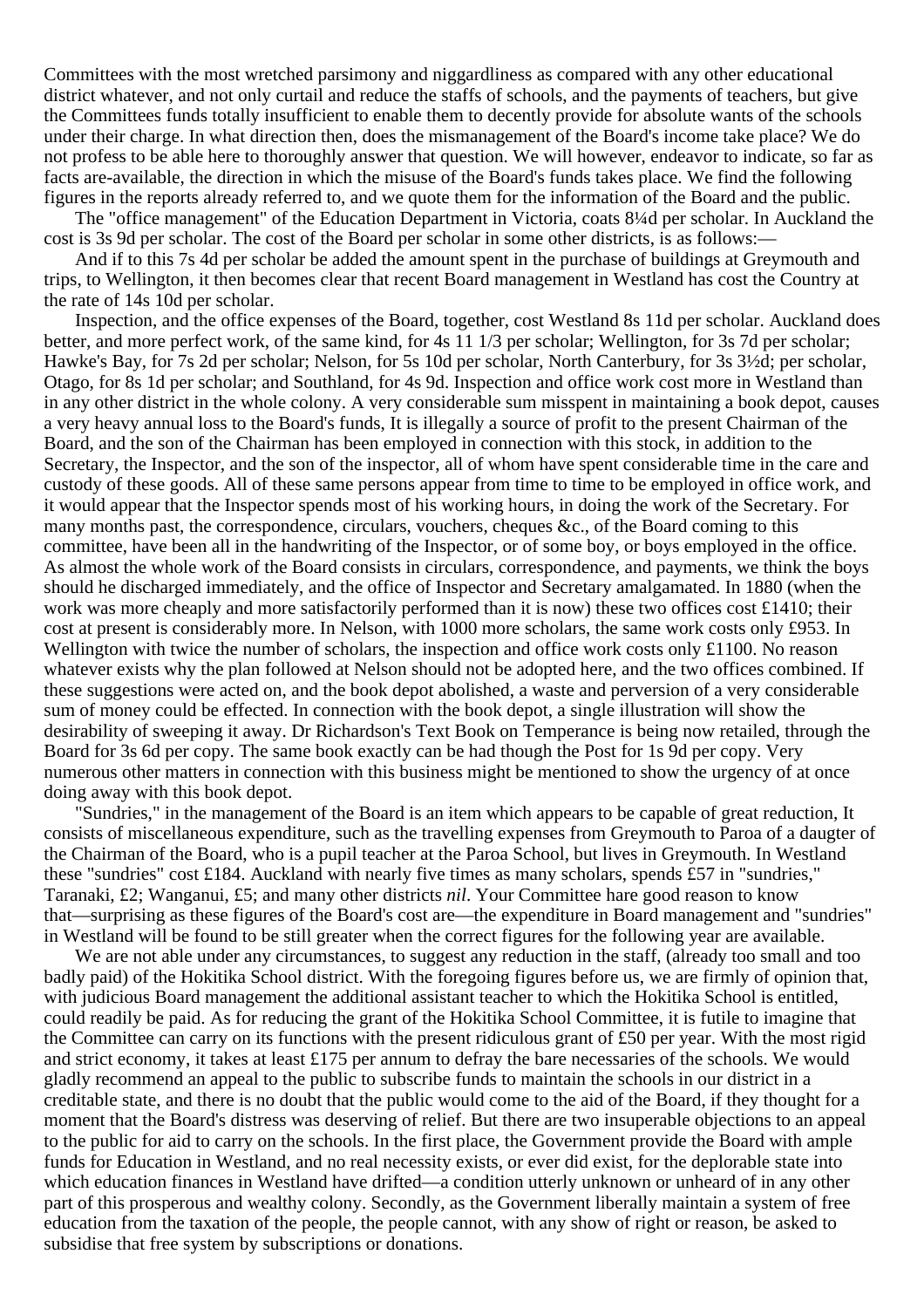### Hokitika, L. S. C.,

May 5, 1882.

Vignette

BY this Act the Creator of All is virtually shut out of the School-room. HIS name is not permitted to be mentioned,—the whole catalogue of heathen gods *may* be!

The most interesting of all interesting histories, the history of God's own ancient people, by order of this our N.Z. Parliament, must not be listened to by the children,—is forbidden; and it is further declared that this being a sacred history, there is no guarantee that the school teachers as a body are fit to have it trusted into their hands. (?) This paltry excuse is in truth nothing short of a libel.

Again, while the teaching of some kind of morality in the schools cannot by any possibility be avoided, yet this wisdom?) of our Parliament decides (by a bare majority, thanks!) that the youth of this land shall not even listen in the common schools to the bare reading of *the book* upon which the morality of the whole civilized world hangs; but they shall take the chance of receiving their flimsy morals, second-hand and diluted, in place of at the fountain itself.

Once more,—the name of the Lord Jesus Christ, and any of the words which came from His lips, may be heard anywhere else, but shall not be mentioned inside the doorways of our schools, except by an infringement of the education laws of the 19th century!

Truly mad legislation all this, legislation which *must* bring its national blight and curse upon the land. Can any Education Act with such a blank as this prove a blessing?—Never! Its tendency will be but to produce clever rogues, schemers or villains. It will bear its deadly fruit, it has *already* done so in some states of America, and is now working the same end in Australia. Bitter, bitter fruit, in an increase of more clever and genteeler crime! That is indeed a hateful system of education in a professed Christian country, which cannot admit even the ten commandments—upon which the British constitution itself is based—into its common schools! Shame upon such statesmen. Will any wise Government persist in shutting out from the minds of her public youth the very *name* of the Creator? and also the bare *words* of the divine Book,

NOTE.—In a school where it so happened a majority of children belonged to Roman Catholic parents, let the Douay version be read, the other scholars absenting themselves, as *vice versa*. In any and every case the public reading could be undertaken (if preferred) by an elder class in place of the teacher. The reading *(only)* of the Bible in schools is a *national* question, a question purely between the Government and the *people*, and which the clergy of any church in their public capacity have nothing whatever necessarily to do. Let these take their position as private citizens on this matter, as we truly believe the very large majority are perfectly willing to do. The divine Book is national property, therefore unsectarian; and whether the authorised or the more corrupt version is used in any particular school, may be safely left with majorities.

which is the light of the whole world, and without which secular instruction is but darkness! If such continues in N.Z. it will cause many to blush and to tremble for this new colony—to be truly ashamed of the land of our adoption, and pre-eminently so of its Parliament of 1877! Patriot.

# **The New Zealand Parliament Mistake: Namely The Education Act of 1877!**

# **No. 2.**

By this Act the Creator of ALL is virtually shut out of the School-room. His name is not permitted to be mentioned,—the whole catalogue of the heathen gods *may* be! *(Viae No. I.)*

That truly great and noble man, who was the instrument of shedding light in the minds and hearts of millions in Europe in the 16th century—Luther—and who also was the reformer indirectly of governments and empires, spoke the following notable and never to be forgotten words, *viz:—*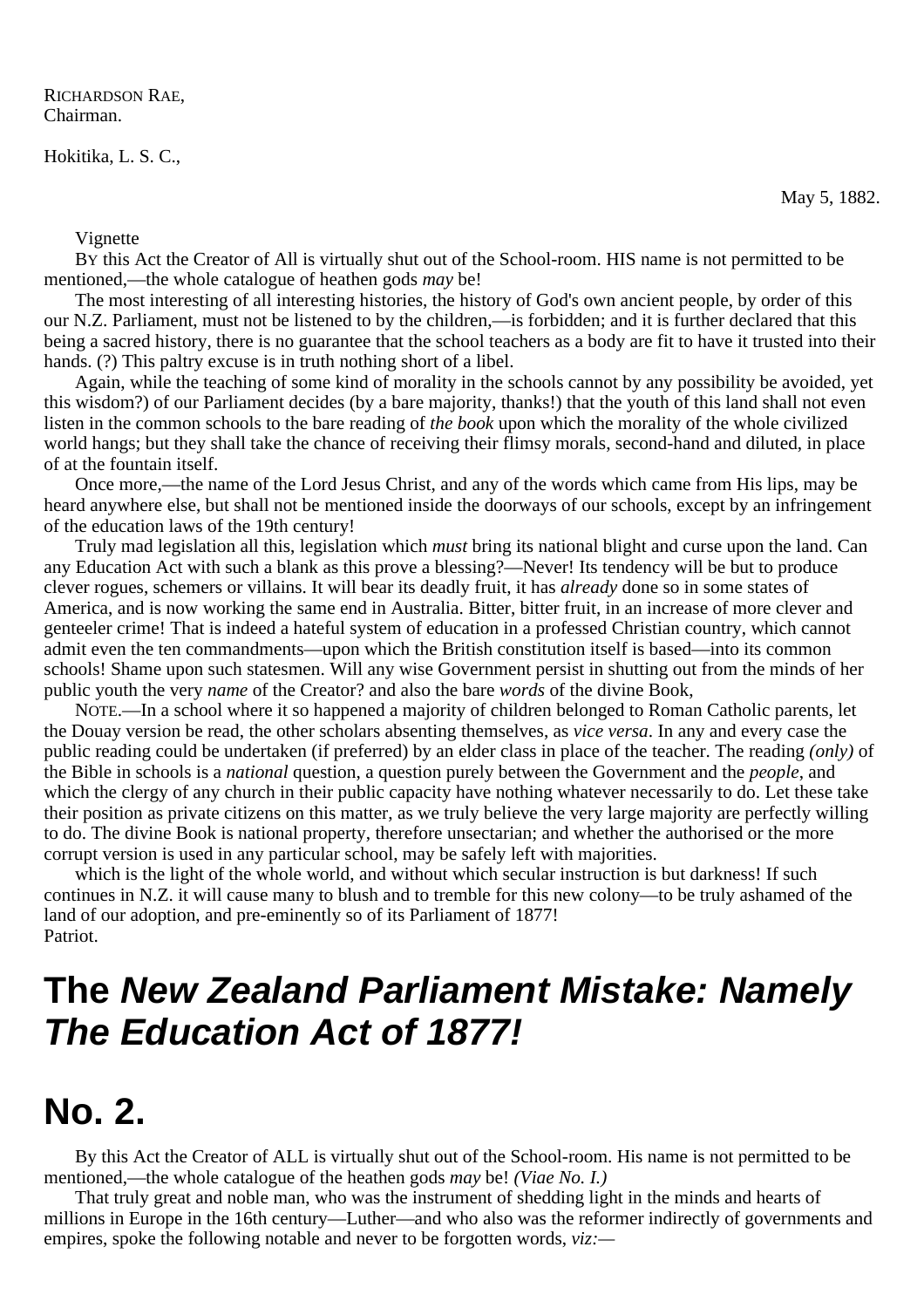"I am much afraid that the universities will prove to be the great gates of hell, unless they diligently labour in explaining the Holy Scriptures, and engraving them in the hearts of youth. I advise no one to place his child where the Scriptures do not reign paramount. Every institution in which men are not unceasingly occupied with the Word of God must become corrupt."

Weightly words these, and fit to command the most serious attention of the governing power in every civilised country. The blind infatuation however, of a small majority of the New Zealand Parliament of 1877, has acted the exact reverse, they have deliberately withdrawn from the young of the Colony in their daily schools the light of God's revelation to man,—every child's *birthright!* They have deprived (*robbed*) the children of that which is their *only* safeguard for becoming trustworthy citizens of a new colony. They have so voted, that our Public Schools by having the Book of Books excluded, are in truth nothing else than heathen educational establishments, or indeed *worse*, for some of the heathen nations have *not* acted thus blindly! What a lasting curse upon the country, and on the memory of the godless legislators, will follow in the fruits yet to be reaped! Who, who in our N.Z. Parliament will awake to the dreadful consequences that the present condition of *blight* in our Public Schools must end in. The *common* foundation of all desirable moral and social life is forcibly removed from hearing! What remains? What? Who will say!

Let the whole Colony of New Zealand remember well the Word of God which says:—Them (Nations?) that Honour Me, I Will Honour, but they that Despise Me Shall be Lightly Esteemed! PATRIOT.

Public Instruction in Cookery. Teacher—Mrs. Macpherson, (Late of Edinburgh School of Cookery.) SYDNEY AND PARRAMATTA: C. E Fuller, Printer, George Street.

# **Public Instruction in Cookery.**

MRS. MACPHERSON, who has recently arrived in the colonies has been for four years a most successful teacher in the Edinburgh School of Cookery. She holds a first-class diploma from the National Training School of Cookery, South Kensington, London, is well known in most of the principal towns in the United Kingdom, and has frequently been engaged as teacher by members of various school boards, as well as by the managers of public institutions.

As the British public had long experienced the need of wider-spread information on the subject of Cookery, and as such lectures as Mrs. Macpherson's were so obviously the means of diffusing useful knowledge throughout the country, the movement has been attended by immense and unvarying success.

Mrs. Macpherson, therefore, has every confidence in resolving to offer her instructions to the people of the colonies, and has much pleasure in announcing that she is about to deliver a course of twelve lectures, with practical demonstrations. Her stove (a present from the Edinburgh School) is of the most modern description, being fitted with Bunsen burners, etc.

Mrs. Macpherson has received public testimonials from many of the towns where her lectures have been most highly appreciated. She subjoins a few of the opinions of the Press, and of the names of those who have taken part in, and allowed their names to appear in connection with, the movement. She would call attention to the amount of support she has received from the Medical Faculty, who have rightly deemed a proper knowledge of cooking to be an essential part of every woman's education, and highly conducive to the health of the community.

- **•** THE DUKE OF WESTMINSTER.
- **•** LORD AND LADY ROSEBERRY.
- **•** SIR WATKIN AND LADY WILLIAMS WYNNE, Wynnstay, North Wales.
- THE DOWAGER LADY RUTHVEN.
- **•** LADY FRANCES LLOYD.
- **•** LADY GRANT MACPHERSON.
- **•** HON. MRS. STAPLETON COTTON.
- **•** ALEXANDER STEPHENSON, Esq., M.P., Tynemouth.
- **•** STANLEY LEIGHTON, Esq., M.P. Oswestry.
- **•** DONALD MACGREGOR, Esq., (late M.P.), Leith.
- ARCHBISHOP STRAIN, Edinburgh.<br>• THE BISHOP OF PERTH AND DUNE
- THE BISHOP OF PERTH AND DUNKELD.
- **•** THE DEAN OF CHESTER.
- **•** THE LORD PROVOST OF EDINBURGH, AND LADY FALSHAW.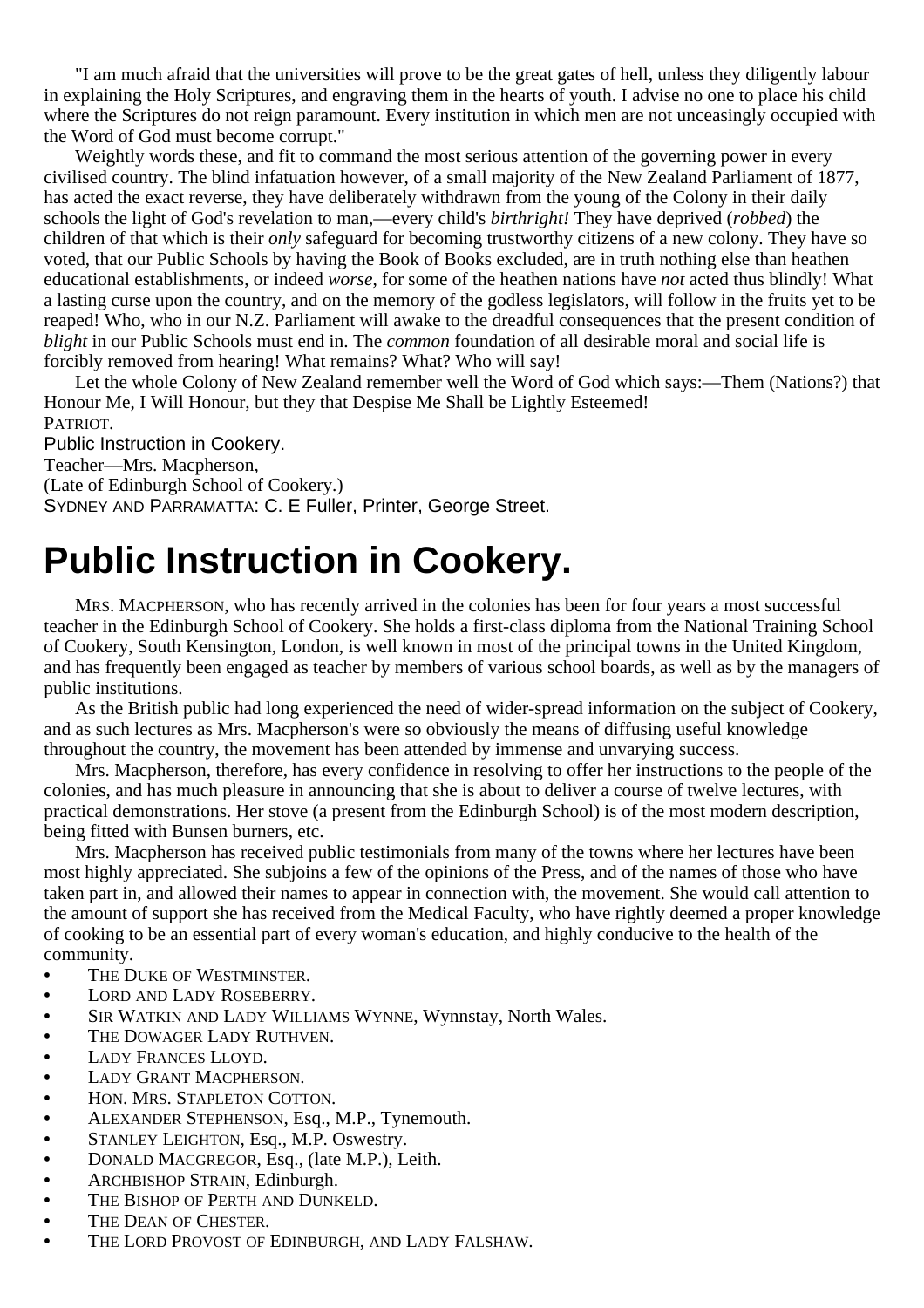- **•** LORD GIFFORD.
- **•** LORD SHAND.
- **•** PROFESSOR ARCHER, Museum of Science and Art, Edinburgh.
- **•** THE MAYOR OF NEWCASTLE.
- THE SHERIFF OF NEWCASTLE.
- THE VICAR OF NEWCASTLE.
- **•** THE MAYOR OF CHESTER.
- **•** THE MAYOR OF TYNEMOUTH.
- **•** THE MAYOR OF SOUTH SHIELDS.
- **•** THE SHERIFF OF DUMFRIES.
- **•** THE SHERIFF OF FIFE.
- **•** THE PROVOSTS OF DUMFRIES, DUNFERMLINE, LEITH, PORTOBELLO, MONTROSE, QUEENSFERRY, etc.
- **•** DR. BRUCE, Newcastle.
- **•** DR. MERTZ, Newcastle.
- **•** R. SPENCE WATSON, Esq.
- **•** J. B. DALE, ESQ., Westo, South Shields.
- **•** J. FOSTER SPENCER, ESQ., North Shields.
- **•** G. BOSWELL, ESQ., Garallan, Ayrshire.
- THE VICAR OF OSWESTRY, and many Clergymen of all Denominations.
- **•** MR. ALMOND, Loretto Public School, Musselburgh.
- DR. SCIENNES, Edinburgh University.
- **•** DR. STEPHENSON MACADAM, Edinburgh.
- **•** DR. LEGAT, North Shields.
- **•** DR. BALFOUR, Portobello.
- DR. LAWRENCE, Cumnock.
- DR. M'CULLOCH, Dumpfries.
- **•** DR. HUGH CUNNINGHAM, Dumfries.
- DR. JOHN CUNNINGHAM, Dumfries.
- **•** DR. EWEN MURRAY, Dumfries.
- **•** DR. BRUCE, Castledykes.
- **•** DR. LEWIS, Dalbeattie.
- DR. WATSON, Montrose.
- **•** DR. ROBSON, North Shields.
- **•** DR. TURNBULL, North Shields.
- **•** DR. DALZIEL, North Shields.
- DR. Dow. Dunfermline.
- **•** DR. T, A. SCOTT, Musselburgh.
- **•** DR. STEPHENS North Shields.
- DR. DAVIES COLLEY, Chester.
- DR. JEPTHCOTE, Chester.
- **•** DR. CALDWELL, Shotts.
- **•** DR. GRANGE, Moffat.
- **•** DR. FORBES, Moffat, Hydropathic Establishment.
- **•** MR. ORMISTON, Shotts Iron Works.
- **•** THE MEMBERS OF THE FOLLOWING SCHOOL Boards:—Ddin, burgh, Leith, Portobello, Newcastle, Chester, Oswestry, Dunfermline, Shotts, Queensferry, Corstorphine, Dumfries, Troqueer, etc., etc.
- **•** THE MANAGERS OF THE FREE CHURCH TRAINING SCHOOL, Moray House, Edinburgh.
- **•** THE MANAGERS OF THE MAGDALENE ASYLUM, Edinburgh.
- **•** THE MANAGERS OF THE MERCHANT COMPANY'S SCHOOLS, Edinburgh.

"THE success of the Edinburgh School of Cookery is largely due to the hearty co-operation of the teachers of the School. As the result of these classes, Local Committees have reported not only great general improvement in the cookery and economy of the district, but many individual instances of increased comfort in the homes of the working classes. At an early date in the existence of the School of Cookery, your Committee considered by what means they could most efficiently disseminate the principles of good and economical Cookery over the country. After much deliberation they formed the opinion that this could be best achieved by sending carefully-selected teachers, who could give lessons or lectures on Cookery, with practical demonstrations, in halls that the public were accustomed to frequent. The success that has hitherto attended this scheme has surpassed their most sanguine expectations."—*Report of Executive Committee of Edinburgh School*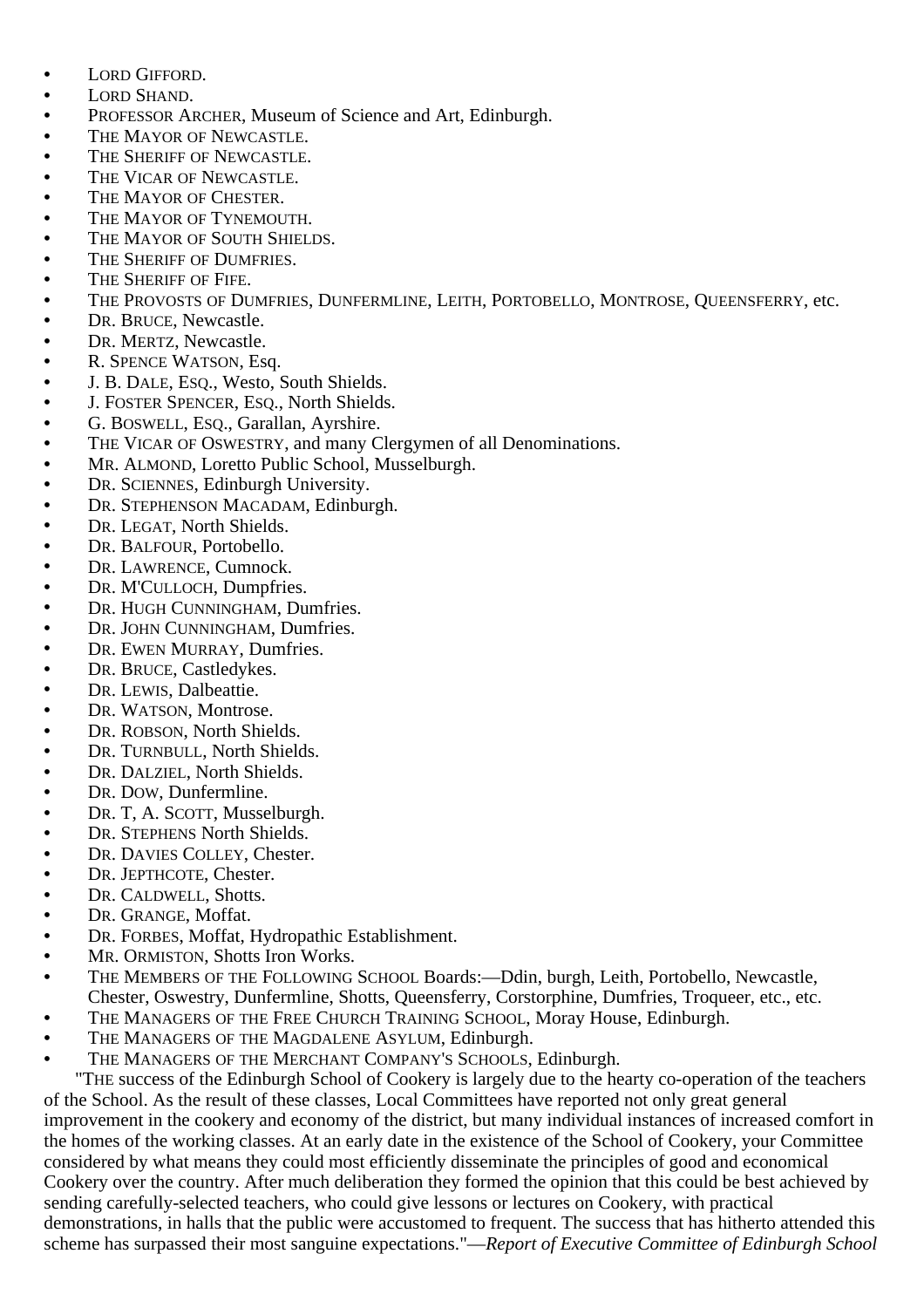### *of Cookery*.

"BY means of hard work, method, thrift, and careful attention to financial details, the Edinburgh School of Cookery finds itself, at the end of two years, with more than £1000 of actual earnings. These canny Scotch ladies have charged the smallest sum possible for admissions to their lessons. The ladies of Edinburgh have formed a very high ideal of the training required for teachers, and their only fear is that, owing to the interest felt all over the country on the subject of Cookery, inferior and half-trained persons may be sent out who will bring the movement into disrepute."—*Saturday Review*.

# **Opinions of the Press.**

*"ONE of the important points enforced by Mrs. Macpherson was, that good cookery meant economy. A number of useful hints were given; the lectures being delivered in a simple, effective way.*

### "—Argus, 28th October.

*"MRS. MACPHERSON takes care that her pupils shall really benefit by her teaching, answering all questions fully, passing round the dishes, when finished, for inspection, and repeating her instructions in a concise form, so that they may be transferred to note-books. The course includes every variety of dish for breakfast, dinner, and supper.*

### "—Argus, 13th November.

*"MRS. MACPHERSON continues most deservedly popular with all her pupils."*

### —Argus, 27th November.

*"MRS. MACPHERSON comes to the colony with an excellent reputation as a teacher of cookery. The impression she created yesterday was a most pleasant one, and there can be little doubt that her lectures here will be the means of diffusing useful knowledge on the subject of cookery. She has a happy style of expressing herself, and at once demonstrates the fact that she has carefully studied, and has been well educated in the art she professes."*

### —The Age, 28th October.

*"THIS lady has a most pleasing method of instructing her class in the practical as well as the theoretical mysteries of her art. The lecture was listened to with the utmost attention and interest, which Mrs. Macpherson's quick-witted sallies and anecdotes never for a moment allowed to flag."*

—Daily Telegraph, 28th October.

*"MRS. MACPHERSON has a very pleasing style, and speaks distinctly, pausing between the sentences to give her audience time to take notes. On concluding, she was loudly applauded by her fair audience."* —Daily Telegraph, 24th November.

*"THE mission which Mrs. Macpherson has set herself to carry out ought to be heartily taken up, and raised into a propaganda by the ladies of Victoria. Cookery should be made as essential a part of every girl's education as needlework and genteel deportment. Mrs. Macpherson's energetic labours are to be heartily commended."*

### —Daily Telegraph, 25th November.

*"WHAT pleased me most was, that the cooking done was within the power of the most moderate means of housekeepers to copy. In some cases the lecturess used materials that otherwise would go to waste. I hope the science of cooking will become so popular that Mrs. Macpherson will be tempted to prolong her stay amongst us."*

### —Evening Herald, 12th November.

*"MRS. MACPHERSON delivered the last of her series of lectures on cookery at the Athenaeum, yesterday afternoon, to a full audience. At the conclusion of the lecture, Dr. Macmillan, on behalf of the ladies who had attended the course, presented the following address:—'Melbourne Athenæum, 12th December, 1879.—To Mrs. Macpherson,—Dear Madam,—We have felt so much genuine pleasure in being present at your admirable course of lectures on cookery that we cannot refrain from indulging in the further pleasure of expressing our thanks to you for coming forward to instruct in a branch of female education that is too frequently neglected. We hope it will be some satisfaction for you to be assured by us that we have profited by your instructions, and have acquired an additional help to make our present and future homes happy. In saying au revoir, we hope you will soon allow us the privilege of gaining a wider experience of the culinary art under your intelligent guidance.' The Hon. T. T. A'Beckett testified to the pleasure and advantage that had been derived from the admirable course of lectures.*

### —Argus, 13th December.

*"MRS. MACPHERSON'S knowledge of her subject is so wide and accurate, and her manner and method of imparting her knowledge are so successful, that the best results must accrue from her tuition. As a lecturer the*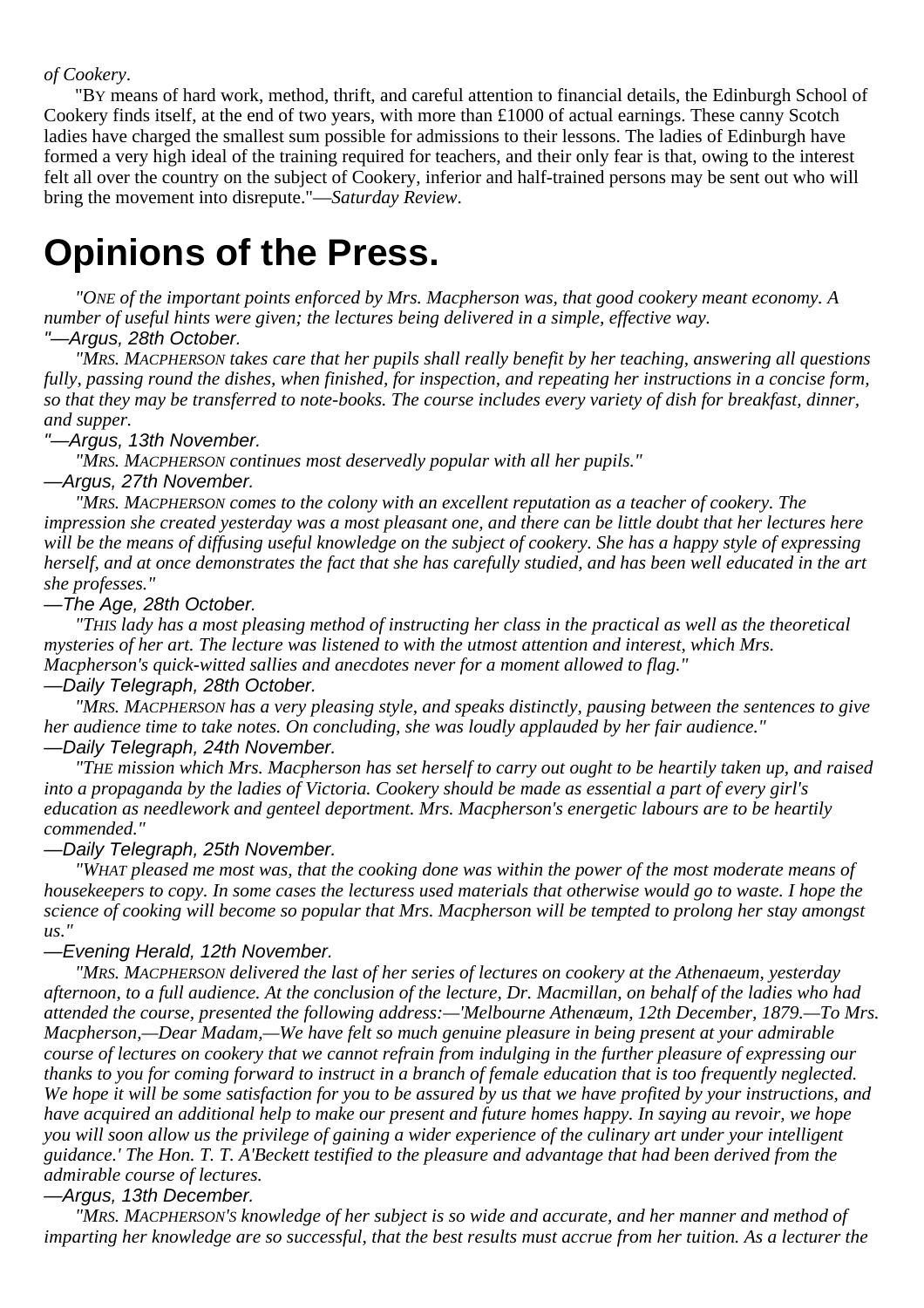*lady is very popular; she succeeds in giving a sense of her thorough competency as a cook and an instructor to her listeners; and each and all who visit the courses of her lectures cannot but profit by her admirable instruction."*

### —Australasian Sketcher, December 20th.

*"MRS. MACPHERSON'S credentials are of the highest order, and her exhibition convinced her audience that her reputation was fully sustained. She has an attractive, cheerful manner, and expresses herself clearly and distinctly. There can be no doubt that a vast amount of comfort would be experienced in many homes, were housewives only initiated into the mysteries of the art of which Mrs. Macpherson is so clever an exponent."* —Sydney Morning Herald, April 2nd.

*"MRS. MACPHERSON has a most pleasing delivery, her words are well chosen and to the point, and convey their exact meaning clearly to her audience. Her method of imparting practical teachings is such that a thorough knowledge of the preparation of any dish may be obtained by attention. Every ingredient she uses is not only useful as a component part of the dish being prepared, but is also employed as a means of imparting a store of thoroughly useful information to her pupils, the method of testing the quality, measuring quantities, and proper treatment of each ingredient being carefully and lucidly explained."*

### —Sydney Daily Telegraph, April 2nd.

*"MRS. MACPHERSON explained the why and wherefore of everything connected with the cooking of the good things she described, showing her audience very clearly both how to cook them well and make them nice and appetisable for the table."*

### —Sydney Evening News, April 2nd.

*"ONE great feature in Mrs. Macpherson's lectures is the great stress she lays upon economy in cooking, and for using up cold meat, bread, fruit, etc. She has an infinite variety of dainty dishes."* —Sydney Town and Country Journal, April 17th.

*"ONE great advantage of Mrs. Macpherson's instructions is that the dishes prepared by her are of simple ingredients, within the reach of every one; and she teaches how to make the most of the homely materials within reach."*

### —Town and Country Journal, April 10th.

*"WE have among us a highly competent professor of this most useful art in Mrs. Macpherson, of the Edinburgh School of Cookery. It is impossible to listen to her lucid explanations of matters so homely—to witness her delicate manipulations, combined with quickness of movement, and readiness of re-source, and not feel how intelligence and culture may ennoble the commonest acts of life."*

### —Geelong Advertiser, January 7th.

*"WHEN, quick as thought, she produces as by the touch of a magic wand, wondrous little invalid delicacies, and her clear voice, attuned to the most melodious of accents, tells you in what way they are designed to give strength to the weak, and health to the ailing—you see before you the exact type of woman, that in the person of Florence Nightingale, has established, for all time, an abiding place in the hearts of our countrymen. She has so much to impart that it is to the interest of everyone to know that, upon sanitary grounds alone, her advent here may be regarded as of much social importance."*

#### —Geelong Advertiser, January 24th.

*"MRS. MACPHERSON has a most pleasing method of delivering her lectures. Speaking slowly and distinctly, she proceeds to show how everything is made, and pauses sufficiently long to enable her pupils to jot down in their note-books her remarks and hints in connection with cookery."*

### —Geelong Times, January 6th.

*"MRS. MACPHERSON has a singularly happy method of teaching, and her pupils seem to watch the operations with engrossing interest."*

### —Scotsman.

*"MRS. MACPHERSON has proved herself to be a capital instructress, her explanation on the manipulation of each dish being made in an exceedingly clear, intelligent, and interesting manner. All speak in terms of the highest praise of the cheerful and excellent manner in which she has imparted information to her interested audiences."*

### —Dundee Advertiser.

*"THE classes which are being held at the Lecture Hall, Nelson-street, are a great success. The Newcastle ladies are learning: to cook, and to cook well. They could not have a more capable teacher than the Edinburgh lady who is now initiating them into the most useful of mysteries. Mrs. Macpherson is a first-class lecturer and a first-class cook, and the thanks of the whole town are certainly merited for what is one of the most useful educational movements ever started in Newcastle. Mrs. Macpherson has performed her work so well and obligingly that she has gained for herself the commendation of all who have attended her lectures."* —Newcastle Daily Chronicle.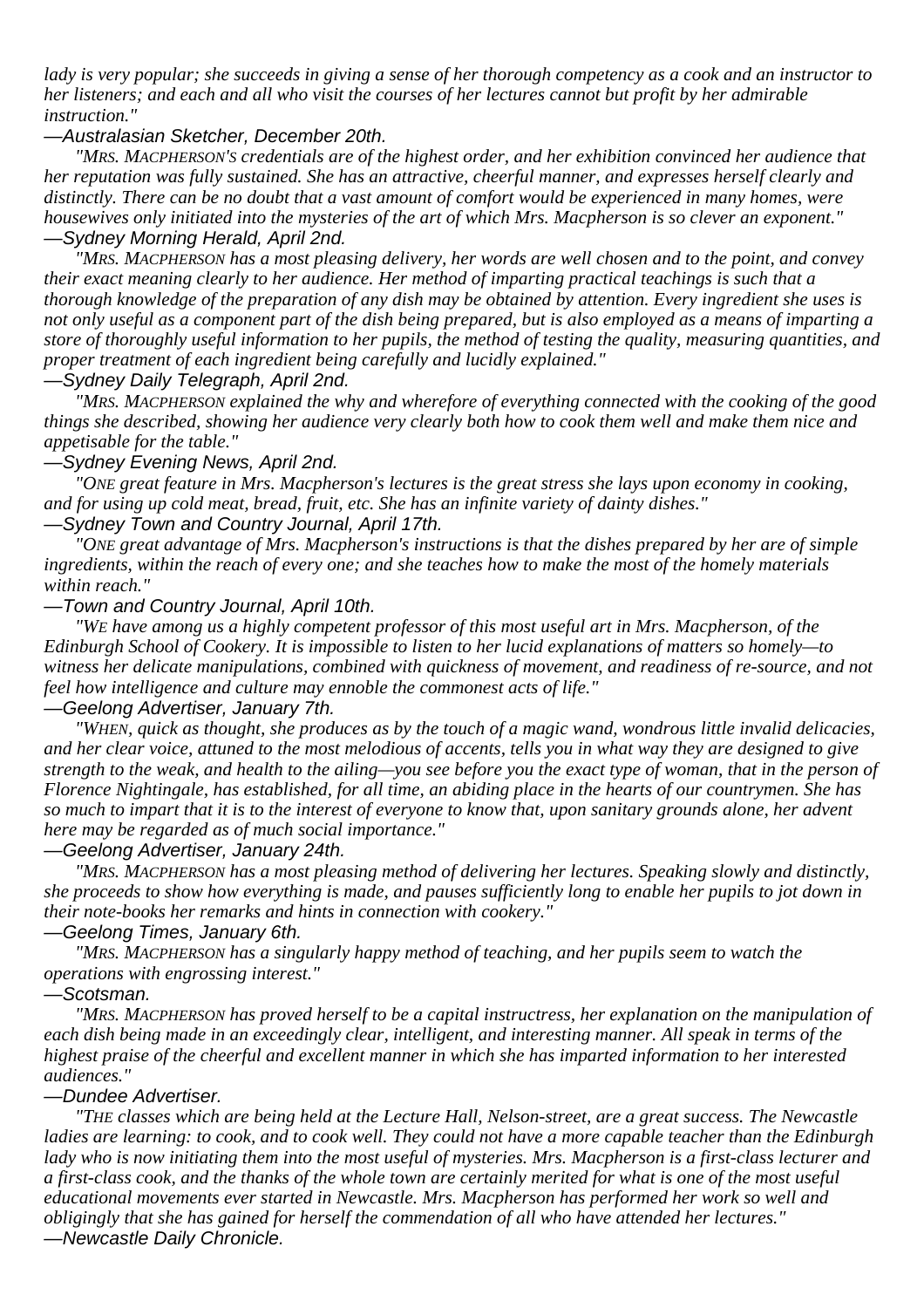*"MRS. MACPHERSON'S explanatory remarks showed that, in the system of cooking, which she so ably illustrated, economy and cleanliness were not overlooked. She is eminently fitted for the office she fills. She has been well educated in the art she professes, and clearly explains her methods of compounding every dish brought under her notice."*

### —Newcastle Daily Journal.

*"THE Committee have procured the services of Mrs. Macpherson, who holds a first-class diploma from South Kensington, and who, in a simple, concise, and practical manner, explains the modus operandi of her cooking. She is a bishop among cooks.'"*

### —Chester Chronicle and North Wales Advertiser.

*"MRS. MACPHERSON, who is the accredited agent and teacher of the Edinburgh School of Cookery in Chester, is a thoroughly practical teacher of the culinary art. From the acquirement of cooking potatoes properly to that of turning out an elegant and appetising dish, she expresses all she desires in good, honest, Saxon language, and illustrates her preaching by conscientious practice."*

### —Chester Gazette.

*"THE Cookery Classes which are being taught in the Mechanics' Hall, Dumfries, are proving completely successful. Apart from the interesting and useful character of the subject, its treatment by Mrs. Macpherson makes the lectures of that lady a source of real enjoyment to both sexes. She is a perfect adept in the theoretical and practical mysteries of plain and fancy cooking; a sensible example of a deft and cherry housewife, who executes her work with amazing celerity and un-soiled cleanliness; a clear-minded, quick-witted, fluent woman, whose explanations of the several processes of cooking are as graphic, plain, and popular as her practical execution is free, unencumbered by any awkwardness, and uninterrupted by any hitch."*

### —Dumfries Weekly Standard.

*"MRS. MACPHERSON is a lady of great intelligence, and evidently mistrsss of her subject, which she illustrates in a very homely and pleasant manner."*

### —Dumfries and Galloway Herald and Gazette.

*"MRS. MACPHERSON practically illustrates that which is theoretically advanced. She explains the various dishes with great lucidity, relieving the faintest sign of tediousness by a witty sally or anecdote. She holds a first-class diploma from South Kensington, and, from the manner in which she goes about the various processes, shows that she has undergone a thorough training, and is mistress of the art. She possesses a pleasant appearance, and sustains, by the clearness of her explanations and the rapidity of her movements, the fixed attention of her audience for two hours."*

### —Dumfries and Galloway Standard.

*"THE attendance at the cookery classes continues to be as large as ever, and Mrs. Macpherson's popularity is undiminished. Her instructions, as well as her manner of teaching, seem to be highly appreciated by her numerous pupils, and the succession of novelties produced sustains the interest in the proceedings."* —Dumfries Courier.

*"THE teacher is well qualified for the task she undertakes, as she so handles and explains the different arrangements and combinations, that even the most unskilled might easily understand. Mrs. Macpherson's audience followed her with much interest, and were as much astounded at her deftness as they were pleased with her clear explanations."*

### —Leith Burghs Pilot.

*"THE Executive Committee have been unfortunate in having so excellent a lady as Mrs. Macpherson to conduct the lessons She is admirably fitted for the purpose, and as she cooks she carefully explains the dishes for the benefit of her audience The Cookery Classes at South Shields are an unqualified success."* —South Shields Daily News.

*"THE Cookery Classes established in South Shields by Mrs. Macpherson, from the Edinburgh School of Cookery, are proving a complete success, both afternoon and evening classes being crowded every day. The limitation of the lectures to a course of twelve seems far from adequate to the demand of the Shields public."* —South Shields Gazette.

*"IT is exceedingly satisfactory to note the gratifying success which is attending the Cookery Classes in the Albion Assembly Booms, North Shields, and the great interest which is evinced by the numerous students in the practical instructions given by Mrs. Macpherson. During the past fortnight that lady has gained many friends and admirers by her kindness and courtesy while giving her lectures, and her departure for Edinburgh, which takes place on Monday, will be looked forward to by many with regret."*

### —North Shields Daily News.

*"MRS. MACPHERSON fully maintains her reputation as a highly efficient teacher. Not only is she thoroughly interested in her work, but she spares herself no trouble to make the subject interesting, also to her pupils, and, besides showing them how to prepare dainty dishes, has a happy knack of conveying much information and*